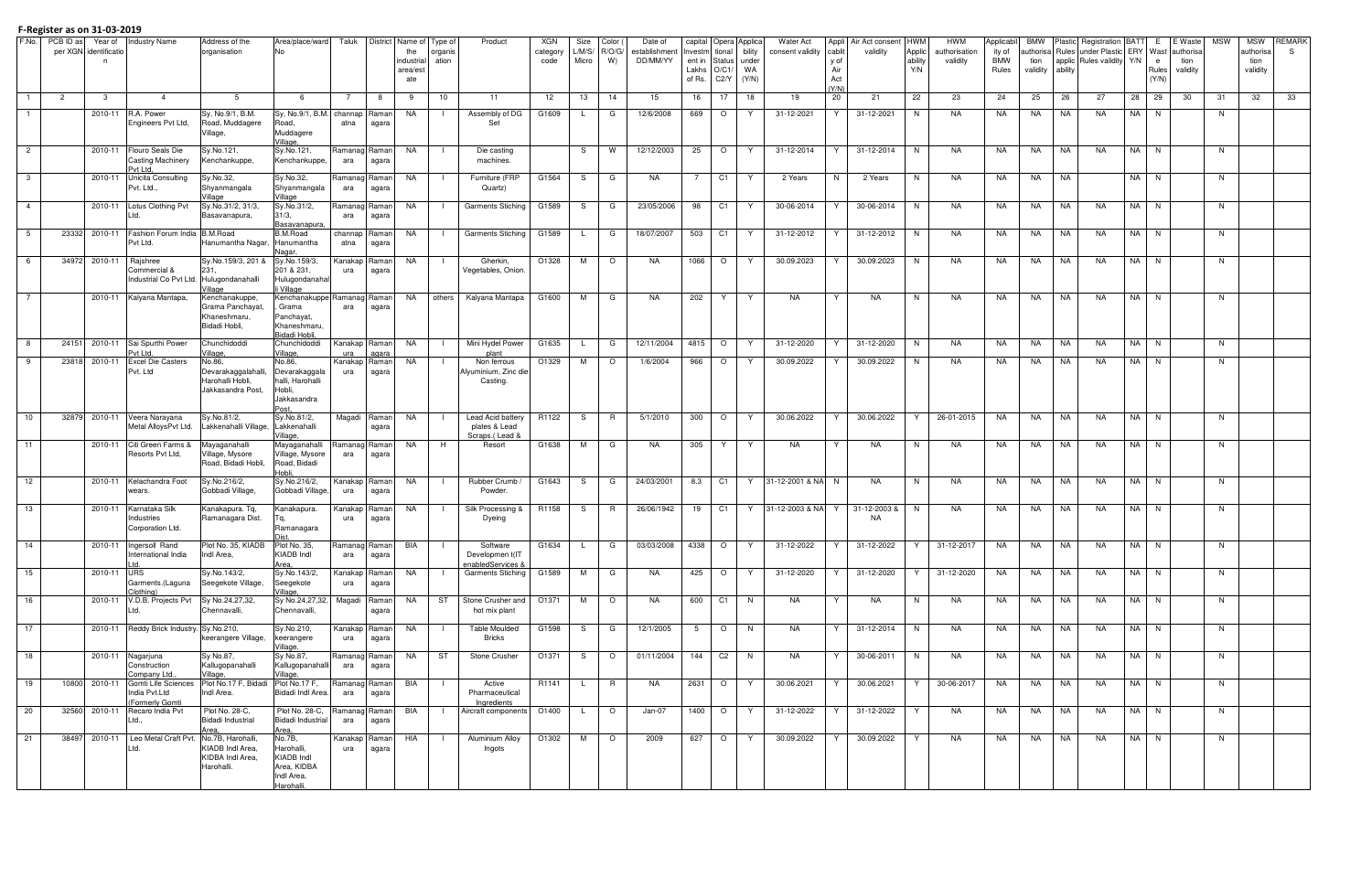| 22 | 30998<br>2010-11                | Wonderla Holidays<br>Pvt. Ltd.                                                               | Sy. No.107(P),<br>108,109(P), 166-171 108,109(P), 166-<br>Of And Sy. No.<br>28(P), 86, 87, 88 Of<br>Vajarahalli Village,<br>Bidadi Hobli, | Sy. No.107(P),<br>171 Of And Sy<br>No. 28(P), 86,<br>87, 88 Of<br>Vajarahalli<br>Village, Bidadi<br>Hobli, | Ramanag<br>ara         | Ramanl<br>agara | <b>NA</b> |              | <b>Amusement Park</b>                         | R1181 |              |                | Oct-05        | 16720     | $\circ$                  |    | 30.06.2021 |    | 30.06.2021   |    | 30.06.2021           | NA. | NA.       | NA.       | NA.       | NA.  |      |    |  |
|----|---------------------------------|----------------------------------------------------------------------------------------------|-------------------------------------------------------------------------------------------------------------------------------------------|------------------------------------------------------------------------------------------------------------|------------------------|-----------------|-----------|--------------|-----------------------------------------------|-------|--------------|----------------|---------------|-----------|--------------------------|----|------------|----|--------------|----|----------------------|-----|-----------|-----------|-----------|------|------|----|--|
| 23 | 22856 2010-11 Sri Lakshmi       | Livestock<br>Feeds.Suraksha                                                                  | 93/1A, B.M. Road,<br>Mayaganahalli.                                                                                                       | 93/1A, B.M.<br>Road,<br>Mayaganahalli.                                                                     | Ramanag Raman<br>ara   | agara           | NA        | $\Box$       | Animal Feeds                                  | O1324 | S.           | $\circ$        | 16/03/2009    | 85        | $\overline{\phantom{0}}$ | Y. | 30.09.2021 | N  | <b>NA</b>    | N  | NA                   | NA  | NA        | NA        | <b>NA</b> | NA N |      | N  |  |
| 24 |                                 | 2010-11 C.P. Umesh Tar<br>Mixing Plant.                                                      | Sy.No.268/3,<br>Uragahalli Village,<br>Bidadi Hobli,                                                                                      | Sy.No.268/3,<br>Uragahalli<br>Village, Bidadi<br>Hobli,                                                    | Ramanag<br>ara         | Raman<br>agara  | NA        |              | Hot mix Plant                                 | O1334 | S.           | $\circ$        | NA            | 65        | Y                        | N  | NA         | Y  | NA           | N  | NA                   | NA. | NA        | NA        | NA.       | NA N |      | N  |  |
| 25 |                                 | 2010-11 J.V.S. Electronics.                                                                  | #121,<br>Manchanayakanahall Manchanayaka<br>, mysore Highway,<br>Bidadi Hobli,                                                            | #121,<br>nahalli, mysore<br>Highway, Bidadi<br>Hobli.                                                      | Ramanag Raman<br>ara   | agara           | NA        |              | Engineering Industry G1609                    |       | M            | G              | 20/05/1992    | 308       | $\circ$                  | Y  | 31-12-2022 | Y. | 31-12-2022   | N  | NA                   | NA  | NA        | NA        | <b>NA</b> |      | NA N | N  |  |
| 26 |                                 | 2010-11 Toyota Kirloskar Auto Plot No: 21, Bidadi<br>Parts Pvt Ltd.                          | Industrial area,<br>Ramanagara Tq.                                                                                                        | Plot No: 21,<br>Bidadi Industrial<br>area,<br>Ramanagara                                                   | Ramanag Raman<br>ara   | agara           | BIA       | $\mathbf{1}$ | Engineering Industry R1125                    |       | L.           | R              | 1/12/1999     | 43591     | $\circ$                  | Y. | 13.09.2021 | Y  | 13.09.2021   |    | $30-06-$<br>2013&App | NA  | NA        | NA        | <b>NA</b> | NA N |      | N  |  |
| 27 |                                 | 2010-11 Toyota Tsusho India Plot No.33 & 34,<br>Pvt. Ltd.,                                   | Building No.04, Bidadi Building<br>Indl Area                                                                                              | Plot No.33 & 34, Ramanag<br>No.04, Bidadi<br>Indl Area                                                     | ara                    | Raman<br>agara  | BIA       | $\Box$       | Steering of steel<br>sheets                   | G1609 | $\mathsf{L}$ | G              | 2007          | 30760     | $\circ$                  | Y. | 31-12-2022 | Y  | 31-12-2022   | Y  | 31-12-2014           | NA  | NA        | <b>NA</b> | NA        |      | NA N | N. |  |
| 28 | 24238 2010-11 JBM Ogihara Auto  | Ltd,                                                                                         | No.1 Toyota<br>Kirloskar Motors<br>Campus, Bidadi,                                                                                        | No.1 Toyota<br>Kirloskar Motors<br>Campus,<br>Bidadi,                                                      | Ramanag<br>ara         | Raman<br>agara  | BIA       |              | <b>Sheet Metal Parts</b>                      | G1609 |              | G              | 2010          | 7974      | $\circ$                  | Y  | 31-12-2021 | Y  | 31-12-2021   | Y  | 31-12-2019           | NA  | NA        | NA        | <b>NA</b> |      | NA N | N. |  |
| 29 |                                 | 24152 2010-11 Toyotetsu india Auto Plot No. 01 Toyota<br>Parts Pvt Ltd                       | Kirloskar Motors<br>Campus , Bidadi<br>Industrial Area,<br>Bidadi                                                                         | Plot No. 01<br>Toyota Kirloskar<br><b>Motors Campus</b><br>,Bidadi Industrial<br>Area, Bidadi              | Ramanag Raman<br>ara   | agara           | BIA       | $\Box$       | Engineering Industry G1609                    |       | L.           | G              | 2010          | 9730 O    |                          | Y  | 31-12-2020 | Y  | 31-12-2020   | Y. | 31-12-2019           | NA  | NA        | <b>NA</b> | <b>NA</b> | NA N |      | N  |  |
| 30 |                                 | 23056 2010-11 Wheels India Pvt ltd, No.21 Toyota                                             | Kirloskar Motors<br>Campus, Bidadi,                                                                                                       | No.21 Toyota<br>Kirloskar Motors<br>Campus,<br>Bidadi,                                                     | Ramanag Raman<br>ara   | agara           | BIA       | $\mathbf{I}$ | Tyres and wheels<br>assembly                  | G1609 | L.           | G              | 2010          | 443       | $\circ$                  | Y  | 31-12-2020 | N  | <b>NA</b>    | Y  | 31-12-2014           | NA  | NA        | NA        | NA.       | NA N |      | N  |  |
| 31 |                                 | 2010-11 Supremes Treves<br>Pvt Itd,                                                          | No.20 Toyota<br>Kirloskar Motors<br>Campus, Bidadi,                                                                                       | No.20 Toyota<br>Kirloskar Motors<br>Campus,<br>Bidadi,                                                     | Ramanag<br>ara         | Raman<br>agara  | BIA       | $\Box$       | Engineering Industry G1609                    |       | L.           | G              | 2009          | 1375   O  |                          | Y  | 31-12-2021 | Y  | 31-12-2021   | N  | NA                   | NA  | NA        | <b>NA</b> | NA        |      | NA N | N  |  |
| 32 |                                 | 24149 2010-11 Adient India Pvt. Ltd No.1 Toyota<br>(Formerly lata<br>Johnson Controls<br>Ltd | Kirloskar Motors<br>Campus, Bidadi,                                                                                                       | No.1 Toyota<br>Kirloskar Motors<br>Campus,<br>Bidadi,                                                      | Ramanag Raman<br>ara   | agara           | BIA       | - 1 -        | Engineering Industry G1609                    |       |              | G              | 2010          | 2208      | $\circ$                  | Y  | 31-12-2022 | Y  | 31-12-2022   | Y  | 31-12-2020           | NA  | <b>NA</b> | <b>NA</b> | NA        |      | NA N | N. |  |
| 33 |                                 | 2010-11 Bundy India Ltd,                                                                     | No.1 Toyota<br><b>Kirloskar Motors</b><br>Campus, Bidadi,                                                                                 | No.1 Toyota<br>Kirloskar Motors<br>Campus,<br>Bidadi,                                                      | Ramanag Raman<br>ara   | agara           | BIA       | $\Box$       | Brake and Fuel<br>Pipes                       | G1609 | $\mathsf{L}$ | G              | <b>NA</b>     |           | 592 O                    | Y  | 31-12-2021 |    | Y 31-12-2021 | N  | <b>NA</b>            | NA  |           | NA NA     | <b>NA</b> | NA N |      | N  |  |
| 34 | 24313 2010-11 Asahi India Glass | Limited,                                                                                     | Plot No.1, Bidadi<br>industrial Area,<br>Toyota Kirloskar<br>Motors Campus,<br>Bidadi,                                                    | Plot No.1,<br><b>Bidadi</b> industrial<br>Area, Toyota<br>Kirloskar Motors<br>Campus,<br>Bidadi,           | Ramanag Raman<br>ara   | agara           | BIA       | $\Box$       | Engineering Industry G1609                    |       | L.           | G              | 2010          | 453 O     |                          | Y  | 31-12-2020 | N  | NA           | Y  | 31-12-2015           | NA  | NA NA     |           | <b>NA</b> |      | NA N | N  |  |
| 35 | 22891                           | 2010-11 Arvind Motors Private Sy. No. 53/5,<br>Limited,                                      | Bhimanahalli Village, Bhimanahalli                                                                                                        | Sy. No. 53/5,<br>Village.                                                                                  | Ramanag Raman I<br>ara | agara           | NA        |              | Automobile<br>Servicing & Repairs<br>(Trucks) | O1303 | S.           | $\circ$        | 2006          | 26        | $\circ$                  | Y  | 30.09.2022 | N  | NA           | Y  | 30-09-2015           | NA  | <b>NA</b> | <b>NA</b> | <b>NA</b> |      | NA N | N  |  |
| 36 | 22994 2010-11 KSRTC,            |                                                                                              | Sy. No.136/1,2,3,<br>Ramanagara Depot   Ramanagarm Depot, No.136/1,2,3,                                                                   | Sy.<br>Ramanagarm<br>Depot,                                                                                | Ramanag<br>ara         | Raman<br>agara  | <b>NA</b> | $\Box$       | Depot                                         | O1303 | S.           | $\overline{O}$ | 2007          | 485       | $\overline{\phantom{0}}$ | Y  | 30.09.2022 | Y  | 30.09.2022   | Y  | 30-09-2014           | NA  | NA NA     |           | <b>NA</b> | NA N |      | N  |  |
| 37 | 22899                           | 2010-11 Arvind motors Pvt<br>Ltd.                                                            | No.78/1 B & C<br>,Sheshagirihalli,                                                                                                        | No.78/1 B & C<br>,Sheshagirihalli,                                                                         | Ramanag<br>ara         | Raman<br>agara  | NA .      | $\Box$       | Automobile<br>Servicing & Repairs             | O1303 | S.           | $\circ$        | 1/9/2008      | 1377   O  |                          | Y  | 30.09.2022 | Y. | 30.09.2022   | Y  | 30-09-2013           | NA  | NA NA     |           | NA        | NA N |      | N  |  |
| 38 | 22855 2010-11 Wilworth Earth    | Movers Pvt Ltd.                                                                              | SY.No.5, off<br>Bhemanahalli Village Bhemanahalli                                                                                         | SY.No.5, off<br>Village                                                                                    | Ramanag<br>ara         | Raman<br>agara  | NA        |              | Service of vehicle                            | O1303 | L.           | $\circ$        | NA            | 154       | C1                       | Y. | 30-09-2014 | Y  | 30-09-2014   | Y  | 30-09-2017           | NA  | NA        | NA        | <b>NA</b> |      | NA N | N  |  |
| 39 |                                 | 2010-11 Toyota Techno Park Plot no. 20, Bidadi<br>India Pvt Ltd,                             | Indl Area,                                                                                                                                | Plot no. 20,<br>Bidadi Indl Area,                                                                          | Ramanag<br>ara         | Raman<br>agara  | BIA       | $\mathbf{1}$ | Engineering Industry R1181                    |       | $\mathsf{L}$ | R              | <b>Jul-99</b> | 13089   O |                          | Y. | 30.06.2022 | Y  | 30.06.2022   | Y  | 30-09-2017           | NA  | NA        | Y         | HO ret.   | NA N |      | N  |  |
| 40 | 10625 2010-11 A.O. Smith India  | Water Products Pvt. Phase, KIADB Indl.<br>ltd.,                                              | Plot No.300, 2nd<br>Area, Harohalli                                                                                                       | Plot No.300,<br>2nd Phase,<br>KIADB Indl.<br>Area, Harohalli                                               | Kanakap<br>ura         | Raman<br>agara  | HIA       |              | <b>Water Heating</b>                          | R1125 |              | R              | 1/1/2010      | 19662     | $\circ$                  | Y. | 30-06-2021 | Y  | 30-06-2021   |    | 30-06-2015           | NA  | NA        | NA        | NA        |      | NA N | N  |  |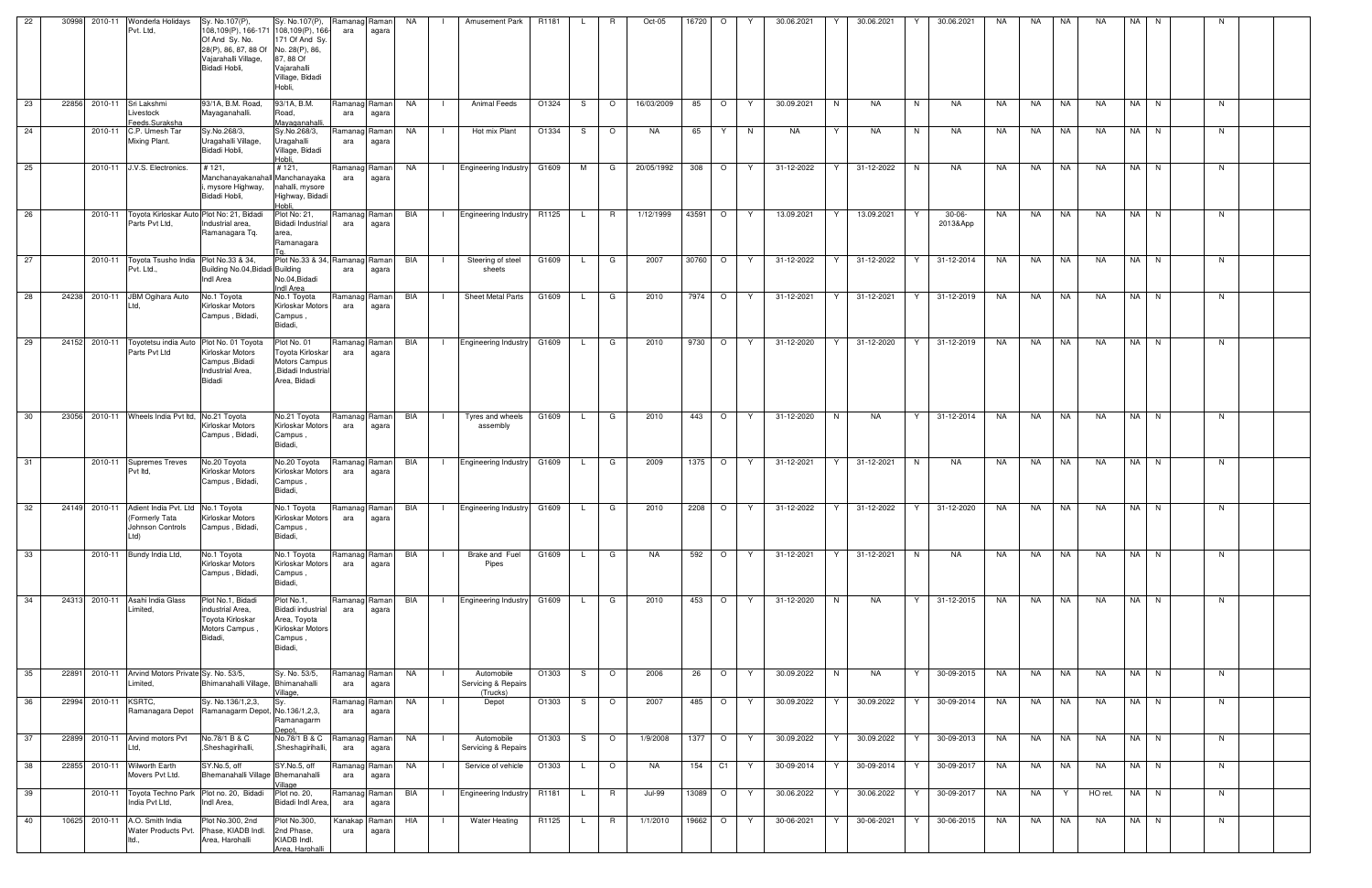| 41              | 23025 | 2010-11            | Ganesh Herbals,                                                                                        | Plot No.28/4, KIADB Plot No.28/4,<br>Indl. Area, Bidadi,                                                                                            | KIADB Indl.<br>Area, Bidadi.                                                                           | Ramanag Raman<br>ara        | agara          | BIA       | Amla Ashwagandha                                    | O1304 | S.           | $\circ$  | NA.         | 257       | $\circ$<br>Y        | 31-12-2021                | Y  | 31-12-2021 | N. | NA.        | NA. | NA        | NA        | <b>NA</b> | NA N |     |  |
|-----------------|-------|--------------------|--------------------------------------------------------------------------------------------------------|-----------------------------------------------------------------------------------------------------------------------------------------------------|--------------------------------------------------------------------------------------------------------|-----------------------------|----------------|-----------|-----------------------------------------------------|-------|--------------|----------|-------------|-----------|---------------------|---------------------------|----|------------|----|------------|-----|-----------|-----------|-----------|------|-----|--|
| 42              |       |                    | 2010-11 B.L. Kashyap &<br>Sons, (C/o. T.K.M)                                                           | Plot No. 1, Bidadi<br>Indl. Area,                                                                                                                   | Plot No. 1,<br>Bidadi Indl.<br>Area.                                                                   | Ramanag Raman<br>ara        | agara          | BIA       | Ready mix concrete                                  | G1548 | M            | G        | NA.         | 70        | C <sub>1</sub><br>Y | 30-09-2010                |    | 30-09-2010 | N  | NA         | NA  | NA        | NA        | <b>NA</b> | NA N | N   |  |
| 43              |       |                    | 2010-11 Poorna Batteries.                                                                              | Plot No: 14/1b.<br>Manchanavakanahall Manchanavaka<br>Mysore Road,                                                                                  | Plot No: 14/1b,<br>nahalli, Mysore<br>Road,                                                            | Ramanag Raman<br>ara        | agara          | NA        | Battery                                             | R1128 | S            | R        | 01/07/19996 | 3.5       | C <sub>1</sub><br>Y | 30-09-2003 &<br><b>NA</b> | N. | NA         | N  | <b>NA</b>  | NA. | NA.       | <b>NA</b> | NA.       | NA N | N   |  |
| 44              |       | 2010-11            | <b>Harish Hallow Bricks</b><br>Works,                                                                  | Sy. No.15 & 16,<br>Gabadi Kaval.<br>Kaggalipura<br>Harohalli Hobli,                                                                                 | Sy. No.15 & 16,<br>Gabadi Kaval,<br>Kaggalipura<br>Harohalli Hobli,                                    | Kanakap Raman<br>ura        | agara          | NA        | <b>Table Moulded</b><br><b>Bricks</b>               | G1598 | S.           | G        | <b>NA</b>   | 1.75      | Y<br>Y              | <b>NA</b>                 | N  | NA         | N  | NA         | NA. | NA.       | NA.       | <b>NA</b> | NA N | N   |  |
| 45              |       | 22749 2010-11      | Maridi Eco Industries Plot No: 1/37 & 1/38, Plot No: 1/37 &<br>Pvt Ltd.                                | Kanakapura Road,<br>35th K. M, Gabbadi<br>Kaval,                                                                                                    | 1/38,<br>Kanakapura<br>Road, 35th K.<br>M, Gabbadi<br>Kaval.                                           | Kanakap Raman<br>ura        | agara          | NA        | Comman<br>Biomedical<br>incineration facility       | R1171 | S.           | R        | May-01      | 172       | $\circ$<br>Y.       | 31.12.2018                | Y  | 31.12.2018 | N. | <b>NA</b>  | NA. | <b>NA</b> | NA        | NA.       | NA N | N   |  |
| 46              |       | 2010-11            | Hayagreeva Power<br>Generation Pvt Ltd,                                                                | Plot No: 27, Mysore<br>Road.                                                                                                                        | <b>Plot No: 27,</b><br>Mysore Road,                                                                    | Ramanag Raman<br>ara        | agara          | NA        | <b>Biomass Based</b><br>Power Plant                 | O1397 | L.           | $\circ$  | NA.         | 2495      | Y<br>Y              | <b>NA</b>                 | Y  | NA         | N  | NA         | NA  | NA        | NA        | NA        | NA N | N   |  |
| 47              |       | 24150 2010-11      | Paramount Nutritions No. 22A & 22B,<br>India (P) Ltd.,                                                 | Bidadi industrial<br>Area.                                                                                                                          | No. 22A & 22B,<br>Bidadi industrial<br>Area,                                                           | Ramanag Raman<br>ara        | agara          | BIA       | <b>Biscuits</b>                                     | O1305 | L.           | $\circ$  | Mar. 2007   | 2059      | $\circ$<br>Y        | 30.09.2022                |    | 30.09.2022 | N  | NA         | NA  | NA        | NA        | <b>NA</b> | NA N | N   |  |
| 48              |       | 2010-11            | Rakesh Plastic<br>Industries,                                                                          | Plot No: 41,<br>Kempanahalli<br>Village, Mysore<br>Road.                                                                                            | Plot No: 41,<br>Kempanahalli<br>Village, Mysore<br>Road.                                               | Ramanag Raman<br>ara        | agara          | NA        | <b>Plastic Granules</b>                             | G1543 | S.           | G        | Mar. 2001   | 47        | C1<br>Y             | <b>NA</b>                 | N. | NA.        | N  | NA         | NA. | NA.       | NA.       | <b>NA</b> | NA N | N   |  |
| 49              |       | 41886 2010-11 Rang |                                                                                                        | Sy No. 24, Khatha<br>No. 1/246, Gabbadi<br>Kaval Village,                                                                                           | Sy No. 24,<br>Khatha No.<br>1/246, Gabbadi<br>Kaval Village.                                           | Kanakap Raman<br>ura        | agara          | NA        | Processing of<br>Dyeing of silk fabrics<br>and Yarn | R1158 | S.           | <b>R</b> | Mar-06      | 79        | $\circ$<br>Y.       | 30-06-2023                | Y  | 30-06-2023 | Y  | 30-06-2018 | NA  | <b>NA</b> | NA        | <b>NA</b> | NA N | N   |  |
| 50              |       |                    | 2010-11 Byralingeshwara<br>Bricks,                                                                     | Sy. No. 58,<br>Ankanahalli                                                                                                                          | Sy. No. 58,<br>Ankanahalli                                                                             | Ramanag Raman<br>ara        | agara          | <b>NA</b> | <b>Table Moulded</b><br><b>Bricks</b>               | G1598 | S.           | G        | NA.         | 4.75      | Y<br>N              | NA.                       | Y  | NA         | N  | <b>NA</b>  | NA  | NA        | <b>NA</b> | <b>NA</b> | NA N | N   |  |
| 51              |       |                    | 2010-11 Brc Briguetting<br>ndustries.                                                                  | Ittamadu Village,                                                                                                                                   | Ittamadu<br>Village,                                                                                   | Ramanag Raman<br>ara        | agara          | NA        | <b>Briquett</b>                                     | G1505 | S.           | G        | NA.         | 9.96      | Y<br>Y              | NA                        | Y  | NA         | N. | NA         | NA  | NA        | NA        | NA.       | NA N | N   |  |
| 52              |       | 34021 2010-11      | <b>Triniti Components</b><br>Pvt Ltd.                                                                  | No.27E, KIADB,                                                                                                                                      | No.27E, KIADB, Ramanag Raman                                                                           | ara                         | agara          | BIA       | Trailer body building<br>on job work                | O1369 | S.           | $\circ$  | NA.         | 195       | $\circ$<br>Y        | 30-09-2013                | Y  | 30-09-2013 | N  | NA         | NA  | NA        | NA        | <b>NA</b> | NA N | N   |  |
| 53              |       | 22999 2010-11      | KSRTC.<br>hannapatna Depot                                                                             | Channapatana,                                                                                                                                       | Channapatana,                                                                                          | Ramanag Raman<br>ara        | agara          | NA        | Depot                                               | O1303 | S.           | $\circ$  | 2002        | 238       | $\circ$<br>Y        | 30-09-2018                | Y  | 30-09-2018 | Y  | 30-09-2015 | NA  | NA        | <b>NA</b> | <b>NA</b> | NA N | N   |  |
| 54              |       | 2010-11            | Toyota Boshoku<br>Automotive India Pvt. M N Hally Post,<br>Ltd.,                                       | #41, Bhimenahally,<br>Bidadi                                                                                                                        | #41,<br>Bhimenahally,<br>M N Hally Post,                                                               | Ramanag Raman<br>ara        | agara          | BIA       | <b>Engineering industry</b>                         | O1369 | L.           | $\circ$  | Dec-99      | 5073      | $\circ$<br>Y        | 30.09.2021                |    | 30.09.2021 |    | 30-09-2018 | NA  | NA        | NA        | NA.       | NA N | N.  |  |
| 55              |       | 22991 2010-11      | KSRTC, Harohalli                                                                                       | Sy. No. 42, Harohalli Sy. No. 42,                                                                                                                   | Bidadi                                                                                                 | Kanakap Raman               |                | NA        | Depot                                               | O1303 | S.           | $\circ$  | 2005        | 335       | $\circ$<br>Y        | 30.09.2022                | Y  | 30.09.2022 | Y  | 30-09-2014 | NA  | NA        | NA        | NA        | NA N | - N |  |
| 56              |       | 24240 2010-11      | Jepot<br><b>Featherlite Office</b><br>Systems Pvt. Ltd<br>(Formerly Featherlite<br>Products (P) Ltd.), | Sy. No. 83, 88/1,<br>Hejjala Circle, Hejjala Post, B.M.Road<br>Post, B.M.Road,<br>Bidadi Hobli,<br>Ramanagaram Taluk Taluk & Dist-<br>& Dist-562109 | Harohalli<br>Sy. No. 83,<br>88/1, Hejjala<br>Circle, Hejjala<br>Bidadi Hobli,<br>Ramanagaram<br>562109 | ura<br>Ramanag Raman<br>ara | agara<br>agara | NA        | office furnitures                                   | G1564 | L.           | G        | 2008        | 7252      | $\circ$<br>Y        | 31.12.2027                | Y  | 31.12.2027 | Y  | 30-06-2020 | NA  | NA        | NA        | <b>NA</b> | NA N | N   |  |
| 57              |       |                    | 2010-11 Sri Varadaraj Coir<br>Products,                                                                | Abbur Road,<br>Channapatna                                                                                                                          | Abbur Road,<br>Channapatna                                                                             | channap Raman<br>atna       | agara          | NA        | Coir Industries                                     |       | S.           | W        | 1976        | 2.75      | $\circ$<br>N        | <b>NA</b>                 | Y  | 31-12-2013 | N  | NA         | NA  | NA        | NA        | NA        | NA N | N   |  |
| 58              |       |                    | 76016 2010-11 Mysore Polymers,                                                                         | Plot No: E10 - 12 &<br>E15.                                                                                                                         | Plot No: E10 -<br>12 & E15,                                                                            | Ramanag Raman<br>ara        | agara          | NA        | Compreg boards,<br>articles of compred              | O1360 | S.           | $\circ$  | Aug. 1971   | 35.46     | $\circ$<br>Y        | 30.09.2023                | Y  | 30-09-2018 | N  | NA         | NA  | NA        | NA        | NA        | NA N | N   |  |
| 59              |       | 76041 2010-11      | Oriental Rail Trade(Ind                                                                                | Sy No.137,<br>Bolappanahalli<br>Village, Ramanagara Village,<br><b>Taluk and District</b>                                                           | Sy No.137,<br>Bolappanahalli<br>Ramanagara<br>Taluk and<br>District                                    | Ramanag Raman<br>ara        | agara          | <b>NA</b> | Particles Boards<br>and veneers                     | O1360 | S.           | $\circ$  | Oct. 1995   | 83.93     | $\circ$<br>Y        | 30.09.2023                |    | 30.09.2023 | N  | NA         | NA  | NA        | <b>NA</b> | <b>NA</b> | NA N | N   |  |
| $\overline{60}$ |       |                    | 24222 2010-11 Saturn Industries,                                                                       | Sy. No. 56, K.G.<br>Gollarapalya, Bidadi,<br>Hobli,                                                                                                 | Sy. No. 56, K.G. Ramanag Raman<br>Gollarapalya,<br>Bidadi, Hobli,                                      | ara                         | agara          | <b>NA</b> | Concrete Blocks                                     | G1511 | S —          | G        | Jan-02      | 46.28   O | Y                   | 31-12-2023                | Y. | 31-12-2023 | N  | NA         | NA  |           | NA NA     | NA        | NA N | N   |  |
| 61              |       |                    | 2010-11 Proposed Adarsha<br>Solid Concrete<br>Blocks by Sri<br>Nagaraju.                               | Sy.No.45/2,<br>Yedumadu Village,<br>Kaggalahalli Post,                                                                                              | Sy.No.45/2,<br>Yedumadu<br>Village,<br>Kaggalahalli                                                    | Kanakap Raman<br>ura        | agara          | NA        | Concrete Blocks                                     | G1511 | S.           | G        | <b>NA</b>   | 5.92      | Y<br>Y              | <b>NA</b>                 | N  | <b>NA</b>  | N  | <b>NA</b>  | NA. | <b>NA</b> | <b>NA</b> | NA        | NA N | N   |  |
| 62              |       | 22995 2010-11      | KSRTC, Kanakapura Sy. No.574/12, 575,<br>Depot                                                         | Kanakapura                                                                                                                                          | Sy. No.574/12,<br>575,                                                                                 | Kanakap Raman<br>ura        | agara          | NA        | Depot                                               | O1303 | S.           | $\circ$  | 2005        | 140       | $\circ$<br>Y.       | 30.09.2022                | Y  | 30.09.2022 | Y  | 30-09-2014 | NA  | NA   NA   |           | NA        | NA N | N   |  |
| 63              |       | 24220 2010-11      | <b>Bharathi Cement</b><br>Products.                                                                    | Plot No.344,<br>Harohalli Indl Area.                                                                                                                | Kanakapura<br>Plot No.344,<br>Harohalli Indl                                                           | Kanakap Raman<br>ura        | agara          | HIA       | Concrete Blocks                                     | G1511 | S.           | G        | <b>NA</b>   | 78.09     | $\circ$<br>Y.       | 31-12-2020                | N  | NA         | N  | NA         | NA  | NA        | <b>NA</b> | <b>NA</b> | NA N | N   |  |
| 64              |       | 2010-11            | Auden Technology & Sy No.92, vadarahalli Sy No.92,<br>Management<br>Academy                            | Village, Kanakapura<br>Road,                                                                                                                        | Area.<br>vadarahalli<br>Village,<br>Kanakapura                                                         | Kanakap Raman<br>ura        | agara          | NA        | <b>Education Institution</b>                        | G1638 | L.           | G        | <b>NA</b>   | 1650      | Y<br>Y.             | 3 Years                   | N  | 3 Years    | N  | <b>NA</b>  | NA  | <b>NA</b> | <b>NA</b> | <b>NA</b> | NA N | N   |  |
| 65              |       | 10636 2010-11      | Forgepro India Pvt                                                                                     | Plot No.2,3, & 4,                                                                                                                                   | Road,<br>Plot No.2,3, & 4,                                                                             | Kanakap Raman               |                | HIA       | Engg. Industry(                                     | O1329 | $\mathsf{L}$ | $\circ$  | 12/7/2008   | 2129      | $\circ$<br>Y.       | 30.09.2021                | Y. | 30.09.2021 | Y  | 30-06-2019 | NA  | NA        | <b>NA</b> | <b>NA</b> | NA N | N   |  |
| 66              |       | 22746 2010-11      | <b>Sharoff Steel</b><br>Industries                                                                     | Harohalli.<br>Plot No.29 A,<br>Abbanakuppe,<br>Bidadi Hobli,                                                                                        | Harohalli.<br>Plot No.29 A,<br>Abbanakuppe,<br>Bidadi Hobli,                                           | ura<br>Ramanag Raman<br>ara | agara<br>agara | NA        | Forged Component<br><b>Engineering Industry</b>     | G1609 | M            | G        | 2009        | 325       | $\circ$<br>Y.       | 31-12-2022                | Y  | 31-12-2022 | N  | NA         | NA  | NA NA     |           | NA        | NA N | N   |  |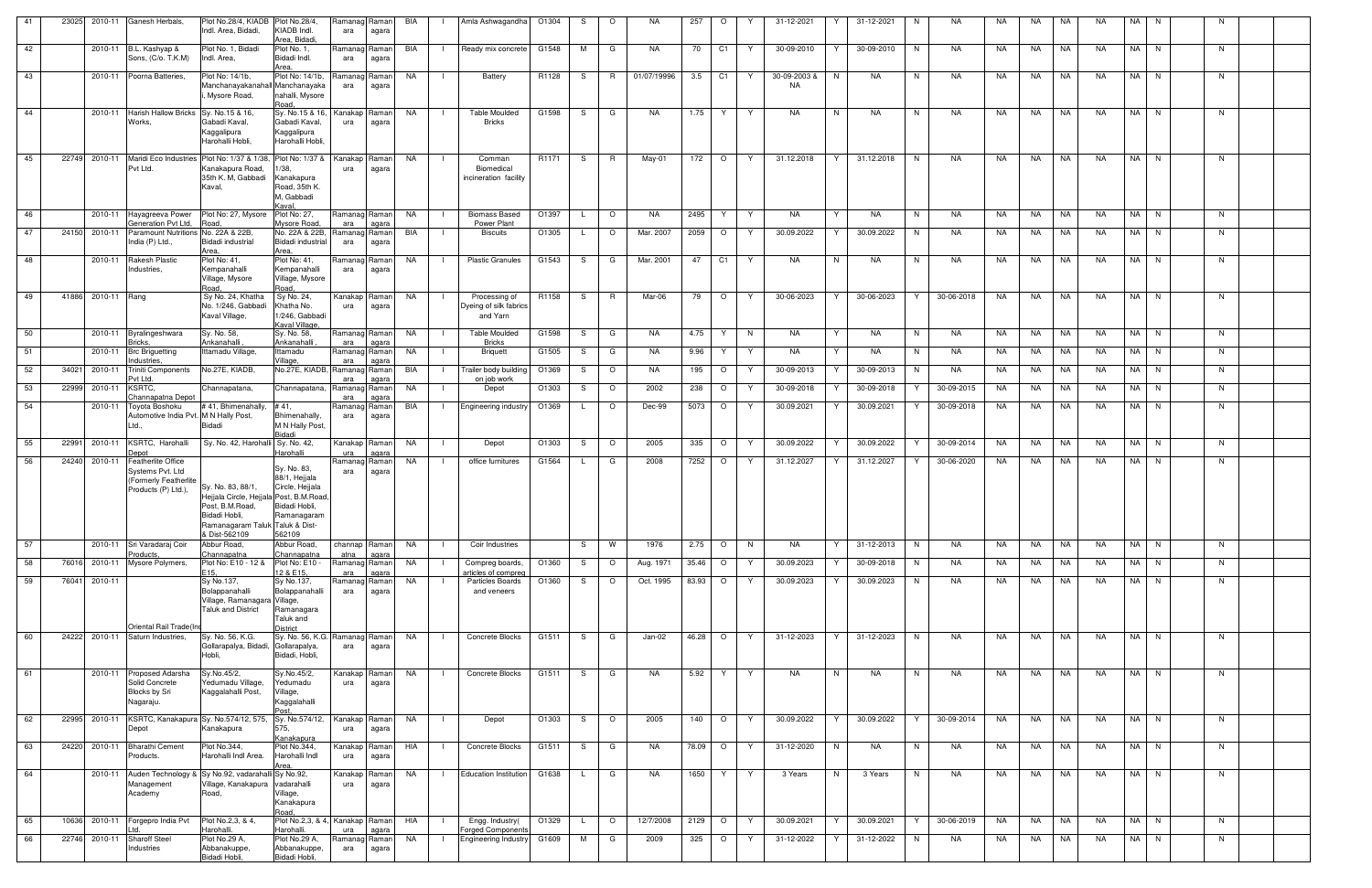| 67 | 38858 |                  | 2010-11 Bharath Wire Strips, Sy. No. 111/1 &                                                               | 111/2,<br>Medamaranahlli<br>Post, Ramsagar<br>Village, Harohalli Indl Village, Harohalli<br>Area, Kanakapura<br>Tq, Ramanagara<br>Dist-562112. | Sy. No. 111/1 &   Kanakap   Raman  <br>111/2,<br>Medamaranahlli<br>Post, Ramsaga<br>Indl Area,<br>Kanakapura Tq,<br>Ramanagara<br>Dist-562112. | ura                  | agara                   | HIA       |                | copper and<br>Aluminium wire kraft<br>paper coating | G1608 | S. | G       | NA.           | 340      | $\circ$        |    | 31.12.2027        | Y | 31.12.2027                | NA.<br>N.        | NA. | <b>NA</b> | NA.       | <b>NA</b> | NA I | - N  |    |  |
|----|-------|------------------|------------------------------------------------------------------------------------------------------------|------------------------------------------------------------------------------------------------------------------------------------------------|------------------------------------------------------------------------------------------------------------------------------------------------|----------------------|-------------------------|-----------|----------------|-----------------------------------------------------|-------|----|---------|---------------|----------|----------------|----|-------------------|---|---------------------------|------------------|-----|-----------|-----------|-----------|------|------|----|--|
| 68 | 38859 |                  | 2010-11 Bright Electro Strips Sy. No. 111/1,                                                               | Medamaranahlli<br>Post, Ramsagar<br>Village, Harohalli Indl Village, Harohalli<br>Area, Kanakapura<br>Tq, Ramanagara<br>Dist-562112.           | Sy. No. 111/1,<br>Medamaranahlli<br>Post, Ramsagar<br>Indl Area,<br>Kanakapura Tq,<br>Ramanagara<br>Dist-562112.                               | Kanakap Raman<br>ura | agara                   | HIA       |                | Bare aluminium wire<br>& strips                     | G1608 | S. | G       | NA.           | 218      | $\circ$        | Y  | 31.12.2027        | Y | 31.12.2027                | N<br>NA.         | NA  | NA.       | NA.       | <b>NA</b> |      | NA N | N. |  |
| 69 |       |                  | 2010-11 Shankar Rice Mills,                                                                                | Malagallu,<br>Chirannkuppe Road,                                                                                                               | Malagallu,<br>Chirannkuppe                                                                                                                     | Kanakap Raman<br>ura | agara                   | NA        | -1             | <b>Rice Mill</b>                                    | G1550 | S  | G       | <b>Jul-99</b> | 41.07    | $\circ$        | Y  | 31-12-2009        | Y | 31-12-2009                | N<br>NA          | NA  | NA        | <b>NA</b> | NA        | NA N |      | N. |  |
| 70 | 24101 | 2010-11          | K.G Nandini<br>Enterprises,                                                                                | Sy. No. 46/4,<br>Bilakempanahalli,<br>Bidadi Hobli,                                                                                            | Road<br>Sy. No. 46/4,<br>Bilakempanahal<br>Bidadi Hobli,                                                                                       | Ramanag Raman<br>ara | agara                   | NA        | $\Box$         | Reprocessing of E-<br>Waste                         | R1121 | L. | R       | 01.12.2008    | 1180     | $\circ$        | Y. | 30-06-2021        | Y | 30-06-2021                | 30-06-2020<br>Y  | NA  | NA.       | Y         | FHO       | NA Y |      | N. |  |
| 71 | 37178 |                  | 2010-11 Surex Polymers<br>Pacaging Pvt Ltd.                                                                | Sy.No.41/2,<br>kempanahalli Village. kempanahalli                                                                                              | Sy.No.41/2,                                                                                                                                    | Ramanag Raman<br>ara | agara                   | NA        | $\Box$         | Expanded<br>Polystyrene Puff                        | O1327 |    | S O     | 14/04/2006    |          | $102$ 0        | Y  | 30.09.2022        | Y | 30.09.2022                | NA<br>N          | NA  | NA.       | NA        | <b>NA</b> | NA N |      | N  |  |
| 72 |       |                  | 2010-11 Ceekay Seeds and<br>Seedling Pvt. Ltd.,                                                            | Sy. No. 9/1, 10, 11,<br>12 of Bantavala<br>Village,                                                                                            | Village,<br>Sy. No. 9/1, 10.<br>11, 12 of<br>Bantavala                                                                                         | Kanakap<br>ura       | Raman<br>agara          | NA        | $\Box$         | Processing of Seeds                                 | O1328 | S. | $\circ$ | NA.           | 65       | Y.             | Y. | <b>NA</b>         | N | NA.                       | N<br>NA.         | NA  | NA        | NA        | <b>NA</b> |      | NA N | N  |  |
| 73 |       | 2010-11 Dodsal., |                                                                                                            | Jakkasandra Village, Jakkasandra                                                                                                               | Village.<br>/illage.                                                                                                                           | Kanakap Raman<br>ura |                         | NA        | $\blacksquare$ | Fabrication of clear                                | G1609 | S. | G       | 10/10/1999    | 7.93     | C <sub>1</sub> | Y. | 31-12-2000 & NA Y |   | 31-12-2000 &<br><b>NA</b> | <b>NA</b><br>N   | NA  | NA.       | NA        | <b>NA</b> |      | NA N | N  |  |
| 74 |       |                  | 2010-11 Mayura Poultry<br>Feeds & Farm,                                                                    | Sy.68/3, Agrahara<br>Village,                                                                                                                  | Sy.68/3,<br>Agrahara                                                                                                                           | Kanakap<br>ura       | agara<br>Raman<br>agara | NA        | $\blacksquare$ | water transmission<br>Poultry Farm                  | G1544 | S. | G       | NA            | 940      | Y              | Y  | NA                | N | NA                        | N<br>NA          | NA  | NA        | NA        | NA        |      | NA N | N  |  |
| 75 |       | 2010-11          | <b>SPR Sugars Private</b><br>Limited,                                                                      | Plot No:<br>239/331/332,<br>Kanchagaranahalli,                                                                                                 | Village,<br>Plot No:<br>239/331/332,<br>Kanchagaranah                                                                                          | Ramanag<br>ara       | Raman<br>agara          | NA        | $\mathbf{I}$   | <b>Feny Distillery</b>                              | R1112 | S. | R       | 1998          | 40       | C1             | Y  | <b>NA</b>         | Y | NA                        | N<br><b>NA</b>   | NA  | NA.       | NA        | <b>NA</b> |      | NA N | N  |  |
| 76 | 32787 |                  | 2010-11 Innovative Studios<br>Pvt. Ltd.                                                                    | Plot No. 24 & 26,<br><b>Bidadi Indl Area</b>                                                                                                   | Plot No. 24 &<br>26, Bidadi Indl                                                                                                               | ara                  | Ramanag  Raman<br>agara | BIA       | - 1            | Film City                                           | O1400 |    | $\circ$ | Nov.2006      | 15000    | $\circ$        | Y. | 31.05.2019        |   | 31.05.2019                | N<br>NA          | NA  | NA.       | NA        | <b>NA</b> |      | NA N | N. |  |
| 77 |       |                  | 2010-11 Sky High Fashion Pvt Archakara Halli,<br>td.                                                       | B.M.Road,                                                                                                                                      | Area<br>Archakara Halli.<br>B.M.Road,                                                                                                          | Ramanag<br>ara       | Raman<br>agara          | NA        | $\blacksquare$ | <b>Garments Stiching</b>                            | G1589 | М  | G       | NA.           | 163      | Y              | Y  | NA                | Y | NA                        | NA<br>N          | NA  | NA.       | NA        | <b>NA</b> | NA N |      | N. |  |
| 78 |       | 2010-11          | Aditya Birla Fashion<br>and Retail Limited<br>Nuvo Ltd) (Madhura Basavanapura<br>Garments Exports<br>Ltd). | Sy. No. 42/2, 43/1A,<br>43/1B, 43/2A, 44/1,<br>(Formerly Aditya Birla 46/1, 46/2 & 56 of<br>Village, Kasaba<br>Hobli,                          | Sy. No. 42/2,<br>43/1A, 43/1B,<br>43/2A, 44/1,<br>46/1, 46/2 & 56<br>Basavanapura<br>Village, Kasaba<br>ildok                                  | Ramanag<br>ara       | Raman<br>agara          | NA        |                | <b>Garments Stiching</b>                            | G1589 | L. | G       | Jun-07        | 3569     | $\circ$        | Y  | 31-12-2022        | Y | 31-12-2022                | 31-12-2020       | NA  | NA.       | NA        | NA.       | NA N |      | N. |  |
| 79 | 35647 | 2010-11          | M/s.Arvind Lifestyle<br><b>Brands Limited</b><br>(Formerly Arvind Mills Archakarahalli<br>Limited)         | Sy.No.26/2 & 27/2,<br>No.93,<br>village, Kasaba<br>Hobli, Ramanagara                                                                           | Sy.No.26/2 &<br>27/2, No.93,<br>Archakarahalli<br>village, Kasaba<br>Hobli,<br>Ramanagara                                                      | Ramanag Raman<br>ara | agara                   | <b>NA</b> |                | <b>Garments Stiching</b>                            | G1589 | L. | G       | <b>NA</b>     | 1160     | $\circ$        | Y  | 31.12.2027        |   | 31.12.2027                | <b>NA</b><br>N   | NA  | <b>NA</b> | <b>NA</b> | <b>NA</b> |      | NA N | N  |  |
| 80 | 38350 |                  | 2010-11 Bombay Rayans<br>Fashions (Formerly L Industrial Area,<br>N J Apparels)                            | Plot No. 27-A, Bidadi Plot No. 27-A,                                                                                                           | Bidadi Industrial<br>Area.                                                                                                                     | Ramanag Raman<br>ara | agara                   | BIA       |                | Garments Stiching G1589                             |       |    | G       | Jun-05        |          | 3653 O         | Y  | 31-12-2020        | Y | 31-12-2020                | 31-12-2020<br>Y  | NA  |           | NA NA     | <b>NA</b> |      | NA N | N  |  |
| 81 | 26855 |                  | Pvt. Ltd.,                                                                                                 | 2010-11 M. S. Metals & Steels No. 27/17 & 27/18,<br>Bilekempanahalli,<br>Bidadi Hobli,                                                         | No. 27/17 &<br>27/18,<br>Bilekempanahal<br>, Bidadi Hobli,                                                                                     | Ramanag Raman<br>ara | agara                   | BIA       | $\Box$         | Engineering Industry R1165                          |       |    | S R     | Sep-05        | 900      | $\circ$        | Y  | 31-12-2025        | Y | 31-12-2025                | 31-12-2018<br>Y. | NA  | NA 1      | <b>NA</b> | <b>NA</b> |      | NA N | N  |  |
| 82 | 23120 |                  | 2010-11 Basant betons,                                                                                     | Plot No 9, Sy.No<br>629, Harohalli Indl<br>Estate Ist phase,                                                                                   | Plot No 9,<br>Sy.No 629,<br>Harohalli Indl<br>Estate Ist<br>bhase.                                                                             | ura                  | Kanakap Raman<br>agara  | HIA       |                | Pavers, hallow<br>blocks and solid<br>blocks        | G1511 | L. | G       | Jan. 2008     | 3000     | $\circ$        | Y  | 31-12-2022        | Y | 31-12-2022                | N<br><b>NA</b>   | NA  | NA        | <b>NA</b> | NA.       |      | NA N | N  |  |
| 83 | 23096 |                  | 2010-11 Sri Sai Beverages<br>(Formerly Sri<br>Manjunatha<br>Minerals)                                      | Sy. No. 3265 of<br>Bharath Rice Mill,<br>Harohalli                                                                                             | Sy. No. 3265 of<br><b>Bharath Rice</b><br>Mill, Harohalli                                                                                      | Kanakap Raman<br>ura | agara                   | <b>NA</b> | $\blacksquare$ | Packed drinking<br>water                            | G1538 | S. | G       | <b>NA</b>     | 49.6     | $\circ$        | Y  | 31-12-2021        | Y | 31-12-2021                | <b>NA</b><br>N   | NA  | <b>NA</b> | <b>NA</b> | <b>NA</b> |      | NA N | N  |  |
| 84 | 22889 | 2010-11          | M.L. Granites.                                                                                             | .Sy. No. 29/1D, Barie .Sy. No. 29/1D,<br>Doddi,                                                                                                | Barie Doddi,                                                                                                                                   | Ramanag Raman<br>ara | agara                   | NA        | $\Box$         | Granite cutting &<br>polishing                      | G1518 | S. | G       | NA            | 69       | $\circ$        | Y  | 30-09-2017        | N | NA                        | N<br>NA          | NA  | NA        | NA        | <b>NA</b> |      | NA N | N  |  |
| 85 |       |                  | 2010-11 Sri Rama<br>Enterprises.                                                                           | Sy No.78, Magadi<br>town                                                                                                                       | Sy No.78,<br>Magadi town                                                                                                                       |                      | Magadi Raman<br>agara   | <b>NA</b> | $\blacksquare$ | Granite cutting &<br>polishing                      | G1518 | S. | G       | 1/1/2005      | 23.55 C1 |                | Y  | 30-09-2005 & NA N |   | NA                        | N<br>NA          | NA  | NA 1      | NA        | <b>NA</b> |      | NA N | N  |  |
| 86 |       | 2010-11          | Shiva Granite<br>Industries.                                                                               | Rayasandra.Kasaba Rayasandra.Ka<br>Hobli.                                                                                                      | saba Hobli                                                                                                                                     | Kanakap Raman<br>ura | agara                   | NA        |                | Granite cutting &<br>polishing                      | G1518 | S  | G       | 27/07/1998    | 4.95     | $\circ$        | Y  | 30-9-2010         | N | NA                        | N<br>NA          | NA  | NA        | NA        | <b>NA</b> |      | NA N | N  |  |
| 87 | 40730 |                  | 2010-11 Finesse Stones,                                                                                    | No.991, 782,<br>Jalamangala Road,<br>Chenenahalli                                                                                              | No.991, 782,<br>Jalamangala<br>Road,<br>Chenenahalli                                                                                           | Ramanag Raman<br>ara | agara                   | NA        |                | Granite cutting &<br>polishing                      | G1518 | S. | G       | NA            | 135      | $\circ$        | Y  | 31.12.2027        | N | NA                        | N<br><b>NA</b>   | NA  | <b>NA</b> | NA        | NA        |      | NA N | N  |  |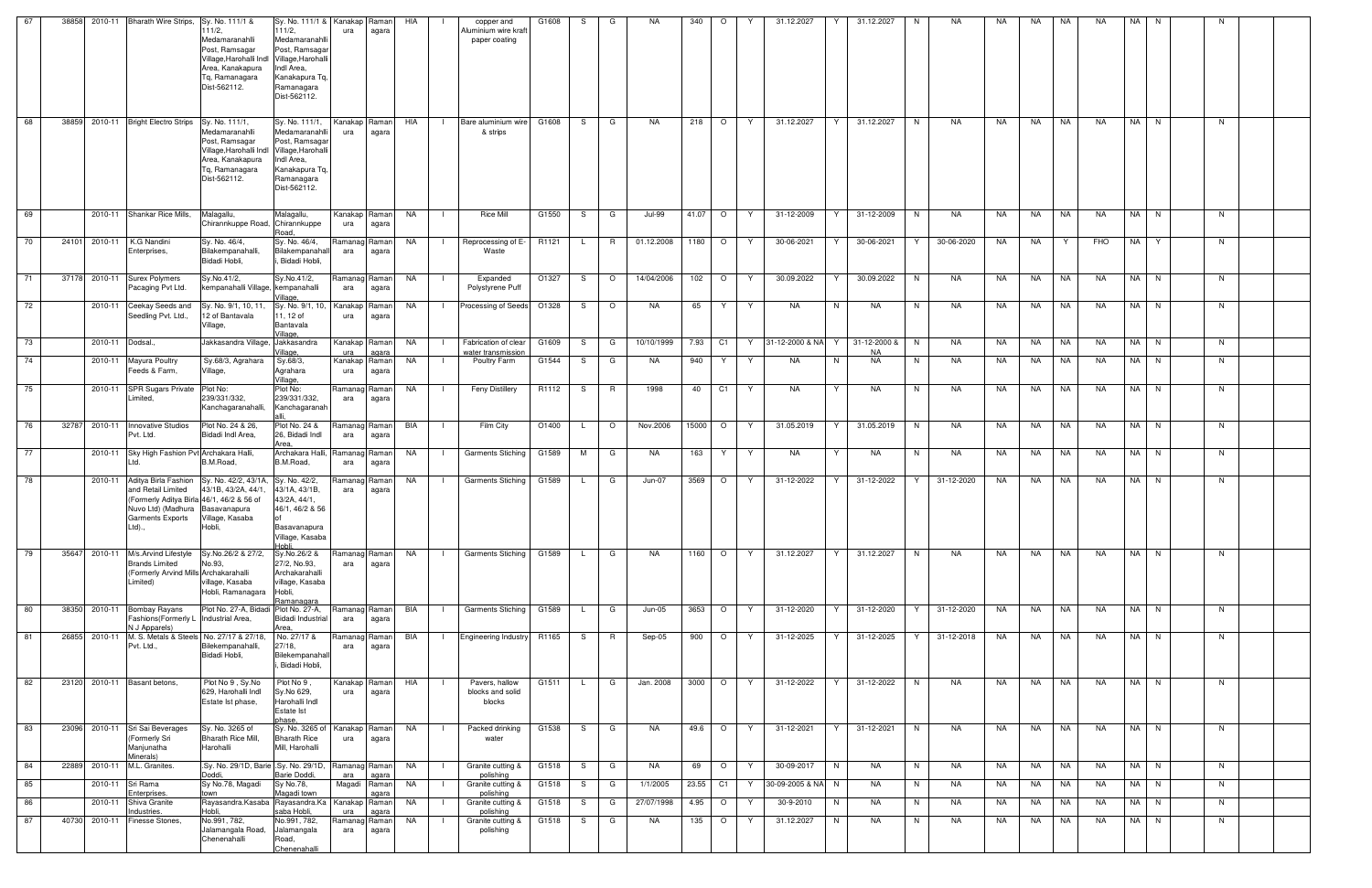| 88  | 2010-11       | Bamul (Kanakapura Aralalu Village,<br>Milk Chilling Centre)                                                       | Kanakapura Taluk,<br>Ramanagara Dist.-<br>562117                                        | Aralalu Village,<br>Kanakapura<br>Taluk,<br>Ramanagara<br>Dist.-562117                     | Kanakap   Raman  <br>ura  | agara                 | NA        | Milk Chilling centre                 | O1328 | M            | $\circ$ | Dec-04     | 517       | $\circ$            |    | 30.09.2022                                     | 30.09.2022<br>Y                                | NA.<br>N.            | NA  | NA.  | <b>NA</b> | <b>NA</b> | NA I | - N  | - N |  |
|-----|---------------|-------------------------------------------------------------------------------------------------------------------|-----------------------------------------------------------------------------------------|--------------------------------------------------------------------------------------------|---------------------------|-----------------------|-----------|--------------------------------------|-------|--------------|---------|------------|-----------|--------------------|----|------------------------------------------------|------------------------------------------------|----------------------|-----|------|-----------|-----------|------|------|-----|--|
| 89  | 35206 2010-11 | <b>Ganesh Granites</b><br>Marble (Formerly<br>Thirumala Granites & Agrahara Village,<br>Builders),                | Sy. No.71/1, Khata<br>No.272/179,<br>Varagarahalli,                                     | Sy. No.71/1,<br>Khata<br>No.272/179,<br>Agrahara<br>Village,<br>Varagarahalli,             | Kanakap<br>ura            | Raman<br>agara        | NA        | Granite cutting &<br>polishing       | G1518 | S.           | G       | 1/3/2008   | 165 O     |                    | Y. | 31.12.2027                                     | N<br>NA                                        | N <sub>1</sub><br>NA | NA  |      | NA NA     | NA        | NA N |      | N.  |  |
| 90  | 31172 2010-11 | Crystal Granite &<br>Marble Pvt Ltd,                                                                              | Sy. No. 39/1, 2, 3, 4, Sy. No. 39/1, 2,<br>41st KM, Madapura<br>Village,                | 3, 4, 41st KM,<br>Madapura<br>Village.                                                     | Ramanag<br>ara            | Ramanl<br>agara       | NA        | Granite cutting &<br>polishing       | G1518 | $\mathsf{L}$ | G       | Jan.1995   | 3160      | $\circ$            | Y  | 31.12.2025                                     | 31.12.2025<br>Y                                | N<br>NA              | NA  | NA   | NA        | <b>NA</b> | NA N |      | N   |  |
| 91  |               | 32009 2010-11 Astadik Agro<br>Industry,                                                                           | #46/2, Yedamadu<br>Village,                                                             | # $46/2,$<br>Yedamadu<br>Village,                                                          | Kanakap<br>ura            | Raman<br>agara        | NA.       | Maize cleaning and<br>grinding plant | G1519 | S            | G       | <b>NA</b>  | 73.35     | Y                  | Y  | 2 Years                                        | N<br>2 Years                                   | <b>NA</b><br>N       | NA  | NA   | <b>NA</b> | <b>NA</b> | NA N |      | N   |  |
| 92  |               | 2010-11 HJS Granites Pvt<br>.td.                                                                                  | 40th K. M. Stone,<br>Mayaganahalli Post,                                                | 40th K. M.<br>Stone,<br>Mayaganahalli<br>Post                                              | Ramanag<br>ara            | Raman I<br>agara      | NA        | Granite cutting &<br>polishing       | G1518 | S.           | G       | 1989       | $49.45$ 0 |                    | Y  | 30-09-2017&<br>NPD issued by<br>HO on 14.3.18  | 30-09-2017&<br>NPD issued by<br>HO on 14.3.18  | NA<br>N.             | NA  | NA   | <b>NA</b> | <b>NA</b> | NA N |      | N   |  |
| 93  |               | 2010-11 HJS Stone Ltd,                                                                                            | 40th K.M, Madapura 40th K.M,<br>Village, B.M.Road,                                      | Madapura<br>Village,<br><b>B.M.Road</b>                                                    | Ramanag<br>ara            | Raman<br>agara        | NA        | Granite cutting &<br>polishing       | G1518 | L.           | G       | 1996       | 960       | $\circ$            | Y  | 30-09-2016 &<br>NPD issued by<br>HO on 14.3.18 | 30-09-2016 &<br>NPD issued by<br>HO on 14.3.18 | <b>NA</b><br>N       | NA  | NA   | NA        | <b>NA</b> | NA N |      | N   |  |
| 94  |               | 2010-11 Parshwanath<br><b>Granites (Formarly</b><br>M/s Shenoy Granites                                           | Plot No: 14/1b, 25th<br>K. M. Hejjala Village, 25th K. M.                               | Plot No: 14/1b,<br>Hejjala Village                                                         | Ramanag<br>ara            | Raman<br>agara        | NA        | Granite cutting &<br>polishing       | G1518 | S            | G       | Apr-05     | 76.38 C1  |                    | Y. | 30-09-2010                                     | 30-09-2010                                     | <b>NA</b><br>N       | NA  | NA   | <b>NA</b> | <b>NA</b> | NA N |      | N   |  |
| 95  |               | 2010-11 Uyamballi Mini Hydel Sy. No. 1,<br>Project,                                                               | Chilandavadi,<br>Uyyamballi Village,                                                    | Sy. No. 1,<br>Chilandavadi,<br>Uyyamballi<br>Village,                                      | Kanakap<br>ura            | Ramanl<br>agara       | NA        | Hydel power plant                    | G1635 | $\mathsf{L}$ | G       | NA         | 5512   Y  |                    | Y  | NA.                                            | Y<br>NA.                                       | N<br>NA              | NA  | NA   | NA        | <b>NA</b> | NA N |      | N   |  |
| 96  |               | 2010-11 Life Stones.                                                                                              | .Sy.No.64,<br>Juttarahalli,<br>Huliyurdurga road,                                       | .Sy.No.64,<br>Juttarahalli,<br>Huliyurdurga<br>road.                                       |                           | Magadi Raman<br>agara | NA        | Granite cutting &<br>polishing       | G1518 | S.           | G       | NA.        | 4.85      | Y                  | Y  | 31-03-2006                                     | Y<br>30-03-2009                                | NA<br>N              | NA  | NA   | <b>NA</b> | <b>NA</b> | NA N |      | N   |  |
| 97  |               | 22901 2010-11 RG Stone Kraft                                                                                      | No. 58/1<br>Hunasanahalli Road, Hunasanahalli<br>Sidikal,                               | No. 58/1,<br>Road, Sidikal                                                                 | Ramanag Raman<br>ara      | agara                 | NA        | Granite cutting &<br>polishing       | G1518 | S.           | G       | 2007       | 55        | $\overline{O}$     | Y  | 31.12.2027                                     | Y<br>31.12.2027                                | N<br>NA              | NA  | NA   | NA        | <b>NA</b> | NA N |      | N   |  |
| 98  |               | 29549 2010-11 Stove kraft Private<br>Limited                                                                      | Sy. No. 89/2,<br>Medamaranahalli<br>Village,                                            | Sy. No. 89/2,<br>Medamaranahal<br>li Village                                               | Kanakap<br>ura            | Raman<br>agara        | <b>NA</b> | <b>LPG Stove</b>                     | R1125 |              | R.      | Feb-08     | 9994 O    |                    | Y  | 20.03.2022                                     | 20.03.2022<br>Y                                | 30-06-2017<br>Y      | NA  | NA   | NA        | <b>NA</b> | NA N |      | N   |  |
| 99  |               | 2010-11 Bharthi Shree<br>Polymers,                                                                                | No.7, Prathibha<br>Industrial Area,<br>Yellachanahalli,                                 | No.7, Prathibha<br>Industrial Area,<br>Yellachanahalli,                                    | Kanakap<br>ura            | Raman<br>agara        | <b>NA</b> | <b>HDPE Pipes</b>                    |       | S.           | W       | Apr-00     | 13.53 C1  |                    | Y. | 31-12-2015                                     | N<br><b>NA</b>                                 | N<br>NA              | NA  | NA   | NA        | <b>NA</b> |      | NA N | N   |  |
| 100 |               | 22895 2010-11 Bayir Extracts (P)<br>Ltd.,                                                                         | No. 33, Vajarahalli,<br>Bidadi Hobli,                                                   | No. 33,<br>Vajarahalli,<br>Bidadi Hobli,                                                   | Ramanag Raman<br>ara      | agara                 | NA        | <b>Herbal Products</b>               | O1304 | S.           | $\circ$ | 2005       | 258       | $\overline{\circ}$ | Y  | 30.09.2023                                     | 30.09.2023<br>Y                                | N<br>NA              | NA  | NA   | <b>NA</b> | <b>NA</b> | NA N |      | N   |  |
| 101 | 2010-11       | Orion Precast Pvt<br>_td.                                                                                         | Sy.No.38, Dollahalli<br>village, Kasaba<br>Hobli, Kanakapura<br>Tq, Ramanagara<br>Dist. | Sy.No.38,<br>Dollahalli village,<br>Kasaba Hobli,<br>Kanakapura Tq,<br>Ramanagara<br>Dist. | Kanakap<br>ura            | Raman<br>agara        | NA        | ST<br>Stone Crusher                  | O1371 | S.           | $\circ$ | NA         | $45.18$ 0 |                    | N. | NA.                                            | 05.11.2019<br>Y                                | NA<br>N              | NA  | NA   | NA        | NA.       | NA N |      | N   |  |
| 102 |               | 2010-11 Nanjundeshwara Hot Sy. No 117/P1,<br>mix plant,                                                           | Ramohalli village,                                                                      | Sy.No 117/P1,<br>Ramohalli<br>village,                                                     | Ramanag Raman<br>ara      | agara                 | NA        | Hot mix Plant                        | O1334 | S.           | $\circ$ | NA         | 76        | C1                 | N  | NA                                             | Y<br>Closed                                    | N<br>NA              | NA  | NA . | NA        | <b>NA</b> | NA N |      | N   |  |
| 103 | 2010-11       | C.P Umesh Tar<br>Mixing Plant,                                                                                    | Sy. No. 121,<br>Manchegowdnapalya Manchegowdna<br>, Kailanch Hobli,                     | Sy. No. 121,<br>palya, Kailanch<br>Hobli,                                                  | Ramanag<br>ara            | Raman<br>agara        | <b>NA</b> | Hot mix Plant                        | O1334 | S.           | $\circ$ | NA         | 65        | C1                 | N  | NA.                                            | Closed<br>Y                                    | N<br>NA              | NA  | NA   | NA        | <b>NA</b> | NA N |      | N   |  |
| 104 |               | 2010-11 Indra Danush<br>Resturant,                                                                                | Mudigere Village,<br>Mallur Hobli,<br>Channapatna                                       | Mudigere<br>Village, Mallur<br>Hobli,<br>Channapatna                                       | channap   Raman  <br>atna | agara                 | NA        | Restaurant<br>H                      | G1593 | S.           | G       | Nov-01     | 40        | C <sub>1</sub>     | Y  | 31-12-2012                                     | 31-12-2012<br>Y                                | NA<br>N              | NA. | NA.  | NA.       | <b>NA</b> | NA N |      | N   |  |
| 105 |               | 2010-11 Shivalli Restaurant,                                                                                      | Mudigere Village,<br>Mallur Hobli,<br>Channapatna                                       | Mudigere<br>Village, Mallur<br>Hobli,<br>Channapatna                                       | channap Raman<br>atna     | agara                 | <b>NA</b> | H<br>Restaurant                      | G1593 | S.           | G       | Apr-03     |           | 3.4 O              | Y  | 31-12-2015                                     | Y<br>31-12-2015                                | N<br>NA              | NA  |      | NA NA     | <b>NA</b> | NA N |      | N   |  |
| 106 |               | 2010-11 Hilton Inn Drive in<br>Restaurant (Udaya<br>Woodlands), S                                                 | Sy. No. 182/4,<br>Mudigere<br>Village, Channapatna Village, Channap                     | Sy. No. 182/4,<br>Mudigere<br>atna                                                         | channap Raman<br>atna     | agara                 | NA        | H<br>Restaurant                      | G1593 | S.           | G       | May-03     | 23.5 C1   |                    |    |                                                | Y 31-12-2003 & NA Y 31-12-2003 &<br><b>NA</b>  | N<br>NA              | NA  | NA   | NA        | <b>NA</b> |      | NA N | N   |  |
| 107 | 31000 2010-11 | Saint Gobain Gyproc Plot No.10-17,<br>India Ltd, (Formerly<br>India Gypsum Ltd).                                  | KIADB Indl Area,<br>Harohalli Village,                                                  | Plot No.10-17,<br>KIADB Indl<br>Area, Harohalli<br>Village,                                | Kanakap Raman<br>ura      | agara                 | HIA       | Gypsum Boards                        | O1320 | $\mathsf{L}$ | $\circ$ | 19/09/2008 | 17030 O   |                    | Y  | 30-09-2021                                     | Y<br>30-09-2021                                | N<br>NA              | NA  | NA   | NA        | <b>NA</b> | NA N |      | N   |  |
| 108 |               | 2010-11 Ganapathi Granites,                                                                                       | Shed No. B-8,<br>Kssidc Industrial<br>Estate,                                           | Shed No. B-8,<br>Kssidc Industrial<br>Estate,                                              | Kanakap Raman<br>ura      | agara                 | NA        | Granite cutting &<br>polishing       | G1518 | S.           | G       | NA.        | 17        | $\mathsf{Y}$       | Y. | 12/9/1996                                      | N<br>11/9/2010                                 | NA<br>N.             | NA  | NA   | NA        | NA.       | NA N |      | N.  |  |
| 109 |               | 11531 2010-11 SPR Spirits Pvt. Ltd Plot No: 122 & 123,<br>(formerly S P R<br>Group Holdings Ltd), i, Mysore Road, | Manchanayakanahall 123,<br>Bidadi,                                                      | Plot No: 122 &<br>Manchanayaka<br>nahalli, Mysore<br>Road, Bidadi,                         | Ramanag Raman<br>ara      | agara                 | NA        | <b>IMFL</b> bottling                 | R1112 | L.           | R       | Aug.1992   |           | 3200 C1            | Y  | 30-06-2016                                     | 30-06-2016<br>Y                                | 30-06-2014<br>Y      | NA  |      | NA NA     | NA        | NA N |      | N   |  |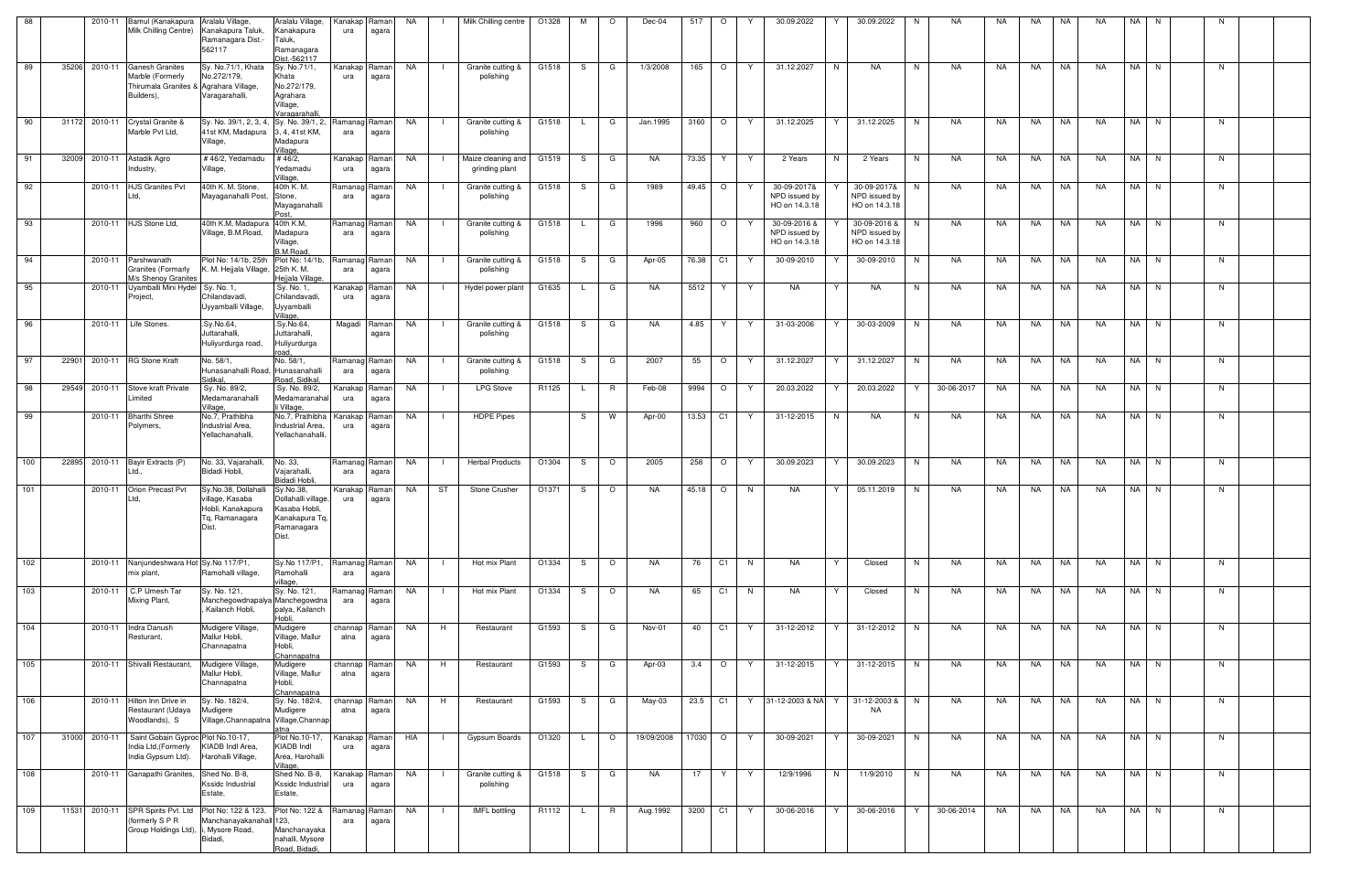| 110 | 29605 | 2010-11        | <b>Unistil Alcoblends</b><br>(Formerlu Gemini                       | Solur Village, Magadi Solur Village,                                                                       | Magadi                                                                                   | Magadi                | Raman<br>agara              | NA        | <b>IMFL Bottling</b>                                | O1361 |    | $\circ$        | 2004       | 858       | $\circ$ | Y  | 30-09-2021                                        | 30-09-2021 | Y  | 30-09-2020 | NA        | NA        | NA        | NA         |      | NA N | N.             |  |
|-----|-------|----------------|---------------------------------------------------------------------|------------------------------------------------------------------------------------------------------------|------------------------------------------------------------------------------------------|-----------------------|-----------------------------|-----------|-----------------------------------------------------|-------|----|----------------|------------|-----------|---------|----|---------------------------------------------------|------------|----|------------|-----------|-----------|-----------|------------|------|------|----------------|--|
| 111 |       | 10818 2010-11  | <b>Carl Bechem</b><br>Lubricants India Pvt                          | Plot No.28-D, Bidadi Plot No.28-D,<br>llndl<br>Area, Abanakuppe                                            | Bidadi Indl<br>Area, Abanakup                                                            | Ramanag Raman<br>ara  | agara                       | BIA       | Industrial lubricants<br>& greases                  | R1131 |    | <b>R</b>       | 01.12.2008 | $2113$ 0  |         | Y. | 04.07.2021                                        | 04.07.2021 | Y  | <b>FBO</b> | NA.       | <b>NA</b> | <b>NA</b> | <b>NA</b>  |      | NA N | N              |  |
|     |       |                |                                                                     | village, Bidadi                                                                                            | pe village,<br>idadi                                                                     |                       |                             |           |                                                     |       |    |                |            |           |         |    |                                                   |            |    |            |           |           |           |            |      |      |                |  |
| 112 |       | 2010-11 G-Tech |                                                                     | No. 1858/1-C. B.M.<br>Road, B.K.S. Mill<br>Compound,                                                       | No. 1858/1-C,<br>B.M. Road,<br>B.K.S. Mill<br>Compound,                                  | channap Raman<br>atna | agara                       | NA        | Segregation of<br>industrial waste                  | G1549 | S. | G              | 2006       | 9.83      | C1      |    | Y 31-12-2007 & NA N                               | <b>NA</b>  | N  | <b>NA</b>  | <b>NA</b> | NA.       | NA        | <b>NA</b>  |      | NA N | N              |  |
| 113 |       |                | 24146 2010-11 Tata Autocomp<br>Systems Ltd,                         | Plot No. 28a, Bidadi<br>Industrial Area.                                                                   | Plot No. 28a,<br><b>Bidadi Industrial</b><br>Area                                        | Ramanag Raman<br>ara  | agara                       | BIA       | Plastic injection<br>molding                        | G1543 |    | G              | Jan. 2006  | 1175   O  |         | Y  | 31-12-2025<br>Y                                   | 31-12-2025 | Y  | 31-12-2020 | NA        | NA        | NA        | <b>NA</b>  |      | NA N | N.             |  |
| 114 | 23837 | 2010-11        | Royal Board<br>Industries,                                          | #1517/1619,<br>Raghavendra<br>Colony,                                                                      | #1517/1619,<br>Raghavendra<br>Colony,                                                    | Ramanag Raman<br>ara  | agara                       | NA        | <b>Insulation Press</b><br>Board                    | R1150 | S. | R              | 2003       | 38        | $\circ$ | Y  | 30-06-2017 &<br>N<br>App, Rej. FBO or<br>06.04.18 | NA         | N  | NA         | NA        | NA        | <b>NA</b> | NA         |      | NA N | N              |  |
| 115 |       | 10642 2010-11  | <b>Orchid Laminates</b><br>Pvt Ltd.                                 | # 298, 2nd Phase,<br>Harohalli, Indl Area                                                                  | # 298, 2nd<br>Phase,<br>Harohalli, Indl<br>Area                                          | Kanakap<br>ura        | Raman <sup>®</sup><br>agara | HIA       | Kraft Papers                                        | R1150 | L. | R              | NA.        | 2700 O    |         | Y  | 30.06.2021<br>Y                                   | 30.06.2021 | Y  | 30.06.2021 | NA        | NA        | <b>NA</b> | <b>NA</b>  |      | NA N | N              |  |
| 116 |       |                | 2010-11 BTH laboratories,                                           | Sy. No. 39/1,<br>Kallugopanahalli<br>Village,                                                              | Sy. No. 39/1,<br>Kallugopanahalli<br>Village,                                            | Ramanag Raman<br>ara  | agara                       | <b>NA</b> | Laboratory                                          | R1182 | M  | R              | <b>NA</b>  | 350       | Y.      | Y. | 1/3/2006<br>Y                                     | 30-03-2008 | N  | <b>NA</b>  | NA        | <b>NA</b> | <b>NA</b> | <b>NA</b>  |      | NA N | N              |  |
| 117 |       |                | 2010-11 Karnataka Carbo<br>Gas Industries,                          | Sy No. 20, Bidadi<br><b>Industrial Area</b><br>Cross, Blore Mysore Area Cross,<br>Highway,                 | Sy No. 20,<br><b>Bidadi Industrial</b><br><b>Blore Mysore</b><br>Highway,                | Ramanag Raman<br>ara  | agara                       | BIA       | Refilling and storage<br>of liquid<br>corbondioxide | G1515 | S. | G              | NA.        | 13.4      | Y       | Y  | <b>NA</b><br>Y                                    | NA         | N  | NA.        | NA        | NA        | NA        | <b>NA</b>  |      | NA N | N              |  |
| 118 |       |                | 22823 2010-11 Jowhar Lubes,                                         | Plot No: E - 5,<br>Mysore Road                                                                             | Plot No: E - 5,<br>Mysore Road,                                                          | Ramanag Raman<br>ara  | agara                       | NA        | Automobile<br>Lubricant and                         | R1131 | -S | R              | Apr-03     | 7.95      | $\circ$ | Y  | 30-06-2019<br>N                                   | NA         | N. | NA         | NA        | NA        | NA        | NA         |      | NA N | N              |  |
| 119 |       |                | 22925 2010-11 Sindhoor Exproters,                                   | Plot No: 197/4,<br>Kallahalli Gram<br>Panchayath.Kanaka Panchayath.Ka<br>pura                              | Plot No: 197/4,<br>Kallahalli Gram<br>nakapura                                           | Kanakap Raman<br>ura  | agara                       | <b>NA</b> | Granite cutting &<br>polishing                      | G1518 | S. | G              | Aug. 2002  | 95        | $\circ$ | Y  | 30-09-2017<br>N                                   | NA         | N. | NA         | NA        | <b>NA</b> | $N_A$     | <b>NA</b>  |      | NA N | N              |  |
| 120 |       | 2010-11        | Rajashri Foods<br>Private Limited,                                  | #40/1, Chikkenahalli #40/1,<br>Village,                                                                    | Chikkenahalli<br>Village,                                                                | Ramanag Raman<br>ara  | agara                       | NA        | Animal feeds                                        | O1324 | S. | $\circ$        | Jun-06     | 210       | $\circ$ | Y  | 30-09-2022<br>Y                                   | 30-09-2022 | N  | NA         | NA        | NA        | NA        | <b>NA</b>  |      | NA N | N              |  |
| 121 |       | 13913 2010-11  | Lakshmanan Isola<br>Pvt Ltd.                                        | Pbno 15 Achalu,                                                                                            | Pbno 15<br>Achalu,                                                                       | Ramanag Raman<br>ara  | agara                       | NA        | Mica Paper<br>$\blacksquare$<br>Products            | R1150 |    | R              | 1976       | 665       | $\circ$ | Y  | 30-06-2021<br>Y                                   | 30-06-2021 | Y  | 30.6.2020  | NA        | NA        | <b>NA</b> | <b>NA</b>  |      | NA N | N              |  |
| 122 |       |                | 22892 2010-11 Pragathi Enterprises Sy. No.33/1, 34/1,               | Kallahalli (V) Kasaba 34/1, Kallahalli<br>Hobli                                                            | Sy. No.33/1,<br>(V) Kasaba                                                               | Kanakap<br>ura        | Raman<br>agara              | NA        | Granite cutting &<br>$\Box$<br>polishing            | G1518 | -S | G              | 1/8/2009   | 239       | $\circ$ | Y  | $30-09-2020$                                      | 30-09-2020 | N. | NA         | NA        | NA        | NA        | NA         |      | NA N | N.             |  |
| 123 | 22854 |                | 2010-11 BAMUL (Byrapatna),                                          | Sy.No.443,<br>Byrapatna-571501<br>Channapatna Taluk, Ramanagara<br>Ramanagara District                     | Hobli<br>Sy.No.443,<br>Byrapatna-<br>571501,<br>Channapatna<br>Taluk,<br><b>District</b> | channap<br>atna       | Raman<br>agara              | <b>NA</b> | Milk Chilling centre                                | O1328 | M  | $\circ$        | 1965       | 51.07     | $\circ$ | Y  | 30.09.2022                                        | 30.09.2022 | N. | NA         | NA        | <b>NA</b> | <b>NA</b> | <b>NA</b>  | NA I | N    | N.             |  |
| 124 |       | 24237 2010-11  | Nandini Aqua<br>Industries.                                         | Khaneshmari Khata<br>No.333/3, Bidadi<br>Chatra.                                                           | Khaneshmari<br>Khata No.333/3,<br>Bidadi Chatra.                                         | Ramanag Raman<br>ara  | agara                       | NA        | Packed drinking<br>water                            | G1538 | S. | G              | NA         | 22        | $\circ$ | Y  | 31-12-2020<br>N                                   | NA         | N. | NA         | NA        | NA        | NA        | NA         |      | NA N | N              |  |
| 125 |       |                | 25200 2010-11 Saroj Energy Co.<br>Pvt. Ltd.,                        | Sy. No. 5, 379/1B,<br>379/1A, Iggalur<br>Village,                                                          | Sy. No. 5,<br>379/1B, 379/1A,<br>Iggalur Village,                                        | channap Raman<br>atna | agara                       | NA        | Mini Hydel Power<br>plant                           | G1635 |    | G              | NA.        | 1566 O    |         | Y  | 31-12-2024                                        | 31-12-2024 | N  | NA         | NA        | NA        | NA        | <b>NA</b>  |      | NA N | N              |  |
| 126 |       |                | 2010-11 Lotus Clothing Pvt<br>Ltd.                                  | Sy, No.98,<br>Vaderahalli Village,<br>Harohalli Hobli,                                                     | Sy, No.98,<br>Vaderahalli<br>Village,                                                    | Kanakap Raman<br>ura  | agara                       | NA        | Garments Stiching G1589<br>$\Box$                   |       | S. | G              | NA.        | 9.91      | Y       | Y  | NA<br>Y                                           | NA         | N  | NA         | NA        |           | NA NA     | NA         |      | NA N | N              |  |
| 127 |       |                | 2010-11 Krish Furniture<br>Components,                              | Sy No. 68/2b,<br>Mayaganahalli<br>Village, Bidadi Hobli, Village, Bidadi                                   | Harohalli Hobli,<br>Sy No. 68/2b,<br>Mayaganahalli                                       | Ramanag Raman<br>ara  | agara                       | NA.       | Modular Furniture                                   | G1564 | M  | G              | May-06     | 317 C1    |         | Y. | 31-12-2006                                        | 31-12-2006 | N. | NA.        | NA.       | NA.       | NA.       | <b>NA</b>  |      | NA N | N.             |  |
| 128 |       | 25190 2010-11  | <b>Bharathiyam Foods</b><br>& Beverages Pvt Ltd, Bannandur Village, | Plot No: 181p, & 193, Plot No: 181p, & Ramanag Raman<br>Mysore Road,                                       | 193, Bannandur<br>Village, Mysore<br>Road,                                               | ara                   | agara                       | BIA       | Packed drinking<br>water                            | G1538 |    | G              | Jun-03     | 1794 O    |         | Y  | 31-12-2023<br>Y                                   | 31-12-2023 | Y  | 31-12-2020 | NA        | NA 1      | Y         | <b>FHO</b> |      | NA N | N              |  |
| 129 |       |                | 24236 2010-11 S.S. Health Products Sy.4/4A, Gabbadi<br>Pvt. Ltd.,   | Village, Harohalli<br>Hobli,                                                                               | Sy.4/4A,<br>Gabbadi Village,<br>Harohalli Hobli,                                         | Kanakap Raman<br>ura  | agara                       | NA        | Packed drinking<br>water                            | G1538 | S. | G              | NA         | 60        | $\circ$ | Y  | 31-12-2023<br>N                                   | NA         | N  | NA         | NA        | NA NA     |           | <b>NA</b>  |      | NA N | N              |  |
| 130 |       |                | 22862 2010-11 India Agro Exports<br>Pvt. Ltd.,                      | Sy. No. 47/1, A1,<br>48/1, Yedomudu,                                                                       | Sy. No. 47/1,<br>A1, 48/1,<br>Yedomudu.                                                  | Kanakap Raman<br>ura  | agara                       | NA        | Gherkin Industries                                  | O1328 |    | $\circ$        | Jan. 2006  | 303       | $\circ$ | Y  | 30-09-2022<br>Y                                   | 30-09-2022 | N  | NA         | NA        | NA        | <b>NA</b> | <b>NA</b>  |      | NA N | $\overline{N}$ |  |
| 131 |       | 2010-11        | Karnataka Process<br>Industry,                                      | Plot No: 268 A, 1031 Plot No: 268 A, Ramanag Raman<br>A, Hosally Bye Law,<br>Mysore Road,<br>Mehabubnagar, | 1031 - A,<br>Hosally Bye<br>Law, Mysore<br>Road,<br>Mehabubnagar,                        | ara                   | agara                       | NA        | PCB Waste<br>$\blacksquare$<br>Reprocessor          | R1121 | S. | $\overline{R}$ | Feb.2002   | $2.75$ C1 |         | Y  | <b>NA</b><br>N                                    | <b>NA</b>  | N  | NA         | NA        | NA        | NA        | <b>NA</b>  |      | NA N | N              |  |
| 132 |       |                | 2010-11 Himalaya Drugs<br>Company,                                  | Kiadb Industrial<br>Area, Phase li,<br>Bidadi,                                                             | Kiadb Industrial<br>Area, Phase li,<br>Bidadi,                                           | Ramanag Raman<br>ara  | agara                       | BIA       | Pharmaceuticals                                     | R1141 | M  | R.             | NA         | 10500     | C1      | Y  | <b>NA</b><br>Y                                    | NA         | N  | NA         | NA        | NA        | NA        | NA         |      | NA N | N              |  |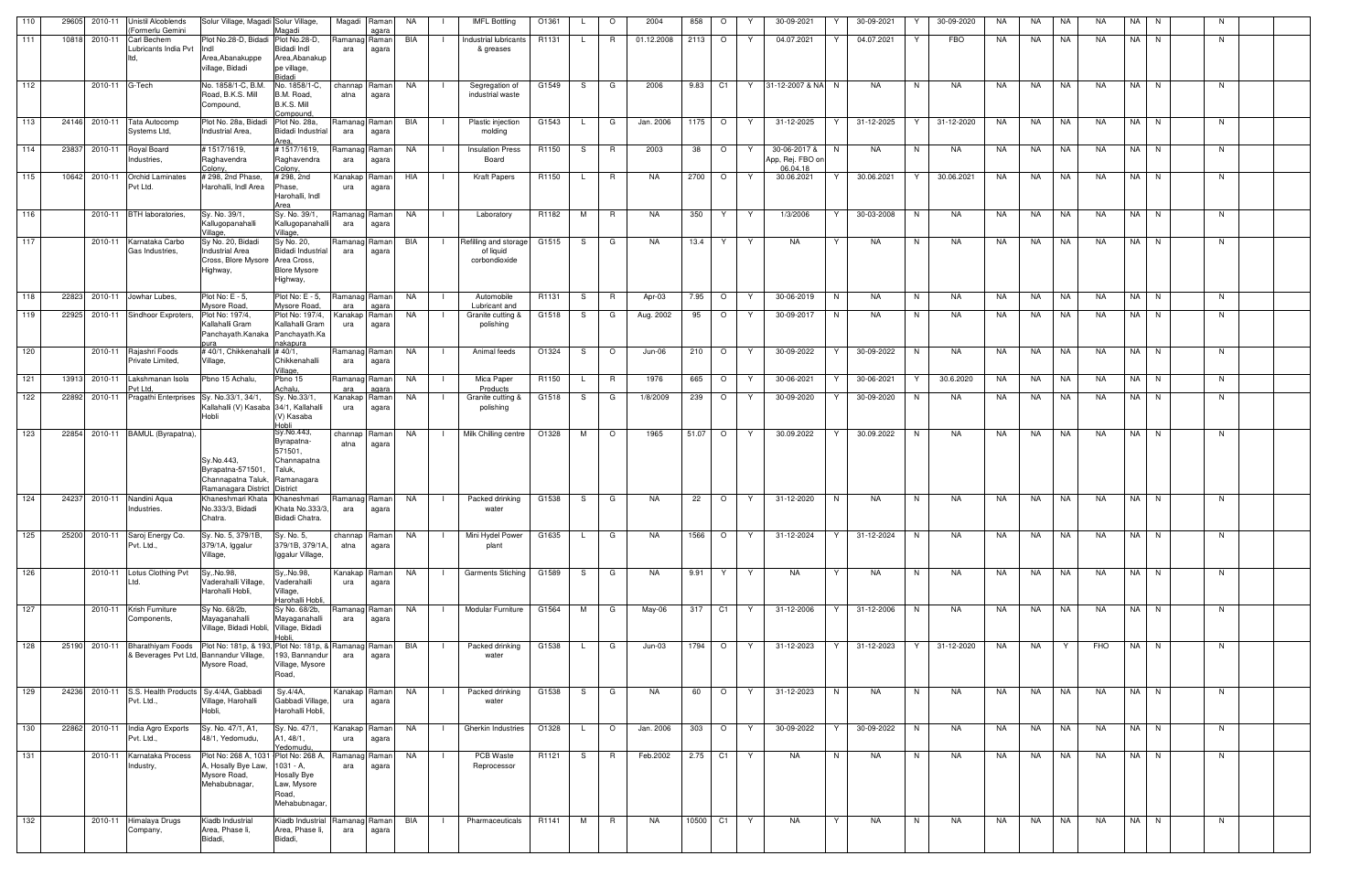| 133 |       | 2010-11       | Chowdeshwari<br>Plastic.                                      | Sy. No. 7/683,<br>Byrapatna,                                                                                                            | Sy. No. 7/683,<br>Byrapatna,                                                  | Ramanag Raman<br>ara        | agara          | NA        | $\mathbf{1}$   | <b>Plastic Granules</b>                                                         | G1543 | S. | G            | Nov-01     | 9.75   | C1      | Y  | 31-12-2015       | N. | NA           | N. | NA         | NA  | NA        | NA        | NA        | NA I      | N.       | N. |  |
|-----|-------|---------------|---------------------------------------------------------------|-----------------------------------------------------------------------------------------------------------------------------------------|-------------------------------------------------------------------------------|-----------------------------|----------------|-----------|----------------|---------------------------------------------------------------------------------|-------|----|--------------|------------|--------|---------|----|------------------|----|--------------|----|------------|-----|-----------|-----------|-----------|-----------|----------|----|--|
| 134 | 28311 | 2010-11       | Minda Kyoraku Ltd<br><b>Formerly Minda</b><br>Industries Ltd) | Plot No. 28 F, Bidadi, Plot No. 28 F,<br>Abbanakuppe village Bidadi,                                                                    | Abbanakuppe                                                                   | Ramanag Raman<br>ara        | agara          | <b>NA</b> |                | Blow<br>Moulded/Injection<br>Moulded                                            | G1543 |    | G            | 2008       | 651    | $\circ$ | Y  | 31-12-2022       | Y  | 31-12-2022   |    | 31.12.2021 | NA  | NA        | NA        | NA.       |           | $NA$ $N$ | N  |  |
| 135 | 24218 | 2010-11       | Byraveshwara<br>Plastic Industries.                           | Sy.No.140/141,<br>Thittamaranahalli,                                                                                                    | illage<br>Sy.No.140/141, Ramanag Raman<br>Thittamaranahal                     | ara                         | agara          | NA        |                | Components.<br><b>Plastic Granules</b><br>using plastic paper<br>and milk cover | G1543 | S. | G            | NA.        | 22     | $\circ$ | Y  | 31-12-2020       | N. | NA.          | N  | <b>NA</b>  | NA. | NA.       | NA        | NA.       |           | NA N     | N  |  |
| 136 |       | 2010-11       | Bhagyodhaya                                                   | No.625/425,                                                                                                                             | No.625/425,                                                                   | channap Raman               |                | NA        |                | <b>Plastic Sheets</b>                                                           | G1543 | S  | G            | 2009       | 24     | $\circ$ | Y  | 31-12-2010 &     |    | 31-12-2010 & | N. | NA         | NA  | NA        | <b>NA</b> | <b>NA</b> |           | NA N     | N  |  |
| 137 |       | 2010-11       | Polymers.<br>KPTCL Bidadi Power Mysore Road,                  | Byrapatna,                                                                                                                              | Byrapatna<br>Mysore Road,                                                     | atna<br>Ramanag Raman       | agara          | NA        |                | Power Generation                                                                | R1146 |    | R            | <b>NA</b>  | 371226 | Y       | Y  | app<br><b>NA</b> | Y  | app<br>NA    | N. | NA         | NA  | NA        | NA        | <b>NA</b> | NA I      | N        | N  |  |
| 138 |       | 2010-11       | Corporation Pvt Ltd.<br><b>Multi Sales</b><br>Corporation,    | <b>Bidadi</b><br>No. 25, Part -2,<br><b>Bidadi Industrial</b><br>Area.                                                                  | Bidadi,<br>No. 25, Part -2,<br>Bidadi Industrial<br>Area.                     | ara<br>Ramanag Raman<br>ara | agara<br>agara | BIA       |                | (Napta based)<br>Polyester Bottons                                              | G1543 | M  | G            | Aug-08     | 425    | $\circ$ | Y  | 31-12-2021       | Y  | 31-12-2021   | Y  | 31-12-2020 | NA  | NA        | NA        | <b>NA</b> |           | NA N     | N  |  |
| 139 | 22866 | 2010-11       | <b>Azad Coach Builders</b><br>Pv. Ltd.,                       | 27th Km,<br>Sheshagirihalli,<br>Mysore Road,                                                                                            | 27th Km,<br>Sheshagirihalli,<br>Mysore Road                                   | Ramanag Raman<br>ara        | agara          | NA        |                | Passenger Bus<br><b>Body Building</b>                                           | O1369 | M  | $\circ$      | Sept. 2001 | 653    | $\circ$ | Y. | 30.09.2022       | Y  | 30.09.2022   | N. | NA         | NA  | NA        | NA        | NA.       | <b>NA</b> | N.       | N. |  |
| 140 |       | 24158 2010-11 | Sona Synthetics,,                                             | Sy. No. 57, 66, 67 & Sy. No. 57, 66,<br>68. Yedamadu<br>Village, Kaggalahalli<br>Post,                                                  | 67 & 68,<br>Yedamadu<br>Village,<br>Kaggalahalli<br>Post                      | Kanakap<br>ura              | Raman<br>agara | NA        |                | Spinning of Yarn                                                                | G1589 |    | G            | Dec.1992   | 600    | C1      | Y. | 31-12-2012       | Y  | 31-12-2012   | N. | NA         | NA  | NA.       | NA.       | NA.       | NA I      | N        | N  |  |
| 141 | 24087 | 2010-11       | Rajalakshmi Wood<br>Industries                                | Plot No.5357/5291<br>Near Someshwara<br>Tample, B.K.Road,<br>Magadi                                                                     | Plot<br>No.5357/5291.<br>Near<br>Someshwara<br>Tample,<br>B.K.Road,<br>Jagadi | Magadi Raman                | agara          | NA        |                | Ply wood sheets                                                                 | O1360 | S. | $\circ$      | $Jul-03$   | 223    | $\circ$ | Y  | 30.09.2022       |    | 30.09.2022   | N  | NA         | NA  | NA        | NA        | <b>NA</b> |           | NA N     | N. |  |
| 142 | 24154 | 2010-11       | R.P. Metal Sections<br>Pvt Ltd.                               | Plot No.25-P -5, 25-p-Plot No.25-P -5, Ramanag Raman<br>6, 1st Phase, KIADB 25-p-6, 1st<br>Indl Area, Bidadi.                           | Phase, KIADB<br>Indl Area,<br>Bidadi.                                         | ara                         | agara          | BIA       | $\blacksquare$ | Precision steel/ERW<br>Pipes and Metal<br>Section                               | G1609 |    | G            | NA.        | 299    | $\circ$ | Y  | 31-12-2019       | Y  | 31-12-2019   | N  | NA         | NA  | NA        | NA        | NA        |           | NA N     | N  |  |
| 143 | 22815 |               | 2010-11 SSR Enterprises                                       | Shed No. B-4,<br><b>KSSIDC Industrial</b><br>Estate,                                                                                    | Shed No. B-4,<br><b>KSSIDC</b><br>Industrial<br>Estate.                       | Kanakap<br>ura              | Raman<br>agara | NA        |                | Processing and<br>dyeing of narrow<br>width fabric                              | R1158 | S. | R            | Sep-06     | 46     | $\circ$ | Y  | 30-6-2022        | N  | NA           | N. | NA         | NA  | NA        | NA        | NA        |           | NA N     | N  |  |
| 144 |       | 2010-11       | Namdhari Seeds,                                               | Sy, No.127, 122, 140, 1 Sy, No.127, 122,<br>11/5,121,132/2,125/2 140,111/5,121,1<br>125/3 & 126,<br>Uragahalli Village,<br>Bidadi Hobli | 32/2,125/2,125/<br>3 & 126,<br>Uragahalli<br>Village,, Bidadi<br>Hobli        | Ramanag Raman<br>ara        | agara          | NA        |                | Processing of<br>vegetable flower<br>and seeds                                  | G1647 |    | G            | 1997       | 2283   | $\circ$ | Y  | 31-12-2022       | Y  | 31-12-2022   | N  | NA         | NA  | NA        | NA        | <b>NA</b> | NA I      | N.       | N  |  |
| 145 | 13862 |               |                                                               | 2010-11 Senapathy Wheteley, Plot No: 30, 31, 34 & Plot No: 30, 31,<br>12b. Achalu, Mysore 34 & 12b.<br>Road,                            | Achalu, Mysore<br>Road                                                        | Ramanag Raman<br>ara        | agara          | NA        |                | <b>Insulation Press</b><br>Board                                                | R1150 |    | R            | 15.10.1963 | 1148   | $\circ$ | Y. | 30.06.2021       | Y  | 30.06.2021   | Y  | 30-06-2018 | NA  | NA        | NA        | NA        |           | NA N     | N. |  |
| 146 |       | 2010-11       | Global Boards,                                                | No.708, Archakara No.708,<br>Halli, Bangalore-<br>Mysore Road,                                                                          | Archakara Halli.<br>Bangalore-<br>Mysore Road,                                | Ramanag Raman<br>ara        | agara          | NA        |                | Pre Compressed<br>press Boards                                                  | R1150 | S. | <b>R</b>     | Mar.2007   | 132    | $\circ$ | Y  | 30-06-2019       | N  | NA           | N. | NA         | NA  | NA        | <b>NA</b> | NA        | NA I      | N        | N  |  |
| 147 | 24258 | 2010-11       | LVK Babywear Pvt                                              | Sy No.71/2, 73/2,<br>Basavanapura<br>Village, Kasaba Hobli Basavanapura                                                                 | Sy No.71/2,<br>73/2,<br>Village, Kasaba<br>Hobli                              | Ramanag Raman<br>ara        | agara          | NA        | $\mathbf{I}$   | <b>Garments Stiching</b>                                                        | G1589 | L. | G            | NA.        | 645    | C1      | Y  | 31-12-2012       | Y  | 31-12-2012   | N. | <b>NA</b>  | NA  | <b>NA</b> | <b>NA</b> | NA.       |           | NA N     | N  |  |
| 148 |       | 2010-11       | Cuthberthts<br>abywear India Pvt.                             | No. 23, KIADB<br>Industrial Area,                                                                                                       | No. 23, KIADB<br>Industrial Area,                                             | Ramanag Raman<br>ara        | agara          | BIA       |                | Readymade<br>Garments                                                           | R1158 |    | <b>R</b>     | 20.03.2006 | 6818   | C1      | Y  | 30-06-2008       | Y  | 30-06-2008   | N. | NA         | NA  | NA        | NA        | NA        |           | NA N     | N  |  |
| 149 |       | 11256 2010-11 | Eagleton The Golf<br>Resort                                   | Belekempanahalli,<br>Mysore Road,                                                                                                       | Belekempanaha Ramanag Raman<br>lli, Mysore<br>Road,                           | ara                         | agara          | NA        | H              | Golf Resort                                                                     | R1181 |    | $\mathsf{R}$ | Jun-02     | 8100   | $\circ$ | Y  | 30.06.2023       | Y  | 30.06.2023   | Y  | 30-06-2019 | NA  | NA        | <b>NA</b> | NA        |           | NA N     | N  |  |
| 150 |       | 2010-11       | Retreat Holding<br>Resorts,                                   | Plot No: 32, 30th K<br>M, Mysore Road,<br>Bidadi,<br>Beemanahalli,                                                                      | Plot No: 32,<br>30th K. M,<br>Mysore Road,<br>Bidadi,<br><u>Beemanahalli</u>  | Ramanag Raman<br>ara        | agara          | <b>NA</b> | H              | Restaurant                                                                      | G1593 | S  | G            | 1995       | 48.31  | C1      | Y  | <b>NA</b>        | N  | NA           | N. | NA         | NA  | NA        | NA        | NA.       |           | NA N     | N  |  |
| 151 |       | 2010-11       | Ananthara<br>lospitality.                                     | No.107, Hallimala,                                                                                                                      | No.107,<br>Hallimala                                                          | Ramanag Raman<br>ara        | agara          | NA        | H              | Resort                                                                          | O1400 |    | $\circ$      | NA         | 565    | Y       | Y  | NA               | Y  | NA           | N  | NA         | NA  | NA        | <b>NA</b> | <b>NA</b> |           | NA N     | N  |  |
| 152 | 24270 | 2010-11       | Kamat Yathriniwas<br>Pvt Ltd (Formerly<br>Lokaruchi Hotel).   | Janapada Loka B>M Janapada Loka Ramanag Raman<br>Road,<br>Archakarahalli<br>Village                                                     | B>M Road,<br>Archakarahalli<br>Village                                        | ara                         | agara          | <b>NA</b> | H              | Restaurant                                                                      | G1593 | S  | G            | 20/11/1997 | 152    | $\circ$ | Y  | 31-12-2022       |    | 31-12-2022   | N. | NA         | NA  | NA        | NA        | NA        |           | NA N     | N. |  |
| 153 |       |               | 2010-11 Janatha Rice Mill,                                    | No.2239, Magadi<br>Road, Ijoor,                                                                                                         | No.2239,<br>Magadi Road,<br>ljoor.                                            | Ramanag Raman<br>ara        | agara          | <b>NA</b> | -1             | <b>Rice Mill</b>                                                                | G1550 | S. | G            | Aug-95     | 8      | $\circ$ | N  | NA               | Y  | 31-12-2013   | N  | NA         | NA  | NA        | <b>NA</b> | NA        |           | NA N     | N  |  |
| 154 |       |               | 2010-11 S R S Rice Mill,                                      | Plot No: 1020. Opp<br>P. W. D. Office,<br>Mysore Road,                                                                                  | Plot No: 1020.<br>Opp P.W.D.<br>Office, Mysore<br>Road.                       | Ramanag<br>ara              | Raman<br>agara | NA        |                | <b>Rice Mill</b>                                                                | G1550 | S. | G            | NA         | 12     | Y       | Y  | <b>NA</b>        | N  | NA           | N  | NA         | NA  | NA        | NA        | NA        |           | NA N     | N. |  |
| 155 |       | 2010-11       | Dr. G.VG. Aromatic Sy. No.159/3,<br>Indsutries                | Hllugondnahalli,<br>Village, Harohalli,                                                                                                 | Sy. No.159/3,<br>Hllugondnahalli,<br>Village,<br>Harohalli,                   | Kanakap<br>ura              | Raman<br>agara | <b>NA</b> |                | <b>Essential Oil</b>                                                            | O1382 | S. | $\circ$      | <b>NA</b>  | 35     | Y       | Y  | <b>NA</b>        | N  | NA           | N  | NA         | NA  | NA        | NA        | <b>NA</b> |           | NA N     | N. |  |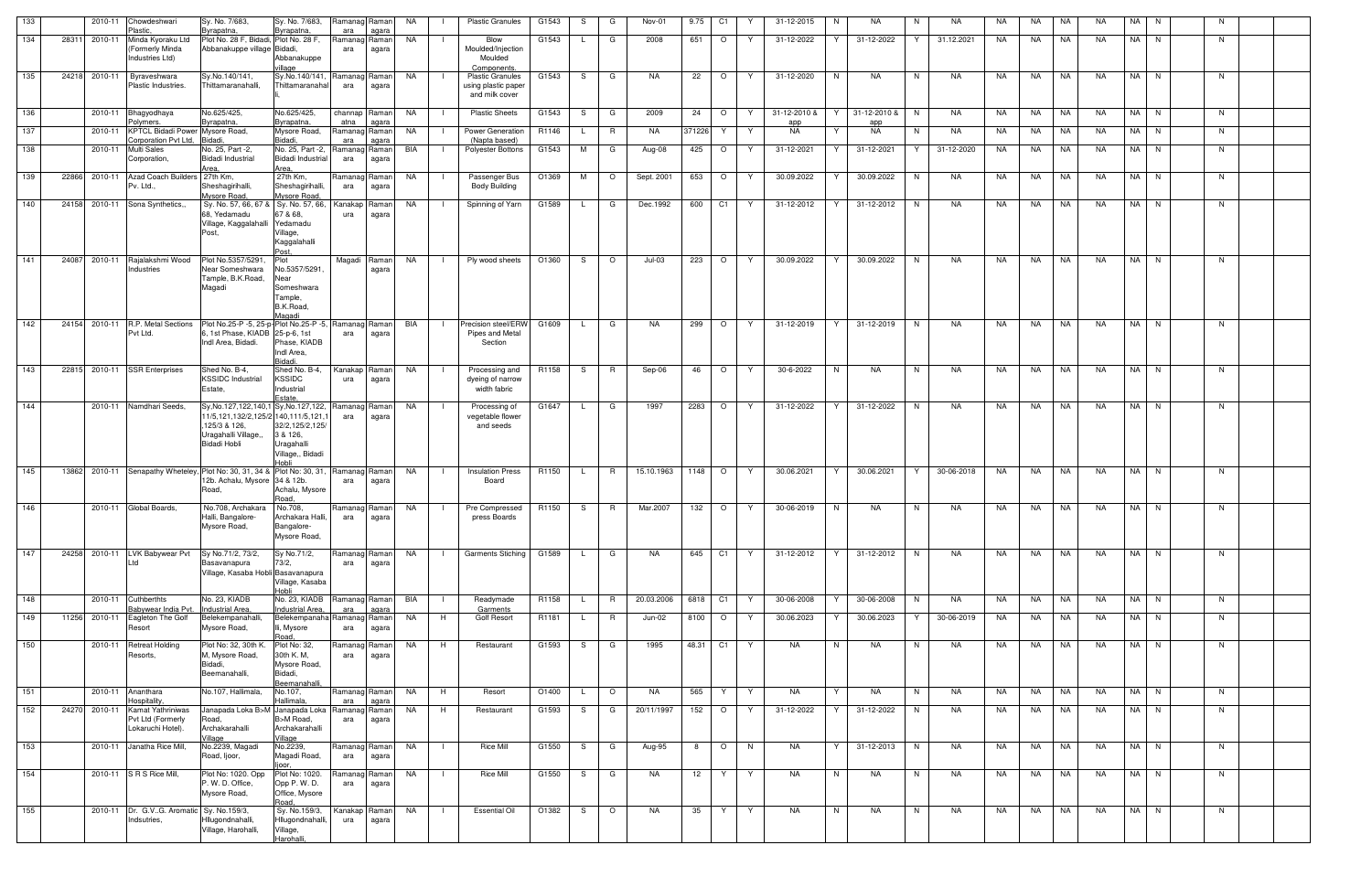| 156 |       | 11425 2010-11 | Gummi Metal Techni                                        | Plot No.27/C,                                                             | Plot No.27/C,                                                                       | Ramanag Raman        |                | BIA       | Rubber bonded                               | R1125 |              | R               | 1/1/2008   | 1030    | $\circ$        |    | 30.06.2021 | 30.06.2021      | 30.06.2021      | NA. | NA.       | NA        | <b>NA</b> | NA |             |  |
|-----|-------|---------------|-----------------------------------------------------------|---------------------------------------------------------------------------|-------------------------------------------------------------------------------------|----------------------|----------------|-----------|---------------------------------------------|-------|--------------|-----------------|------------|---------|----------------|----|------------|-----------------|-----------------|-----|-----------|-----------|-----------|----|-------------|--|
|     |       |               | India Ltd.,                                               | KIADB Indl. Area,<br>Bidadi, Mysore                                       | KIADB Indl.<br>Area, Bidadi,                                                        | ara                  | agara          |           | Metal Parts with                            |       |              |                 |            |         |                |    |            |                 |                 |     |           |           |           |    |             |  |
|     |       |               |                                                           | Road.                                                                     | Mysore Road                                                                         |                      |                |           | degreasing                                  |       |              |                 |            |         |                |    |            |                 |                 |     |           |           |           |    |             |  |
| 157 |       | 22723 2010-11 | Venkateshwara<br>Polymers Pvt Ltd,                        | Sy. No. 12/7,<br>Manchanayakanahall Manchanayaka<br>Bidadi(H)             | Sy. No. 12/7,<br>nahally                                                            | Ramanag Raman<br>ara | agara          | NA        | Rubber mixing<br>$\blacksquare$<br>compound | G1552 | M            | G               | De. 1996   | 471     | $\overline{O}$ | Y  | 31-12-2022 | 31-12-2022<br>Y | Y<br>31-12-2018 | NA  | NA        | INA       | NA        |    | NA N<br>- N |  |
| 158 |       |               | 24248 2010-11 Sri Jay Laxmi Saw                           | Near Someshwar                                                            | Bidadi(H)<br>Near                                                                   | Magadi               | Raman          | NA        | Saw Mill                                    | G1553 | -S           | G               | 01/01/1985 | 3.14    | $\circ$        | Y  | 31.12.2023 | 31.12.2023      | N<br>NA         | NA. | NA        | NA        | NA.       |    | NA N<br>N.  |  |
|     |       |               | mill(formerly)Sri Jay<br>Laxmi Wood<br>Industries.        | Temple B.K. Road,<br>Magadi                                               | Someshwar<br>Temple B.K.<br>Road, Magadi                                            |                      | agara          |           |                                             |       |              |                 |            |         |                |    |            |                 |                 |     |           |           |           |    |             |  |
| 159 |       | 2010-11       | Sri Chowdeshwari                                          | No. 86:4,                                                                 | No. 86:4,                                                                           | Ramanag Raman        |                | NA        | Saw Mill                                    | G1553 | S.           | G               | NA.        | 4.1     | Y.             | Y  | NA         | N<br>NA         | N<br>NA         | NA  | NA        | NA        | NA        |    | NA N<br>N   |  |
|     |       |               | Saw Mill,                                                 | Kothanahalli,<br>Sathnooru Road,                                          | Kothanahalli,<br>Sathnooru<br>Road.                                                 | ara                  | agara          |           |                                             |       |              |                 |            |         |                |    |            |                 |                 |     |           |           |           |    |             |  |
| 160 |       |               | 2010-11 Sri Shakthi<br>Mahadeshwara Saw Hobli, Channapatn | Mudigeri Post, Mullur Mudigeri Post,                                      | Mullur Hobli,<br>Channapatn                                                         | channap<br>atna      | Raman<br>agara | NA        | Saw Mill                                    | G1553 | S            | G               | NA         | 3.65    | Y.             | Y  | NA         | N<br>NA         | N<br>NA         | NA. | NA        | NA        | NA        |    | NA N<br>N   |  |
| 161 |       | 2010-11       | Sri Venkateshwara<br>Saw Mill,                            | Vaddarahalli,<br>Jagadapura Post,                                         | Vaddarahalli,<br>lagadapura<br>Post.                                                | Ramanag Raman<br>ara | agara          | NA        | Saw Mill<br>- 1                             | G1553 | -S           | G               | NA.        | 8       | Y              | Y  | NA         | N<br>NA         | N<br>NA.        | NA. | NA        | NA        | NA.       |    | NA N<br>N   |  |
| 162 |       | 2010-11       | Adarsha Solid<br>Concerete Blocks.                        | Sy. No. 45/2,<br>Yadumadu Village,                                        | Sy. No. 45/2,<br>Yadumadu                                                           | Kanakap<br>ura       | Raman<br>agara | NA        | Concrete Blocks                             | G1511 | -S           | G               | NA.        | 5.92    | Y              | Y  | 21-07-2005 | N<br>20-07-2008 | NA<br>N         | NA  | NA.       | NA        | NA.       |    | NA N<br>N   |  |
|     |       |               |                                                           | Kagalahaali Post,<br>Harohalli Hobli,                                     | Village,<br>Kagalahaali<br>Post, Harohalli<br>Hobli.                                |                      |                |           |                                             |       |              |                 |            |         |                |    |            |                 |                 |     |           |           |           |    |             |  |
| 163 |       | 2010-11       | Chandana Hallow<br>Block Bricks,                          | Sy No. 217/1,<br>Aralasandra,<br>Ramanagara Road,                         | Sy No. 217/1,<br>Aralasandra,<br>Ramanagara                                         | Kanakap Raman<br>ura | agara          | NA        | Concrete Blocks                             | G1511 | S.           | G               | NA         | 10      | Y              | Y  | NA         | N<br>NA         | N<br>NA         | NA  | NA        | NA        | <b>NA</b> |    | NA N<br>N   |  |
| 164 |       | 2010-11       | Transystem Logistics No.46/3,                             |                                                                           | Road.<br>No.46/3,                                                                   | Ramanag Raman        |                | NA        | Automobile                                  | O1303 |              | $\circ$         | 1999       | 1207    | C1             | Y  | 31-12-2022 | 31-12-2022<br>Y | 30-09-2008<br>Y | NA  | NA        | NA        | <b>NA</b> |    | N<br>NA N   |  |
|     |       |               | International Pvt.Ltd,                                    | Billakempanahalli<br>Village, Bidadi                                      | Billakempanahal<br>li Village, Bidadi                                               | ara                  | agara          |           | Servicing and<br>repairs                    |       |              |                 |            |         |                |    |            |                 |                 |     |           |           |           |    |             |  |
| 165 |       | 2010-11       | KSIC Unit Spun Silk,                                      | Channapatana                                                              | Channapatana                                                                        | Ramanag Raman<br>ara | agara          | NA        | Silk Processing &<br>Dyeing                 | R1158 |              | R               | 1982       | 1900    | C <sub>1</sub> | Y  | NA         | NA<br>Y         | NA<br>N         | NA  | NA        | NA        | <b>NA</b> |    | NA N<br>N   |  |
| 166 |       | 2010-11       | T.S.Brick Industry                                        | No.141/1,<br>Thimmasandra<br>Village,<br>Chikkamudawadi                   | No.141/1,<br>Thimmasandra<br>Village,<br>Chikkamudawa                               | Kanakap<br>ura       | Raman<br>agara | NA        | Table Moulded<br><b>Bricks</b>              | G1598 | -S           | G               | Apr-05     | 1.8     | $\circ$        | N. | <b>NA</b>  | 31-12-2014<br>Y | NA.<br>N.       | NA. | NA.       | NA        | NA.       |    | NA N<br>N   |  |
| 167 |       |               | 22759 2010-11 Hindustan Coca Cola Plot No 18, Bldadi      |                                                                           | di Post.<br>Plot No 18,                                                             | Ramanag Raman        |                | BIA       | Packaged drinking   R1179                   |       | $\mathsf{L}$ | R               | Mar.1999   | 12600 O |                | Y  | 22.08.2021 | 22.08.2021<br>Y | 30-09-2019<br>Y | NA  | NA        | <b>NA</b> | NA        |    | NA N<br>N   |  |
|     |       |               | Beverages (P) Ltd,                                        | Indl Area,                                                                | Bldadi Indl Area,                                                                   | ara                  | agara          |           | water and ready to<br>beverages             |       |              |                 | 2005       |         |                |    |            | Y               |                 |     |           |           | <b>NA</b> |    |             |  |
| 168 |       | 2010-11       | Gani Natural Color,                                       | Plot 32, Vajarahalli,<br>Mysore Road,                                     | Plot 32,<br>Vajarahalli,<br>Mysore Road,                                            | Ramanag Raman<br>ara | agara          | NA        | Spicy oil<br>- 1                            | R1158 | M            | R               |            | 225     | C <sub>1</sub> | Y  | NA         | NA              | N<br>NA         | NA  | NA        | NA        |           |    | NA N<br>N   |  |
| 169 |       | 2010-11       | <b>SPR Sugars Private</b><br>Limited,                     | Sy No.<br>37,38, Kanchagarana 37, 38, Kanchag<br>halli Village,           | Sy No.<br>aranahalli<br>Village,                                                    | Ramanag Raman<br>ara | agara          | NA        | Sugar<br>- 1                                | R1154 |              | R               | Jun-05     | 9000    | C <sub>2</sub> | Y  | 30-06-2008 | 30-06-2008      | 20-06-2008      | NA. | NA        | NA        | NA.       |    | NA N<br>N.  |  |
| 170 |       |               | 2010-11 S.R.S. Brick                                      | Sy.No.43, B.M.Road, Sy.No.43,                                             |                                                                                     | Ramanag Raman        |                | <b>NA</b> | <b>Table Moulded</b>                        | G1598 | S.           | G               | NA         | 1.5     | Y              | Y  | NA         | N<br>NA         | N<br>NA         | NA  | <b>NA</b> | NA        | NA        |    | N<br>NA N   |  |
|     |       |               | ndustries.                                                | Madapura gate,<br>Madapura,<br>Mayaganahalli Post,<br>Kasaba Hobli,       | B.M.Road,<br>Madapura gate,<br>Madapura,<br>Mayaganahalli<br>Post, Kasaba<br>Hobli, | ara                  | agara          |           | <b>Bricks</b>                               |       |              |                 |            |         |                |    |            |                 |                 |     |           |           |           |    |             |  |
| 171 | 22816 | 2010-11       | <b>Bio Pest</b>                                           | Sy. No. 19,                                                               | Sy. No. 19,                                                                         | Kanakap Raman        |                | NA        | <b>Bio Pesticides</b>                       | G1584 | S.           | G               | 2008       | 61      | $\circ$        | Y  | 31.12.2026 | N<br>NA         | N<br>NA         | NA  | NA 1      | NA        | NA        |    | NA N<br>N   |  |
|     |       |               | Management Pvt.<br>Ltd.,                                  | Bantanala Village,<br>Maralavadi Hobli                                    | Bantanala<br>Village,<br>Maralavadi<br>Hobli                                        | ura                  | agara          |           |                                             |       |              |                 |            |         |                |    |            |                 |                 |     |           |           |           |    |             |  |
| 172 |       | 2010-11       | Soma Developers                                           | Sy.No.40,<br>Athimagere Village,                                          | Sy.No.40,<br>Athimagere                                                             | Magadi Raman         | agara          | NA        | Hot mix Plant                               | O1334 | M            | $\circ$         | <b>NA</b>  | 240     | C1             | N  | NA         | Y<br>Closed     | NA<br>N         | NA  | NA        | NA        | <b>NA</b> |    | NA N<br>N   |  |
|     |       |               |                                                           | Madabala Hobli,                                                           | Village,<br>Madabala Hobli,                                                         |                      |                |           |                                             |       |              |                 |            |         |                |    |            |                 |                 |     |           |           |           |    |             |  |
| 173 |       | 2010-11       | <b>Binco Construction</b><br>Pvt Ltd,                     | 37th K.<br>kallagoppanahalli<br>Village, Bidadi Hobli, li Village, Bidadi | 37th K.<br>kallagoppanahal<br>Hobli.                                                | Ramanag Raman<br>ara | agara          | NA        | Hot mix Plant                               | O1334 | S            | $\circ$         | NA         | 33.8 C1 |                | N. | NA         | Closed<br>Y     | N<br>NA         | NA  | <b>NA</b> | NA        | NA        |    | NA N<br>N.  |  |
| 174 |       | 2010-11       | Sri Venkateshwara                                         | Sy. No. 2, Hulthar                                                        | Sy. No. 2,                                                                          | Ramanag Raman        |                | NA        | Hot mix Plant                               | O1334 | S            | $\circ$         | Jan-06     | 34      | C1             | N  | NA         | Closed<br>Y     | NA<br>N         | NA  | NA 11     | <b>NA</b> | NA        |    | NA N<br>N   |  |
|     |       |               | Tar Mix Plant,                                            | Hosadaddi, Bidadi<br>Hobli,                                               | <b>Hulthar</b><br>Hosadaddi,<br>Bidadi Hobli,                                       | ara                  | agara          |           |                                             |       |              |                 |            |         |                |    |            |                 |                 |     |           |           |           |    |             |  |
| 175 |       | 2010-11       | Sri Vinayaka<br>Constructions Pvt.                        | 7th Km, B-M Road,<br>Kallugopanahalli                                     | 7th Km, B-M<br>Road,                                                                | Ramanag Raman<br>ara | agara          | NA        | Hot mix Plant                               | O1334 | -S           | $\circ$         | 2007       | 22      | C <sub>1</sub> | N. | NA         | Y<br>Closed     | N<br>NA         | NA. | NA        | NA        | NA.       |    | NA N<br>N.  |  |
|     |       |               | Ltd., (Tar Mixing<br>Plant),                              | Village, Bidadi Hobli, Kallugopanahalli                                   | Village, Bidadi<br>Hobli                                                            |                      |                |           |                                             |       |              |                 |            |         |                |    |            |                 |                 |     |           |           |           |    |             |  |
| 176 |       | 2010-11       | Chamundi Textiles<br>Silk)                                | Mysore Road,<br>Ramanagara                                                | Mysore Road,<br>Ramanagara                                                          | Ramanag Raman<br>ara | agara          | NA        | Textile Processing<br>$\Box$                | R1158 | M            | <b>R</b>        | 1950       | 22      | C1             | Y  | NA         | Y<br>NA         | N<br>NA         | NA  | NA        | NA        | NA        |    | NA N<br>N   |  |
| 177 |       | 2010-11       | H J S Spun Silk Mills<br>Pvt Ltd,                         | Plot No: 96, 97, 98,<br>107 & 130, Mysore<br>Road,<br>Channammanahalli    | Plot No: 96, 97,<br>98, 107 & 130,<br>Mysore Road,<br>Channammana                   | Ramanag<br>ara       | Raman<br>agara | NA        | Silk Processing &<br>Dyeing                 | R1158 |              | $R_{\parallel}$ | 1985       | 749     | C <sub>1</sub> | Y  | NA         | Y<br>NA         | N<br>NA.        | NA  | <b>NA</b> | <b>NA</b> | NA        |    | NA N<br>N   |  |
|     |       |               |                                                           | Village.,                                                                 | halli Village.,                                                                     |                      |                |           |                                             |       |              |                 |            |         |                |    |            |                 |                 |     |           |           |           |    |             |  |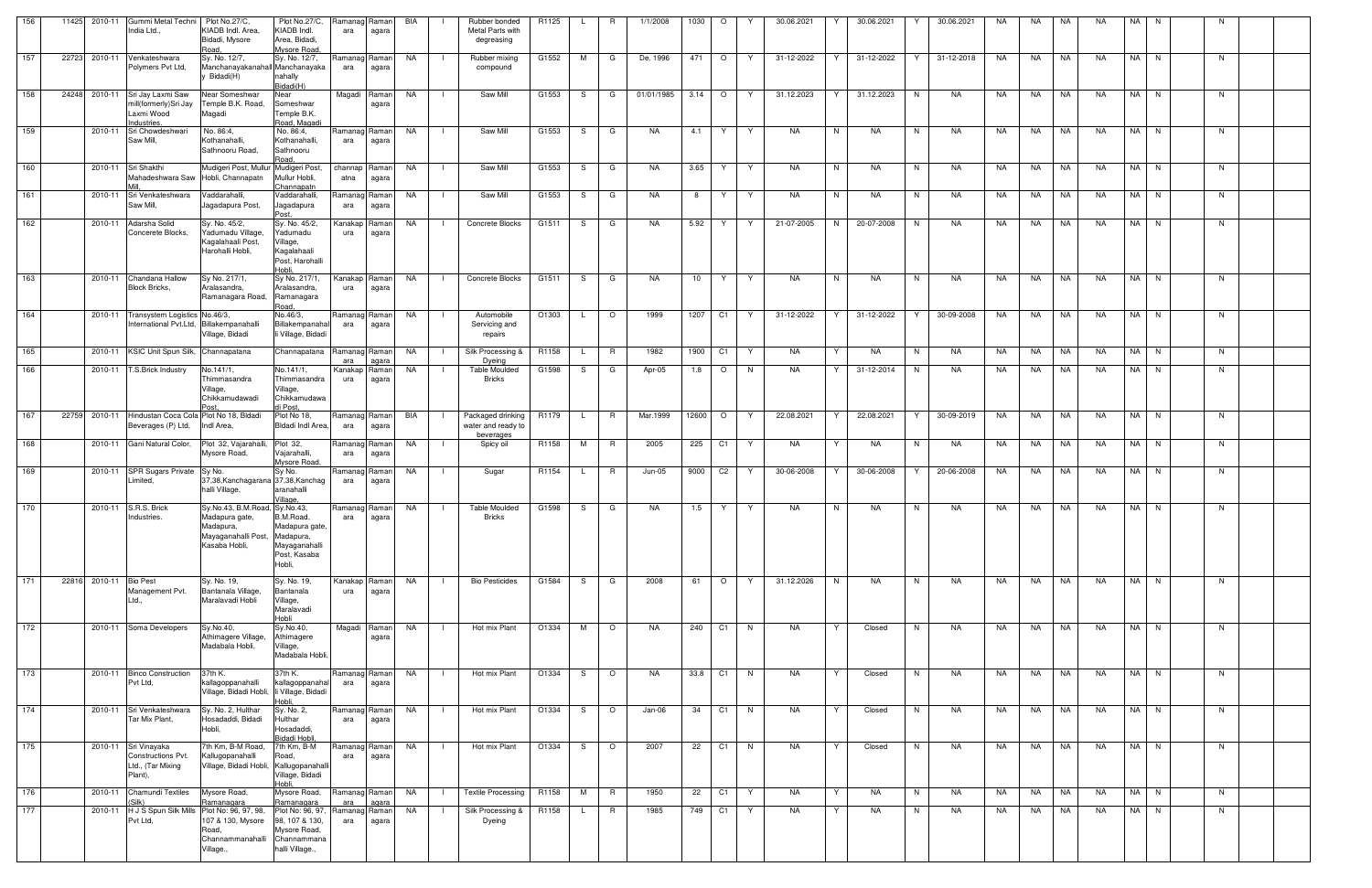| 178 |       | 2010-11       | Rajarajeswari                                                                                     | Billakempanahalli                                                                                                                                           | Billakempanahal Ramanag Raman                                                          |                      |                        | NA   | Yarn weaving                     | G1589 | м  | G       | $Jul-93$   | 360             | C1             |     | 31-12-2001 | NA.                       | <b>NA</b>            | NA  | NA        | <b>NA</b> | <b>NA</b> | NA.   |             |  |
|-----|-------|---------------|---------------------------------------------------------------------------------------------------|-------------------------------------------------------------------------------------------------------------------------------------------------------------|----------------------------------------------------------------------------------------|----------------------|------------------------|------|----------------------------------|-------|----|---------|------------|-----------------|----------------|-----|------------|---------------------------|----------------------|-----|-----------|-----------|-----------|-------|-------------|--|
|     |       |               | Industries Pvt Ltd<br>(Formerly Sree                                                              | Mysore Road, Bidadi Ii, Mysore Road,<br>Hobli,                                                                                                              | Bidadi Hobli,                                                                          | ara                  | agara                  |      |                                  |       |    |         |            |                 |                |     |            |                           |                      |     |           |           |           |       |             |  |
| 179 | 74801 |               | Valliappa Textile<br>2010-11 Kohinoor Tyres,                                                      | Sy. No. 20,<br>Byramangalla Cross, Byramangalla<br>Bidadi Hobli,                                                                                            | Sy. No. 20,                                                                            | ara                  | Ramanag Raman<br>agara | NA . | <b>Tyre Retrading</b>            | G1563 | S. | G       | Sep-03     | 11.06           | $\circ$        | Y   | 31.12.2024 | Y<br>31.12.2024           | N<br>NA              | NA  | NA        | NA        | NA        |       | NA N<br>N.  |  |
|     |       |               |                                                                                                   |                                                                                                                                                             | Cross, Bidadi<br>lobli                                                                 |                      |                        |      |                                  |       |    |         |            |                 |                |     |            |                           |                      |     |           |           |           |       |             |  |
| 180 |       |               | 2010-11 Agasthy Mahamuni's Sy. Ni. 157/8,<br>Pharmaceuticals,                                     | 124/4a, 124/4b,<br>Hulagondanahalli,<br>Harohalli Hobli,                                                                                                    | Sy. Ni. 157/8,<br>124/4a, 124/4b,<br>Hulagondanaha<br>li, Harohalli<br>Hobli,          | Kanakap Raman<br>ura | agara                  | NA   | Ayurvedic Medicine               | G1502 | -S | G       | NA         | 11.98           | Y.             | Y   | NA         | N.<br>NA                  | N<br>NA              | NA  | NA        | NA        | NA.       |       | NA N<br>- N |  |
| 181 |       |               | 24259 2010-11 Welburn Candles<br>Pvt,                                                             | Plot No.29, Bidadi<br>Industrial Area.                                                                                                                      | Plot<br>No.29, Bidadi<br>Industrial Area,                                              | Ramanag Raman<br>ara | agara                  | BIA  | <b>Wax Candles</b>               |       | M  | W       | 1/2/2007   | 475 O           |                | Y   | 31-12-2016 | 31-12-2016<br>Y           | NA<br>N              | NA. | NA.       | NA        | NA.       |       | N<br>NA N   |  |
| 182 |       | 23844 2010-11 | Heritage Grape<br>Winery Pvt Itd,                                                                 | Sy.No.10/3,New<br>Sy.No.10/6 &<br>10/4, Koorangere<br>village,                                                                                              | Sy.No.10/3,New<br>Sy.No.10/6 &<br>10/4, Kooranger<br>e village,                        | channap<br>atna      | Raman<br>agara         | NA . | Wine manufacturing               | O1396 |    | $\circ$ | 2009       | 1470   O        |                | Y   | 30.09.2022 | 30.09.2022                | N<br>NA.             | NA. | NA        | NA        | NA.       |       | N<br>NA N   |  |
| 183 | 16498 | 2010-11       | Lumber Treatment<br>Processing<br>Industries,                                                     | Sy.No.67,68 &<br>69/3, Kenchakuppe<br>Village, Bidadi Hobli pe Village,                                                                                     | Sy.No.67,68 &<br>69/3, Kenchakup<br>Bidadi Hobli                                       | Ramanag Raman<br>ara | agara                  | NA   | Wood based panels                | O1360 | S. | $\circ$ | 2000       | $23.41$ 0       |                | - Y | 30.09.2022 | 30.09.2022<br>Y           | NA<br>N              | NA  | NA.       | NA        | NA.       |       | NA N<br>N   |  |
| 184 |       |               | 2010-11 Pranil Enterprises,                                                                       | Syno 32,<br>Kullugopanahally,                                                                                                                               | Syno 32,<br>Kullugopanahall                                                            | Ramanag Raman<br>ara | agara                  | NA   | Zinc Reprocessor                 | O1337 | M  | $\circ$ | Jan. 2002  | 105             | C1             | Y.  | 30-06-2010 | 30-06-2010<br>Y<br>closed | 30-06-2010           | NA  | NA.       | NA        | NA        | NA N  | N           |  |
| 185 | 17471 |               | 2010-11 Gen Mot Coils,                                                                            | Plot No.29 B, Biadadi Plot No.29 B,<br>Indl. Area.                                                                                                          | Biadadi Indl.                                                                          | ara                  | Ramanag Raman<br>agara | NA.  | assembly of<br>transformer coils | G1642 | S. | G       | 2009       | 1370            | $\circ$        | Y   | 31-12-2022 | 31-12-2022<br>Y           | 31.12.2021           | NA  | NA        | NA        | NA        | NA I  | N<br>N.     |  |
| 186 |       | 24250 2010-11 | <b>Bamul Milk Chilling</b><br>Unit (SOLUR),                                                       | Plot No: 16, 45th<br>M. Nh 48, Solur<br>Village,                                                                                                            | Area<br>Plot No: 16,<br>45th K. M. Nh<br>48, Solur                                     | Magadi               | Raman<br>agara         | NA   | Milk Chilling centre             | O1328 | M  | $\circ$ | 1998       | 537             | $\circ$        | Y   | 30.09.2022 | 30.09.2022<br>Y           | NA<br>N.             | NA. | NA        | NA        | NA        |       | NA N<br>N.  |  |
| 187 |       | 22806 2010-11 | <b>Bharath Petroleum</b><br>Corporation Ltd.                                                      | Sy.No.173 (P), NH-4, Sy.No.173 (P),<br>Bangalore-<br>Mangalore Highway, Bangalore-<br>Solur-562127,<br>Magadi Taluk,<br>Ramanagara District. 562127, Magadi | Village.<br>NH-4,<br>Mangalore<br>Highway, Solur-<br>Taluk,<br>Ramanagara<br>District. |                      | Magadi Raman<br>agara  | NA   | <b>LPG Bottling</b>              | O1401 | L. | $\circ$ | 30/09/2004 | 6160 O          |                | Y   | 30.09.2022 | 30.09.2022<br>Y           | 30-06-2020<br>Y      | NA  | NA.       | NA        | <b>NA</b> |       | NA N<br>N   |  |
| 188 |       |               | 2010-11 British Bricks,                                                                           | Sy No.58/59,<br>Lakkenahalli Village,<br>Solur Hobli,                                                                                                       | Sy No.58/59,<br>.akkenahalli<br>Village, Solur<br>lobli                                | Magadi               | Raman<br>agara         | NA   | <b>Table Moulded</b><br>Bricks   | G1598 | S  | G       | NA         | 47              | C <sub>1</sub> | N   | NA         | Y<br>NA                   | N<br>NA.             | NA  | NA.       | NA        | NA        |       | NA N<br>N   |  |
| 189 |       |               | 2010-11 Ganapathi Saw Mill.                                                                       | B.K.Road, Magadi<br>Town,                                                                                                                                   | B.K.Road,<br>Magadi Town,                                                              |                      | Magadi Raman<br>agara  | NA   | Saw Mill                         | G1553 | -S | G       | 2001       | 5               | $\circ$        | N   | NA         | 31-12-2013<br>Y           | N<br>NA              | NA  | NA        | NA        | NA.       |       | NA N<br>N.  |  |
| 190 |       |               | 2010-11 Bonito Implex Pvt<br>Ltd, (Formerly                                                       | No.42,<br>Devarakagalahalli,                                                                                                                                | No.42,<br>Devarakagalah                                                                | Kanakap Raman<br>ura | agara                  | NA . | Concrete Blocks                  | G1511 |    | G       | 1/1/2008   | 720             | C1             | - Y | 30-09-2010 | 30-09-2010<br>Y           | NA<br>N              | NA  | NA        | NA        | NA        |       | N<br>NA N   |  |
| 191 |       |               | <b>Besser Concrete</b><br>2010-11 Kalyanamantappa By Sy.No. 37/2, Extent Sy.No. 37/2,<br>Veerappa | Harohalli<br>Da-13g,<br>Madigondanahalli<br>Village, Kudur Hobli, Ili Village, Kudur                                                                        | alli, Harohalli,<br>Extent Da-13g,<br>Madigondanaha                                    | Magadi Raman         | agara                  | NA   | others   Kalyana Mantapa   G1600 |       | S. | G       | NA.        | 20              | Y.             |     | NA.        | N<br>NA.                  | NA.                  | NA  | NA        | NA        | NA.       | NA IN |             |  |
| 192 |       |               | 2010-11 Laxmi Rice Mill,                                                                          | Plot No: 18/8, B. K.<br>Road, Magadi.                                                                                                                       | Plot No: 18/8, B. Magadi Raman<br>K. Road,<br>Maqadi.                                  |                      | agara                  | NA   | <b>Rice Mill</b>                 | G1550 | S. | G       | 2000       | 30              | $\circ$        | N   | NA         | Y<br>31-12-2013           | NA<br>N              | NA  | NA        | NA        | <b>NA</b> |       | N<br>NA N   |  |
| 193 |       |               | 2010-11 M B Bricks                                                                                | Thavarekere Village, Thavarekere<br>Magadi Road.                                                                                                            | Village, Magadi<br>Road                                                                |                      | Magadi Raman<br>agara  | NA   | <b>Table Moulded</b><br>Bricks   | G1598 | S. | G       | NA         | 30              | Y              | N   | NA         | Y<br>NA                   | N<br>NA              | NA  | NA        | NA        | NA        |       | N<br>NA N   |  |
| 194 |       |               | 2010-11 Manteswara Rice<br>Industries,                                                            | No.395, B. K. Road, No.395, B. K.<br>Magadi                                                                                                                 | Road, Magadi                                                                           |                      | Magadi Raman<br>agara  | NA   | Rice Mill                        | G1550 | -S | G       | 2/11/1992  | $\mathbf{3}$    | $\circ$        | N   | NA         | Y<br>one time<br>consent  | NA<br>N              | NA  | NA        | NA        | <b>NA</b> |       | N<br>NA N   |  |
| 195 |       | 2010-11       | Megana Floritech<br>Ltd.                                                                          | No: 50, Kenkere<br>Village, Kudur,<br>Hobli,                                                                                                                | No: 50, Kenkere<br>Village, Kudur<br>Hobli,                                            | Magadi               | Raman<br>agara         | NA   | Floriculture                     | G1583 | S. | G       | 2002       | 15              | Y              | Y   | NA         | NA<br>Y                   | NA<br>N              | NA  | NA        | NA        | NA        |       | NA N<br>N   |  |
| 196 |       |               | 2010-11 N.A. Sarojamma,                                                                           | Sy.No.20/1,Lakkena Sy.No.20/1,Lak<br>halli, Solur Hobli,                                                                                                    | kenahalli, Solur<br>ldoH                                                               |                      | Magadi Raman<br>agara  | NA   | Lead smelting                    | R1122 | S  | R.      | NA         | 98              | Y              | Y   | 8/5/2006   | Y<br>7/5/2009             | N<br>NA              | NA  | NA        | NA        | <b>NA</b> |       | NA N<br>N   |  |
| 197 |       |               | 2010-11 Nanda Poultry Farm,                                                                       | Plot No: 38 & 39,<br>Kanekanahalli, Solur, 39,                                                                                                              | Plot No: 38 &<br>Kanekanahalli,<br>Solur.                                              | Magadi               | Raman<br>agara         | NA   | Poultry Farm                     | G1544 | S  | G       | <b>NA</b>  | 14              | C1             | Y   | <b>NA</b>  | Y<br>NA                   | N<br>NA              | NA  | NA        | NA        | <b>NA</b> |       | NA N<br>N   |  |
| 198 |       |               | 2010-11 Nanjundeshwara<br>Saw Mills,                                                              | B.K.Road, Magadi                                                                                                                                            | B.K.Road,<br>Magadi                                                                    | Magadi               | Raman<br>agara         | NA   | Saw Mill                         | G1553 | S. | G       | 2003       | 10 <sup>1</sup> | $\circ$        | N   | NA         | 31-12-2013<br>Y           | N<br>NA              | NA  | NA        | NA        | <b>NA</b> |       | NA N<br>N   |  |
| 199 |       |               | 2010-11 Raghavendra<br>Chamber Bricks,                                                            | Sy.No.1/3,<br>Tabaranapalya,<br>Solur Hobli                                                                                                                 | Sy.No.1/3,<br>Tabaranapalya,<br>Solur Hobli                                            |                      | Magadi Raman<br>agara  | NA   | <b>Table Moulded</b><br>Bricks   | G1598 | S  | G       | 2003       | 23              | $\circ$        | N   | NA         | Y<br>31-12-2015           | N <sub>1</sub><br>NA | NA  |           | NA NA     | NA        |       | NA N<br>N   |  |
| 200 |       |               | 2010-11 Unique Wood<br>Industries,                                                                | Plot No: 121/1,<br>Kethohalli, Mysore<br>Road, Bidadi Hobli,                                                                                                | Plot No: 121/1,<br>Kethohalli,<br>Mysore Road,<br>Bidadi Hobli,                        | Ramanag Raman<br>ara | agara                  | BIA  | Ply wood                         | O1360 | S. | $\circ$ | NA         | 25.67 O         |                | Y.  | NA         | Y<br>31-12-2015           | NA<br>N              | NA  | <b>NA</b> | NA        | NA        |       | NA N<br>N   |  |
| 201 | 30829 |               | 2010-11 Scorpio Engineering<br>Pvt Ltd,                                                           | Sy No.53,<br>Lakkenahalli Village, Lakkenahalli<br>Solur hobli, Magadi                                                                                      | Sy No.53,<br>Village, Solur<br>hobli, Magadi                                           |                      | Magadi Raman<br>agara  | NA   | <b>Engineering Industry</b>      | G1609 | M  | G       | 01.06.2006 | 459             | C1             | Y   | 31-12-2023 | Y<br>31-12-2023           | NA<br>N              | NA  | NA        | NA        | NA        |       | NA N<br>N   |  |
| 202 |       |               | 2010-11 Sri Manteswara<br>Cleaning Polish &                                                       | Magadi                                                                                                                                                      | Magadi                                                                                 |                      | Magadi Raman<br>agara  | NA   | Flour mill                       | G1550 | S  | G       | 2000       | 20              | $\circ$        | Y   | 31-12-2019 | 31-12-2019<br>Y           | NA<br>N <sub>1</sub> | NA  | <b>NA</b> | NA        | NA        |       | NA N<br>N   |  |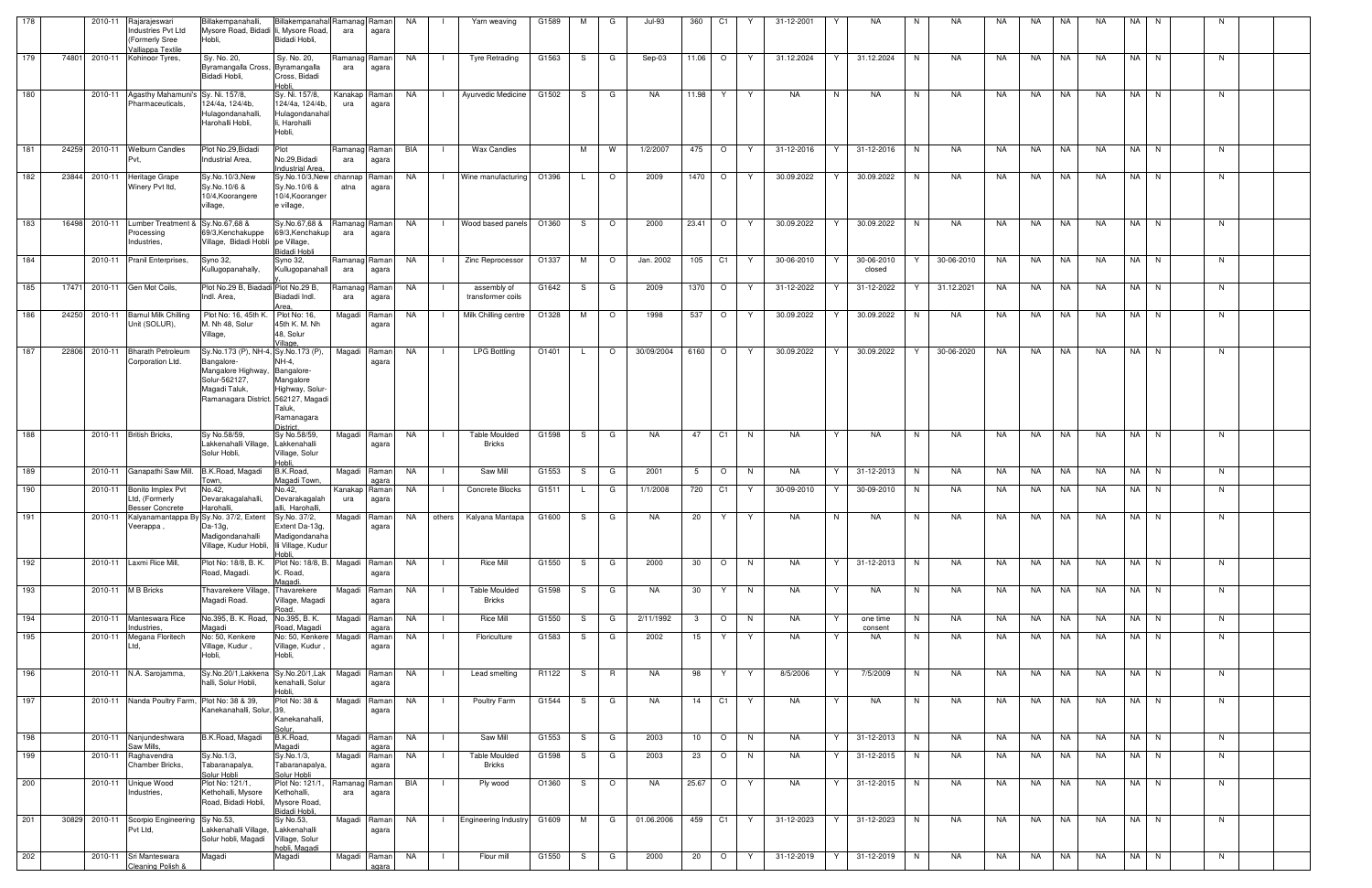| 203 |       |         | 2010-11 Sri Valli Industries,                                                    | Plot No: 18/2,<br>Mallikarjunapalya,<br>Kankenehalli, Solur,<br>Hobli,                            | Plot No: 18/2,<br>Mallikarjunapaly<br>u, Kankenehalli<br>Solur, Hobli,                      | Magadi                        | Raman<br>agara         | NA        |                | Vermicelli                                        | G1503 | S  | G              | 2001       | 10     | C <sub>1</sub> | <b>NA</b>                                                                                                               | N  | <b>NA</b>              | NA.<br>N                 | NA.       | NA        | NA        | <b>NA</b>         | <b>NA</b> | N.   |    |  |
|-----|-------|---------|----------------------------------------------------------------------------------|---------------------------------------------------------------------------------------------------|---------------------------------------------------------------------------------------------|-------------------------------|------------------------|-----------|----------------|---------------------------------------------------|-------|----|----------------|------------|--------|----------------|-------------------------------------------------------------------------------------------------------------------------|----|------------------------|--------------------------|-----------|-----------|-----------|-------------------|-----------|------|----|--|
| 204 | 24232 |         | 2010-11 Sri Vinayaka Rice                                                        | Kallya Gate, Magadi Kallya Gate,<br>Taluk, Ramanagara<br><b>District</b>                          | Magadi Taluk,<br>Ramanagara<br>District                                                     |                               | Magadi Raman<br>agara  | NA        |                | <b>Rice Mill</b>                                  | G1550 | S. | G              | 2001       | 5      | $\circ$        | one time consent<br>Y.                                                                                                  |    | one time<br>consent    | <b>NA</b><br>N.          | NA        | NA.       | NA        | <b>NA</b>         |           | NA N | N  |  |
| 205 |       |         | 2010-11 Sunshine Electro<br>Chems "Mandara"                                      | Sy.No.170,<br><b>Banavadi</b>                                                                     | Sy.No.170,<br>Banavadi.                                                                     | Magadi                        | Raman<br>agara         | NA        |                | Electroplating                                    | R1125 | S. | R              | <b>NA</b>  | 87     | Y              | <b>NA</b><br>Y                                                                                                          | N  | <b>NA</b>              | N<br>NA.                 | <b>NA</b> | NA.       | <b>NA</b> | <b>NA</b>         |           | NA N | N  |  |
| 206 |       |         |                                                                                  | 2010-11 Vijayalaxmi Rice Mill, Kalya Gate. Magadi, Kalya Gate.                                    | Aaqadi.                                                                                     | Magadi                        | Raman<br>aaara         | NA        |                | <b>Rice Mill</b>                                  | G1550 | S. | G              | 1991       | 21     | $\circ$        | NA<br>N.                                                                                                                | Y  | 31-12-2019             | NA.<br>N                 | NA        | NA        | NA        | <b>NA</b>         |           | NA N | N  |  |
| 207 | 22998 | 2010-11 | KSRTC, Magadi<br>Depot,                                                          | Magadi,                                                                                           | Magadi,                                                                                     | Magadi                        | Raman<br>agara         | NA        | - 1            | Automobile<br>Servicing                           | O1303 | S  | $\circ$        | 2008       | 249    | $\circ$        | 30-09-2018<br>Y                                                                                                         | Y  | 30-09-2018             | Y<br>30-09-2014          | NA        | NA.       | NA        | <b>NA</b>         |           | NA N | N  |  |
| 208 |       |         | 2010-11 Sri Thirumala<br>Breverages,                                             | Sy. No. 121& 69,<br>Solur Villages, Hobli, 69, Solur                                              | Sy. No. 121&<br>Villages, Hobli,                                                            | Magadi                        | Raman<br>agara         | NA        | - 1            | Packed drinking<br>water                          | G1538 | S. | G              | NA         | 72     | Y.             | NA<br>Y                                                                                                                 | N. | NA                     | N<br>NA                  | NA.       | NA.       | NA        | <b>NA</b>         |           | NA N | N  |  |
| 209 | 22886 |         | 2010-11 Granite Industrial                                                       | No.52, Lakkenahalli<br>Corporation Pvt. Ltd. Village, Solur Hobli,                                | No.52,<br>Lakkenahalli<br>Village, Solur<br>Hobli.                                          | Magadi                        | Raman<br>agara         | NA        |                | Granite cutting &<br>polishing                    | G1518 | S  | G              | 2005       | 132    | $\circ$        | 30-09-2016<br>Y                                                                                                         | N  | NA.                    | N<br>NA.                 | NA        | NA        | NA        | <b>NA</b>         |           | NA N | N  |  |
| 210 | 24260 | 2010-11 | Motherson<br>Automotive<br>Technologies &<br>Engineering.                        | Plat No.11, Bidadi<br>Indl Area, Phase-11<br>Mysore Road                                          | Plat No.11,<br>Bidadi Indl Area.<br>hase-11,<br>Mysore Road                                 | Ramanag Raman<br>ara          | agara                  | BIA       |                | Injection molded<br>components                    | O1369 |    | $\circ$        | NA.        | 5964   | $\circ$        | 30.09.2022<br>Y                                                                                                         | Y  | 30.09.2022             | 30.09.2021<br>Y          | NA        | <b>NA</b> |           | FHO               |           | NA N | N  |  |
| 211 |       | 2010-11 | <b>Walltech Garuda</b><br>Structure India Pvt                                    | Sy.No.43, Gabbadi,<br>Harohalli Hobli,                                                            | Sy.No.43,<br>Gabbadi,<br>Harohalli Hobli,                                                   | Kanakap Raman<br>ura          | agara                  | NA        |                | MS Panels                                         | G1609 | L. | G              | <b>NA</b>  | 550    | Y              | 04.06.2010<br>Y                                                                                                         | Y  | 03.06.2012             | N<br><b>NA</b>           | NA        | <b>NA</b> | NA        | NA.               |           | NA N | N  |  |
| 212 | 24100 |         | 2010-11 Sri Sai Assocites                                                        | Sy No.64/1A,<br>Chatrada Agrahara<br>Village, Kasaba<br>Hobli.,                                   | Sy No.64/1A,<br>Chatrada<br>Agrahara<br>Village, Kasaba<br>Hobli.                           | Kanakap<br>ura                | Raman<br>agara         | NA.       |                | Granite cutting &<br>polishing                    | G1518 | S. | G              | NA.        | 192    | $\circ$        | 31.12.2027<br>Y                                                                                                         | N. | <b>NA</b>              | N<br>NA.                 | <b>NA</b> | <b>NA</b> | NA        | <b>NA</b>         |           | NA N | N  |  |
| 213 |       | 2010-11 | Toyota Logstic<br>Kishor Pvt Ltd.                                                | Sy. No.20, Bidadi<br>Indl Area.                                                                   | Sy. No.20,<br>Bidadi Indl Area,                                                             | Ramanag Raman<br>ara          | agara                  | BIA       | - 1            | Logistics                                         | G1638 | L. | G              | 14/06/2010 | 559    | $\circ$        | 31-12-2022<br>Y                                                                                                         | N  | <b>NA</b>              | N<br>NA.                 | NA        | <b>NA</b> | NA        | <b>NA</b>         |           | NA N | N  |  |
| 214 | 38106 |         | 2010-11 Santhosh Exportrs & No.4, Behind<br>Granites,                            | KSSIDC Indl Area.<br>Kallahalli                                                                   | No.4, Behind<br><b>KSSIDC Indl</b><br>Area, Kallahalli                                      | Ramanag Raman<br>ara          | agara                  | NA        |                | Granite cutting &<br>polishing                    | G1518 | S. | G              | 20/10/2003 | 23     | $\circ$        | 30-09-2017<br>Y                                                                                                         | N. | App                    | N<br>NA.                 | NA        | NA.       | NA        | NA.               |           | NA N | N. |  |
| 215 | 35130 | 2010-11 | A.M. Aromatic &<br><b>Essential Oils,</b>                                        | Sy.No.41/2,<br><b>B.M.Road, Heijal</b><br>Village, Bidadi-<br>562109,<br>Ramanagara Tq &<br>Dist. | Sy.No.41/2,<br>B.M.Road,<br>Hejjal Village,<br>Bidadi-562109.<br>Ramanagara Tq<br>& Dist.   | Ramanag Raman<br>ara          | agara                  | NA        | $\blacksquare$ | <b>Aromatic Essential</b><br>Oils                 | R1176 | S. | $\overline{R}$ | 01/04/2001 | 225    | $\circ$        | Y<br>30.06.2022                                                                                                         | Y  | 30.06.2022             | N<br><b>NA</b>           | NA        | <b>NA</b> | NA        | <b>NA</b>         |           | NA N | N  |  |
| 216 |       |         | 2010-11 Raj Industries.                                                          | Sy.No.213, Gabbadi<br>Village, 33rd K.M.<br>Kanakapura Main<br>Road, Harohalli<br>Hobli,          | Sy.No.213,<br>Gabbadi Village,<br>33rd K.M.<br>Kanakapura<br>Main Road,<br>Harohalli Hobli. | Kanakap<br>ura                | Raman<br>agara         | NA        | $\blacksquare$ | Calendaring &<br>Steam Ironing of Silk<br>Sarees. |       | S. | <b>W</b>       | 1/1/2006   | 36     | C1             | 31-12-2010                                                                                                              |    | 31-12-2010             | NA.<br>N.                | NA        | <b>NA</b> | NA        | <b>NA</b>         |           | NA N | N. |  |
| 217 |       |         | 2010-11 Kiran Granite &<br>Exports.                                              | MHS Road,<br>Kanakapura                                                                           | Kanakapura                                                                                  | ura                           | agara                  |           |                | polishing                                         |       |    |                |            |        |                | MHS Road, Kanakap Raman NA     Granite cutting & G1518   S   G   1/3/2006   45   Y   Y   CFE Refused on N  <br>12.08.04 |    | <b>NA</b>              | N NA                     |           |           |           | NA   NA   NA   NA | NA N      |      | N  |  |
| 218 |       |         | 2010-11 Sri Balaji Minarals.                                                     | Sy.No.14, Gabbadi<br>Kaval Village,<br>Harohalli,                                                 | Sy.No.14,<br>Gabbadi Kaval<br>Village,<br>Harohalli,                                        | Kanakap <mark> </mark><br>ura | Raman<br>agara         | <b>NA</b> |                | Packed drinking<br>water & Soda.                  | G1538 | S  | G              | 10/10/2004 | 51     | $\circ$        | Y<br>30-09-2018                                                                                                         | N  | NA                     | N<br>NA                  | NA        | <b>NA</b> | NA        | NA                |           | NA N | N  |  |
| 219 |       |         | 2010-11 Shenoy Granites.                                                         | Sy.No.41/1A, Hejjala Sy.No.41/1A,<br>village, Bidadi Hobli,                                       | Hejjala village,                                                                            | Ramanag Raman<br>ara          | agara                  | NA        |                | Granite cutting &<br>polishing                    | G1518 | S. | G              | 1/1/2000   | 6      | C <sub>1</sub> | NA<br>Y.                                                                                                                | N  | NA                     | N<br>NA                  | NA        | NA        | NA        | NA                |           | NA N | N  |  |
| 220 | 22761 |         | 2010-11 Prestige Alloys,                                                         | No.27 - B2, Road<br>No.3, Bidadi Indl.<br>Area,, Bidadi,                                          | Bidadi Hobli.<br>No.27 -B2,<br>Road No.3,<br>Bidadi Indl.<br>Area., Bidadi                  | Ramanag Raman<br>ara          | agara                  | BIA       |                | Aluminium Sheets &<br>rings.                      | O1302 | S. | $\circ$        | NA         | 248    | $\circ$        | 30-06-2018<br>Y.                                                                                                        | Y  | 30-06-2018             | NA<br>N                  | NA.       | NA        | NA        | <b>NA</b>         |           | NA N | N. |  |
| 221 |       |         | 2010-11 Toyota Kirloskar<br>Motors Ltd                                           | Plot No 1 Bidadi Indl Plot No 1 Bidadi<br>Area                                                    | Indl Area                                                                                   | Ramanag Raman<br>ara          | agara                  | BIA       |                | Automobiles                                       | R1103 | L. | R              | Dec-99     | 452600 | $\circ$        | 30-06-2021<br>Y                                                                                                         | Y  | 30-06-2021             | 30-06-2018 &<br>Y<br>APP | NA        | NA        | Y         | FHO               |           | NA N | N  |  |
| 222 |       |         | 2010-11 Layout by Sri. James Sy. No. 2/P1,<br>K. V. $(Unit - II)$<br>Residential | Kallagoppanahalli,<br>Bidadi,                                                                     | Sy. No. 2/P1,<br>Kallagoppanaha<br>i, Bidadi,                                               | Ramanag Raman<br>ara          | agara                  | NA        | $\mathsf{L}$   | Layout                                            | O1652 | S. | $\circ$        | NA         | NA     | Y.             | 9/10/2006<br>Y.                                                                                                         | N  | 8/10/2008              | N<br>NA                  | NA        |           | NA NA     | NA                |           | NA N | N  |  |
| 223 |       | 2010-11 | C. Venkatesh Rao<br>Pawar (Commerical<br>Complex) At                             | Sy. No. 130/1,<br>Kethohally Village,<br>Kasaba Hobli,                                            | Sy. No. 130/1,<br>Kethohally<br>Village, Kasaba<br>Hobli,                                   | Ramanag<br>ara                | Raman<br>agara         | NA        | $\mathbf{C}$   | Commercial<br>Complex                             |       |    | S W            | NA         | 40     | Y              | NA<br>Y                                                                                                                 | N  | NA                     | N<br>NA                  | NA        | NA        | NA        | NA                | NA N      |      | N  |  |
| 224 |       |         | 2010-11 Layout By G.<br>Ananthappa,                                              | Sy. No. 2,<br>Chillanadavadi,<br>Uyambanahalli Hobli, Uyambanahalli                               | Sy. No. 2,<br>Chillanadavadi,<br>Hobli,                                                     | ura                           | Kanakap Raman<br>agara | <b>NA</b> | $\mathsf{L}$   | Layout                                            | O1652 | S. | $\circ$        | NA         | 50     | Y.             | 31-03-2006<br>Y                                                                                                         | N  | 30-03-2009             | N<br>NA                  | NA        | NA 1      | <b>NA</b> | <b>NA</b>         |           | NA N | N  |  |
| 225 |       |         | 2010-11 Layout By<br>H.R.Shivakumar                                              | Sy. No.599, 601<br>602, 608, 652 &<br>654/1, Harohally<br>Village,                                | Sy. No.599,<br>601, 602, 608,<br>652 & 654/1,<br>Harohally<br>Village,                      | Kanakap<br>ura                | Raman<br>agara         | NA        | $\mathsf{L}$   | Layout                                            | O1652 | S. | $\circ$        | NA         | 96.12  | Y.             | 28-01-2002<br>Y                                                                                                         |    | N Not Mentioned<br>CFE | NA<br>N                  | NA        | NA        | <b>NA</b> | NA                |           | NA N | N  |  |
| 226 |       |         | 2010-11 Layout By Lakvinsar Sy. No. 105/2a1,<br>And Associates,                  | Banny Kuppe<br>Village, Bidadi Hobli, Kuppe Village,                                              | Sy. No.<br>105/2a1, Banny<br>Bidadi Hobli,                                                  | Ramanag Raman<br>ara          | agara                  | <b>NA</b> | $\mathsf{L}$   | Layout                                            | O1652 | S. | $\circ$        | <b>NA</b>  | 16.5   | Y              | 6/12/2003<br>Y                                                                                                          | N  | 5/12/2005              | N<br>NA                  | NA        | <b>NA</b> | <b>NA</b> | NA                |           | NA N | N  |  |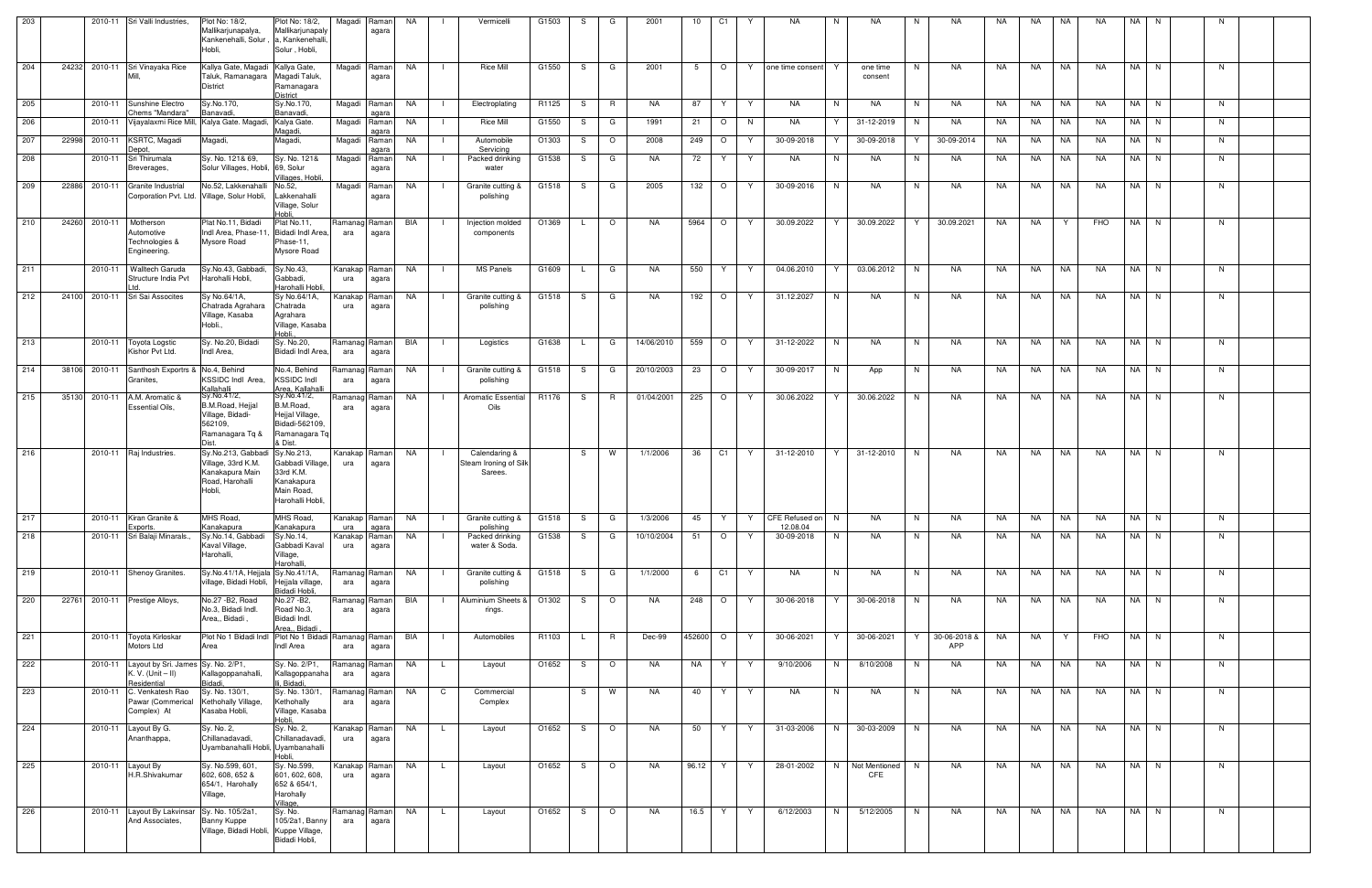| 227 | 2010-11 | Layout By Prakruthi<br>(Formerly Nandi<br>Enclaves)                      | Banandor Village,<br>Kallugopanahalli,<br>Bidadi,                                                                                                                                           | Banandor<br>Village,<br>Kallugopanahalli<br>, Bidadi,                                                  | Ramanag Raman<br>ara   | agara          | NA        |     | Layout | R <sub>1181</sub> | S   | R              | NA.       | 83.68 | Y  | Y  | 11/4/2003                       | N. | 10/4/2005          | N. | NA  | NA. | NA.   | NA | NA.       | NA   | N.   |              |  |
|-----|---------|--------------------------------------------------------------------------|---------------------------------------------------------------------------------------------------------------------------------------------------------------------------------------------|--------------------------------------------------------------------------------------------------------|------------------------|----------------|-----------|-----|--------|-------------------|-----|----------------|-----------|-------|----|----|---------------------------------|----|--------------------|----|-----|-----|-------|----|-----------|------|------|--------------|--|
| 228 | 2010-11 | Layout By R.V.<br>Someshara,                                             | Sy. No.10/2a, 10/2b,<br>12/11, 12/14,<br>Manchanayakahalli<br>Village And<br>Hampapaura Village, halli Village And<br>Bidadi Hobli,                                                         | Sy. No.10/2a,<br>10/2b, 12/11,<br>$12/14$ ,<br>Manchanayaka<br>Hampapaura<br>Village, Bidadi<br>Hobli, | Ramanag Raman I<br>ara | agara          | NA .      |     | Layout | O1652             | S   | $\circ$        | NA.       | 18    | Y. | Y. | 11/12/2003                      | N. | 10/12/2005         | N. | NA  | NA. | NA    | NA | NA.       |      | NA N | <sup>N</sup> |  |
| 229 | 2010-11 | layout by Sri. James<br>K. V. (Unit – I)                                 | . No. 21/P1,<br>Kallagoppanahalli,<br>Bidadi                                                                                                                                                | No. 21/P1,<br>Kallagoppanaha<br>li. Bidadi.                                                            | Ramanag Raman<br>ara   | agara          | NA        | -L  | Layout | R1181             | S.  | <b>R</b>       | NA.       | 96.48 | Y  | Y  | 11/12/2003                      | N  | 10/12/2005         | N. | NA  | NA  | NA    | NA | <b>NA</b> |      | NA N | N.           |  |
| 230 | 2010-11 | Layout Suma Land<br>Develpers,                                           | Billekempanahalli,<br>Bidadi Hobli,                                                                                                                                                         | Billekempanahal Ramanag Raman<br>, Bidadi Hobli,                                                       | ara                    | agara          | NA        | L.  | Layout | R1181             | S.  | R              | NA.       | 84    | Y  | Y  | 23-12-2003                      | N. | 22-12-2005         | N. | NA  | NA  | NA    | NA | NA.       |      | NA N | N            |  |
| 231 | 2010-11 | Megacity Developers Plot No: 59 - 67/2,<br>& Builders,                   | Mysore Road,<br>Bidadi,<br>Sheshagirihalli.                                                                                                                                                 | Plot No: 59 -<br>67/2, Mysore<br>Road, Bidadi,<br>Sheshaqirihalli                                      | Ramanag Raman<br>ara   | agara          | NA        | L.  | Layout | R1181             | S   | R              | NA.       | 90    | Y  | Y. | Details called on<br>11-07-2000 |    | N Not issued CFE N |    | NA  | NA  | NA    | NA | NA.       |      | NA N | N            |  |
| 232 | 2010-11 | <b>Proposed Residenti</b><br>ayout By Abm<br>Buildtech Pvt Ltd.          | ISy No. 41/5,<br>Heggadagere<br>Village, Bidadi                                                                                                                                             | Sy No. 41/5,<br>Heggadagere<br>Village, Bidadi                                                         | Ramanag Raman<br>ara   | agara          | NA        | -L  | Layout | R1181             | S.  | R.             | NA.       | 55    | Y. | Y  | 22-06-2006                      | N  | 21-06-2008         | N  | NA  | NA. | NA    | NA | NA.       |      | NA N | N            |  |
| 233 | 2010-11 | Proposed Residentia<br>ayout By Sri T.H.<br>Vasudevamurthy               | Sy. No. 14/5, 43/5,<br>24 of Hejjala Village, 43/5, 24 of<br>28/1,3,4,5,7 Of Sg<br>Halli, Bidadi Hobli,                                                                                     | Sy. No. 14/5,<br>Hejjala Village,<br>28/1,3,4,5,7 Of<br>Sg Halli, Bidadi<br>Hobli.                     | Ramanag Raman I<br>ara | agara          | <b>NA</b> |     | Layout | R1181             | S   | R              | NA.       | NA    | Y  | Y  | 3/3/2006                        | N  | 2/3/2008           | N. | NA  | NA  | NA    | NA | <b>NA</b> |      | NA N | N            |  |
| 234 | 2010-11 | <b>Proposed Residenti</b><br>Layout By Sri. B.<br>Ravishankar,           | Sv No. 28/2, 29/2,<br>29/4(1), 29/10,<br>29/11, 29/12(1),<br>Mayaganahalli,<br>Kasaba Hobli,                                                                                                | Sy No. 28/2,<br>29/2, 29/4(1),<br>29/10, 29/11,<br>29/12(1),<br>Mayaganahalli,<br>Kasaba Hobli,        | Ramanag Raman<br>ara   | agara          | NA        | L.  | Layout | R1181             | S.  | R.             | NA.       | 76.7  | Y  | Y  | 28-07-2006                      | N  | 27-07-2008         | N. | NA  | NA  | NA    | NA | NA        |      | NA N | - N          |  |
| 235 | 2010-11 | Proposed Residential Kallagoppanahalli,<br>ayout by Sri.                 | Bidadi                                                                                                                                                                                      | Kallagoppanaha Ramanag Raman<br>li, Bidadi.                                                            | ara                    | agara          | NA .      | L.  | Layout | R1181             | S.  | R              | <b>NA</b> | NA    | Y  | Y  | 9/10/2006                       | N  | 8/10/2008          | N  | NA  | NA  | NA    | NA | <b>NA</b> |      | NA N | N            |  |
| 236 | 2010-11 | Proposed Residential Sy No. 41/3p2,<br>Layout By Sri.<br>P.S.Anil Kumar, | Heggadagere<br>Village, Bidadi Hobli, Village, Bidadi                                                                                                                                       | Sy No. 41/3p2,<br>Heggadagere<br>Hobli                                                                 | Ramanag Raman<br>ara   | agara          | <b>NA</b> | L   | Layout | R1181             | S.  | R.             | NA        | 32    | Y  | Y  | 22-06-2006                      | N  | 21-06-2008         | N  | NA. | NA. | NA    | NA | NA        |      | NA N | N.           |  |
| 237 | 2010-11 | <b>Proposed Residentia</b><br>Layout By Sri. R. V.<br>Venkatappa,        | I Sy No.146/3, 148,<br>149/2A, Banandur<br>Village                                                                                                                                          | Sy No.146/3,<br>148, 149/2A,<br>Banandur<br>Village                                                    | Ramanag Raman<br>ara   | agara          | NA        |     | Layout | R1181             | S   | R              | NA.       | 35    | Y  | Y  | 25-05-2005                      | N  | 24-05-2008         | N  | NA  | NA. | NA    | NA | NA.       |      | NA N | N            |  |
| 238 | 2010-11 | Proposed Residentia<br>Layout By Sri. V.<br>Uma Maheshwari               | Sy. No. 124/7,<br>Abbanukuppe<br>Village, Bedadi Hobli, Village, Bedadi                                                                                                                     | Sy. No. 124/7,<br>Abbanukuppe<br>Hobli                                                                 | Ramanag Raman<br>ara   | agara          | NA        | L   | Layout | O1652             | S.  | $\circ$        | NA.       | 25    | Y. | Y  | <b>NA</b>                       | N  | NA                 | N. | NA. | NA  | NA    | NA | NA        |      | NA N | N            |  |
| 239 | 2010-11 | Proposed Residential Sy No. 16/8,<br>Layout By<br>Sri.M.Vajrappa,        | Kempadhyapanahall Kempadhyapan<br>y, Bidadi Hobli,                                                                                                                                          | Sy No. 16/8,<br>ahally, Bidadi<br>Hobli,                                                               | Ramanag Raman<br>ara   | agara          | NA        | L.  | Layout | O1652             | S   | $\circ$        | NA.       | NA    | Y  | Y  | 18-08-2006                      | N  | 17-08-2008         | N  | NA  | NA  | NA    | NA | NA        | NA I | N.   | N            |  |
| 240 | 2010-11 | Residential Layout,<br>Lakshman                                          | Sy No.9/P7, 10, etc,<br>Hejjala Village,                                                                                                                                                    | Sy No.9/P7, 10, Ramanag Raman<br>etc, Hejjala<br>Village,                                              | ara                    | agara          | NA .      | L.  | Layout | R1181             | S.  | R              | NA        | 28.5  | Y  | Y  | 28-07-2011                      | N  | 27-07-2013         | N  | NA  | NA  | NA    | NA | NA        |      | NA N | N            |  |
| 241 | 2010-11 | Residential layout by 657 & 658/2,<br>Sri. S.R.<br>Chennabasappa,        | Kanakapura town,<br>Kasaba Hobli,                                                                                                                                                           | 657 & 658/2,<br>Kanakapura<br>town, Kasaba<br>Hobli                                                    | Kanakap<br>ura         | Raman<br>agara | <b>NA</b> |     | Layout | R1181             | S.  | $\overline{R}$ | NA        | 16    | Y  | Y  | 25-04-2005                      | N  | 24-04-2007         | N. | NA  | NA  | NA 1  | NA | NA        |      | NA N | N            |  |
| 242 | 2010-11 | Residential layout by<br>R.Imratlal,                                     | 30/3, Kethigone halli 30/3, Kethigone<br>village ,Bidadi Hobli,                                                                                                                             | halli village<br>,Bidadi Hobli,                                                                        | Ramanag Raman<br>ara   | agara          | NA        |     | Layout | O1652             | S   | $\circ$        | NA        | 35    | Y  | Y  | 1/10/2005                       | N  | 30-10-2007         | N  | NA  | NA. | NA    | NA | NA        |      | NA N | N            |  |
| 243 | 2010-11 | Residential layout by Sy.No.<br>Shivalingaiah S.H,                       | 47/5,26/3,4,5,,29,38, 47/5,26/3,4,5,,2<br>50/3,5,37/12,40,43/7, 9,38,50/3,5,37/<br>36/1,26/6,37/1,51,53/ 2,40,43/7,36/1,2<br>,55/2,3,4, Hejjala<br>, illage<br>Sheshagirihalli ,<br>Bidadi. | Sy.No.<br>6/6,37/1,51,53/1<br>,55/2,3,4,<br>Hejjala village<br>Sheshagirihalli<br>Bidadi.              | Ramanag Raman<br>ara   | agara          | NA        | L.  | Layout | O1652             | S.  | $\circ$        | NA        | 100   | Y  | Y  | 23-07-2005                      | N  | 22-07-2007         | N  | NA  | NA  | NA NA |    | NA        |      | NA N | N            |  |
| 244 | 2010-11 | Residential layout by<br>Sridhar,                                        | Sy.No.73/4,76/4,79/3 Sy.No.73/4,76/4   Kanakap   Raman  <br>,Shivanahalli<br>village,Kasaba hobli,                                                                                          | 79/3, Shivanaha<br>village, Kasaba<br>hobli.                                                           | ura                    | agara          | <b>NA</b> | - L | Layout | O1652             | S.  | $\circ$        | NA.       | 24.5  | Y  | Y  | 11/2/2005                       | N  | 10/2/2007          | N  | NA  | NA  | NA NA |    | NA        |      | NA N | N.           |  |
| 245 | 2010-11 | Residential layout by Sy.No. 77/36,<br>P. Sunil Reddy,                   | Sheshagirihalli<br>village, Bidadi hobli,                                                                                                                                                   | Sy.No. 77/36,<br>Sheshagirihalli<br>village, Bidadi<br>hobli.                                          | Ramanag Raman<br>ara   | agara          | NA        |     | Layout | O1652             | - S | $\circ$        | NA        | 38    | Y  | Y  | 14-12-2005                      | N  | 13-12-2007         | N  | NA  | NA. | NA    | NA | NA        |      | NA N | N            |  |
| 246 | 2010-11 | Pvt Ltd                                                                  | Residential layout by Sy.No.105,106,107,1 Sy.No.105,106,<br>Megaton Developers 08,110,24,8/2,9/2,83/ 107,108,110,24<br>,83/2,83/3,<br>Yedamadu village                                      | 8/2,9/2,83/1,83/<br>2,83/3,<br>Yedamadu                                                                | Kanakap Raman<br>ura   | agara          | NA        | L.  | Layout | R1181             | S.  | R              | NA        | 45    | Y  | Y  | 29-06-2005                      | N  | 28-06-2007         | N  | NA  | NA  | NA NA |    | NA        |      | NA N | N            |  |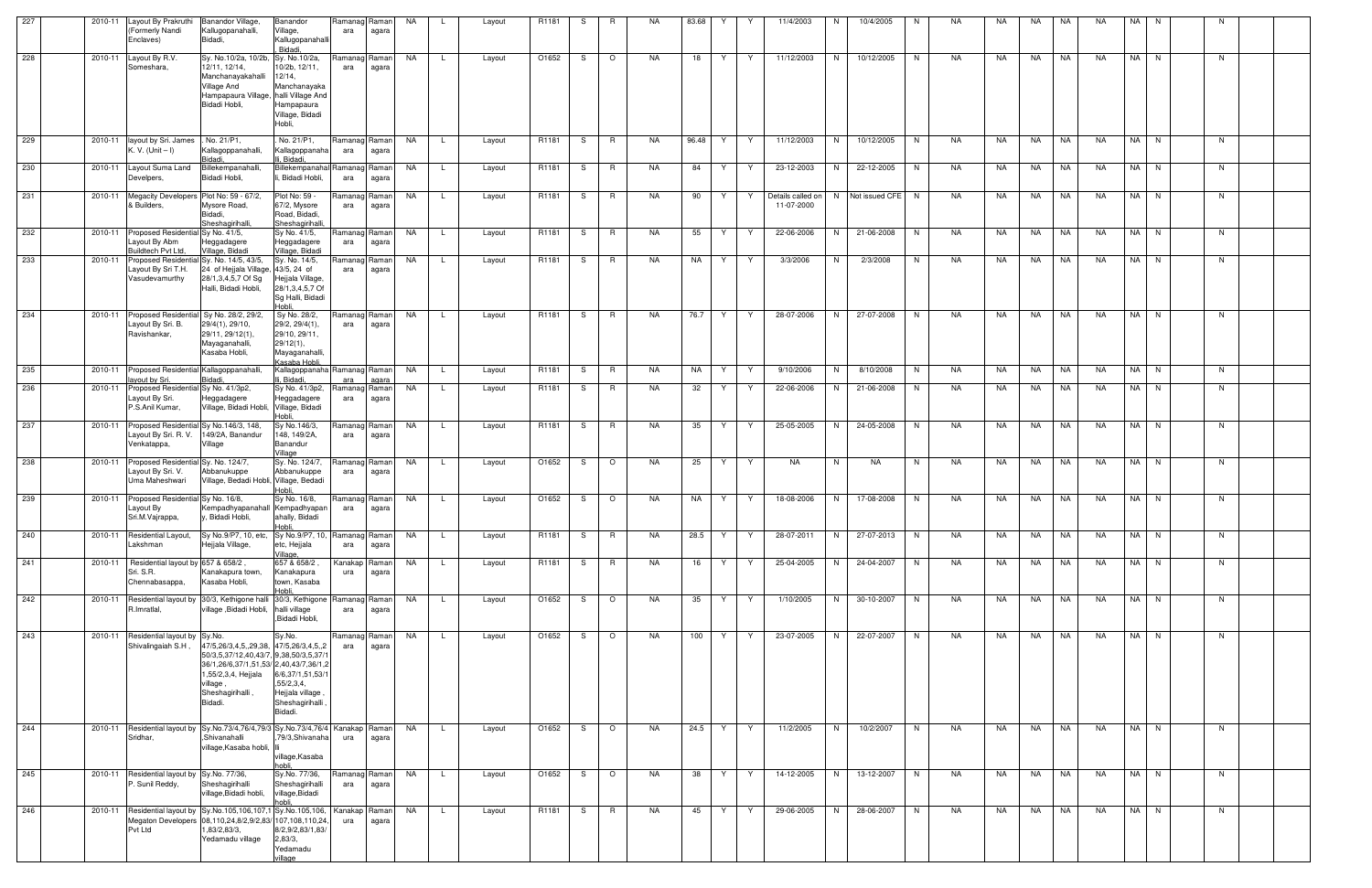| 247 | 2010-11<br>Residential layout by Sy.No.                                    |                                                                                                                                                                                                 | Sy.No.                                                                        | Kanakap                | Raman          | NA        | -L<br>Layout           | R1181 | -S | R       | NA.       | 300   | Y  |              | 21-02-2013 | N. | 20-02-2017 | N.       | NA        | NA        | NA        | NA        | NA        | NA I      | N.   | N  |  |
|-----|----------------------------------------------------------------------------|-------------------------------------------------------------------------------------------------------------------------------------------------------------------------------------------------|-------------------------------------------------------------------------------|------------------------|----------------|-----------|------------------------|-------|----|---------|-----------|-------|----|--------------|------------|----|------------|----------|-----------|-----------|-----------|-----------|-----------|-----------|------|----|--|
|     | Vaishnavi projects<br>Mylasandra village                                   | 29/1,29/2,29/3,30/1,1 29/1,29/2,29/3,3<br>8, Hosakote village<br>,Sy.No.<br>93/2,89/1,89/3,89/4,8 93/2,89/1,89/3,8<br>9/5,94, Harohalli<br>village,Sy.No<br>93/2,89/1,89/3,89/4,8 village,Sy.No | 0/1,18, Hosakote<br>village, Sy.No.<br>9/4,89/5,94,<br>Harohalli              | ura                    | agara          |           |                        |       |    |         |           |       |    |              |            |    |            |          |           |           |           |           |           |           |      |    |  |
|     |                                                                            | 9/5,94, Harohalli<br>Hobli,                                                                                                                                                                     | 93/2,89/1,89/3,8<br>9/4,89/5,94,<br>Harohalli Hobli,                          |                        |                |           |                        |       |    |         |           |       |    |              |            |    |            |          |           |           |           |           |           |           |      |    |  |
| 248 | 2010-11 Residential layout by Sy.No. 7,6/1,<br>Rekha Gowda,                | Abbanakuppe Village Abbanakuppe<br>,Bidadi Hobli,                                                                                                                                               | Sy.No. 7,6/1,<br>Village, Bidadi<br>Hobli.                                    | Ramanag Raman  <br>ara | agara          | NA        | L.<br>Layout           | O1652 | S  | $\circ$ | NA.       | NA    | Y. | Y            | 26-05-2005 | N. | 25-05-2008 | N        | NA        | NA        | NA        | NA        | NA        |           | NA N | N. |  |
| 249 | 2010-11 Residential Layout<br>By Mr. Premanand,                            | Sy. No.<br>48/1,48/2,50/2,<br>Madapuura<br>village, Kasaba Hobli, village, Kasaba                                                                                                               | Sy. No.<br>48/1,48/2,50/2,<br>Madapuura<br>Hobli.                             | Ramanag Raman<br>ara   | agara          | NA        | L.<br>Layout           | R1181 | S. | R       | NA.       | 27.02 | Y. | Y            | 28-10-2005 | N  | 27/10/2007 | N        | NA        | NA        | NA        | NA        | NA        |           | NA N | N. |  |
| 250 | 2010-11 Residential Layout<br>By Sri. Sai<br>Varaprasad,                   | Sy. No. 21,<br>Kallugopanahalli<br>village, Bidadi Hobli,                                                                                                                                       | Sy. No. 21,<br>Kallugopanahalli<br>village, Bidadi<br>Hobli.                  | Ramanag Raman<br>ara   | agara          | NA        | L.<br>Layout           | R1181 | S. | R.      | NA        | 40    | Y. | Y            | 14-06-2005 | N  | 13-06-2008 | N        | NA        | NA        | NA        | NA        | NA        |           | NA N | N. |  |
| 251 | 2010-11<br><b>Residential Layout</b><br>By K.S.<br>Raghavendra Naik        | , Sy.No. 31, 38,<br>Bhimenahalli Village, Bhimenahalli<br>Bidadi Hobli,                                                                                                                         | ,Sy.No. 31,38,<br>Village, Bidadi<br>Hobli                                    | Ramanag Raman<br>ara   | agara          | NA        | L.<br>Layout           | R1181 | S. | R.      | NA        | 38    | Y. | Y            | 24-02-2005 | N  | 23-02-2008 | N        | NA        | NA        | NA        | NA        | NA        | NA I      | N.   | N. |  |
| 252 | 2010-11<br><b>Residential Layout</b>                                       | 5/17,12,27/1,28/1,91, 5/17,12,27/1,28/ Ramanag Raman<br>By Vasudeva Murthy, 27/1,2,5/21,27/1,26/1 1,91,27/1,2,5/21<br>,Hejjala, Bidadi<br>hobli,                                                | ,27/1,26/1,Hejjal<br>a, Bidadi hobli,                                         | ara                    | agara          | NA.       | Layout<br>-L           | R1181 | S. | R.      | NA.       | 100   | Y. | Y            | 23-07-2005 | N  | 22-07-2007 | N.       | NA        | NA        | NA        | NA        | NA.       |           | NA N | N. |  |
| 253 | 2010-11 Residential Layout<br>By Vasudeva Murthy, 22/1,8/5,, Hejjala       | 43/2,8/2,8/4,20/2,8/6, 43/2,8/2,8/4,20/<br>village,                                                                                                                                             | 2,8/6,22/1,8/5,,<br>Hejjala village,                                          | Ramanag Raman<br>ara   | agara          | NA        | . L .<br>Layout        | O1652 | -S | $\circ$ | NA        | 73    | Y. | Y.           | 29-11-2005 | N. | 28-11-2007 | <b>N</b> | NA        | NA        | NA        | NA        | NA        |           | NA N | N. |  |
| 254 | 2010-11 Residential Layout<br>By J.V.                                      | Sy.No. 223,226/1,<br>226/2, Heggadere<br>Venkateshwara Rao, Village, Bidadi Hobli,                                                                                                              | Sy.No.<br>223,226/1,<br>$226/2$ ,<br>Heggadere<br>Village, Bidadi<br>Hobli    | Ramanag<br>ara         | Raman<br>agara | NA        | L.<br>Layout           | R1181 | S. | R       | NA        | 35    | Y. | Y            | 23-06-2005 | N  | 22-06-2008 | N        | NA        | NA        | NA        | NA        | NA        |           | NA N | N. |  |
| 255 | 2010-11 Residential Layout<br>By H.K. Ganesh,                              | Sy. No.161P8,<br>161/, 161/2, 161/3,<br>Bannari Village<br>Bidadi Hobli,                                                                                                                        | Sy. No.161P8,<br>161/, 161/2, 161/<br>3, Bannari<br>Village, Bidadi<br>Hobli, | Ramanag Raman<br>ara   | agara          | NA        | L.<br>Layout           | O1652 | S  | $\circ$ | NA.       | 55    | Y. | Y.           | 23-06-2005 | N  | 22-06-2008 | N.       | NA        | NA        | NA        | NA        | NA.       | NA I      | N.   | N. |  |
| 256 | 2010-11 Residential Layout<br>By H.S.<br>Ramalingaiah,                     | Sy.No.149/3, Bannad Sy.No.149/3, Ba Ramanag Raman<br>ur Village, Bidadi<br>Hobli,                                                                                                               | nnadur<br>Village, Bidadi<br>Hobli                                            | ara                    | agara          | NA        | L.<br>Layout           | O1652 | S. | $\circ$ | NA        | 17    | Y. | Y            | 26-05-2005 | N  | 25-05-2008 | N        | NA        | NA        | NA        | NA        | NA        |           | NA N | N. |  |
| 257 | 2010-11 Residential Layout<br>By J. Venkateshwara Kallugopanahalli<br>Rao  | Sy.No. 20/8,20/9,<br>Village , Bidadi Hobli, Kallugopanahalli                                                                                                                                   | Sy.No.<br>20/8,20/9,<br>Village, Bidadi<br>Hobli.                             | Ramanag Raman<br>ara   | agara          | NA        | . L .<br>Layout        | O1652 | -S | $\circ$ | NA        | 40    | Y. | Y            | 10/6/2005  | N  | 9/7/2008   | N.       | NA        | NA        | NA        | NA        | NA        |           | NA N | N. |  |
| 258 | 2010-11<br><b>Residential Layout</b><br>By Devarapu<br>Srinivas Rao.       | Sy.No. 40/1,<br>228,40/2,<br>Heggadagere Village Heggadagere<br>,Bidadi Hobli,                                                                                                                  | Sy.No. 40/1,<br>228,40/2,<br>Village , Bidadi<br>Hobli,                       | Ramanag Raman<br>ara   | agara          | NA        | L.<br>Layout           | O1652 | S. | $\circ$ | NA        | 30    | Y. | Y            | 14-06-2005 | N  | 13-06-2008 | N        | NA        | NA        | NA        | NA        | <b>NA</b> |           | NA N | N  |  |
| 259 | 2010-11 Residential Layout<br>By Jagannath Rao                             | Sy.No. 20/7,<br>Kallugopanahalli<br>Village, Bidadi Hobli, Village, Bidadi                                                                                                                      | Sy.No. 20/7,<br>Kallugopanahalli<br>Hobli,                                    | Ramanag Raman<br>ara   | agara          | NA        | L.<br>Layout           | O1652 | S  | $\circ$ | <b>NA</b> | 70    | Y  | Y            | 31-07-2005 | N  | 30-07-2007 | N        | NA        | <b>NA</b> | <b>NA</b> | NA        | <b>NA</b> |           | NA N | N  |  |
| 260 | 2010-11 Residential Layout<br>By Sri. Mohan Kumar Kallugopanahalli<br>P.S, | Sy.No. 20/5B,<br>Village, Bidadi Hobli, Village, Bidadi                                                                                                                                         | Sy.No. 20/5B,<br>Kallugopanahalli<br>ildoH                                    | Ramanag Raman<br>ara   | agara          | <b>NA</b> | L.<br>Layout           | O1652 | S. | $\circ$ | <b>NA</b> | 55    | Y  | Y            | 27-08-2005 | N  | 26-08-2007 | N        | <b>NA</b> | <b>NA</b> | <b>NA</b> | NA        | <b>NA</b> |           | NA N | N. |  |
| 261 | 2010-11<br><b>Residential Layout</b><br>By Sri.K.<br>Arunachalam           | Sy.No.92/2 & 94/4<br>Banadur<br>Village, Bidadi                                                                                                                                                 | Sy.No.92/2 &<br>94/4, Banadur<br>Village, Bidadi                              | Ramanag Raman<br>ara   | agara          | NA        | L.<br>Layout           | O1652 | -S | $\circ$ | NA        | 24    | Y  | <sup>Y</sup> | 23-12-2005 | N  | 22-12-2007 | N        | NA        | NA        | NA        | NA        | NA        | NA I      | N    | N  |  |
| 262 | 2010-11<br><b>Residential Layout</b><br>By Sri Vara Prasad<br>Rao          | Sy. No<br>223,226/1,226/2,250, 223,226/1,226/2<br>20/9,40/1,228,249/2, .250,20/9,40/1,2<br>227, Heggadere<br>Village, Bidadi,                                                                   | Sy. No<br>28,249/2,227,<br>Heggadere<br>Village .Bidadi.                      | Ramanag<br>ara         | Raman<br>agara | NA        | L.<br>Layout           | O1652 | S. | $\circ$ | NA.       | 45    | Y  | Y            | 23-06-2005 | N  | 22-06-2008 | N        | NA        | NA.       | NA        | NA        | <b>NA</b> | NA I      | N    | N  |  |
| 263 | 2010-11 Residential Layout<br>By Gopi Krishna,                             | Sy.No.<br>20/1C,20/2A,20/2B,<br>Kallugopanahalli<br>Village                                                                                                                                     | Sy.No.<br>20/1C,20/2A,20/<br>2B,<br>Kallugopanahalli<br>Village               | Ramanag Raman<br>ara   | agara          | <b>NA</b> | Layout<br>-L           | O1652 | -S | $\circ$ | <b>NA</b> | 42    | Y  | Y            | 11/8/2005  | N  | 10/8/2007  | N        | NA        | <b>NA</b> | <b>NA</b> | <b>NA</b> | <b>NA</b> | NA I      | N    | N  |  |
| 264 | 2010-11 Residential Layout<br>By R. Shankarappa                            | Abbanakuppe<br>Bidadi Hobli.                                                                                                                                                                    | Abbanakuppe,<br>Bidadi Hobli,                                                 | Ramanag Raman<br>ara   | agara          | NA        | $\mathsf{L}$<br>Layout | O1652 | S. | $\circ$ | NA        | NA    | Y  | Y            | 26-05-2005 | N  | 25-05-2008 | N        | NA        | NA        | NA        | NA        | <b>NA</b> |           | NA N | N  |  |
| 265 | <b>Residential Layout</b><br>2010-11<br>By P.S.                            | Sy. No. 20/3,<br>Kallugopanahalli, Bid Kallugopanahalli                                                                                                                                         | Sy. No. 20/3,                                                                 | Ramanag Raman<br>ara   | agara          | NA        | L.<br>Layout           | R1181 | S. | R       | NA        | 50    | Y  | Y            | 30-07-2005 | N  | 29-07-2007 | N        | NA        | NA        | NA        | NA        | NA        | <b>NA</b> | N    | N. |  |
|     | Bhanuprakash,                                                              | adi Hobli,                                                                                                                                                                                      | ,Bidadi Hobli,                                                                |                        |                |           |                        |       |    |         |           |       |    |              |            |    |            |          |           |           |           |           |           |           |      |    |  |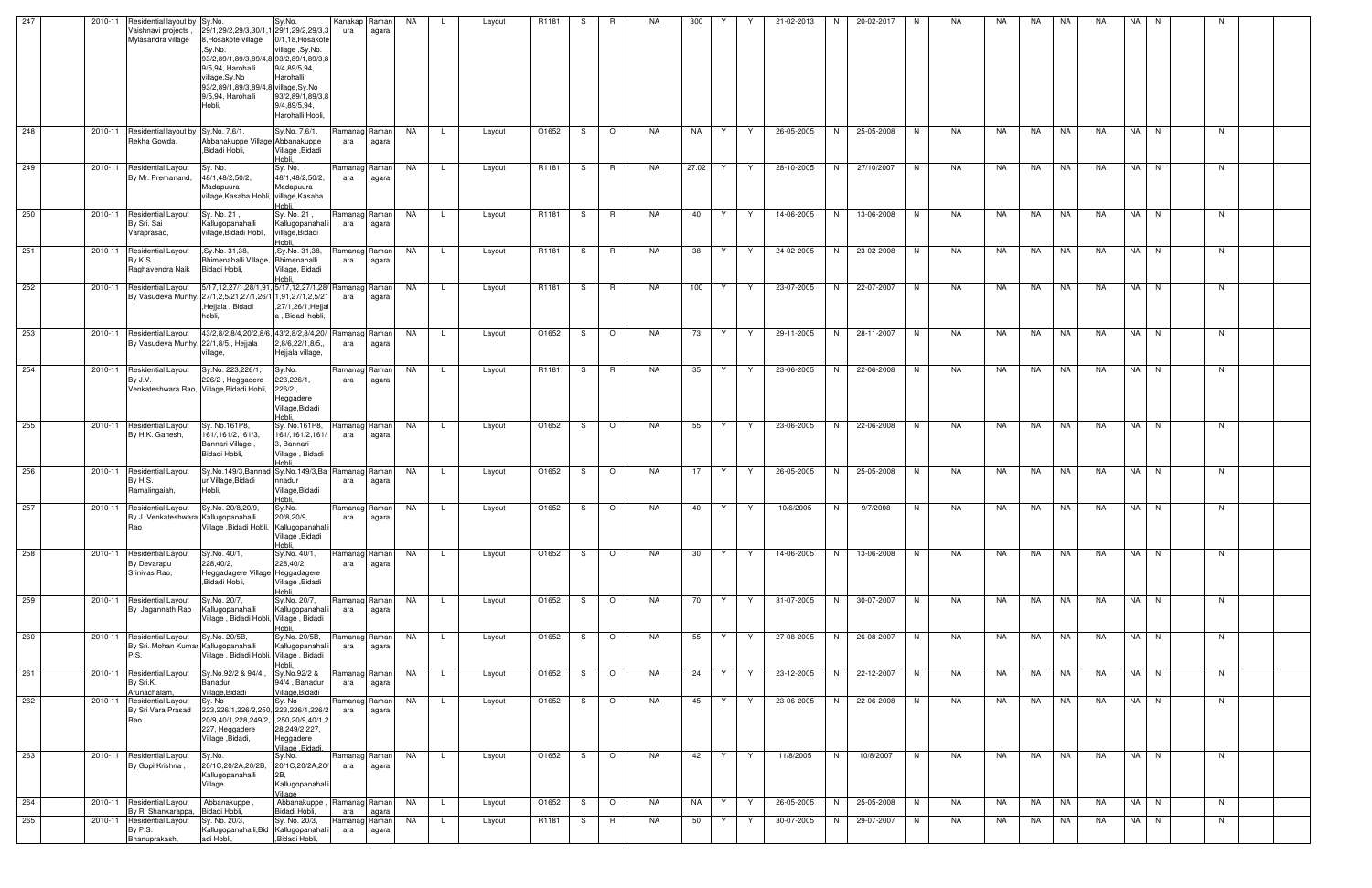| 266 | 2010-11 | <b>Residential Layout</b><br>By Smt Rekha<br>Gowda,                                           | Sy. No. 124/1<br>127/6,126/4,<br>Abbanakuppe, Bidadi Abbanakuppe, B<br>Hobli.                                                                                                                                        | Sy. No. 124/1,<br>127/6,126/4,<br>idadi Hobli,                                        | Ramanag Raman<br>ara | agara          | NA        |              | Layout | O1652 |    | $\circ$  | <b>NA</b> | 25   |    |    | 9/10/2005  | N  | 8/10/2008                   | N  | <b>NA</b> | NA        | <b>NA</b> | <b>NA</b> | <b>NA</b> |      |          |    |  |
|-----|---------|-----------------------------------------------------------------------------------------------|----------------------------------------------------------------------------------------------------------------------------------------------------------------------------------------------------------------------|---------------------------------------------------------------------------------------|----------------------|----------------|-----------|--------------|--------|-------|----|----------|-----------|------|----|----|------------|----|-----------------------------|----|-----------|-----------|-----------|-----------|-----------|------|----------|----|--|
| 267 | 2010-11 | Adhi Shekar Reddy,                                                                            | Residential layout by Sy.No. 249/1,250 at<br>Heggadere Village<br>,Bidadi hobli,                                                                                                                                     | Sy.No.<br>249/1,250 at<br>Heggadere<br>Village, Bidadi<br>hobli.                      | Ramanag Raman<br>ara | agara          | NA        | L.           | Layout | O1652 | S. | $\circ$  | NA.       | 45   | Y  | Y  | 23-06-2005 | N. | 22-06-2008                  | N  | NA        | NA        | NA        | NA        | NA.       |      | NA N     | N. |  |
| 268 | 2010-11 | Residential Layout by Sy No. 33 of<br>.ingappa,                                               | Kurubarakarena<br>Hally, Bidadi Hobli,                                                                                                                                                                               | Sy.No. 33 of<br>Kurubarakarena<br>Hally, Bidadi<br>Hobli                              | Ramanag Raman<br>ara | agara          | <b>NA</b> | <b>L</b>     | Layout | O1652 | S  | $\circ$  | NA.       | 28.5 | Y  | Y. | 20-01-2011 | N  | Not mentioned<br><b>CFE</b> | N  | NA        | NA        | NA        | NA        | NA        |      | NA N     | N  |  |
| 269 | 2010-11 | Residential layout by Sy. No 13 & 14,<br>Megacity developers, Sheshagirihalli                 | village, Bidadi Hobli,                                                                                                                                                                                               | Sy. No 13 & 14, Ramanag Raman<br>Sheshagirihalli<br>village, Bidadi<br>Hobli,         | ara                  | agara          | NA        | L.           | Layout | R1181 | S  | R.       | NA.       | 24   | Y  | Y  | 17-04-2003 | N  | 16-04-2005                  | N  | NA        | NA        | NA        | NA        | <b>NA</b> | NA I | N        | N  |  |
| 270 | 2010-11 | Residential layout by 20/1B,2C,<br>Mohan Kumar,                                               | Kallugopanahalli<br>Village, Bidadi Hobli,                                                                                                                                                                           | 20/1B, 2C,<br>Kallugopanahalli<br>Village, Bidadi<br>Hobli,                           | Ramanag Raman<br>ara | agara          | NA        | L.           | Layout | O1652 | S. | $\circ$  | NA.       | 46   | Y. | Y  | 11/8/2005  | N  | 10/8/2007                   | N  | <b>NA</b> | <b>NA</b> | <b>NA</b> | <b>NA</b> | <b>NA</b> |      | NA N     | N  |  |
| 271 | 2010-11 | Residential layout by No.<br>Raghavendra Naik,<br>Universal<br>Developers,                    | 110/2,110/5,110/1,11 110/2,110/5,110<br>0/3,110/4,118/9,118/  /1,110/3,110/4,1<br>10,111/1108/1,108/2, 18/9,118/10,111<br>108/4,108/5,108/6,10 /1108/1,108/2,1<br>8/9,112,<br>kenchenakuppe<br>village.Bidadi Hobli. | INo.<br>08/4,108/5,108/<br>6,108/9,112,<br>kenchenakuppe<br>village, Bidadi<br>Hobli, | Ramanag Raman<br>ara | agara          | NA        | L.           | Layout | R1181 | S. | R        | NA.       | 60   | Y  | Y  | 26-02-2013 | N  | 25-02-2017                  | N  | NA        | NA        | NA        | NA        | NA        |      | NA N     | N  |  |
| 272 | 2010-11 | Residential layout by Sy.No. 12/1,<br>T. Ripunjaya Reddy,                                     | Heggadagere<br>village, Bidadi Hobli,                                                                                                                                                                                | Sy.No. 12/1,<br>Heggadagere<br>village, Bidadi<br>-lobli.                             | Ramanag Raman<br>ara | agara          | NA        | $\mathsf{L}$ | Layout | O1652 | S. | $\circ$  | NA.       | 60   | Y. | Y  | 23-12-2005 | N  | 22-12-2007                  | N  | NA        | NA        | NA        | NA        | NA        |      | NA N     | N  |  |
| 273 |         | 2010-11 Residential Layout<br>By Gopi Krishna,                                                | Sy.No.20/5A,<br>Kallugopanahalli, Bid Kallugopanahalli<br>adi Hobli,                                                                                                                                                 | Sy.No.20/5A,<br>Bidadi Hobli,                                                         | Ramanag Raman<br>ara | agara          | NA        | $\mathsf{L}$ | Layout | O1652 | S  | $\circ$  | NA.       | 45   | Y  | Y  | 30-07-2005 | N  | 29-07-2007                  | N  | <b>NA</b> | NA        | NA        | NA        | <b>NA</b> |      | NA N     | N  |  |
| 274 | 2010-11 | Residential layout by<br>T.H.Vasudeva<br>Murthy,                                              | Sy.no.22/2,22/17,6<br>/2,18/2, Hejjala<br>village, Bidadi Hobli                                                                                                                                                      | Sy.no.22/2,22/1<br>7,6,6/2,18/2,<br>Hejjala village,<br>Bidadi Hobli                  | Ramanag Raman<br>ara | agara          | NA        | L.           | Layout | O1652 | S  | $\circ$  | NA.       | 84   | Y  | Y  | 29-11-2005 | N. | 28-11-2007                  | N. | <b>NA</b> | NA        | NA        | NA        | <b>NA</b> |      | NA N     | N  |  |
| 275 | 2010-11 | Bangalore Co-<br>operative Industrial<br>Ltd,                                                 | Sy.No.69/1A,60/1B,4 Sy.No.69/1A,60/ Ramanag Raman<br>4 of Agrahara<br>grama, Kasaba Hobli, Agrahara                                                                                                                  | 1B,44 of<br>grama, Kasaba<br>Hobli.                                                   | ara                  | agara          | NA        | -L.          | Layout | R1181 | S  | R        | NA.       | 80   | Y  | Y  | <b>NA</b>  | N  | NA                          | N. | <b>NA</b> | NA        | NA        | NA        | <b>NA</b> |      | NA N     | N  |  |
| 276 | 2010-11 | Residential layout by Sy.No. 34/2,36/2,<br>Bhaskara Reddy,                                    | Billekempanahalli.<br>Bidadi Hobli,                                                                                                                                                                                  | Sy.No.<br>34/2,36/2,<br>Billekempanahal<br>li, Bidadi Hobli,                          | Ramanag Raman<br>ara | agara          | NA        | $\mathsf{L}$ | Layout | O1652 | S. | $\circ$  | NA.       | 33   | Y  | Y  | 23-12-2005 | N  | 22-12-2007                  | N  | NA        | NA        | NA        | NA        | NA        |      | NA N     | N. |  |
| 277 | 2010-11 | Residential layout by y.No. 20/6,<br>V.S.Jagannath Rao,                                       | Kallugopanahalli<br>village, Bidadi Hobli,                                                                                                                                                                           | y.No. 20/6,<br>Kallugopanahalli<br>village, Bidadi<br>Hobli                           | Ramanag Raman<br>ara | agara          | NA        |              | Layout | O1652 | S. | $\circ$  | <b>NA</b> | 52   | Y  | Y  | 27-08-2005 | N  | 26-08-2007                  | N  | NA        | NA        | NA        | NA        | <b>NA</b> |      | NA N     | N  |  |
| 278 | 2010-11 | Residential layout by Sy.No.4<br>Sri. Guruprasad                                              | ,Kallugopanahalli<br>village, Bidadi Hobli,                                                                                                                                                                          | Sy.No.4<br>,Kallugopanahal<br>li village, Bidadi<br>Hobli,                            | Ramanag Raman<br>ara | agara          | <b>NA</b> | $\mathsf{L}$ | Layout | O1652 | S. | $\circ$  | NA        | 46   | Y  | Y  | 13-09-2005 | N  | 12/9/2007                   | N  | NA        | <b>NA</b> | <b>NA</b> | <b>NA</b> | <b>NA</b> |      | NA N     | N  |  |
| 279 | 2010-11 | Residential layout by Sy.no.5, Kallugopana Sy.no.5, Kallugo Ramanag Raman<br>P.S.Anil Kumar,  | halli village, Bidadi<br>hobli,                                                                                                                                                                                      | anahalli village,<br>Bidadi hobli,                                                    | ara                  | agara          | NA        | <b>L</b>     | Layout | O1652 | S. | $\circ$  | NA        | 40   | Y. | Y  | 30-07-2005 | N  | 29-07-2007                  | N  | NA        | NA        | NA        | <b>NA</b> | NA        |      | NA N     | N  |  |
| 280 | 2010-11 | Residential layout by Sy.No.40/1, Heggada Sy.No.40/1, Heg Ramanag Raman<br>V. Bhaskara Reddy, | gere village, Bidadi<br>Hobli,                                                                                                                                                                                       | gadagere<br>village, Bidadi<br>Hobli.                                                 | ara                  | agara          | <b>NA</b> | $\mathsf{L}$ | Layout | O1652 | S. | $\circ$  | <b>NA</b> | 45   | Y  | Y  | 13-06-2005 | N  | 12/6/2008                   | N  | NA        | NA        | NA        | NA        | <b>NA</b> |      | NA N     | N  |  |
| 281 | 2010-11 | Residential layout by Sy.No.<br>.akshman,                                                     | 16/1, 17/1, 92, 20/7, 28/ 16/1, 17/1, 92, 20/<br>1., Hejjala<br>Village, Bidadi Hobli                                                                                                                                | Sy.No.<br>7,28/1,, Hejjala<br>Village, Bidadi<br>Hobli                                | Ramanag<br>ara       | Raman<br>agara | <b>NA</b> | $\mathsf{L}$ | Layout | R1181 | S. | R        | <b>NA</b> | 200  | Y  | Y. | 10/2/2005  | N  | 9/2/2008                    | N  | NA        | NA        | NA        | <b>NA</b> | NA        |      | $NA$ $N$ | N  |  |
| 282 | 2010-11 | Residential layout by Sy.No. 43/4, 46/2,<br>Lakshman,                                         | 47/3 etc, Hejjala<br>Village, Bidadi Hobli,                                                                                                                                                                          | Sy.No. 43/4,<br>46/2, 47/3 etc,<br>Hejjala<br>Village,Bidadi<br><b>Hobli</b>          | Ramanag Raman<br>ara | agara          | NA        | L.           | Layout | R1181 | S. | <b>R</b> | NA.       | 300  | Y  | Y  | 11/3/2005  | N  | 10/3/2008                   | N  | NA        | NA        | NA        | NA        | NA.       |      | NA N     | N  |  |
| 283 | 2010-11 | Guru prasad,                                                                                  | Residential layout by Sy.No20/1A,Kallugop Sy.No20/1A,Kall Ramanag Raman<br>anahalli<br>village, Bidadi Hobli,                                                                                                        | ugopanahalli<br>village, Bidadi<br>Hobli.                                             | ara                  | agara          | <b>NA</b> | <b>L</b>     | Layout | O1652 | S. | $\circ$  | <b>NA</b> | 33   | Y. | Y  | 30-07-2005 | N  | 29-07-2007                  | N  | NA        | NA        | NA        | <b>NA</b> | NA        |      | NA N     | N  |  |
| 284 |         | 2010-11 Residential layotu by Sy.No.22/5,<br>Shivalingaiah,                                   | 22/1,22/6 Hejjalla<br>village, Bidadi Hobli                                                                                                                                                                          | Sy.No.22/5,<br>22/1,22/6<br>Hejjalla<br>village, Bidadi<br>Hobli                      | Ramanag Raman<br>ara | agara          | <b>NA</b> | L.           | Layout | O1652 | S  | $\circ$  | NA.       | 43   | Y  | Y. | 29-11-2005 | N  | 28-11-2007                  | N. | NA        | NA        | NA        | NA        | <b>NA</b> |      | NA N     | N. |  |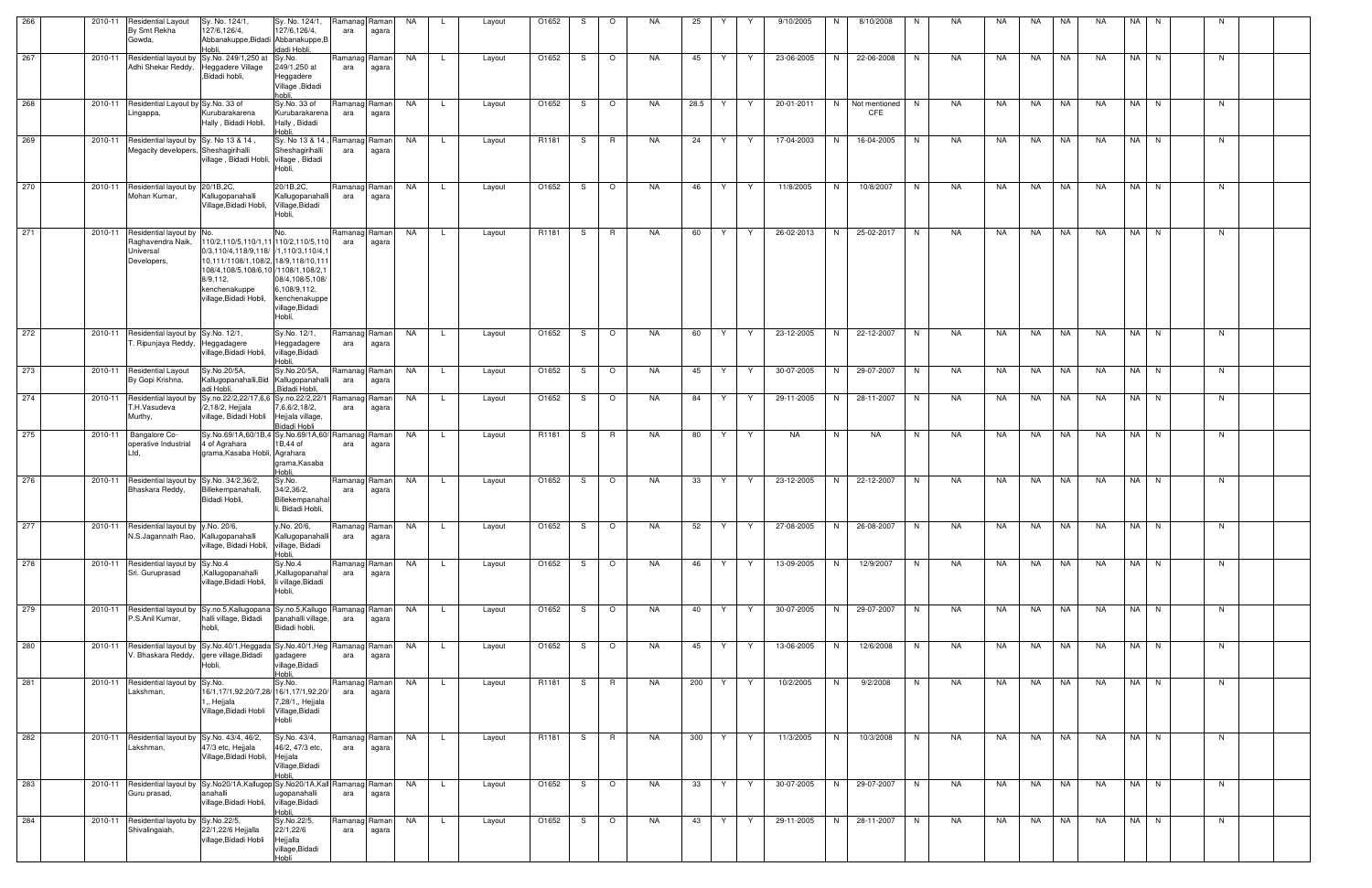| 285        | 2010-11     | Residential layout by Sy.no. 20/4,<br>Prakash Pai,                                                   | Kallugopanahalli<br>village, Bidadi hobli,                                                                                                                             | Sy.no. 20/4,<br>Kallugopanahalli<br>village, Bidadi<br>hobli.                                                                          | Ramanag Raman<br>ara | agara                  | NA        |              | Layout | R <sub>1181</sub> | S.  | R       | NA.       | 80   | Y       | 17-08-2005            | N. | 16-11-2007         | N. | NA | NA. | NA.       | NA | NA        | NA I | N.       |    |  |
|------------|-------------|------------------------------------------------------------------------------------------------------|------------------------------------------------------------------------------------------------------------------------------------------------------------------------|----------------------------------------------------------------------------------------------------------------------------------------|----------------------|------------------------|-----------|--------------|--------|-------------------|-----|---------|-----------|------|---------|-----------------------|----|--------------------|----|----|-----|-----------|----|-----------|------|----------|----|--|
| 286        | 2010-11     | Residential layout by Sy.No.<br>Karnataka Housing<br>Board,                                          | 2,36,37,38/1,38/2,11 2,36,37,38/1,38/<br>6,117,118/1,119<br>,Sunnagatta<br>Village,& Sy.No<br>118/2,207,210 of<br>Tagachagere<br>Village, Kasaba hobli, of Tagachagere | Sy.No.<br>2,116,117,118/1<br>119<br>,Sunnagatta<br>Village, & Sy.No<br>118/2,207,210<br>Village, Kasaba<br>hobli.                      | atna                 | channap Raman<br>agara | NA        |              | Layout | R1181             | M   | R       | NA.       | 565  | Y<br>Y  | 7/4/2006              | N  | 6/4/2011           | N. | NA | NA  | NA        | NA | NA.       | NA N |          | N. |  |
| 287        | 2010-11     | Layout by<br>K.N.Ramaraju,                                                                           | Sy.No.39/2,39/3,40, Sy.No.39/2,39/3 Ramanag Raman<br>& 13 Harohalli Village 40, & 13<br>& Hobli,                                                                       | Harohalli Village<br>& Hobli,                                                                                                          | ara                  | agara                  | <b>NA</b> |              | Layout | R1181             | S.  | R.      | <b>NA</b> | 150  | Y<br>Y. | 27.12.2016            | N  | 26.12.2021         | N  | NA | NA  | NA        | NA | NA        | NA N |          | N. |  |
| 288        | 2010-11     | <b>Residential Layout</b><br>owned by Sri. T.<br>Balaiah Choudari,                                   | Sy.No.609/1, 609/2, Sy.No.609/1,<br>601/1, 602/1, 610/1,<br>610/2, Harohalli<br>Village,                                                                               | 609/2, 601/1,<br>602/1, 610/1,<br>610/2, Harohalli<br>Village,                                                                         | Kanakap Raman<br>ura | agara                  | NA        |              | Layout | R1181             | S.  | R       | <b>NA</b> | 98   | Y<br>Y  | 23-12-2009            | N. | 22-12-2012         | N. | NA | NA  | NA        | NA | NA        | NA I | N        | N  |  |
| 289        |             | 2010-11 Sri Hanumantharaju,                                                                          | y No.16,<br>Paravanthapura<br>Village, Kadur Hobli, Village, Kadur                                                                                                     | y No.16,<br>Paravanthapura<br>Hobli,                                                                                                   | Magadi               | Raman<br>agara         | NA        |              | Layout | O1652             | S.  | $\circ$ | NA        | 54   | Y<br>Y  | 28-10-2005            | N. | 27-10-2007         | N. | NA | NA  | NA        | NA | NA        | NA N |          | N. |  |
| 290        | 2010-11     | Proposed Layout by<br>Lakshmamma,                                                                    | No 272, 31, 32/A,<br>32/2B, 34/2A1,<br>34/2A3, Magadi &<br>Tatavalu Village,<br>Kasaba Hobli,<br>Magadi & Tatavalu<br>Village                                          | No 272, 31,<br>32/A, 32/2B,<br>34/2A1, 34/2A3<br>Magadi &<br>Tatavalu<br>Village, Kasaba<br>Hobli, Magadi &<br><b>Tatavalu Village</b> | Magadi               | Raman<br>agara         | NA        |              | Layout | R1181             | S.  | R.      | NA        | 108  | Y<br>Y  | 29.08.2016            | N  | 22.01.2017         | N  | NA | NA  | NA        | NA | NA        | NA N |          | N. |  |
| 291        | 2010-11     | Residential Layout by Sy No.8/1, 88/2, 89/2 Sy No.8/1, 88/2, Ramanag Raman<br>Sri T Shivaprakash     | etc syanamanagala 89/2 etc<br>Village                                                                                                                                  | syanamanagala<br>Village                                                                                                               | ara                  | agara                  | NA        |              | layout | O1652             | S.  | $\circ$ | NA        | NA   | Y<br>Y  | 10/8/2011             | N  | 9/8/2015           | N  | NA | NA  | NA        | NA | NA        | NA N |          | N. |  |
| 292        | 2010-11     | Residential layout by Sy.No.40/1, Heggada Sy.No.40/1, Heg<br>V. Bhaskara Reddy, gere village, Bidadi | Hobli,                                                                                                                                                                 | gadagere<br>village, Bidadi                                                                                                            | Ramanag Raman<br>ara | agara                  | NA        |              | Layout | O1652             | S.  | $\circ$ | NA        | 30   | Y<br>Y  | 1/10/2005             | N  | 30-10-2007         | N  | NA | NA  | NA        | NA | <b>NA</b> | NA N |          | N. |  |
| 293        | 2010-11     | Residential layout by Sy.No. 23/1,& 23/2,<br>S.V.Sarvamangala.                                       | Bidadi Village,                                                                                                                                                        | Sy.No. 23/1,&<br>23/2, Bidadi<br>Village,                                                                                              | Ramanag Raman<br>ara | agara                  | NA        | -L           | Layout | O1652             | S.  | $\circ$ | NA        | 22   | Y<br>Y. | 1/10/2005             | N  | 30-10-2007         | N  | NA | NA  | NA        | NA | NA        | NA N |          | N. |  |
| 294<br>295 | 2010-11     | Residential layout by Sy.No.20/1A<br>Anil Kumar P.S,                                                 | kallugopanahalli,<br>Bidadi Hobli.                                                                                                                                     | Sy.No.20/1A<br>kallugopanahalli<br>. Bidadi Hobli.                                                                                     | ara                  | Ramanag Raman<br>agara | NA        |              | Layout | O1652             | S.  | $\circ$ | NA        | 53   | Y<br>Y  | 11/8/2005             | N  | 10/8/2007          | N  | NA | NA  | NA        | NA | NA        | NA I | N        | N. |  |
|            | 2010-11     | Sri Maruthi Education Sy.No.38,43,<br>Trust                                                          | 73,74,75 & 78,<br>Devarakaggalahalli<br>Village, Bidadi Hobli, halli Village,                                                                                          | Sy.No.38,43,<br>73,74,75 & 78,<br>Devarakaggala<br>Bidadi Hobli,                                                                       | Ramanag Raman<br>ara | agara                  | NA        | L.           | Layout | R1181             | L.  | R       | NA        | 1620 | Y<br>Y  | FBO on 06-04-<br>2010 |    | N Not issued CFE N |    | NA | NA  | NA        | NA | NA.       | NA I | <b>N</b> | N. |  |
| 296        | 2010-11     | Residentional layout<br>by Khaleel.                                                                  | Sy.No.35/1, 35/2,<br>Billakempanahalli.<br>Bidadi Hobli,                                                                                                               | Sy.No.35/1,<br>35/2,<br>Billakempanahal<br>li., Bidadi Hobli,                                                                          | Ramanag Raman<br>ara | agara                  | NA        |              | Layout | O1652             | S.  | $\circ$ | NA        | 50   | Y<br>Y. | 23-12-2005            | N  | 22-12-2007         | N  | NA | NA  | NA        | NA | NA        | NA N |          | N  |  |
| 297        | 2010-11     | Residentional layout Sy.No.18/2, 9/15,<br>by S.Rajesh.                                               | Hejjala Village.<br>Bidadi Hobli,                                                                                                                                      | Sy.No.18/2,<br>9/15, Hejjala<br>Village. Bidadi<br>Hobli                                                                               | ara                  | Ramanag Raman<br>agara | NA        |              | Layout | O1400             | S.  | $\circ$ | <b>NA</b> | 33   | Y<br>Y. | 29-11-2005            | N  | 28-05-2007         | N  | NA | NA  | NA        | NA | NA        |      | NA N     | N  |  |
| 298        | $2010 - 11$ | Residentional layout Sy.No.124/3, 126/2,<br>by R.V. Venkatappa.                                      | 3, Abbanakuppe.<br>Bidadi Hobli,                                                                                                                                       | Sy.No.124/3,<br>126/2, 3,<br>Abbanakuppe.<br>Bidadi Hobli,                                                                             | Ramanag Raman<br>ara | agara                  | NA        |              | Layout | O1400             | S.  | $\circ$ | NA        | 12   | Y<br>Y  | 25-05-2005            | N. | 24-05-2008         | N. | NA | NA  | NA        | NA | NA        | NA N |          | N  |  |
| 299        | 2010-11     | Residentional layout Sy.No.20/10,<br>by T.R Reddy.                                                   | kallugopanahalli.<br>Bidadi Hobli,                                                                                                                                     | Sy.No.20/10,<br>kallugopanahalli<br>. Bidadi Hobli,                                                                                    | Ramanag Raman<br>ara | agara                  | NA        | $\mathsf{L}$ | Layout | O1400             | S — | $\circ$ | NA        | 40   | Y.<br>Y | 23-06-2005            | N  | 22-05-2008         | N  | NA | NA  | <b>NA</b> | NA | NA        | NA N |          | N  |  |
| 300        | 2010-11     | Residentional layout<br>by P.S.<br>Bhanuprakash.                                                     | Sy.No.20/1A,<br>Kallugopanahalli<br>Village. Bidadi Hobli, Village. Bidadi                                                                                             | Sy.No.20/1A,<br>Kallugopanahall<br>Hobli                                                                                               | ara                  | Ramanag Raman<br>agara | NA        |              | Layout | O1400             | S.  | $\circ$ | NA        | 56   | Y<br>Y. | 11/8/2005             | N  | 10/8/2007          | N. | NA | NA  | NA        | NA | NA        | NA N |          | N. |  |
| 301        |             | 2010-11 Residentional layout<br>by R.V. Venkatappa                                                   | Sy.No.124/1, 126/1,<br>127/3, 127/3, 127/1,<br>127/4, 127/5, 127/14, 127/3, 127/1,<br>126/16,<br>Abbanakuppe<br>Village. Bidadi Hobli, Abbanakuppe                     | Sy.No.124/1,<br>126/1, 127/3,<br>127/4, 127/5,<br>127/14, 126/16,<br>Village. Bidadi<br>Hobli,                                         | Ramanag Raman<br>ara | agara                  | NA        |              | Layout | O1400             | S.  | $\circ$ | <b>NA</b> | 46   | Y<br>Y  | 9/9/2005              | N  | 8/9/2008           | N  | NA | NA  | NA        | NA | NA        |      | NA N     | N  |  |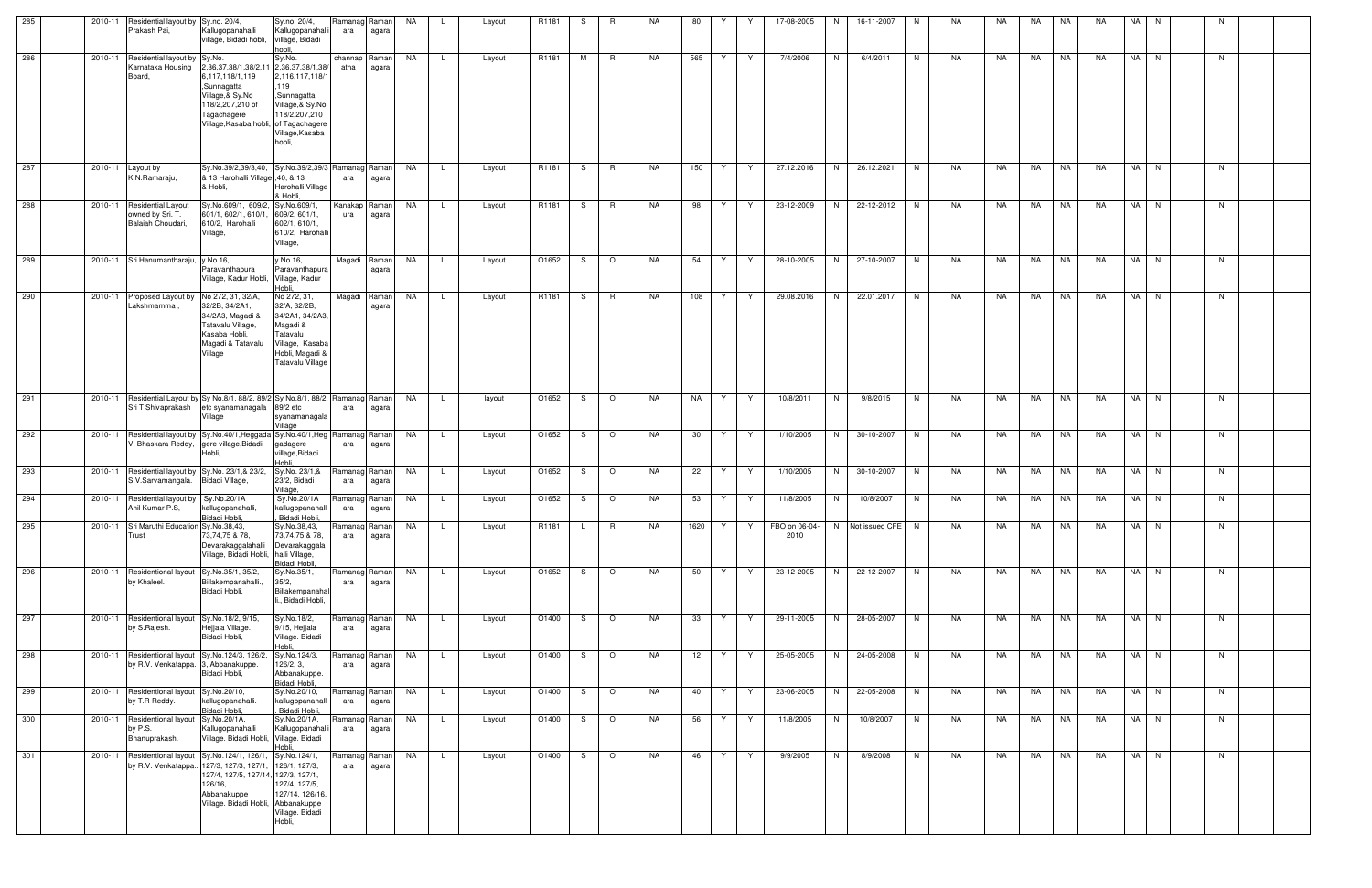| 302 | 2010-11 | by Uma Maheshwara & 127/13,<br>Reddy.                              | Residentional layout Sy.No.124/2, 127/12, Sy.No.124/2,<br>Abbanakuppe,<br>Bidadi Hobli,                                                      | 127/12, &<br>127/13,<br>Abbanakuppe,<br>Bidadi Hobli,                                      | Ramanag Raman<br>ara | agara          | NA        |              | Layout     | O1400 | S. | $\Omega$       | NA.       | 28  |         |    | 9/9/2005                              | N  | 8/9/2008         | N              | NA | NA | NA        | NA        | NA.       | NA.  | <b>N</b> |    |   |  |
|-----|---------|--------------------------------------------------------------------|----------------------------------------------------------------------------------------------------------------------------------------------|--------------------------------------------------------------------------------------------|----------------------|----------------|-----------|--------------|------------|-------|----|----------------|-----------|-----|---------|----|---------------------------------------|----|------------------|----------------|----|----|-----------|-----------|-----------|------|----------|----|---|--|
| 303 | 2010-11 | Residentional layout Sy.No.36,<br>by T.R Reddy                     | Billakempanahalli,<br>Bidadi Hobli,                                                                                                          | Sy.No.36,<br>Billakempanahal<br>, Bidadi Hobli,                                            | Ramanag Raman<br>ara | agara          | NA        | <b>L</b>     | Layout     | O1400 | S. | $\circ$        | NA.       | 40  | Y.      | Y. | 23-12-2005                            | N  | 22-12-2007       | N              | NA | NA | NA        | NA        | NA        |      | NA N     | N. |   |  |
| 304 | 2010-11 | <b>Residentional layout</b><br>by B. Adhishekar<br>Reddy.          | Sy.No.227, 40/20.<br>Heggadagere<br>Village, Bidadi Hobli                                                                                    | Sy.No.227,<br>40/20,<br>Heggadagere<br>Village, Bidadi<br><b>Hobli</b>                     | Ramanag Raman<br>ara | agara          | NA        | $\mathsf{L}$ | Layout     | O1400 | S. | $\circ$        | NA.       | 40  | Y.      | Y  | 13-06-2005                            | N  | 12/6/2008        | N              | NA | NA | NA        | <b>NA</b> | NA.       |      | NA N     | N  |   |  |
| 305 | 2010-11 | Residentional layout<br>y M/S M.S. Sri<br>Harsha.                  | Sy.No.25/1, 25/2,<br>Billakempanahalli<br>Village, Bidadi Hobli                                                                              | Sy.No.25/1,<br>25/2,<br>Billakempanahal<br>li Village, Bidadi<br>Hobli                     | Ramanag Raman<br>ara | agara          | NA        | -L           | Layout     | R1181 | S  | R              | NA.       | 275 | Y       | Y  | <b>Board Refused</b><br>on 23-12-2008 |    | N Not issued CFE | N <sub>N</sub> | NA | NA | NA        | NA        | <b>NA</b> |      | NA N     | N  |   |  |
| 306 | 2010-11 | Residentional layout Sy.No.20/9,<br>by T.R Reddy.                  | Kallugopanahalli<br>Village, Bidadi Hobli,                                                                                                   | Sy.No.20/9,<br>Kallugopanahalli<br>Village, Bidadi<br>Hobli.                               | Ramanag Raman<br>ara | agara          | <b>NA</b> | L.           | Layout     | O1400 | S  | $\circ$        | NA.       | 25  | Y       | Y  | 20-09-2005                            | N  | 19-09-2008       | N              | NA | NA | <b>NA</b> | NA        | <b>NA</b> |      | NA N     | N  |   |  |
| 307 | 2010-11 | Residentional layout<br>by D. Srinivasa Rao. kallugopanahalli,     | Sy.No.21,<br>Bidadi Hobli,                                                                                                                   | Sy.No.21,<br>kallugopanahalli<br>Bidadi Hobli,                                             | Ramanag Raman<br>ara | agara          | NA        | $\mathsf{L}$ | Layout     | O1400 | S  | $\circ$        | NA.       | 40  | Y       | Y  | 23-06-2005                            | N  | 22-06-2008       | N.             | NA | NA | NA        | NA        | NA        |      | NA N     | N  |   |  |
| 308 | 2010-11 | Residentional layout<br>by Sri K. Shivaraja<br>Naidu.,             | Sy.No.26/3, 26/4,<br>27/3, 94/1, 94/2,<br>94/3, 94/4, Banandur 94/2, 94/3, 94/4.<br>Village, Bidadi Hobli, Banandur                          | Sy.No.26/3,<br>26/4, 27/3, 94/1<br>Village, Bidadi<br>Hobli,                               | Ramanag<br>ara       | Raman<br>agara | NA        | L.           | Layout     | O1652 | S  | $\circ$        | NA.       | 69  | Y       | Y  | 23-12-2005                            | N  | 22-12-2007       | N              | NA | NA | NA        | NA        | NA        |      | NA N     | N  |   |  |
| 309 | 2010-11 | Residentional layout<br>by Rekha Gowda,                            | #149/3C, 150/1<br>150/2, Banandur<br>Village, Bidadi Hobli, Banandur                                                                         | #149/3C.<br>150/1, 150/2,<br>Village, Bidadi<br>Hobli.                                     | Ramanag Raman<br>ara | agara          | NA        | L.           | Layout     | O1400 | S  | $\circ$        | NA.       | 14  | Y       | Y  | 25-05-2005                            | N. | 24-05-2008       | N              | NA | NA | NA        | NA        | <b>NA</b> |      | NA N     | N  |   |  |
| 310 | 2010-11 | Residentional layout Sy.No.21,<br>by Thirumala<br>Ripunjaya Reddy. | kallugopanahalli,<br>Bidadi Hobli,                                                                                                           | Sy.No.21,<br>kallugopanahalli<br>Bidadi Hobli,                                             | Ramanag Raman<br>ara | agara          | NA        | $\mathsf{L}$ | Layout     | O1400 | S. | $\circ$        | NA.       | 30  | Y       | Y  | 13-06-2005                            | N  | 12/6/2008        | N              | NA | NA | NA        | NA        | NA        | NA I | N        | N  |   |  |
| 311 | 2010-11 | S.P.R. Developers<br>Pvt Ltd.                                      | Sy.No.21/5, 24/2, &<br>26/1, Bidadi Village & 24/2, & 26/1,<br>Sy.No.27/7, to 27/13, Bidadi Village &<br>Billakempanahalli,<br>Bidadi Hobli, | Sy.No.21/5,<br>Sy.No.27/7, to<br>$27/13$ ,<br><b>Billakempanaha</b><br>, Bidadi Hobli,     | Ramanag<br>ara       | Raman<br>agara | NA        | $\mathsf{L}$ | Layout     | R1181 | S. | R              | NA.       | 200 | Y       | Y. | <b>Board Refused</b><br>on 23-12-2008 | N. | Not issued CFE N |                | NA | NA | NA        | NA        | NA.       |      | NA N     | N. |   |  |
| 312 | 2010-11 | Good Life Shelters<br>Pvt Ltd                                      | Sy No.22/P4, 43,<br>Devarakkagalahalli & 43,<br>Kiranagere,<br>Kanakapura Taluk,<br>Ramanagara District Kiranagere,                          | Sy No.22/P4,<br>Devarakkagalah<br>alli &<br>Kanakapura<br>Taluk,<br>Ramanagara<br>District | Kanakap<br>ura       | Raman<br>agara | <b>NA</b> | L.           | Layout     | O1400 | S  | $\circ$        | NA.       | NA  | Y       | Y  | 19-07-2010                            | N  | 18-07-2013       | N.             | NA | NA | NA        | NA        | NA        | NA I | N.       | N. |   |  |
| 313 | 2010-11 | Kadamba<br>Developers                                              | Sy No.33/1, 33/2 &<br>37/3, Sathnur Hobli,<br>Kanakapura Taluk,<br>Ramanagara District Kanakapura                                            | Sy No.33/1,<br>33/2 & 37/3,<br>Sathnur Hobli,<br>Taluk,<br>Ramanagara<br><b>District</b>   | Kanakap Raman<br>ura | agara          | NA        | L.           | Layout     | R1181 | S. | R              | NA.       | NA  | YY      |    | 16-09-2010                            | N  | 15-09-2013       | N              | NA | NA |           | NA NA     | <b>NA</b> |      | NA N     | N  |   |  |
| 314 | 2010-11 | T.A.Ramaiah<br>, Residential Layout,                               | Sy.No.15/1,15/2,16/4 Sy.No.15/1,15/2 Magadi Raman<br>,Bychalapura<br>Village, 14, 21& 26/1B ra<br>,Magadi<br>TownKasaba Hobli,               | ,16/4, Bychalapu<br>Villlage,14,21&2<br>6/1B, Magadi<br>TownKasaba<br>Hobli                |                      | agara          | <b>NA</b> | <b>L</b>     | Layout     | O1400 | S. | $\circ$        | NA.       | 102 | Y       | Y  | 19-06-2009                            | N  | 18-06-2012       | N              | NA | NA | NA        | NA        | <b>NA</b> |      | NA N     | N  |   |  |
| 315 | 2010-11 | Lakshman<br>Residential Layout,                                    | Sy.No.45/1,48/1,50/8 Sy.No.45/1,48/1 Ramanag Raman<br>,Hejjala Village,<br>Bidadi Hobli,                                                     | ,50/8,Hejjala<br>Village, Bidadi<br>Hobli                                                  | ara                  | agara          | NA        | L.           | Layout     | O1400 | S  | $\circ$        | NA        | 200 | Y       | Y. | 10/3/2005                             | N  | 9/3/2008         | N              | NA | NA | NA        | NA        | NA        |      | NA N     | N  |   |  |
| 316 | 2010-11 | R.V. Venkatappa<br>Residential Layout,                             | Sy.No.126/1,124,Ab<br>banakuppe Village.<br>Bidadi Hobli,                                                                                    | Sy.No.126/1,12 Ramanag Raman<br>4, Abbanakuppe<br>Village. Bidadi<br>Hobli.                | ara                  | agara          | NA        | $\mathsf{L}$ | Layout     | O1400 | S. | $\circ$        | NA.       | 200 | Y.      | Y  | 22-03-2006                            | N  | 21-03-2008       | N              | NA | NA | NA        | NA        | NA        |      | NA N     | N  |   |  |
| 317 | 2010-11 | Residential layout by Sy.No. 46/2,47/2<br>akshman,                 | etc, Hejjala<br>village, Bidadi Hobli,                                                                                                       | Sy.No.<br>46/2,47/2 etc,<br>Hejjala<br>village,Bidadi<br>Hobl                              | Ramanag Raman<br>ara | agara          | <b>NA</b> | $\mathsf{L}$ | Layout     | O1400 |    | $\circ$        | NA        | 200 | Y.      | Y  | 10/2/2005                             | N  | 9/2/2007         | N              | NA | NA | NA .      | NA        | <b>NA</b> |      | NA N     | N  |   |  |
| 318 | 2010-11 | R.V. Venkatappa<br>Residential Layout,                             | Sy.No.126/1,124,124 Sy.No.126/1,12<br>/4,123,Abbanakuppe 4,124/4,123,Ab<br>Village . Bidadi Hobli, banakuppe                                 | Village . Bidadi<br>Hobli.                                                                 | Ramanag Raman<br>ara | agara          | NA        |              | Layout     | O1400 | S  | $\circ$        | <b>NA</b> | 200 | Y       | Y  | <b>NA</b>                             | N  | NA               | N.             | NA | NA | NA        | NA        | <b>NA</b> |      | NA N     | N  |   |  |
| 319 |         | 2010-11 Cmc Ramanagaram, Ramanagara                                |                                                                                                                                              | Ramanagara                                                                                 | Ramanag Raman<br>ara | agara          | NA        | LB           | Local Body | R1181 | LB | $\overline{R}$ | 1990      | NA  | $\circ$ | Y  | 31-12-2013                            | N  | NA               | N              | NA | NA | NA        | NA        | NA        |      | NA N     |    | Y |  |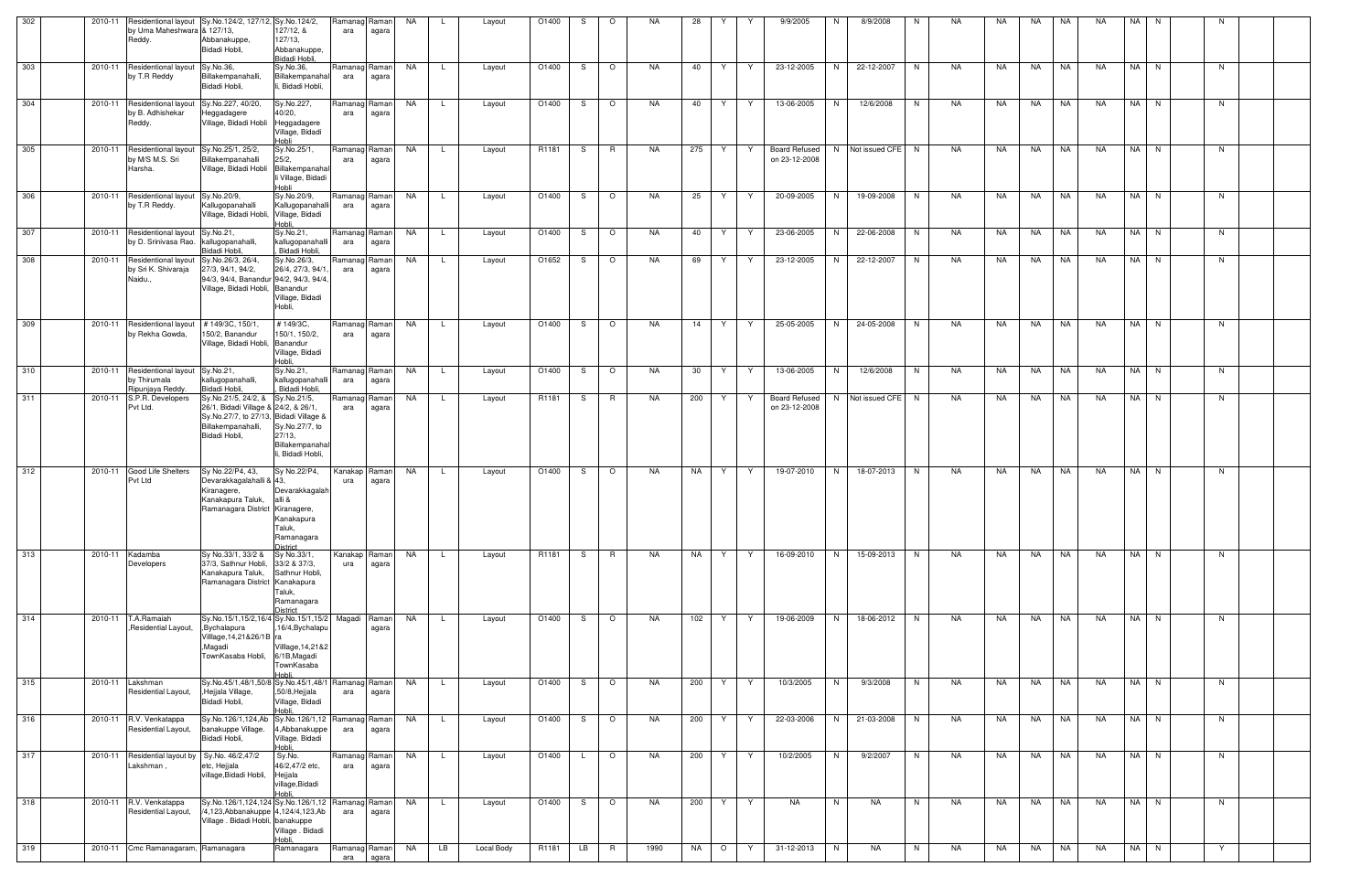| 320   |       | 2010-11 | CMC.<br>Channapatana,                                                      | Channapatana,                                                                            | Channapatana,                                                                | Ramanag Raman<br>ara | agara          | <b>NA</b> | LB | Local Body                                                               | R1181 | LB | R.      | 2002      | NA       | $\circ$        |          | 30-06-2013 &<br>N<br>NPD issued on<br>1.03.2017 | <b>NA</b>                                     | N  | <b>NA</b> | NA.      | NA        | <b>NA</b> | <b>NA</b> | NA.  | <b>N</b> |    |  |
|-------|-------|---------|----------------------------------------------------------------------------|------------------------------------------------------------------------------------------|------------------------------------------------------------------------------|----------------------|----------------|-----------|----|--------------------------------------------------------------------------|-------|----|---------|-----------|----------|----------------|----------|-------------------------------------------------|-----------------------------------------------|----|-----------|----------|-----------|-----------|-----------|------|----------|----|--|
| 321   |       |         | 2010-11 Town Muncipal<br>Council (Magadi).                                 | Magadi                                                                                   | Magadi                                                                       | Magadi               | Raman<br>agara | NA        | LB | Local Body                                                               | R1181 | LB | R.      | 2002      | NA       | $\circ$        | Y        | 30-06-2012<br>N                                 | NA                                            | N  | NA        | NA.      | NA        | NA        | <b>NA</b> |      | NA N     | Y  |  |
| 322   |       | 2010-11 | <b>Town Muncipal</b><br>Council                                            | Kanakapura                                                                               | Kanakapura                                                                   | Kanakap Raman<br>ura | agara          | NA        | LB | Local body                                                               | R1181 | LB | R       | 2002      | NA       | $\circ$        | Y        | 30-6-2005<br>N                                  | <b>NA</b>                                     | N. | NA        | NA       | NA        | NA        | <b>NA</b> | NA I | N.       | Y  |  |
| 323   |       | 2010-11 | A.B.K Stone Crusher, Kallagopanahalli                                      | Village, Bidadi Post                                                                     | Kallagopanahalli Ramanag Raman<br>Village, Bidadi<br>Post                    | ara                  | agara          | NA        | ST | Stone Crusher                                                            | O1371 | -S | $\circ$ | 1989      | 8.3      | C <sub>2</sub> | N,       | <b>NA</b><br>Y                                  | NA                                            | N  | NA.       | NA       | NA        | NA        | NA        | NA   | N        | N  |  |
| 324   |       | 2010-11 | Abi Enterprieses,<br>(Nandini Stone<br>crusher),                           | Sy. No.121,<br>Manchegowdanapaly Manchegowdan<br>a. Kailancha Hobli.                     | Sy. No.121,<br>apalya,<br>Kailancha Hobli,                                   | Ramanag Raman<br>ara | agara          | NA        | ST | Stone Crusher                                                            | O1371 | -S | $\circ$ | NA.       | 18       | C <sub>1</sub> | N,       | NA<br>Y                                         | 10/9/2011                                     | N. | NA        | NA       | NA        | NA        | <b>NA</b> | NA I | N        | N  |  |
| 325   |       | 2010-11 | Step 'N Stones (<br>Formerly Abinanadan Kenchanakuppe<br>Stone Crusher)    | Plot No. 127/9,<br>Village, Bidadi Hobli, Village, Bidadi                                | Plot No. 127/9,<br>Kenchanakuppe<br>Hobli                                    | Ramanag Raman<br>ara | agara          | NA        | ST | Stone Crusher                                                            | O1371 | -S | $\circ$ | 1997      | 19       | C1             | N        | <b>NA</b><br>Y                                  | NA                                            | N. | NA        | NA       | <b>NA</b> | NA        | NA        | NA I | N        | N  |  |
| 326   | 41378 | 2010-11 | <b>Alpine Builders</b><br>Private Ltd.,                                    | Sy. No. 88/P8,<br>Machegowdana<br>Palya, Kailancha<br>Hobli,                             | Sy. No. 88/P8,<br>Machegowdana<br>Palya,<br>Kailancha Hobli,                 | Ramanag Raman<br>ara | agara          | NA        | ST | Stone Crusher                                                            | O1371 | -S | $\circ$ | Jun-07    | 259      | $\circ$        | N        | <b>NA</b><br>Y                                  | 7/4/2010                                      | N  | <b>NA</b> | NA       | NA        | <b>NA</b> | <b>NA</b> | NA I | N        | N  |  |
| 327   |       |         | 2010-11 Ananth Granites,                                                   | Plot No. 10, Heggere Plot No. 10,<br>Village, Bidadi Hobli,                              | Heggere<br>Village, Bidadi<br>Hobli                                          | Ramanag Raman<br>ara | agara          | NA        | ST | <b>Stone Crusher</b>                                                     | O1371 | S. | $\circ$ | Jan-94    | 43       | C <sub>2</sub> | N.       | NA<br>Y                                         | NA                                            | N. | NA        | NA       | NA        | <b>NA</b> | NA.       |      | NA N     | N  |  |
| 328   |       | 2010-11 | Anitha Youajana<br>Seva Samithi,                                           | Plot No. 127,<br>Kenchanakuppe<br>Bidadi Hobli,                                          | Plot No. 127,<br>Kenchanakuppe<br>Bidadi Hobli,                              | Ramanag Raman<br>ara | agara          | <b>NA</b> | ST | Stone Crusher                                                            | O1371 | -S | $\circ$ | 2006      | 20       | C1             | N.       | NA<br>Y                                         | NA                                            | N  | NA        | NA       | NA        | NA        | <b>NA</b> |      | NA N     | N  |  |
| 329   |       | 2010-11 | Anjaneya Stone<br>Crusher,                                                 | Sy. NO. 362 & 383,<br>Kodeyala<br>kareneahlly, Dakele<br>Bidadi Hobli,                   | Sy. NO. 362 &<br>383, Kodeyala<br>kareneahlly,<br>Dakele Bidadi<br>Hobli     | Ramanag Raman<br>ara | agara          | NA.       | ST | Stone Crusher                                                            | O1371 | -S | $\circ$ | 2006      | 83       | $\circ$        | N.       | <b>NA</b><br>Y                                  | 30.09.2020                                    | N. | <b>NA</b> | NA.      | NA        | <b>NA</b> | <b>NA</b> |      | NA N     | N. |  |
| 330   | 29765 |         | 2010-11 Anu Stone Crusher,                                                 | Sy. No. 252/P14<br>Uragahalli, Bidadi<br>Hobli,                                          | Sy. No.<br>252/P14,<br>Uragahalli,<br>Bidadi Hobli,                          | Ramanag Raman<br>ara | agara          | NA        | ST | Stone Crusher                                                            | O1371 | -S | $\circ$ | May-07    | 22       | $\circ$        | N,       | <b>NA</b>                                       | 30-09-2021                                    | N. | NA        | NA       | NA        | NA        | <b>NA</b> |      | NA N     | N  |  |
| 331   |       |         | 2010-11 Athanari Crusher,                                                  | APlot No: 127,<br>Kanchanaguppe<br>Village, Bidadi                                       | APlot No: 127,<br>Kanchanagupp<br>e Village, Bidadi                          | Ramanag Raman<br>ara | agara          | NA        | ST | Stone Crusher                                                            | O1371 | S. | $\circ$ | Sep-96    | 15.88    | C <sub>2</sub> | <b>N</b> | NA<br>Y.                                        | NA                                            | N. | NA        | NA       | NA        | NA        | NA        | NA I | N        | N. |  |
| 332   |       |         | 2010-11 B.G.S Enterprises,                                                 | Sy. 252, Urganahalli, Sy. 252,<br>Bidadi Hobli,                                          | Urganahalli,<br>Bidadi Hobli,                                                | Ramanag Raman<br>ara | agara          | NA        | ST | Stone Crusher                                                            | O1371 |    | $\circ$ | Mar-06    | 133      | C <sub>2</sub> | N,       | NA                                              | 30-06-2011                                    | N. | NA        | NA       | NA        | NA        | <b>NA</b> |      | NA N     | N. |  |
| 333   |       |         | 2010-11 Balaji Crusher<br>(Owned By N.R.<br>Balakrishna),<br>Owned By N.R. | Plot No. 127,<br>Kenchanakuppe<br>Village, Bidadi Hobli, Village, Bidadi                 | Plot No. 127,<br>Kenchanakuppe<br>ildoH                                      | Ramanag Raman<br>ara | agara          | NA        | ST | <b>Stone Crusher</b>                                                     | O1371 | -S | $\circ$ | 2001      | 16.21    | C <sub>2</sub> | N,       | <b>NA</b><br>Y                                  | <b>NA</b>                                     | N  | NA        | NA       | NA        | NA        | <b>NA</b> |      | NA N     | N  |  |
| 334   |       | 2010-11 | Bidadi Buildment                                                           | Plot No: 29,<br>Kalagoppnahalli,<br>Bidadi Hobli,                                        | Plot No: 29,<br>Kalagoppnahalli<br>Bidadi Hobli,                             | Ramanag Raman<br>ara | agara          | NA        | ST | Stone Crusher                                                            | O1371 | S. | $\circ$ | 1995      | 17       | C <sub>2</sub> | N        | <b>NA</b><br>Y                                  | NA                                            | N. | NA        | NA       | NA        | NA        | <b>NA</b> |      | NA N     | N  |  |
| $335$ |       |         | 2010-11 Bheemeshwara<br>Stone Crushing Unit, Banawasi Village,             | Sy. No. 145/3,                                                                           | Banawasi<br>/illage,                                                         | ura                  | agara          |           |    | Sy. No. 145/3, Kanakap Raman NA ST Stone Crusher 01371 S 0 Jul-05 13 0 N |       |    |         |           |          |                |          | <b>NA</b>                                       | Y 30-06-2008 &<br>NPD issued on<br>04-07-2009 | N  | <b>NA</b> | NA NA NA |           |           | NA        |      | NA N     | N  |  |
| 336   |       |         | 2010-11 C R S Quarry Works, Sy. No.02,                                     | Kallagoppanahalli<br>Village, Bidadi,<br>Hobli.                                          | Sy. No.02,<br>Kallagoppanaha<br>Ili Village, Bidadi<br>Hobli,                | Ramanag Raman<br>ara | agara          | NA 1      | ST | Stone Crusher                                                            | O1371 | S. | $\circ$ | 1995      | 8.6      | C <sub>2</sub> | N        | NA<br>Y                                         | NA                                            | N  | NA        | NA       | NA INA    |           | <b>NA</b> |      | NA N     | N  |  |
| 337   |       |         | 29662 2010-11 C.R.S. Stone<br>Crusher,                                     | NO. 11/12,<br>Heggadagere<br>Village, Bidadi Hobli, Village, Bidadi                      | NO. 11/12,<br>Heggadagere<br>Hobli                                           | Ramanag Raman<br>ara | agara          | NA        | ST | Stone Crusher                                                            | O1371 | S. | $\circ$ | <b>NA</b> | $34.5$ O |                | N        | NA<br>Y                                         | 30-09-2021                                    | N  | NA        | NA       | <b>NA</b> | <b>NA</b> | <b>NA</b> |      | NA N     | N  |  |
| 338   |       |         | 2010-11 Crystal Infrastructure, Sy No. 50,                                 | Pinchanakere<br>Village,                                                                 | Sy No. 50,<br>Pinchanakere<br>/illage,                                       | Kanakap Raman<br>ura | agara          | NA        | ST | Stone Crusher                                                            | O1371 | S. | $\circ$ | NA        | 85       | Y.             | N        | 5/8/2006<br>Y                                   | 4/8/2009                                      | N. | NA        | NA       | NA        | NA        | NA        |      | NA N     | N  |  |
| 339   |       |         | 2010-11 Devi Kabbalamma<br><b>Stone Crusher</b>                            | Sy.No.127/P5,Kallug Sy.No.127/P5,K Ramanag Raman<br>opanahalli Village.<br>Bidadi Hobli, | allugopanahalli<br>Village, Bidadi<br>Hobli                                  | ara                  | agara          | NA        | ST | <b>Stone Crusher</b>                                                     | O1371 | S. | $\circ$ | Sep-06    | 22       | C2             | N        | NA<br>Y                                         | NA                                            | N  | NA        | NA       | NA        | NA        | NA.       |      | NA N     | N  |  |
| 340   |       |         | 2010-11   Dhanalakshmi Stone   Sy. No. 182,<br>Crusher,                    | Kenchanakuppe<br>Village, Bidadi Hobli, Village, Bidadi                                  | Sy. No. 182,<br>Kenchanakuppe<br>Hobli                                       | Ramanag Raman<br>ara | agara          | NA        | ST | <b>Stone Crusher</b>                                                     | O1371 | S. | $\circ$ | Jul-04    | 23.4 C2  |                | N        | NA<br>Y                                         | NA                                            | N. | NA        | NA       | NA        | NA        | NA.       |      | NA N     | N. |  |
| 341   |       |         | 2010-11 Diamond Stones,                                                    | No.252/10,11,12,13,<br>Uragahalli, Bidadi<br>Hobli,                                      | No.252/10,11,1<br>2,13, Uragahalli,<br>Bidadi Hobli,                         | Ramanag Raman<br>ara | agara          | NA        | ST | Stone Crusher                                                            | O1371 | S. | $\circ$ | NA        | 254      | C <sub>2</sub> | N        | NA                                              | Y FBO on 06-11-<br>2008                       | N. | NA        | NA       | NA        | <b>NA</b> | <b>NA</b> |      | NA N     | N  |  |
| 342   |       |         | 29915 2010-11 Grand Aggregates,                                            | Sy.No.9/1 & 9/3,<br>Bettanagere village,<br>Bidadi Hobli,                                | Sy.No.9/1 & 9/3, Ramanag Raman<br>Bettanagere<br>village, Bidadi<br>Hobli,   | ara                  | agara          | NA        | ST | <b>Stone Crusher</b>                                                     | O1371 | S. | $\circ$ | 1998      | 95.09    | $\circ$        | N        | NA<br>Y                                         | 30-09-2021                                    | N  | NA        | NA       | NA        | <b>NA</b> | NA        |      | NA N     | N. |  |
| 343   |       |         | 2010-11 Indian Rock,                                                       | Sy. No. 229 & 233,<br>Thamasanndra<br>Village, Kallahalli<br>Panchyath,                  | Sy. No. 229 &<br>233,<br>Thamasanndra<br>Village,<br>Kallahalli<br>Panchvath | Kanakap Raman<br>ura | agara          | <b>NA</b> | ST | Stone Crusher                                                            | O1371 |    | $\circ$ | NA        | 550      | Y              | N        | 5/10/2007<br>Y                                  | 4/10/2009                                     | N  | NA        | NA       |           | NA NA     | <b>NA</b> |      | NA N     | N  |  |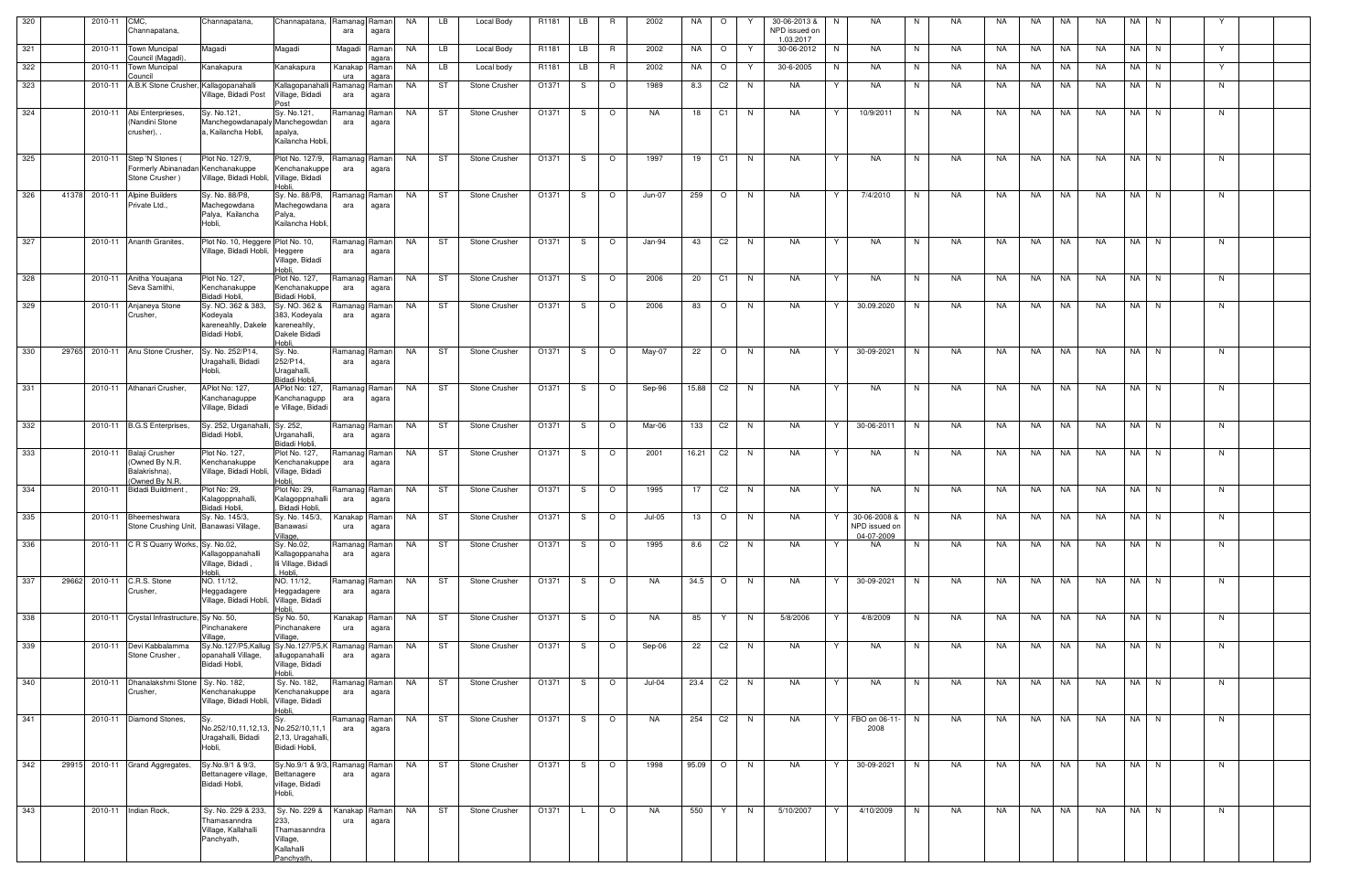| 344 |       | 2010-11 | Janani Stone<br>Crusher,                    | Sy. No.1,<br>Kallugopanahalli,<br>Bidadi Hobli,                                              | Sy. No.1,<br>Kallugopanahalli<br>Bidadi Hobli,                                                | Ramanag Raman<br>ara   | agara | NA        | ST | Stone Crusher        | O1371 | S  | $\circ$  | Sep-06        | 23       | C2             | - N          | NA        |              | NA.        | N. | NA.       | NA. | NA   | NA        | <b>NA</b> | NA.  | N.   | -N |  |
|-----|-------|---------|---------------------------------------------|----------------------------------------------------------------------------------------------|-----------------------------------------------------------------------------------------------|------------------------|-------|-----------|----|----------------------|-------|----|----------|---------------|----------|----------------|--------------|-----------|--------------|------------|----|-----------|-----|------|-----------|-----------|------|------|----|--|
| 345 |       |         | 2010-11 Jay Kay Granites,                   | Plot No: 20,<br>Kempanahalli, Bidadi Kempanahalli,<br>Hobli.                                 | Plot No: 20,<br>Bidadi, Hobli,                                                                | Ramanag Raman<br>ara   | agara | NA        | ST | Stone Crusher        | O1371 | -S | $\circ$  | 1992          | -5       | C <sub>2</sub> | - N          | <b>NA</b> |              | <b>NA</b>  | N. | NA        | NA  | NA   | NA        | <b>NA</b> | NA I | N    | N  |  |
| 346 |       |         | 2010-11 Kavi Stone Crusher,                 | No.127,<br>Kenchanakuppe,<br><b>Bidadi Hobli</b>                                             | No.127,<br>Kenchanakuppe<br>Bidadi Hobli,                                                     | Ramanag Raman<br>ara   | agara | NA        | ST | Stone Crusher        | O1371 | S. | $\circ$  | 2003          | 7.43     | C <sub>2</sub> | N,           | NA        | Y            | NA         | N  | NA        | NA. | NA   | NA        | <b>NA</b> | NA I | N    | N  |  |
| 347 | 29778 |         | 2010-11 Keerthana Stone<br>Crusher          | Sy. No. 241,<br>Uragahalli,                                                                  | Sy. No. 241,<br>Uragahalli,                                                                   | Ramanag Raman<br>ara   | agara | NA        | ST | Stone Crusher        | O1371 |    | $\circ$  | Jun-07        | 22       | $\circ$        | N,           | NA        |              | 30-06-2012 | N  | NA        | NA. | NA   | NA        | NA.       |      | NA N | N. |  |
| 348 |       | 2010-11 | Lakshmi Industrial<br>Stone Crusher         | Mysore Road,<br>Bidadi                                                                       | Mysore Road,<br><b>Bidadi</b>                                                                 | Ramanag Raman<br>ara   | 202r  | NA        | ST | Stone Crusher        | O1371 | S  | $\circ$  | 1982          | 9        | C <sub>2</sub> | N.           | NA        | Y            | NA         | N. | NA        | NA  | NA   | <b>NA</b> | <b>NA</b> | NA I | N.   | N  |  |
| 349 |       | 2010-11 | Manjunatha<br>Enterprises,                  | Sy. No. 13, Ultar<br>Hosdoddi,<br>Kallugopanahalli<br>Village, Bidadi Hobli, Village, Bidadi | Sy. No. 13, Ultar Ramanag Raman<br>Hosdoddi,<br>Kallugopanahalli<br>Hobli,                    | ara                    | agara | NA        | ST | Stone Crusher        | O1371 | S. | $\circ$  | 2007          | 17.5     | C <sub>2</sub> | N,           | <b>NA</b> | Y            | NA         | N  | NA.       | NA  | NA   | NA        | NA        |      | NA N | N  |  |
| 350 |       | 2010-11 | Manjunatha<br>Prasanna stone<br>crusher,    | Sy No. 2,<br>Kallugopanahalli<br>Village, Bidadi Hobli, Village, Bidadi                      | Sy No. 2,<br>Kallugopanahalli<br>lobli                                                        | Ramanag Raman<br>ara   | agara | NA        | ST | Stone Crusher        | O1371 | S. | $\circ$  | 2006          | 21       | C <sub>2</sub> | N,           | <b>NA</b> | $\mathsf{v}$ | <b>NA</b>  | N. | <b>NA</b> | NA  | NA   | <b>NA</b> | <b>NA</b> |      | NA N | N  |  |
| 351 |       | 2010-11 | Manjunatha Stone<br>Crusher,                | Plot No: 127/9,<br>Kenchanakuppe,<br><b>Bidadi Post</b>                                      | Plot No: 127/9,<br>Kenchanakuppe<br>Bidadi Post.                                              | Ramanag Raman<br>ara   | agara | NA        | ST | Stone Crusher        | O1371 | S  | $\circ$  | May-02        | 20       | C <sub>2</sub> | N,           | NA        |              | NA         | N  | NA        | NA  | NA   | NA        | <b>NA</b> |      | NA N | N  |  |
| 352 | 30161 | 2010-11 | Manjunatha Stone<br>Crusher,                | Sy. No. 11/8, 11/1.<br>Heggadagere<br>Village, Bidadi Hobli,                                 | Sy. No. 11/8,<br>11/1,<br>Heggadagere<br>Village, Bidadi<br>Hobli                             | Ramanag Raman<br>ara   | agara | <b>NA</b> | ST | Stone Crusher        | O1371 | -S | $\circ$  | <b>Jun-05</b> | 47.5     | $\circ$        | N            | <b>NA</b> |              | 30-09-2021 | N  | NA        | NA. | NA   | NA        | <b>NA</b> | NA I | N    | N  |  |
| 353 | 30680 | 2010-11 | Maruthi Stone<br>Crusher,                   | Sy No. 231,<br>Heggadagere<br>Village, Bidadi Hobli, Village, Bidadi                         | Sy No. 231,<br>Heggadagere<br>lobli                                                           | Ramanag Raman<br>ara   | agara | NA        | ST | <b>Stone Crusher</b> | O1371 | -S | $\circ$  | Jan-05        | 32.67    | $\circ$        | N,           | NA        |              | 30.09.2020 | N  | NA        | NA. | NA   | NA        | NA.       |      | NA N | N. |  |
| 354 |       | 2010-11 | Maruthi Stone<br>Crusher,                   | Sy. No. 127,<br>Kenchanakuppe<br>Village, Bidadi Hobli, Village, Bidadi                      | Sy. No. 127,<br>Kenchanakuppe                                                                 | Ramanag Raman<br>ara   | agara | NA        | ST | <b>Stone Crusher</b> | O1371 | -S | $\circ$  | 2004          | 10.17    | C <sub>2</sub> | N,           | NA        | Y            | NA         | N. | NA        | NA  | NA   | NA        | NA        |      | NA N | N. |  |
| 355 |       | 2010-11 | Mosshacko-M-<br>Sands,                      | Sy. No. 43,<br>Ajjegowdana Valase Ajjegowdana<br>Village, Maralavadi<br>Hobli,               | Hobli<br>Sy. No. 43,<br>Valase Village,<br>Maralavadi<br>Hobli                                | Kanakap   Raman<br>ura | agara | NA        | ST | Stone Crusher        | O1371 | м  | $\Omega$ | 2/1/2011      | 455      | C <sub>2</sub> | N,           | NA        | Y            | NA         | N  | NA.       | NA  | NA   | NA        | NA.       | NA I | N.   | N. |  |
| 356 |       |         | 2010-11 Muthurayaswamy<br>Stone Crusher,    | 27/P6,<br>Kenchakuppe<br>Village, Bidadi Hobli, Village, Bidadi                              | 27/P6,<br>Kenchakuppe<br>l∩hli                                                                | Ramanag Raman<br>ara   | agara | NA        | ST | Stone Crusher        | O1371 | -S | $\circ$  | Aug-04        | 16.5     | C <sub>2</sub> | $\mathsf{N}$ | NA        | Y            | 7/4/2010   | N. | NA        | NA  | NA   | NA        | <b>NA</b> | NA I | N    | N  |  |
| 357 |       | 2010-11 | N.A.N Stone<br>Crusher,                     | y. No. 127/P4,<br>Kenchanakuppe<br>Village, Bidadi Hobli                                     | y. No. 127/P4,<br>Kenchanakuppe<br>Village, Bidadi<br>Hobli                                   | Ramanag Raman<br>ara   | agara | NA        | ST | Stone Crusher        | O1371 | -S | $\circ$  | 2004          | 17.5     | C <sub>2</sub> | N.           | <b>NA</b> | Y            | NA         | N. | NA        | NA  | NA   | <b>NA</b> | <b>NA</b> |      | NA N | N  |  |
| 358 |       | 2010-11 | Nagarjuna<br>Construction<br>Company Ltd.,  | 35th K.M, B'lore -<br>Mysore Road,<br>Kallugopanahalli,<br>Bidadi,                           | 35th K.M,<br>B'lore - Mysore<br>Road,<br>Kallugopanahalli                                     | Ramanag Raman<br>ara   | agara | NA        | ST | Stone Crusher        | O1371 | S. | $\circ$  | May-04        | 61       | C <sub>2</sub> | N.           | NA        | Y            | 30-06-2011 | N  | NA        | NA. | NA   | NA        | <b>NA</b> | NA I | N.   | N  |  |
| 359 |       | 2010-11 | Nagasagar<br>Engineering,                   | Sy. No. 198,<br>Kenchanakuppe                                                                | Bidadi,<br>Sy. No. 198,<br>Kenchanakuppe                                                      | Ramanag Raman<br>ara   | agara | NA        | ST | Stone Crusher        | O1371 | S. | $\circ$  | 1982          | 30.41 C2 |                | N            | NA        | Y            | NA         | N. | NA        | NA  | NA 1 | I NA      | NA        |      | NA N | N  |  |
| 360 |       | 2010-11 | Nakshatra Stone<br>Crusher,                 | Village<br>Sy. No.241,<br>Uragahalli, Bidadi<br>Hobli.                                       | Village<br>Sy. No.241,<br>Uragahalli,<br>Bidadi Hobli,                                        | Ramanag Raman<br>ara   | agara | NA        | ST | <b>Stone Crusher</b> | O1371 | S. | $\circ$  | NA.           | 34.7     | $\circ$        | N            | NA        | Y            | 30-06-2017 | N. | NA        | NA  | NA   | <b>NA</b> | <b>NA</b> |      | NA N | N  |  |
| 361 |       | 2010-11 | Nanjundeshwara<br>Stone Crusher,            | Sy. No. 127,<br>Thammanndoddi,<br>Kenchankuppe<br>Village, Bidadi Hobli, Kenchankuppe        | Sy. No. 127,<br>Thammanndod<br>Village, Bidadi<br>Hobli.                                      | Ramanag Raman<br>ara   | agara | NA        | ST | Stone Crusher        | O1371 | S. | $\circ$  | 2005          | 17.5 C2  |                | N            | NA        | Y            | 30-06-2014 | N  | NA        | NA  | NA   | <b>NA</b> | <b>NA</b> |      | NA N | N  |  |
| 362 |       | 2010-11 | Pooja Stone<br>Crusher,                     | Sy. No. 37,<br>Kallugopanahalli,<br>Bidadi Hobli,                                            | Sy. No. 37,<br>Kallugopanahalli<br>Bidadi Hobli,                                              | Ramanag Raman<br>ara   | agara | NA        | ST | Stone Crusher        | O1371 | S. | $\circ$  | Jul-03        | 11.25    | C <sub>2</sub> | N.           | NA        | Y            | 7/4/2010   | N  | NA        | NA  | NA   | NA        | <b>NA</b> |      | NA N | N. |  |
| 363 | 30114 | 2010-11 | Prakruthi Stone<br>Crusher,                 | Sy. No. 252/P2,<br>Karigowdanadoddi<br>Urgahalli Village,<br>Gopihalli, Bidadi<br>Hobli,     | Sy. No. 252/P2,<br>Karigowdanado<br>ddi, Urgahalli<br>Village,<br>Gopihalli, Bidadi<br>Hobli, | Ramanag Raman<br>ara   | agara | NA.       | ST | <b>Stone Crusher</b> | O1371 | -S | $\circ$  | Dec-04        | 17.5 O   |                | N            | <b>NA</b> | Y            | 30.09.2020 | N. | NA        | NA  | NA   | NA        | <b>NA</b> |      | NA N | N  |  |
| 364 |       | 2010-11 | Preetam Mines And Sy. No. 2,<br>Minerals,   | Kallugopanahalli,<br>Bidadi Hobli                                                            | Sy. No. 2,<br>Kallugopanahalli<br>Bidadi Hobli                                                | Ramanag Raman<br>ara   | agara | NA        | ST | Stone Crusher        | O1371 | S. | $\circ$  | 1996          | 14       | C <sub>2</sub> | N            | NA        | Y            | 30-06-2009 | N  | NA        | NA  | NA   | <b>NA</b> | NA        |      | NA N | N  |  |
| 365 |       |         | 2010-11 Rkt Stone Crushber,                 | Sy.No.127/20p,<br>Kenechanakuppe<br>Bidadi Hobli,                                            | Sy.No.127/20p,<br>Kenechanakupp<br>, Bidadi Hobli,                                            | Ramanag Raman<br>ara   | agara | NA        | ST | <b>Stone Crusher</b> | O1371 | S  | $\circ$  | Nov-06        | 24       | C2             | N            | NA.       | Y            | NA         | N. | NA        | NA  | NA   | NA        | NA.       |      | NA N | N. |  |
| 366 | 29899 | 2010-11 | <b>Rock Star Stone</b><br>Crushing Company, | y. No. 252/P-9,<br>Uragahalli Village,<br>Bidadi Hobli,                                      | y. No. 252/P-9,<br>Uragahalli<br>Village, Bidadi<br>Hobli.                                    | Ramanag Raman<br>ara   | agara | NA        | ST | <b>Stone Crusher</b> | O1371 | S. | $\circ$  | NA            | 46.8     | $\circ$        | N            | NA        | Y            | 30.09.2021 | N  | NA        | NA  | NA   | NA        | NA        |      | NA N | N  |  |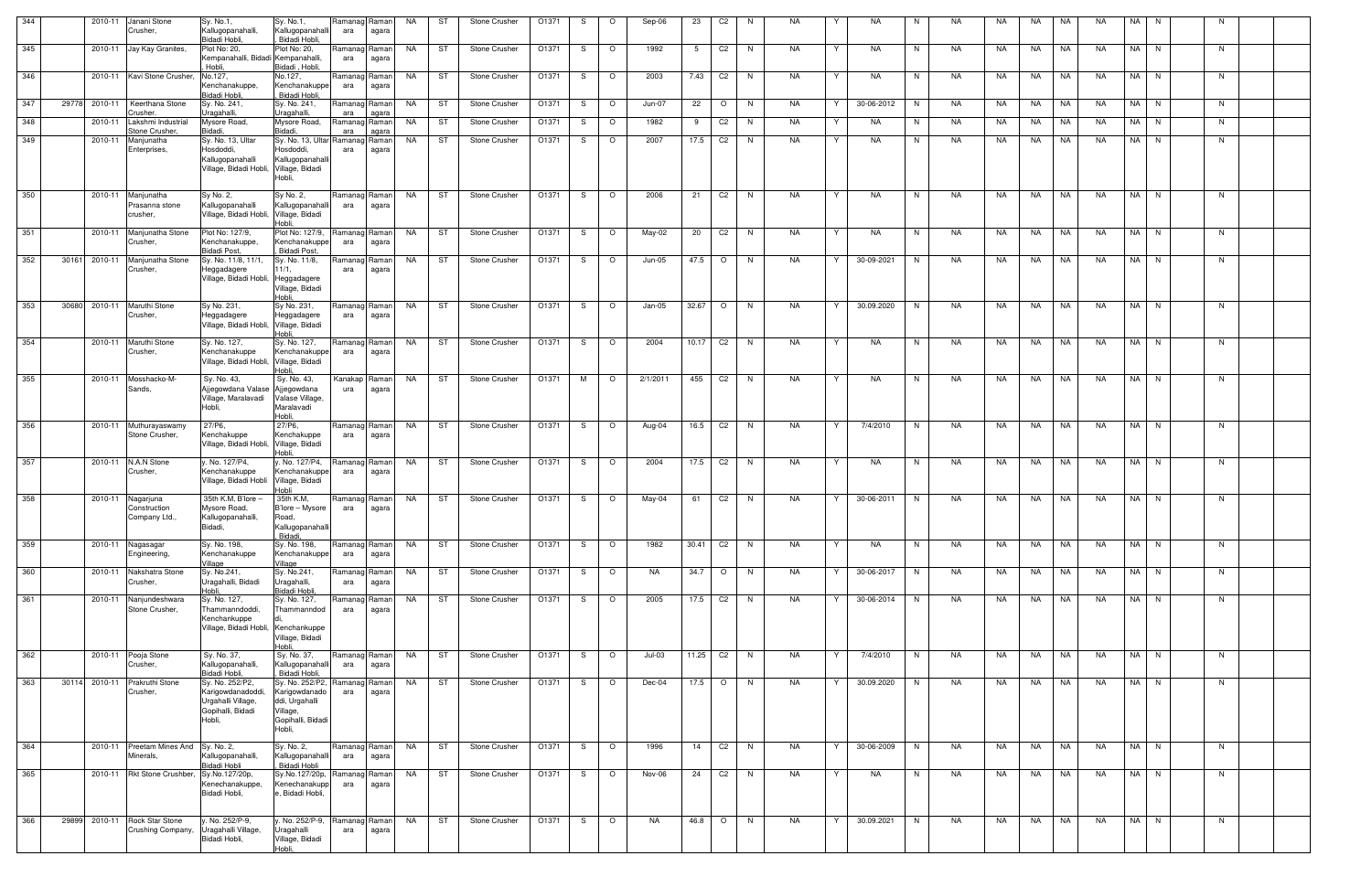| 367 |       |         | 2010-11 S.R. Crushers,                                                                             | Sy. No. 127/P2,<br>Kenchanakuppe<br>Village, Bidadi Hobli, Village, Bidadi                                        | Sy. No. 127/P2,<br>Kenchanakuppe<br>Hobli,                                   | Ramanag Raman<br>ara | agara          | NA        | ST | Stone Crusher        | O1371 | S. | $\circ$ | Jan-04    | 12      | C <sub>2</sub> | N  | NA        |   | 30-06-2014                   | N. | NA  | NA. | NA        | NA        | <b>NA</b> | NA.  | N. |    |  |
|-----|-------|---------|----------------------------------------------------------------------------------------------------|-------------------------------------------------------------------------------------------------------------------|------------------------------------------------------------------------------|----------------------|----------------|-----------|----|----------------------|-------|----|---------|-----------|---------|----------------|----|-----------|---|------------------------------|----|-----|-----|-----------|-----------|-----------|------|----|----|--|
| 368 |       |         | 2010-11 Sarathy Stone<br>Crusher,                                                                  | No. 127/29,<br>Kenchanakuppe<br>Village, Bidadi Post,                                                             | No. 127/29,<br>Kenchanakuppe<br>Village, Bidadi                              | Ramanag Raman<br>ara | agara          | NA        | ST | <b>Stone Crusher</b> | O1371 | S. | $\circ$ | Jun-96    | 9.6     | C <sub>2</sub> | N  | NA        |   | 30-09-2006<br>&App for 07-08 | N. | NA. | NA  | NA        | <b>NA</b> | NA.       | NA N |    | N. |  |
| 369 |       |         | 2010-11 Shanmukha<br>Enterprises<br>(Formerly Amanulla<br><b>Sherif Stone</b><br>Crusher),         | #26/88/2/4, new<br>26/88/38/p1,<br>Dasappanadoddi,<br>Kallugopanahalli<br>Village, Bidadi Hobli, Kallugopanahalli | #26/88/2/4, new<br>26/88/38/p1,<br>Dasappanadod<br>Village, Bidadi<br>Hobli, | Ramanag Raman<br>ara | agara          | <b>NA</b> | ST | Stone Crusher        | O1371 | S. | $\circ$ | Sep-02    | 20.49   | C <sub>2</sub> | N. | <b>NA</b> | Y | 30-06-2011                   | N  | NA. | NA  | <b>NA</b> | <b>NA</b> | <b>NA</b> | NA N |    | N  |  |
| 370 |       |         |                                                                                                    | 2010-11 Shiva Stone Crusher. Plot No. 127 & 128.<br>Kenchanakuppe<br>Village, Bidadi Hobli, Kenchanakuppe         | Plot No. 127 &<br>Village, Bidadi<br>Hobli.                                  | Ramanag Raman<br>ara | agara          | <b>NA</b> | ST | Stone Crusher        | O1371 | S. | $\circ$ | Jun-02    | 31.56   | C <sub>2</sub> | N. | NA        | Y | NA                           | N  | NA  | NA  | NA        | NA        | <b>NA</b> | NA N |    | N. |  |
| 371 | 29683 |         | 2010-11 Uma Maheshwari<br>Stone & Sand<br>Manufacturers<br>(Formerly Silicon<br>Industries (Sand)  | Sy No. 252/P1 &<br>252/P2, Uragahalli<br>Village, Bidadi Hobli, Uragahalli                                        | Sy No. 252/P1<br>& 252/P2,<br>Village, Bidadi<br>Hobli.                      | Ramanag Raman<br>ara | agara          | NA        | ST | Stone Crusher        | O1371 | S. | $\circ$ | Jun-06    | 437     | $\circ$        | N  | NA.       | Y | 30-09-2021                   | N  | NA. | NA  | <b>NA</b> | NA        | <b>NA</b> | NA I | N  | N  |  |
| 372 |       | 2010-11 | <b>SPAN</b><br><b>ENTERPRISES,</b>                                                                 | 2/17, 35TH KM<br>Mysore Road,<br>Dasappana Doddi<br>Grama,,                                                       | 2/17, 35TH KM<br>Mysore Road,<br>Dasappana<br>Doddi Grama,                   | Ramanag Raman<br>ara | agara          | NA        | ST | Stone Crusher        | O1371 | S. | $\circ$ | 1985      | 16.9    | C <sub>2</sub> | N  | NA        | Y | 7/4/2010                     | N  | NA  | NA  | NA        | NA        | <b>NA</b> | NA I | N  | N. |  |
| 373 |       |         | 2010-11 Sree Manjunatha<br>Stone Crusher,                                                          | Sy. No. 25/9, 25/7,<br>Bennehalli Village,<br>Kylancha Hobli,                                                     | Sy. No. 25/9,<br>25/7, Bennehalli<br>Village,<br>Kylancha Hobli.             | Ramanag Raman<br>ara | agara          | NA        | ST | Stone Crusher        | O1371 | S. | $\circ$ | <b>NA</b> | 13.94   | Y              | N  | 9/9/2005  | Y | 8/9/2008                     | N. | NA. | NA  | NA        | NA        | <b>NA</b> | NA N |    | N  |  |
| 374 |       |         | 2010-11 Sri Arjun Rock,                                                                            | Sy. No. 252/P3,<br>Kardigowdanadoddi,<br>Bidadi Hobli,                                                            | Sy. No. 252/P3,<br>Kardigowdanad<br>oddi, Bidadi<br>Hobli,                   | Ramanag Raman<br>ara | agara          | NA        | ST | Stone Crusher        | O1371 | S. | $\circ$ | 2005      | 20      | $\circ$        | N  | NA        | Y | 30-09-2020                   | N. | NA  | NA  | NA        | NA        | NA.       | NA N |    | N. |  |
| 375 |       | 2010-11 | Sri Bettada<br>Narasimha Swamy<br>Jelly Crusher,                                                   | Sy No. 127,<br>Kenchanakuppe<br>Village, Bidadi Hobli,                                                            | Sy No. 127,<br>Kenchanakuppe<br>Village, Bidadi<br>lobli.                    | Ramanag Raman<br>ara | agara          | NA        | ST | Stone Crusher        | O1371 | S  | $\circ$ | 2006      | 11      | C <sub>2</sub> | N. | NA        | Y | NA                           | N  | NA. | NA  | NA        | NA        | <b>NA</b> | NA I | N  | N  |  |
| 376 |       |         | 2010-11 Sri Guru Narasimha<br>Granties & Metal,                                                    | Sy.No.127,<br>Kunchanakuppa<br>Village, Bidadi Hobli, Village, Bidadi                                             | Sy.No.127,<br>Kunchanakuppa<br>Hobli,                                        | Ramanag Raman<br>ara | agara          | NA        | ST | Stone Crusher        | O1371 | S  | $\circ$ | 2004      | 17      | C <sub>2</sub> | N  | NA        | Y | NA                           | N  | NA  | NA  | NA        | NA        | <b>NA</b> | NA N |    | N  |  |
| 377 |       | 2010-11 | Sri Lakshmi<br>Narasimha Swamy<br>Stone Crusher,                                                   | Sy. No. 55/4,<br>Muddapura<br>Karenehalli Village,<br>Bidadi Hobli,                                               | Sy. No. 55/4,<br>Muddapura<br>Karenehalli<br>Village, Bidadi<br>Hobli.       | Ramanag<br>ara       | Raman<br>agara | NA        | ST | Stone Crusher        | O1371 | S. | $\circ$ | 2007      | 12.5 C2 |                | N  | NA.       | Y | 30-06-2014                   | N  | NA  | NA  | NA        | NA        | NA        | NA N |    | N. |  |
| 378 | 30110 |         | 2010-11 Sri Lakshmi Stone<br>Crusher,                                                              | Sy. No. 252/P14,<br>Uragahalli, Bidadi<br>Hobli                                                                   | Sy. No.<br>252/P14,<br>Uragahalli,<br>Bidadi Hobli                           | Ramanag Raman<br>ara | agara          | NA        | ST | Stone Crusher        | O1371 | S  | $\circ$ | Jun-07    | 20      | $\circ$        | N  | NA        | Y | 30.09.2021                   | N  | NA  | NA  | NA        | NA        | NA        | NA N |    | N. |  |
| 379 |       |         | 2010-11 Sri Manjunatha<br>Stone Crusher,                                                           | Sy. No. 13, Hulthar<br>Hosdoddi,<br>Kallugopanahalli,<br>Bidadi Hobli,                                            | Sy. No. 13,<br>Hulthar<br>Hosdoddi,<br>Kallugopanahalli<br>Bidadi Hobli.     | Ramanag Raman<br>ara | agara          | NA        | ST | Stone Crusher        | O1371 | S. | $\circ$ | Jan-07    | 23      | C <sub>2</sub> | N  | NA        | Y | NA                           | N  | NA  | NA  | NA        | NA        | <b>NA</b> | NA N |    | N. |  |
| 380 |       |         | 2010-11 Sri Nanjundappa<br>Construction,                                                           | Sy.2,<br>Kallugopanahalli,<br>Bidadi (P).                                                                         | Sy.2,<br>Kallugopanahalli<br>Bidadi (P),                                     | Ramanag Raman<br>ara | agara          | NA        | ST | Stone crusher        | O1371 | S. | $\circ$ | May-92    | 35      | $\circ$        | N. | NA        | Y | 30-06-2013                   | N. | NA  | NA  | NA        | NA        | NA        | NA I | N  | N  |  |
| 381 |       |         | 2010-11 Chowdeshwari Stone Sy. No.253,<br>Crusher, (Formerly<br>Sri Radhakrishna<br>Stone Crusher) | Uragahalli, Biadi<br>Hobli,                                                                                       | Sy. No.253,<br>Uragahalli, Biadi  <br>Hobli,                                 | Ramanag Raman<br>ara | agara          | NA        | ST | Stone Crusher        | O1371 | S. | $\circ$ | NA        | 95      | $\circ$        | N  | NA.       | Y | 30-09-2020                   | N. | NA  | NA  | NA        | NA        | NA.       | NA N |    | N. |  |
| 382 |       |         | 2010-11 Sri Rathna Stone<br>Crusher,                                                               | Plot No: 127,<br>Kenchanakuppe<br>Village, Bidadi Hobli,                                                          | Plot No: 127,<br>Kenchanakuppe<br>Village, Bidadi<br>Hobli.                  | Ramanag Raman<br>ara | agara          | NA        | ST | <b>Stone Crusher</b> | O1371 | S. | $\circ$ | 1996      | 21      | C <sub>2</sub> | N  | NA        | Y | NA                           | N  | NA  | NA  | NA        | NA        | NA.       | NA N |    | N  |  |
| 383 |       |         | 2010-11 Sri Renuka Jelly<br>Crushing Unit,                                                         | Kenchapura Village,                                                                                               | Kenchapura<br>Village,                                                       | Ramanag Raman<br>ara | agara          | NA        | ST | Stone Crusher        | O1371 | S. | $\circ$ | 1996      | 20      | C <sub>2</sub> | N. | NA        | Y | NA                           | N. | NA  | NA  | NA        | NA        | NA        | NA I | N. | N  |  |
| 384 | 27692 |         | 2010-11 Sri Sai Manjunath<br>Stone Crushers,                                                       | Sy. No. 11/10,<br>Heggadagere<br>Village, Bidadi Hobli, Village, Bidadi                                           | Sy. No. 11/10,<br>Heggadagere<br>Hobli.                                      | Ramanag Raman<br>ara | agara          | NA        | ST | Stone Crusher        | O1371 | S. | $\circ$ | Apr-08    | 33      | $\circ$        | N. | NA        | Y | 30-09-2021                   | N. | NA  | NA  | NA        | NA        | NA        | NA N |    | N. |  |
| 385 |       |         | 2010-11 Sri Surabhi Stone<br>Crusher,                                                              | Sy. No. 127,<br>Kenchanakuppe<br>Village, Bidadi Hobli, Village, Bidadi                                           | Sy. No. 127,<br>Kenchanakuppe<br>Hobli.                                      | Ramanag Raman<br>ara | agara          | NA        | ST | Stone Crusher        | O1371 | S. | $\circ$ | 2007      | 37.97   | C <sub>2</sub> | N. | NA        | Y | NA                           | N  | NA  | NA  | NA        | NA        | NA        | NA   | N  | N. |  |
| 386 |       |         | 2010-11   T.S. Stone Crusher,                                                                      | Sy. No. 127/P-17,<br>Kalugoppanahalli<br>Village, Bidadi Hobli Kalugoppanahal                                     | Sy. No. 127/P-<br>li Village, Bidadi<br>Hobli                                | Ramanag Raman<br>ara | agara          | NA        | ST | Stone Crusher        | O1371 | S  | $\circ$ | 2005      | 20      | C <sub>2</sub> | N  | NA        | Y | NA                           | N  | NA  | NA  | NA        | NA        | NA        | NA N |    | N. |  |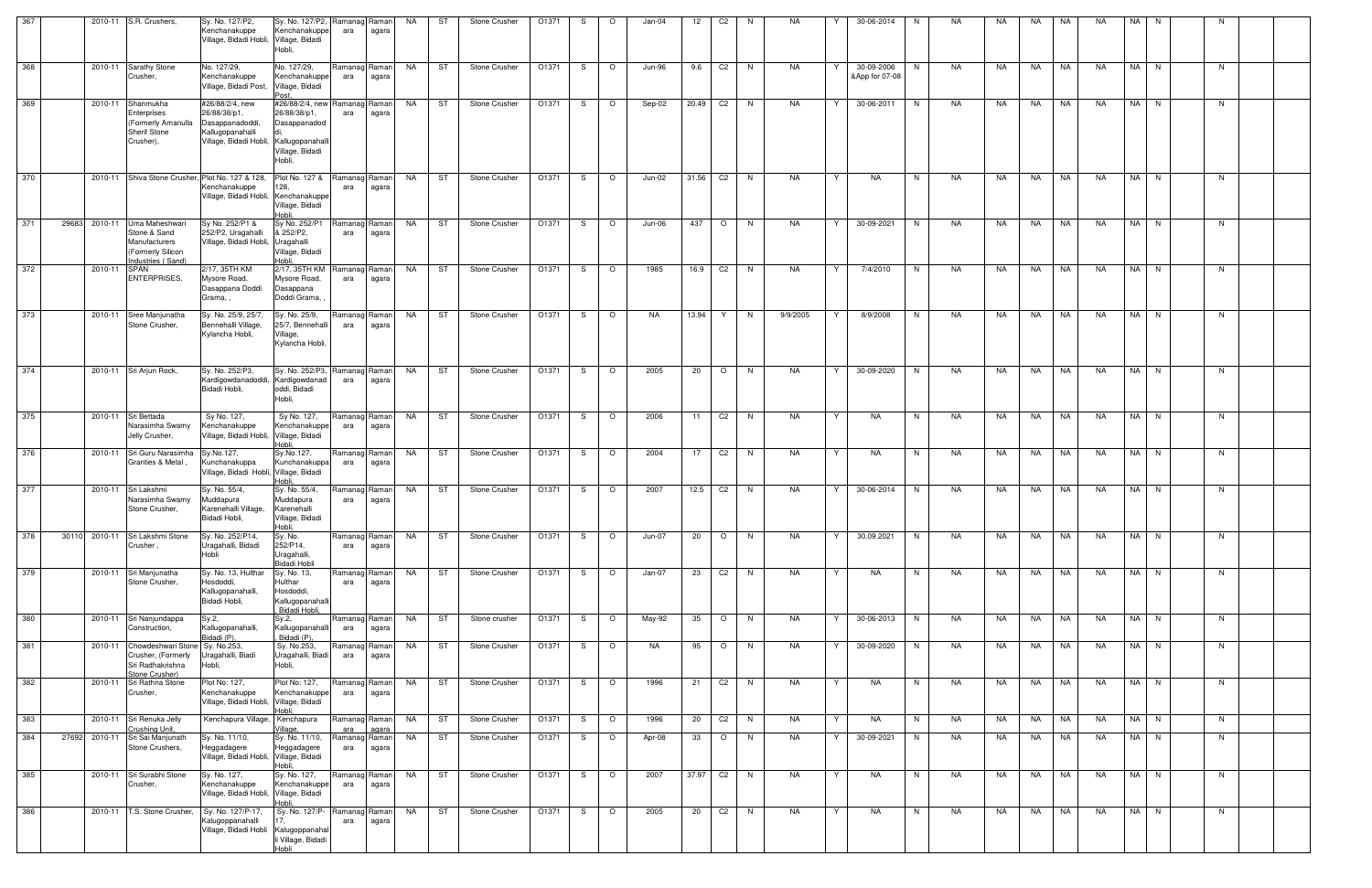| 387 |       | 2010-11 | Sri Vara Siddi<br>Vinayaka Stone<br>Crusher,                                  | Sy. No. 14, Ultar<br>Hosdoddi,<br>Kallugopanahalli,<br>Bidadi,                                        | Sy. No. 14, Ultar Ramanag Raman<br>Hosdoddi,<br>Kallugopanahalli<br>Bidadi, | ara                   | agara          | NA        | ST | Stone Crusher                                                             | O1371 | S.  | $\circ$ | Oct-07    | 22              | C <sub>2</sub> | N.       | NA         |   | <b>NA</b>                            | N  | NA.       | NA  | NA        | NA        | <b>NA</b>   | NA | N.   |    |  |
|-----|-------|---------|-------------------------------------------------------------------------------|-------------------------------------------------------------------------------------------------------|-----------------------------------------------------------------------------|-----------------------|----------------|-----------|----|---------------------------------------------------------------------------|-------|-----|---------|-----------|-----------------|----------------|----------|------------|---|--------------------------------------|----|-----------|-----|-----------|-----------|-------------|----|------|----|--|
| 388 | 30855 | 2010-11 | Sri Venkateshwara<br>Enterprises,                                             | Plot No: 127,<br>Kenchanakuppe.<br>Bidadi, Hobli,                                                     | Plot No: 127,<br>Kenchanakuppe<br>Bidadi, Hobli,                            | Ramanag Raman<br>ara  | agara          | NA        | ST | Stone Crusher                                                             | O1371 | S.  | $\circ$ | Mar-03    | 15              | C <sub>2</sub> | N        | NA         | Y | 30-06-2013                           | N  | NA        | NA  | NA        | NA        | <b>NA</b>   |    | NA N | N  |  |
| 389 |       |         | 2010-11 Sri Venkateshwara<br>Hill Crushers,                                   | Sy No. 364, Kodiyala Sy No. 364,<br>karenahalli.<br>Chinnammanahalli<br>Dakala, Bidadi Hobli          | Kodiyala<br>karenahalli,<br>Chinnammanah<br>alli Dakala,<br>Bidadi Hobli    | Ramanag Raman<br>ara  | agara          | NA        | ST | Stone Crusher                                                             | O1371 | S   | $\circ$ | 2006      | 53              | $\circ$        | N        | <b>NA</b>  | Y | 30.09.2020                           | N  | NA.       | NA  | <b>NA</b> | NA        | <b>NA</b>   |    | NA N | N  |  |
| 390 |       |         | 2010-11 Sri Venkateshwara<br>Stone Crusher,                                   | Sy. No. 87/P9,<br>Anamanahalli.<br>Sambegowdanadod Sambegowdana<br>di Post, Satnur Hobli, doddi Post, | Sy. No. 87/P9.<br>Anamanahalli,<br>Satnur Hobli                             | Kanakap Raman<br>ura  | agara          | NA        | ST | Stone Crusher                                                             | O1371 | S.  | $\circ$ | 2006      | 19              | $\circ$        | N        | NA         | Y | 30.09.2017                           | N  | NA        | NA  | NA        | <b>NA</b> | <b>NA</b>   |    | NA N | N  |  |
| 391 |       |         | 2010-11   Balaji Granites,                                                    | Sy. No. 252,<br>Uragahalli, Bidadi<br>Hobli.                                                          | Sy. No. 252,<br>Uragahalli,<br>Bidadi Hobli,                                | Ramanag Raman<br>ara  | agara          | NA        | ST | Stone Crusher                                                             | O1371 | S.  | $\circ$ | Dec.2008  | 82              | C <sub>2</sub> | N.       | NA         | Y | 30-06-2011                           | N  | NA.       | NA. | <b>NA</b> | NA        | NA.         |    | NA N | N  |  |
| 392 |       |         | 2010-11 Sri. Nanjundeshwara Ulthar Hosadoddi<br>Prassana Stone<br>Crusher,    | (Kalugopanahalli<br>Village), Bidadi Hobli,                                                           | Jlthar<br>Hosadoddi<br>(Kalugopanahal<br>Village), Bidadi<br>Hobli.         | Ramanag Raman<br>ara  | agara          | NA        | ST | Stone Crusher                                                             | O1371 | S.  | $\circ$ | 2007      | $7\overline{ }$ | C <sub>2</sub> | N.       | NA         | Y | <b>NA</b>                            | N  | NA        | NA. | NA.       | NA        | NA.         |    | NA N | N  |  |
| 393 |       |         | 2010-11 Srk Construction &<br>Project Pvt Ltd,                                | SNo.57/P-12,<br>Mayaganahalli<br>Panchayat,                                                           | SNo.57/P-12,<br>Mayaganahalli,<br>Panchayat                                 | Ramanag  Raman<br>ara | agara          | NA        | ST | Stone Crusher                                                             | O1371 | м   | $\circ$ | Aug. 2005 | 245             | C <sub>2</sub> |          | <b>NA</b>  | Y | 30-6-2007                            | N  | NA        | NA  | NA.       | NA        | <b>NA</b>   |    | NA N | N  |  |
| 394 |       |         | 2010-11 Tawakkal Crushing<br>Company Pvt Ltd,                                 | Plot No: 127,<br>Kanchanaguppe,<br>Thammanna Village,<br>Bidadi Post,                                 | Plot No: 127,<br>Kanchanagupp<br>e, Thammanna<br>Village, Bidadi<br>Post,   | Ramanag Raman<br>ara  | agara          | NA        | ST | Stone Crusher                                                             | O1371 | S.  | $\circ$ | 2001      | 20              | C <sub>2</sub> | N.       | NA         | Y | NA.                                  | N  | NA.       | NA. | NA        | NA        | NA.         |    | NA N | N  |  |
| 395 |       |         | 2010-11 Tirupathi Stone<br>Crusher,                                           | Sy. No. 127/6,<br>Kenchanakuppe<br>Village, Bidadi Hobli, Village, Bidadi                             | Sy. No. 127/6,<br>Kenchanakuppe<br>Hobli,                                   | Ramanag Raman <br>ara | agara          | NA        | ST | Stone Crusher                                                             | O1371 | S.  | $\circ$ | 2005      | 20              | C <sub>2</sub> | N        | NA         | Y | 30-06-2008 &<br>NA                   | N. | NA.       | NA. | NA        | NA        | NA          |    | NA N | N  |  |
| 396 |       |         | 2010-11 Tulsi Stone Crusher,                                                  | Sy. No. 207,<br>Kenchankuppe<br>Village, Bidadi Hobli, Village, Bidadi                                | Sy. No. 207,<br>Kenchankuppe<br>Hobli.                                      | Ramanag Raman<br>ara  | agara          | NA        | ST | <b>Stone Crusher</b>                                                      | O1371 | S.  | $\circ$ | Jan-06    | 15.39           | C <sub>2</sub> | N.       | NA         | Y | NA                                   | N  | NA.       | NA. | NA.       | NA        | <b>NA</b>   |    | NA N | N  |  |
| 397 |       |         | 2010-11 Span Enterprises<br>Formerly Unathi<br>Projects Ltd Stone<br>Crusher, | Mysore Road,<br>Kalagopanahalli,<br>Bidadi, Hobli,                                                    | Mysore Road,<br>Kalagopanahalli<br>Bidadi, Hobli,                           | Ramanag Raman<br>ara  | agara          | NA        | ST | Stone Crusher                                                             | O1371 | S.  | $\circ$ | 1985      | 20              | C <sub>2</sub> | N        | NA         | Y | 30-06-2008&<br>Refused for 08-<br>09 | N  | NA        | NA  | NA.       | NA        | <b>NA</b>   |    | NA N | N  |  |
| 398 |       |         | 2010-11 United Stones,                                                        | Sy.No: 2,<br>Kallagoppanahalli<br>Village                                                             | Sy.No: 2,<br>Kallagoppanaha<br>li Village,                                  | Ramanag Raman<br>ara  | agara          | NA        | ST | Stone Crusher                                                             | O1371 | S.  | $\circ$ | NA        | 19              | Y.             | N.       | 22-03-1997 |   | Y   Not issued CFE   N               |    | NA        | NA  | NA        | NA        | NA          |    | NA N | N. |  |
| 399 |       |         | 2010-11 Varasiddi Vinayaka<br>Stone Crusher,                                  | Kallugoppanahalli,<br>Bidadi (H)                                                                      | Kallugoppanaha Ramanag Raman<br>i, Bidadi (H),                              | ara                   | agara          | NA        | ST | Stone Crusher                                                             | O1371 | S.  | $\circ$ | Oct-07    | 22              | C <sub>2</sub> | N        | NA         | Y | 7/4/2010                             | N. | NA        | NA  | NA.       | NA        | NA          |    | NA N | N  |  |
| 400 |       |         | 2010-11 Varun Stone<br>Cruhser,                                               | Sy. No. 260,<br>Hegadagere Village,<br>Bidadi Hobli,                                                  | Sy. No. 260,<br>Hegadagere<br>Village, Bidadi<br>Hobli,                     | ara                   | agara          |           |    | Ramanag Raman   NA   ST   Stone Crusher   01371   S   O   NA   52   O   N |       |     |         |           |                 |                |          | <b>NA</b>  |   | Y   10.11.2018   N   NA              |    |           |     |           |           | NA NA NA NA |    | NA N | N  |  |
| 401 |       |         | 2010-11 Vijayashree Stone<br>Aggregates,                                      | Sy. No.20,<br>Kempanahalli (V),<br>Bidadi Hobli,                                                      | Sy. No.20,<br>Kempanahalli<br>(V), Bidadi<br>Hobli,                         | Ramanag Raman<br>ara  | agara          | NA        | ST | Stone Crusher                                                             | O1371 | S O |         | 2007      | 24              | C2             | N        | NA         | Y | 7/4/2010                             | N  | <b>NA</b> | NA  | NA        | <b>NA</b> | <b>NA</b>   |    | NA N | N  |  |
| 402 |       | 2010-11 | Ziauddin &<br>Company,                                                        | Sy. No: 2,<br>Kallagopanahalli<br>Village, Bidadi,<br>Hobli.                                          | Sy. No: 2,<br>Kallagopanahalli<br>Village, Bidadi<br>Hobli,                 | Ramanag Raman<br>ara  | agara          | NA        | ST | Stone crusher                                                             | O1371 | S.  | $\circ$ | 1992      | 12              | C <sub>2</sub> | N        | NA         | Y | Closed                               | N  | NA        | NA  | NA        | NA        | <b>NA</b>   |    | NA N | N  |  |
| 403 |       |         | 2010-11 Lakshmi Associates<br>by Sri Sadananda,                               | Sy.No. 363 Kodiyala<br>Karenahalli.                                                                   | Sy.No. 363<br>Kodiyala<br>Karenahalli                                       | Ramanag Raman<br>ara  | agara          | <b>NA</b> | ST | Stone crusher                                                             | O1371 | S.  | $\circ$ | NA        | 27              | Y.             | <b>N</b> | NA         | Y | NA                                   | N  | NA        | NA  | NA        | NA        | <b>NA</b>   |    | NA N | N  |  |
| 404 |       |         | 2010-11 Sri. Balaji Granites,                                                 | Sy. No. 254,<br>Uragahalli, Bidadi<br>Hobli.                                                          | Sy. No. 254,<br>Uragahalli,                                                 | Ramanag Raman<br>ara  | agara          | NA        | ST | Stone Crusher                                                             | O1371 | S.  | $\circ$ | NA        | 47              | Y              | N        | NA         | Y | 6/7/2007                             | N  | NA        | NA  | NA.       | NA        | <b>NA</b>   |    | NA N | N  |  |
| 405 |       |         | 2010-11 Sri Venkateshwara<br>Stone Crusher,                                   | Sy. No. 87,<br>Annammanahalli,<br>Satnur Hobli,                                                       | Bidadi Hobli.<br>Sy. No. 87,<br>Annammanahall<br>Satnur Hobli,              | Ramanag Raman<br>ara  | agara          | NA        | ST | Stone Crusher                                                             | O1371 | S.  | $\circ$ | NA.       | 38.5            | Y              | N.       | NA         | Y | <b>NA</b>                            | N  | NA        | NA  | NA.       | NA        | NA.         |    | NA N | N  |  |
| 406 |       |         | 2010-11 Kenkere Infratech,                                                    | Sy.No.26, Urgahalli,<br>Bidadi Hobli,                                                                 | Sy.No.26,Urgah<br>alli, Bidadi Hobli,                                       | Ramanag Raman<br>ara  | agara          | NA        | ST | Stone Crusher                                                             | O1371 | L.  | $\circ$ | NA        | 620             | Y              | N        | NA         | Y | 17-12-2011                           | N  | NA        | NA  | NA.       | NA        | NA          |    | NA N | N  |  |
| 407 |       |         | 2010-11 Sri Sai Stone<br>Crusher,                                             | Sy. No.241/P,<br>Uragahalli, Bidadi<br>Hobli                                                          | Sy. No.241/P,<br>Uragahalli,<br>Bidadi Hobli                                | Ramanag Raman<br>ara  | agara          | NA        | ST | Stone Crusher                                                             | O1371 | S.  | $\circ$ | NA        | 22.25           | Y              | N        | NA         | Y | 7.04.2010                            | N  | NA        | NA  | NA        | <b>NA</b> | <b>NA</b>   |    | NA N | N  |  |
| 408 | 29619 |         | 2010-11 Balaji Buildcon<br>(Stone Crusher)                                    | 118, M.G. Palya<br>Village,                                                                           | 118, M.G.<br>Palya Village,                                                 | Ramanag Raman<br>ara  | agara          | NA        | ST | Stone Crusher                                                             | O1371 | S.  | $\circ$ | NA        | 64              | $\circ$        | <b>N</b> | NA         | Y | 30-09-2021                           | N  | NA        | NA  | NA        | NA        | NA          |    | NA N | N  |  |
| 409 |       |         | 2010-11 Building Material<br>Suppliers,                                       | Plot No: 15/2,<br>Basavenahalli, Solur Basavenahalli,<br>Hobli,                                       | Plot No: 15/2,<br>Solur, Hobli,                                             | Magadi                | Raman<br>agara | NA        | ST | Stone Crusher                                                             | O1371 | S   | $\circ$ | 1999      | 21              | C <sub>2</sub> | N        | NA         | Y | NA                                   | N  | NA        | NA  | NA        | NA        | NA          |    | NA N | N  |  |
| 410 |       |         | 2010-11 Bylappa Stone<br>Crusher,                                             | Sy. No.36,<br>Channavalli Village,<br>Solur Hobli,                                                    | Sy. No.36,<br>Channavalli<br>Village, Solur<br>Hobli.                       | Magadi                | Raman<br>agara | NA        | ST | Stone crusher                                                             | O1371 | S.  | $\circ$ | 2002      | 17.6            | C <sub>2</sub> | N        | NA         | Y | 30-06-2007                           | N  | <b>NA</b> | NA  | NA        | NA        | NA.         |    | NA N | N  |  |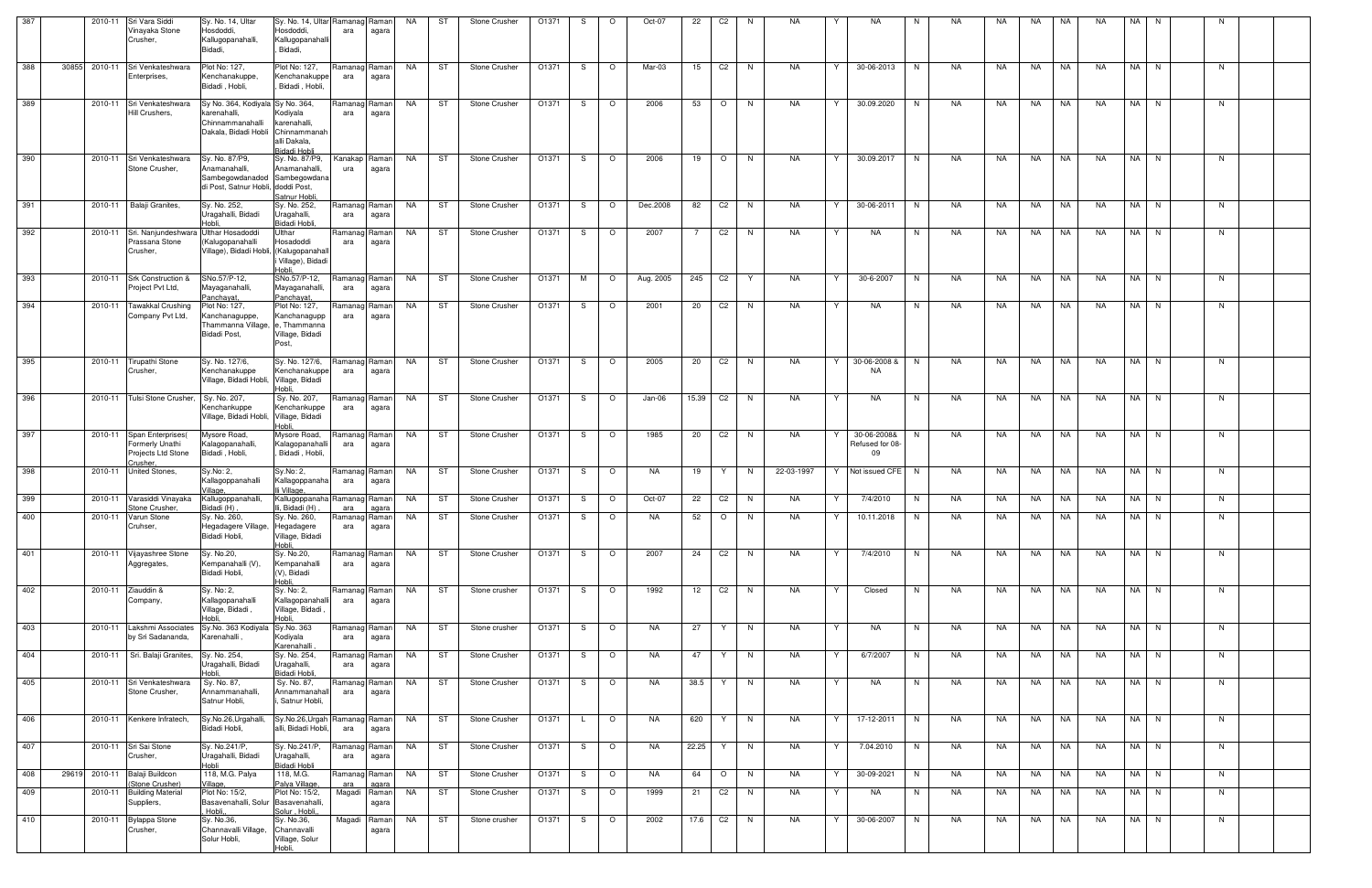| 411 |       | 2010-11         | Concorde<br>Constructions,                                                             | Sy. No. 36,<br>Channavally Village,<br>Solur Hobli,                                    | Sy. No. 36,<br>Channavally<br>Village, Solur      | Magadi                | Raman<br>agara                 | NA        | ST        | Stone crusher                    | O1371 | -S | $\circ$ | 1999       | 74      | C <sub>2</sub>           | -N | NA         |    | 30-06-2006                                     | N. | NA        | NA  | NA.       | NA        | NA.       | NA   | N.   |     |  |
|-----|-------|-----------------|----------------------------------------------------------------------------------------|----------------------------------------------------------------------------------------|---------------------------------------------------|-----------------------|--------------------------------|-----------|-----------|----------------------------------|-------|----|---------|------------|---------|--------------------------|----|------------|----|------------------------------------------------|----|-----------|-----|-----------|-----------|-----------|------|------|-----|--|
| 412 |       |                 | 30648 2010-11 Honnadevi Stone                                                          | Sy.No: 36,                                                                             | Hobli.<br>Sy.No: 36,                              |                       | Magadi Raman                   | NA        | ST        | Stone Crusher                    | O1371 | -S | $\circ$ | 1999       | 59.96   | $\circ$                  | N. | NA.        | Y  | 30-09-2021                                     | N  | NA        | NA. | NA        | NA        | NA.       |      | NA N | N   |  |
| 413 |       | 2010-11         | ;rusher<br>Sri Siddeshwara<br>Industries,                                              | Byalakere,<br>Vangalappanahalli<br>Kasaba Hobli,                                       | <b>Byalakere</b><br>Vangalappanah<br>alli, Kasaba | Magadi                | Raman<br>agara                 | NA .      | ST        | Stone Crusher                    | O1371 | -S | $\circ$ | 2007       | 28      | C <sub>2</sub>           | N. | NA         |    | 7/4/2010                                       | N  | NA        | NA  | NA        | NA        | NA.       |      | NA N | - N |  |
| 414 |       | 2010-11         | Suryodaya                                                                              | Veganapopanahall                                                                       | ldoH<br>Veganapopana                              | Magadi                | Raman                          | NA        | ST        | Stone Crusher                    | O1371 | S  | $\circ$ | 2008       | 47      | C <sub>2</sub>           | N. | NA         | Y  | 7/4/2010                                       | N  | NA        | NA. | NA        | NA        | <b>NA</b> |      | NA N | N   |  |
| 415 |       | 2010-11         | Infrastructure Pvt Ltd, Village<br>Vijayalakshmi Stone Sy.No.13,<br>Crusher,           | Basavanahalli, Solur Basavanahalli,                                                    | halli Village<br>Sy.No.13,                        |                       | agara<br>Magadi Raman<br>agara | NA        | ST        | <b>Stone Crusher</b>             | O1371 | -S | $\circ$ | 1991       | 21      | C <sub>2</sub>           | N. | NA         | Y  | NA                                             | N  | NA        | NA  | <b>NA</b> | NA        | <b>NA</b> |      | NA N | N   |  |
| 416 | 30225 | 2010-11         | Vishnu Stone                                                                           | Hobli.<br>No.16/18, 16/19,                                                             | Solur Hobli.<br>No.16/18,                         | Magadi                | Raman                          | NA.       | ST        | Stone Crusher                    | O1371 | -S | $\circ$ | 2006       | 139     | $\circ$                  | N  | NA         | Y  | 30-09-2021                                     | N  | NA.       | NA. | NA        | NA        | NA.       | NA I | N.   | N   |  |
|     |       |                 | Crusher,                                                                               | Vengalappanahalli,                                                                     | 16/19,<br>Vengalappanah                           |                       | agara                          |           |           |                                  |       |    |         |            |         |                          |    |            |    |                                                |    |           |     |           |           |           |      |      |     |  |
| 417 |       |                 | 2010-11 Prathyusha                                                                     | Sy No 43, 69 at<br>Associates Shipping kalari Kavalu Village kalari Kavalu             | Sy No 43, 69 at                                   | Magadi                | I Raman!<br>agara              | NA        | ST        | Stone crusher & Hot<br>mix Plant | O1371 |    | $\circ$ | 2008       | 941     | Y                        | Y  | NA         | Y  | NA                                             | N  | NA        | NA. | NA        | NA        | NA        |      | NA N | N   |  |
| 418 |       | 2010-11         | Pvt Ltd.<br>G.G.Granite and                                                            | Sy. No.16/18, 16/20,                                                                   | /illage<br>Sy. No.16/18,<br>16/20,                | Magadi                | Raman                          | NA        | ST        | Stone crusher                    | O1371 | -S | $\circ$ | 2010       | 49.5    | $\circ$                  | N  | NA         | Y  | NA                                             | N  | NA        | NA  | NA        | NA        | NA.       |      | NA N | N   |  |
|     |       |                 | Partlers,                                                                              | Vingappanahalli,<br>Kasaba Hobli,                                                      | Vingappanahalli<br>Kasaba Hobli,                  |                       | agara                          |           |           |                                  |       |    |         |            |         |                          |    |            |    |                                                |    |           |     |           |           |           |      |      |     |  |
| 419 | 78707 | 2010-11         | Chandana Stone<br>Crusher,                                                             | Sy.No.217/1,<br>Aralasandra Village,                                                   | Sy.No.217/1,<br>Aralasandra                       | Ramanag Raman<br>ara  | agara                          | NA        | ST        | Stone Crusher                    | O1371 | S  | $\circ$ | 15-8-2005  | 24      | $\circ$                  | N  | NA.        | Y  | 27-03-2020                                     | N  | <b>NA</b> | NA  | NA        | NA        | <b>NA</b> |      | NA N | N   |  |
|     |       |                 |                                                                                        | Ramanagara Tq &<br>Dist.                                                               | Village,<br>Ramanagara                            |                       |                                |           |           |                                  |       |    |         |            |         |                          |    |            |    |                                                |    |           |     |           |           |           |      |      |     |  |
| 420 |       |                 | 2010-11 Umesh Stone                                                                    | Sy. No. 127,<br>Kenchanakuppe                                                          | Tg & Dist.<br>Sy. No. 127,                        | Ramanag Raman         |                                | NA.       | ST        | Stone Crusher                    | O1371 | S. | $\circ$ | 12/5/2009  | 136     | $\overline{C2}$          | N. | NA         | Y  | NA                                             | N  | NA.       | NA. | <b>NA</b> | NA        | NA.       |      | NA N | N.  |  |
|     |       |                 | Crusher,                                                                               | Village, Bidadi Hobli, Village, Bidadi                                                 | Kenchanakuppe<br>Hobli                            | ara                   | agara                          |           |           |                                  |       |    |         |            |         |                          |    |            |    |                                                |    |           |     |           |           |           |      |      |     |  |
| 421 |       |                 | 2010-11 sri Venkateshwara<br>Stone Crusher.                                            | Sy. No127,<br>Kenchanakuppe,<br><b>Bidadi Hobli</b>                                    | Sy. No127,<br>Kenchanakuppe<br>Bidadi Hobli,      | Ramanag Raman<br>ara  | agara                          | NA        | ST        | <b>Stone Crusher</b>             | O1371 | S. | $\circ$ | 15/03/2005 | 15      | C <sub>2</sub>           | N. | NA         | Y  | 30-06-2014                                     | N  | NA.       | NA  | <b>NA</b> | NA        | NA.       |      | NA N | N   |  |
| 422 |       |                 | 2010-11 S.L.N. Crusher                                                                 | Sy.No.58, Gudde<br>Maranahalli, Solur<br>Hobli                                         | Sy.No.58,<br>Gudde<br>Maranahalli,                | Magadi                | Raman<br>agara                 | NA        | ST        | Stone crusher                    | O1371 | S. | $\circ$ | 2/2/1999   | 50      | C <sub>2</sub>           | N. | NA.        | Y  | 30-06-2006                                     | N  | NA.       | NA  | NA        | NA        | NA.       |      | NA N | N   |  |
| 423 | 29260 | 2010-11         | Sri Venkateshwara                                                                      | Sy.No.88,                                                                              | Solur Hobli<br>Sy.No.88,                          | Ramanag Raman         |                                | NA        | ST        | Stone Crusher                    | O1371 | S  | $\circ$ | 02/09/2009 | 39      | $\circ$                  | N  | NA         | Y  | 30-09-2021                                     | N  | NA        | NA  | <b>NA</b> | NA        | <b>NA</b> |      | NA N | N   |  |
| 424 | 29673 |                 | <b>Stone Crusher</b><br>2010-11 Robo Silicon Ltd                                       | M.G.Palya,<br>Sy. No.196/1, 2, 3, 4, Sy. No.196/1, 2, Ramanag Raman                    | M.G.Palya                                         | ara                   | agara                          | NA        | ST        | Stone Crusher                    | O1371 | -S | $\circ$ | 1/6/2005   | 491     | $\circ$                  | Y  | 30-09-2021 |    | 30-09-2021                                     | N. | NA.       | NA  | NA        | NA        | NA.       |      | NA N | N.  |  |
|     |       |                 |                                                                                        | 5, Uragahalli, Bidadi 3, 4, 5,<br>Hobli,                                               | Uragahalli,<br>Bidadi Hobli.                      | ara                   | agara                          |           |           |                                  |       |    |         |            |         |                          |    |            |    |                                                |    |           |     |           |           |           |      |      |     |  |
| 425 |       |                 | 2010-11 Sri Nanjundeshwara<br>Prasanna Stone<br>Crusher,                               | Sy.No.2,<br>Hultarhosadoddy,<br>Kallugopanahalli.                                      | Sy.No.2,<br>Hultarhosadodd                        | Ramanag Raman<br>ara  | agara                          | NA        | ST        | Stone Crusher                    | O1371 | S. | $\circ$ | <b>NA</b>  | 9       | C <sub>2</sub>           | N  | NA.        | Y  | Board issued<br>Closure order<br>on 14-02-2008 | N. | <b>NA</b> | NA  | NA        | NA        | <b>NA</b> |      | NA N | N   |  |
|     |       |                 |                                                                                        | Bidadi,                                                                                | Kallugopanahalli<br>Bidadi,                       |                       |                                |           |           |                                  |       |    |         |            |         |                          |    |            |    |                                                |    |           |     |           |           |           |      |      |     |  |
| 426 |       | $2010 - 11$ Sri | Sandananda (Formerl kanaka;ura Main<br>y M/s Lakahmi Stone Road,<br>Crusher.)Paramount | No.1, Talaghatapura, No.1,                                                             | Talaghatapura,<br>kanaka;ura<br>Main Road,        | Ramanag Raman<br>ara  | agara                          | NA        | ST        | Stone Crusher                    | O1371 | S. | $\circ$ | NA         | 27.1    | Y                        | N. | 10/3/2005  | Y  | 9/3/2007                                       | N  | NA.       | NA  | NA        | NA        | NA        |      | NA N | N   |  |
| 427 |       | 30506 2010-11   | Granito Infrastructure Sy No.16/20,<br>Company.                                        | Vengalapannahalli                                                                      | Sy No.16/20,<br>Vengalapannah                     | Magadi Raman          | agara                          | NA        | ST        | Stone Crusher                    | O1371 | S. | $\circ$ | 7/9/2006   | 160     | $\overline{\phantom{0}}$ | N  | NA         | YI | 30-09-2021                                     | N  | NA.       | NA  | NA        | NA        | <b>NA</b> |      | NA N | N   |  |
| 428 |       |                 | 2010-11 Suvarna Crusher.                                                               | Village,<br># 128, Lakkanahalli,<br>Badrapura Road,                                    | alli Village,<br>#128,<br>Lakkanahalli,           |                       | Magadi Raman<br>agara          | NA        | ST        | Stone Crusher                    | O1371 | S. | $\circ$ | 2001       | 9.75 C2 |                          | N  | NA         | Y  | 30-06-2002                                     | N  | <b>NA</b> | NA  | <b>NA</b> | NA        | <b>NA</b> |      | NA N | N   |  |
|     |       |                 |                                                                                        | Solur Hobli                                                                            | Badrapura<br>Road, Solur<br>Hobli                 |                       |                                |           |           |                                  |       |    |         |            |         |                          |    |            |    |                                                |    |           |     |           |           |           |      |      |     |  |
| 429 |       | 31470 2010-11   | Ganapathi Stone<br>Crusher,                                                            | Sy.No.7,<br>Singadasanahalli,<br><b>Bachnahalli Post</b>                               | Sy.No.7,<br>Singadasanahal<br>i, Bachnahalli      | Magadi                | Raman<br>agara                 | NA        | ST        | Stone Crusher                    | O1371 | S. | $\circ$ | 02.02.2001 |         | $8.85$ C <sub>2</sub>    | N  | NA         | Y  | 7/4/2010                                       | N  | <b>NA</b> | NA  | NA.       | NA        | <b>NA</b> |      | NA N | N   |  |
|     |       |                 |                                                                                        |                                                                                        | Post                                              |                       |                                |           |           |                                  |       |    |         |            |         |                          |    |            |    |                                                |    |           |     |           |           |           |      |      |     |  |
| 430 |       |                 | 2010-11 Bharathi Mobile<br>.imited,                                                    | Malleshwaram<br>Extension,                                                             | Malleshwaram<br>Extension,                        | Ramanag Raman<br>ara  | agara                          | NA        | TT        | Mobile Tower                     |       | S  | W       | 2003       | NA      | $\overline{O}$           | N  | NA         | Y  | 31-12-2013                                     | N  | NA        | NA  | NA 1      | <b>NA</b> | <b>NA</b> |      | NA N | N   |  |
| 431 |       | 2010-11         | <b>Bharathi Mobile</b><br>Limited.                                                     | No. 1586/1060,<br>Kanakapura Road,                                                     | No. 1586/1060,<br>Kanakapura<br>Road,             | Kanakap Raman<br>ura  | agara                          | <b>NA</b> | TT        | Mobile Tower                     |       | S. | W       | 2003       | NA      | $\circ$                  | N, | <b>NA</b>  | Y  | 31-12-2013                                     | N  | NA        | NA  | <b>NA</b> | NA        | NA        |      | NA N | N   |  |
| 432 |       |                 | 2010-11 Bharti Televenture<br>Ltd., (Honganur)                                         | Sy. No. 460,<br>Honganur,                                                              | Sy. No. 460,<br>Honganur,                         | channap Raman<br>atna | agara                          | NA        | <b>TT</b> | Mobile Tower                     |       | S  | W       | 2006       | NA 1    | $\overline{\circ}$       | N  | NA         | Y  | 31-12-2015                                     | N  | NA        | NA  |           | NA NA     | <b>NA</b> |      | NA N | N   |  |
| 433 |       |                 | 2010-11 wireless TT info<br>services Itd                                               | Sy No.106/1,<br>Arakoppa Village,                                                      | Sy No.106/1,<br>Arakoppa                          | Kanakap Raman<br>ura  | agara                          | NA        | TT.       | Mobile Tower                     |       | -S | W       | 2008       | NA      | $\circ$                  | N. | NA         | Y  | 31-12-2014                                     | N  | NA        | NA  | NA        | NA        | NA        |      | NA N | N.  |  |
|     |       |                 |                                                                                        | uyamballi Hobli,                                                                       | Village,<br>uyamballi Hobli,                      |                       |                                |           |           |                                  |       |    |         |            |         |                          |    |            |    |                                                |    |           |     |           |           |           |      |      |     |  |
| 434 |       |                 | 2010-11   ICICI Bank Ltd,                                                              | Plot No: Ca2p1,<br>Mysore Road,                                                        | Plot No: Ca2p1,<br>Mysore Road,                   | Ramanag Raman<br>ara  | agara                          | NA        |           | others Bank DG Tower             |       | S  | W       | Mar-00     | NA      | $\circ$                  | N  | NA         | Y  | 31-12-2015                                     | N  | NA        | NA  | NA        | NA        | NA        |      | NA N | N   |  |
| 435 |       |                 | 2010-11 Reliance<br><b>Communication Ltd</b>                                           | Khata No. 1798 &<br>1798 A(New), Old                                                   | Khata No. 1798<br>& 1798 A(New),                  | Kanakap<br>ura        | Raman<br>agara                 | <b>NA</b> | TT.       | Mobile Tower                     |       | S. | W       | Feb-03     | NA      | $\circ$                  | N  | NA         | Y  | 31-12-2014                                     | N  | NA        | NA  | NA        | NA        | <b>NA</b> |      | NA N | N   |  |
|     |       |                 |                                                                                        | Nos. 1227 & 1227A, Old Nos. 1227<br>Ward No.5,<br>Municipal High Road, No.5, Municipal | & 1227A, Ward                                     |                       |                                |           |           |                                  |       |    |         |            |         |                          |    |            |    |                                                |    |           |     |           |           |           |      |      |     |  |
|     |       |                 |                                                                                        |                                                                                        | High Road,                                        |                       |                                |           |           |                                  |       |    |         |            |         |                          |    |            |    |                                                |    |           |     |           |           |           |      |      |     |  |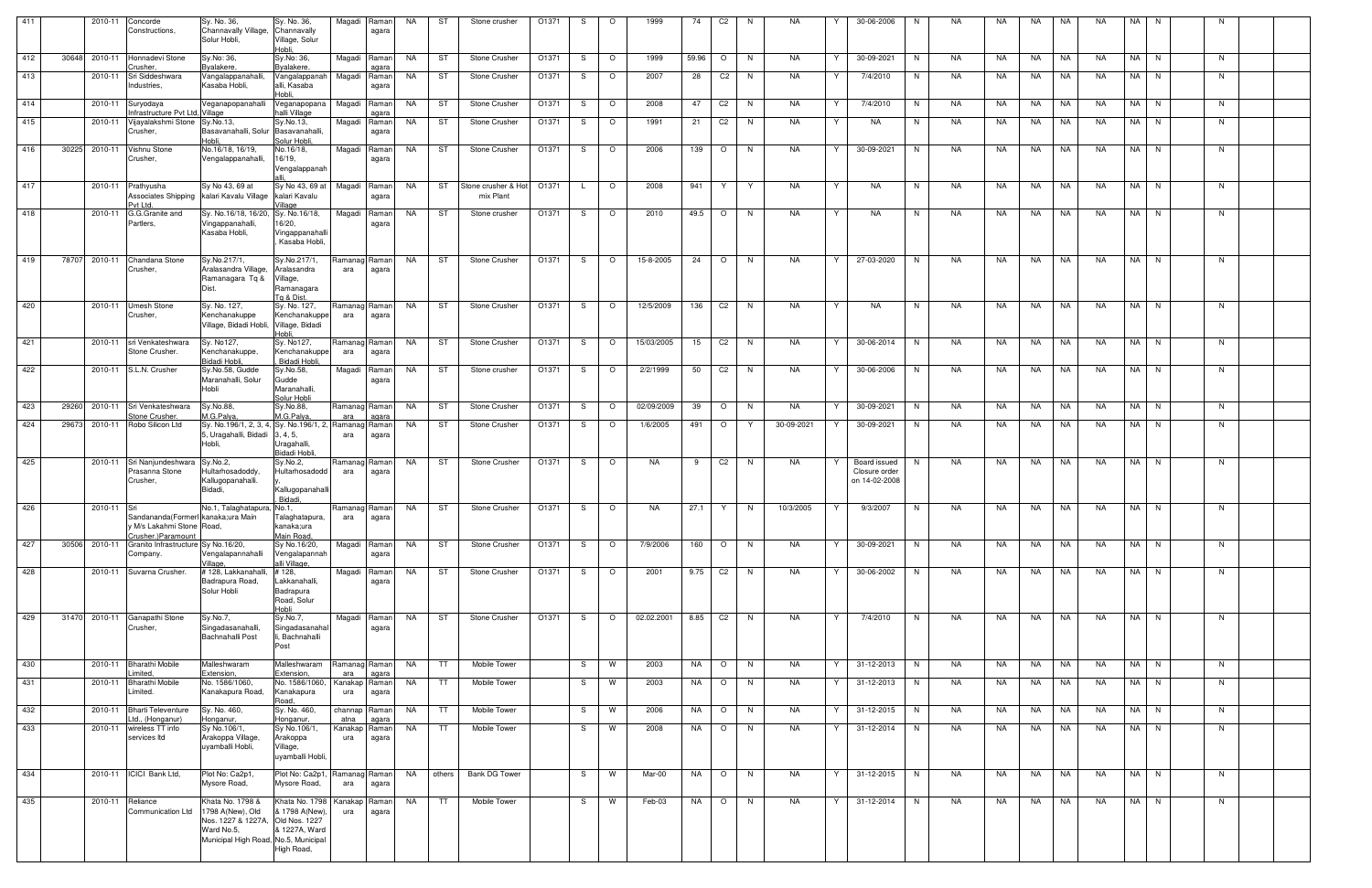| 436 |                  | 2010-11 Tata Tele Services<br>Ltd.,                             | Sy. No. 136 & 137,<br>Ketuhalli Village,<br>Kasaba Hobli,<br>Sangana Basappana Hobli, Sangana<br>Doddi               | Sy. No. 136 &<br>137, Ketuhalli<br>Village, Kasaba<br>Basappana<br>Doddi        | Ramanag<br>ara       | Raman<br>agara          | NA        | TT   | Mobile Tower        | -S | W | 2007 | NA. | $\circ$ | - N | NA        | 31-12-2014<br>Y          | N. | NA | NA  | NA        | NA        | NA        | NA I     | N. |    |  |
|-----|------------------|-----------------------------------------------------------------|----------------------------------------------------------------------------------------------------------------------|---------------------------------------------------------------------------------|----------------------|-------------------------|-----------|------|---------------------|----|---|------|-----|---------|-----|-----------|--------------------------|----|----|-----|-----------|-----------|-----------|----------|----|----|--|
| 437 |                  | 2010-11 Viom Networks Ltd<br>(Tata Teleservices<br>Ltd, )       | C/O M.S. Narendra,<br># 2368/A, Jyothi<br>Narendra Complex,<br>B.M. Road,                                            | C/O M.S.<br>Narendra, #<br>2368/A, Jyothi<br>Narendra<br>Complex, B.M.<br>Road. | channap<br>atna      | Raman<br>agara          | NA        | TT   | Mobile Tower        | S. | W | 2004 | NA  | $\circ$ | N.  | NA        | One time<br>consent      | N  | NA | NA  | NA        | NA        | <b>NA</b> | NA N     |    | N  |  |
| 438 |                  | 2010-11 Bharathi Mobile Ltd, idadi Indi Area CA                 |                                                                                                                      | idadi Indl Area                                                                 | Ramanag Raman<br>ara | aɑara                   | NA        | TT   | Mobile Tower        | S  | W | 2003 | NA  | $\circ$ | N   | NA        | Y<br>31-12-2014          | N  | NA | NA  | NA        | NA        | NA        | NA N     |    | N. |  |
| 439 |                  | 2010-11 Tower Vision India<br>Private Limited,                  | Honagur<br>Village,Halagur<br>Road                                                                                   | Honagur<br>Village, Halagur<br>Road.                                            | Ramanag<br>ara       | Raman<br>agara          | NA        | TT   | Mobile Tower        | S. | W | 2007 | NA  | $\circ$ | N   | NA        | 31-12-2014               | N. | NA | NA  | NA        | NA        | NA        | NA N     |    | N. |  |
| 440 |                  | 2010-11 Tata Teleservices                                       | Sy.No.684, Harohalli Sy.No.684, Haro<br>rillage                                                                      | halli village                                                                   | Kanakap<br>ura       | Raman<br>agara          | NA        | TT   | Mobile Tower        | S. | W | 2005 | NA  | $\circ$ | N.  | NA        | 31-12-2014               | N. | NA | NA  | NA        | NA        | NA        | NA N     |    | N. |  |
| 441 |                  | 2010-11 Viom Networks Ltd<br>(Tata Teleservices<br>Ltd, )       | No.148/1395, Behind No.148/1395, Be Ramana<br>Bharathi Sanskrit<br>Vidyapet Road, Ijoor Sanskrit                     | hind Bharathi<br>, Vidyapet Road,<br>ioor                                       | ara                  | Raman<br>agara          | NA        | TT.  | Mobile Tower        | -S | W | 2004 | NA  | $\circ$ | N.  | NA        | One time<br>consent      | N. | NA | NA  | NA        | NA        | NA        | NA I     | N  | N. |  |
| 442 | 25999<br>2010-11 | Viom Networks<br>Ltd(Tata<br>Teleservices Ltd)                  | No.244/13 C &<br>245/1, KIADB Main<br>Road, Near Toyota<br>plant, Bidadi,                                            | No.244/13 C &<br>245/1, KIADB<br>Main Road,<br>Near Toyota<br>plant, Bidadi,    | Ramanag<br>ara       | Raman  <br>agara        | NA        | TT.  | Mobile Tower        | S. | W | 2004 | NA  | $\circ$ | N   | NA        | Y<br>One time<br>consent | N. | NA | NA  | NA        | NA        | NA.       | NA N     |    | N. |  |
| 443 |                  | 2010-11 Viom Networks Ltd<br>(FormerlyTata<br>Teleservices Ltd) | No.1739/1175, (Old No.1739/1175,<br>No.868), Dr. Raja Rao (Old<br>Road, J.C Extension No.868), Dr.Raja               | Rao Road, J.C<br>Extension                                                      | Kanakap<br>ura       | Raman<br>agara          | NA        | TT   | <b>Mobile Tower</b> | S. | W | 2004 | NA  | $\circ$ | N.  | NA        | Y<br>One time<br>consent | N. | NA | NA  | NA        | <b>NA</b> | NA        | NA N     |    | N. |  |
| 444 |                  | 2010-11 Xcel Telecom Pvt<br>Ltd.                                | No.1, Ittamadu village No.1, Ittamadu<br>& Post, Bidadi Hobli,                                                       | village &<br>Post, Bidadi<br>Hobli.                                             | Ramanag<br>ara       | Raman<br>agara          | NA .      | TT . | Mobile Tower        | S. | W | 2009 | NA  | $\circ$ | N   | NA        | Y<br>31-12-2014          | N. | NA | NA  | NA        | NA        | NA        | NA N     |    | N  |  |
| 445 |                  | 2010-11 Xcel Telecom Pvt<br>Ltd,                                | No.5292/5361A, Near No.5292/5361A, Kanakap<br>Suri Petrol Bunk, MG Near Suri Petrol<br>Road, Sathnoor road, Bunk, MG | Road, Sathnoor<br>road,                                                         | ura                  | Ramanl<br>agara         | NA        | TT   | Mobile Tower        | S. | W | 2009 | NA  | $\circ$ | N   | NA.       | 31-12-2014<br>Y          | N. | NA | NA  | NA        | NA        | NA        | NA I     | N  | N. |  |
| 446 |                  | 2010-11 Xcel Telecom Pvt<br>Ltd,                                | No.34/2,KIADB,Byra No.34/2,KIADB,<br>managala village,<br>Bidadi Hobli,                                              | Byramanagala<br>village, Bidadi<br>Hobli                                        | Ramanag<br>ara       | Raman<br>agara          | NA        | TT.  | Mobile Tower        | S  | W | 2009 | NA  | $\circ$ | N.  | NA        | Y<br>31-12-2014          | N. | NA | NA  | NA        | NA        | <b>NA</b> | NA N     |    | N  |  |
| 447 |                  | 2010-11 GTL Infrastructure,                                     | Plot No.1/1,<br>Harisandra.                                                                                          | Plot No.1/1,<br>Harisandra                                                      | Ramanag<br>ara       | Raman<br>agara          | NA        | TT   | Mobile Tower        | S  | W | 2009 | NA  | $\circ$ | N.  | NA        | 31-12-2014<br>Y          | N  | NA | NA  | NA        | NA        | NA        | NA N     |    | N. |  |
| 448 |                  | 2010-11 Indus Towers Ltd                                        | Sy No.8/2, Dollahalli Sy No.8/2,                                                                                     | Dollahalli                                                                      | Kanakap Raman<br>ura | agara                   | NA        | TT   | Mobile Tower        | S  | W | 2009 | NA  | $\circ$ | N.  | NA        | 31-12-2013<br>Y          | N  | NA | NA  | NA        | NA        | NA        | NA N     |    | N. |  |
| 449 |                  |                                                                 | 2010-11 Viom Networks Ltd, Mandipet, Municipal Mandipet,<br>ward No.26,<br>Channapatna                               | Municipal ward<br>No.26,<br>Channapatna                                         | channap<br>atna      | Raman <br>anara<br>ayu. | NA        | TT   | Mobile Tower        | S. | W | 2009 | NA  | $\circ$ | N.  | NA        | 31-12-2016<br>Y          | N. | NA | NA  | NA        | NA        | NA        | NA I     | N. | N. |  |
| 450 |                  | 2010-11 GTL Infrastructure,                                     | Sy.No.29/1,<br>Doddahalli                                                                                            | Sy.No.29/1,<br>Doddahalli                                                       | Kanakap Raman<br>ura | agara                   | <b>NA</b> | TT   | Mobile Tower        | S. | W | 2009 | NA  | $\circ$ | N   | NA        | 31-12-2014<br>Y          | N  | NA | NA  | NA        | NA        | NA        | $NA$ $N$ |    | N. |  |
| 451 |                  | 2010-11 GTL Infrastructure,                                     | No.63/12, Hissa No.<br>1-2, Boohalli                                                                                 | No.63/12, Hissa<br>No. 1-2, Boohall                                             | channap<br>atna      | Raman<br>agara          | NA        | TT   | Mobile Tower        | S  | W | 2009 | NA  | $\circ$ | N.  | NA        | 31-12-2014<br>Y          | N. | NA | NA  | NA        | NA        | NA        | NA N     |    | N. |  |
| 452 |                  | 2010-11 GTL Infrastructure,                                     | Sy.No.35/1B,Azad<br>Coach factory,<br>Bidadi Hobli,                                                                  | Sy.No.35/1B,Az Ramanag<br>ad Coach<br>factory, Bidadi<br>Hobli.                 | ara                  | Raman<br>agara          | NA        | TT   | Mobile Tower        | S  | W | 2009 | NA  | $\circ$ | N   | <b>NA</b> | Y<br>31-12-2014          | N  | NA | NA  | <b>NA</b> | <b>NA</b> | <b>NA</b> | NA N     |    | N. |  |
| 453 |                  | 2010-11 wireless TT info<br>services Ltd                        | No.189,<br>Ramanagara                                                                                                | No.189,<br>Ramanagara                                                           | Ramanag Raman<br>ara | agara                   | NA        | TT   | Mobile Tower        | S. | W | 2009 | NA  | $\circ$ | N.  | NA.       | Y<br>31-12-2014          | N  | NA | NA  | NA        | <b>NA</b> | <b>NA</b> | NA N     |    | N. |  |
| 454 |                  | 2010-11 Indus Towers Ltd                                        | No.541, New<br>No.671/A/541,<br>Jalamangala Village, Jalamangala                                                     | No.541, New<br>No.671/A/541<br>Village,                                         | Ramanaq<br>ara       | Raman<br>agara          | NA .      | TT   | Mobile Tower        | S. | W | 2009 | NA  | $\circ$ | N   | NA        | 31-12-2013<br>Y          | N  | NA | NA  | NA        | NA        | NA        | NA N     |    | N. |  |
| 455 |                  | 2010-11 Indus Towers Ltd                                        | Sy. No.2/1,<br>Kebbehalli Village,<br>Kasaba Hobli.                                                                  | Sy. No.2/1,<br>Kebbehalli<br>Village, Kasaba<br>Hobli.                          | Kanakap<br>ura       | Ramanl<br>agara         | NA        | TT   | Mobile Tower        | S. | W | 2009 | NA  | $\circ$ | N.  | NA.       | Y<br>31-12-2013          | N. | NA | NA. | <b>NA</b> | NA        | <b>NA</b> | NA I     | N  | N. |  |
| 456 |                  | 2010-11 Indus Towers Ltd                                        | No.7790/3018,<br>Munilingaiah Beedhi, Munilingaiah<br>Malagallu Village,                                             | No.7790/3018,<br>Beedhi,<br>Malagallu<br>Village,                               | Kanakap<br>ura       | Raman<br>agara          | NA        | TT   | Mobile Tower        | S  | W | 2009 | NA  | $\circ$ | N   | NA.       | Y<br>31-12-2017          | N  | NA | NA  | <b>NA</b> | NA        | <b>NA</b> | NA N     |    | N  |  |
| 457 |                  | 2010-11   Indus Towers Ltd                                      | No.460/332,<br>Thagachagere                                                                                          | No.460/332,<br>Thagachagere                                                     | Ramanag<br>ara       | Raman<br>agara          | NA        | TT   | Mobile Tower        | S  | W | 2009 | NA  | $\circ$ | N.  | NA        | 31-12-2013<br>Y          | N  | NA | NA  | NA        | NA        | <b>NA</b> | NA N     |    | N. |  |
| 458 |                  | 2010-11 Indus Towers Ltd                                        | Sy. No.293,<br>Yelethotadhahalli,                                                                                    | Sy. No.293,<br>Yelethotadhahal                                                  | channap<br>atna      | Raman<br>agara          | <b>NA</b> | TT   | Mobile Tower        | S. | W | 2009 | NA  | $\circ$ | N.  | NA        | 31-12-2017<br>Y          | N  | NA | NA  | NA        | NA        | NA        | NA N     |    | N. |  |
| 459 |                  | 2010-11 Indus Towers Ltd                                        | Sy. No.2/5,<br>Hosadoddi Village,<br>Kailancha                                                                       | Sy. No.2/5,<br>Hosadoddi<br>Village,<br>Kailancha                               | Ramanac<br>ara       | Raman<br>agara          | NA .      | TT   | Mobile Tower        | S. | W | 2009 | NA  | $\circ$ | N.  | NA        | 31-12-2017<br>Y          | N. | NA | NA  | NA        | NA        | NA        | NA N     |    | N. |  |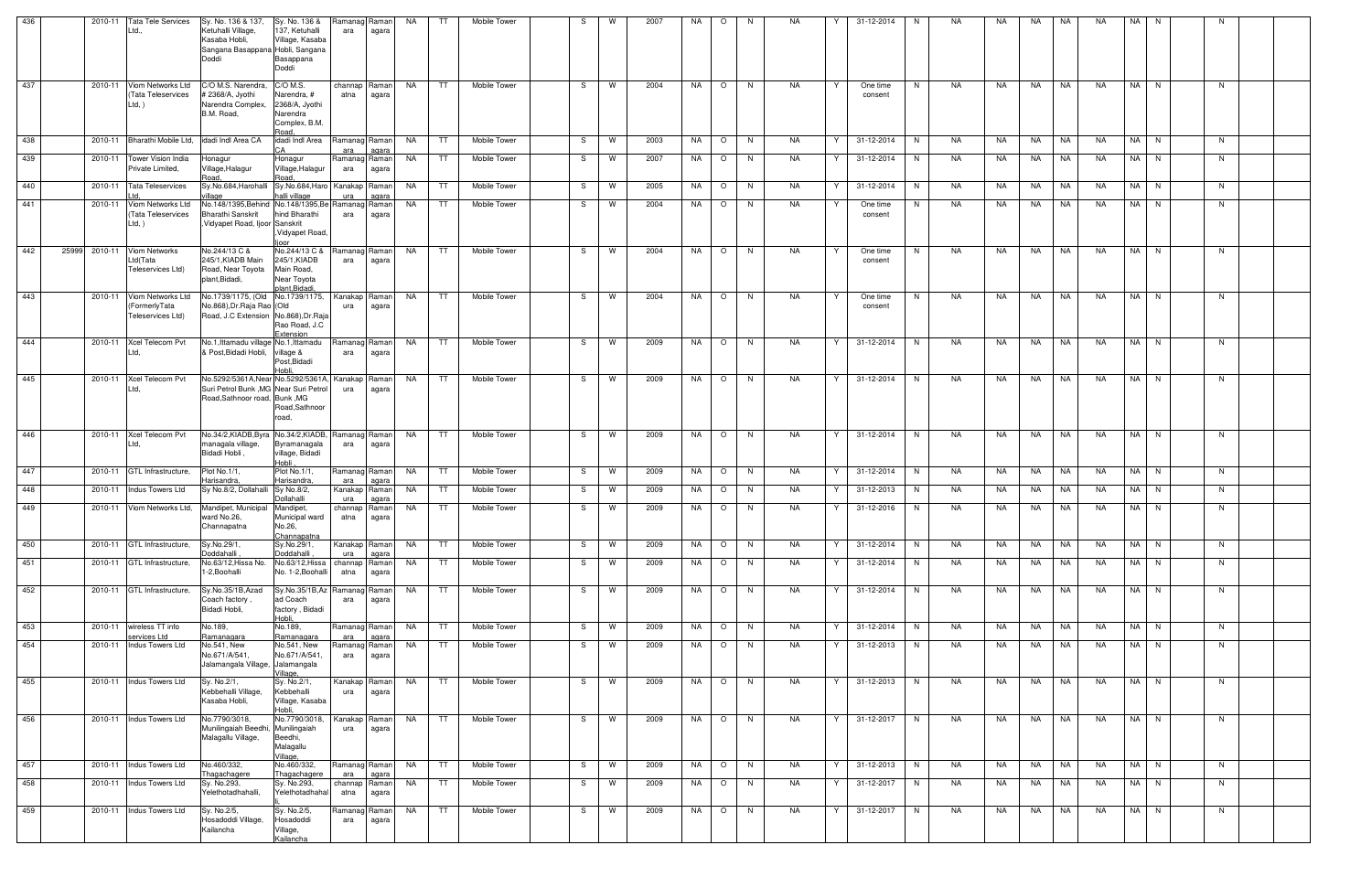| 460 |         | 2010-11 Indus Towers Ltd                                                     | No.174/1,<br>Doddagangavadi<br>Village, Kutagalli<br>Hobli.                                            | No.174/1,<br>Doddagangava<br>di Village,<br>Kutagalli Hobli.                       | Ramanag Raman<br>ara  | agara          | NA        | TT. | Mobile Tower |    | W        | 2009 | NA | $\circ$ | -N             | NA.       |   | 31-12-2013          | N. | NA | NA  | NA.  | NA        | NA.       | NA.  |      | N  |  |
|-----|---------|------------------------------------------------------------------------------|--------------------------------------------------------------------------------------------------------|------------------------------------------------------------------------------------|-----------------------|----------------|-----------|-----|--------------|----|----------|------|----|---------|----------------|-----------|---|---------------------|----|----|-----|------|-----------|-----------|------|------|----|--|
| 461 |         | 2010-11 Indus Towers Ltd                                                     | No.57, New No.42,<br>Dodda beedhi,<br>Sogala,                                                          | No.57, New<br>No.42, Dodda<br>beedhi, Sogala,                                      | channap Raman<br>atna | agara          | NA        | TT. | Mobile Tower | S. | <b>W</b> | 2009 | NA | $\circ$ | <b>N</b>       | NA        | Y | 31-12-2017          | N  | NA | NA  | NA   | NA        | NA        |      | NA N | N. |  |
| 462 |         | 2010-11 Indus Towers Ltd                                                     | No.59/9,<br>Lakkenahalli Village<br>& Post.                                                            | No.59/9,<br>Lakkenahalli<br>Village & Post,                                        | Magadi Raman          | agara          | NA        | TT. | Mobile Tower | S  | W        | 2009 | NA | $\circ$ | N <sub>N</sub> | NA        | Y | 31-12-2015          | N. | NA | NA  | NA   | NA        | NA.       | NA I | N.   | N. |  |
| 463 |         | 2010-11   Indus Towers Ltd                                                   | Sy. No.5/4,<br>Maniambal Village,<br>Maralawadi Hobli,                                                 | Sy. No.5/4,<br>Maniambal<br>Village,<br>Maralawadi<br>Hobli.                       | Kanakap<br>ura        | Raman<br>agara | NA        | TT. | Mobile Tower | S  | W        | 2009 | NA | $\circ$ | N <sub>N</sub> | <b>NA</b> | Y | 31-12-2013          | N. | NA | NA  | NA   | NA        | NA.       |      | NA N | N. |  |
| 464 | 2010-11 | Indus Towers Ltd                                                             | Sy. No.139/2,<br>Banavasi.<br>Maralawadi Hobli,                                                        | Sy. No.139/2,<br>Banavasi,<br>Maralawadi<br>Hobli.                                 | Kanakap<br>ura        | Raman<br>agara | NA        | TT. | Mobile Tower | S. | W        | 2009 | NA | $\circ$ | <b>N</b>       | <b>NA</b> | Y | 31-12-2013          | N. | NA | NA  | NA   | NA        | NA        |      | NA N | N  |  |
| 465 | 2010-11 | Indus Towers Ltd                                                             | No.60, Byalalu<br>Village & Hobli,                                                                     | No.60, Byalalu<br>Village & Hobli,                                                 | Kanakap Raman<br>ura  | agara          | NA        | TT  | Mobile Tower | S. | W        | 2009 | NA | $\circ$ | N <sub>N</sub> | NA        | Y | 31-12-2013          | N. | NA | NA  | NA   | NA        | NA        |      | NA N | N  |  |
| 466 | 2010-11 | <b>Indus Towers Ltd</b>                                                      | No.622, Sy.<br>No.171/12, Makali<br>/illage,                                                           | No.622, Sy.<br>No.171/12,<br>Makali Village                                        | channap Raman<br>atna | agara          | NA        | TT. | Mobile Tower | S. | W        | 2009 | NA | $\circ$ | N              | NA        | Y | 31-12-2013          | N  | NA | NA  | NA   | NA        | NA        |      | NA N | N  |  |
| 467 | 2010-11 | Indus Towers Ltd                                                             | Sy. No. 143/2.<br>Thalawadi Village,<br>Jalamangala Post,<br>Kootgali Hobli,                           | Sy. No. 143/2,<br>Thalawadi<br>Village,<br>Jalamangala<br>Post, Kootgali<br>Hobli  | Ramanag Raman<br>ara  | agara          | NA        | TT. | Mobile Tower | S  | W        | 2009 | NA | $\circ$ | <b>N</b>       | NA.       | Y | 31-12-2017          | N  | NA | NA. | NA.  | NA        | NA.       |      | NA N | N  |  |
| 468 | 2010-11 | <b>GTL Infrastructure</b>                                                    | Khatha No. 606,<br>Hunkunda                                                                            | Khatha No. 606, Kanakap   Raman  <br>Hunkunda                                      | ura                   | agara          | NA        | TT. | Mobile Tower | S. | W        | 2009 | NA | $\circ$ | N.             | NA        | Y | 31-12-2013          | N. | NA | NA  | NA   | NA        | NA        |      | NA N | N  |  |
| 469 | 2010-11 | <b>GTL Infrastructure</b><br>.td.                                            | Sy. No.76/2, Katha<br>No.267, Bevoor,                                                                  | Sy. No.76/2,<br>Katha No.267,<br>Bevoor,                                           | channap Raman<br>atna | agara          | NA        | TT. | Mobile Tower | S  | W        | 2009 | NA | $\circ$ | N              | NA        | Y | 31-12-2013          | N  | NA | NA  | NA   | NA        | NA.       |      | NA N | N  |  |
| 470 | 2010-11 | <b>GTL</b> Infrastructure                                                    | Katha No. 365,<br>-losadurga,                                                                          | Katha No. 365,<br><u>-losadurga</u>                                                | Kanakap Raman<br>ura  | agara          | NA        | TT  | Mobile Tower | S  | W        | 2009 | NA | $\circ$ | N.             | NA        | Y | 31-12-2013          | N. | NA | NA. | NA   | NA        | NA.       |      | NA N | N  |  |
| 471 | 2010-11 | wireless TT info<br>Services Ltd                                             | No.5114/5211A,<br>nirwaneshwar nagar,                                                                  | No.5114/5211A, Kanakap<br>nirwaneshwar<br>nagar,                                   | ura                   | Raman<br>agara | NA        | TT. | Mobile Tower | S  | W        | 2009 | NA | $\circ$ | N,             | NA.       | Y | 31-12-2014          | N  | NA | NA  | NA   | NA        | NA.       | NA I | N    | N. |  |
| 472 | 2010-11 | <b>GTL</b> Infrastructure<br>.td.,                                           | Sv. No.202,<br>Chikkamudhuvadi                                                                         | Sy. No.202,<br>Chikkamudhuva                                                       | Kanakap<br>ura        | Raman<br>agara | NA        | TT  | Mobile Tower | S. | W        | 2009 | NA | $\circ$ | N.             | NA        | Y | 31-12-2013          | N. | NA | NA  | NA   | NA        | NA        |      | NA N | N  |  |
| 473 | 2010-11 | <b>GTL Infrastructure</b><br>.td.,                                           | Katha No. 63/12,<br>Hissa No. 1-2,<br>Boohalli                                                         | Katha No.<br>63/12, Hissa<br>No. 1-2,<br>Boohalli                                  | channap<br>atna       | Raman<br>agara | NA        | TT  | Mobile Tower | S. | W        | 2009 | NA | $\circ$ | N.             | NA        | Y | 31-12-2013          | N. | NA | NA  | NA   | NA        | NA        | NA I | N.   | N. |  |
| 474 | 2010-11 | Tower Vision India<br>Private Limited                                        | nallahalli                                                                                             | nallahalli                                                                         | Kanakap<br>ura        | Raman<br>agara | NA        | TT. | Mobile Tower | S  | W        | 2009 | NA | $\circ$ | N.             | NA        | Y | 31-12-2014          | N. | NA | NA  | NA   | NA        | NA        | NA I | N.   | N. |  |
| 475 | 2010-11 | wireless TT info<br>Services Ltd                                             | No.4740/4949A,<br>ward No.20,<br>Srirampura, near<br>gopalkrishna tent,<br>kanakapura                  | No.4740/4949A,<br>ward No.20,<br>Srirampura,<br>near<br>gopalkrishna<br>sanakanura | Kanakap<br>ura        | Raman<br>agara | NA.       | TT  | Mobile Tower | S. | W        | 2009 | NA | $\circ$ | N,             | NA        |   | 31-12-2014          | N  | NA | NA. | NA   | NA        | NA        | NA I | N.   | N  |  |
| 476 | 2010-11 | <b>Essar Telecom</b><br>nfrastructure Pvt.<br>.td.                           | New No.121/1,<br>Ramanahalli Village<br>Uragapur Post,<br>Bidadi Hobli,                                | New No.121/1,<br>Ramanahalli<br>/illage<br>Uragapur Post,<br>Bidadi Hobli,         | Ramanag Raman<br>ara  | agara          | NA        | TT  | Mobile Tower | S. | W        | 2009 | NA | $\circ$ | N              | <b>NA</b> | Y | 31-12-2013          | N  | NA | NA  | NA . | <b>NA</b> | NA.       |      | NA N | N  |  |
| 477 | 2010-11 | Tata tele services Ltd No.96, khata                                          | No.1791/1223/3,<br>kanakapura                                                                          | No.96, khata<br>No.1791/1223/3<br>, kanakapura                                     | Kanakap Raman<br>ura  | agara          | NA        | TT  | Mobile Tower | S  | W        | 2009 | NA | $\circ$ | N.             | NA        | Y | 31-12-2014          | N  | NA | NA  | NA   | NA        | NA        |      | NA N | N. |  |
| 478 | 2010-11 | Indus Towers Ltd                                                             | Sy No.202, Khata<br>No.100,<br>Dasagowdana doddi Dasagowdana<br>'illage                                | Sy No.202,<br>Khata No.100,<br>doddi Village,                                      | channap Raman<br>atna | agara          | NA        | TT  | Mobile Tower | S  | W        | 2009 | NA | $\circ$ | N.             | NA        | Y | 31-12-2014          | N. | NA | NA. | NA   | <b>NA</b> | NA.       |      | NA N | N  |  |
| 479 | 2010-11 | <b>Xcel Telecom Pvt</b><br>.td                                               | Sy. No.54, House<br>No.38,<br>Kallenakuppe,<br>Maralavadi Hobli,                                       | Sy. No.54,<br>House No.38,<br>Kallenakuppe,<br>Maralavadi                          | Kanakap<br>ura        | Raman<br>agara | <b>NA</b> | TT  | Mobile Tower | S  | W        | 2009 | NA | $\circ$ | N              | NA        | Y | 31-12-2013          | N  | NA | NA  | NA   | <b>NA</b> | NA        |      | NA N | N  |  |
| 480 | 2010-11 | Xcel Telecom Pvt                                                             | No.44, Thogani Gate No.44, Thogani                                                                     |                                                                                    | Kanakap Raman<br>ura  | agara          | <b>NA</b> | TT  | Mobile Tower | S. | W        | 2009 | NA | $\circ$ | N              | NA        | Y | 31-12-2013          | N  | NA | NA  | NA   | NA        | NA        |      | NA N | N  |  |
| 481 | 2010-11 | Viom Networks Ltd<br>(Formerly Wireless<br><b>TT Info Services</b>           | Sy. No.38/1,<br>Mayaganahalli<br>Village & Post,<br>kasaba Hobli,                                      | Sy. No.38/1,<br>Mayaganahalli<br>Village & Post,<br>kasaba Hobli,                  | Ramanag Raman<br>ara  | agara          | <b>NA</b> | TT  | Mobile Tower | S  | W        | 2009 | NA | $\circ$ | N.             | NA        | Y | One time<br>consent | N  | NA | NA  | NA   | <b>NA</b> | NA        |      | NA N | N  |  |
| 482 | 2010-11 | Wireless TT Info<br>Services Ltd.,                                           | Sy. No.35/1B,<br>Manchanayakanahall Manchanayaka<br>Hanumanthanagar, nahalli,<br>Bidadi Hobli,         | Sy. No.35/1B,<br>Hanumanthana<br>gar, Bidadi<br>Hobli                              | Ramanag Raman<br>ara  | agara          | NA        | TT. | Mobile Tower | S. | W        | 2009 | NA | $\circ$ | <b>N</b>       | NA        | Y | 31-12-2013          | N  | NA | NA  | NA   | <b>NA</b> | <b>NA</b> |      | NA N | N  |  |
| 483 | 2010-11 | Viom Networks Ltd<br>(Formerly Wireless<br><b>TT Info Services</b><br>Ltd)., | Sy No.144/2, Khatha Sy No.144/2,<br>No.142, Igglur<br>Village,<br>Virupakshipura Hobli, Virupakshipura | Khatha No.142,<br>Igglur Village,<br>Hobli,                                        | channap Raman<br>atna | agara          | NA        | TT  | Mobile Tower | S. | W        | 2009 | NA | $\circ$ | N              | NA        | Y | One time<br>consent | N  | NA | NA  | NA   | NA        | NA        |      | NA N | N  |  |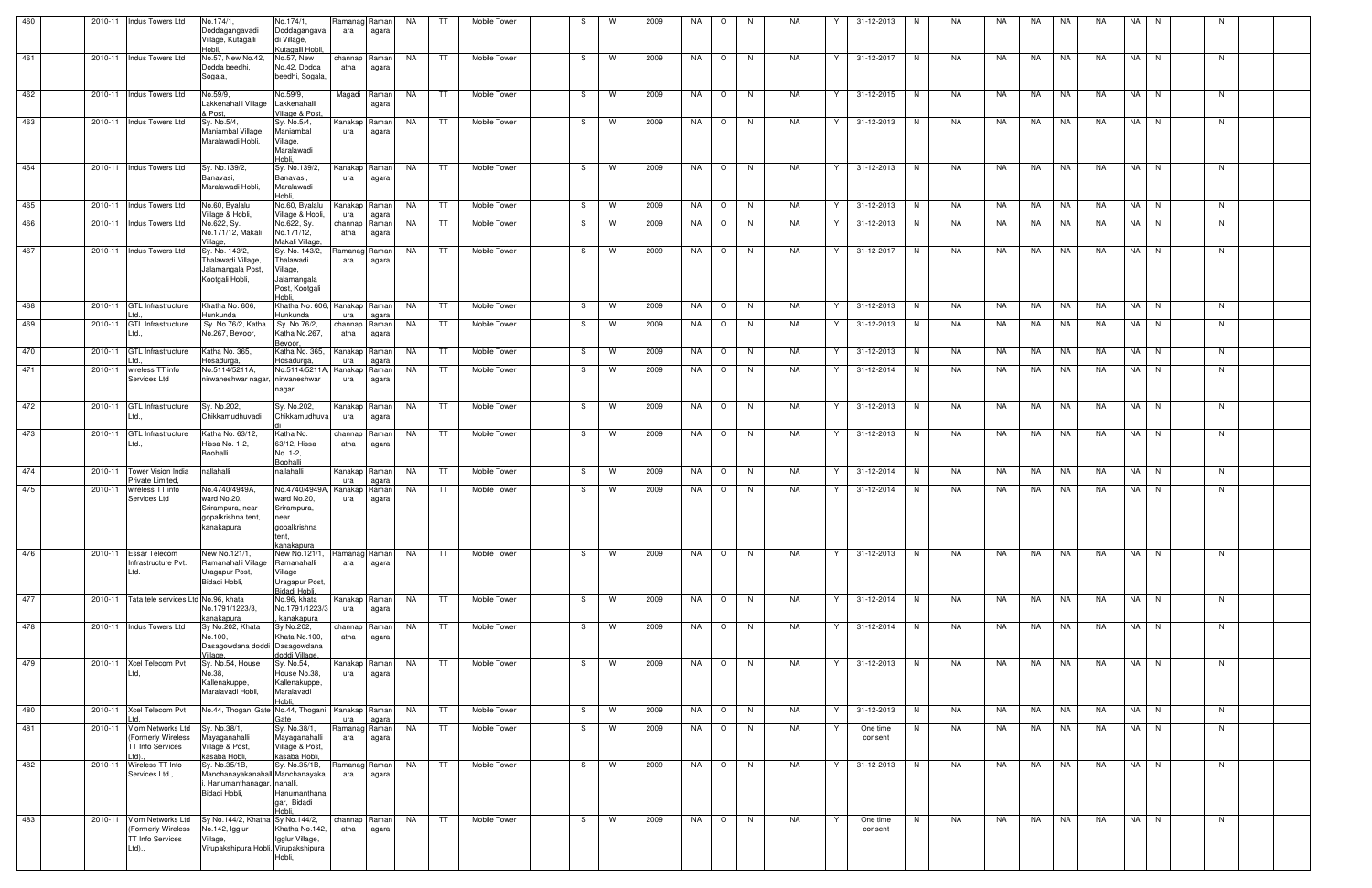| 484 | 2010-11 | <b>Viom Networks</b><br>formerly Wireless TT No.1046, Malur<br>Info Services Ltd)., | Sy.No.614/1, Khatha Sy.No.614/1,<br>Village & Hobli,<br>Byrapatna,                                                                                       | Khatha<br>No.1046, Malur<br>Village & Hobli,<br>Byrapatna.                                                                   | channap<br>atna       | Raman<br>agara | NA        | TT   | Mobile Tower |    | W        | 2009 | NA | $\circ$ | N,       | NA.       |   | One time<br>consent | N. | NA | NA  | NA        | NA        | NA.       | NA.  | N.             |    |  |
|-----|---------|-------------------------------------------------------------------------------------|----------------------------------------------------------------------------------------------------------------------------------------------------------|------------------------------------------------------------------------------------------------------------------------------|-----------------------|----------------|-----------|------|--------------|----|----------|------|----|---------|----------|-----------|---|---------------------|----|----|-----|-----------|-----------|-----------|------|----------------|----|--|
| 485 | 2010-11 | <b>GTL Infrastructure</b><br>Ltd.,                                                  | Khatha<br>No.486/288/288/2.<br>Tagachakere Village, /2, Tagachakere                                                                                      | Khatha<br>No.486/288/288<br>Village,                                                                                         | channap Raman<br>atna | agara          | NA        | TT.  | Mobile Tower | S. | W        | 2009 | NA | $\circ$ | N        | <b>NA</b> | Y | 31-12-2013          | N. | NA | NA  | <b>NA</b> | <b>NA</b> | NA.       | NA N |                | N  |  |
| 486 |         | 2010-11 Indus Towers Ltd                                                            | Sy No.91/1,<br>Honnayakanahalli                                                                                                                          | Sy No.91/1,<br>Honnayakanah                                                                                                  | channap<br>atna       | Raman<br>agara | NA        | TT.  | Mobile Tower | S. | W        | 2009 | NA | $\circ$ | <b>N</b> | NA        | Y | 31-12-2013          | N  | NA | NA  | NA        | NA        | NA        | NA N |                | N. |  |
| 487 |         | 2010-11 Aircell Ltd.                                                                | No.29/84, Tungani,<br>Kasaba Hobli,                                                                                                                      | No.29/84,<br>Tungani,<br>Kasaba Hobli.                                                                                       | Kanakap<br>ura        | Raman<br>agara | NA        | TT   | Mobile Tower | S  | W        | 2009 | NA | $\circ$ | N,       | NA        | Y | 31-12-2013          | N. | NA | NA  | NA        | NA        | NA        | NA N |                | N  |  |
| 488 | 2010-11 | Aircel Ltd.,                                                                        | Sy.No. 11,<br>Doddammanagadde<br>village, Pushpaleela<br>arm, B.N. road, Near Pushpaleela<br>Janapada Lokapada   farm, B.N. road.<br>Kasaba Hobli,       | Sy.No. 11,<br>Doddammanag<br>adde village,<br>Near Janapada<br>Lokapada<br>Kasaba Hobli,                                     | Ramanag Raman<br>ara  | agara          | NA        | TT   | Mobile Tower | S. | W        | 2009 | NA | $\circ$ | N.       | <b>NA</b> | Y | 31-12-2013          | N. | NA | NA  | NA        | NA        | NA.       | NA I | N.             | N  |  |
| 489 |         | 2010-11 AirCell Ltd.,                                                               | Sy.No.107/1, Old<br>Bazar Street Post,<br>Harohalli,                                                                                                     | Sy.No.107/1,<br>Old Bazar<br>Street Post.<br>Harohalli.                                                                      | Kanakap Raman<br>ura  | agara          | NA        | TT   | Mobile Tower | S. | W        | 2009 | NA | $\circ$ | N        | <b>NA</b> | Y | 31-12-2013          | N  | NA | NA  | NA        | NA        | <b>NA</b> | NA N |                | N. |  |
| 490 |         | 2010-11 Aircell Ltd.,                                                               | Sy.No.228/2, Khata<br>No.218, Kothipura<br>Village, & Hobli,                                                                                             | Sy.No.228/2,<br>Khata No.218,<br>Kothipura<br>Village, & Hobli,                                                              | Ramanag Raman<br>ara  | agara          | NA        | TT.  | Mobile Tower | S. | W        | 2009 | NA | $\circ$ | <b>N</b> | <b>NA</b> | Y | 31-12-2013          | N  | NA | NA  | NA        | NA        | NA        | NA N |                | N. |  |
| 491 |         | 2010-11 Aircell Ltd.                                                                | No.1237/828/100 &<br>1238/825/101,<br>Kamadenu Layout,<br>Sy. No.1/1, Bidadi<br>Town.                                                                    | No.1237/828/10 Ramanag Raman<br>1238/825/101,<br>Kamadenu<br>Layout, Sy.<br>No.1/1, Bidadi<br>Town.                          | ara                   | agara          | NA        | TT   | Mobile Tower | S  | W        | 2009 | NA | $\circ$ | N        | <b>NA</b> | Y | 31-12-2013          | N  | NA | NA  | NA        | NA        | NA        | NA N |                | N  |  |
| 492 |         | 2010-11 Aircell Ltd.                                                                | Sv.No.162,<br>Mangalavarapete<br>Village, Kasaba<br>Hobli, Near LIC<br>Office,                                                                           | Sy.No.162,<br>Mangalavarapet<br>e Village,<br>Kasaba Hobli,<br>Near LIC Office,                                              | channap Raman<br>atna | agara          | NA        | TT.  | Mobile Tower | S. | W        | 2009 | NA | $\circ$ | N        | <b>NA</b> | Y | 31-12-2013          | N  | NA | NA. | <b>NA</b> | <b>NA</b> | <b>NA</b> |      | NA N           | N  |  |
| 493 |         | 2010-11 ATC India Tower                                                             | Corporation Ltd. Sy. Corporation Ltd.   Kanakap   Raman  <br>No. 46, Katha No.<br>486, Kallahalli<br>Village,                                            | Sy. No. 46,<br>Katha No. 486,<br>Kallahalli<br>/illage.                                                                      | ura                   | agara          | NA        | TT . | Mobile Tower | S. | <b>W</b> | 2009 | NA | $\circ$ | N        | <b>NA</b> | Y | 31-12-2013          | N  | NA | NA  | NA        | NA        | <b>NA</b> | NA N |                | N  |  |
| 494 | 2010-11 | G.T. L. Infrastructure<br>td.                                                       | Sy. No. 295, Gunnur Sy. No. 295,<br>Kailanch,                                                                                                            | Gunnur,<br>Kailanch,                                                                                                         | Ramanag Raman<br>ara  | agara          | NA        | TT   | Mobile Tower | S  | W        | 2009 | NA | $\circ$ | N.       | NA.       | Y | 31-12-2013          | N  | NA | NA  | NA        | NA        | NA.       | NA I | N <sub>N</sub> | N  |  |
| 495 | 2010-11 | Wireless TT info<br>Services Ltd.,                                                  | No.35/1B,<br>Manchanayakanahall Manchanayaka                                                                                                             | No.35/1B,<br>nahallli,                                                                                                       | Ramanag Raman<br>ara  | agara          | NA        | TT   | Mobile Tower | S  | W        | 2009 | NA | $\circ$ | N        | <b>NA</b> | Y | 31-12-2013          | N  | NA | NA  | NA        | NA        | NA        | NA N |                | N  |  |
| 496 | 2010-11 | Wireless TT info<br>Services Ltd.                                                   | No.1755/4, Katha<br>No. 5935, Sy.No.<br>182. Mahalawarapet, Sy.No. 182.<br>Channapatna tq,<br>Ramanagaram<br>dt.Mayaganahall post tq<br>Village & Hobli, | No.1755/4,<br>Katha No. 5935,<br>Mahalawarapet,<br>Channapatna<br>Ramanagaram<br>dt.Mayaganahall<br>post Village &<br>Hobli, | channap<br>atna       | Raman<br>agara | <b>NA</b> | TT   | Mobile Tower | S  | W        | 2009 | NA | $\circ$ | N        | <b>NA</b> | Y | 31-12-2013          | N. | NA | NA  | NA        | <b>NA</b> | NA        | NA N |                | N  |  |
| 497 | 2010-11 | <b>GTL Infrastructure</b><br>.td                                                    | Sy.No. 211/4,<br>Mylanayakanahalli,                                                                                                                      | Sy.No. 211/4,<br>Mylanayakanah                                                                                               | channap Raman<br>atna | agara          | NA        | TT   | Mobile Tower | S  | W        | 2009 | NA | $\circ$ | N        | NA        | Y | 31-12-2013          | N  | NA | NA  | NA        | NA        | NA        | NA N |                | N  |  |
| 498 | 2010-11 | Aircell Ltd.                                                                        | No.324/3 Khata<br>No.561, Near Jamia<br>Masjid                                                                                                           | No.324/3 Khata<br>No.561, Near<br>Jamia Masjid                                                                               | channap<br>atna       | Raman<br>agara | NA        | TT   | Mobile Tower | S  | W        | 2009 | NA | $\circ$ | N        | <b>NA</b> | Y | 31-12-2013          | N  | NA | NA  | NA        | NA        | NA        | NA N |                | N  |  |
| 499 |         | 2010-11 Indus Towers Ltd.,                                                          | No.742/483,<br>Byrapatna Village,<br>Malur Post & Hobli,                                                                                                 | No.742/483,<br>Byrapatna<br>Village, Malur<br>Post & Hobli.                                                                  | channap Raman<br>atna | agara          | NA        | TT   | Mobile Tower | S. | W        | 2009 | NA | $\circ$ | N        | NA        | Y | 31-12-2013          | N. | NA | NA  | NA        | NA        | NA        | NA N |                | N  |  |
| 500 |         | 2010-11 Indus Towers Ltd.,                                                          | Sy No. 56/6,<br>Kottagalu Village &<br>Post, Harohalli Hobli,                                                                                            | Sy No. 56/6,<br>Kottagalu<br>Village & Post,<br><u>-Iarohalli Hobli,</u>                                                     | Kanakap Raman<br>ura  | agara          | NA        | TT   | Mobile Tower | S. | W        | 2009 | NA | $\circ$ | N        | NA        | Y | 31-12-2013          | N  | NA | NA  | NA NA     |           | NA        | NA N |                | N  |  |
| 501 | 2010-11 | Indus Towers Ltd.,                                                                  | Sankalagere Village,<br>Santhahalli Post,                                                                                                                | Sankalagere<br>Village,<br>Santhahalli<br>Post                                                                               | Ramanag Raman<br>ara  | agara          | NA        | TT   | Mobile Tower | S. | W        | 2009 | NA | $\circ$ | N.       | NA        | Y | 31-12-2013          | N  | NA | NA  | NA        | <b>NA</b> | NA        | NA N |                | N  |  |
| 502 | 2010-11 | Wireless TT info<br>Services Ltd.                                                   | Kuvempunagar                                                                                                                                             | Kuvempunagar                                                                                                                 | channap Raman<br>atna | agara          | NA        | TT   | Mobile Tower | S  | W        | 2003 | NA | $\circ$ | N        | NA        | Y | 31-12-2014          | N. | NA | NA  | NA        | NA        | NA        | NA N |                | N  |  |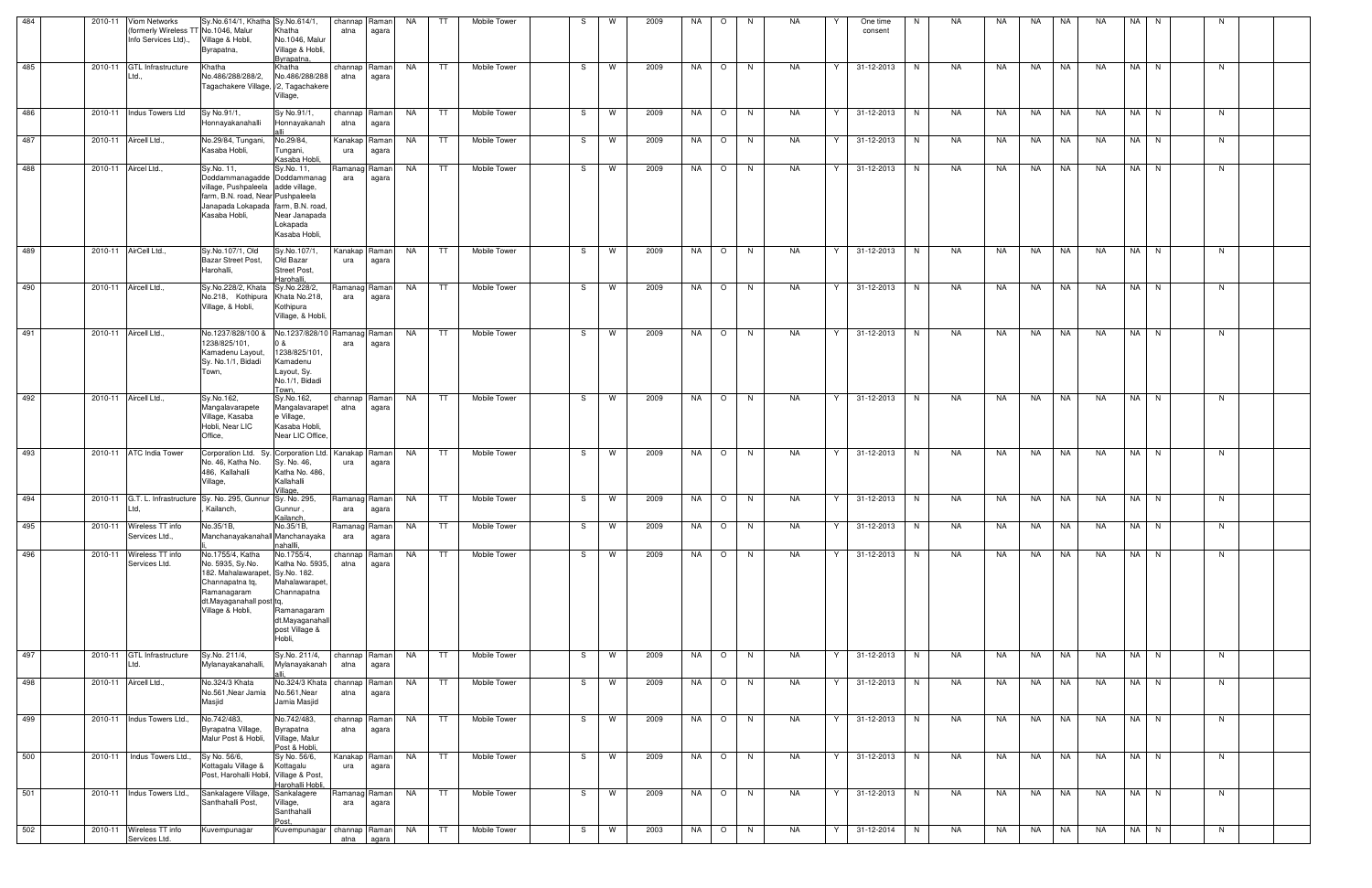| 503 | 2010-11<br>wireless TT info<br>services Ltd                   | Nanjapura complex, Nanjapura<br>JC road,<br>channapatna      | complex, JC<br>road,                             | channap Raman<br>atna | agara                 | NA        | TT.       | Mobile Tower        | -S | W        | 2005        | NA        | $\circ$                  | N. | NA        |    | 31-12-2014 | N.       | NA  | NA. | NA      | NA        | <b>NA</b> | NA | N.       |    |  |
|-----|---------------------------------------------------------------|--------------------------------------------------------------|--------------------------------------------------|-----------------------|-----------------------|-----------|-----------|---------------------|----|----------|-------------|-----------|--------------------------|----|-----------|----|------------|----------|-----|-----|---------|-----------|-----------|----|----------|----|--|
| 504 | 2010-11 Tata Teleservices Ltd No.154/1, Solur                 |                                                              | channapatna<br>No.154/1, Solur                   | Magadi                | Raman                 | NA        | TT.       | Mobile Tower        | -S | W        | 2007        | NA        | $\circ$                  | N. | NA        | Y  | 31-12-2014 | N.       | NA  | NA. | NA      | <b>NA</b> | NA.       |    | NA N     | N  |  |
|     |                                                               |                                                              |                                                  |                       |                       |           |           |                     |    |          |             |           |                          |    |           |    |            |          |     |     |         |           |           |    |          |    |  |
| 505 | 2010-11 Tower Vision                                          | Solur,                                                       | Solur,                                           | Magadi                | Raman<br>agara        | NA        | TT.       | Mobile Tower        | -S | W        | 2007        | NA        | $\circ$                  | N. | NA        |    | 31-12-2016 | N        | NA  | NA. | NA      | NA        | NA.       |    | NA N     | N. |  |
| 506 | 2010-11 Indus Towers Ltd,                                     | No 83/4 Siddana<br>Hosahalli and Hobli,                      | No 83/4<br>Siddana                               | Magadi                | Raman<br>agara        | NA        | TT.       | Mobile Tower        | -S | W        | 2008        | NA        | $\circ$                  | N. | NA        | Y  | 31-12-2018 | N        | NA  | NA. | NA      | NA        | NA.       |    | NA N     | N  |  |
|     |                                                               |                                                              | Hosahalli and<br>Hobli.                          |                       |                       |           |           |                     |    |          |             |           |                          |    |           |    |            |          |     |     |         |           |           |    |          |    |  |
| 507 | 2010-11 Tata Teleservices Ltd Kalya Gate. Magadi, Kalya Gate. |                                                              |                                                  | Magadi                | Raman                 | NA        | TT.       | Mobile Tower        | -S | W        | 2008        | NA        | $\circ$                  | N. | NA        | Y  | 31-12-2014 | N        | NA  | NA. | NA      | NA        | <b>NA</b> |    | NA N     | N  |  |
| 508 | 2010-11 wireless TT info                                      | No.43/2, Kalya Gate, No.43/2, Kalya                          | Aaqadi,                                          |                       | agara<br>Magadi Raman | NA        | TT.       | Mobile Tower        | -S | W        | 2008        | NA        | $\circ$                  | N. | NA        | Y  | 31-12-2014 | N        | NA  | NA  | NA      | NA        | <b>NA</b> |    | NA N     | N  |  |
| 509 | Services Ltd<br>2010-11 Indus Towers Ltd,                     | Magadi<br>Sy No 162/110 C,                                   | Gate, Magadi<br>Sy No 162/110                    | Magadi                | aɑara<br>Raman        | NA        | TT.       | <b>Mobile Tower</b> | S. | W        | 2008        | NA        | $\circ$                  | N. | NA        | Y  | 31-12-2018 | N        | NA. | NA  | NA      | NA        | <b>NA</b> |    | NA N     | N  |  |
|     |                                                               | Gajjiquppe Village,                                          | C, Gajjiguppe<br>Village.                        |                       | agara                 |           |           |                     |    |          |             |           |                          |    |           |    |            |          |     |     |         |           |           |    |          |    |  |
| 510 | 2010-11 Indus Towers Ltd,                                     | No 141,<br>Karlamangala                                      | No 141,<br>Karlamangala                          | Magadi                | Raman<br>agara        | NA        | TT.       | Mobile Tower        | S. | W        | 2008        | NA        | $\circ$                  | N  | <b>NA</b> | Y  | 31-12-2018 | <b>N</b> | NA. | NA. | NA      | <b>NA</b> | NA        |    | NA N     | N  |  |
|     |                                                               | Village, Madbal<br>Hobli, Hanchikuppe, Hobli,                | Village, Madbal                                  |                       |                       |           |           |                     |    |          |             |           |                          |    |           |    |            |          |     |     |         |           |           |    |          |    |  |
| 511 | 2010-11 wireless TT info                                      | No.139/1A, mudigere No.139/1A,                               | Hanchikuppe,                                     | channap               | Raman                 | NA        | TT        | <b>Mobile Tower</b> | S  | W        | 2009        | NA        | $\circ$                  | N  | NA.       | Y  | 31-12-2014 | N        | NA  | NA  | NA      | <b>NA</b> | <b>NA</b> |    | NA N     | N  |  |
|     | services Ltd                                                  | extension,                                                   | mudigere                                         | atna                  | agara                 |           |           |                     |    |          |             |           |                          |    |           |    |            |          |     |     |         |           |           |    |          |    |  |
|     |                                                               | marchanahalli post,<br>channapatna                           | extension,<br>marchanahalli                      |                       |                       |           |           |                     |    |          |             |           |                          |    |           |    |            |          |     |     |         |           |           |    |          |    |  |
|     |                                                               |                                                              | post,<br>channapatna                             |                       |                       |           |           |                     |    |          |             |           |                          |    |           |    |            |          |     |     |         |           |           |    |          |    |  |
| 512 | 2010-11 Indus Tower Ltd.                                      | Sy No.305,1673,<br>1256. Gandhinagar                         | <b>Sv</b><br>No.305,1673,                        | Ramanag Raman<br>ara  | agara                 | NA        | TT        | Mobile Tower        | S. | W        | 2009        | NA        | $\circ$                  | N. | NA        | Y  | 31-12-2014 | N        | NA  | NA  | NA      | l NA      | <b>NA</b> |    | NA N     | N  |  |
|     |                                                               | Ramanagara                                                   | 1256,                                            |                       |                       |           |           |                     |    |          |             |           |                          |    |           |    |            |          |     |     |         |           |           |    |          |    |  |
|     |                                                               |                                                              | Gandhinagar,<br>Ramanagara                       |                       |                       |           |           |                     |    |          |             |           |                          |    |           |    |            |          |     |     |         |           |           |    |          |    |  |
| 513 | 2010-11 Aircel Ltd.                                           | Ankanahalli Village                                          | Ankanahalli<br>Village                           | Ramanag<br>ara        | Raman<br>agara        | NA        | TT.       | Mobile Tower        | -S | W        | 2009        | NA        | $\circ$                  | N. | NA        | Y  | 31-12-2013 | N        | NA  | NA  | NA      | NA        | NA        |    | NA N     | N  |  |
| 514 | 2010-11 Aircel Ltd.Asst.                                      | No. 4527/17,<br>3714/105, 4527/18                            | No. 4527/17,<br>3714/105,                        | Magadi                | Raman<br>agara        | NA        | TT        | Mobile Tower        | S  | W        | 2009        | NA        | $\circ$                  | N  | NA        | Y  | 31-12-2014 | N        | NA  | NA  | NA      | NA        | <b>NA</b> |    | NA N     | N  |  |
|     |                                                               | and 2714/106, Ward 4527/18 and                               |                                                  |                       |                       |           |           |                     |    |          |             |           |                          |    |           |    |            |          |     |     |         |           |           |    |          |    |  |
|     |                                                               | No.2,                                                        | 2714/106, Ward<br>No 2                           |                       |                       |           |           |                     |    |          |             |           |                          |    |           |    |            |          |     |     |         |           |           |    |          |    |  |
| 515 | 2010-11 Aircel Ltd.                                           | Solur Village                                                | Solur Village                                    | Magadi                | Raman<br>agara        | NA        | TT.       | <b>Mobile Tower</b> | S. | W        | 2009        | NA        | $\circ$                  | N. | NA        | Y  | 31-12-2014 | <b>N</b> | NA  | NA. | NA      | NA        | NA.       |    | NA N     | N  |  |
| 516 | 2010-11 Aircel Ltd.,                                          | Old Katha No. 823,<br>New Katha No.                          | Old Katha No.<br>823, New Katha                  | Magadi                | Raman<br>agara        | <b>NA</b> | TT.       | Mobile Tower        | S. | W        | 2009        | NA        | $\circ$                  | N. | NA.       | Y  | 31-12-2014 | N.       | NA. | NA. | NA      | <b>NA</b> | NA.       |    | NA N     | N. |  |
|     |                                                               | 1481, Sy. No. 97/4,<br>Kadur village, Hobli, No. 97/4, Kadul | No. 1481, Sy.                                    |                       |                       |           |           |                     |    |          |             |           |                          |    |           |    |            |          |     |     |         |           |           |    |          |    |  |
|     |                                                               |                                                              | village, Hobli,                                  |                       |                       |           |           |                     |    |          |             |           |                          |    |           |    |            |          |     |     |         |           |           |    |          |    |  |
| 517 | 2010-11 Indus Towers Ltd.,                                    | ,Khata No. 3804/27,  ,Khata No.                              |                                                  | Magadi                | Raman                 | NA        | TT        | <b>Mobile Tower</b> | S. | W        | 2009        | NA        | $\circ$                  | N. | NA        | Y  | 31-12-2014 | N        | NA  | NA  | NA      | <b>NA</b> | <b>NA</b> |    | NA N     | N  |  |
|     |                                                               | Manjunatha Layout,<br>Kalyagate,                             | 3804/27,<br>Manjunatha                           |                       | agara                 |           |           |                     |    |          |             |           |                          |    |           |    |            |          |     |     |         |           |           |    |          |    |  |
|     |                                                               |                                                              | Layout,<br>Kalyagate                             |                       |                       |           |           |                     |    |          |             |           |                          |    |           |    |            |          |     |     |         |           |           |    |          |    |  |
| 518 | 2010-11 Indus Towers Ltd.                                     | Sy No.11/1,                                                  | Sy No.11/1,                                      | Kanakap Raman         |                       | NA        | TT.       | Mobile Tower        | -S | W        | 28/05/2010  | NA        | $\circ$                  | N. | NA        | Y  | 31-12-2017 | N        | NA  | NA  | NA      | NA        | NA.       |    | NA N     | N  |  |
|     |                                                               | Hegganur Village                                             | Hegganur<br>Village                              | ura                   | agara                 |           |           |                     |    |          |             |           |                          |    |           |    |            |          |     |     |         |           |           |    |          |    |  |
| 519 | 2010-11 Wireless TT Info<br>Services Ltd.,                    | Sy.No.492/11,<br>Khata No.497,                               | Sy.No.492/11,<br>Khata No.497,                   | channap<br>atna       | Ramanl<br>agara       | NA        | TT        | Mobile Tower        | -S | W        | 28/05/2010  | NA        | $\circ$                  | N. | <b>NA</b> | Y. | 31-12-2014 | N        | NA  | NA  | NA NA   |           | <b>NA</b> |    | NA N     | N  |  |
|     |                                                               | Sogala Village &<br>Post, Virupakshipura Post,               | Sogala Village &                                 |                       |                       |           |           |                     |    |          |             |           |                          |    |           |    |            |          |     |     |         |           |           |    |          |    |  |
|     |                                                               | Hobli,                                                       | Virupakshipura<br>Hobli.                         |                       |                       |           |           |                     |    |          |             |           |                          |    |           |    |            |          |     |     |         |           |           |    |          |    |  |
| 520 | 2010-11 Indus Towers Ltd.                                     | No.185 B.V.Halli                                             | No.185 B.V.Halli Ramanag Raman                   |                       |                       | <b>NA</b> | <b>TT</b> | Mobile Tower        | S. | <b>W</b> | 28/05/20101 |           | NA O                     | N  | NA        | Y  | 31-12-2014 | N        | NA  | NA  |         | NA NA     | NA.       |    | $NA$ $N$ | N  |  |
|     |                                                               | Village, Aralasandra Village,<br>Post,                       | Aralasandra                                      | ara                   | agara                 |           |           |                     |    |          |             |           |                          |    |           |    |            |          |     |     |         |           |           |    |          |    |  |
|     |                                                               |                                                              | Post,                                            |                       |                       |           |           |                     |    |          |             |           |                          |    |           |    |            |          |     |     |         |           |           |    |          |    |  |
| 521 | 2010-11 Indus Towers Ltd.                                     | Sy.No.210/1, Mallige Sy.No.210/1,<br>Mathi Village,          | Mallige Mathi                                    | Kanakap<br>ura        | Raman<br>agara        | NA        | TT        | Mobile Tower        | S. | <b>W</b> | 28/05/2010  | NA        | $\circ$                  | N  | NA        | Y  | 31-12-2014 | N        | NA  | NA  | NA      | <b>NA</b> | <b>NA</b> |    | NA N     | N  |  |
|     |                                                               | Marakawadi Hobli                                             | Village,                                         |                       |                       |           |           |                     |    |          |             |           |                          |    |           |    |            |          |     |     |         |           |           |    |          |    |  |
|     |                                                               |                                                              | Marakawadi<br>Hobli                              |                       |                       |           |           |                     |    |          |             |           |                          |    |           |    |            |          |     |     |         |           |           |    |          |    |  |
| 522 | 2010-11 Indus Towers Ltd                                      | No.104/100,<br>Thatanahalli Village,                         | No.104/100,<br>Thatanahalli                      | Ramanag Raman<br>ara  | agara                 | NA        | TT.       | Mobile Tower        | S. | W        | 28/05/2010  | NA        | $\circ$                  | N  | <b>NA</b> | Y  | 31-12-2014 | N        | NA  | NA  | NA      | NA        | <b>NA</b> |    | NA N     | N  |  |
|     |                                                               | H Nogenahalli Post,                                          | Village, H<br>Nogenahalli                        |                       |                       |           |           |                     |    |          |             |           |                          |    |           |    |            |          |     |     |         |           |           |    |          |    |  |
|     |                                                               |                                                              | Post, Malloru                                    |                       |                       |           |           |                     |    |          |             |           |                          |    |           |    |            |          |     |     |         |           |           |    |          |    |  |
| 523 | 2010-11 Indus Towers Ltd,                                     | Sy.No.53,                                                    | Hobli<br>Sy.No.53,                               | Ramanag               | Ramanl                | <b>NA</b> | TT        | Mobile Tower        | -S | W        | 28/05/2010  | <b>NA</b> | $\overline{\phantom{0}}$ | N  | NA        | Y  | 31-12-2014 | N.       | NA  | NA  | NA   NA |           | <b>NA</b> |    | NA N     | N  |  |
|     |                                                               | Bheemana halli<br>Village, Bidadi Hobli                      | Bheemana halli<br>Village, Bidadi                | ara                   | agara                 |           |           |                     |    |          |             |           |                          |    |           |    |            |          |     |     |         |           |           |    |          |    |  |
|     |                                                               | Ramanagara Tq &<br>Dist.                                     | Hobli<br>Ramanagara Tq                           |                       |                       |           |           |                     |    |          |             |           |                          |    |           |    |            |          |     |     |         |           |           |    |          |    |  |
|     | 2010-11 ATC Towers                                            |                                                              | & Dist.                                          |                       |                       |           |           |                     |    |          | 28/05/2010  |           |                          |    |           | Y  |            |          |     |     |         |           |           |    | NA N     |    |  |
| 524 | Company of India                                              | Sy.No.53/1 & 3,<br>Anajawadi Village,                        | Sy.No.53/1 & 3,   Kanakap   Raman  <br>Anajawadi | ura                   | agara                 | NA        | TT 1      | Mobile Tower        | S. | W        |             | NA        | $\circ$                  | N  | NA        |    | 31-12-2014 | N        | NA  | NA  | NA NA   |           | NA        |    |          | N  |  |
|     | Pvt Ltd.                                                      | Chickmodduwadi<br>post,                                      | Village,<br>Chickmodduwa                         |                       |                       |           |           |                     |    |          |             |           |                          |    |           |    |            |          |     |     |         |           |           |    |          |    |  |
|     |                                                               |                                                              | di post.                                         |                       |                       |           |           |                     |    |          |             |           |                          |    |           |    |            |          |     |     |         |           |           |    |          |    |  |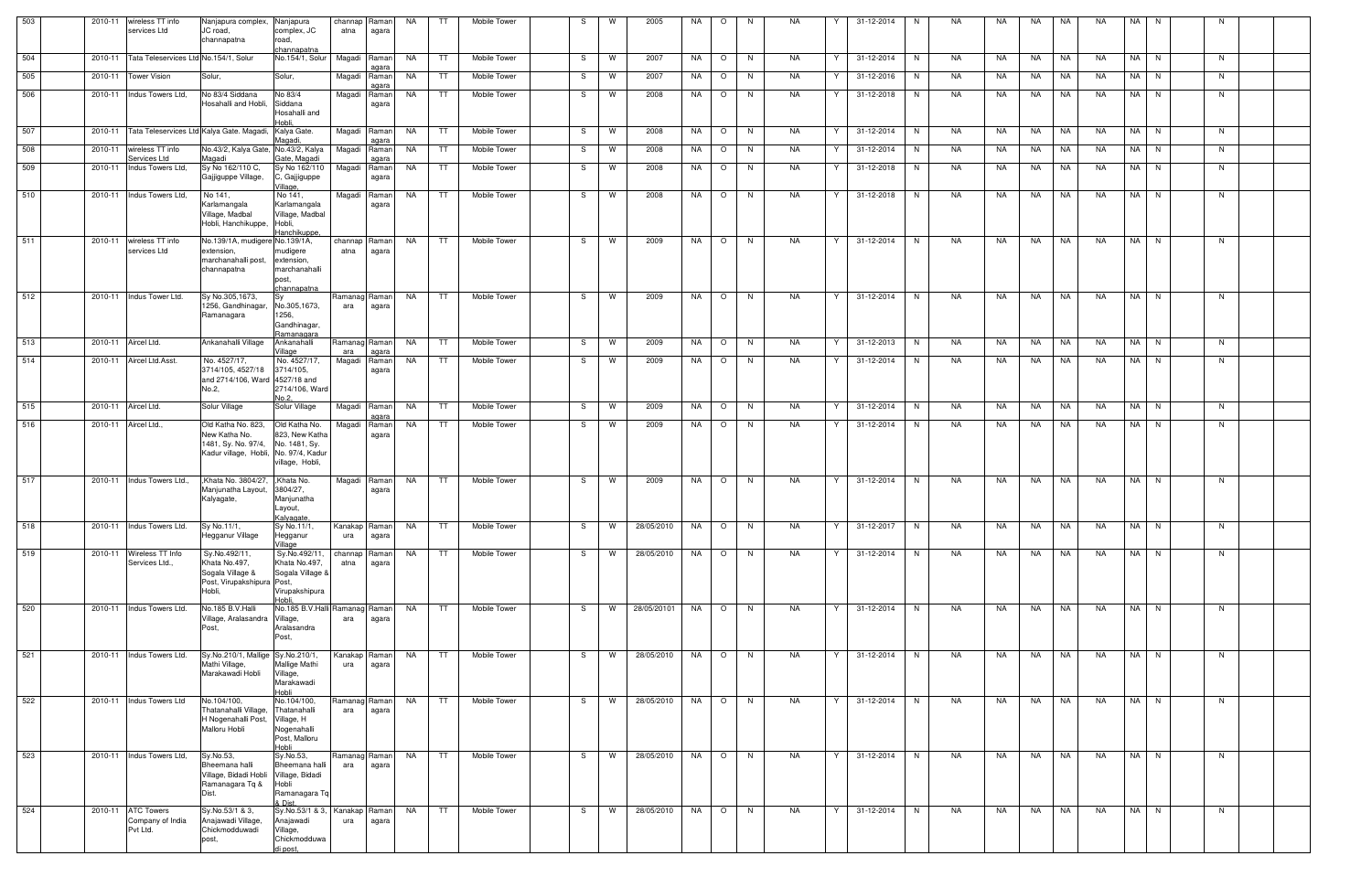| 525 | 2010-11 Indus Towers Ltd,                     | Sy.No.55, Khata<br>No.102,<br>Kempaiahana Palya, Kempaiahana<br>Kanchngaranahalli<br>Post, Bidadi Hobli,                                | Sy.No.55, Khata Ramanag Raman<br>No.102,<br>Palya,<br>Kanchngaranah                                                                       | ara                  | agara                  | <b>NA</b> | TT        | Mobile Tower        |    | W        | 28/05/2010 | NA | $\circ$ | - N      | <b>NA</b> |   | 31-12-2014 | N. | <b>NA</b> | NA.       | NA.       | <b>NA</b> | <b>NA</b> | <b>NA</b> |      |    |  |
|-----|-----------------------------------------------|-----------------------------------------------------------------------------------------------------------------------------------------|-------------------------------------------------------------------------------------------------------------------------------------------|----------------------|------------------------|-----------|-----------|---------------------|----|----------|------------|----|---------|----------|-----------|---|------------|----|-----------|-----------|-----------|-----------|-----------|-----------|------|----|--|
| 526 | 2010-11 Indus Towers Ltd,                     | No.85/69/1.                                                                                                                             | alli Post, Bidadi<br>Hobli<br>No.85/69/1,                                                                                                 | channap Raman        |                        | NA        | TT        | Mobile Tower        | S. | <b>W</b> | 28/05/2010 | NA | $\circ$ | N,       | <b>NA</b> | Y | 31-12-2014 | N  | <b>NA</b> | NA        | NA        | NA        | <b>NA</b> | NA        | N    | N  |  |
|     |                                               | Chakkere Village,                                                                                                                       | Chakkere<br>Village,                                                                                                                      | atna                 | agara                  |           |           |                     |    |          |            |    |         |          |           |   |            |    |           |           |           |           |           |           |      |    |  |
| 527 | 2010-11 Quippo Telecom<br>Infrastructure Ltd. | Sy. NO.1/14,<br>Heggedagere<br>Village, Bidadi Hobli, Village, Bidadi                                                                   | Sy. NO.1/14,<br>Heggedagere<br>Hobli                                                                                                      | Ramanag Raman<br>ara | agara                  | NA        | TT        | Mobile Tower        | S. | W        | 28/05/2010 | NA | $\circ$ | N.       | <b>NA</b> | Y | 31-12-2014 | N  | NA        | NA.       | NA        | NA.       | NA.       | NA I      | N    | N. |  |
| 528 | 2010-11 Indus Towers Ltd,                     | No.261/2B,<br>Santhenaganahalli<br>Village Akkur Post & alli Village Akkur<br>Hobli.                                                    | No.261/2B,<br>Santhenaganah<br>Post & Hobli,                                                                                              | Ramanag Raman<br>ara | agara                  | NA.       | TT        | Mobile Tower        | S. | W        | 28/05/2010 | NA | $\circ$ | <b>N</b> | <b>NA</b> | Y | 31-12-2014 | N  | <b>NA</b> | NA.       | <b>NA</b> | <b>NA</b> | <b>NA</b> | NA I      | N    | N. |  |
| 529 | 2010-11 Indus Towers Ltd,                     | Khata No.773/49,<br>ward No.31, TVS<br>Service center<br>Kanakapura Circle,<br>Opp Sree Ram<br>Service Station B.M. Kanakapura<br>Road, | Khata<br>No.773/49,<br>ward No.31.<br><b>TVS Service</b><br>center<br>Circle, Opp<br>Sree Ram<br><b>Service Station</b><br><b>BM Road</b> | Kanakap<br>ura       | Raman<br>agara         | NA        | TT.       | Mobile Tower        | -S | <b>W</b> | 28/05/2010 | NA | $\circ$ | N        | <b>NA</b> |   | 31-12-2014 | N. | <b>NA</b> | <b>NA</b> | NA        | NA        | <b>NA</b> |           | NA N | N. |  |
| 530 | 2010-11 Aircel Ltd                            | NO.261/462/1671.<br>Near Malleshwara<br>Temple Rd, Ijoor<br>√illlaqe,                                                                   | NO.261/462/16 Ramanag Raman<br>1, Near<br>Malleshwara<br>Temple Rd,<br>ljoor Villlage,                                                    | ara                  | agara                  | <b>NA</b> | TT        | Mobile Tower        | S  | <b>W</b> | 28/05/2010 | NA | $\circ$ | N,       | <b>NA</b> | Y | 31-12-2014 | N  | <b>NA</b> | <b>NA</b> | <b>NA</b> | NA        | <b>NA</b> | NA I      | N    | N  |  |
| 531 | 2010-11 Indus Towers Ltd,                     | SY.No.175/1,<br>Hottiganahosa halli<br>Village, Chekere<br>Post, Malur Hobli                                                            | SY.No.175/1,<br>Hottiganahosa<br>halli Village,<br>Chekere Post,<br>Malur Hobli                                                           | Ramanag Raman<br>ara | agara                  | NA.       | TT        | <b>Mobile Tower</b> | S  | <b>W</b> | 28/05/2010 | NA | $\circ$ | N        | <b>NA</b> | Y | 31-12-2014 | N  | NA        | NA        | NA        | NA        | <b>NA</b> | NA I      | N    | N  |  |
| 532 | Indus Towers Ltd.<br>2010-11                  | Sy.No.28/10A,<br>Ramana Halli Village, Ramana Halli<br>Urgapur Hobli,                                                                   | Sy.No.28/10A,<br>Village, Urgapur<br>Hobli                                                                                                | ara                  | Ramanag Raman<br>agara | <b>NA</b> | TT        | Mobile Tower        | S. | W        | 28/05/2010 | NA | $\circ$ | N        | <b>NA</b> | Y | 31-12-2014 | N. | NA        | NA        | NA        | <b>NA</b> | <b>NA</b> | NA I      | N    | N. |  |
| 533 | 2010-11 Indus Towers Ltd,                     | No.32, Hosakote<br>Village, Kagalhalli<br>Post, Haranahalli<br>Hobli,                                                                   | No.32,<br>Hosakote<br>Village,<br>Kagalhalli Post,<br>Haranahalli<br>Hobli,                                                               | Kanakap Raman<br>ura | agara                  | NA        | TT.       | Mobile Tower        |    | W        | 28/05/2010 | NA | $\circ$ | N,       | <b>NA</b> | Y | 31-12-2014 | N. | NA        | NA        | NA        | NA        | <b>NA</b> | NA I      | N    | N  |  |
| 534 | 2010-11 Indus Towers Ltd,                     | Sy.No.8/2A,<br>lakkojanahalli Vllage, lakkojanahalli<br>Kaikondana Hobli,                                                               | Sy.No.8/2A,<br>Vllage,<br>Kaikondana<br>Hobli,                                                                                            | Ramanag<br>ara       | Raman<br>agara         | NA        | TT.       | <b>Mobile Tower</b> | -S | W        | 28/05/2010 | NA | $\circ$ | N        | NA        | Y | 31-12-2014 | N  | NA        | NA        | NA        | NA        | NA        |           | NA N | N. |  |
| 535 | Indus Towers Ltd,<br>2010-11                  | Sy No.22/1<br>Basavenahalli<br>Village,                                                                                                 | Sy No.22/1,<br>Basavenahalli<br>Village,                                                                                                  | Magadi               | Raman<br>agara         | NA        | TT        | Mobile Tower        | -S | W        | 28/05/2010 | NA | $\circ$ | N        | <b>NA</b> | Y | 31-12-2015 | N  | NA        | NA        | NA        | NA        | <b>NA</b> | NA I      | N    | N  |  |
| 536 | 2010-11   Indus Towers Ltd,                   | Khata No.511/400,<br>Nagavara Village &<br>Post.                                                                                        | Khata<br>No.511/400,<br>Nagavara                                                                                                          | Ramanag Raman<br>ara | agara                  | NA 1      | TT 1      | Mobile Tower        | S. | W        | 28/05/2010 | NA | $\circ$ | N        | NA        | Y | 31-12-2014 | N  | NA        | NA        | NA .      | NA        | NA        |           | NA N | N. |  |
| 537 | 2010-11 Indus Towers Ltd.                     | Hakkanalu Village                                                                                                                       | Village & Post.<br>Hakkanalu<br>Village                                                                                                   |                      | Magadi Raman<br>agara  | NA        | TT        | Mobile Tower        | S  | W        | 28/05/2010 | NA | $\circ$ | N        | NA        | Y | 31-12-2014 | N  | NA        | NA        | NA        | NA        | NA        |           | NA N | N  |  |
| 538 | 2010-11   Indus Towers Ltd,                   | Sy.NO.28/16,<br>Billakempanahalli<br>Manchanayakanahall li<br>i Post, Bidadi Hobli,                                                     | Sy.NO.28/16,<br>Billakempanahal<br>Manchanayaka<br>nahalli Post,<br>Bidadi Hobli,                                                         | Ramanag<br>ara       | Raman<br>agara         | NA        | TT        | Mobile Tower        | S. | <b>W</b> | 28/05/2010 | NA | $\circ$ | N        | NA        | Y | 31-12-2014 | N  | NA        | NA        | <b>NA</b> | NA        | NA        |           | NA N | N. |  |
| 539 | 2010-11 Indus Towers Ltd,                     | Sy.No.119/130,<br>Huchanna Village.<br>M.G. Palya Post,<br>Kylancha Hobli,                                                              | Sy.No.119/130, Ramanag Raman<br>Huchanna<br>Village, M.G.<br>Palya Post,<br>Kylancha Hobli,                                               | ara                  | agara                  | NA        | <b>TT</b> | Mobile Tower        | S. | <b>W</b> | 28/05/2010 | NA | $\circ$ | N        | NA        | Y | 31-12-2014 | N  | NA        | NA        | NA        | NA        | <b>NA</b> | NA I      | N    | N  |  |
| 540 | 2010-11   Indus Towers Ltd,                   | Sy.No.53/1A,<br>Honnaganahali<br>Village, Sathanoor<br>Hobli,                                                                           | Sy.No.53/1A,<br>Honnaganahali<br>Village,<br>Sathanoor<br>Hobli.                                                                          | Kanakap Raman<br>ura | agara                  | NA        | TT        | Mobile Tower        | S. | W        | 28/05/2010 | NA | $\circ$ | <b>N</b> | NA        | Y | 31-12-2014 | N  | NA        | NA        | NA        | NA        | NA.       | NA I      | N    | N. |  |
| 541 | 2010-11 Indus Towers Ltd,                     | Sy.no.19,<br>Thammanayakanaha Thammanayaka<br>Ili Colony KP Doddi<br>Post, Kylancha Hobli, KP Doddi Post,                               | Sy.no.19,<br>nahalli Colony<br>Kylancha Hobli,                                                                                            | Ramanag Raman<br>ara | agara                  | NA        | TT        | Mobile Tower        | S. | <b>W</b> | 28/05/2010 | NA | $\circ$ | N        | <b>NA</b> | Y | 31-12-2014 | N  | NA        | NA        | NA        | <b>NA</b> | <b>NA</b> |           | NA N | N  |  |
| 542 | 2010-11   Indus Towers Ltd,                   | Sy.No.149/8,<br>Bandiganahalli<br>Village, Ganagallu<br>Post,                                                                           | Sy.No.149/8,<br>Bandiganahalli<br>Village,<br>Ganagallu Post                                                                              | Kanakap Raman<br>ura | agara                  | NA        | TT        | Mobile Tower        | S. | <b>W</b> | 28/05/2010 | NA | $\circ$ | N        | NA        | Y | 31-12-2014 | N  | NA        | NA        | NA        | NA        | NA.       |           | NA N | N. |  |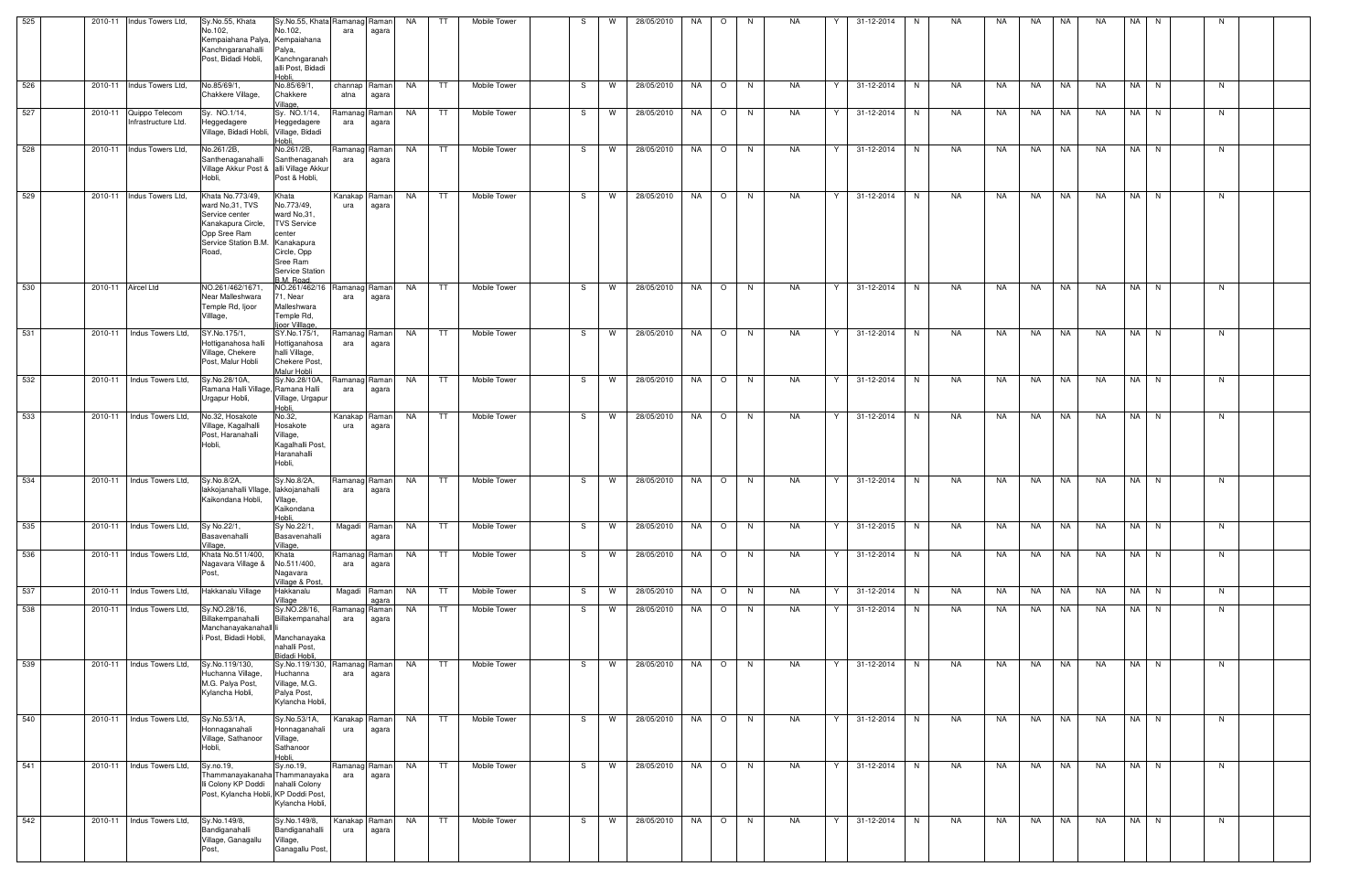| 543 | 2010-11 Indus Towers Ltd,                               | No.102/97, Akkur<br>Village,<br>Virupakshipura Hobli, Virupakshipura                                                           | No.102/97,<br>Akkur Village,<br>Hobli.                                                                                       | Ramanag Raman<br>ara  | agara           | NA        | TT.       | Mobile Tower                     | -S | W        | 28/05/2010                      | NA | $\circ$        | N. | NA        |   | 31-12-2014        | N. | NA  | NA.         | NA | NA        | <b>NA</b> | NA   | N.   |    |  |
|-----|---------------------------------------------------------|--------------------------------------------------------------------------------------------------------------------------------|------------------------------------------------------------------------------------------------------------------------------|-----------------------|-----------------|-----------|-----------|----------------------------------|----|----------|---------------------------------|----|----------------|----|-----------|---|-------------------|----|-----|-------------|----|-----------|-----------|------|------|----|--|
| 544 | 2010-11 Indus Towers Ltd.                               | No.90/331,<br>Kambasagara<br>Village, Sathnur<br>Hobli.                                                                        | No.90/331,<br>Kambasagara<br>Village, Sathnur<br>Hobli.                                                                      | Ramanag Raman<br>ara  | agara           | <b>NA</b> | TT        | Mobile Tower                     | S. | W        | 28/05/2010                      | NA | $\circ$        | N  | <b>NA</b> | Y | 31-12-2014        | N  | NA. | NA          | NA | <b>NA</b> | NA.       |      | NA N | N. |  |
| 545 | 2010-11 Indus Towers Ltd.                               | Sy.No.78/3,<br>Muthasagar Village,<br>Birkur Post, Kudur<br>Hobli,                                                             | Sy.No.78/3,<br>Muthasagar<br>Village, Birkur<br>Post, Kudur<br>Hobli.                                                        | Magadi                | Raman<br>agara  | NA        | TT        | Mobile Tower                     | S. | W        | 28/05/2010                      | NA | $\circ$        | N  | <b>NA</b> | Y | 31-12-2014        | N  | NA  | NA          | NA | <b>NA</b> | <b>NA</b> |      | NA N | N  |  |
| 546 | 2010-11 Indus Towers Ltd,                               | No.136/156,<br>Bangahalli Village,<br>Ambadahalli Post,<br>Virupakshipura Hobli, Ambadahalli                                   | No.136/156,<br>Bangahalli<br>Village,<br>Post,<br>Virupakshipura<br>Hobli                                                    | Ramanag<br>ara        | Ramanl<br>agara | NA        | TT        | Mobile Tower                     | S. | W        | 28/05/2010                      | NA | $\circ$        | N. | NA        | Y | 31-12-2014        | N  | NA  | NA          | NA | NA        | NA        |      | NA N | N  |  |
| 547 | 2010-11   Indus Towers Ltd,                             | Sy.No.58,<br>Mylanayakana halli<br>Village & Post,                                                                             | Sy.No.58,<br>Mylanayakana<br>halli Village &<br>Post.                                                                        | Ramanag Raman<br>ara  | agara           | NA        | TT.       | Mobile Tower                     | S. | <b>W</b> | 28/05/2010                      | NA | $\circ$        | N  | <b>NA</b> | Y | 31-12-2014        | N  | NA  | NA          | NA | NA        | <b>NA</b> |      | NA N | N  |  |
| 548 | 2010-11   Indus Towers Ltd,                             | Sy.No.33/2,<br>Bommachanahalli<br>Suguna halli Post,                                                                           | Sy.No.33/2,<br>Bommachanah<br>alli Suguna halli<br>Post                                                                      | Ramanag<br>ara        | Raman<br>agara  | NA        | TT        | Mobile Tower                     | S. | <b>W</b> | 28/05/2010                      | NA | $\overline{O}$ | N. | NA        | Y | 31-12-2014        | N  | NA  | NA          | NA | NA        | NA        |      | NA N | N. |  |
| 549 | 2010-11 Aircel Ltd.,                                    | No.5/1A, Sathanur<br>Village, Sathanur<br>Hobli,                                                                               | No.5/1A,<br>Sathanur<br>Village,<br>Sathanur Hobli,                                                                          | Kanakap<br>ura        | Raman<br>agara  | NA        | TT        | Mobile Tower                     | S. | <b>W</b> | 28/05/2010                      | NA | $\circ$        | N. | NA        | Y | 31-12-2014        | N. | NA  | NA          | NA | <b>NA</b> | <b>NA</b> |      | NA N | N. |  |
| 550 | 2010-11 Indus Towers Ltd.                               | Sv.No.403/2,<br>Kodihalli Village &                                                                                            | Sy.No.403/2,<br>Kodihalli Village<br>& Post.                                                                                 | Kanakap Raman<br>ura  | agara           | NA        | TT.       | Mobile Tower                     | S  | W        | 28/05/2010                      | NA | $\circ$        | N  | NA        | Y | 31-12-2014        | N  | NA  | NA          | NA | NA        | NA        |      | NA N | N  |  |
| 551 | 2010-11 Indus Towers Ltd,                               | Sy.No.1/1,<br>Chikkallabalu.<br>Kottagalu Post,<br>Harohalli Hobli,                                                            | Sy.No.1/1,<br>Chikkallabalu,<br>Kottagalu Post,<br>Harohalli Hobli,                                                          | Kanakap<br>ura        | Raman<br>agara  | NA        | TT.       | <b>Mobile Tower</b>              | S. | <b>W</b> | 28/05/2010                      | NA | $\circ$        | N. | NA        | Y | 31-12-2014        | N  | NA. | NA.         | NA | NA.       | NA.       |      | NA N | N. |  |
| 552 | 2010-11 Indus Towers Ltd,                               | Sy.No.51, Kerala<br>Sandra Village,<br>Malagal Post,                                                                           | Sy.No.51,<br>Kerala Sandra<br>Village, Malagal<br>IPost.                                                                     | Kanakap Raman<br>ura  | agara           | NA        | TT        | Mobile Tower                     | S. | W        | 28/05/2010                      | NA | $\circ$        | N  | NA        | Y | 31-12-2014        | N  | NA  | NA          | NA | NA        | NA.       |      | NA N | N  |  |
| 553 | 2010-11 Indus Towers Ltd,                               | No.68/47, Kodlur<br>Village, Malur Hobli                                                                                       | No.68/47,<br>Kodlur Village,<br>Malur Hobli                                                                                  | channap Raman<br>atna | agara           | NA        | TT.       | Mobile Tower                     | S. | W        | 28/05/2010                      | NA | $\circ$        | N  | NA        | Y | 31-12-2014        | N  | NA  | NA          | NA | NA        | <b>NA</b> |      | NA N | N  |  |
| 554 | 2010-11 Indus Towers Ltd.                               | Sy.No.342,<br>Gathigunda Village,<br>Kolagondana Halli<br>Post, Kodihalli Hobli, Kolagondana                                   | Sy.No.342,<br>Gathigunda<br>Village,<br>Halli Post,<br>Kodihalli Hobli,                                                      | Kanakap<br>ura        | Raman <br>agara | NA        | TT        | Mobile Tower                     | S  | W        | 28/05/2010                      | NA | $\circ$        | N  | NA        | Y | 31-12-2014        | N  | NA  | NA          | NA | NA        | <b>NA</b> |      | NA N | N  |  |
| 555 | 2010-11 Indus Towers Ltd, Sy No.307, Mukunda Sy No.307, |                                                                                                                                | Mukunda                                                                                                                      | atna                  | agara           |           |           | channap Raman NA TT Mobile Tower |    |          | S   W   28/05/2010   NA   O   N |    |                |    | <b>NA</b> |   | Y 31-12-2014 N NA |    |     | NA NA NA NA |    |           |           | NA N |      | N  |  |
| 556 | 2010-11 Indus Towers Ltd,                               | Khata No.15 & 16,<br>Property<br>No.27/22/19,<br>Neralooru Post,<br>Virupakshipura Hobli Virupakshipura                        | Khata No.15 &<br>16, Property<br>No.27/22/19,<br>Neralooru Post,<br>Hobli                                                    | channap Raman<br>atna | agara           | NA        | <b>TT</b> | Mobile Tower                     | S  | W        | 28/05/2010                      | NA | $\circ$        | N  | <b>NA</b> | Y | 31-12-2014        | N  | NA  | NA          | NA | <b>NA</b> | <b>NA</b> |      | NA N | N  |  |
| 557 | 2010-11 Indus Towers Ltd,                               | No.413/978/41, Near No.413/978/41, Ramanag Raman<br>Honnamma Kalyana Near<br>Mantapa,<br>Hanumanth Nagar,<br>Jalamangala Road, | Honnamma<br>Kalyana<br>Mantapa,<br>Hanumanth<br>Nagar,<br>Jalamangala<br>Road                                                | ara                   | agara           | <b>NA</b> | TT        | Mobile Tower                     | S  | <b>W</b> | 28/05/2010                      | NA | $\circ$        | N  | NA        | Y | 31-12-2014        | N  | NA  | NA          | NA | NA        | NA        |      | NA N | N  |  |
| 558 | 2010-11 Indus Towers Ltd,                               | No.16/9, Sri<br>Lakshmi Narasimha<br>Nilaya 2nd main<br>Road, Kanakapura<br>main Road,<br>Sakambari Nagar,<br>Sarakki,         | No.16/9, Sri<br>Lakshmi<br>Narasimha<br>Nilaya 2nd main<br>Road,<br>Kanakapura<br>main Road,<br>Sakambari<br>Nagar, Sarakki, | Kanakap<br>ura        | Raman <br>agara | NA        | TT        | Mobile Tower                     | S. | W        | 28/05/2010                      | NA | $\circ$        | N  | <b>NA</b> | Y | 31-12-2014        | N  | NA  | NA          | NA | NA        | <b>NA</b> |      | NA N | N  |  |
| 559 | 2010-11 Indus Towers Ltd,                               | Doddamalur Village, Doddamalur<br>Channapatna                                                                                  | Village,<br>Channapatna                                                                                                      | channap Raman<br>atna | agara           | NA        | TT        | Mobile Tower                     | S  | W        | 16/06/2010                      | NA | $\circ$        | N  | NA        | Y | 31-12-2014        | N  | NA  | NA          | NA | <b>NA</b> | NA        |      | NA N | N  |  |
| 560 | 2010-11 Indus Towers Ltd,                               | No.563, Malur Patna No.563, Malur<br>Village, Kudlur Post, Patna Village,                                                      | Kudlur Post,                                                                                                                 | Magadi                | Raman<br>agara  | NA        | TT.       | Mobile Tower                     | S. | W        | 16/06/2010                      | NA | $\circ$        | N  | NA        | Y | 31-12-2014        | N. | NA  | NA          | NA | NA        | NA        |      | NA N | N  |  |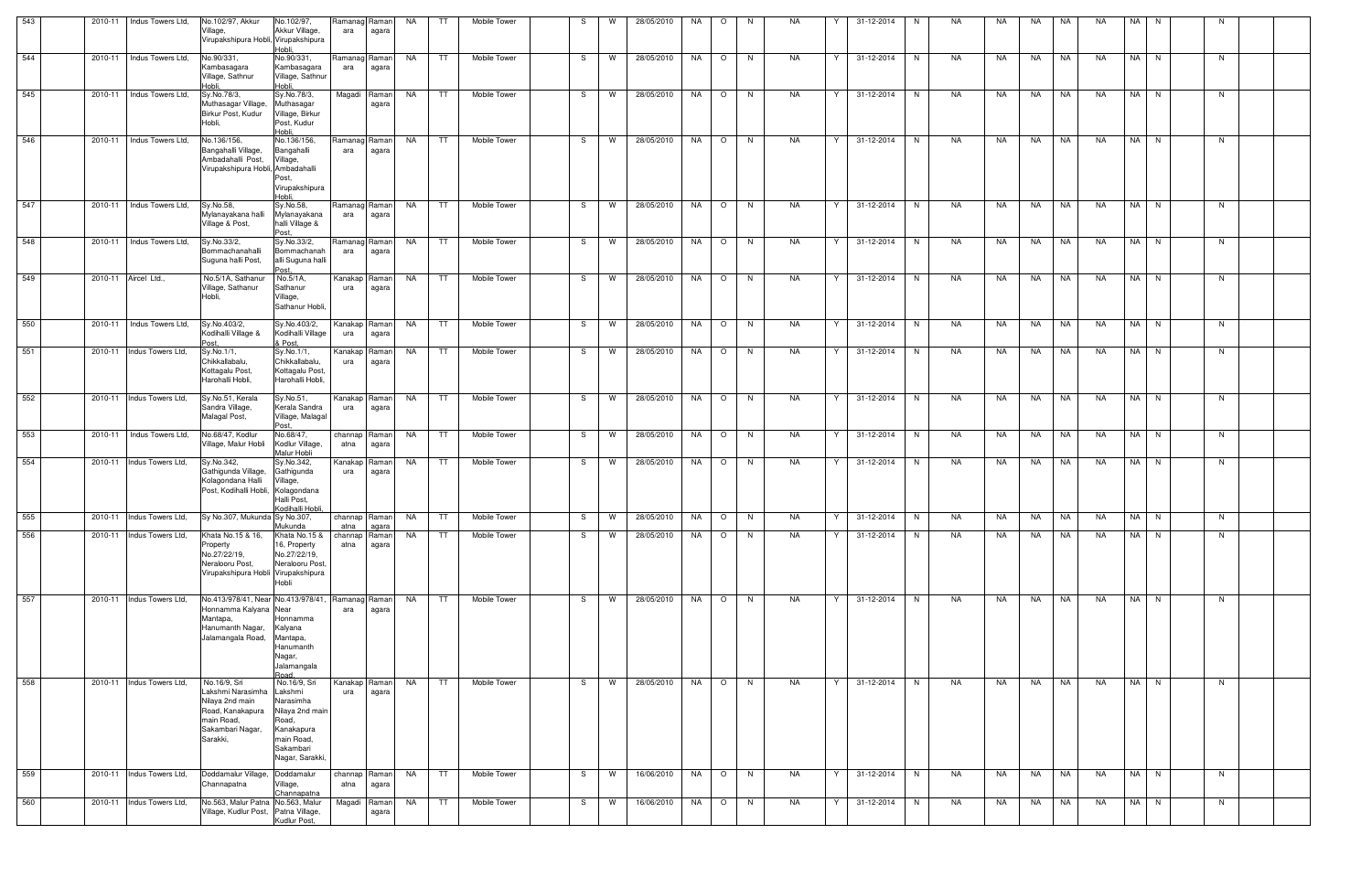| 561 |       |         | 2010-11 Indus Towers Ltd,                                 | No.137/5,<br>Hallimarana halli,<br>Village, Harohalli<br>Village,                                                 | No.137/5,<br>Hallimarana<br>halli, Village,<br>Harohalli<br>Village,                   | Kanakap<br>ura  | Raman<br>agara         | NA        | TT        | Mobile Tower                     |       | S. | W        | 16/06/2010                      | NA       | $\circ$ | - N      | NA                  |   | 31-12-2014                               | N. | NA          | NA.       | NA        | NA        | <b>NA</b> | <b>NA</b> | N. |    |  |
|-----|-------|---------|-----------------------------------------------------------|-------------------------------------------------------------------------------------------------------------------|----------------------------------------------------------------------------------------|-----------------|------------------------|-----------|-----------|----------------------------------|-------|----|----------|---------------------------------|----------|---------|----------|---------------------|---|------------------------------------------|----|-------------|-----------|-----------|-----------|-----------|-----------|----|----|--|
| 562 |       |         | 2010-11 Indus Towers Ltd,                                 | kahata No.365/1,<br>Kutagal Village,                                                                              | kahata<br>No.365/1,<br>Kutagal Village,                                                | ara             | Ramanag Raman<br>agara | NA        | TT        | Mobile Tower                     |       | S. | <b>W</b> | 16/06/2010                      | NA       | $\circ$ | N        | NA                  | Y | 31-12-2014                               | N  | NA          | NA        | NA        | NA        | NA        | NA N      |    | N. |  |
| 563 |       |         | 2010-11   Indus Towers Ltd,                               | No.116/101/2,<br>Kuthukanahalli<br>village & Hobli,                                                               | No.116/101/2,<br>Kuthukanahalli<br>village & Hobli.                                    | ara             | Ramanag Raman<br>agara | NA        | TT        | Mobile Tower                     |       | S. | W        | 16/06/2010                      | NA       | $\circ$ | <b>N</b> | <b>NA</b>           | Y | 31-12-2014                               | N  | NA          | NA        | <b>NA</b> | NA        | <b>NA</b> | NA I      | N  | N. |  |
| 564 |       |         | 2010-11 Indus Towers Ltd.                                 | No.140 & 141,<br>Hottiganahosa halli<br>Village, chakere<br>Post, Mallur Hobli,                                   | No.140 & 141,<br>Hottiganahosa<br>halli Village,<br>chakere Post,<br>Mallur Hobli,     | channap<br>atna | Raman<br>agara         | NA        | TT        | Mobile Tower                     |       | -S | <b>W</b> | 16/06/2010                      | NA       | $\circ$ | N        | NA                  | Y | 31-12-2014                               | N. | NA          | NA        | NA        | NA        | NA.       | NA N      |    | N. |  |
| 565 |       |         | 2010-11 Indus Towers Ltd,                                 | Sy. No.53,<br>Hakkanalu Village,<br>Gudemarana hallli,<br>hand Post                                               | Sy. No.53.<br>Hakkanalu<br>Village,<br>Gudemarana<br>hallli, hand Post                 |                 | Magadi Raman<br>agara  | NA        | TT        | Mobile Tower                     |       | S. | W        | 16/06/2010                      | NA       | $\circ$ | N        | NA                  | Y | 31-12-2014                               | N  | NA          | NA.       | <b>NA</b> | NA        | <b>NA</b> | NA I      | N  | N. |  |
| 566 |       |         | 2010-11   Indus Towers Ltd,                               | No.166,<br>Marchanahalli Village Marchanahalli<br>& Post Muddagere<br>Panchayat                                   | No.166,<br>Village & Post<br>Muddagere<br>Panchayat                                    | atna            | channap Raman<br>agara | NA        | TT        | <b>Mobile Tower</b>              |       | S. | <b>W</b> | 16/06/2010                      | NA       | $\circ$ | N,       | <b>NA</b>           | Y | 31-12-2014                               | N  | NA          | NA        | NA        | NA        | <b>NA</b> | NA N      |    | N. |  |
| 567 |       |         | 2010-11 Wireless TT Info<br>Services Ltd.                 | No.459/461,<br>Municipal Khata<br>N.1320, Sahukar<br>Street Cross Rd,                                             | No.459/461,<br>Municipal Khata<br>N.1320,<br>Sahukar Street<br>Cross Rd,               | channap<br>atna | Raman<br>agara         | <b>NA</b> | TT.       | Mobile Tower                     |       | S. | W        | 16/06/2010                      | NA       | $\circ$ | N.       | <b>NA</b>           | Y | 31-12-2014                               | N  | NA          | <b>NA</b> | <b>NA</b> | NA.       | NA.       | NA I      | N  | N. |  |
| 568 |       |         | 2010-11 Indus Towers Ltd.                                 | Sy.No.144/3,<br>Yligehalli Village<br>Uyamballi Hobli,                                                            | Sy.No.144/3,<br>Yligehalli<br>Village,<br>Uyamballi Hobli,                             | ara             | Ramanag Raman<br>agara | NA        | TT        | Mobile Tower                     |       | S. | W        | 16/06/2010                      | NA       | $\circ$ | N.       | <b>NA</b>           | Y | 31-12-2014                               | N  | NA          | NA        | NA        | NA        | <b>NA</b> | <b>NA</b> | N. | N. |  |
| 569 |       |         | 2010-11 Quippo Telecom<br>Infrastructure Ltd.             | No.25/2, Mariyappa<br>Building, Amma<br>Bhagavan Provision Building, Amma<br>Store, Anekal Mn<br>Road, Harohalli, | No.25/2,<br>Mariyappa<br>Bhagavan<br>Provision Store,<br>Anekal Mn<br>Road, Harohalli. | ara             | Ramanag Raman<br>agara | NA        | TT        | Mobile Tower                     |       | S. | W        | 16/06/2010                      | NA       | $\circ$ | N        | <b>NA</b>           | Y | 31-12-2014                               | N  | NA          | NA        | NA        | NA        | NA        | NA N      |    | N  |  |
| 570 |       |         | 2010-11 Indus Towers Ltd.                                 | Sy.No,.29/1,<br>Arepalya Village,<br>Raghuvathapura,<br>Thippasandra Hobli,                                       | Sy.No,.29/1,<br>Arepalya<br>Village,<br>Raghuvathapur<br>a, Thippasandra<br>Hobli,     | ara             | Ramanag Raman<br>agara | NA        | TT        | Mobile Tower                     |       | -S | W        | 16/06/2010                      | NA       | $\circ$ | N        | <b>NA</b>           | Y | 31-12-2014                               | N  | NA          | NA        | NA        | NA        | NA        | NA I      | N  | N  |  |
| 571 |       |         | 2010-11 Indus Towers Ltd, No, 169/26, Sulleri No, 169/26, | Village,<br>Viruakshapura Hobli, Viruakshapura                                                                    | Sulleri Village,<br>Hobli,                                                             | atna            | agara                  |           |           | channap Raman NA TT Mobile Tower |       |    |          | S   W   16/06/2010   NA   O   N |          |         |          | <b>NA</b>           |   | $\mid Y \mid 31 - 12 - 2014 \mid N \mid$ |    | NA NA NA NA |           |           |           | <b>NA</b> | NA N      |    | N  |  |
| 572 |       |         | 2010-11 Indus Towers Ltd.                                 | Sy. No.3/1,<br>Baginagere Village,<br>Thippasandra Hobli Village,                                                 | Sy. No.3/1,<br>Baginagere<br>Thippasandra<br>Hobli                                     |                 | Magadi Raman<br>agara  | NA        | TT.       | Mobile Tower                     |       | -S | W        | 16/06/2010                      | NA       | $\circ$ | N        | NA                  | Y | 31-12-2014                               | N  | NA          | NA        | <b>NA</b> | NA        | <b>NA</b> | $NA$ N    |    | N  |  |
| 573 |       |         | 2010-11 Indus Towers Ltd,                                 | Khata No.662/681<br>Harohalli Village,                                                                            | Khata<br>No.662/681,<br>Harohalli<br>Village,                                          | ura             | Kanakap Raman<br>agara | NA        | <b>TT</b> | Mobile Tower                     |       | S. | W        | 16/06/2010                      | NA       | $\circ$ | N        | NA                  | Y | 31-12-2014                               | N  | NA          | NA        | NA        | NA        | NA        | NA N      |    | N  |  |
| 574 | 22997 | 2010-11 | <b>KSRTC</b> divisional<br>work shop                      | sy.No.136/1-3, 135/2-sy.No.136/1-3,<br>3. Ramanagara<br>Division,<br>Archakarahalli,<br>Ramanagara-<br>562159     | $135/2-3,$<br>Ramanagara<br>Division,<br>Archakarahalli,<br>Ramanagara-<br>562159      | ara             | Ramanag Raman<br>agara | <b>NA</b> |           | Depot                            | O1303 | S  | $\circ$  | 2008                            | 425      | $\circ$ | Y        | 30-09-2017 &<br>APP | Y | 30-09-2017 &<br>App                      | Y  | 30-09-2019  | <b>NA</b> | NA        | <b>NA</b> | <b>NA</b> | NA N      |    | N. |  |
| 575 |       |         | 2010-11 Axis Bank,                                        | No.329/356, NG<br>Tank Road, Bidadi<br>Town,                                                                      | No.329/356, NG Ramanag Raman<br>Tank Road,<br>Bidadi Town,                             | ara             | agara                  | NA        |           | others Bank DG Tower             |       | S. | W        | 2010                            | NA       | $\circ$ | N        | NA                  | Y | 31-12-2023                               | N  | NA          | NA        | NA        | NA        | <b>NA</b> | NA N      |    | N  |  |
| 576 |       |         | 22686 2010-11 Tokai Rubber Auto<br>Parts Pvt. Ltd.,       | Plot No.337, II<br>Phase, Harohalli Indl Phase, Harohalli<br>Area                                                 | Plot No.337, II<br>Indl Area                                                           | ura             | Kanakap Raman<br>agara | HIA       |           | rubber moulded<br>components     | R1125 | L. | R        | NA.                             | 7109   O |         | Y        | 30.06.2022          | Y | 30.06.2022                               | Y  | 30-06-2021  | NA        | NA        | NA        | <b>NA</b> | NA N      |    | N  |  |
| 577 |       |         | 2010-11 Sunil Safety Glass<br>Works,                      | Plot No290, KIADB<br>Indl Area, Phase -11<br>Harohalli,                                                           | Plot<br>No290, KIADB<br>Indl Area,<br>Phase -11,<br>Harohalli,                         | ura             | Kanakap Raman<br>agara | HIA       |           | Glass toughrned<br>laminated     | G1527 | S. | G        | 2010                            | 720      | C1      | Y        | 31-12-2012          | Y | 31-12-2012                               | N  | NA          | NA        | NA        | NA        | <b>NA</b> | NA I      | N. | N  |  |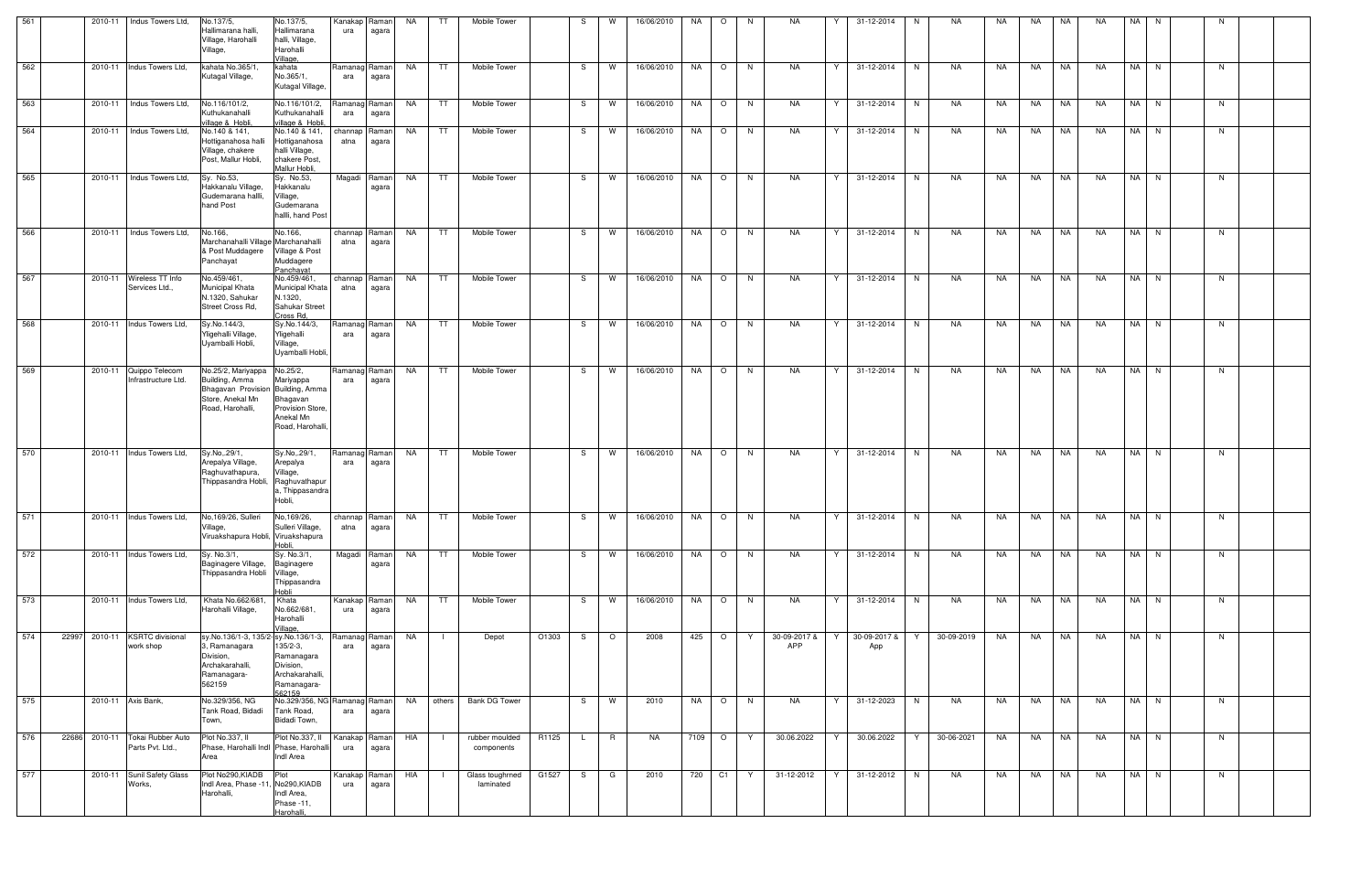| 578 |       | 2010-11 Viom Networks Ltd,                    | Khata<br>No.307/3186/2957,<br>Vinayakanagar, ward 57,<br>No.2, Opp chamundi Vinayakanagar<br>textile mill BM road, | Khata<br>No.307/3186/29<br>ward No.2, Opp<br>chamundi textile<br>mill BM road,                             | Ramanag<br>ara       | Raman<br>agara | <b>NA</b> | TT.       | Mobile Tower |    | W | 2010 | NA. | $\circ$ | -N | NA        |   | 31-12-2014          | N        | NA. | NA | NA        | NA.       | NA.       | NA. | -N   |    |  |
|-----|-------|-----------------------------------------------|--------------------------------------------------------------------------------------------------------------------|------------------------------------------------------------------------------------------------------------|----------------------|----------------|-----------|-----------|--------------|----|---|------|-----|---------|----|-----------|---|---------------------|----------|-----|----|-----------|-----------|-----------|-----|------|----|--|
| 579 |       | 2010-11 Viom Networks Ltd,                    | Mr H Nagesh S/o<br>Huchappa,<br>No.3741/2784-A, Sri No.3741/2784-<br>Hari Lodge, Opp<br>KSRTC Bus stand,           | Mr H Nagesh<br>S/o Huchappa,<br>A, Sri Hari<br>Lodge, Opp<br><b>KSRTC Bus</b><br>stand                     | Kanakap<br>ura       | Raman<br>agara | NA        | TT.       | Mobile Tower | S. | W | 2010 | NA  | $\circ$ | N  | NA        | Y | 31-12-2014          | N        | NA  | NA | NA        | <b>NA</b> | <b>NA</b> |     | NA N | N  |  |
| 580 |       | 26008 2010-11 Viom Networks Ltd,              | Sy.No.27/1, Amjath<br>pasha, Abdul<br>Raheem, S/o late<br>Dadapeer,<br>Doddahalahalli<br>Village & Post            | Sy.No.27/1,<br>Amjath pasha,<br>Abdul<br>Raheem, S/o<br>late Dadapeer.<br>Doddahalahalli<br>Village & Post | Kanakap<br>ura       | Raman<br>agara | NA        | TT        | Mobile Tower | S. | W | 2010 | NA  | $\circ$ | N. | NA        | Y | One time<br>consent | N        | NA  | NA | NA 1      | <b>NA</b> | NA        |     | NA N | N. |  |
| 581 |       | 2010-11 Viom Networks Ltd,                    | Property<br>No.52/121/140,<br>Khata No.52/121,<br>Kenchanakuppe,<br>janatha colony,<br>Bidadi Post,                | Property<br>No.52/121/140,<br>Khata<br>No.52/121,<br>Kenchanakuppe<br>, janatha colony,<br>Bidadi Post,    | Ramanag Raman<br>ara | agara          | NA        | TT        | Mobile Tower | S. | W | 2010 | NA  | $\circ$ | N. | NA        | Y | 31-12-2014          | N.       | NA  | NA | NA        | <b>NA</b> | <b>NA</b> |     | NA N | N. |  |
| 582 |       | 2010-11 Viom Networks Ltd,                    | Mr Sunil kumar,<br>Nallahalli Village,<br>Harobele Post,                                                           | Mr Sunil kumar,<br>Nallahalli<br>Village,<br>Harobele Post,                                                | Kanakap<br>ura       | Raman<br>agara | NA        | TT        | Mobile Tower | S. | W | 2010 | NA  | $\circ$ | N. | NA        | Y | 31-12-2014          | <b>N</b> | NA  | NA | NA        | NA.       | <b>NA</b> |     | NA N | N. |  |
| 583 |       | 2010-11 Viom Networks Ltd,                    | Sy.No.1/1,<br>Doddalingaiah<br>cheranna, Bandanur, cheranna,<br>Bidadi Hobli,                                      | Sy.No.1/1,<br>Doddalingaiah<br>Bandanur,<br>Bidadi Hobli,                                                  | Ramanag Raman<br>ara | agara          | NA        | TT        | Mobile Tower | S. | W | 2010 | NA  | $\circ$ | N. | NA        | Y | One time<br>consent | N        | NA  | NA | NA        | <b>NA</b> | NA.       |     | NA N | N  |  |
| 584 |       | 2010-11 Viom Networks Ltd,                    | unicipal khata<br>No.3998/4217, MG<br>Road, near APMC<br>narket.                                                   | unicipal khata<br>No.3998/4217,<br>MG Road, near<br>APMC market,                                           | Ramanag<br>ara       | Raman<br>agara | NA        | TT.       | Mobile Tower | S  | W | 2010 | NA  | $\circ$ | N. | NA        | Y | 31-12-2014          | N        | NA. | NA | NA        | <b>NA</b> | <b>NA</b> |     | NA N | N  |  |
| 585 |       | 2010-11 Viom Networks Ltd,                    | No.27-2-80, BM<br>Road, Vivekananda<br>nagar, ward No. 27, Vivekananda<br>Ramanagara Town,                         | No.27-2-80, BM Ramanag Raman<br>Road,<br>nagar, ward No.<br>Ramanagara<br>Гоwn.                            | ara                  | agara          | NA        | TT        | Mobile Tower | S  | W | 2010 | NA  | $\circ$ | N  | NA.       | Y | 31-12-2014          | N.       | NA  | NA | NA        | NA        | <b>NA</b> |     | NA N | N  |  |
| 586 |       | 2010-11 Viom Networks Ltd,                    | Mr Puttamadeviah,<br>Marale Bekuppe<br>Village, Uyamballi<br>Hobli,                                                | <b>Mr</b><br>Puttamadeviah,<br>Marale Bekuppe<br>Village,<br>Uyamballi Hobli,                              | Ramanag Raman<br>ara | agara          | NA        | TT.       | Mobile Tower | S. | W | 2010 | NA  | $\circ$ | N. | NA        | Y | 31-12-2014          | N        | NA  | NA | NA        | NA        | NA        |     | NA N | N  |  |
| 587 | 26007 | 2010-11 Viom Networks Ltd,                    | No.10/16, Harish<br>Rayappa S/o late<br>puttagowda,<br>Ganakalu, Bidadi<br>hobli,                                  | No.10/16,<br>Harish Rayappa<br>S/o late<br>puttagowda,<br>Ganakalu,<br>Bidadi hobli,                       | Ramanag Raman<br>ara | agara          | NA        | <b>TT</b> | Mobile Tower | S. | W | 2010 | NA  | $\circ$ | N  | <b>NA</b> | Y | One time<br>consent | N        | NA  | NA | NA NA     |           | <b>NA</b> |     | NA N | N  |  |
| 588 |       | 2010-11 Viom Networks Ltd,                    | Syeda Tanziya<br>Dowlakh D/o syed<br>khuddur, khata<br>No.363/4125, phool khata<br>Bagh Mahaboob<br>Nagar,         | Syeda Tanziya<br>Dowlakh D/o<br>syed khuddur,<br>No.363/4125,<br>phool Bagh<br>Mahaboob<br>Nagar.          | Ramanag Raman<br>ara | agara          | NA        | TT        | Mobile Tower | S. | W | 2010 | NA  | $\circ$ | N  | NA        | Y | 31-12-2014          | N        | NA  | NA | NA        | NA        | <b>NA</b> |     | NA N | N  |  |
| 589 |       | 2010-11 Viom Networks Ltd,                    | Sy No.150/2,<br>Kyamanadoddi, near Kyamanadoddi,<br>Bidadi,                                                        | Sy No.150/2,<br>near Bidadi,                                                                               | Ramanag Raman<br>ara | agara          | NA        | TT        | Mobile Tower | S. | W | 2010 | NA  | $\circ$ | N  | NA        | Y | 31-12-2014          | N        | NA  | NA | NA        | <b>NA</b> | NA        |     | NA N | N  |  |
| 590 |       | 2010-11 Viom Networks Ltd,                    | D.M Gowda S/o<br>Dodde Gowda,<br>Pushpa Leela Farm, Pushpa Leela<br>near janapada lokha, Farm, near                | D.M Gowda S/o Ramanag Raman<br>Dodde Gowda,<br>janapada lokha,                                             | ara                  | agara          | NA        | TT        | Mobile Tower | S  | W | 2010 | NA  | $\circ$ | N  | NA        | Y | 31-12-2014          | N.       | NA  | NA | NA        | NA        | NA        |     | NA N | N  |  |
| 591 |       | 2010-11 Viom Networks Ltd,                    | K.M Doddi, Veera<br>:hetty.                                                                                        | K.M Doddi,<br>Veera shetty,                                                                                | Kanakap Raman<br>ura | agara          | <b>NA</b> | <b>TT</b> | Mobile Tower | S. | W | 2010 | NA  | $\circ$ | N  | NA        | Y | 31-12-2014          | N        | NA  | NA | <b>NA</b> | <b>NA</b> | NA        |     | NA N | N  |  |
| 592 |       | 2010-11 Quippo Telecom<br>Infrastructure Ltd. | Sy No.43/2, khata<br>No.29,<br>lakshmisagara<br>village, M.N. Halli<br>Post, Bidadi Hobli,                         | Sy No.43/2,<br>khata No.29,<br>lakshmisagara<br>village, M.N.<br>Halli Post,<br>Bidadi Hobli               | Ramanag Raman<br>ara | agara          | NA        | TT        | Mobile Tower | S  | W | 2010 | NA  | $\circ$ | N. | <b>NA</b> | Y | 31-12-2014          | N        | NA  | NA | NA        | NA        | <b>NA</b> |     | NA N | N  |  |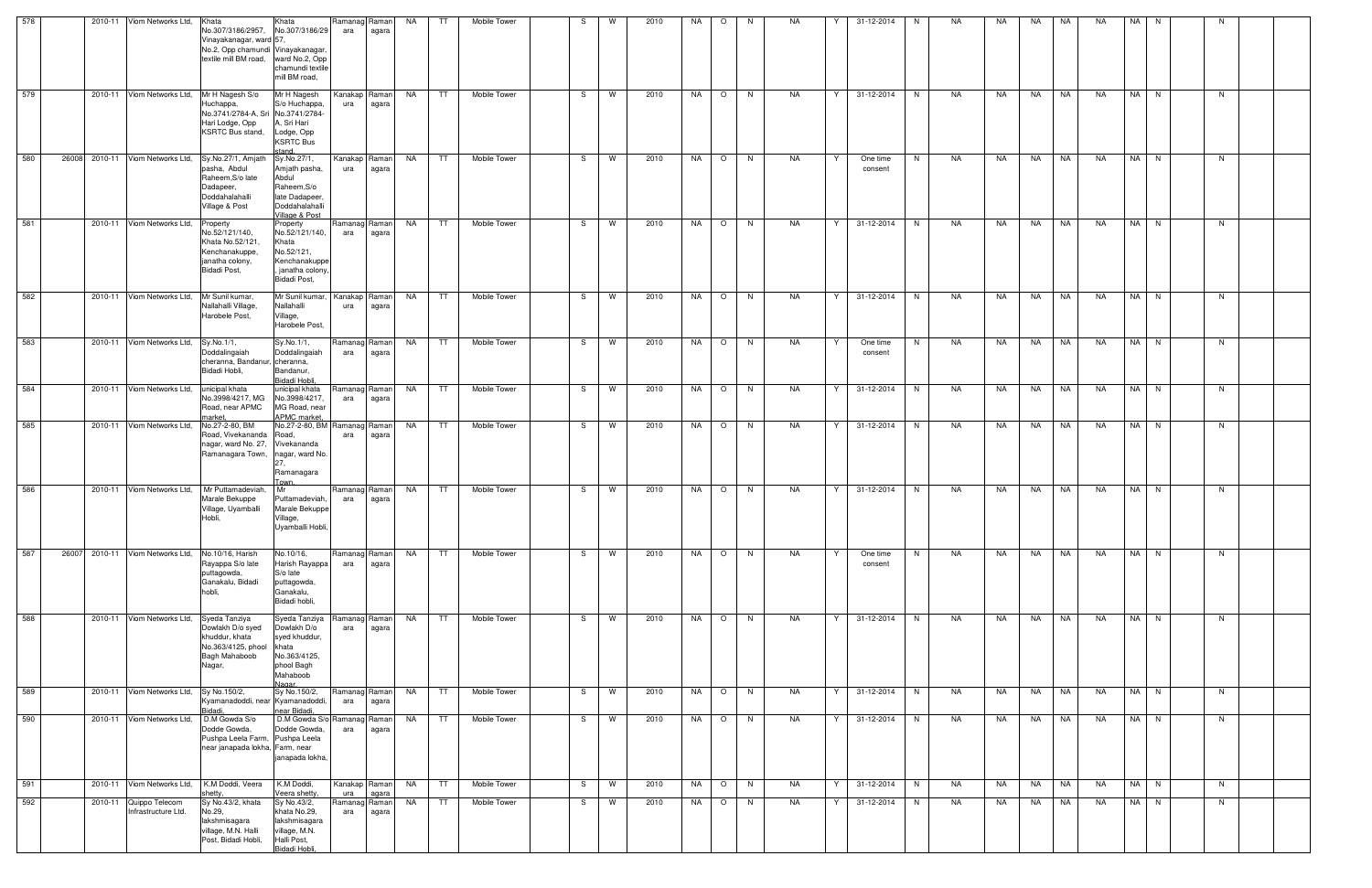| 593 |       |               | 2010-11 Quippo Telecom<br>Infrastructure Ltd                                              | Property No. 75/1,<br>khaneshumari No.75-75/1,<br>Manchanayakanahall No.75-1,<br>Village & Post,<br>Hampapura Road,<br>Bidadi Hobli, | Property No.<br>khaneshumari<br>Manchanayaka<br>nahalli Village &<br>Post,<br>Hampapura                        | Ramanag<br>ara         | Raman<br>agara  | <b>NA</b> | TT.<br>Mobile Tower          |       |              | W       | 2010     | NA   | $\circ$                  | -N | NA.        | 31-12-2014               | N<br>NA.   | NA. | NA.   | NA.       | NA.       | NA. | -N   |    |  |
|-----|-------|---------------|-------------------------------------------------------------------------------------------|--------------------------------------------------------------------------------------------------------------------------------------|----------------------------------------------------------------------------------------------------------------|------------------------|-----------------|-----------|------------------------------|-------|--------------|---------|----------|------|--------------------------|----|------------|--------------------------|------------|-----|-------|-----------|-----------|-----|------|----|--|
| 594 |       | 2010-11       | Quippo Telecom<br>Infrastructure Ltd.                                                     | Municipal khata<br>No.861, site No.19,<br>Hanumanthnagar,<br>jalamangala Road,                                                       | Road, Bidadi<br>Hobli<br>Municipal khata<br>No.861, site<br>No.19,<br>Hanumanthnag<br>ar, jalamangala<br>Road, | Ramanag<br>ara         | Raman<br>agara  | <b>NA</b> | <b>TT</b><br>Mobile Tower    |       | S            | W       | 2010     | NA   | $\circ$                  | N  | <b>NA</b>  | 31-12-2014<br>Y          | N<br>NA.   | NA  | NA    | NA        | <b>NA</b> |     | NA N | N  |  |
| 595 |       |               | 2010-11 Quippo Telecom<br>Infrastructure Ltd.                                             | Madeshwara Layout, Madeshwara<br>opp lions schoo,                                                                                    | Layout, opp<br>lions schoo,                                                                                    | Kanakap   Raman<br>ura | agara           | <b>NA</b> | TT.<br><b>Mobile Tower</b>   |       | S.           | W       | 2010     | NA   | $\circ$                  | N  | NA         | 31-12-2014<br>Y          | N<br>NA    | NA. | NA    | NA        | NA.       |     | NA N | N. |  |
| 596 |       |               | 2010-11 Indus Tower Ltd.                                                                  | Khata No.191/184,<br>Thavatanahalli<br>Village, Mogenahalli<br>Post, Malur Hobli,                                                    | Khata<br>No.191/184,<br>Thavatanahalli<br>Village,<br>Mogenahalli<br>Post, Malur<br>Hobli.                     | channap<br>atna        | Raman<br>agara  | NA        | TT<br>Mobile Tower           |       | -S           | W       | 2010     | NA   | $\circ$                  | N  | <b>NA</b>  | 31-12-2014<br>Y          | NA<br>N    | NA. | NA    | NA        | NA.       |     | NA N | N  |  |
| 597 | 26001 |               | 2010-11 Viom Networks Ltd,                                                                | Sy.No.47/A, 1st<br>Cross, B. Swamy S/o Cross, B.<br>Baree Gowda, 1st<br>Cross, Hospet Road, Baree Gowda<br>marayanagalli             | Sy.No.47/A, 1st   Magadi   Raman  <br>Swamy S/o<br>1st Cross,<br>Hospet Road,<br>maravanagalli                 |                        | agara           | NA        | Mobile Tower<br>TT.          |       | -S           | W       | 2010     | NA   | $\circ$                  | N. | NA         | One time<br>Y<br>consent | N<br>NA    | NA  | NA    | NA        | NA        |     | NA N | N. |  |
| 598 |       |               | 26004 2010-11 Viom Networks Ltd,                                                          | House No.1755/4,<br>khata No.5935, in sy No.1755/4,<br>No.182,<br>Mangalvarapete<br>Village                                          | House<br>khata No.5935,<br>in sy No.182,<br>Mangalvarapete<br>Village                                          | channap<br>atna        | Raman<br>agara  | NA        | Mobile Tower<br>TT           |       | S.           | W       | 2010     | NA   | $\circ$                  | N  | NA.        | Y<br>One time<br>consent | NA<br>N.   | NA. | NA    | NA        | NA        |     | NA N | N  |  |
| 599 |       |               | 26006 2010-11 Viom Networks Ltd,                                                          | No. 2126/1B2,<br>Kevempu Nagar,<br>B.M. Road, Near<br>Pooja Hospital,                                                                | No. 2126/1B2,<br>Kevempu<br>Nagar, B.M.<br>Road, Near<br>Pooja Hospital                                        | channap<br>atna        | Raman<br>agara  | <b>NA</b> | TT.<br><b>Mobile Tower</b>   |       | S            | W       | 2010     | NA   | $\circ$                  | N. | <b>NA</b>  | Y<br>One time<br>consent | N.<br>NA.  | NA  | NA    | l NA      | <b>NA</b> |     | NA N | N  |  |
| 600 |       |               | 2010-11 Viom Networks Ltd,                                                                | G.M complex, Near<br>Dr. Jayaram Rao<br>circle, old B.M Road, Jayaram Rao                                                            | G.M complex,<br>Near Dr.<br>circle, old B.M<br>Road,                                                           | Ramanag<br>ara         | Raman<br>agara  | NA        | TT<br>Mobile Tower           |       | S.           | W       | 2010     | NA   | $\circ$                  | N  | NA         | 31-12-2014<br>Y          | N<br>NA    | NA. | NA    | NA        | NA        |     | NA N | N. |  |
| 601 |       |               | 26005 2010-11 Viom Networks Ltd,                                                          | No.2240/4.<br>Giriamma shambu<br>Gowda Complex,<br>church road                                                                       | No.2240/4,<br>Giriamma<br>shambu Gowda<br>Complex,<br>church road                                              | channap<br>atna        | Raman<br>agara  | NA        | TT<br>Mobile Tower           |       | S.           | W       | 2010     | NA   | $\circ$                  | N. | NA.        | Y<br>One time<br>consent | N<br>NA.   | NA. | NA    | NA        | NA        |     | NA N | N. |  |
| 602 |       |               | 2010-11 Viom Networks Ltd,                                                                | Rathnamma W/o T.S Rathnamma<br>Gangaiah khata<br>No.3931<br>Ranganathaswamy No.3931,<br>Extention                                    | W/o T.S<br>Gangaiah khata<br>Ranganathaswa<br>mv Extention                                                     | Magadi                 | Raman<br>agara  | NA        | Mobile Tower<br>TT           |       | S.           | W       | 2010     | NA   | $\circ$                  | N. | NA         | Y<br>31-12-2014          | N<br>NA    | NA  | NA NA |           | NA        |     | NA N | N. |  |
| 603 |       |               | 26009 2010-11 Viom Networks Ltd,                                                          | Sy.No.7/1, B.N<br>Ramalingaiah,<br>Bevoor Village, Malur Bevoor Village,<br>Hobli.                                                   | Sy.No.7/1, B.N   channap   Raman  <br>Ramalingaiah,<br>Malur Hobli,                                            | atna                   | agara           | NA        | Mobile Tower<br>TT           |       | S.           | W       | 2010     | NA   | $\circ$                  | N  | NA         | Y<br>One time<br>consent | N<br>NA    | NA  | NA    | <b>NA</b> | NA.       |     | NA N | N  |  |
| 604 |       |               | 17436 2010-11 Ravicab cables Pvt.<br>Ltd.,                                                | 5B, Bidadi Indl Area, 5B, Bidadi Indl<br>II Phase, Sector-1,<br>Shanamangala<br>Village,                                             | Area, II Phase,<br>Sector-1,<br>Shanamangala<br>/illage,                                                       | Ramanag<br>ara         | Ramanl<br>agara | BIA       | Electric wire &<br>Cables    | G1608 | $\mathsf{L}$ | G       | NA       | 600  | $\circ$                  | Y  | 31-12-2022 | 31-12-2022               | NA<br>N.   | NA. | NA    | NA        | NA.       |     | NA N | N. |  |
| 605 |       |               | 24219 2010-11 Supreme Non woven OSS Building No.04, OSS Building<br>Industries Pvt. Ltd., | C/o M/s Toyota<br>Kirloskar Motors Pvt. Toyota Kirloskar<br>Ltd., Plot No.01,<br>Bidadi Indl Area,                                   | No.04, C/o M/s<br>Motors Pvt. Ltd.,<br>Plot No.01,<br>Bidadi Indl Area,                                        | Ramanag Raman<br>ara   | agara           | BIA       | Head liners for cars         | G1543 | L.           | G       | 2010     | 700  | $\overline{\phantom{0}}$ | Y  | 31-12-2021 | N<br>NA                  | 31-12-2015 | NA  | NA 1  | <b>NA</b> | NA        |     | NA N | N. |  |
| 606 |       |               | 2010-11   TCV College,                                                                    | Sheshagirihalli,<br>Bidadi Hobli,                                                                                                    | Sheshagirihalli,<br>Bidadi Hobli,                                                                              | Ramanag Raman<br>ara   | agara           | NA        | <b>Education Institution</b> | O1400 | L.           | $\circ$ | 1/8/2008 | 1200 | $\circ$                  | Y  | 31-12-2022 | 31-12-2022<br>Y          | NA<br>N    | NA  | NA    | NA        | NA        |     | NA N | N. |  |
| 607 |       | 24310 2010-11 | Varsha Agro<br>Industries,                                                                | No.49/1, Madapura<br>Village, Kasaba<br>Hobli.                                                                                       | No.49/1, Madap<br>ura Village,<br>Kasaba Hobli.                                                                | Ramanag<br>ara         | Raman<br>agara  | NA        | Manure                       |       | S.           | W       | 2010     | 76   | $\circ$                  | Y  | 31-12-2020 | 31-12-2020<br>Y          | N<br>NA    | NA  | NA    | NA        | NA        |     | NA N | N  |  |
| 608 |       |               | 2010-11 Gousia College of                                                                 | Ramanagara                                                                                                                           | Ramanagara                                                                                                     | Ramanag Raman          |                 | NA        | <b>Education Institution</b> | O1400 | M            | $\circ$ | 1980     | 210  | $\circ$                  | Y  | 31-12-2012 | 31-12-2012               | NA<br>N    | NA  | NA    | <b>NA</b> | NA        |     | NA N | N  |  |
| 609 |       |               | Engineering,<br>2010-11 Viom Networks Ltd, Achalu                                         |                                                                                                                                      | Achalu                                                                                                         | ara<br>Ramanag Raman   | agara           | NA        | TT<br>Mobile Tower           |       | S            | W       | 2010     | NA   | $\circ$                  | N. | 31-12-2016 | 31-12-2014<br>Y          | N<br>NA    | NA  | NA    | NA        | NA        |     | NA N | N  |  |
| 610 |       |               | 2010-11 ATC Telecom Pvt                                                                   | Hejjala, Bidadi Hobli, Hejjala, Bidadi                                                                                               |                                                                                                                | ara<br>Ramanag Raman   | agara           | <b>NA</b> | TT<br>Mobile Tower           |       | S            | W       | 2010     | NA   | $\circ$                  | N  | 31-12-2014 | Y<br>31-12-2014          | NA<br>N    | NA  | NA    | NA        | NA        |     | NA N | N  |  |
|     |       |               | Ltd.                                                                                      |                                                                                                                                      | Hobli,                                                                                                         | ara                    | agara           |           |                              |       |              |         |          |      |                          |    |            |                          |            |     |       |           |           |     |      |    |  |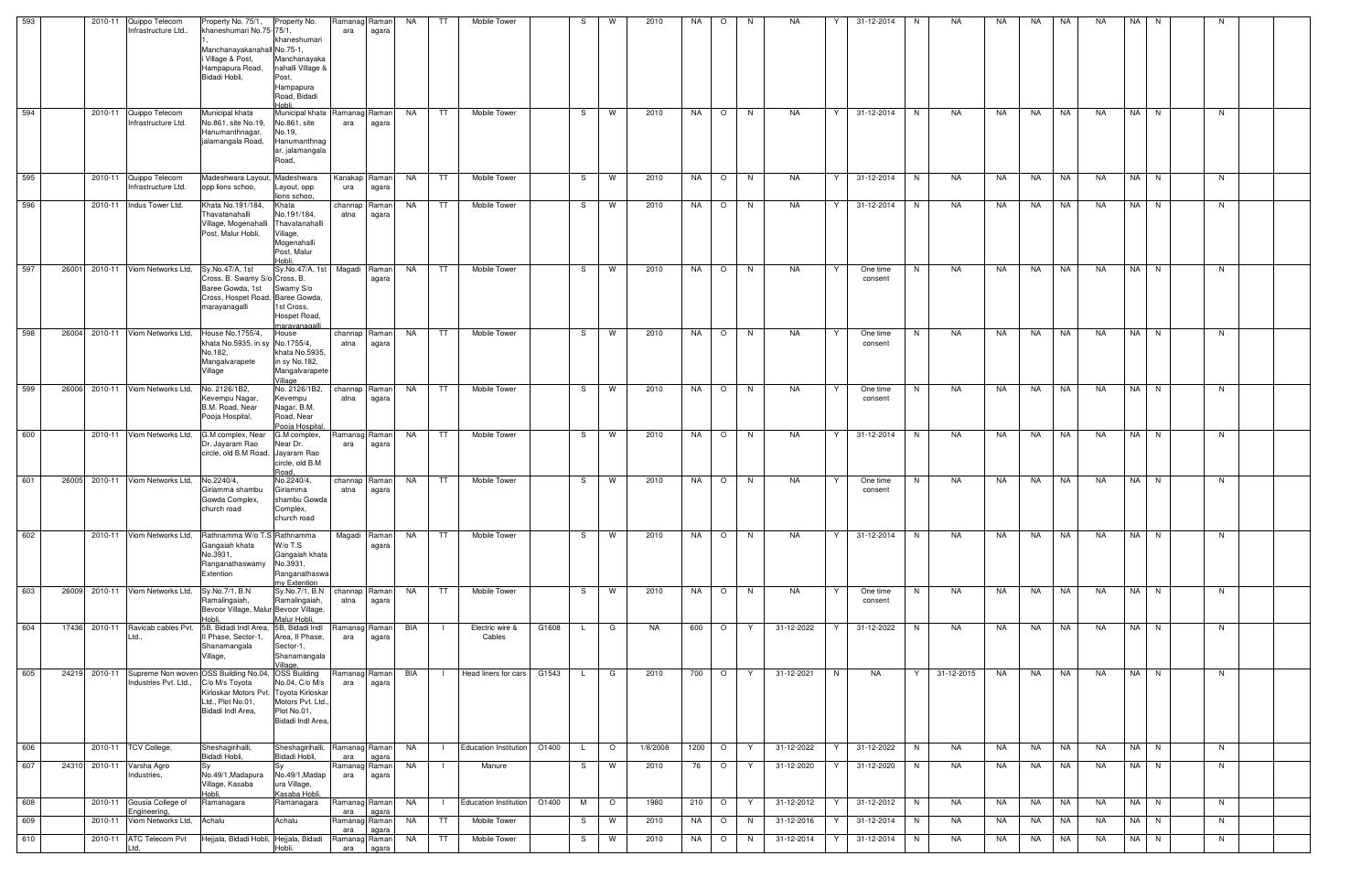| 611 |       | 2010-11 | Residential Layout by Sy.no.18,20,<br>SmtSarojamma,                                         | Lakshmisagara,                                                                                    | Sy.no.18,20,<br>Lakshmisagara,                                                                          | Ramanag Raman<br>ara | agara          | NA        | Layout<br>└                                            | O1652       | S  | $\circ$  | NA.       | NA         | Y                   | 2/2/2011                                         | N   | 1/2/2014    | N  | NA         | NA        | NA.       | NA        | <b>NA</b> | NA   | N.       | N  |  |
|-----|-------|---------|---------------------------------------------------------------------------------------------|---------------------------------------------------------------------------------------------------|---------------------------------------------------------------------------------------------------------|----------------------|----------------|-----------|--------------------------------------------------------|-------------|----|----------|-----------|------------|---------------------|--------------------------------------------------|-----|-------------|----|------------|-----------|-----------|-----------|-----------|------|----------|----|--|
| 612 | 16477 | 2010-11 | <b>TOYODA GOSEI</b><br>SOUTH INDIA<br>PRIVATE LIMITED<br>(Formerly known as<br>TG Kirloskar | Bidadi Hobli.<br>Sy.No.20, Bidadi Indl Sy.No.20,<br>Area,                                         | Bidadi Hobli,<br>Bidadi Indl Area,                                                                      | Ramanag Raman<br>ara | agara          | BIA       | Injection molded<br>$\blacksquare$<br>components       | O1369       |    | $\circ$  | 2010      | 117        | $\circ$<br>Y.       | 30.09.2021                                       | Y   | 30.09.2021  |    | 30-09-2016 | NA        | NA        | Y         | App       | NA I | N.       | N. |  |
| 613 | 24261 | 2010-11 | Owari Pricision<br>Products India Pvt<br>Ltd,                                               | Premises of TTPI,<br>BIA, Plot No.20,<br>Bidadi Indl Area,                                        | Premises of<br>TTPI, BIA, Plot<br>No.20, Bidadi<br>Indl Area,                                           | Ramanag Raman<br>ara | agara          | BIA       | Synchronized ring<br>$\Box$<br>sheets                  | O1369       |    | $\circ$  | 2010      | 2350       | $\circ$<br>Y        | 30.09.2021                                       | N   | NA          | Y. | 30-09-2015 | NA        | NA        | Y         | FHO       |      | NA N     | N. |  |
| 614 |       | 2010-11 | Toyota Tsusho India Plot No.20, Bidadi<br>Pvt. Ltd.                                         | Indl Area                                                                                         | Plot No.20,<br>Bidadi Indl Area                                                                         | Ramanag Raman<br>ara | agara          | BIA       | Steering of steel<br>$\blacksquare$<br>sheets          | O1369       |    | $\circ$  | 2010      | 5159       | C1<br>Y             | 30-09-2013                                       | N.  | NA          | Y  | 30-09-2014 | NA        | NA        | NA.       | NA.       | NA I | N.       | N. |  |
| 615 |       | 2010-11 | Gas Authority of India Gaspipe line project<br>Ltd                                          | from Dhabol-<br>Bangalore                                                                         | Gaspipe line<br>project from<br>Dhabol-<br>Bangalore                                                    | Ramanag Raman<br>ara | agara          | NA        | Gas pipeline                                           | R1127       |    | R        | NA        | $^{\circ}$ | Y<br>Y              | 11/6/2010                                        | N   | 10-006-2015 | N. | NA         | NA        | NA        | NA        | NA        |      | NA N     | N  |  |
| 616 |       |         | 24308 2010-11 Toyotetsu India<br>Private Ltd (Formerly Indl Area,<br>Stanzen Toyotetsu      | Plot No.20, Bidadi                                                                                | Plot No.20,<br>Bidadi Indl Area,                                                                        | Ramanag Raman<br>ara | agara          | BIA       | Steel press parts<br>(stamps)                          | G1609       |    | G        | 2010      | 6068       | $\circ$<br>Y        | 31-12-2020                                       | Y   | 31-12-2020  | Y  | 30-09-2015 | NA        | NA        | Y         | FHO       |      | NA N     | N. |  |
| 617 |       | 2010-11 | <b>JTEKT Sona</b><br>Automotive India Pvt Indi Area,                                        | Plot No.20, Bidadi                                                                                | Plot No.20,<br>Bidadi Indl Area,                                                                        | Ramanag Raman<br>ara | agara          | BIA       | Column electric<br>power steering<br>system            | G1609       | S. | G        | 2010      | 395        | $\circ$<br>Y        | 31-12-2022                                       | N   | NA          | Y  | 31-12-2020 | NA        | NA        | NA        | <b>NA</b> | NA   | N        | N  |  |
| 618 | 24311 |         | 2010-11 HDFC Bank Ltd,                                                                      | B.C. Circle,<br>Kenchanakuppe<br>Gage, Bidadi,                                                    | B.C. Circle,<br>Kenchanakuppe<br>Gage, Bidadi,                                                          | Ramanag Raman<br>ara | agara          | NA        | others<br>Bank DG Tower                                |             | S. | W        | 2011      | NA         | $\circ$<br>N.       | <b>NA</b>                                        | Y   | 31-12-2014  | N. | NA         | NA        | NA        | NA        | NA.       | NA I | N.       | N. |  |
| 619 |       |         | 24274 2010-11 HDFC Bank Ltd,                                                                | Kodihalli, main road.<br>above popular bajaj<br>show room, near<br><b>KNS</b> circle              | Kodihalli, main<br>road, above<br>popular bajaj<br>show room,<br>near KNS circle                        | Kanakap Raman<br>ura | agara          | NA        | <b>Bank DG Tower</b><br>others                         |             | S  | W        | 2011      | NA         | $\circ$<br>N        | <b>NA</b>                                        | Y   | 31-12-2014  | N. | NA         | NA.       | NA        | NA        | <b>NA</b> |      | NA N     | N  |  |
| 620 | 24217 |         | 2010-11 HDFC Bank Ltd,                                                                      | No.35/38, 1359, B.M. No.35/38, 1359, Ramanag Raman<br>Road, Ijoor,                                | B.M. Road,                                                                                              | ara                  | agara          | NA        | <b>Bank DG Tower</b><br>others                         |             | S. | W        | 2011      | NA         | $\circ$<br>N        | NA                                               | Y   | 31-12-2023  | N  | NA         | NA        | NA        | <b>NA</b> | NA        |      | NA N     | N. |  |
| 621 | 16521 |         | 2010-11 Adarsha Packaging<br>Pvt Ltd,                                                       | Plot No.338-A,<br>Harohalli Indl Area                                                             | Plot No.338-A,<br>Harohalli Indl<br>Area                                                                | Kanakap<br>ura       | Raman<br>agara | HIA       | Corrugated box<br>$\blacksquare$                       | G1509       | M  | G        | NA        | 170        | $\circ$<br>Y        | 31-12-2022                                       | Y   | 31-12-2022  | N. | NA         | NA        | NA        | NA        | NA        | NA I | N.       | N. |  |
| 622 |       |         | 2010-11 Anchor Wineries                                                                     | Sy No.59/2,<br>Honiganahalli,<br>Kasaba Hobli, B.M<br>Road, Behind Silk<br>Farm,                  | Sy No.59/2,<br>Honiganahalli,<br>Kasaba Hobli,<br>B.M Road,<br><b>Behind Silk</b><br><sup>=</sup> arm   | Channap<br>atna      | Raman<br>agara | NA        | Grape wine                                             | O1396       | S. | $\circ$  | NA.       | 30.48      | C <sub>1</sub><br>Y | 30.09.2017                                       | N   | NA          | N. | NA         | NA        | NA        | NA        | NA        | NA I | <b>N</b> | N  |  |
| 623 |       |         | 22814 2010-11 Pushpak Products<br>India Ltd,                                                | Plot No.22E, Part<br>1&2, Bidadi Indl<br>Area,                                                    | Plot No.22E,<br>Part 1&2, Bidadi<br>Indl Area,                                                          | Ramanag Raman<br>ara | agara          | BIA       | Engg. Industry                                         | R1125       | S. | - R      | 2010      | 182        | $\circ$<br>Y.       | 30-06-2018                                       | Y   | 30-06-2018  | N. | NA         | NA        | NA        | NA        | NA.       |      | NA N     | N. |  |
| 624 |       |         | 2010-11 Shibaam Polymers,                                                                   | Plot No.28, Bidadi<br>Indl Area.                                                                  | Plot No.28,<br>Bidadi Indl Area,                                                                        | Ramanag Raman<br>ara | agara          | BIA       | I Plastic rod & sheets G1543                           |             | M  | G        | 2010      | 140        | $\circ$<br>Y        | 31-12-2021                                       | Y I | 31-12-2021  | N  | NA.        | NA        | NA        | NA        | <b>NA</b> |      | NA N     | N  |  |
|     |       |         | 625 17537 2010-11 Lenin Park Fabric<br>SPA Pvt Ltd,                                         | Plot No.38A, 41, Plot No.38A, 41, Ramanag Raman BIA    <br>Phase 2, sector,<br>Bidadi Indl Area,  | Phase 2, sector,<br>Bidadi Indl Area,                                                                   | ara                  | agara          |           | Laundry                                                | $O1352$ M O |    |          | <b>NA</b> |            |                     | 670 C1 Y 30-09-2016 Y 30-09-2016 Y 30-09-2016 NA |     |             |    |            |           | NA 1      | NA I      | NA.       |      | NA N     | N  |  |
| 626 |       |         | 2010-11 N.V. Trading Co.                                                                    | No.19D, Bidadi Indl<br>Area, 2nd Phase<br>1st sector,                                             | No.19D, Bidadi<br>Indl Area, 2nd<br>Phase, 1st<br>ector.                                                | Ramanag Raman<br>ara | agara          | BIA       | Dismantaling of E<br>waste                             | R1121       | M  | R        | NA.       | 110        | Y.<br>Y             | 25-03-2011                                       | Y   | 24-03-2014  | N  | NA         | NA        | NA        | NA        | <b>NA</b> |      | NA N     | N  |  |
| 627 |       |         | 22900 2010-11 T.V. Sundaram I<br>(Formerly Sundaram a, Bidadi Hobli,<br>Motors)             | Sy.No.2, B.M<br>yengar and sons Ltd Road, Lakshmisaga                                             | Sy.No.2, B.M<br>Road, Lakshmis<br>agara, Bidadi<br>Hobli.                                               | Ramanag Raman<br>ara | agara          | NA        | Automobile Sales &<br>Vehicle Services<br>Centre       | O1303       | S  | $\circ$  | 3/5/2011  | 307        | $\circ$<br>Y        | 30.09.2022                                       | Y   | 30.09.2022  | Y  | 30-09-2017 | <b>NA</b> | <b>NA</b> | <b>NA</b> | <b>NA</b> |      | NA N     | N. |  |
| 628 |       |         | 2010-11 SSS Granites,                                                                       | Sy.No.40/1,<br>Hosakote Village,<br>Harohalli Hobli,                                              | Sy.No.40/1,<br>Hosakote<br>Village,<br><b>Harohalli Hobli,</b>                                          | Kanakap Raman<br>ura | agara          | NA        | Granite cutting &<br>polishing                         | G1518       | S. | G        | 3/3/2010  | 20.41      | $\circ$<br>Y.       | 30-09-2013                                       | N   | NA          | N  | NA         | NA        | NA        | NA        | <b>NA</b> | NA I | N        | N. |  |
| 629 |       |         | 22725 2010-11 Trinity Beverages Pvt Sy.No.4/1A, 4/2,<br>Ltd.                                | Lakshmisagara,<br>Bidadi Hobli,                                                                   | Sy.No.4/1A, 4/2, Ramanag Raman<br>Lakshmisagara,<br>Bidadi Hobli,                                       | ara                  | agara          | NA        | Carbonated soft<br>drinks & packaged<br>drinking water | R1179       |    | R        | <b>NA</b> | 3514       | $\circ$<br>Y.       | 30.06.2021                                       | Y   | 30.06.2021  | Y  | 30-06-2017 | <b>NA</b> | <b>NA</b> | NA        | <b>NA</b> |      | NA N     | N  |  |
| 630 |       | 2010-11 | Indus Tower Ltd.                                                                            | Sy.No.17, Khata<br>No.25, Gudde Hosur<br>Thenkanahalli,<br>Honnayakanahalli<br>Post, Malur Hobli, | Sy.No.17, Khata channap<br>No.25, Gudde<br>Hosur,<br>Thenkanahalli,<br>Honnayakanah<br>alli Post, Malur | atna                 | Raman<br>agara | <b>NA</b> | Mobile Tower<br>TT                                     |             | S  | <b>W</b> | 3/3/2011  | NA         | $\circ$<br>N        | <b>NA</b>                                        | Y   | 31-12-2015  | N  | NA.        | <b>NA</b> | <b>NA</b> | <b>NA</b> | <b>NA</b> | NA I | N        | N  |  |
| 631 |       |         | 2010-11 Indus Tower Ltd,                                                                    | Sy No.4/1,<br>Sugganahalli Village, Sugganahalli<br>Kudur Hobli,                                  | Sy No.4/1,<br>Village, Kudur<br>Hobli.                                                                  | Magadi               | Raman<br>agara | <b>NA</b> | TT.<br>Mobile Tower                                    |             | S  | W        | 3/3/2011  | NA         | $\circ$<br>N        | <b>NA</b>                                        | Y   | 31-12-2015  | N. | NA         | NA        | <b>NA</b> | NA        | NA.       | NA I | N        | N. |  |
| 632 |       |         | 2010-11 Indus Tower Ltd,                                                                    | No.32/15, Chikka<br>Kurubarahalli,<br>Harohalli Hobli                                             | No.32/15,<br>Chikka<br>Kurubarahalli,<br>Harohalli Hobli                                                | Kanakap<br>ura       | Raman<br>agara | NA        | TT<br>Mobile Tower                                     |             | S. | W        | 3/3/2011  | NA         | $\circ$<br>N.       | <b>NA</b>                                        | Y   | 31-12-2015  | N. | NA         | NA        | NA        | NA        | NA.       | NA   | N.       | N. |  |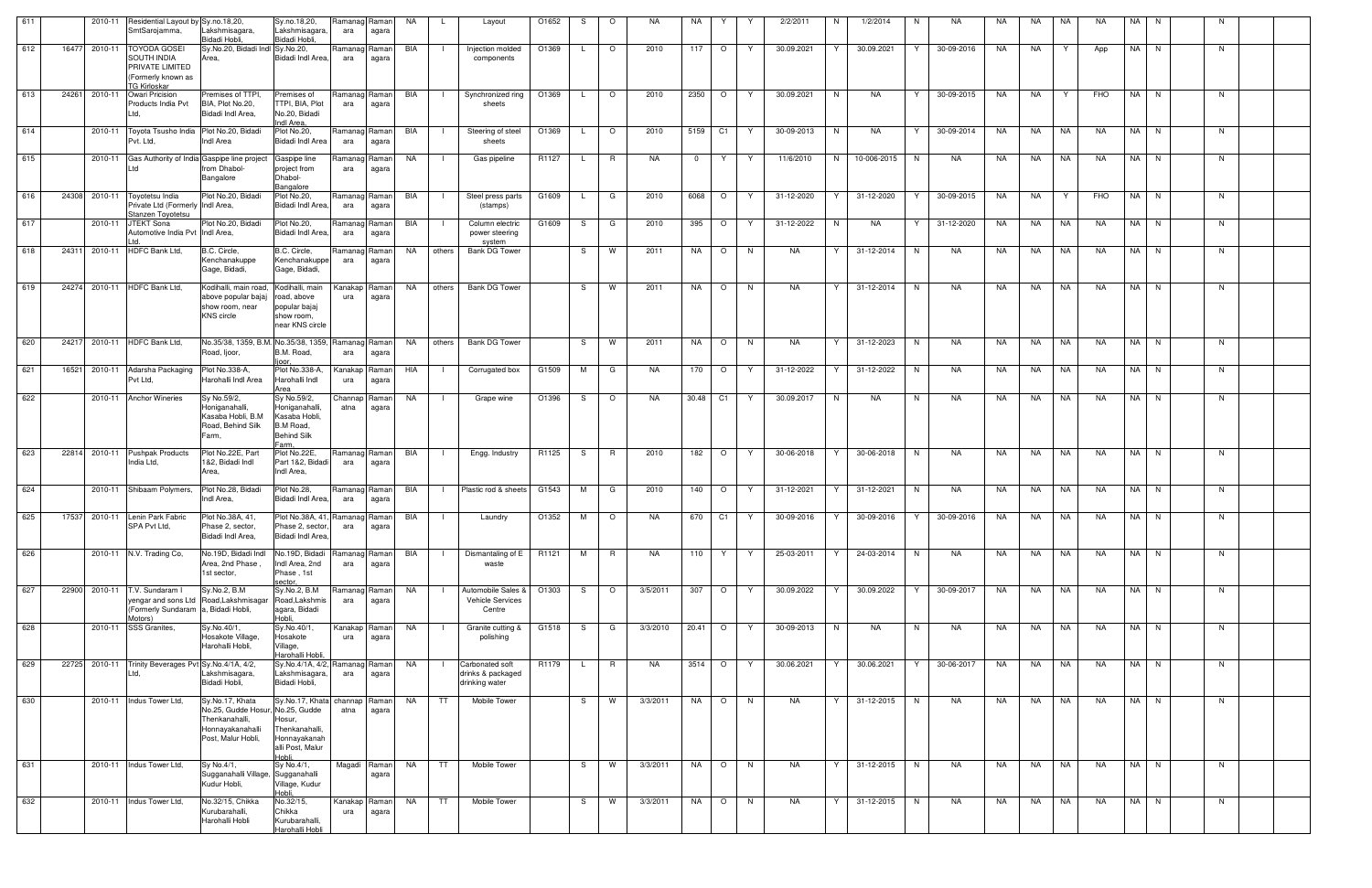| 633 | 23843 | 2010-11 | Lube Tech Petro<br>Chemicals,                                                     | Plot No.08-A, Bidadi Plot No.08-A,<br>Indl Area, 2nd<br>Phase, Sector-1<br>Bidadi Hobli, | Bidadi Indl Area.<br>2nd Phase,<br>Sector-1, Bidadi<br>Hobli.                        | Ramanag Raman<br>ara | agara          | BIA |                | E-waste recycling                          | R1121 | S.           | R.       | NA         | 80       | $\circ$        |    | 30-06-2018 | Y  | 30-06-2018 |    | 30-06-2018 | NA  | NA        | NA        | NA        | NA   | Y        | N. |  |
|-----|-------|---------|-----------------------------------------------------------------------------------|------------------------------------------------------------------------------------------|--------------------------------------------------------------------------------------|----------------------|----------------|-----|----------------|--------------------------------------------|-------|--------------|----------|------------|----------|----------------|----|------------|----|------------|----|------------|-----|-----------|-----------|-----------|------|----------|----|--|
| 634 | 23965 |         | 2010-11 Sarvang Stud &<br>Agricultural Farm,                                      | Sy.No.39,<br>Muppenahalli Villge,<br>Solur Hobli.                                        | Sy.No.39.<br>Muppenahalli<br>Villge, Solur<br>Hobli                                  | Magadi               | Raman<br>agara | NA  |                | Horse Breeding and<br>Cattle Breeding      |       | S            | W        | NA.        | 150      | $\circ$        | Y  | 30-06-2017 | Y  | 30-06-2017 | N. | NA         | NA  | NA        | NA        | <b>NA</b> | NA I | N        | N. |  |
| 635 | 31203 |         | 2010-11 Garden City<br>Beverages Pvt Ltd.                                         | Sy.No.241,<br>Yedamadu Village.<br>Gottigehalli Road<br>Harohalli Hobli                  | Sy.No.241,<br>redamadu<br>Village,<br>Gottigehalli<br>Road, Harohalli<br>ildok       | Kanakap<br>ura       | Raman<br>agara | NA  | - 1            | Fruits Juice                               | O1328 | M            | $\circ$  | <b>NA</b>  | 213      | $\circ$        | Y  | 30-09-2016 | Y  | 30-09-2016 | N. | NA.        | NA  | <b>NA</b> | NA        | <b>NA</b> |      | NA N     | N  |  |
| 636 |       |         | 2011-12 Kiran Global Chems                                                        | Plot No.312-B.<br>Harohalli Indl Area,                                                   | Plot No.312-B,<br>Harohalli Indl<br>Area                                             | Kanakap<br>ura       | Raman<br>agara | HIA | $\blacksquare$ | Granite cutting &<br>polishing             | G1518 | M            | G        | <b>NA</b>  | 162      | $\circ$        | Y  | 30-06-2019 |    | 30-06-2019 | N  | NA         | NA  | NA        | NA        | <b>NA</b> | NA I | N        | N. |  |
| 637 | 23021 |         | 2011-12 Lorven Granites                                                           | Plot No.328, 2nd<br>Phase, Harohalli Indl 2nd Phase,<br>Area                             | Plot No.328,<br>Harohalli Indl                                                       | Kanakap<br>ura       | Raman<br>agara | HIA |                | Granite cutting &<br>polishing             | G1518 | S.           | G        | NA.        | 210      | $\circ$        |    | 31.12.2027 | N  | <b>NA</b>  | N  | <b>NA</b>  | NA  | NA        | <b>NA</b> | <b>NA</b> | NA I | N        | N  |  |
| 638 | 22882 |         | 2011-12 Sona Rocks                                                                | Plot No.346-A, 2nd<br>Phase, Harohalli Indl 2nd Phase,<br>Area                           | Plot No.346-A.<br>Harohalli Indl<br>Area                                             | Kanakap<br>ura       | Raman<br>agara | HIA | $\Box$         | Granite cutting &<br>polishing             | G1518 | S.           | G        | NA.        | 285      | $\circ$        | Y  | 31.12.2027 | N  | <b>NA</b>  | N. | <b>NA</b>  | NA  | NA        | NA        | <b>NA</b> |      | NA N     | N  |  |
| 639 | 24298 |         | 2011-12 ARK Granites,                                                             | Plot No.346 A.<br>Harohalli Indl Area,                                                   | Plot No.346 A.<br>Harohalli Indl<br>Area                                             | Kanakap<br>ura       | Raman<br>agara | HIA |                | Granite cutting &<br>polishing             | G1518 | S.           | G        | 10/10/2011 | 285      | $\circ$        | Y  | 31.12.2027 | N. | <b>NA</b>  | N  | NA         | NA  | NA        | NA        | NA.       | NA I | <b>N</b> | N. |  |
| 640 | 31350 |         | 2011-12 Shiva Granite,                                                            | Plot No.346 B,<br>Harohalli Indl Area,                                                   | Plot No.346 B,<br>Harohalli Indl<br>Area                                             | Kanakap<br>ura       | Raman<br>agara | HIA |                | Granite cutting &<br>polishing             | G1518 | S.           | G        | <b>NA</b>  | 133      | $\circ$        |    | 31.12.2025 | N  | <b>NA</b>  | N  | <b>NA</b>  | NA  | NA        | <b>NA</b> | <b>NA</b> | NA I | N        | N  |  |
| 641 | 22883 |         | 2011-12 Kedia Granite,                                                            | Plot No.342 A,<br>Harohalli Indl Area,                                                   | Plot No.342 A,<br>Harohalli Indl<br>Area                                             | Kanakap<br>ura       | Raman<br>agara | HIA | -1             | Granite cutting &<br>polishing             | G1518 | S.           | G        | NA.        | 170      | $\overline{O}$ | Y  | 31.12.2027 | N. | NA.        | N. | NA         | NA. | NA        | NA        | NA.       |      | $NA$ N   | N  |  |
| 642 | 22963 |         | 2011-12 Radha Krishna<br>Granite,                                                 | Plot No.324 P.<br>Harohalli Indl Area,                                                   | Plot No.324 P.<br>Harohalli Indl<br>Area                                             | Kanakap<br>ura       | Raman<br>agara | HIA | - 1            | Granite cutting &<br>polishing             | G1518 | S            | G        | NA.        | 93       | $\circ$        | Y  | 31-12-2025 | N  | <b>NA</b>  | N  | NA         | NA  | NA        | NA        | <b>NA</b> |      | NA N     | N  |  |
| 643 | 22967 |         | 2011-12 Amit Granite,                                                             | Plot No.33 B,<br>Harohalli Indl Area,                                                    | Plot No.33 B.<br>Harohalli Indl<br>Area.                                             | Kanakap<br>ura       | Raman<br>agara | HIA | - 1            | Granite cutting &<br>polishing             | G1518 | S.           | G        | NA.        | 289      | $\circ$        | Y  | 31.12.2027 | N  | NA         | N  | NA.        | NA  | NA        | NA        | NA        | NA I | N        | N. |  |
| 644 |       |         | 2011-12 Viom Networks Ltd,                                                        | Sy No.68/B,<br>Kallahalli Post &<br>Village, Rice Mill.<br>Kasaba Hobli,                 | Sy No.68/B,<br>Kallahalli Post 8<br>Village, Rice<br>Mill, Kasaba<br>Hobli.          | Kanakap<br>ura       | Raman<br>agara | NA  | TT             | Mobile Tower                               |       | -S           | <b>W</b> | 10/9/2011  | NA       | $\circ$        | N. | NA         | Y  | 31-12-2015 | N  | NA         | NA  | NA        | NA        | NA        |      | NA N     | N. |  |
| 645 | 23122 | 2011-12 | Indradanush<br>Complex,                                                           | 67th Mile, No.267,<br>B.M Road, Mudigere No.267, B.M<br>Village, Malur Hobli,            | 67th Mile.<br>Road, Mudigere<br>Village, Malur<br>Hobli,                             | channap<br>atna      | Raman<br>agara | NA  | H              | Hotel                                      | G1593 | S            | G        | <b>NA</b>  | 9.5      | $\circ$        | Y  | 31-12-2022 |    | 31-12-2022 | N. | NA         | NA  | <b>NA</b> | NA        | NA        | NA I | N        | N  |  |
| 646 |       |         | 2011-12 vogue Exports INC                                                         | Khata No.4442/20/5,<br>Ranganatha<br>Extension,                                          | Khata<br>No.4442/20/5,<br>Ranganatha<br>Extension,                                   | Ramanag Raman<br>ara | agara          | NA  |                | Granite cutting &<br>polishing             | G1518 | S            | G        | 5/5/2010   | 35       | $\circ$        | Y  | 30-09-2017 | N  | NA         | N. | NA         | NA  | NA        | NA        | NA        | NA I | N        | N  |  |
| 647 | 41326 |         | 2011-12 Riddhi Granites,                                                          | Sy No.15 & 16,<br>Gabbadi Kaval<br>Village, kanakapura<br>Tg, Ramanagara<br>Dist.        | Sy No.15 & 16,<br>Gabbadi Kaval<br>Village,<br>kanakapura Tq,<br>Ramanagara<br>Dist. | Kanakap<br>ura       | Raman<br>agara | NA  |                | Granite cutting &<br>polishing             | G1518 | S.           | G        | 6/3/2008   | 15       | $\circ$        | Y  | 31.12.2026 | N. | <b>NA</b>  | N  | NA         | NA  | NA        | NA        | <b>NA</b> |      | NA N     | N. |  |
| 648 |       |         | 2011-12 The Versatile Group H-17, No.42/A,<br>sports Café,                        | Billakempanahalli,<br>Bidadi                                                             | H-17, No.42/A,<br>Billakempanahal<br>, Bidadi                                        | Ramanag Raman<br>ara | agara          | NA  | H              | Restaurant                                 | G1593 | S.           | G        | 12/1/2009  | 66.7 O   |                | Y  | 31-12-2020 | Y  | 31-12-2020 | N  | NA         | NA  |           | NA NA     | NA        |      | NA N     | N. |  |
| 649 | 10851 |         | 2011-12 AT India Auto Parts<br>Pvt Ltd                                            | Plot No.33 & 34,<br><b>Bidadi Indl Area</b>                                              | Plot No.33 & 34, Ramanag Raman<br>Bidadi Indl Area                                   | ara                  | agara          | BIA | $\Box$         | Auto parts and<br>Components               | R1126 | $\mathsf{L}$ | R        |            | 49600 O  |                | Y. | 30-06-2021 | Y  | 30-06-2021 | Y  | 30-06-2021 | NA  | NA        | <b>NA</b> | NA        |      | NA N     | N  |  |
| 650 | 10649 |         | 2011-12 Promac Engineering Plot No.306 & 307.<br><b>Industries Ltd</b>            | Harohalli Indl Area                                                                      | Plot No.306 &<br>307, Harohalli<br>Indl Area                                         | Kanakap Raman<br>ura | agara          | HIA |                | Engineering Industry                       | O1369 | L.           | $\circ$  |            | 1701   O |                | Y  | 30.09.2021 | Y  | 30.09.2021 | Y  | 30.09.2021 | NA  | NA        | <b>NA</b> | <b>NA</b> |      | NA N     | N. |  |
| 651 |       |         | 2011-12 Saft India Pvt<br>Ltd.(Formerly )Amco   10/1B, & 10/1C,<br>Saft India Ltd | Sy No.12/3, 10/1A,<br>Abbanakuppe<br>Village,                                            | Sy No.12/3,<br>10/1A, 10/1B, &<br>10/1C,<br>Abbanakuppe<br>Village,                  | Ramanag<br>ara       | Raman<br>agara | BIA |                | <b>Batteries</b>                           | R1128 | <b>L</b>     | R        |            | 2950 O   |                | Y  | 30.06.2021 | Y  | 30.06.2021 |    | 30-06-2018 | NA  | NA        | <b>NA</b> | <b>NA</b> |      | NA N     | N  |  |
| 652 |       |         | 2011-12 Pyrodynamics,                                                             | Plot No.272,<br>Harohalli Indl Area,                                                     | Plot No.272,<br>Harohalli Indl<br>Area.                                              | Kanakap Raman<br>ura | agara          | HIA | - 1 -          | Assembly of<br>Electronic<br>Equipments.   |       | M            | <b>W</b> | <b>NA</b>  | 342      | Y.             | Y. | 19.07.2011 | Y. | 18.07.2013 | N. | NA         | NA  | NA        | <b>NA</b> | NA.       |      | NA N     | N  |  |
| 653 | 52975 |         | 2011-12 Mahendra Industries, Plot No.15, KIADB                                    | indl Area, Bidadi,                                                                       | Plot No.15,<br>KIADB indl<br>Area, Bidadi                                            | Ramanag Raman<br>ara | agara          | BIA |                | Insulated<br>copper/aluminium<br>conductor | G1608 |              | G        | NA         | 277      | $\circ$        | Y  | 31-12-2021 | Y  | 31-12-2021 | Y  | 31-12-2018 | NA  | NA        | NA        | NA        |      | NA N     | N  |  |
| 654 |       |         |                                                                                   | 2011-12 Rajhans Enterprises, Plot No.25-P, KIADB Plot No.25-P,<br>indl Area, Bidadi,     | KIADB indl<br>Area, Bidadi,                                                          | Ramanag Raman<br>ara | agara          | BIA | $\blacksquare$ | ware house                                 | G1647 | M            | G        | NA         | 285      | Y.             | Y  | 27.07.2011 | Y  | 26.07.2013 | N  | NA         | NA  | NA        | NA        | <b>NA</b> |      | NA N     | N. |  |
| 655 |       |         | 2011-12 Indus Towers Ltd,                                                         | Sy No.17/2A,<br>Kylancha Village &<br>Post                                               | Sy No.17/2A,<br>Kylancha<br>Village & Post                                           | Ramanag Raman<br>ara | agara          | NA  | TT             | Mobile Tower                               |       | S            | <b>W</b> | 5/5/2011   | NA       | $\overline{O}$ | N  | NA         | Y  | 31-12-2015 | N. | NA         | NA  | NA        | NA        | NA        |      | NA N     | N. |  |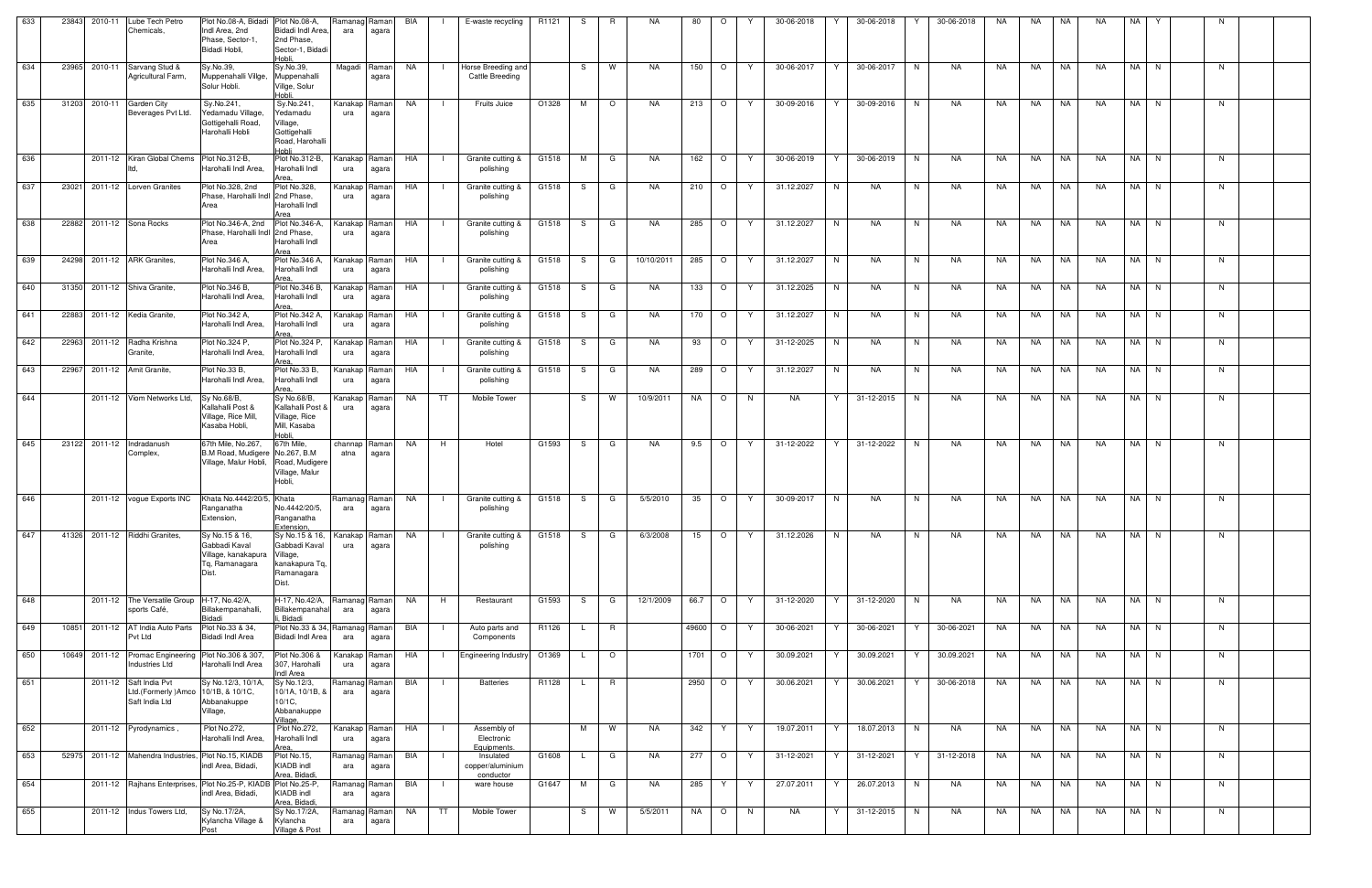| 656 |  | 2011-12 Indus Towers Ltd,                                 | Sy No.7/27, Khata<br>No.29, Kolliganahalli Khata No.29,<br>Village, Harohalli<br>Hobli,                                          | Sy No.7/27,<br>Kolliganahalli<br>Village,<br>Harohalli Hobli.            | Kanakap<br>ura        | Raman<br>agara        | NA  | TT.            | Mobile Tower                           |       | S.           | W        | 22/5/2011 | NA.       | $\circ$ | N.      | NA                                        | Y  | 31-12-2015                                | N. | NA.        | NA. | NA.       | NA        | NA        | NA I | N.   |    |  |
|-----|--|-----------------------------------------------------------|----------------------------------------------------------------------------------------------------------------------------------|--------------------------------------------------------------------------|-----------------------|-----------------------|-----|----------------|----------------------------------------|-------|--------------|----------|-----------|-----------|---------|---------|-------------------------------------------|----|-------------------------------------------|----|------------|-----|-----------|-----------|-----------|------|------|----|--|
| 657 |  | 2011-12   Indus Towers Ltd,                               | Sy No.34/4, Gunnur Sy No.34/4,<br>Village, Kylancha<br>Post.                                                                     | Gunnur Village,<br>Kylancha Post,                                        | Ramanag Raman<br>ara  | agara                 | NA  | TT             | Mobile Tower                           |       |              | S I W    | 2/5/2011  | NA        |         | $O$   N | NA                                        | Y. | 31-12-2015   N                            |    | NA         | NA  | NA 11     | I NA      | NA        |      | NA N | N. |  |
| 658 |  | 2011-12 Indus Towers Ltd,                                 | Sy No.53,<br>Bheemanahalli<br>Village, Bidadi Hobli, Village, Bidadi                                                             | Sy No.53,<br>Bheemanahalli<br>Hobli,                                     | Ramanag<br>ara        | Raman<br>agara        | NA  | TT             | Mobile Tower                           |       |              | S W      | 11/5/2011 | NA        | $\circ$ | N       | NA                                        | Y  | 31-12-2015                                | N  | <b>NA</b>  | NA  | NA        | NA        | <b>NA</b> |      | NA N | N  |  |
| 659 |  | 2011-12   Indus Towers Ltd,                               | Sy No.110/1, khata<br>No.28, Hallimala<br>Village & Hobli,                                                                       | Sy No.110/1,<br>khata No.28,<br>Hallimala Village<br>& Hobli.            | Ramanag Raman<br>ara  | agara                 | NA  | TT.            | Mobile Tower                           |       | S –          | <b>W</b> | 23/5/2011 | NA        | $\circ$ | N       | NA                                        | Y  | 31-12-2015                                | N  | <b>NA</b>  | NA  | NA        | NA        | NA        |      | NA N | N. |  |
| 660 |  | 2011-12 Indus Towers Ltd,                                 | No.210/1, Mallige<br>Metlu Village,<br>Maralavadi Hobli,                                                                         | No.210/1,<br>Mallige Metlu<br>Village,<br>Maralavadi<br>Hobli,           | Kanakap Raman<br>ura  | agara                 | NA  | TT             | Mobile Tower                           |       |              | S W      | 5/5/2011  | NA        | $\circ$ | N       | NA                                        | Y. | 31-12-2015                                | N  | <b>NA</b>  | NA  | NA        | NA        | <b>NA</b> |      | NA N | N  |  |
| 661 |  | 2011-12 Indus Towers Ltd.                                 | No.17/1,<br>Kannasandra Village, Kannasandra<br>Kudur Hobli,                                                                     | No.17/1,<br>Village, Kudur<br>Hobli,                                     |                       | Magadi Raman<br>agara | NA  | <b>TT</b>      | Mobile Tower                           |       | S —          | <b>W</b> | 23/5/2011 | <b>NA</b> | $\circ$ | N       | NA                                        | Y  | 31-12-2015                                | N  | NA         | NA  | NA        | <b>NA</b> | <b>NA</b> |      | NA N | N  |  |
| 662 |  | 2011-12 Indus Towers Ltd,                                 | No.59/9,<br>Lakkenahalli Village Lakkenahalli<br>& Post.                                                                         | No.59/9,<br>Village & Post,                                              |                       | Magadi Raman<br>agara | NA  | TT             | Mobile Tower                           |       | S.           | <b>W</b> | 6/5/2011  | NA        | $\circ$ | N       | NA                                        | Y  | 31-12-2015                                | N  | NA         | NA  | <b>NA</b> | NA        | <b>NA</b> |      | NA N | N  |  |
| 663 |  | 2011-12 Indus Towers Ltd.                                 | No.68/47, Kudlur<br>Village, Malur Hobli,                                                                                        | No.68/47,<br>Kudlur Village,<br>Malur Hobli,                             | channap Raman<br>atna | agara                 | NA  | <b>TT</b>      | Mobile Tower                           |       | S.           | <b>W</b> | 15/5/2011 | NA        | $\circ$ | N       | NA                                        | Y  | 31-12-2015                                | N  | NA         | NA. | <b>NA</b> | NA        | <b>NA</b> |      | NA N | N  |  |
| 664 |  | 2011-12 Indus Towers Ltd,                                 | No.216/3, Hosapalya No.216/3,<br>Village, D.S.Halli<br>Post, Kalavi Kaval,<br>Kudur Hobli,                                       | Hosapalya<br>Village, D.S.Hall<br>Post, Kalavi<br>Kaval, Kudur<br>Hobli  | Magadi                | Raman<br>agara        | NA  | TT             | Mobile Tower                           |       | S I          | <b>W</b> | 25/5/2011 | NA        | $\circ$ | N       | NA                                        | Y  | 31-12-2015                                | N. | NA         | NA. | NA        | NA        | NA        |      | NA N | N. |  |
| 665 |  | 33449 2011-12 Unicita consulting<br>Pvt. Ltd.             | Plot No. 110, 2nd<br>phase, 2nd stage,<br>KIADB indl Area,<br>Bidadi,                                                            | Plot No. 110,<br>2nd phase, 2nd<br>stage, KIADB<br>indl Area,<br>Bidadi. | Ramanag Raman<br>ara  | agara                 | BIA |                | Advance Cellular<br>composite products | O1374 | S.           | $\circ$  | <b>NA</b> | 90        | $\circ$ | Y       | 30.09.2021                                | Y  | 30.09.2021                                | N. | <b>NA</b>  | NA  | NA        | <b>NA</b> | <b>NA</b> |      | NA N | N  |  |
| 666 |  | 2011-12 Viom Networks Ltd,                                | Sy No.35/1, Kabbal<br>Village & Post,<br>Sathnur Hobli,                                                                          | Sy No.35/1,<br>Kabbal Village &<br>Post, Sathnur<br>Hobli,               | Kanakap Raman<br>ura  | agara                 | NA  | TT.            | Mobile Tower                           |       | S –          | <b>W</b> | 12/6/2011 | NA        | $\circ$ | N       | NA                                        | Y  | 31-12-2015                                | N  | <b>NA</b>  | NA  | NA        | NA        | NA        |      | NA N | N. |  |
| 667 |  | 2011-12 Viom Networks Ltd,                                | Sy No.37/3,<br>Yedavanahalli<br>Village, Chilur Post,<br>Maralavadi Hobli,                                                       | Sy No.37/3,<br>Yedavanahalli<br>Village, Chilur<br>Post,<br>Maralavadi   | Kanakap Raman<br>ura  | agara                 | NA  | TT             | Mobile Tower                           |       |              | S I W    | 13-5-2011 | NA        | $\circ$ | N       | NA                                        | Y  | 31-12-2015                                | N  | <b>NA</b>  | NA  | NA        | NA        | <b>NA</b> |      | NA N | N. |  |
| 668 |  | 2011-12 Viom Networks Ltd,                                | Sy No.145/175, Opp Sy No.145/175, channap Raman<br>Indus Tower, Akkur Opp Indus<br>Village & Post,<br>Virupakashkipura<br>Hobli. | Tower, Akkur<br>Village & Post,<br>Virupakashkipur<br>a Hobli,           | atna                  | agara                 | NA  | TT             | Mobile Tower                           |       | S.           | <b>W</b> | 22-6-201  | NA        | $\circ$ | N       | NA                                        | Y. | 31-12-2015                                | N. | <b>NA</b>  | NA  | <b>NA</b> | NA        | <b>NA</b> |      | NA N | N  |  |
| 669 |  | 2011-12 Viom Networks Ltd,                                | Sy No.75,<br>Gudemaranahalli<br>Village & Post, Solur   li Village & Post<br>Hobli.                                              | Sy No.75,<br>Gudemaranahal<br>Solur Hobli,                               |                       | Magadi Raman<br>agara | NA  | <b>TT</b>      | Mobile Tower                           |       | S —          | <b>W</b> | 11/1/2011 | <b>NA</b> | $\circ$ | N       | <b>NA</b>                                 | Y. | 31-12-2015                                | N  | <b>NA</b>  | NA  | NA        | <b>NA</b> | <b>NA</b> |      | NA N | N  |  |
| 670 |  | 34761 2011-12 Chinar Packaging                            | Plot No.319B &<br>319A1, Il Phase,<br>Harohalli Indl Area                                                                        | Plot No.319B &<br>319A1, II<br>Phase, Harohalli<br>Indl Area             | Kanakap Raman<br>ura  | agara                 | HIA |                | Packing                                | G1509 | M            | G        | NA.       |           | 478 O   | Y       | 31-12-2021                                | Y  | 31-12-2021                                | N  | NA         | NA  | NA        | NA        | <b>NA</b> |      | NA N | N  |  |
| 671 |  | 2011-12 Pentra Force<br>Industries                        | Plot No.26/A, II<br>Phase, Harohalli Indl Phase, Harohalli<br>Area                                                               | Plot No.26/A, II<br><b>Indl Area</b>                                     | Kanakap Raman<br>ura  | agara                 | HIA |                | Engineering Industry G1609             |       | M            | G        | <b>NA</b> | 237       | Y       | Y       | 17.01.2012                                | N  | 16.01.2014                                | N  | NA         | NA  | NA        | NA        | <b>NA</b> |      | NA N | N  |  |
| 672 |  | 22730 2011-12 Komarla Hacheries                           | Sy No.85/1,<br>Medamaranahalli<br>Village, Harohalli                                                                             | Sy No.85/1,<br>Medamaranahal<br>li Village,<br>Harohalli Hobli,          | Kanakap Raman<br>ura  | agara                 | NA  |                | Hatcheries                             | G1544 |              | G        | NA.       | 710       | $\circ$ | Y       | 31-12-2022 NPD<br>issued on<br>24.12.2016 |    | 31-12-2022<br>NPD issued on<br>24.12.2016 | N. | NA         | NA  | NA        | NA        | NA        |      | NA N | N. |  |
| 673 |  | 29666 2011-12 ANS Paper Mills Pvt Plot No.336, 2nd<br>Ltd | Phase, HIA                                                                                                                       | Plot No.336,<br>2nd Phase, HIA                                           | Kanakap Raman<br>ura  | agara                 | HIA | $\blacksquare$ | <b>Kraft Papers</b>                    | R1150 | $\mathsf{L}$ | R        | NA        | 1522      | $\circ$ | Y       | 30-06-2021                                | Y  | 30-06-2021                                | Y  | 30.06.2021 | NA  | NA 1      | NA        | NA        |      | NA N | N  |  |
| 674 |  | 23207 2011-12 Confident Dental<br>Equipments              | Plot No.17-H, Sector- Plot No.17-H,<br>1, Phase-2,                                                                               | Sector-1, Phase-                                                         | Ramanag Raman<br>ara  | agara                 | BIA | $\Box$         | Engineering Industry R1125             |       | $\mathsf{L}$ | R        | NA        | 4633      | $\circ$ | Y       | 30.06.2021                                | Y  | 30.06.2021                                | Y  | NA         | NA  | NA        | NA        | NA        |      | NA N | N  |  |
| 675 |  | 36292 2011-12 Vidya Herbs Pvt ltd                         | Plot No. 269 A & 269 Plot No. 269 A<br>B. Harohalli Indl                                                                         | & 269 B,<br>Harohalli Indl                                               | Kanakap Raman<br>ura  | agara                 | HIA |                | Herbs & spice<br>extrats               | O1304 | M            | $\circ$  | NA        | 815       | $\circ$ | Y       | 30.09.2022                                | Y  | 30.09.2022                                | N  | NA         | NA  | NA        | <b>NA</b> | <b>NA</b> |      | NA N | N  |  |
| 676 |  | 2011-12 Sarda Alloys Steel<br>Pvt Ltd                     | Plot No.17-G, 2nd<br>Phase, Bidadi Indl<br>Area                                                                                  | Plot No.17-G,<br>2nd Phase,<br><b>Bidadi Indl Area</b>                   | Ramanag Raman<br>ara  | agara                 | BIA |                | <b>Bright Bars</b>                     | R1125 | M            | <b>R</b> | NA.       | 247       | $\circ$ | Y       | 30-06-2018                                | Y  | 30-06-2018                                | N  | NA         | NA  | NA        | NA        | NA        |      | NA N | N  |  |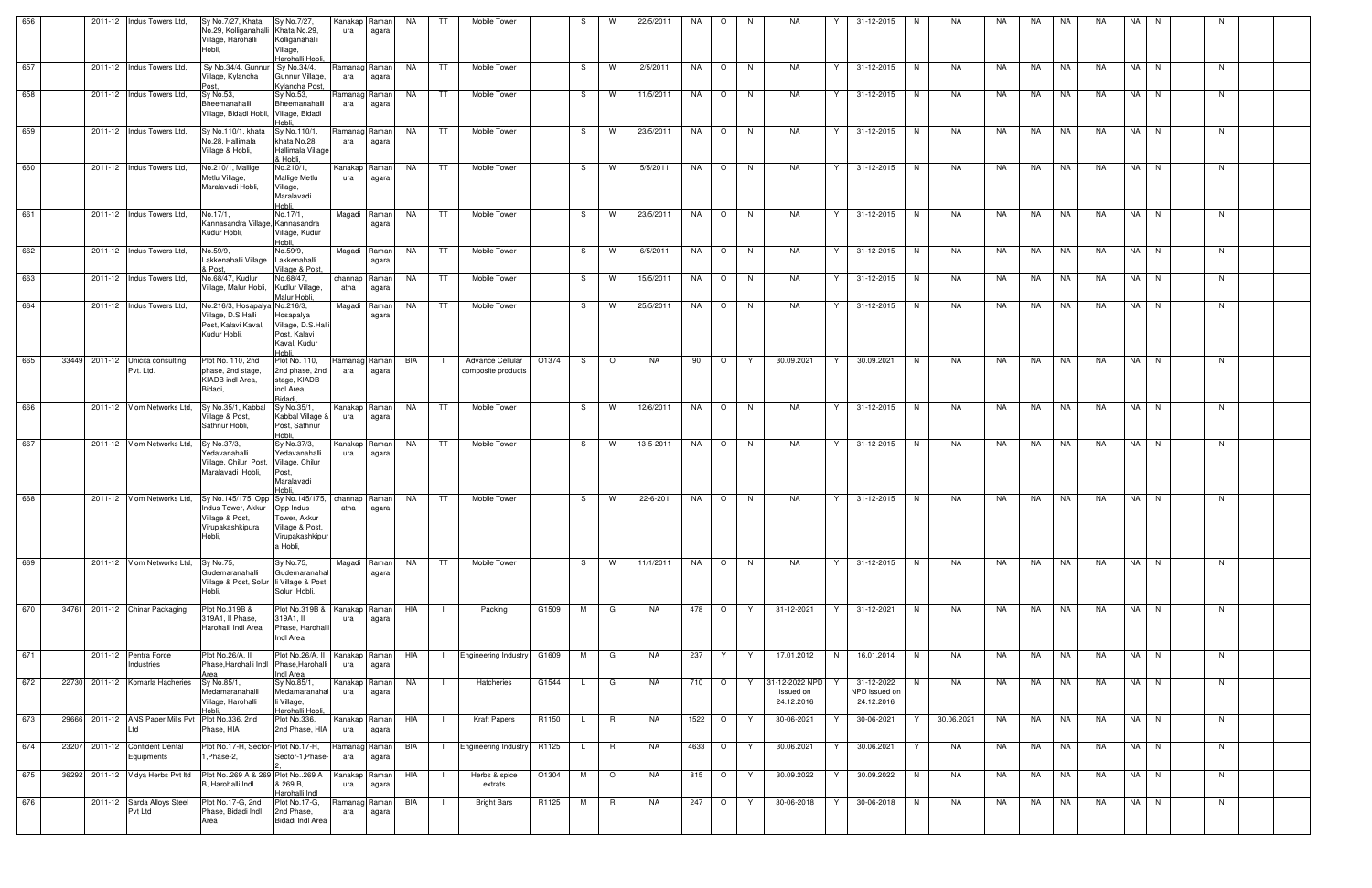| 677<br>2011-12 Bhuruka Gases Ltd Plot No.206 & 207, Plot No.206 &<br>30711<br>HIA<br>R1127<br><b>NA</b><br>2113<br>$\circ$<br>Kanakap<br>Raman<br>Natural gas<br>R<br>2nd Phase, Harohalli 207, 2nd Phase,<br>ura<br>agara<br>Indl Area<br>Harohalli Indl<br>Area<br>678<br>41446 2011-12 M.K. Agrotech Pvt<br>No.18/1 to 18/5,<br>No.18/1 to 18/5,<br>Magadi<br><b>NA</b><br>O1382<br>$\circ$<br>NA.<br>1932   O<br>Raman<br>Vegitable oil refinery<br>L.<br>NH48, 42nd K.M.<br>NH48, 42nd<br>Ltd<br>agara<br>Kunigal Road, Solur K,M, Kunigal<br>Hobli<br>Road, Solur<br>Hobli<br>679<br>31171 2011-12 Orijean Pvt Ltd<br>Plot No.322, 2nd<br>Plot No.322,<br>HIA<br>R1158<br><b>R</b><br>NA<br>467<br>$\circ$<br>Kanakap<br>Raman<br>washing of<br>S.<br>Phase, Harohalli Indl 2nd Phase,<br>readymade garment<br>ura<br>agara<br>Harohalli Indl<br>Area<br>Area<br>680<br>2011-12 Vinod Kumar<br>Sy Nos.16/6-9, 17/3, Sy Nos.16/6-9,<br>NA<br>O1652<br>NA<br>Ramanag<br>Raman<br>Layout<br>$\circ$<br>11<br>Y<br>S.<br>L.<br>17/7, 17/9, 17/15,<br>17/3, 17/7, 17/9,<br>Developer<br>ara<br>agara<br>41/1, 41/3, 42/4-5,<br>17/15, 41/1,<br>43/2-4, 43/7-9, 43/11-41/3, 42/4-5,<br>12, 43/15 & 43/16,<br>43/2-4, 43/7-9,<br>43/11-12, 43/15<br>Avaragere Village,<br>& 43/16,<br>Bidadi Hobli,<br>Ramanagara Tq &<br>Avaragere<br>Village, Bidadi<br>Hobli,<br>Ramanagara Tq<br>& Dist.<br>681<br>No.P-25-A,<br>No.P-25-A,<br>2011-12 Sri<br>Ramanag Raman<br>BIA<br>Collection and<br>S.<br>W<br>NA<br>7.5<br>$\overline{O}$<br>Jogaradoddi, Ist<br>Jogaradoddi, Ist<br>segregation of solid<br>Annapoorneshwari<br>ara<br>agara<br>Enterprises<br>Phase, BIA<br>Phase, BIA<br>waste<br>682<br>2011-12 Sree Nidhi Shelters<br>Sy No.91/1-3,<br>Sy No.91/1-3,<br>Ramanag<br>NA<br>R1181<br>NA<br>350<br>Raman<br>Layout<br>Y.<br>-S<br>R.<br>L.<br>Banandur Village,<br>Banandur<br>ara<br>agara<br>Bidadi Hobli.<br>Village, Bidadi<br>Hobli,<br>Ramanagara Tq &<br>Ramanagara Tq<br>Dist.<br>& Dist.<br>683<br>2011-12 Himgiri Packers<br>Plot No.312-B3,<br>Plot No.312-B3,<br>Kanakap<br>HIA<br>G1509<br>NA<br>98<br>Raman<br>Corrugated box<br>S.<br>G<br>Y.<br>Harohalli Indl Area,<br>Harohalli Indl<br>ura<br>agara<br>Area,<br>684<br>2011-12 Sree Kalasa<br>No.1303/2033,<br>No.1303/2033,<br>W<br><b>NA</b><br>$\circ$<br><b>NA</b><br>cotton by wash cloth<br>$7\overline{ }$<br>Ramana<br>S.<br>aman<br>$\Box$<br>B.M.Road, Opp<br>B.M.Road, Opp<br>Enterprises<br>ara<br>agara<br>Raliance Petrol<br>Raliance Petrol<br>Bunk,<br>Bunk,<br>Vivekanandanagar,<br>Vivekanandana<br>Ramanagara<br>gar, | 30.06.2021<br>30.06.2021<br>NA<br>NA<br>NA<br>NA<br>NA<br>NA I<br>N.<br>Y<br>N.<br><b>NA</b><br>30.09.2023<br>30.09.2023<br>NA<br>NA<br>NA<br><b>NA</b><br>NA N<br>Y<br>Y<br>N.<br>N.<br>30-09-2018<br>30-09-2018<br>30-09-2018<br>NA<br>NA<br>NA<br>NA<br>NA N<br>Y.<br>Y<br>Y<br>N.<br>5/1/2012<br>N<br>4/1/2017<br>NA<br>NA<br>NA<br>NA<br>NA I<br>N<br>Y<br>N<br>NA.<br>N. |
|----------------------------------------------------------------------------------------------------------------------------------------------------------------------------------------------------------------------------------------------------------------------------------------------------------------------------------------------------------------------------------------------------------------------------------------------------------------------------------------------------------------------------------------------------------------------------------------------------------------------------------------------------------------------------------------------------------------------------------------------------------------------------------------------------------------------------------------------------------------------------------------------------------------------------------------------------------------------------------------------------------------------------------------------------------------------------------------------------------------------------------------------------------------------------------------------------------------------------------------------------------------------------------------------------------------------------------------------------------------------------------------------------------------------------------------------------------------------------------------------------------------------------------------------------------------------------------------------------------------------------------------------------------------------------------------------------------------------------------------------------------------------------------------------------------------------------------------------------------------------------------------------------------------------------------------------------------------------------------------------------------------------------------------------------------------------------------------------------------------------------------------------------------------------------------------------------------------------------------------------------------------------------------------------------------------------------------------------------------------------------------------------------------------------------------------------------------------------------------------------------------------------------------------------------------------------------------------------------------------------|--------------------------------------------------------------------------------------------------------------------------------------------------------------------------------------------------------------------------------------------------------------------------------------------------------------------------------------------------------------------------------|
|                                                                                                                                                                                                                                                                                                                                                                                                                                                                                                                                                                                                                                                                                                                                                                                                                                                                                                                                                                                                                                                                                                                                                                                                                                                                                                                                                                                                                                                                                                                                                                                                                                                                                                                                                                                                                                                                                                                                                                                                                                                                                                                                                                                                                                                                                                                                                                                                                                                                                                                                                                                                                      |                                                                                                                                                                                                                                                                                                                                                                                |
|                                                                                                                                                                                                                                                                                                                                                                                                                                                                                                                                                                                                                                                                                                                                                                                                                                                                                                                                                                                                                                                                                                                                                                                                                                                                                                                                                                                                                                                                                                                                                                                                                                                                                                                                                                                                                                                                                                                                                                                                                                                                                                                                                                                                                                                                                                                                                                                                                                                                                                                                                                                                                      |                                                                                                                                                                                                                                                                                                                                                                                |
|                                                                                                                                                                                                                                                                                                                                                                                                                                                                                                                                                                                                                                                                                                                                                                                                                                                                                                                                                                                                                                                                                                                                                                                                                                                                                                                                                                                                                                                                                                                                                                                                                                                                                                                                                                                                                                                                                                                                                                                                                                                                                                                                                                                                                                                                                                                                                                                                                                                                                                                                                                                                                      |                                                                                                                                                                                                                                                                                                                                                                                |
|                                                                                                                                                                                                                                                                                                                                                                                                                                                                                                                                                                                                                                                                                                                                                                                                                                                                                                                                                                                                                                                                                                                                                                                                                                                                                                                                                                                                                                                                                                                                                                                                                                                                                                                                                                                                                                                                                                                                                                                                                                                                                                                                                                                                                                                                                                                                                                                                                                                                                                                                                                                                                      |                                                                                                                                                                                                                                                                                                                                                                                |
|                                                                                                                                                                                                                                                                                                                                                                                                                                                                                                                                                                                                                                                                                                                                                                                                                                                                                                                                                                                                                                                                                                                                                                                                                                                                                                                                                                                                                                                                                                                                                                                                                                                                                                                                                                                                                                                                                                                                                                                                                                                                                                                                                                                                                                                                                                                                                                                                                                                                                                                                                                                                                      | <b>NA</b><br>NA N<br>Y<br>31-12-2020<br>N<br>NA<br>N<br>NA<br>NA<br>NA<br><b>NA</b><br>N.                                                                                                                                                                                                                                                                                      |
|                                                                                                                                                                                                                                                                                                                                                                                                                                                                                                                                                                                                                                                                                                                                                                                                                                                                                                                                                                                                                                                                                                                                                                                                                                                                                                                                                                                                                                                                                                                                                                                                                                                                                                                                                                                                                                                                                                                                                                                                                                                                                                                                                                                                                                                                                                                                                                                                                                                                                                                                                                                                                      | 21-12-2011<br>N<br>20-12-2016<br>NA<br>NA<br>NA<br>NA<br><b>NA</b><br>NA N<br>Y<br>N.<br>N.                                                                                                                                                                                                                                                                                    |
|                                                                                                                                                                                                                                                                                                                                                                                                                                                                                                                                                                                                                                                                                                                                                                                                                                                                                                                                                                                                                                                                                                                                                                                                                                                                                                                                                                                                                                                                                                                                                                                                                                                                                                                                                                                                                                                                                                                                                                                                                                                                                                                                                                                                                                                                                                                                                                                                                                                                                                                                                                                                                      | 17-01-2012<br>N<br>16-01-2014<br>NA<br>NA<br>NA<br>NA<br>NA<br>NA N<br>Y<br>N.<br>N.                                                                                                                                                                                                                                                                                           |
| Ramanagara                                                                                                                                                                                                                                                                                                                                                                                                                                                                                                                                                                                                                                                                                                                                                                                                                                                                                                                                                                                                                                                                                                                                                                                                                                                                                                                                                                                                                                                                                                                                                                                                                                                                                                                                                                                                                                                                                                                                                                                                                                                                                                                                                                                                                                                                                                                                                                                                                                                                                                                                                                                                           | 31-12-2012<br><b>NA</b><br>NA N<br>N<br><b>NA</b><br><b>NA</b><br>NA.<br><b>NA</b><br><b>NA</b><br>Y<br>N<br>N.                                                                                                                                                                                                                                                                |
| 685<br>2011-12 Britania Industries<br>Plot No.23, Bidadi<br>Plot No.23,<br>Ramanag<br>BIA<br><b>Biscuits</b><br>O1305<br>$\circ$<br>NA<br>5330<br>$\circ$<br>Raman<br>L.<br>Ltd (R & D Center)<br>Indl Area<br>Bidadi Indl Area<br>ara<br>agara                                                                                                                                                                                                                                                                                                                                                                                                                                                                                                                                                                                                                                                                                                                                                                                                                                                                                                                                                                                                                                                                                                                                                                                                                                                                                                                                                                                                                                                                                                                                                                                                                                                                                                                                                                                                                                                                                                                                                                                                                                                                                                                                                                                                                                                                                                                                                                      | 30-09-2016<br><b>NA</b><br>NA N<br>Y<br>30.09.2022<br>Y<br>30.09.2022<br>NA<br>NA<br><b>NA</b><br>N<br>Y                                                                                                                                                                                                                                                                       |
| 686<br>Plot No.325-Q1, 2nd Plot No.325-Q1,<br>2011-12 Durga Agro<br>Kanakap<br>HIA<br>R1125<br>S<br>R.<br>NA<br>89<br>Y.<br>Raman<br>Agricultural<br>Industries<br>Phase,<br>2nd Phase,<br>implements<br>ura<br>agara                                                                                                                                                                                                                                                                                                                                                                                                                                                                                                                                                                                                                                                                                                                                                                                                                                                                                                                                                                                                                                                                                                                                                                                                                                                                                                                                                                                                                                                                                                                                                                                                                                                                                                                                                                                                                                                                                                                                                                                                                                                                                                                                                                                                                                                                                                                                                                                                | 11/6/2012<br>10/6/2017<br>NA<br>NA N<br>Y<br>N<br>N<br>NA<br>NA<br>NA<br>NA<br>N                                                                                                                                                                                                                                                                                               |
| 687<br>Sy No.28/3,<br>2011-12 SKF House Building Sy No.28/3, 29/3,<br>NA<br>O1652<br>NA<br>NA<br>Ramanag<br>$\circ$<br>Y<br>Raman<br>Layout<br>L.<br>-S<br>Co-Operative Society Heggadagere<br>29/3,<br>ara<br>agara<br>Village, Bidadi Hobli, Heggadagere<br>Ltd<br>Ramanagara Taluk<br>Village, Bidadi<br>Hobli,<br>and District<br>Ramanagara<br>Taluk and<br><b>District</b>                                                                                                                                                                                                                                                                                                                                                                                                                                                                                                                                                                                                                                                                                                                                                                                                                                                                                                                                                                                                                                                                                                                                                                                                                                                                                                                                                                                                                                                                                                                                                                                                                                                                                                                                                                                                                                                                                                                                                                                                                                                                                                                                                                                                                                     | 19-01-2012<br>N<br>18-01-2015<br>NA<br>NA<br>NA<br>NA<br>NA I<br>N<br>Y<br>N<br>NA<br>N.                                                                                                                                                                                                                                                                                       |
| 688<br>Sy No.10/A,<br>2011-12 Residential Layout by Sy No.10/A,<br><b>NA</b><br>Ramanag<br>Raman<br>NA<br>R1181<br>R.<br>89<br>Y.<br>$\mathsf{L}$<br>Layout<br>S.<br>Vijaya Bank Co-<br>Manchanayakanahall Manchanayaka<br>ara<br>agara<br>nahalli Village,<br>Operative Society Ltd i Village, Bidadi<br>Bidadi Hobli,<br>Hobli, Ramanagara<br>Ramanagara                                                                                                                                                                                                                                                                                                                                                                                                                                                                                                                                                                                                                                                                                                                                                                                                                                                                                                                                                                                                                                                                                                                                                                                                                                                                                                                                                                                                                                                                                                                                                                                                                                                                                                                                                                                                                                                                                                                                                                                                                                                                                                                                                                                                                                                           | 11/6/2012<br>10/6/2017<br>NA<br>NA N<br>Y<br>N<br>N<br>NA<br>NA<br>NA<br><b>NA</b><br>N                                                                                                                                                                                                                                                                                        |
| 689<br>Sy No.47, 49 &<br>2011-12 Dreamland ventures Sy No.47, 49 & 50,<br>R1181<br><b>NA</b><br>Ramanag<br><b>NA</b><br><b>R</b><br>NA<br>Raman l<br><b>L</b><br>Layout<br>S.<br>Y<br>Bheemenahalli<br>Pvt Ltd<br>ara<br>50.<br>agara<br>Village, Bidadi Hobli, Bheemenahalli<br>Ramanagara<br>Village, Bidadi<br>Hobli,<br>Ramanagara                                                                                                                                                                                                                                                                                                                                                                                                                                                                                                                                                                                                                                                                                                                                                                                                                                                                                                                                                                                                                                                                                                                                                                                                                                                                                                                                                                                                                                                                                                                                                                                                                                                                                                                                                                                                                                                                                                                                                                                                                                                                                                                                                                                                                                                                               | 20-08-2011<br>19-08-2016<br><b>NA</b><br>NA N<br>Y<br>N<br>N<br>NA.<br>NA.<br>NA.<br><b>NA</b><br>N                                                                                                                                                                                                                                                                            |
| Plot No.16-B, Sector- Plot No.16-B,<br>690<br>24233 2011-12 Protech<br>BIA<br>G1509<br>G<br><b>NA</b><br>170 O<br>Ramanag<br>Raman<br>Corrugated box<br>S.<br>1, Phase-2, Bidadi<br>Sector-1, Phase-<br>ara<br>agara<br>2, Bidadi Indl<br>Indl Area,<br>Area,                                                                                                                                                                                                                                                                                                                                                                                                                                                                                                                                                                                                                                                                                                                                                                                                                                                                                                                                                                                                                                                                                                                                                                                                                                                                                                                                                                                                                                                                                                                                                                                                                                                                                                                                                                                                                                                                                                                                                                                                                                                                                                                                                                                                                                                                                                                                                        | 31-12-2021<br><b>NA</b><br>NA<br>SEOP<br>NA N<br>Y<br>Y<br>NA<br>N<br>NA<br>Y<br>N                                                                                                                                                                                                                                                                                             |
| 691<br>Plot No.147-P & 148- Plot No.147-P & Kanakap Raman<br>11311 2011-12 Easun Rayrolle Ltd<br>HIA<br>Engineering Industry R1125<br><b>NA</b><br>8310 O<br>R<br>$\blacksquare$<br>$\mathsf{L}$<br>P, 2nd Phase,<br>148-P, 2nd<br>ura<br>agara<br>Harohalli Indl Area<br>Phase, Harohalli<br>Indl Area                                                                                                                                                                                                                                                                                                                                                                                                                                                                                                                                                                                                                                                                                                                                                                                                                                                                                                                                                                                                                                                                                                                                                                                                                                                                                                                                                                                                                                                                                                                                                                                                                                                                                                                                                                                                                                                                                                                                                                                                                                                                                                                                                                                                                                                                                                              |                                                                                                                                                                                                                                                                                                                                                                                |
| 692<br>2011-12 Om sree Rubber<br>Plot No.180, 2nd<br>Rubber reclaiming<br>R1178<br>NA<br>Plot No.180,<br>Kanakap<br>HIA<br><b>R</b><br>471<br>  C1<br>Raman  <br>S.<br>$\blacksquare$<br>Reclaim Pvt Ltd<br>Phase, Harohalli Indl 2nd Phase,<br>ura<br>agara<br>Harohalli Indl<br>Area<br>Area                                                                                                                                                                                                                                                                                                                                                                                                                                                                                                                                                                                                                                                                                                                                                                                                                                                                                                                                                                                                                                                                                                                                                                                                                                                                                                                                                                                                                                                                                                                                                                                                                                                                                                                                                                                                                                                                                                                                                                                                                                                                                                                                                                                                                                                                                                                       | 30-06-2015<br>30-06-2015<br>30-06-2018<br><b>NA</b><br>l NA<br><b>NA</b><br>NA N<br>Y<br>Y.<br>NA<br>N.<br>Y                                                                                                                                                                                                                                                                   |
| 693<br>Plot No.325-R-11,<br>2011-12 Tharun Enterprises<br>Plot No.325-R-<br>Kanakap<br>HIA<br>Lead & Lead Alloy<br>$\circ$<br>Raman<br>R1122<br>R<br>NA<br>80<br>-S<br>2nd Phase, Harohalli 11, 2nd Phase,<br>ura<br>agara<br>Harohalli Indl<br>Indl Area<br>Area                                                                                                                                                                                                                                                                                                                                                                                                                                                                                                                                                                                                                                                                                                                                                                                                                                                                                                                                                                                                                                                                                                                                                                                                                                                                                                                                                                                                                                                                                                                                                                                                                                                                                                                                                                                                                                                                                                                                                                                                                                                                                                                                                                                                                                                                                                                                                    | 30-06-2017<br><b>NA</b><br>NA N<br>Y<br>Y<br>30-06-2017<br>N<br>NA<br>NA<br>NA<br>NA<br>N                                                                                                                                                                                                                                                                                      |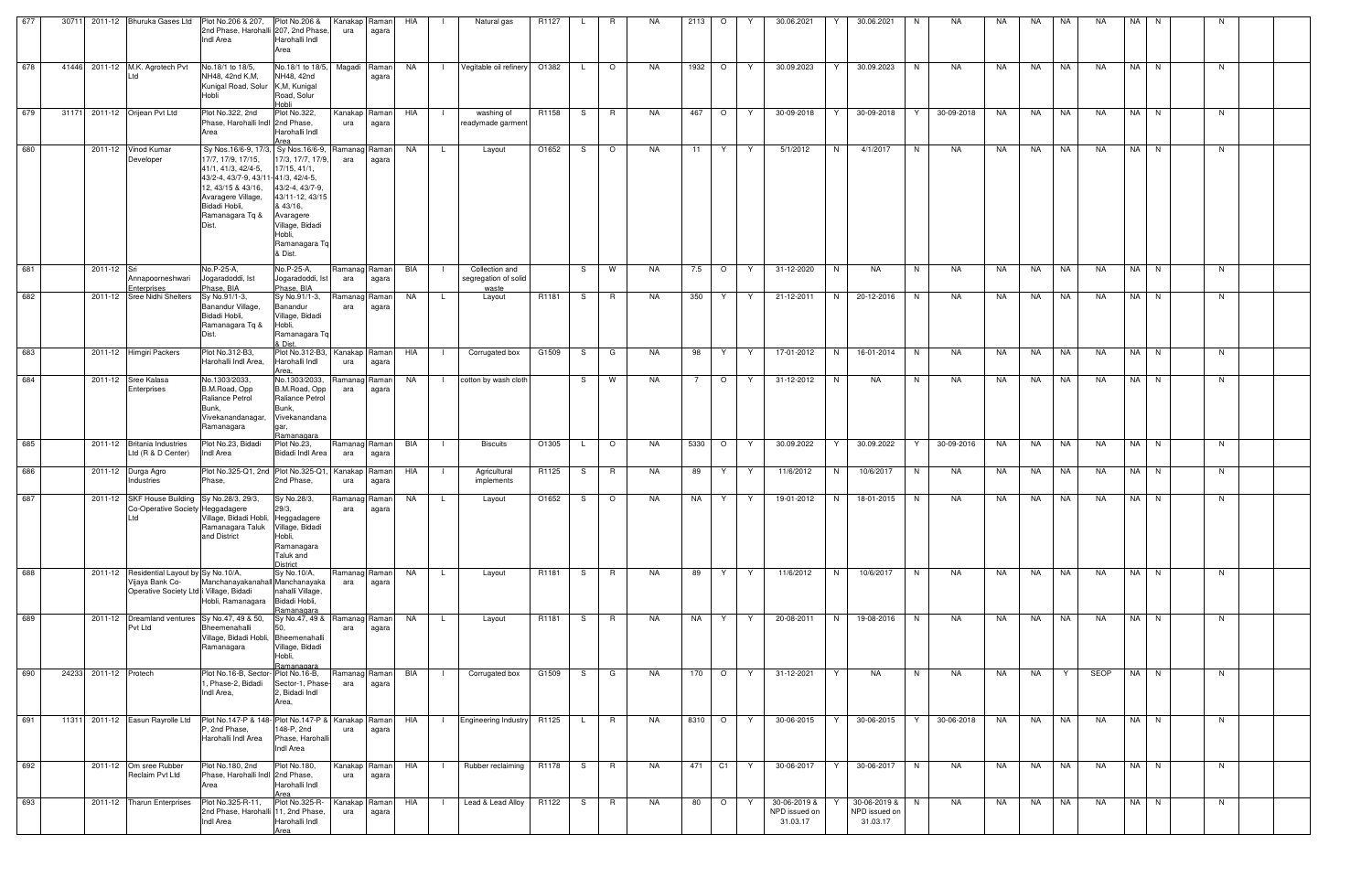| 694 |       |               | 22824 2011-12 Shiva Enterprises                                                          | Plot No.311-A,<br>Bankuppe Road, 2nd Bankuppe<br>Phase, Harohalli Indl Road, 2nd<br>Area                                                  | Plot No.311-A,<br>Phase, Harohall<br>Indl Area                       | Kanakap Raman<br>ura | agara          | HIA        |                | Lead & Lead Alloy                             | R1122 | -S  | R              | NA.       | 131       | $\circ$ | 30-06-2017 &<br>NPD issued on<br>7.09.17       | 30-06-2017 &<br>NPD issued on<br>7.09.17  | 30-06-2017 &<br>App    | NA        | NA | NA        | <b>NA</b> | NA I | N.       | N  |  |
|-----|-------|---------------|------------------------------------------------------------------------------------------|-------------------------------------------------------------------------------------------------------------------------------------------|----------------------------------------------------------------------|----------------------|----------------|------------|----------------|-----------------------------------------------|-------|-----|----------------|-----------|-----------|---------|------------------------------------------------|-------------------------------------------|------------------------|-----------|----|-----------|-----------|------|----------|----|--|
| 695 |       |               | 23017 2011-12 Horizan Packs Pvt.<br>Ltd, (Formerly<br>Pyramid Packaging Area<br>Pvt Ltd) | Plot No.230, 2nd<br>Phase, Harohalli Indl 2nd Phase,                                                                                      | Plot No.230,<br>Harohalli Indl<br>Area                               | Kanakap Raman<br>ura | agara          | HIA        | $\Box$         | Corrugated box                                | O1398 | L.  | $\overline{O}$ | NA.       | 3165      | $\circ$ | 30-09-2021<br>Y.                               | 30-09-2021<br>Y                           | 30-09-2018<br>Y        | NA        | NA | NA.       | <b>NA</b> |      | NA N     | N  |  |
| 696 |       | 26119 2011-12 | Parsons Nutritional<br>Pvt Ltd                                                           | Plot No.320-B &<br>321, 2nd Phase,<br>Harohalli Indl Area                                                                                 | Plot No.320-B<br>& 321, 2nd<br>Phase, Harohall<br>Indl Area          | Kanakap Raman<br>ura | agara          | HIA        | - 1            | <b>Biscuits</b>                               | O1305 | L.  | $\circ$        | NA.       | $10484$ O |         | Y<br>30-09-2021                                | 30-09-2021<br>Y                           | Y<br>30-06-2020        | NA        | NA | <b>NA</b> | <b>NA</b> |      | NA N     | N  |  |
| 697 |       |               |                                                                                          | 27572 2011-12 Pawan Putra Granite Plot No.323-B, 2nd<br>Phase, Harohalli Indl 2nd Phase,<br>Area                                          | Plot No.323-B,<br>Harohalli Indl                                     | Kanakap Raman<br>ura | agara          | HIA        |                | Granite cutting &<br>polishing                | G1518 | S.  | G              | NA.       | 441       | $\circ$ | 31.12.2025<br>Y                                | N<br><b>NA</b>                            | N<br>NA                | NA        | NA | NA        | <b>NA</b> |      | NA N     | N  |  |
| 698 |       |               | 23959 2011-12 E Nano Incintech                                                           | Plot No.242/B, 2nd<br>Phase, Harohalli Indl 2nd Phase,<br>Area                                                                            | Plot No.242/B,<br>Harohalli Indl<br>Area                             | Kanakap<br>ura       | Raman<br>agara | HIA        | - 1            | Common<br>incineration facility               | R1171 | S I | R              | NA.       | 173       | $\circ$ | 30-06-2021<br>Y.                               | 30-06-2021<br>Y                           | 30-06-2021<br>Y        | NA        | NA | <b>NA</b> | NA        |      | NA N     | N. |  |
| 699 |       |               | 22966 2011-12 Karni Granite                                                              | Plot No.208, 2nd<br>Phase, Harohalli Indl 2nd Phase,<br>Area                                                                              | Plot No.208,<br>Harohalli Indl<br>Area                               | Kanakap Raman<br>ura | agara          | HIA        |                | Granite cutting &<br>polishing                | G1518 | S.  | G              | NA.       | 142       | $\circ$ | 31.12.2027<br>Y.                               | N<br><b>NA</b>                            | N<br>NA                | NA        | NA | NA        | <b>NA</b> |      | NA N     | N. |  |
| 700 | 24247 |               | 2011-12 S.V. Material<br><b>Handling Systems</b><br>Pvt Ltd                              | Phase, Harohalli Indi 2nd Phase,<br>Area                                                                                                  | Harohalli Indl                                                       | Kanakap Raman<br>ura | agara          | HIA        | $\Box$         | <b>Engineering Industry</b>                   | G1609 | S I | G              | NA.       | 320       | $\circ$ | 31-12-2022<br>Y.                               | 31-12-2022<br>Y                           | NA<br>N                | NA        | NA | NA        | NA        |      | NA N     | N. |  |
| 701 |       |               |                                                                                          | 2011-12 Standard Elastomers Plot No.289-A, 2nd Plot No.289-A,<br>Phase, Harohalli Indl 2nd Phase,<br>Area                                 | Harohalli Indl<br>Area                                               | Kanakap I<br>ura     | Raman<br>agara | HIA        |                | rubber moulded<br>components                  | G1552 | S   | G              | NA.       | 300       | Y       | 28.02.2012                                     | 27.02.2014<br>N.                          | NA<br>N.               | NA.       | NA | NA.       | <b>NA</b> | NA I | N        | N. |  |
| 702 | 23208 |               | 2011-12 Sri Vishnu<br>Enterprises                                                        | No.221/232,<br>Byravanadoddi,<br>Banandur Road, Opp Banandur Road<br>Coca Cola factory                                                    | No.221/232,<br>Byravanadoddi.<br>Opp Coca Cola<br>factory            | Ramanag Raman<br>ara | agara          | <b>BIA</b> |                | Recovery of silver<br>from X-Ray              | R1172 | S — | $\mathsf{R}$   | <b>NA</b> | 8.2       | C1      | 30-06-2017<br>Y                                | <b>NA</b><br>N                            | 30-06-2012<br>Y        | <b>NA</b> | NA | NA        | NA        |      | NA N     | N  |  |
| 703 |       |               | 23015 2011-12 Ramesh Tyres                                                               | Plot No.324-1, 2nd<br>Phase, KIADAB Indl<br>Area, Harohalli                                                                               | Plot No.324-1<br>2nd Phase,<br><b>KIADAB</b> Indl<br>Area, Harohalli | Kanakap Raman<br>ura | agara          | HIA        |                | Tread rubber<br>including pre-cured<br>rubber | R1178 | S   | R              | NA        | 82        | $\circ$ | 30.06.2018<br>Y<br>Revoked CO on<br>19.04.2017 | 30.06.2018<br>Revoked CO on<br>19.04.2017 | N<br>NA                | NA        | NA | NA        | NA        |      | NA N     | N  |  |
| 704 |       |               | 2011-12 Indivar Innovations                                                              | Sy No.215/4,<br>Gabbadi Village<br>Harohalli Hobli                                                                                        | Sy No.215/4,<br>Gabbadi Village, ura<br>Harohalli Hobli              | Kanakap Raman        | agara          | HIA        |                | <b>Engineering Industry</b>                   | G1609 | S.  | G              | NA.       | 425       | Y       | 27.02.2012<br>Y                                | 26.02.2014<br>N.                          | NA<br>N                | NA        | NA | NA        | <b>NA</b> |      | NA N     | N. |  |
| 705 | 29777 |               | 2011-12 Sakthi Accumulators<br>Pvt. Ltd [Formerly<br>Sakthi Electronics                  | Plot No.212,<br>Harohalli Indl Area                                                                                                       | Plot No.212,<br>Harohalli Indl<br>Area                               | Kanakap Raman        | agara          | HIA        | $\perp$        | <b>Batteries</b>                              | R1128 | L.  | R              | NA        | 1670      | $\circ$ | 30-06-2021<br>Y.                               | 30-06-2021<br>Y.                          | Y<br>30-06-2020        | NA        |    | NA   NA   | NA        |      | NA N     | N. |  |
| 706 |       |               | 2011-12 Sri Thirumala<br>Granites                                                        | Sy No.161/2, 161/3, Sy No.161/2,<br>161/4, 162/2, 162/3 161/3, 161/4,<br>& 162/4,<br>Aralalusandra<br>Village, Kasaba Hobli Aralalusandra | 162/2, 162/3 &<br>162/4,<br>Village, Kasaba                          | Kanakap              | Raman<br>agara | NA         |                | Granite cutting &<br>polishing                | G1518 | S.  | G              | <b>NA</b> | 97        | $\circ$ | 30.09.2017<br>Y                                | N<br>NA                                   | N<br>NA                | NA        | NA | <b>NA</b> | NA        | NA N |          | N  |  |
| 707 |       |               | 22812 2011-12 Fenfe Metallurgicals                                                       | Plot No.347-A, 2nd<br>Phase, Harohalli Indl 2nd Phase,<br>Area,                                                                           | Plot No.347-A.<br>Harohalli Indl<br>Area.                            | Kanakap Raman        | agara          | HIA        |                | Aluminium die<br>casting                      | O1302 | S.  | $\circ$        | <b>NA</b> | 82        | $\circ$ | 30.09.2022<br>Y                                | 30.09.2022                                | NA<br>N                | NA        | NA | <b>NA</b> | <b>NA</b> | NA N |          | N. |  |
| 708 |       |               | 22822 2011-12 Metcarft Engineering Plot No.235,                                          | Harohalli Indl Area                                                                                                                       | Plot No.235,<br>Harohalli Indl<br>Area                               | Kanakap Raman        | agara          | HIA        |                | Galvanizing                                   | R1125 | S — | R              | NA.       | 443       | $\circ$ | Y<br>30-06-2018                                | 30-06-2018<br>Y                           | 30-06-2016<br>Y<br>App | NA        | NA | <b>NA</b> | <b>NA</b> | NA N |          | N  |  |
| 709 |       |               | 2011-12 Shridi Sai Baba<br>Industries                                                    | Plot No.325-V,<br>Harohalli Indl Area                                                                                                     | Plot No.325-V,<br>Harohalli Indl<br>Area                             | Kanakap Raman<br>ura | agara          | HIA        |                | Lead reprocessing                             | R1122 | S.  | <b>R</b>       | NA        | 100       | $\circ$ | 30.06.2015<br>Y.                               | Y<br>30.06.2015                           | N<br>NA                | NA        | NA | <b>NA</b> | <b>NA</b> |      | NA N     | N  |  |
| 710 |       |               | 31352 2011-12 Ardex Endura (India) Sy No.59/14-15,<br>Pvt Ltd                            | 59/17, Lakkenahalli, 59/17,<br>Solur                                                                                                      | Sy No.59/14-15,<br>Lakkenahalli,<br>Solur                            | Magadi Raman         | agara          | NA         |                | Tile fixing adhesives 01317                   |       | L.  | $\circ$        | NA        | 2700      | $\circ$ | 30-09-2021<br>Y                                | 30-09-2021<br>Y                           | 30-09-2018<br>Y        | NA        | NA | NA        | <b>NA</b> |      | NA N     | N  |  |
| 711 |       |               | 2011-12 Sri Vinayaka Tile<br>Exports                                                     | No.114, Shivanahalli No.114,<br>Village                                                                                                   | Shivanahalli<br>Village                                              | Kanakap Raman<br>ura | agara          | NA         | $\Box$         | Granite cutting &<br>polishing                | G1518 |     | S G            | NA.       |           | 7.6   Y | Y<br>FHO on<br>4.02.2012                       | N<br><b>NA</b>                            | N <sub>1</sub><br>NA   | NA        |    | NA NA     | <b>NA</b> | NA N |          | N  |  |
| 712 |       |               | 2011-12 Shivashakti<br><b>Ornamental Stones</b><br>Pvt Ltd                               | Sy No.129/1A2 &<br>130, Aralalu Village                                                                                                   | Sy No.129/1A2<br>& 130, Aralalu<br>Village                           | Kanakap Raman<br>ura | agara          | NA         | $\blacksquare$ | Granite cutting &<br>polishing                | G1518 |     | S G            | NA        | 16500 O   |         | 30-09-2017<br>Y.                               | N<br>NA                                   | N<br>NA                | NA        |    | NA NA     | NA        |      | NA N     | N  |  |
| 713 |       |               | 31179 2011-12 Mivin Engineering<br>Pvt Itd                                               | Sy No.81 & 82/2,<br>Hejjala Village,<br>Bidadi (H)                                                                                        | Sy No.81 &<br>82/2, Hejjala<br>Village, Bidadi<br>(H)                | Ramanag<br>ara       | Raman<br>agara | NA         |                | Hydraulic pumbs                               | O1369 |     | L O            | NA.       | 2007 O    |         | 30-09-2021<br>Y.                               | $30-09-2021$<br>Y                         | 30-09-2016<br>Y        | NA        |    | NA   NA   | NA        |      | $NA$ $N$ | N. |  |
| 714 |       |               | 24159 2011-12 Hightek Eco-wood<br>(Formerly<br>Karnashree Hightec                        | Plot No.165,<br>Harohalli Indl Area                                                                                                       | Plot No.165,<br>Harohalli Indl<br>Area                               | Kanakap Raman<br>ura | agara          | HIA        |                | man made wood                                 | G1510 | L.  | G              | <b>NA</b> | 695       | $\circ$ | 31-12-2022<br>Y                                | 31-12-2022<br>Y                           | N <sub>1</sub><br>NA   | NA        | NA | NA        | <b>NA</b> |      | NA N     | N  |  |
| 715 |       |               | 40765 2011-12 SA Traders                                                                 | Plot No.325-L,<br>Harohalli Indl Area                                                                                                     | Plot No.325-L,<br>Harohalli Indl<br>Area                             | Kanakap Raman<br>ura | agara          | HIA        |                | Plastic<br>injection/extrusion<br>molding     | R1124 | S.  | R.             | NA        | 38        | $\circ$ | 30.06.2023<br>Y                                | N<br>NA                                   | 30-06-2018<br>Y        | NA        | NA | Y.        | FHO       |      | NA N     | N. |  |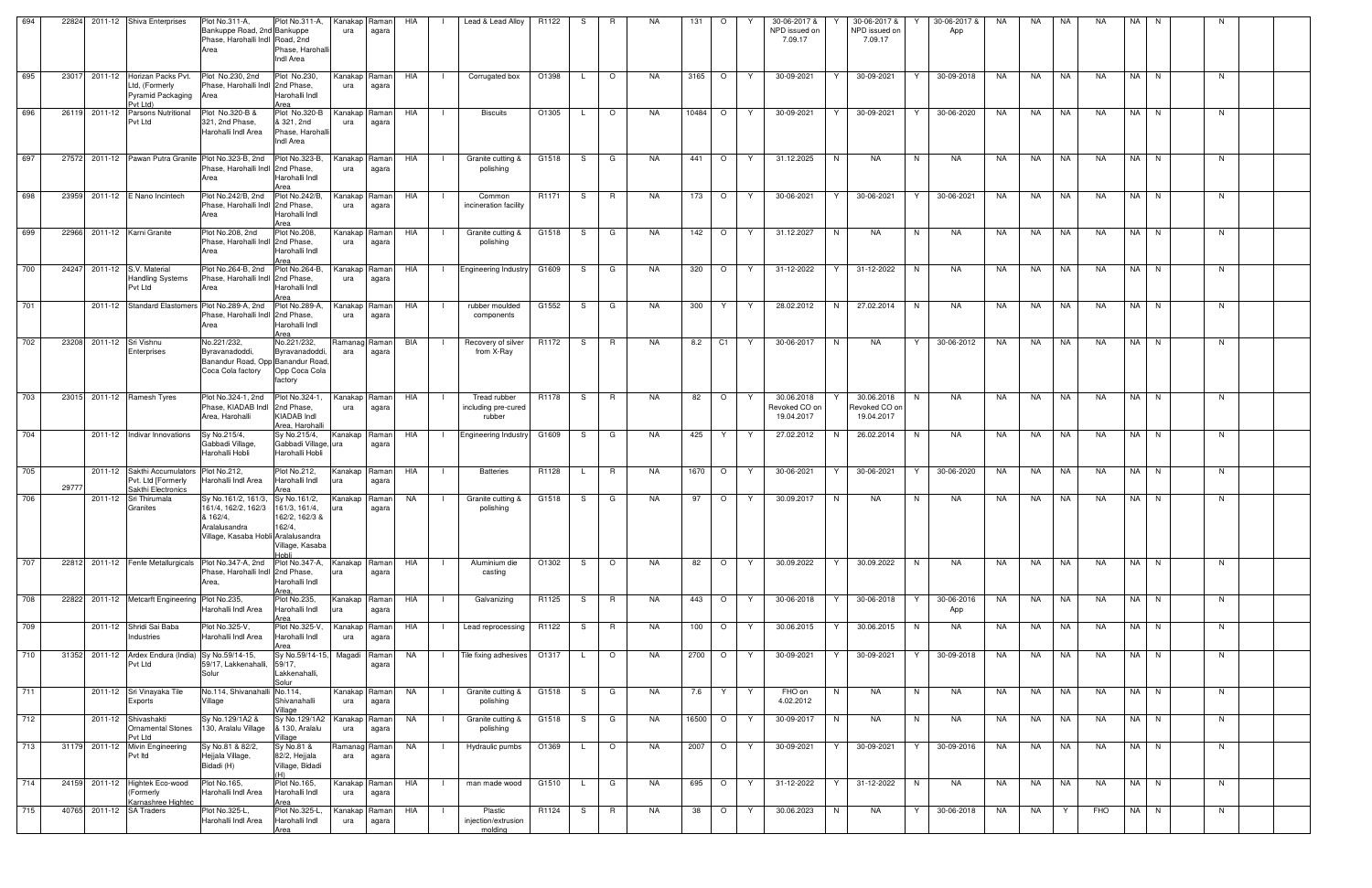| 716 | 24246 2011-12 Apco Concrete       | <b>Blocks Applied</b><br>Products                                                   | Sy No.42,<br>Devarakagalahalli,<br>Harohalli Hobli                                                                                                                        | Sy No.42,<br>Devarakagalah<br>alli, Harohalli<br>Hobli                                     | Kanakap<br>ura  | Raman<br>agara   | NA                                                | <b>Cement Concrete</b><br>Blocks                                                                                                                  | G1511 | -S           | G       | NA.       | 639     | $\circ$                  | Y | 31-12-2023                     | Y  | 31-12-2023                      | N. | NA                  | NA        | NA          | NA        | NA        | NA I | N    | N. |  |
|-----|-----------------------------------|-------------------------------------------------------------------------------------|---------------------------------------------------------------------------------------------------------------------------------------------------------------------------|--------------------------------------------------------------------------------------------|-----------------|------------------|---------------------------------------------------|---------------------------------------------------------------------------------------------------------------------------------------------------|-------|--------------|---------|-----------|---------|--------------------------|---|--------------------------------|----|---------------------------------|----|---------------------|-----------|-------------|-----------|-----------|------|------|----|--|
| 717 | 41468 2011-12 M.S Knits           |                                                                                     | Plot No.261,<br>Harohalli Indl Area                                                                                                                                       | Plot No.261,<br>Harohalli Indl<br>Area                                                     | Kanakap<br>ura  | Raman<br>agara   | HIA                                               | Dying & Printing                                                                                                                                  | R1158 | S.           | R       | NA        | 95      | $\circ$                  | Y | 30-06-2018 NPD<br><b>ISSED</b> |    | 30-06-2018<br><b>NPD ISSIED</b> | N  | NA                  | NA.       | NA          | NA        | NA.       |      | NA N | N. |  |
| 718 | 24253 2011-12 Shrim Stones        |                                                                                     | Plot on western side Plot on western<br>of shed No.C-10, 11 side of shed<br>& 12, KISSIDC Indi<br>Estate                                                                  | No.C-10, 11 &<br>12, KISSIDC<br>Indl Estate                                                | Kanakar<br>ura  | aman?<br>agara   | NA .                                              | Granite cutting &<br>polishing                                                                                                                    | G1518 | S            | G       | NA        | 150     | $\overline{C1}$          | Y | NA                             | N  | NA                              | N. | NA                  | NA        | NA          | NA        | <b>NA</b> |      | NA N | N  |  |
| 719 |                                   | 2011-12 Residential laout by                                                        | Sy No.5, 5/P2, 5/P3, Sy No.5, 5/P2,<br>Nagaraj and Others Hejjala village, Bidadi 5/P3, Hejjala<br>Hobli, Ramangara village, Bidadi                                       | Hobli,<br>Ramangara                                                                        | Ramanag<br>ara  | Raman  <br>agara | <b>NA</b><br><b>L</b>                             | Layout                                                                                                                                            | O1652 | S            | $\circ$ | NA.       | NA      | Y.                       | Y | 28-07-2012                     | N  | 27-07-2017                      | N  | NA                  | NA        | <b>NA</b>   | NA        | <b>NA</b> |      | NA N | N. |  |
| 720 |                                   | 2011-12 Ambience<br>Refrigeration Pv t Ltd Indl Area, 2nd                           | Plot No.33, Bidadi<br>Phase, Sector-2,                                                                                                                                    | Plot No.33,<br>Bidadi Indl Area,<br>2nd Phase,<br>Sector-2,                                | Ramanag<br>ara  | Ramanl<br>agara  | BIA                                               | <b>Electrical appliences</b>                                                                                                                      |       | $\mathsf{L}$ | W       | <b>NA</b> | 400     | $\circ$                  | Y | 31-12-2023                     |    | 31-12-2023                      | N  | <b>NA</b>           | NA        | <b>NA</b>   | NA        | <b>NA</b> |      | NA N | N. |  |
| 721 |                                   | 2011-12 Alufit India Pvt Ltd                                                        | Sy No.24/2, 27/1.<br>29/1, 31, 29/2, 24/1<br>28, 30/4, Kudur<br>Village, Solur Hobli                                                                                      | Sy No.24/2,<br>27/1, 29/1,<br>31,29/2, 24/1,<br>28, 30/4, Kudul<br>Village, Solur<br>Hobli | Magadi          | Raman<br>agara   | NA                                                | Structural fabricated<br>& Glazed                                                                                                                 | G1609 | S            | G       | NA.       | 600     | Y                        | Y | 5 Years                        | N  | 5Years                          | N  | NA                  | NA        | <b>NA</b>   | NA        | <b>NA</b> |      | NA N | N. |  |
| 722 | 23832 2011-12 VJ Traders          |                                                                                     | Plot No.239-C,<br>Harohalli Indl Area                                                                                                                                     | Plot No.239-C,<br>Harohalli Indl<br>Area                                                   | Kanakap<br>ura  | Raman<br>agara   | HIA                                               | Washing of<br>chimecal containers                                                                                                                 | R1124 | S.           | R       | <b>NA</b> | 95      | C1                       | Y | 30-06-2017                     | N  | <b>NA</b>                       |    | Returned            | NA        | NA          | NA        | <b>NA</b> |      | NA N | N. |  |
| 723 | 22763                             | 2011-12 GM Industries                                                               | Plot No.B-1 & B-2,<br><b>KSSIDB Industrial</b><br>Estate, Kallahalli<br>Village                                                                                           | Plot No.B-1 & B- Kanakap<br>2, KSSIDB<br>Industrial<br>Estate, Kallahalli<br>Village       | ura             |                  | Raman KSSIDC,<br>agara Kanakap<br>ura             | Dyeing of silk yarn                                                                                                                               | R1158 | S.           | R       | NA        | 64      | $\circ$                  | Y | 30-06-2022                     |    | 30-06-2022                      | Y  | 30.06.2022          | NA        | NA          | NA        | <b>NA</b> |      | NA N | N. |  |
| 724 | 22743                             | 2011-12 Faurecia Emissions<br>Control Technologies BIA, 2nd Phase,<br>India Pvt Ltd | Plot No.1, Sector-1<br>Syanamangala<br>Village, Bidadi                                                                                                                    | Plot No.1,<br>Sector-1, BIA,<br>2nd Phase,<br>Syanamangala<br>Village, Bidadi              | Ramanag<br>ara  | Raman<br>agara   | BIA                                               | <b>Engineering Industry</b>                                                                                                                       | G1609 | $\mathsf{L}$ | G       | NA        | 21      | $\circ$                  | Y | 31-12-2021                     | Y  | 31-12-2021                      | Y  | 31-12-2017 &<br>App | NA        | <b>NA</b>   | NA        | NA        |      | NA N | N. |  |
| 725 | 23826 2011-12 Sri Sarvabhouma     | Industries                                                                          | sy No.9/1, B.M Road, sy No.9/1, B.M<br>Mudigere Village                                                                                                                   | Road, Mudigere<br>Village                                                                  | Channap<br>atna | Raman  <br>agara | NA                                                | Surface coating<br>industries                                                                                                                     | R1125 | S            | R       | NA        | 18      | C1                       | Y | 30-06-2017<br>CLOSED           |    | 30-06-2017<br><b>CLOSED</b>     | N  | NA                  | NA        | NA          | NA        | NA        |      | NA N | N. |  |
| 726 |                                   | 23319 2011-12 Pyro Technologies                                                     | Plot No.Q-2, KSSIDC Plot No.Q-2,<br>indl Area.                                                                                                                            | <b>KSSIDC</b> indl<br>Area                                                                 | Kanakap<br>ura  | Raman<br>agara   | HIA                                               | Formulationof<br>chemicals                                                                                                                        | R1138 | S.           | R.      | NA        | 100     | $\circ$                  | Y | 30.06.2022                     | Y  | 30.06.2022                      | N  | NA                  | NA        | NA          | NA        | <b>NA</b> |      | NA N | N  |  |
| 727 |                                   | 22734 2011-12 Pachasia Plastic Pvt Plot No.6-C, 1st                                 | Phase KIADB indl<br>Ara, Harohalli                                                                                                                                        | Plot No.6-C, 1st Kanakap<br>Phase KIADB<br>indl Ara,<br>Harohalli                          | ura             | Raman<br>agara   | HIA                                               | Plastic<br>injection/extrusion<br>molding                                                                                                         | G1543 | S.           | G       | NA.       | 400     | $\circ$                  | Y | 31-12-2022                     | Y. | 31-12-2022                      | N  | NA                  | NA        | NA          | NA        | NA        |      | NA N | N  |  |
|     | 728 24157 2011-12 Unity Logistics |                                                                                     | 2, Bidadi Indl Area,<br>Thalaguppe Village                                                                                                                                | Phase-2, Bidadi<br>Indl Area.<br>Thalaguppe<br>Village                                     | ara             | agara            |                                                   | Plot No.16-B, Phase-Plot No.16-B, Ramanag Raman BIA     Corrugated box   G1509   L   G   NA   1000   O   Y   31-12-2021   Y   31-12-2021   N   NA |       |              |         |           |         |                          |   |                                |    |                                 |    |                     |           | NA INA NA I |           | NA INAIN  |      |      | N  |  |
| 729 | 22923 2011-12 Skanda Exports      |                                                                                     | Sy No.129/1A2 &<br>130, Aralalu Village                                                                                                                                   | Sy No.129/1A2<br>& 130, Aralalu<br>Village                                                 | Kanakap<br>ura  | Raman<br>agara   | NA<br>$\Box$                                      | Granite cutting &<br>polishing                                                                                                                    | G1518 | S.           | G       | NA        | 200     | $\overline{\phantom{0}}$ | Y | 30-09-2017                     | Y  | 30-09-2017                      | N  | NA                  | NA        | NA 1        | <b>NA</b> | NA        |      | NA N | N. |  |
| 730 |                                   | 2011-12 Ambika sales<br>Corporation                                                 | Plot No.14, 2nd<br>Phase, Sector-1, BIA Phase, Sector-                                                                                                                    | Plot No.14, 2nd Ramanag<br>. BIA                                                           | ara             | Raman<br>agara   | BIA                                               | <b>Engineering Industry</b>                                                                                                                       |       | S.           | W       | NA.       | 220     | Y.                       | Y | 18.06.2017                     | N  | 18.06.2017                      | N. | NA                  | NA        | NA          | <b>NA</b> | NA        |      | NA N | N  |  |
| 731 | 24156 2011-12 Manjushree          | Technopack Ltd                                                                      | Plot No.71 & 72, BIA, Plot No.71 & 72, Ramanag<br>2nd Phase, Sector-2 BIA, 2nd Phase,                                                                                     | Sector-2                                                                                   | ara             | Raman<br>agara   | BIA                                               | <b>Plastic Preforms</b>                                                                                                                           | G1543 | $\mathsf{L}$ | G       | <b>NA</b> | 12254 O |                          | Y | 31-12-2022                     | Y  | 31-12-2022                      | Y  | 31.12.2021          | NA        | NA          | Y         | App       |      | NA N | N. |  |
| 732 | 30759 2011-12 Dairy Classic Ice   | Cream Pvt Ltd                                                                       | Plot No.256(part),<br>257 & 258, Harohalli No.256(part),<br>Industrial Area, II<br>Phase, Kanakapura Harohalli<br>Taluk, Ramanagara   Industrial Area,<br><b>District</b> | Plot<br>257 & 258,<br>Il Phase,<br>Kanakapura<br>Taluk,<br>Ramanagara<br><b>District</b>   | Kanakap<br>ura  | Raman<br>agara   | HIA                                               | Ice cream                                                                                                                                         | O1336 | $\mathsf{L}$ | $\circ$ | <b>NA</b> | 2000 O  |                          | Y | 30.09.2021                     | Y  | 30.09.2021                      | Y  | 31-12-2017 &<br>App | <b>NA</b> | <b>NA</b>   | <b>NA</b> | NA        |      | NA N | N. |  |
| 733 | 32528                             |                                                                                     | 2011-12 Pannag Enterprises No.Q-7, KSSIDC Indi No.Q-7,<br>Estate, Kanakapura KSSIDC Indl<br>Tq, Ramanagara<br>Dist.                                                       | Estate,<br>Kanakapura Tq,<br>Ramanagara<br>Dist.                                           | ura             |                  | Kanakap   Raman   KSSIDC,<br>agara Kanakap<br>ura | Virgin plastic<br>containers, caps<br>and Boxes                                                                                                   | G1543 | S.           | G       | NA.       | 49      | $\circ$                  | Y | 31.12.2027                     | Y  | 31.12.2027                      | N  | NA                  | NA        | NA          | NA        | <b>NA</b> |      | NA N | N  |  |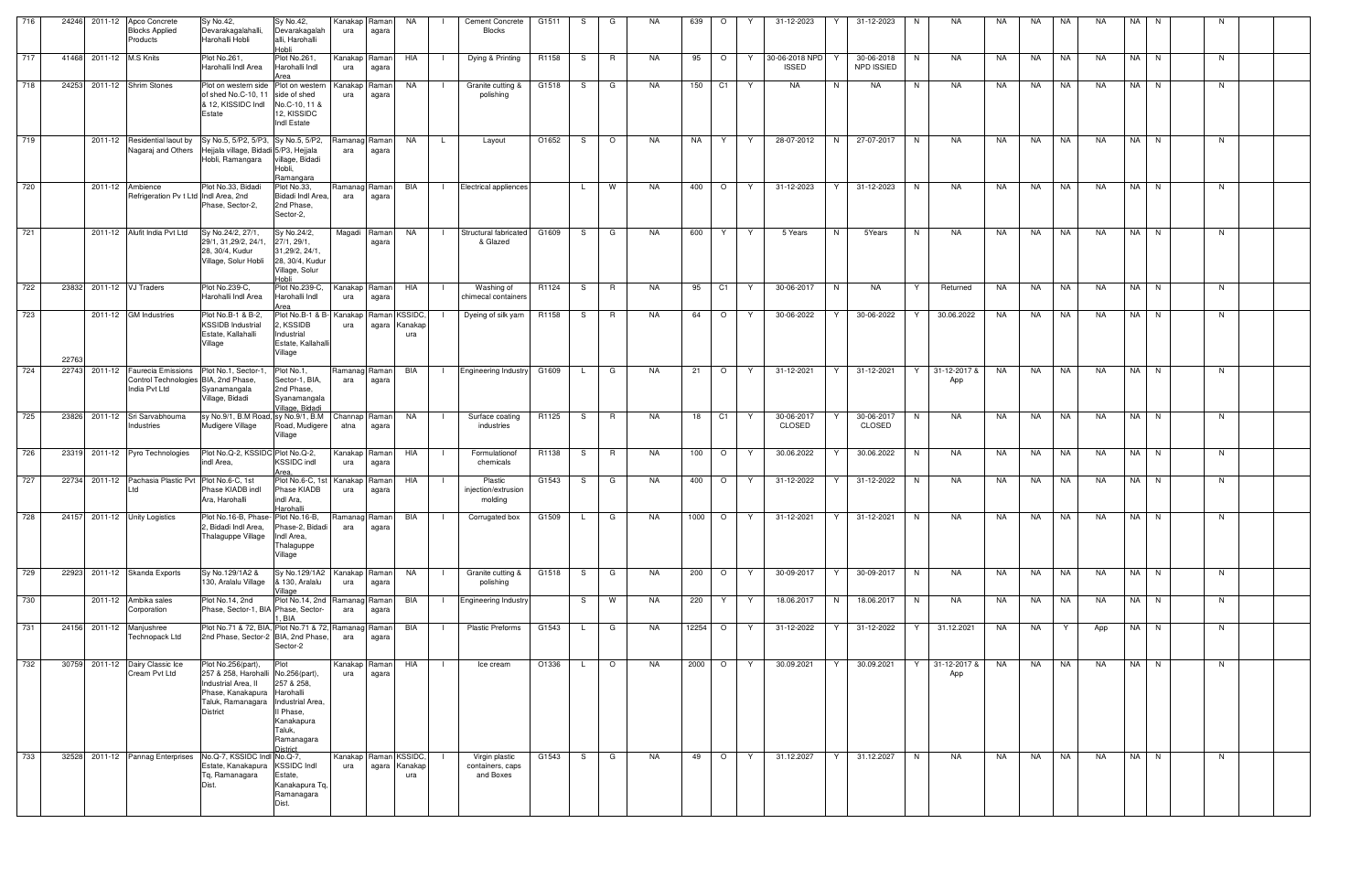| 734 |       | 2011-12 Vinay Traders                                               | Plot No.25-P8, Sy<br>No.135, KIADB<br>Industrial Area,<br>Abbanakuppe Village Area,                                           | Plot No.25-P8,<br>Sy No.135,<br><b>KIADB</b> Industrial<br>Abbanakuppe<br>Village                                                      | Ramanag Raman<br>ara         | agara          | HIA                  |                | Fried Gram                                         | G1519 | S.  | G        | NA.       | 135         | $\circ$      | 31-12-2020                                                                                                          |                | 31-12-2020 | N  | NA          | NA. | NA        | NA | NA.       | NA   | N. |    |  |
|-----|-------|---------------------------------------------------------------------|-------------------------------------------------------------------------------------------------------------------------------|----------------------------------------------------------------------------------------------------------------------------------------|------------------------------|----------------|----------------------|----------------|----------------------------------------------------|-------|-----|----------|-----------|-------------|--------------|---------------------------------------------------------------------------------------------------------------------|----------------|------------|----|-------------|-----|-----------|----|-----------|------|----|----|--|
| 735 |       | 2012-13 Indus Towers Ltd,                                           | Sy No.13/2, Kolur<br>Village, Ramohalli<br>Post. Thavarekere<br>Hobli                                                         | Sy No.13/2,<br>Kolur Village,<br>Ramohalli Post.<br>Thavarekere<br>Hobli                                                               | Ramanag Raman<br>ara         | agara          | NA                   | TT             | Mobile Tower                                       |       | S.  | W        | NA.       | NA          | $\circ$      | N<br>NA                                                                                                             | Y              | 31-12-2016 | N  | NA          | NA  | NA        | NA | <b>NA</b> | NA N |    | N  |  |
| 736 | 24244 | 2012-13 SLN Cement Hallow<br><b>Bricks</b>                          | Sy No.64/1, 64/2A,<br>66/1 & 66/2,<br>Anajavadi Village,<br>Chikkamuduvadi<br>post                                            | Sy No.64/1,<br>64/2A, 66/1 &<br>66/2, Anajavadi<br>Village,<br>Chikkamuduvad<br>i post                                                 | Kanakap   Raman<br>ura       | agara          | NA                   |                | <b>Cement Blocks</b>                               | G1511 | S — | G        | NA.       | 23          | $\circ$      | One time consent N<br>Y                                                                                             |                | NA.        | N. | <b>NA</b>   | NA. | NA        | NA | NA.       | NA N |    | N. |  |
| 737 | 24226 | 2012-13 S.T. Industries                                             | Kaneshumari No.10- Kaneshumari<br>B. Sidakallu<br>Hunasanahalli Road, Sidakallu,<br>Kasaba Hobli,<br>Ramanagara Tq &<br>Dist. | No.10-B,<br>Hunasanahalli<br>Road, Kasaba<br>Hobli,<br>Ramanagara Tq<br>LDist.                                                         | Ramanag Raman<br>ara         | agara          | NA                   |                | Segregation and<br>collection process              | G1647 | S.  | G        | <b>NA</b> | $3^{\circ}$ | $\circ$      | 31-12-2021<br>Y                                                                                                     | Y              | 31-12-2021 | N  | NA          | NA  | NA        | NA | <b>NA</b> | NA N |    | N  |  |
| 738 | 29789 | 2012-13 Rapshri Engineering Plot No.318-F,<br><b>Industries Ltd</b> | Harohalli Indl Area                                                                                                           | Plot No.318-F,<br>Harohalli Indl<br>Area                                                                                               | Kanakap Raman<br>ura         | agara          | HIA                  |                | Ferrous & non<br>Ferrous Machined &<br>un machined | R1125 | L.  | R        | <b>NA</b> | 2545        | $\circ$      | 30.06.2021<br>Y                                                                                                     | Y              | 30.06.2021 |    | 30-06-2020  | NA  | NA        | NA | NA        | NA N |    | N  |  |
| 739 | 22794 | 2012-13 Hajira Enterprises                                          | Plot No.324-T,<br>KIADB Indl Area,<br>Harohalli                                                                               | Plot No.324-T,<br>KIADB Indi<br>Area, Harohalli                                                                                        | Kanakap Raman<br>ura         | agara          | HIA                  | - 1            | Plastic unit                                       | R1124 | S.  | R        | NA        | 83          | $\circ$      | Y<br>30.06.2022                                                                                                     | Y              | 30.06.2022 |    | 30-06-2019  | NA  | NA        |    | FHO       | NA N |    | N  |  |
| 740 | 23018 | 2012-13 Kaveri Plasto<br>Containers Pvt Ltd                         | Plot No.19-G, Bidadi Plot No.19-G,<br>Indl Area, 2nd<br>Phaese, sector-1,                                                     | Bidadi Indl Area.<br>2nd Phaese,<br>sector-1,                                                                                          | amanag<br>ara                | Raman<br>agara | BIA                  |                | Plastic<br>injection/extrusion<br>molding          | G1543 | M   | G        | <b>NA</b> | 955         | $\circ$      | 31.12.2026<br>Y                                                                                                     | Y              | 31.12.2026 |    | 30-09-2019  | NA  | NA        | NA | NA        | NA I | N  | N  |  |
| 741 |       | 2012-13 Jagadamba Cartons<br>Pvt Ltd                                | Plot No.232, 2nd<br>Phase, KIADB Indl<br>Area, Harohalli<br>Village & Post,                                                   | Plot No.232,<br>2nd Phase,<br>KIADB Indl<br>Area, Harohalli<br>Village & Post,                                                         | Kanakap Raman<br>ura         | agara          | HIA                  |                | Corrugated box                                     | G1509 | S.  | G        | <b>NA</b> | 300         | Y            | 2 Years<br>Y                                                                                                        | N              | 2 Years    | N  | NA          | NA. | NA        | NA | NA.       | NA N |    | N  |  |
| 742 | 77189 | 2012-13 Classic Technolines<br>Pvt Ltd                              | Plot No.9A, Sy<br>No.(s), Parts of 44<br>and 45, Talekuppe<br>Village limits, Bidadi<br>Indl Area, 2nd<br>Phase, Sector-1,    | Plot No.9A, Sy<br>No.(s), Parts of<br>44 and 45,<br>Talekuppe<br>Village limits,<br><b>Bidadi Indl Area</b><br>2nd Phase,<br>Sector-1, | Ramanag Raman<br>ara         | agara          | BIA                  |                | Transformer<br>assembly                            | G1642 | S   | G        | NA.       | 90          | $\circ$      | 31.12.2027<br>Y                                                                                                     | $\mathsf{Y}$   | 31.12.2027 | N  | NA          | NA  | NA        | NA | <b>NA</b> | NA N |    | N. |  |
| 743 | 24286 | 2012-13 Sri Lakshmi                                                 | Sy No.44,<br>Narasimha Koli Farm Doddakuntanahalli<br>Village,                                                                | Sy No.44,<br>Doddakuntanah<br>alli Village,                                                                                            | Ramanag Raman<br>ara         | agara          | <b>NA</b>            | $\mathbf{I}$   | Rearing of chicks                                  | G1544 | S — | l G      | NA        | 8.2         | $\circ$      | Y One time consent                                                                                                  | N <sub>1</sub> | NA         | N  | NA          | NA  | <b>NA</b> | NA | NA        | NA N |    | N  |  |
| 744 |       | 2012-13 Rising Sun Power Sy No.41/3,<br>Pvt Ltd                     | Bannikuppe Village, Bannikuppe<br>Karadigowdanadoddi Village,<br>Jakkasandra Cross, Karadigowdana                             | doddi,<br>Jakkasandra<br>cross.                                                                                                        | ura                          | agara          |                      |                |                                                    |       |     |          |           |             |              | Sy No.41/3, Kanakap Raman NA   I   Hydel power plant   G1635   M   G   NA   100   Y   Y   2 Years   N   2 Years   N |                |            |    | NA NA NA NA |     |           |    | <b>NA</b> | NA N |    | N  |  |
| 745 |       | 2012-13 Rajadhani Paper<br>Company                                  | Plot No.293, KIADB<br>Industrial Area,<br>Harohalli                                                                           | Plot No.293,<br><b>KIADB</b> Industrial<br>Area, Harohalli                                                                             | Kanakap Raman<br>ura         | agara          | <b>NA</b>            | - 1            | Note Books                                         | G1509 | S — | G        | NA        | 476         |              | 31-12-2021<br>$O$ Y                                                                                                 | Y              | 31-12-2021 | N  | NA          | NA  | <b>NA</b> | NA | NA        | NA N |    | N  |  |
| 746 | 30257 | 2012-13 Ashwin Granites                                             | Plot No.Spl-1,<br><b>KSSIDC</b> Industrial<br>Estate, Kallahalli<br>Panchayath,                                               | Plot No.Spl-1,<br>KSSIDC<br>Industrial<br>Estate, Kallahalli<br>Panchayath,                                                            | Kanakap Raman KSSIDC,<br>ura |                | agara Kanakap<br>ura |                | Granite cutting &<br>polishing                     | G1518 | S I | G        | NA        |             | 36.5   O   Y | 31.12.2025                                                                                                          | N              | NA         | N  | NA          | NA  | NA        | NA | NA        | NA N |    | N  |  |
| 747 |       | 2012-13 S.V. Steel & Wires<br>(Unit -1)                             | Plot No.73 A1, Bidadi Plot No.73 A1,<br><b>Industrial Area</b>                                                                | Bidadi Industrial<br>Area                                                                                                              | Ramanag Raman<br>ara         | agara          | BIA                  | $\blacksquare$ | <b>Engineering Industry</b>                        | G1609 | S.  | G        | NA        | 4.41        | Y.           | 2 Years<br>Y                                                                                                        | N              | 2 Years    | N  | NA          | NA  | NA        | NA | NA        | NA N |    | N  |  |
| 748 |       | 2012-13 S.V. Steel & Wires<br>$(Unit -1)$                           | Plot No.17-K, Bidadi Plot No.17-K,<br><b>Industrial Area</b>                                                                  | Bidadi Industrial<br>Area                                                                                                              | Ramanag Raman<br>ara         | agara          | BIA                  | $\mathbf{1}$   | Engineering Industry G1609                         |       | S — | G        | NA        | 2.65        | Y.           | Y<br>2 Years                                                                                                        | N              | 2 Years    | N  | NA          | NA  | NA        | NA | NA        | NA N |    | N  |  |
| 749 |       | 2012-13 Hitheshgowda<br>Poultry Farm                                | Sy No.89/3,<br>Chikkenahalli Village, Chikkenahalli<br>Kasaba Hobli,                                                          | Sy No.89/3,<br>Village, Kasaba<br>Hobli.                                                                                               | Ramanag Raman<br>ara         | agara          | NA                   |                | Rearing of chicks                                  | G1544 | S.  | G        | NA        | 4.5         | $\circ$      | Y<br>One time consent                                                                                               | N              | NA         | N  | NA          | NA  | NA        | NA | NA        | NA N |    | N  |  |
| 750 |       | 2012-13 Indus Tower Ltd                                             | Sy No.4/5, Khata<br>No.2, Hosur Village<br>& Post                                                                             | Sy No.4/5,<br>Khata No.2,<br>Hosur Village &<br>Post                                                                                   | Ramanag Raman<br>ara         | agara          | NA                   | TT             | Mobile Tower                                       |       | S — | <b>W</b> | NA        | <b>NA</b>   |              | $O$ N<br>NA                                                                                                         | Y.             | 31-12-2016 | N  | NA          | NA  | NA        | NA | NA        | NA N |    | N  |  |
| 751 | 24243 | 2012-13 SLV Cement Hallow<br><b>Bricks</b>                          | Sy No.58/3,<br>Kempanahalli<br>Village,<br>Mayaganahalli Post,<br>Kasaba Hobli,                                               | Sy No.58/3,<br>Kempanahalli<br>Village,<br>Mayaganahalli<br>Post, Kasaba<br>Hobli.                                                     | Kanakap Raman<br>ura         | agara          | NA                   |                | <b>Cement Blocks</b>                               | G1511 | S . | G        | NA        | 8.7         | $\circ$      | Y One time consent N                                                                                                |                | NA         | N  | NA          | NA  | NA        | NA | NA        | NA N |    | N  |  |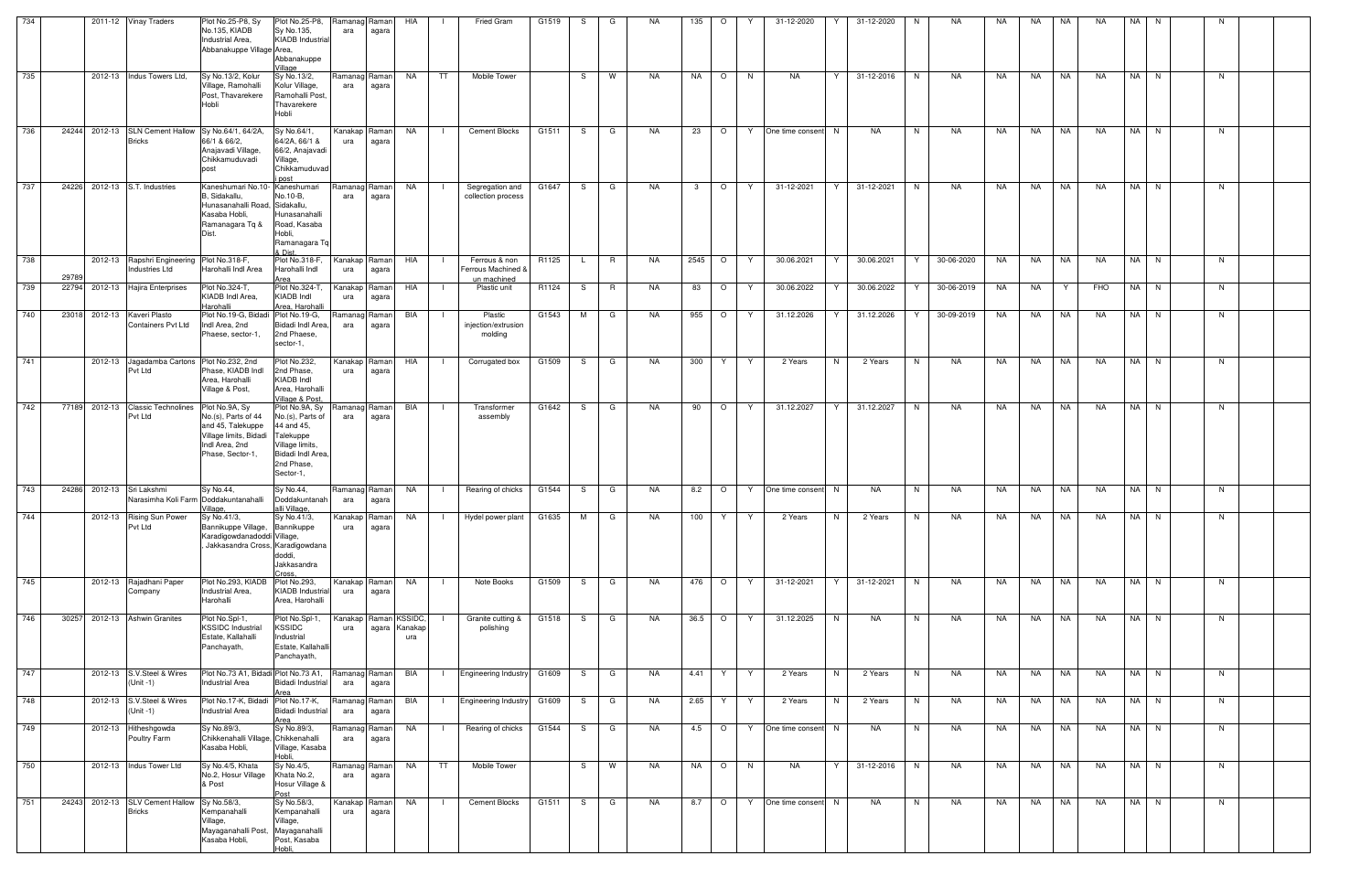| 752 |       |         | 2012-13 Aditya Industries                                                                 | Plot No.25P-7, Sy<br>No.135 Part,<br>Abbanakuppe<br>Village,                                                                      | Plot No.25P-7,<br>Sy No.135 Part,<br>Abbanakuppe<br>Village,                                                | Ramanag Raman<br>ara | agara                    | BIA | $\mathbf{I}$ | <b>Engineering Industry</b>       | G1609 | S.  | G              | NA.       | 4.75      |         | 2 Years                 | 2 Years<br>N.               | NA.<br>N.       | NA  | NA.       | NA | NA.       | NA I | N. |    |  |
|-----|-------|---------|-------------------------------------------------------------------------------------------|-----------------------------------------------------------------------------------------------------------------------------------|-------------------------------------------------------------------------------------------------------------|----------------------|--------------------------|-----|--------------|-----------------------------------|-------|-----|----------------|-----------|-----------|---------|-------------------------|-----------------------------|-----------------|-----|-----------|----|-----------|------|----|----|--|
| 753 |       |         | 2012-13 Jaak Hydro                                                                        | No.275, KIADB<br>Pneumatic Company Industrial Area, 2nd Industrial Area,<br>Phase, Bannikuppe 2nd Phase,<br>Village,              | No.275, KIADB<br>Bannikuppe<br>Village,                                                                     | Kanakap Raman<br>ura | agara                    | HIA |              | I Engineering Industry            |       | S – | $\blacksquare$ | NA.       | 95        | Y.      | 2 Years<br>Y.           | N<br>2 Years                | N<br>NA         | NA  | NA        | NA | NA        | NA N |    | N. |  |
| 754 |       |         | 2012-13   wintek Flexo Prints                                                             | No.126, KIADB<br>Industrial area, Ist<br>Phase.                                                                                   | No.126, KIADB<br>Industrial area,<br>Ist Phase                                                              | Kanakap Raman<br>ura | agara                    | HIA |              | Briquett                          | G1505 | S   | G              | NA        | 333       | Y.      | Y<br>2 Years            | N<br>2 Years                | N<br>NA         | NA  | NA.       | NA | <b>NA</b> | NA N |    | N  |  |
| 755 |       |         | 2012-13 Thripurasundari<br>Poultry Form                                                   | Sy No.108/1,<br>Virupasandra Village, Virupasandra<br>Kasaba Hobli                                                                | Sy No.108/1.<br>Village, Kasaba<br>Hobli                                                                    | Kanakap<br>ura       | Raman<br>agara           | NA  | - 1          | Poultry Farm                      | G1544 | S.  | G              | NA.       | 1.9       | $\circ$ | One time consent<br>Y.  | NA<br>N.                    | N<br>NA         | NA. | NA        | NA | NA        | NA N |    | N  |  |
| 756 | 17478 |         | 2012-13 Supreme Treon Pvt. Sy No.636 & 629.<br>Ltd (Formerly<br>Supreme Treves Pvt Phase. | Plot No.6-A, Ist                                                                                                                  | Sy No.636 &<br>629, Plot No.6-<br>A. Ist Phase.                                                             | Kanakap Raman<br>ura | agara                    | HIA | $\Box$       | <b>Engineering Industry</b>       | G1609 | S.  | G              | NA.       | 328       | $\circ$ | 31-12-2021<br>Y         | 31-12-2021<br>Y             | 31-12-2015<br>Y | NA  | NA        | NA | <b>NA</b> | NA N |    | N  |  |
| 757 |       |         | 2012-13 Sri Thimmaiah<br>S/oVenkatagiri Bovi<br>(Koli Farm).                              | Sy No.183,<br>Kadavekeredoddi<br>Village                                                                                          | Sy No.183,<br>Kadavekeredod<br>di Village,                                                                  | Kanakap<br>ura       | Raman<br>agara           | NA  |              | Poultry Farm                      | G1544 | S.  | G              | NA.       | 2.83      | $\circ$ | One time consent N<br>Y | NA                          | NA<br>N         | NA. | NA        | NA | NA.       | NA N |    | N. |  |
| 758 | 38665 |         | 2012-13 Veer-O-Metals Pvt                                                                 | Plot No.24 & 125,<br>Part-I.                                                                                                      | Plot No.24 &<br>125, Part-I.                                                                                | Kanakap<br>ura       | Raman<br>agara           | HIA | - 1          | Precision sheet<br>metal          | G1609 |     | G              | NA        | 900       | $\circ$ | 31.12.2027<br>Y         | 31.12.2027<br>Y             | NA<br>N         | NA  | NA.       | NA | <b>NA</b> | NA N |    | N  |  |
| 759 | 41343 |         | 2012-13 J.R. Duraliminium<br>Alloy                                                        | plot No.12, BIA,<br>Thalaguppe Village                                                                                            | plot No.12, BIA,<br>Thalaguppe<br>Village                                                                   | Ramanag Raman<br>ara | agara                    | BIA | $\mathbf{I}$ | Aluminium Alloy<br>Ingots         | O1302 | S.  | $\circ$        | NA.       | 215.49    | $\circ$ | 30.09.2023<br>Y.        | 30.09.2023<br>Y             | Y<br>30-06-2018 | NA  | NA        | NA | <b>NA</b> | NA N |    | N  |  |
| 760 |       |         | 2012-13 Indus Tower Ltd                                                                   | Kebbedoddi village,<br>Pyramid valley,                                                                                            | Kebbedoddi<br>village, Pyramid<br>valley.                                                                   | Kanakap Raman<br>ura | agara                    | NA  | TT           | Mobile Tower                      |       | S.  | W              | NA        | <b>NA</b> | $\circ$ | NA<br>N                 | Y<br>31-12-2017             | N<br>NA         | NA  | <b>NA</b> | NA | <b>NA</b> | NA N |    | N  |  |
| 761 |       |         | 2012-13 Kabbalamma Brick<br>Industries                                                    | Sy No.5,<br>Aralalusandra<br>Village, Thungi Post Village, Thungi                                                                 | Sy No.5,<br>Aralalusandra<br>∍∩st                                                                           | Kanakap<br>ura       | Raman<br>agara           | NA  |              | Solid Bricks                      | G1598 | S   | G              | NA        | 24.76     | $\circ$ | Y<br>one time consent   | one time<br>consent         | N<br>NA         | NA  | NA.       | NA | <b>NA</b> | NA N |    | N  |  |
| 762 | 22737 |         | 2012-13 Motherson Sumi<br>Systems Ltd                                                     | Plot No.11,<br>Talakuppe village                                                                                                  | Plot No.11,<br>Talakuppe<br>illage                                                                          | Ramanag Raman<br>ara | agara                    | BIA | - 1          | Assembling of wiring<br>harness   |       |     | <b>W</b>       | NA        | 3200      | $\circ$ | 31-12-2021<br>Y         | Y<br>31-12-2021             | Y<br>31-12-2021 | NA  | NA        | NA | <b>NA</b> | NA N |    | N  |  |
| 763 | 30808 |         | 2012-13 Smart IT solutions<br>Pvt Ltd                                                     | Plot No.270 & 271,<br>KIADB indl Area                                                                                             | Plot No.270 &<br>271, KIADB indl                                                                            | Kanakap<br>ura       | Raman<br>agara           | HIA |              | Software units                    | G1634 | м   | G              | NA        | 827       | $\circ$ | 31-12-2025<br>Y         | NA<br>N.                    | N<br>NA.        | NA. | NA        | NA | <b>NA</b> | NA N |    | N. |  |
| 764 | 34668 |         | 2012-13 Nice Prints                                                                       | Plot No.324-A3, 2nd Plot No.324-A3,<br>Phase, Harohalli Indl 2nd Phase,<br>Area                                                   | Harohalli Indl<br>Area                                                                                      | Kanakap<br>ura       | Raman<br>agara           | HIA | - 1          | <b>Offset Printing</b>            | O1364 |     | $\circ$        | NA.       | 98        | $\circ$ | 30.09.2021<br>Y         | 30.09.2021<br>Y             | NA.<br>N        | NA  | NA.       | NA | <b>NA</b> | NA N |    | N. |  |
| 765 |       |         | 2012-13 Vidyuth Enterprises                                                               | Plot No.324-A4, 2nd Plot No.324-A4,<br>Phase, Harohalli Indl 2nd Phase,<br>Area                                                   | Harohalli Indl<br>Area                                                                                      | Kanakap Raman<br>ura | agara                    | HIA |              | Engineering Industry G1609        |       | S.  | G              | NA        | 98        | Y       | 5 Years<br>Y            | N<br>5 Years                | N<br><b>NA</b>  | NA  | NA.       | NA | <b>NA</b> | NA N |    | N  |  |
| 766 | 77024 |         | 2012-13 Om Sree Industries                                                                | Plot No.2731, 2nd<br>Phase, Harohalli Indl 2nd Phase,<br>Area                                                                     | Plot No.2731,<br>Harohalli Indl<br>Area                                                                     | Kanakap Raman<br>ura | agara                    | HIA | $\Box$       | Injection molding                 | G1543 | S.  | G              | <b>NA</b> | 129       | $\circ$ | 31.12.2028<br>Y         | Y<br>31.12.2028             | NA.<br>N        | NA  | NA        | NA | NA        | NA N |    | N. |  |
| 767 | 23019 | 2012-13 | Thandaveshwara<br><b>Bricks Works</b>                                                     | Sy No.126/7, 186/8,<br>Khata No.146/249,<br>250, Maniyambal<br>dunnasandra Village, 250,<br>Maralavadi Hobli                      | Sy No.126/7,<br>186/8, Khata<br>No.146/249,<br>Maniyambal<br>dunnasandra<br>Village,<br>Maralavadi<br>ildol | ura                  | Kanakap   Raman<br>agara | NA  |              | wire cut bricks                   | G1598 | S.  | G              | <b>NA</b> | 23.7      | $\circ$ | one time consent<br>Y   | one time<br>consent         | NA<br>N         | NA  | NA.       | NA | <b>NA</b> | NA N |    | N  |  |
| 768 |       |         | _td                                                                                       | 2012-13 Pneucon Brakes Pvt Sy No. part of 56 &<br>61, Il Phase,<br>Harohalli Industrial<br>Area,<br>Devarakaggalahalli<br>Village | Sy No. part of<br>56 & 61, II<br>Phase, Harohall<br>Industrial Area,<br>Devarakaggala<br>halli Village      | Kanakap Raman<br>ura | agara                    | HIA | $\Box$       | <b>Engineering Industry</b>       | G1609 | M   | G              | NA        | 168       | Y       | Y<br>5 Years            | N<br>5 Years                | N<br>NA         | NA  | <b>NA</b> | NA | NA        | NA N |    | N  |  |
| 769 |       |         | 2012-13 Technicraft                                                                       | Plot No.235-A, II<br>Phase, KIADB<br>Industrial Area,<br>Haroahlli                                                                | Plot No.235-A, I<br>Phase, KIADB<br>Industrial Area,<br>Haroahlli                                           | ura                  | Kanakap Raman<br>agara   | HIA | $\mathbf{1}$ | <b>Engineering Industry</b>       | G1609 | S.  | G              | NA        | 200       | Y       | 5 Years<br>Y            | N.<br>5 Years               | N<br>NA         | NA  | NA        | NA | <b>NA</b> | NA N |    | N. |  |
| 770 |       |         | 2012-13 Kowshik Industries                                                                | Plot No.266-A,<br>Phase, KIADB<br>Industrial Area,<br>Harohalli                                                                   | Plot No.266-A, II<br>Phase, KIADB<br>Industrial Area,<br>Harohalli                                          | Kanakap Raman<br>ura | agara                    | HIA |              | <b>Engineering Industry</b>       | G1609 | S.  | G              | NA        | 100       | Y       | 5 Years<br>Y.           | 5 Years<br>N.               | N<br>NA         | NA  | NA        | NA | <b>NA</b> | NA N |    | N  |  |
| 771 |       |         |                                                                                           | 2012-13 Lumax Industries Ltd, Plot No.22C, Bidadi<br><b>Industrial Area</b>                                                       | Plot No.22C,<br>Bidadi Industrial<br>Area                                                                   | Ramanag Raman<br>ara | agara                    | BIA | - 1 -        | Assembling of gear<br>shift lever |       | S.  | <b>W</b>       | NA        | 200       | C1      | 31-12-2012<br>Y.        | 31-12-2012<br>Y<br>(closed) | N<br>NA         | NA  | NA        | NA | NA        | NA N |    | N. |  |
| 772 | 40833 |         | 2012-13 Alfa Refineries                                                                   | Plot No.310-H, II<br>Phase, KIADB Indl<br>Area                                                                                    | Plot No.310-H,<br>I Phase, KIADB<br>Indl Area                                                               | Kanakap Raman<br>ura | agara                    | HIA |              | Lube base oil                     | O1339 | S   | $\circ$        | NA        | 135       | $\circ$ | Y<br>30-06-2018         | 30-06-2018<br>Y             | NA<br>N         | NA  | NA.       | NA | NA        | NA N |    | N  |  |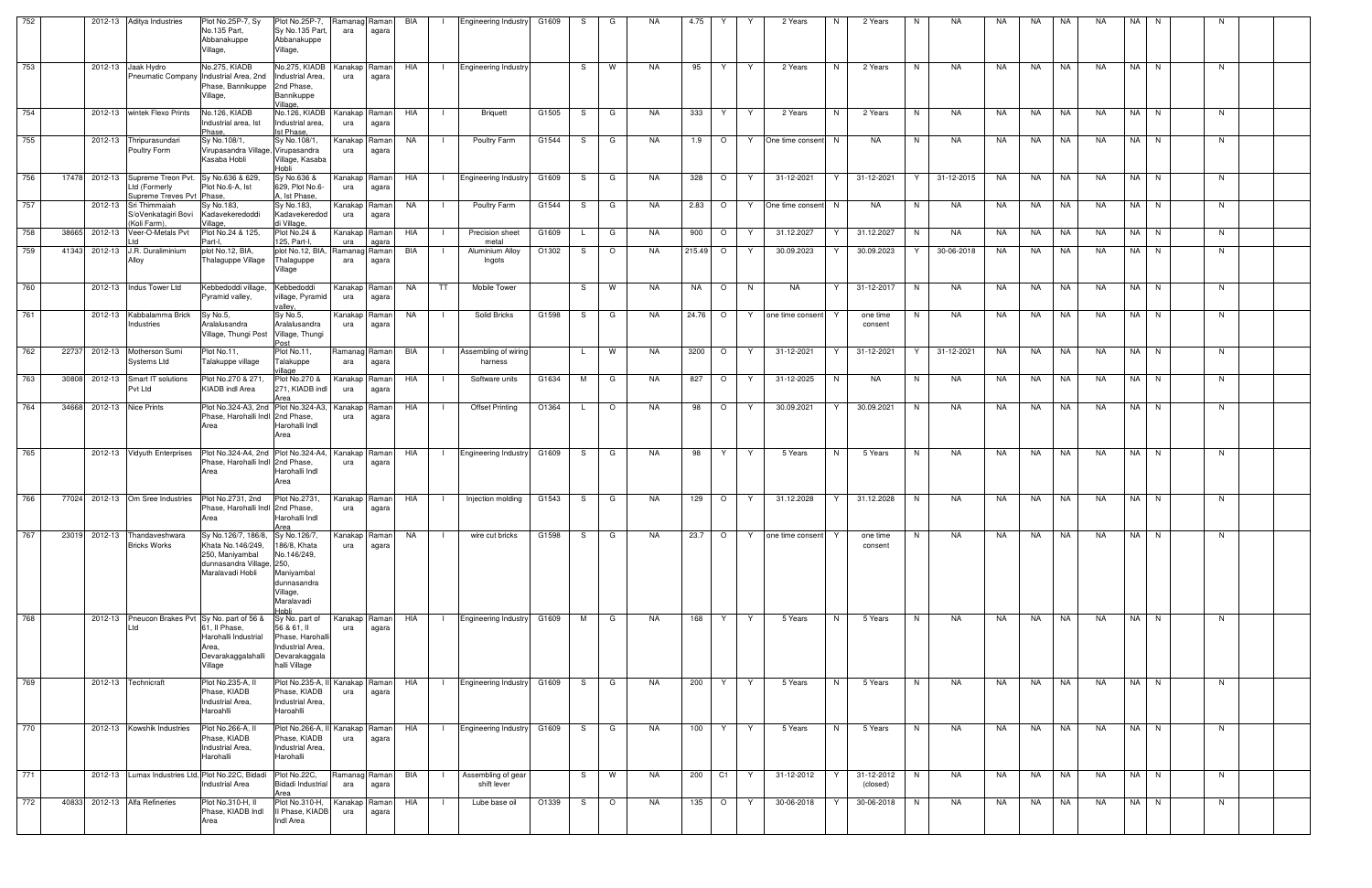| 773 | 39562 | 2012-13 Bharani Refineries                                     | Plot No.324/P, 2nd<br>Phase, Harohalli Indl 2nd Phase,<br>Area, Harohalli                                                 | Plot No.324/P,<br>Harohalli Indl<br>Area, Harohalli                                       | Kanakap Raman<br>ura | agara          | HIA       | $\blacksquare$ | Reprocessing of<br>used oil                   | O1339 | S.  | $\circ$        | NA.        | 180          | $\circ$ |    | 30-06-2018 &<br>NPD issued on<br>29.1.18 App | 30-06-2018 &<br>NPD issued on<br>29.1.18 App |    | 30-06-2018 | NA  | NA        | NA        | NA.       | NA N | - N |  |
|-----|-------|----------------------------------------------------------------|---------------------------------------------------------------------------------------------------------------------------|-------------------------------------------------------------------------------------------|----------------------|----------------|-----------|----------------|-----------------------------------------------|-------|-----|----------------|------------|--------------|---------|----|----------------------------------------------|----------------------------------------------|----|------------|-----|-----------|-----------|-----------|------|-----|--|
| 774 | 33600 | 2012-13 Mother Land<br>Garments Pvt Ltd                        | Plot No.178,<br>Harohalli Industrial<br>Area, Il Phase,                                                                   | Plot No.178,<br>Harohalli<br>Industrial Area,<br>Il Phase.                                | Kanakap Raman<br>ura | agara          | HIA       | - 1            | Washing<br>Readymade<br>Garmets               | O1352 | S.  | $\circ$        | <b>NA</b>  | 90.33        | $\circ$ |    | 30.09.2021                                   | 30.09.2021                                   |    | 30.09.2021 | NA. | <b>NA</b> | <b>NA</b> | NA.       | NA N | N   |  |
| 775 |       | 2012-13 Megha Fruit<br>Processing Pvt Ltd                      | Sy No.88/2, 88/4 &<br>88/10, Keeranagere<br>Village,                                                                      | Sy No.88/2,<br>88/4 & 88/10,<br>Keeranagere<br>/illage,                                   | Kanakap Raman<br>ura | agara          | NA        | $\Box$         | Mango Processing<br>unit                      | O1328 | S.  | $\circ$        | <b>NA</b>  | 98           | Y.      | Y  | 31-12-2012                                   | Y<br>30-12-2017                              | N  | <b>NA</b>  | NA  | NA        | <b>NA</b> | <b>NA</b> | NA N | N   |  |
| 776 |       | 2012-13 Shivapriya<br>Constrictions                            | Sy. No.149 & 150,<br>Narasandra Village,<br>Kudur Hobli,                                                                  | Sy. No.149 &<br>150,<br>Narasandra<br>Village, Kudur<br>Hobli,                            | Magadi Raman         | agara          | <b>NA</b> | $\Box$         | Ready mix concrete                            | G1548 | S I | G              | NA         | 42           | Y.      | Y. | 31-12-2014                                   | 31-12-2014<br>N                              | N  | NA         | NA  | NA        | NA        | <b>NA</b> | NA N | N   |  |
| 777 |       | 2012-13 Kalyani Motors Pvt                                     | No. K 1319/2034C,<br>B.M.Road, Opp<br>Rotary Hospital,<br>Ramanagara                                                      | No.K<br>1319/2034C,<br>B.M.Road, Opp<br>Rotary Hospital<br>Ramanagara                     | Ramanag Raman<br>ara | agara          | NA        |                | Repair and<br>Servicing of maruthi<br>vehicle | O1303 | S.  | $\circ$        | NA.        | 196          | $\circ$ | Y  | 30.09.2022                                   | 30.09.2022<br>Y                              | Y  | 30-09-2017 | NA  | NA        | NA        | <b>NA</b> | NA N | N.  |  |
| 778 | 23834 | 2012-13 Durga Metal<br>Industries                              | Plot No.325Q1, II<br>Phase, KIADB<br><b>Industrial Area</b>                                                               | Plot No.325Q1<br>Il Phase, KIADB<br><b>Industrial Area</b>                                | Kanakap Raman<br>ura | agara          | HIA       |                | Lead Ingots                                   | R1122 | S   | R              | <b>NA</b>  | 38           | $\circ$ | Y  | 30-06-2017                                   | 30-06-2017<br>Y                              | Y  | 30-06-2013 | NA  | NA        | NA        | <b>NA</b> | NA N | N   |  |
| 779 |       | 2012-13 Satarem Enterprises Sy No.31, 32 & 33,                 | Gorur Village, Solur<br>Hobli,                                                                                            | Sy No.31, 32 &<br>33, Gorur<br>Village, Solur<br>Hobli,                                   | Magadi               | Raman<br>agara | NA        | $\Box$         | Solid waste<br>processing                     | R1171 | L.  | $\overline{R}$ | NA.        | 35           | Y.      | Y  | 21-03-2013                                   | Y<br>31-12-2017                              | N  | NA         | NA  | NA        | <b>NA</b> | NA        | NA N | Y   |  |
| 780 | 26865 | 2012-13 Bosch Limited                                          | Plot No.42,<br>Shyanamangala Indl Shyanamangala<br>Area, IIPhase,<br><b>IISector</b>                                      | Plot No.42,<br>Indl Area,<br>IIPhase,<br><b>ISector</b>                                   | Ramanag Raman<br>ara | agara          | BIA       | $\Box$         | Engineering Industry R1125                    |       |     | L R            | 01.03.2015 | 650          | $\circ$ | Y  | 30-09-2023                                   | 30-09-2023                                   | Y  | FBO        | NA  | NA        | Y         | FHO       | NA N | N.  |  |
| 781 | 24227 | 2012-13 Trinity Infrastructure                                 | Khata No.39/2,<br>Bheemenahalli<br>Village,<br>Shyanamangala<br>Road.                                                     | Khata No.39/2,<br>Bheemenahalli<br>Village,<br>Shyanamangala<br>Road,                     | Ramanag Raman<br>ara | agara          | NA        |                | Logistics                                     | G1638 | S.  | G              | NA         | 24           | $\circ$ | Y  | 31-12-2022                                   | N<br>NA                                      | N  | NA         | NA  | <b>NA</b> | NA        | NA        | NA N | N   |  |
| 782 | 24277 | 2012-13 R.S. Gowda Poultry<br>Farm                             | Sy No.88/1B, Khata Sy No.88/1B,<br>No.383/89/2,<br>Chikkenahalli Village, No.383/89/2,<br>Chikkamuduvadi<br>Post.         | Khata<br>Chikkenahalli<br>Village,<br>Chikkamuduvad<br>i Post                             | Kanakap Raman<br>ura | agara          | NA        | $\Box$         | Poultry Farm                                  | G1544 | S . | I G            | NA.        | 3.8          | $\circ$ | Y  | One time consent N                           | <b>NA</b>                                    | N  | <b>NA</b>  | NA  | NA        | <b>NA</b> | NA        | NA N | N   |  |
| 783 | 24228 | 2012-13 Hotel Kastoori                                         | Opp Janapada Loka, Opp Janapada<br>B.M. Road,<br>Ramanagara                                                               | Loka, B.M.<br>Road,<br>Ramanagara                                                         | Ramanag Raman<br>ara | agara          | NA        | H              | Hotel                                         | G1593 | S   | G              | NA         | 84           | $\circ$ | Y  |                                              | Y<br>31-12-2020                              | N  | NA         | NA  | <b>NA</b> | NA        | <b>NA</b> | NA N | N   |  |
| 784 |       | 2012-13 Sri Sai Ganesh<br>Herbals                              | Sy No. Part of 84 & Sy No. Part of<br>12 of Abbanakuppe 84 & 12 of<br>Village, Plot No.28G, Abbanakuppe<br>KIADB Indl Ara | Village, Plot<br>No.28G, KIADB<br>ndl Ara                                                 | Ramanag Raman<br>ara | agara          | BIA       |                | Herbal extraction                             | G1502 | S.  | G              | NA         | 312          | $\circ$ | Y. | 30.09.2019                                   | Y<br>30.09.2019                              | N  | NA         | NA  | NA        | NA        | NA        | NA N | N   |  |
| 785 |       | 2012-13 Emel Enterprises                                       | Plot No.266B, KIADB Plot No.266B,<br>Indi Area. Il phase.                                                                 | KIADB Indl<br>Area, II phase,                                                             | Kanakap Raman<br>ura | agara          | HIA       | $\blacksquare$ | Non-ferrous casting R1165                     |       | S.  | R              | <b>NA</b>  | 240          | $\circ$ | Y  | 30-06-2020                                   | 30-06-2020<br>Y                              | N  | NA         | NA  | NA        | NA        | <b>NA</b> | NA N | N   |  |
| 786 |       | 2012-13 Sri Vinayaka<br>Industries                             | Plot No.325-P, SY<br>No.(s) Part of 241<br>and 244,<br>Hulagondanahalli<br>Village,                                       | Plot No.325-P,<br>SY No.(s) Part<br>of 241 and 244.<br>Hulagondanaha<br>li Village,       | Ramanag<br>ara       | Raman<br>agara | BIA       | $\blacksquare$ | Engineering Industry G1609                    |       | S G |                | NA         | 97.6         | Y.      | Y. | 5/2/2013                                     | 4/2/2017<br>Y                                | N. | NA         | NA  | NA 11     | I NA      | NA        | NA N | N.  |  |
| 787 |       | 2012-13 Byralingeshwara<br>Bricks,                             | Sy No.58,<br>Ankanahalli Village,<br>Kailancha Hobli                                                                      | Sy No.58,<br>Ankanahalli<br>Village,<br>Kailancha Hobli                                   | Kanakap Raman<br>ura | agara          | NA        | $\Box$         | Solid Bricks                                  | G1598 | S . | G              | NA.        |              | 24.6 O  | Y  | One time conent   Y   One time conent   N    |                                              |    | <b>NA</b>  | NA  | NA 1      | NA        | <b>NA</b> | NA N | N   |  |
| 788 |       | 2012-13 SLD Concrete Hallow Sy No.165/53/165,<br><b>Blocks</b> | Anajawadi Village,<br>Chikkamuduvadi<br>Post, Kasaba Hobli                                                                | Sy<br>No.165/53/165,<br>Anajawadi<br>Village,<br>Chikkamuduvad<br>i Post, Kasaba<br>Hobli | Kanakap Raman<br>ura | agara          | NA        | $\blacksquare$ | <b>Hallow Blocks</b>                          | G1511 | S.  | G              | NA.        | $\mathbf{3}$ | $\circ$ | Y  | One time consent N                           | <b>NA</b>                                    | N  | NA.        | NA  | NA        | NA        | <b>NA</b> | NA N | N   |  |
| 789 | 24229 | 2012-13 Srinivasa Bricks                                       | Sy No.36/4,<br>Shivanahalli Village,<br>Bannikuppe Post,<br>Kailancha Hobli,                                              | Sy No.36/4,<br>Shivanahalli<br>Village,<br>Bannikuppe<br>Post, Kailancha<br>Hobli,        | Kanakap Raman<br>ura | agara          | NA        |                | Solid Bricks                                  | G1598 | S   | G              | <b>NA</b>  | 24.17        | $\circ$ | Y  | One time consent Y                           | One time<br>consent                          | N  | <b>NA</b>  | NA  | NA        | NA        | <b>NA</b> | NA N | N   |  |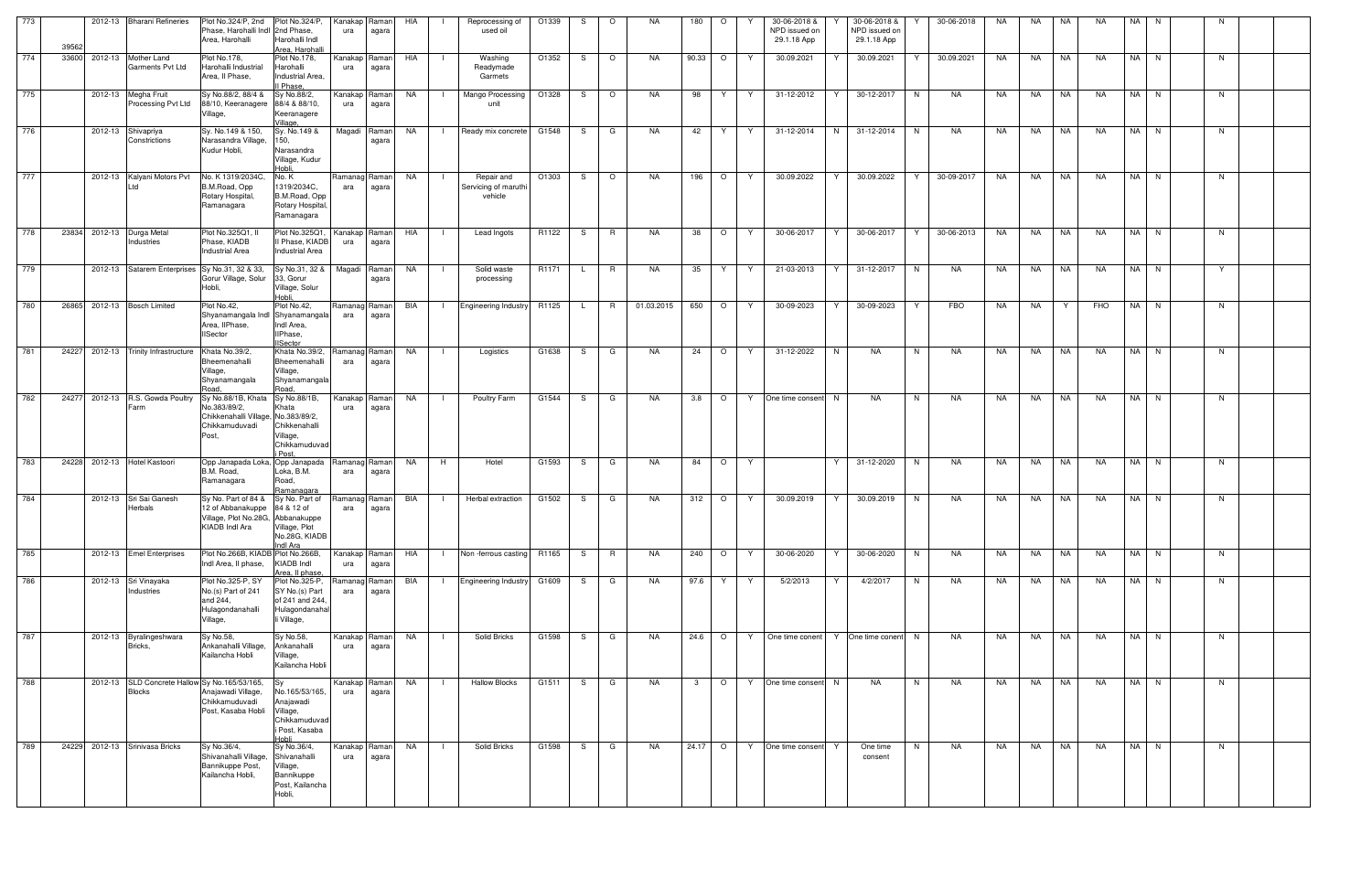| 790 | 24283 2012-13 Yogesha Poultry | Farm                                                        | Sy No.56/2, Khata<br>No.453/395,<br>Hosakote Village,<br>Thammasandra<br>Dhakale,                                                                         | Sy No.56/2,<br>Khata<br>No.453/395,<br>Hosakote<br>Village,<br>Thammasandra<br>Dhakale.                              | Kanakap<br>ura       | Raman<br>agara   | NA   |              | Poultry Farm                   | G1544 | -S | G        | NA.        | 3              | $\circ$  | Y  | One time consent | N.<br>NA.                 | N.             | NA.        | NA. | NA.       | NA        | <b>NA</b> | NA N |    |  |
|-----|-------------------------------|-------------------------------------------------------------|-----------------------------------------------------------------------------------------------------------------------------------------------------------|----------------------------------------------------------------------------------------------------------------------|----------------------|------------------|------|--------------|--------------------------------|-------|----|----------|------------|----------------|----------|----|------------------|---------------------------|----------------|------------|-----|-----------|-----------|-----------|------|----|--|
| 791 | 24230                         | 2012-13 Mahadeshwara<br>Poultry Farm                        | Sy No.54/2, Khata<br>No.76,<br>Basavanadoddi<br>Village.                                                                                                  | Sy No.54/2,<br>Khata No.76,<br>Basavanadoddi<br>Village,                                                             | Kanakap<br>ura       | Raman<br>agara   | NA . | $\Box$       | Poultry Farm                   | G1544 | S. | G        | NA         | $\overline{4}$ | $\circ$  | Y  | One time consent | NA<br>N                   | N <sub>1</sub> | NA         | NA  | NA        | NA        | NA        | NA N | N. |  |
| 792 | 24231 2012-13 RCB Bricks      |                                                             | Sy No.35/2, and<br>35/3, Thigalarahalli<br>Village,                                                                                                       | Sy No.35/2, and Kanakap<br>35/3,<br>Thigalarahalli<br>Village,                                                       | ura                  | Raman<br>agara   | NA   |              | Table molded bricks            | G1598 | S. | G        | NA         | 9.5            | $\circ$  | Y. | One time consent | One time<br>Y<br>consent  | N.             | NA         | NA  | NA        | NA        | NA.       | NA N | N. |  |
| 793 |                               | 2012-13 veerabhadraswamy<br><b>Brick industy</b>            | Sy No.101/4 &<br>101/5, Singasandra 101/5,<br>(veeregowdanadoddi Singasandra<br>) Village                                                                 | Sy No.101/4 &<br>(veeregowdana<br>doddi) Village                                                                     | Kanakap<br>ura       | Raman<br>agara   | NA   |              | Table molded bricks            | G1598 | S. | G        | NA         | 14.1           | $\circ$  | Y  | One time consent | one time<br>consent       | N.             | NA         | NA  | <b>NA</b> | NA        | NA.       | NA N | N  |  |
| 794 | 24284 2012-13 Narasimhaswamy  | <b>Bricks Industries</b>                                    | Sy No.191/3B &<br>183/1, Hulibele<br>Village                                                                                                              | Sy No.191/3B &<br>183/1, Hulibele<br>Village                                                                         | Kanakap Raman<br>ura | agara            | NA   | $\mathbf{I}$ | Table molded bricks            | G1598 | S. | G        | <b>NA</b>  | 3.24           | $\circ$  | Y  | One time consent | One time<br>Y.<br>consent | N              | NA         | NA  | NA        | <b>NA</b> | NA.       | NA N | N. |  |
| 795 | 22809                         | 2012-13 Mahalakshmi<br>Fertilizers and<br>Chemicals, Unit-I | Sy No.39, Tippu Silk Sy No.39, Tippu Channap<br>Farm,                                                                                                     | Silk Farm,                                                                                                           | atna                 | Raman<br>agara   | NA   |              | Pupae Silk worm                | O1324 | S. | $\circ$  | NA         | 49             | $\circ$  | Y  | 30.09.2023       | 30.09.2023                | N              | NA         | NA  | NA        | NA        | <b>NA</b> | NA N | N  |  |
| 796 |                               | 2012-13 Marks Millennium<br>Developers Pvt Ltd              | Sy No.11/9, 11/10 & Sy No.11/9,<br>$11/11$ of<br>Bethenagere Village of Bethenagere                                                                       | 11/10 & 11/11<br>Village                                                                                             | Ramanag<br>ara       | Raman  <br>agara | NA   | L.           | Layout                         | R1181 | S. | R.       | NA         | NA             | Y.       | Y  | 16-02-2013       | N.<br>15-02-2017          | <b>N</b>       | NA         | NA  | NA        | INA       | NA        | NA N | N. |  |
| 797 |                               | 2012-13 Indus Towers Ltd                                    | Sy No.51/2A2, Khata Sy No.51/2A2,<br>No.42, Yerehalli<br>Village                                                                                          | Khata No.42,<br>Yerehalli Village                                                                                    | Ramanag Raman<br>ara | agara            | NA . | TT           | Mobile Tower                   |       | S. | <b>W</b> | NA         | NA             | $\circ$  | N  | NA               | Y<br>31-12-2017           | N              | NA         | NA  | NA 1      | NA        | NA        | NA N | N  |  |
| 798 |                               | 2012-13 Indus Towers Ltd                                    | Sy No.84/5, Khata<br>No.25,<br>Medamaranahalli                                                                                                            | Sy No.84/5,<br>Khata No.25,<br>Medamaranahal                                                                         | Kanakap<br>ura       | Raman<br>agara   | NA   | TT           | Mobile Tower                   |       | S. | <b>W</b> | <b>NA</b>  | NA             | $\circ$  | N  | NA               | Y<br>31-12-2017           | N              | NA.        | NA  | NA        | <b>NA</b> | NA.       | NA N | N  |  |
| 799 |                               | 2012-13 Indus Towers Ltd                                    | No.1152/831/1968/2 No.1152/831/19<br>0 & 21, Ward No.27, 68/20 & 21,<br>Maruthi Complex,<br>Ballappanahalli,<br>Kampegowda Circle, Complex,<br>Ramanagara | Ward No.27,<br>Maruthi<br>Ballappanahalli,<br>Kampegowda<br>Circle,<br>Ramanagara                                    | Ramanag<br>ara       | Raman<br>agara   | NA   | TT           | Mobile Tower                   |       | S. | <b>W</b> | <b>NA</b>  | NA             | $\circ$  | N  | NA               | 31-12-2017<br>Y           | N              | NA         | NA  | NA        | <b>NA</b> | NA.       | NA N | N  |  |
| 800 | 31167                         | 2012-13 Jain International<br><b>Residential School</b>     | Jakkasandra Post.<br>Kanakapura Road,<br>Ramanagara District Kanakapura                                                                                   | Jakkasandra<br>Post,<br>Road,<br>Ramanagara<br>)ıstrıct                                                              | Kanakap<br>ura       | Raman<br>agara   | NA   | $\mathsf{C}$ | <b>Education Institution</b>   | R1181 | L. | R        | NA         | NA             | $\circ$  | Y. | 31-12-2015       | Y<br>31-12-2015           | N              | NA         | NA. | NA        | NA        | NA        | NA N | N  |  |
| 801 | 35021                         | 2012-13 S.V.Concrete<br>Products Pvt Ltd                    | Sy No.71/2,<br>Sheshaqirihalli<br>Village, Ramanagara Village,<br><b>Taluk and District</b>                                                               | Sy No.71/2,<br>Sheshagirihalli<br>Ramanagara<br>Taluk and<br>District                                                | Ramanag Raman<br>ara | agara            | NA   |              | Ready mix concrete             | G1548 | S  | G        | 2010       | 445            | $\circ$  | Y  | 31.12.2026       | 31.12.2026                | N              | NA         | NA  | NA        | NA        | <b>NA</b> | NA N | N  |  |
| 802 | 41089                         | 2012-13 Sankalpa India<br>Solutions Pvt Ltd                 | Plot No.16-A, II<br>Phase, Bidadi<br>Industrial Area,<br>Bidadi Hobli,<br>Ramanagara Taluk<br>and District                                                | Plot No.16-A, II<br>Phase, Bidadi<br>Industrial Area,<br>Bidadi Hobli,<br>Ramanagara<br>Taluk and<br><b>District</b> | Ramanag Raman<br>ara | agara            | BIA  | $\mathbf{L}$ | Lead acid batteries            | R1128 | S. | R        | 10/5/2012  |                | $4.25$ O | Y  | 30.06.2023       | Y<br>30.06.2023           | Y              | 30-06-2019 | NA  | NA NA     |           | NA        | NA N | N  |  |
| 803 | 23275                         | 2012-13 Fabionix India Pvt<br>$\dagger$ d                   | Plot No.25-A, Bidadi Plot No.25-A,<br>Industrial Area.<br>Bidadi Hobli,<br>Ramanagara Taluk<br>and District                                               | <b>Bidadi Industrial</b><br>Area, Bidadi<br>Hobli,<br>Ramanagara<br>Taluk and<br><b>District</b>                     | Ramanag Raman<br>ara | agara            | BIA  |              | Sheet metal boxes              | R1125 | M  | R.       | 2/7/2011   | 783            | $\circ$  | Y  | 30.06.2021       | Y<br>30.06.2021           | N              | NA         | NA  | NA        | NA        | <b>NA</b> | NA N | N  |  |
| 804 | 40673                         | 2012-13 Lakshmamma M-<br>Sand Industries                    | Sy No.208,<br>622/214/125/1<br>Kenchanakuppe<br>Village, Bidadi Hobli, Village, Bidadi<br>Ramanagara Taluk<br>and District                                | Sy No.208,<br>622/214/125/1<br>Kenchanakuppe<br>Hobli,<br>Ramanagara<br>Taluk and<br><b>District</b>                 | Ramanag<br>ara       | Ramanl<br>agara  | NA   | ST           | Stone sand/ M sand             | O1371 | S  | $\circ$  | 2012       | 92             | $\circ$  | Y  | 30.09.2022       | 30.09.2022<br>Y           | N <sub>1</sub> | NA         | NA  | NA        | NA        | <b>NA</b> | NA N | N  |  |
| 805 | 22896                         | 2012-13 Mahalakshmi<br>Granites                             | No.354/325,<br>Bhudhiguppe Village, Bhudhiguppe<br>Kasaba Hobli,<br>Kanakapura Taluk,<br>Ramanagara District Kanakapura                                   | No.354/325,<br>Village, Kasaba<br>Hobli,<br>Taluk,<br>Ramanagara<br>District                                         | Kanakap Raman<br>ura | agara            | NA   | $\mathbf{I}$ | Granite cutting &<br>Polishing | G1518 | S. | G        | 16-01-2012 | 17             | $\circ$  | Y  | 31.12.2027       | N<br><b>NA</b>            | N <sub>1</sub> | NA         | NA  | NA        | <b>NA</b> | <b>NA</b> | NA N | N  |  |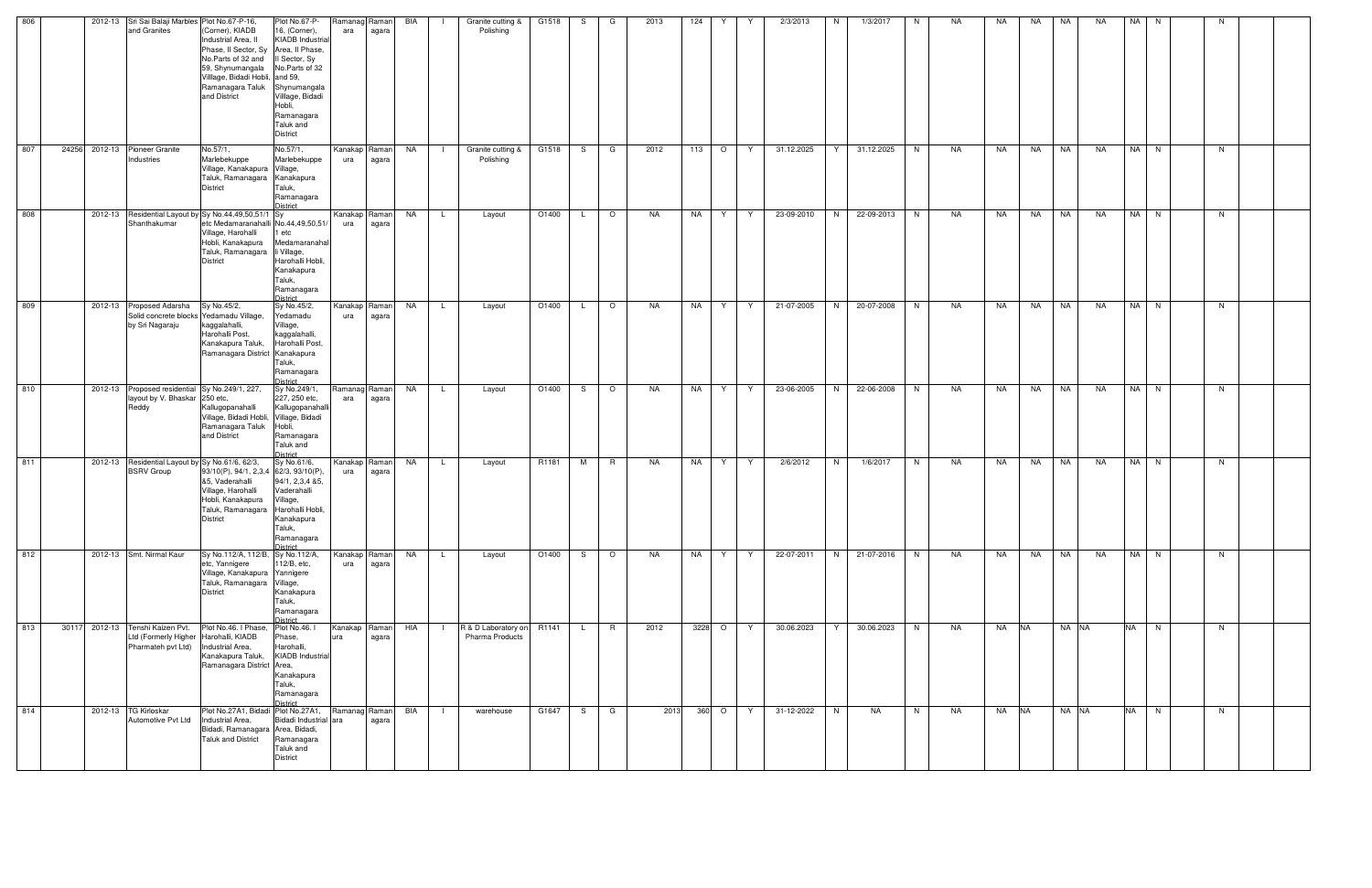| 815 |       | 28130 2012-13 Chemizol Additives<br>Pvt. Ltd (Formerly<br>Chemizal Lubricants 64,66, 63 & 53 of<br>Pvt Ltd) | Plot No.19E and F<br>Sy No. Parts of<br>Talaguppe Village,<br><b>Bidadi Industrial</b><br>Area, Sector-I, II<br>Phase, Bidadi Hobli, Sector-I, II<br>Ramanagara Taluk<br>and District | Plot No.19E and Ramanag Raman<br>F, Sy No. Parts ara<br>of 64,66, 63 &<br>53 of Talaguppe<br>Village, Bidadi<br>Industrial Area.<br>Phase, Bidadi<br>Hobli,<br>Ramanagara<br>Taluk and<br><b>District</b> | agara                     | BIA |                | Training on auto<br>transmission                        | R1131 | S.  | R              | 2013       | 456<br>$\circ$ |    | 30.06.2021                                | 30.06.2021<br>Y                           | N.       | NA.        | NA        | <b>NA</b>  | NA NA | <b>NA</b> | N. |    |  |
|-----|-------|-------------------------------------------------------------------------------------------------------------|---------------------------------------------------------------------------------------------------------------------------------------------------------------------------------------|-----------------------------------------------------------------------------------------------------------------------------------------------------------------------------------------------------------|---------------------------|-----|----------------|---------------------------------------------------------|-------|-----|----------------|------------|----------------|----|-------------------------------------------|-------------------------------------------|----------|------------|-----------|------------|-------|-----------|----|----|--|
| 816 |       | 32530 2012-13 Seashell Plastics                                                                             | Plot No.SPL-2, I<br>Phase, KSSIDC<br>Industrial Estate,<br>Kanakapura Taluk,<br>Ramanagara District Kanakapura                                                                        | Plot No.SPL-2, I Kanakap Raman<br>Phase, KSSIDC ura<br>Industrial<br>Estate,<br>Taluk,<br>Ramanagara<br><b>District</b>                                                                                   | agara                     | HIA | $\blacksquare$ | Plastic Injection<br>molding                            | G1543 |     | S G            | 17-06-2013 | 102 O          | Y. | 16-04-2013                                | 15-04-2017<br>Y                           | N.       | NA         | NA .      | <b>INA</b> | NA NA | <b>NA</b> | N  | N. |  |
| 817 |       | 24273 2012-13 Acer Engineer Pvt<br>$+d$                                                                     | Plot No.332P2, Road Plot No.332P2,<br>No.13, harohalli<br>Industrial Area,<br>Kanakapura Taluk,<br>Ramanagara District Kanakapura                                                     | Road No.13,<br>harohalli<br>Industrial Area,<br>Taluk,<br>Ramanagara<br>District                                                                                                                          | Kanakap Raman<br>agara    | HIA | $\mathbf{1}$   | General Engineering G1609<br>Industry                   |       | S — | G              | 2013       | 97 O           | Y. | 31-12-2022                                | Y.<br>31-12-2022                          | N        | NA         | NA        | <b>NA</b>  | NA NA | <b>NA</b> | N  | N  |  |
| 818 |       | 2012-13 Spectra Tools                                                                                       | Plot No.127, Part-1 & Plot No.127,<br>1A, I Phase,<br>Harohalli Industrial<br>Area, Kanakapura<br>Taluk, Ramanagara Kanakapura<br><b>District</b>                                     | Part-1 & 1A, I<br>Phase, Harohall<br>Industrial Area,<br>Taluk,<br>Ramanagara<br>District                                                                                                                 | Kanakap Raman<br>agara    | HIA | $\mathbf{1}$   | General Engineering G1609<br>Industry                   |       |     | S G            | 22-04-2013 | 689 Y          | Y. | 22-04-2013                                | 21-04-2017<br>N                           | N        | NA         | NA        | <b>NA</b>  | NA NA | <b>NA</b> | N  | N. |  |
| 819 |       | 2012-13 Deeyam CNC<br>Machining Pvt Ltd                                                                     | Plot No.297, site<br>No.746-Part, KIADB No.746-Part,<br>Industrial Area,<br>Harohalli Village &<br>Post, Kanakapura<br>Taluk, Ramanagara Kanakapura<br><b>District</b>                | Plot No.297, site Kanakap Raman<br><b>KIADB</b> Industria<br>Area, Harohalli<br>Village & Post,<br>Taluk,<br>Ramanagara<br><b>District</b>                                                                | agara                     | HIA | $\blacksquare$ | General Engineering G1609<br>Industry                   |       | S.  | G              | 2013       | 485 O          | Y  | 31.12.2022                                | 31.12.2022<br>Y                           | N        | NA         | NA        | <b>NA</b>  | NA NA | <b>NA</b> | N  | N. |  |
| 820 |       | 2012-13 Mini Tech<br>Engineering                                                                            | Plot No.115-A.<br><b>KIADB</b> Industrial<br>Area, Harohaalli<br>Hobli, Kanakapura<br>Taluk, Ramanagara Kanakapura<br><b>District</b>                                                 | Plot No.115-A,<br>KIADB Industrial ura<br>Area, Harohaalli<br>Hobli,<br>Taluk,<br>Ramanagara<br><b>District</b>                                                                                           | Kanakap Raman<br>agara    | HIA | $\mathbf{1}$   | General Engineering G1609<br>Industry                   |       | S.  | G              | 2013       | 96.5<br>Y.     | Y  | 24-04-2013                                | N<br>23-04-2017                           | <b>N</b> | NA         | NA        | <b>NA</b>  | NA NA | <b>NA</b> | N  | N. |  |
| 821 |       | 24263 2012-13 Avian Feeds &<br>Farms Pvt Ltd                                                                | Sy No.32,<br>Kallugopanahalli<br>Village, Bidadi Hobli, Village, Bidadi<br>Ramanagara Taluk<br>and District                                                                           | Sy No.32,<br>Kallugopanahalli ara<br>Hobli,<br>Ramanagara<br>Taluk and<br>District                                                                                                                        | Ramanag Raman NA<br>agara |     |                | Poultry feeds                                           | O1324 | S — | $\overline{O}$ | 2013       | 138 C1         | Y  | 30-09-2019                                | 30-09-2019<br>Y                           | N        | NA         | NA NA     |            | NA NA | <b>NA</b> | N  | N  |  |
| 822 |       | 22799 2012-13 Sri Guru Processing                                                                           | B.M.Road,<br>Vinayakanagar,<br>Ramanagara,<br>Ramanagara Taluk<br>and District                                                                                                        | B.M.Road,<br>Vinayakanagar,<br>ara<br>Ramanagara,<br>Ramanagara<br>Taluk and<br><b>District</b>                                                                                                           | Ramanag Raman NA<br>agara |     |                | Dyed cotton cloth<br>linen cloth and dyed<br>silk cloth | R1158 |     | S R            |            | 72 O           | Y. | 30-06-2018 &<br>NPD issued on<br>12.09.17 | 30-06-2018 &<br>NPD issued on<br>12.09.17 |          | 30-06-2018 | <b>NA</b> | <b>NA</b>  | NA NA | <b>NA</b> | N  | N  |  |
| 823 | 24255 | ht I                                                                                                        | 2012-13 Chittari Agricare Pvt Plot No.65-A, Bidadi<br>Industrial Area, II<br>Phase, II sector,<br>Ramanagara Taluk<br>and District                                                    | Plot No.65-A,<br>Bidadi Industrial<br>ara<br>Area, II Phase,<br>Il sector,<br>Ramanagara<br>Taluk and<br><b>District</b>                                                                                  | Ramanag Raman<br>agara    | BIA |                | Formulation of<br>fertilizer                            | O1323 | S.  | $\circ$        | 1/7/2013   | $386$ O        | Y  | 30.09.2022                                | 30.09.2022<br>Y                           | N        | NA         | NA        | <b>NA</b>  | NA NA | <b>NA</b> | N  | N  |  |
| 824 |       | 2012-13 Sridevi Fabs                                                                                        | Plot No.234-B,<br>Harohalli Industrial<br>Area, II Phase,<br>Kanakapura Taluk,<br>Ramanagara District Kanakapura                                                                      | Plot No.234-B,<br>Harohalli<br>ura<br>Industrial Area,<br>II Phase,<br>Taluk,<br>Ramanagara<br><b>District</b>                                                                                            | Kanakap Raman<br>agara    | HIA | $\Box$         | General Engineering G1609<br>Industry                   |       | S — | l G            | 2013       | 90 Y           | Y  | 14-05-2013                                | N<br>13-05-2017                           | N        | NA         | NA        | <b>NA</b>  | NA NA | <b>NA</b> | N  | N  |  |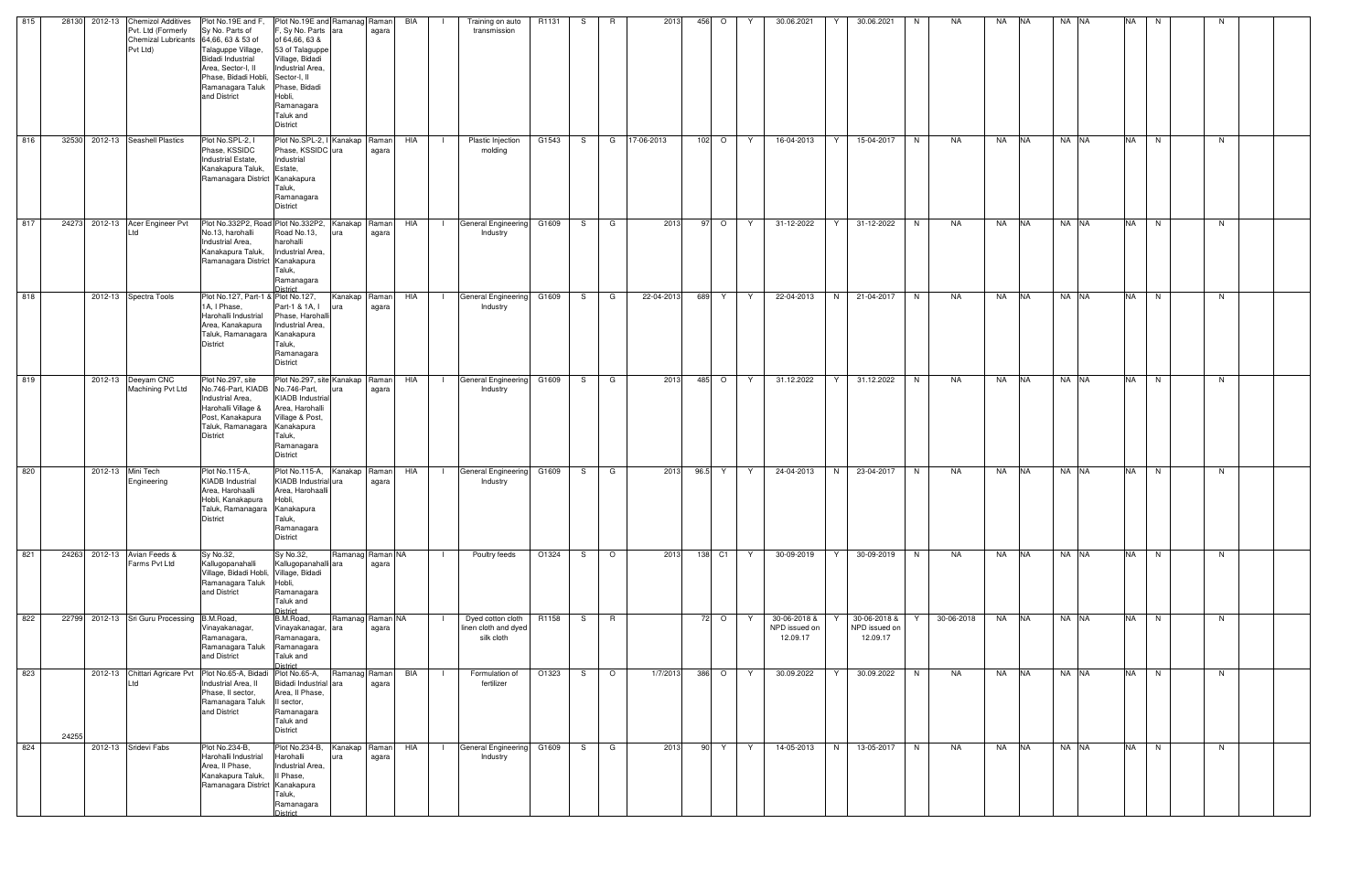| 825 | 2012-13 Indus Towers Ltd                  | Sy No.61/P13, Khata Sy No.61/P13, Kanakap Raman NA<br>No.182, Agra Village, Khata No.182,                         |                                                                                                             | lura                     | agara             | <b>ITT</b> | Telephone Tower        | -S | W NA |  | NA.       | $\circ$ | N. | <b>NA</b> | Y | 31-12-2013 | N. | NA. | NA    | <b>NA</b> | NA NA | <b>NA</b> | N. |    |  |
|-----|-------------------------------------------|-------------------------------------------------------------------------------------------------------------------|-------------------------------------------------------------------------------------------------------------|--------------------------|-------------------|------------|------------------------|----|------|--|-----------|---------|----|-----------|---|------------|----|-----|-------|-----------|-------|-----------|----|----|--|
|     |                                           | Tugani Hobli,<br>Kanakapura Taluk,<br>Ramanagara District Kanakapura                                              | Agra Village,<br>Tugani Hobli,<br>Taluk,<br>Ramanagara<br><b>District</b>                                   |                          |                   |            |                        |    |      |  |           |         |    |           |   |            |    |     |       |           |       |           |    |    |  |
| 826 | 2012-13 Indus Towers Ltd                  | No.7/7, Hosahalli<br>Village,                                                                                     | No.7/7,<br>Hosahalli                                                                                        | Magadi                   | Raman NA<br>agara | ITT -      | Telephone Tower        | S. | W NA |  | <b>NA</b> | $\circ$ | N  | NA        | Y | 31-12-2014 | N  | NA  | NA    | <b>NA</b> | NA NA | <b>NA</b> | N  | N  |  |
|     |                                           | Viswaneedam Post, Village,<br>Magadi Taluk,<br>Ramanagara District Post, Magadi                                   | Viswaneedam<br>Taluk,<br>Ramanagara<br><b>District</b>                                                      |                          |                   |            |                        |    |      |  |           |         |    |           |   |            |    |     |       |           |       |           |    |    |  |
| 827 | 2012-13 Sistema Shyam<br>Teleservices Ltd | Sy No.1/3,<br>Shanuboganahalli                                                                                    | Sy No.1/3,<br>Shanuboganah                                                                                  | Magadi                   | Raman NA<br>agara | <b>TT</b>  | <b>Telephone Tower</b> | S. | W NA |  | <b>NA</b> | $\circ$ | N  | NA        | Y | 31-12-2014 | N  | NA  | NA    | <b>NA</b> | NA NA | <b>NA</b> | N  | N  |  |
|     |                                           | Village, Bachenahalli alli Village,<br>post, Magadi Taluk, Bachenahalli<br>Ramanagara District post, Magadi       | Taluk,<br>Ramanagara<br><b>District</b>                                                                     |                          |                   |            |                        |    |      |  |           |         |    |           |   |            |    |     |       |           |       |           |    |    |  |
| 828 | 2012-13 Aircel Ltd                        | No.66, Kempanahalli No.66,<br>Village, Kasaba                                                                     | Kempanahalli                                                                                                | Ramanag Raman NA         | agara             | TT         | Telephone Tower        | S. | W NA |  | <b>NA</b> | $\circ$ | N. | <b>NA</b> | Y | 31-12-2013 | N  | NA  | NA    | <b>NA</b> | NA NA | <b>NA</b> | N  | N  |  |
|     |                                           | Hobli, Mayaganahalli Village, Kasaba<br>Post, Ramanagara<br><b>Taluk and District</b>                             | Hobli,<br>Mayaganahalli<br>Post,<br>Ramanagara<br>Taluk and                                                 |                          |                   |            |                        |    |      |  |           |         |    |           |   |            |    |     |       |           |       |           |    |    |  |
| 829 | 2012-13 Viom Networks Ltd                 | Sy No.1530/2,                                                                                                     | <b>District</b><br>Sy No.1530/2,                                                                            | Channap                  | Raman NA          | ITT.       | Telephone Tower        | S. | W NA |  | <b>NA</b> | $\circ$ | N  | <b>NA</b> | Y | 31-12-2016 | N  | NA  | NA    | <b>NA</b> | NA NA | <b>NA</b> | N  | N. |  |
|     |                                           | Mandipet, municipal Mandipet,<br>complex,<br>Channapatna,<br>Channapatna Taluk, Channapatna,<br>Ramanagr District | municipal<br>complex,<br>Channapatna<br>Taluk,<br>Ramanagr                                                  | atna                     | agara             |            |                        |    |      |  |           |         |    |           |   |            |    |     |       |           |       |           |    |    |  |
| 830 | 2012-13 Wireless TT Info                  | No.2721, 266,                                                                                                     | <b>District</b><br>No.2721, 266,                                                                            | Channap Raman NA         |                   | <b>ITT</b> | Telephone Tower        | S. | W NA |  | <b>NA</b> | $\circ$ | N  | NA        | Y | 31-12-2014 | N  | NA  | NA    | <b>NA</b> | NA NA | <b>NA</b> | N  | N  |  |
|     | Services Ltd                              | M.G.Road, II Cross,<br>Balaji theratre,<br>Channapatna,<br>Channapatna Taluk,<br>Ramanagr District                | M.G.Road, II<br>Cross, Balaji<br>theratre,<br>Channapatna.<br>Channapatna<br>Taluk,<br>Ramanagr<br>District | tna                      | agara             |            |                        |    |      |  |           |         |    |           |   |            |    |     |       |           |       |           |    |    |  |
| 831 | 2012-13 Viom Networks Ltd                 | Sy No.105,<br>Ramanagara,                                                                                         | Sy No.105,<br>Ramanagara,                                                                                   | Ramanag Raman NA         | agara             | <b>TT</b>  | <b>Telephone Tower</b> | S. | W NA |  | <b>NA</b> | $\circ$ | N  | NA        | Y | 31-12-2014 | N  | NA  | NA    | <b>NA</b> | NA NA | <b>NA</b> | N  | N  |  |
|     |                                           | kasaba Hobli,<br>Ramanagara Taluk Ramanagara<br>and District                                                      | kasaba Hobli,<br>Taluk and<br><b>District</b>                                                               |                          |                   |            |                        |    |      |  |           |         |    |           |   |            |    |     |       |           |       |           |    |    |  |
| 832 | 2012-13 Indus Towers Ltd                  | No.13, B.Bannikuppe No.13,<br>Village, Ganakal<br>Post, Ramanagara<br>Taluk and District                          | <b>B.Bannikuppe</b><br>Village, Ganakal<br>Post,<br>Ramanagara<br>Taluk and                                 | Ramanag Raman NA         | agara             | <b>ITT</b> | <b>Telephone Tower</b> | S. | W NA |  | <b>NA</b> | $\circ$ | N  | NA        | Y | 31-12-2014 | N  | NA  | NA    | <b>NA</b> | NA NA | <b>NA</b> | N  | N  |  |
| 833 | 2012-13 Indus Towers Ltd                  | No.348/103,<br>Agrahara Village,                                                                                  | <b>District</b><br>No.348/103,<br>Agrahara                                                                  | Channap Raman NA<br>atna |                   | <b>ITT</b> | Telephone Tower        | S. | W NA |  | <b>NA</b> | $\circ$ | N  | NA        | Y | 31-12-2014 | N  | NA  | NA NA |           | NA NA | <b>NA</b> | N  | N  |  |
|     |                                           | Channapatna,<br>Channapatna Taluk, Channapatna,<br>Ramanagara District Channapatna                                | Village,<br>Taluk,<br>Ramanagara<br><b>District</b>                                                         |                          | agara             |            |                        |    |      |  |           |         |    |           |   |            |    |     |       |           |       |           |    |    |  |
| 834 | 2012-13 Indus Towers Ltd                  | No.169/252,<br>Sankalagere Village, Sankalagere<br>Ramanagara Taluk<br>and District                               | No.169/252,<br>Village,<br>Ramanagara<br>Taluk and<br><b>District</b>                                       | Ramanag Raman NA<br>ara  | agara             | <b>ITT</b> | Telephone Tower        | S. | W NA |  | <b>NA</b> | $\circ$ | N  | NA        | Y | 31-12-2013 | N  | NA  | NA    | <b>NA</b> | NA NA | <b>NA</b> | N  | N  |  |
| 835 | 2012-13 Tata Teleservices                 | No.119, Kudur<br>Village, Magadi<br>Taluk, Ramanagara Taluk,<br>District                                          | No.119, Kudur Magadi<br>Village, Magadi<br>Ramanagara<br>District                                           |                          | Raman NA<br>agara | <b>TT</b>  | Telephone Tower        | S. | W NA |  | <b>NA</b> | $\circ$ | N  | NA        | Y | 31-12-2016 | N  | NA  | NA    | <b>NA</b> | NA NA | <b>NA</b> | N  | N  |  |
| 836 | 2012-13 Aircel Ltd                        | No.58, Talekere<br>Village, Magadi<br>Taluk, Ramanagara Taluk,<br><b>District</b>                                 | No.58, Talekere Magadi<br>Village, Magadi<br>Ramanagara<br><b>District</b>                                  |                          | Raman NA<br>agara | ITT -      | Telephone Tower        | S. | W NA |  | <b>NA</b> | $\circ$ | N  | NA        | Y | 31-12-2014 | N  | NA  | NA NA |           | NA NA | NA N      |    | N  |  |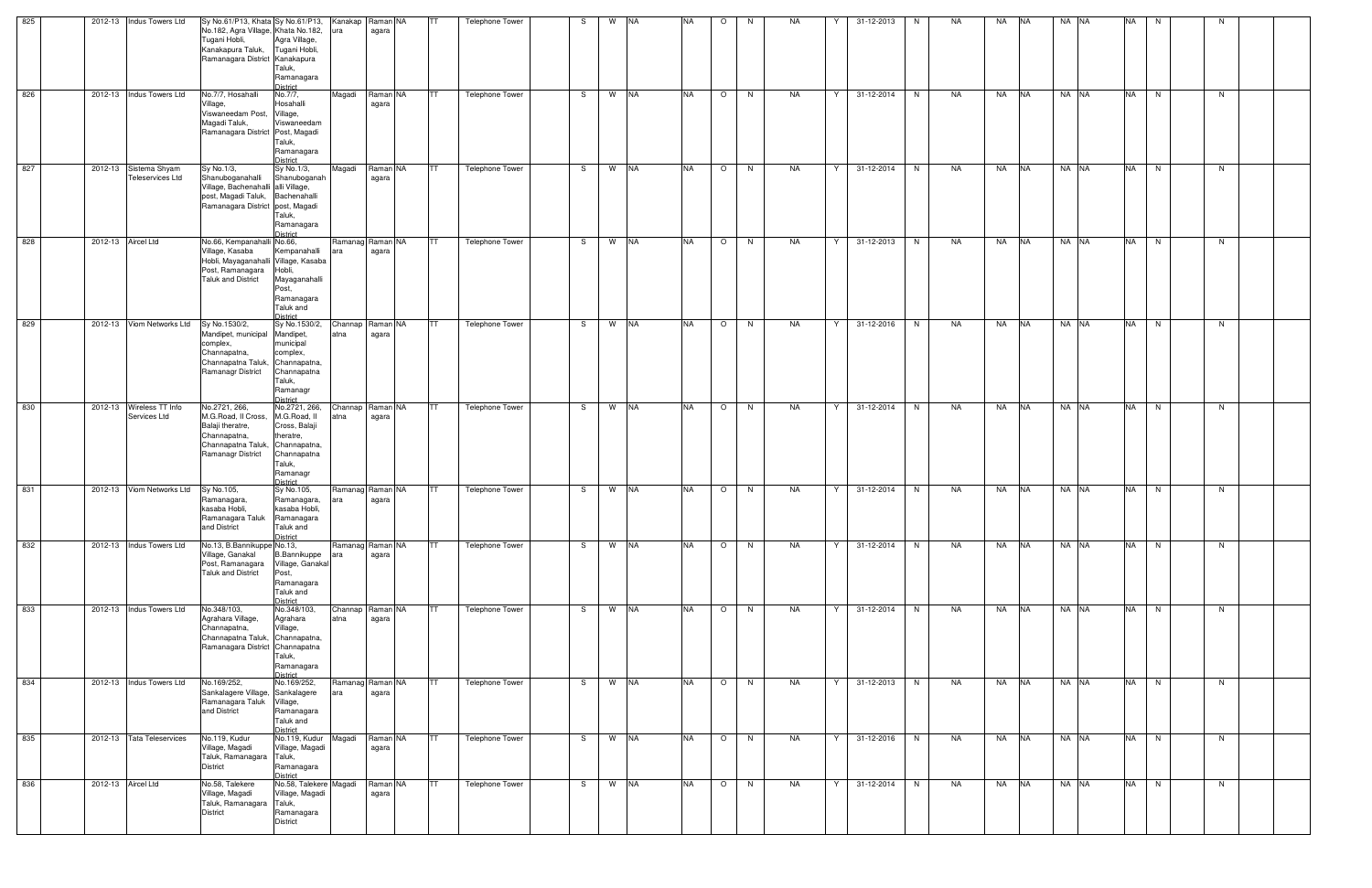| 837 | 2012-13 Indus Towers Ltd                    |                     | Bachenahalli Village, Bachenahalli<br>Magadi Taluk,<br>Ramanagara District Taluk,                                                                  | Village, Magadi<br>Ramanagara<br><b>District</b>                                                                                           | Magadi           | Raman NA<br>agara |     | ITT.                      | Telephone Tower            |                   | -S | W    | <b>NA</b>  | <b>NA</b> | $\circ$ | N. | NA           |   | 31-12-2014          | N        | NA         | NA        | <b>INA</b> | NA NA | <b>NA</b> | N    | N  |  |
|-----|---------------------------------------------|---------------------|----------------------------------------------------------------------------------------------------------------------------------------------------|--------------------------------------------------------------------------------------------------------------------------------------------|------------------|-------------------|-----|---------------------------|----------------------------|-------------------|----|------|------------|-----------|---------|----|--------------|---|---------------------|----------|------------|-----------|------------|-------|-----------|------|----|--|
| 838 | 2012-13 Indus Towers Ltd                    |                     | No.24, Chakrabhavi<br>Village, Magadi<br>Taluk, Ramanagara Village, Magadi<br>District                                                             | No.24,<br>Chakrabhavi<br>Taluk,<br>Ramanagara<br>District                                                                                  | Magadi           | Raman NA<br>agara |     | <b>ITT</b>                | <b>Telephone Tower</b>     |                   | S. | W NA |            | <b>NA</b> | $\circ$ | N  | NA           | Y | 31-12-2014          | <b>N</b> | NA         | NA        | <b>NA</b>  | NA NA | <b>NA</b> | N    | N  |  |
| 839 | 2012-13 ATC India Tower                     | Corporation Pvt Ltd | Sy No.5292/5361-A, Sy<br>Suri petrol bunk,<br>sathnur road,<br>Kanakapura Taluk,<br>Ramanagara District road,                                      | No.5292/5361-<br>A, Suri petrol<br>bunk, sathnur<br>Kanakapura<br>Taluk,<br>Ramanagara<br><b>District</b>                                  | Kanakap<br>ura   | Raman NA<br>agara |     | ITT.                      | Telephone Tower            |                   | S. | W NA |            | <b>NA</b> | $\circ$ | N  | <b>NA</b>    | Y | 31-12-2016          | N        | NA         | NA        | <b>NA</b>  | NA NA | <b>NA</b> | N    | N  |  |
| 840 | 2012-13 Wireless TT Info                    | Services Ltd        | No.34, SLN road,<br>kanakapura town,<br>Kanakapura Taluk,<br>Ramanagara District town,                                                             | No.34, SLN<br>road,<br>kanakapura<br>Kanakapura<br>Taluk,<br>Ramanagara<br><b>District</b>                                                 | Kanakap<br>ura   | Raman NA<br>agara |     |                           | Telephone Tower            |                   | -S | W NA |            | <b>NA</b> | $\circ$ | N. | <b>NA</b>    | Y | 31-12-2014          | N        | NA         | <b>NA</b> | <b>NA</b>  | NA NA | <b>NA</b> | N    | N  |  |
| 841 | 2012-13 Viom Networks Ltd                   | (Formerly Wireless  | No.168,<br>Ramanagara,<br>TT Info Services Ltd) Ramanagra Taluk<br>and District                                                                    | No.168,<br>Ramanagara,<br>Ramanagra<br>Taluk and<br><b>District</b>                                                                        | Ramanag<br>ara   | Raman NA<br>agara |     | TT                        | Telephone Tower            |                   | -S | W NA |            | <b>NA</b> | $\circ$ | N  | <b>NA</b>    |   | One time<br>consent | N        | NA         | NA        | <b>NA</b>  | NA NA | <b>NA</b> | N    | N  |  |
| 842 | 2012-13 Wireless TT Info                    | Services Ltd        | Kumar nilaya, 3rd<br>cross, Ijoor,<br>ramangara,<br>Ramanagra Taluk<br>and District                                                                | Kumar nilaya,<br>3rd cross, Ijoor, ara<br>ramangara,<br>Ramanagra<br>Taluk and<br><b>District</b>                                          | Ramanag Raman NA | agara             |     | ITT.                      | Telephone Tower            |                   | S. | W NA |            | <b>NA</b> | $\circ$ | N  | <b>NA</b>    | Y | 31-12-2014          | N        | NA         | NA        | <b>NA</b>  | NA NA | <b>NA</b> | N    | N. |  |
| 843 | 2012-13 Wireless TT Info                    | Services Ltd        | Sy No.134,<br>Abbanakuppe<br>Village, Ramanagra Village,<br><b>Taluk and District</b>                                                              | Sy No.134,<br>Abbanakuppe<br>Ramanagra<br>Taluk and<br><b>District</b>                                                                     | Ramanag Raman NA | agara             |     | ITT.                      | <b>Telephone Tower</b>     |                   | S. | W NA |            | <b>NA</b> | $\circ$ | N  | <b>NA</b>    | Y | 31-12-2014          | N        | NA         | NA        | <b>NA</b>  | NA NA | <b>NA</b> | N    | N  |  |
| 844 | 25062 2012-13 Crystal Aqua INC              |                     | Plot No.260-A,<br>Harohalli Industrial<br>Area, Il Phase,<br>Kanakapura Taluk,<br>Ramanagara District Kanakapura                                   | Plot No.260-A,<br>Harohalli<br>Industrial Area,<br>Il Phase,<br>Taluk,<br>Ramanagara<br>District                                           | Kanakap<br>ura   | Raman<br>agara    | HIA |                           | Packaged drinking<br>water | G1538             | S  | G    | 15-05-2013 |           | 247 O   | Y  | 31-12-2024   | Y | 31-12-2024          | N        | NA         | NA        | <b>NA</b>  | NA NA | <b>NA</b> | N    | N  |  |
| 845 | 2012-13 Seven Hills                         | Properties Pvt Ltd  | Sy No.209/1, 209/2, Sy No.209/1, Ramanag Raman NA<br>229 & 228/2,<br>Kallugopanahalli<br>Village, Bidadi Hobli,<br>Ramanagra Taluk<br>and District | 209/2, 229 &<br>228/2,<br>Kallugopanahalli<br>Village, Bidadi<br>Hobli,<br>Ramanagra<br>Taluk and<br>District                              | ara              | agara             |     | $\mathsf{L}$ $\mathsf{L}$ | Layout                     | R1181             |    | R    | <b>NA</b>  | <b>NA</b> |         |    | Y Y 7/5/2013 | N | 6/5/2017            |          | N NA       | NA NA     |            | NA NA |           | NA N |    |  |
| 846 | 31001 2012-13 Ashwini Industrial<br>Coaters |                     | Plot No.324-S1,<br><b>KIADB Industrial</b><br>Area, II Phase,<br>Harohalli post,<br>Kanakapura Taluk,<br>Ramanagara District Taluk,                | Plot No.324-S1, Kanakap Raman<br>KIADB Industrial ura<br>Area, II Phase,<br>Harohalli post,<br>Kanakapura<br>Ramanagara<br><b>District</b> |                  | agara             | HIA |                           | Powder coating             | R1125             | S. | R    |            | 2013      | $40$ O  | Y  | 30.06.2021   | Y | 30.06.2021          | N.       | NA         | NA NA     |            | NA NA | <b>NA</b> | N    | N. |  |
| 847 | 23836 2012-13 Panchamukhi                   | Pharma Chem         | Plot No.94 & 97,<br>Phase, KIADB<br>Industrial Area,<br>Harohalli.<br>Kanakapura Taluk,<br>Ramanagara District Taluk,                              | Plot No.94 & 97, Kanakap Raman<br>I Phase, KIADB ura<br>Industrial Area,<br>Harohalli,<br>Kanakapura<br>Ramanagara<br><b>District</b>      |                  | agara             | HIA |                           | Solvent<br>reprocessing    | R <sub>1171</sub> | S. | R    |            | 2013      | 136 O   | Y  | 30-06-2018   | Y | 30-06-2018          | Y        | 30-06-2018 | NA NA     |            | NA NA |           | NA N | N  |  |
| 848 | 2012-13 MKS Systems                         |                     | Plot No.98 to 101,<br>Harohalli Industrial<br>Area, Il Phase,<br>Kanakapura Taluk,<br>Ramanagara District Kanakapura                               | Plot No.98 to<br>101, Harohalli<br>Industrial Area,<br>Il Phase,<br>Taluk,<br>Ramanagara<br><b>District</b>                                | Kanakap          | Raman<br>agara    | HIA | $\mathbf{I}$              | Engineering industry G1609 |                   | S. | G    |            | 2013      | 350 Y   | Y  | 24-05-2013 N |   | 23-05-2018          | N        | NA         | NA NA     |            | NA NA |           | NA N | N  |  |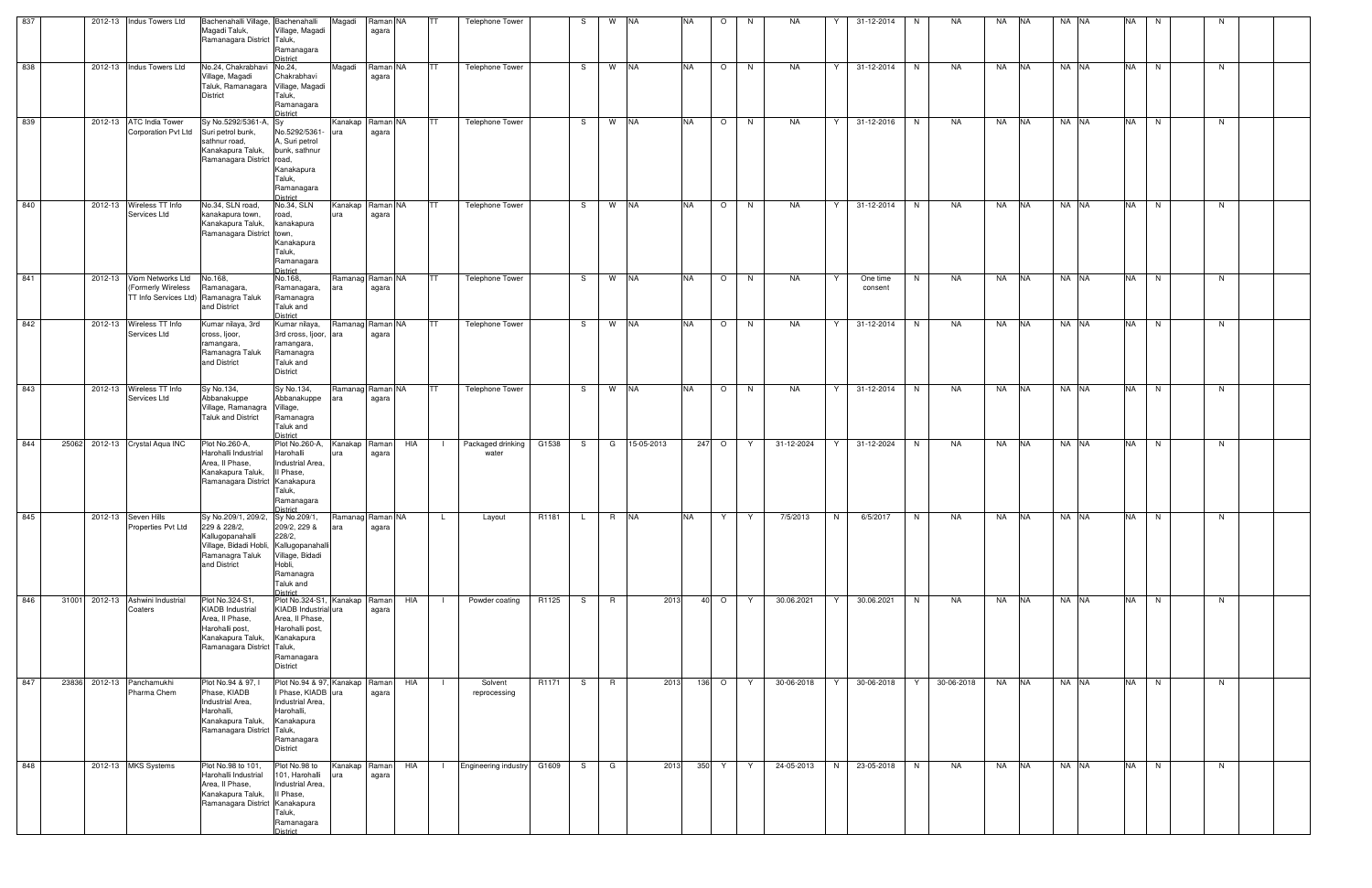| Kudlur Village, NH<br>40/4, Kudlur<br>Polishing<br>agara<br>Village, NH 48,<br>48, Solur Hobli,<br>Solur Hobli,<br>Magadi Taluk,<br>Ramanagara<br>)istrict<br>Ramanag Raman<br>BIA<br>Automobile<br>O1369<br>10/8/2012<br>7800 O<br>30-09-2022<br>30-09-2022<br>30-09-2022<br>NA NA<br>$\circ$<br><sup>Y</sup><br>Y<br>- 1<br>L.<br>Phase, II<br>agara<br>components<br>Sector, Bidadi<br>Industrial Area,<br>Ramanagara Taluk<br>Bidadi Hobli,<br>and District<br>Ramanagara<br>Taluk and<br><b>District</b><br>Plot No.234-A,<br>Plot No.234-A,<br>Engineering industry G1609<br>4/6/2013<br>3/6/2017<br>Kanakap Raman<br>HIA<br>S G<br>2013<br>96<br>Y.<br>N<br>N<br>NA<br>NA .<br><b>NA</b><br>Y.<br>$\blacksquare$<br>Harohalli Industrial<br>Harohalli<br>agara<br>ura<br>Industrial Area,<br>Kanakapura Taluk,<br>II Phase,<br>Taluk,<br>Ramanagara<br><b>District</b><br>Kanakap Raman NA<br>Poulty Farm<br>G1544<br>30-07-2013<br>6191<br>11/6/2013<br>10/6/2017<br>NA<br>G<br>Y<br>Y<br>N<br>N<br>NA<br><b>INA</b><br>S.<br>160/4 & 160/5,<br>160/3, 160/4 &<br>agara<br>lura<br>160/5,<br>Vaderahalli Village,<br>Vaderahalli<br>Sathnur Hobli,<br>Village, Sathnur<br>Kanakapura<br>Taluk,<br>Ramanagara<br>District<br>Plot NO.1-A,<br>2/5/1901<br>31-12-2024<br>Plot NO.1-A,<br>Kanakap Raman<br>HIA<br><b>Engineering industry</b><br>G1609<br>402<br>$\circ$<br>31-12-2024<br>NA<br>NA<br><b>INA</b><br>S.<br>G<br>Y.<br>Y<br>N<br>$\blacksquare$<br>Harohalli industrial<br>Harohalli<br>agara<br>industrial Area,<br>Phase,<br>Taluk,<br>Ramanagara<br>District<br>$96$ O<br>Sy No.93,<br>Channap   Raman NA<br>Milk Chilling Centre<br>O1328<br>30.09.2022<br>30.09.2022<br><b>NA</b><br>$\circ$<br>Y<br>N.<br>NA<br>NA .<br>S.<br>Y<br>Virupakshipura atna<br>agara | Ramanagara District Magadi Taluk,<br>Lumax Industries Ltd Plot No.69, Il Phase, Plot No.69, Il<br>(Formerly Lumax DK II Sector, Bidadi<br>Auto Industires Ltd)   Industrial Area,<br>Bidadi Hobli,<br>Area, II Phase,<br>Ramanagara District Kanakapura<br>Kanakapura Taluk,<br>Ramanagara District Hobli,<br>Manufacturing Pvt<br>Area, I Phase,<br>_td<br>Kanakapura Taluk,<br>Ramanagara District Kanakapura<br>Virupakshipura | 2012-13<br>2012-13 R.P. Industries<br>2012-13 Diamond Hatcheries Sy No.160/2, 160/3, Sy No.160/2,<br>2012-13 BRS Precision<br>2012-13 Hatsun Agro Product Sy No.93, | 28992 2012-13 Niranjan Granites<br>Sy No.40/3 & 40/4,<br>Sy No.40/3 &<br>G1518<br>322 O<br>30-09-2020<br>Magadi<br>Raman NA<br>Granite cutting &<br>G<br>S.<br>Y.<br>22869<br>42400 | NA NA<br><b>NA</b><br>N.<br>N. | NA NA<br><b>NA</b><br>N<br>N. | <b>NA</b><br>NA NA<br>N<br>N. | NA NA<br><b>NA</b><br>N<br>N. | NA NA<br><b>NA</b><br>N<br>N. | NA NA<br><b>NA</b><br>N<br>N. | NA NA<br><b>NA</b><br>N<br>N. | $NA$ $N\overline{A}$<br>N.                                       | NA NA<br>NA   N<br>N                                                                                                    |                                                                                                                 |
|-----------------------------------------------------------------------------------------------------------------------------------------------------------------------------------------------------------------------------------------------------------------------------------------------------------------------------------------------------------------------------------------------------------------------------------------------------------------------------------------------------------------------------------------------------------------------------------------------------------------------------------------------------------------------------------------------------------------------------------------------------------------------------------------------------------------------------------------------------------------------------------------------------------------------------------------------------------------------------------------------------------------------------------------------------------------------------------------------------------------------------------------------------------------------------------------------------------------------------------------------------------------------------------------------------------------------------------------------------------------------------------------------------------------------------------------------------------------------------------------------------------------------------------------------------------------------------------------------------------------------------------------------------------------------------------------------------------------------------------------------------------------------------------------|-----------------------------------------------------------------------------------------------------------------------------------------------------------------------------------------------------------------------------------------------------------------------------------------------------------------------------------------------------------------------------------------------------------------------------------|---------------------------------------------------------------------------------------------------------------------------------------------------------------------|-------------------------------------------------------------------------------------------------------------------------------------------------------------------------------------|--------------------------------|-------------------------------|-------------------------------|-------------------------------|-------------------------------|-------------------------------|-------------------------------|------------------------------------------------------------------|-------------------------------------------------------------------------------------------------------------------------|-----------------------------------------------------------------------------------------------------------------|
|                                                                                                                                                                                                                                                                                                                                                                                                                                                                                                                                                                                                                                                                                                                                                                                                                                                                                                                                                                                                                                                                                                                                                                                                                                                                                                                                                                                                                                                                                                                                                                                                                                                                                                                                                                                         |                                                                                                                                                                                                                                                                                                                                                                                                                                   |                                                                                                                                                                     |                                                                                                                                                                                     |                                |                               |                               |                               |                               |                               |                               |                                                                  | NA N                                                                                                                    |                                                                                                                 |
|                                                                                                                                                                                                                                                                                                                                                                                                                                                                                                                                                                                                                                                                                                                                                                                                                                                                                                                                                                                                                                                                                                                                                                                                                                                                                                                                                                                                                                                                                                                                                                                                                                                                                                                                                                                         |                                                                                                                                                                                                                                                                                                                                                                                                                                   |                                                                                                                                                                     |                                                                                                                                                                                     |                                |                               |                               |                               |                               |                               |                               |                                                                  |                                                                                                                         |                                                                                                                 |
|                                                                                                                                                                                                                                                                                                                                                                                                                                                                                                                                                                                                                                                                                                                                                                                                                                                                                                                                                                                                                                                                                                                                                                                                                                                                                                                                                                                                                                                                                                                                                                                                                                                                                                                                                                                         |                                                                                                                                                                                                                                                                                                                                                                                                                                   |                                                                                                                                                                     |                                                                                                                                                                                     | <b>NA</b>                      |                               |                               |                               |                               |                               |                               |                                                                  |                                                                                                                         |                                                                                                                 |
|                                                                                                                                                                                                                                                                                                                                                                                                                                                                                                                                                                                                                                                                                                                                                                                                                                                                                                                                                                                                                                                                                                                                                                                                                                                                                                                                                                                                                                                                                                                                                                                                                                                                                                                                                                                         |                                                                                                                                                                                                                                                                                                                                                                                                                                   |                                                                                                                                                                     |                                                                                                                                                                                     | NA                             |                               |                               |                               |                               |                               |                               |                                                                  | NA NA                                                                                                                   | NA NA                                                                                                           |
|                                                                                                                                                                                                                                                                                                                                                                                                                                                                                                                                                                                                                                                                                                                                                                                                                                                                                                                                                                                                                                                                                                                                                                                                                                                                                                                                                                                                                                                                                                                                                                                                                                                                                                                                                                                         |                                                                                                                                                                                                                                                                                                                                                                                                                                   |                                                                                                                                                                     |                                                                                                                                                                                     | NA                             |                               |                               |                               |                               |                               |                               |                                                                  | NA                                                                                                                      | NA                                                                                                              |
|                                                                                                                                                                                                                                                                                                                                                                                                                                                                                                                                                                                                                                                                                                                                                                                                                                                                                                                                                                                                                                                                                                                                                                                                                                                                                                                                                                                                                                                                                                                                                                                                                                                                                                                                                                                         |                                                                                                                                                                                                                                                                                                                                                                                                                                   |                                                                                                                                                                     |                                                                                                                                                                                     | N.                             |                               |                               |                               |                               |                               |                               |                                                                  | N                                                                                                                       | N                                                                                                               |
|                                                                                                                                                                                                                                                                                                                                                                                                                                                                                                                                                                                                                                                                                                                                                                                                                                                                                                                                                                                                                                                                                                                                                                                                                                                                                                                                                                                                                                                                                                                                                                                                                                                                                                                                                                                         |                                                                                                                                                                                                                                                                                                                                                                                                                                   |                                                                                                                                                                     |                                                                                                                                                                                     | 30-09-2020                     |                               |                               |                               |                               |                               |                               |                                                                  | $Y$ 31.12.2024                                                                                                          | 8/7/2018                                                                                                        |
|                                                                                                                                                                                                                                                                                                                                                                                                                                                                                                                                                                                                                                                                                                                                                                                                                                                                                                                                                                                                                                                                                                                                                                                                                                                                                                                                                                                                                                                                                                                                                                                                                                                                                                                                                                                         |                                                                                                                                                                                                                                                                                                                                                                                                                                   |                                                                                                                                                                     |                                                                                                                                                                                     | Y                              |                               |                               |                               |                               |                               |                               |                                                                  |                                                                                                                         | N                                                                                                               |
|                                                                                                                                                                                                                                                                                                                                                                                                                                                                                                                                                                                                                                                                                                                                                                                                                                                                                                                                                                                                                                                                                                                                                                                                                                                                                                                                                                                                                                                                                                                                                                                                                                                                                                                                                                                         |                                                                                                                                                                                                                                                                                                                                                                                                                                   |                                                                                                                                                                     |                                                                                                                                                                                     |                                |                               |                               |                               |                               |                               |                               |                                                                  | 31.12.2024                                                                                                              | 9/7/2013                                                                                                        |
|                                                                                                                                                                                                                                                                                                                                                                                                                                                                                                                                                                                                                                                                                                                                                                                                                                                                                                                                                                                                                                                                                                                                                                                                                                                                                                                                                                                                                                                                                                                                                                                                                                                                                                                                                                                         |                                                                                                                                                                                                                                                                                                                                                                                                                                   |                                                                                                                                                                     |                                                                                                                                                                                     |                                |                               |                               |                               |                               |                               |                               |                                                                  | 605 O Y                                                                                                                 |                                                                                                                 |
|                                                                                                                                                                                                                                                                                                                                                                                                                                                                                                                                                                                                                                                                                                                                                                                                                                                                                                                                                                                                                                                                                                                                                                                                                                                                                                                                                                                                                                                                                                                                                                                                                                                                                                                                                                                         |                                                                                                                                                                                                                                                                                                                                                                                                                                   |                                                                                                                                                                     |                                                                                                                                                                                     |                                |                               |                               |                               |                               |                               |                               |                                                                  |                                                                                                                         | 2013 60.77 Y Y                                                                                                  |
|                                                                                                                                                                                                                                                                                                                                                                                                                                                                                                                                                                                                                                                                                                                                                                                                                                                                                                                                                                                                                                                                                                                                                                                                                                                                                                                                                                                                                                                                                                                                                                                                                                                                                                                                                                                         |                                                                                                                                                                                                                                                                                                                                                                                                                                   |                                                                                                                                                                     |                                                                                                                                                                                     |                                | 2013                          |                               |                               |                               |                               |                               |                                                                  | 2014                                                                                                                    |                                                                                                                 |
|                                                                                                                                                                                                                                                                                                                                                                                                                                                                                                                                                                                                                                                                                                                                                                                                                                                                                                                                                                                                                                                                                                                                                                                                                                                                                                                                                                                                                                                                                                                                                                                                                                                                                                                                                                                         |                                                                                                                                                                                                                                                                                                                                                                                                                                   |                                                                                                                                                                     |                                                                                                                                                                                     |                                |                               |                               |                               |                               |                               |                               |                                                                  |                                                                                                                         |                                                                                                                 |
|                                                                                                                                                                                                                                                                                                                                                                                                                                                                                                                                                                                                                                                                                                                                                                                                                                                                                                                                                                                                                                                                                                                                                                                                                                                                                                                                                                                                                                                                                                                                                                                                                                                                                                                                                                                         |                                                                                                                                                                                                                                                                                                                                                                                                                                   |                                                                                                                                                                     |                                                                                                                                                                                     |                                |                               |                               |                               |                               |                               |                               |                                                                  | M G                                                                                                                     | S G                                                                                                             |
|                                                                                                                                                                                                                                                                                                                                                                                                                                                                                                                                                                                                                                                                                                                                                                                                                                                                                                                                                                                                                                                                                                                                                                                                                                                                                                                                                                                                                                                                                                                                                                                                                                                                                                                                                                                         |                                                                                                                                                                                                                                                                                                                                                                                                                                   |                                                                                                                                                                     |                                                                                                                                                                                     |                                |                               |                               |                               |                               |                               |                               |                                                                  |                                                                                                                         |                                                                                                                 |
|                                                                                                                                                                                                                                                                                                                                                                                                                                                                                                                                                                                                                                                                                                                                                                                                                                                                                                                                                                                                                                                                                                                                                                                                                                                                                                                                                                                                                                                                                                                                                                                                                                                                                                                                                                                         |                                                                                                                                                                                                                                                                                                                                                                                                                                   |                                                                                                                                                                     |                                                                                                                                                                                     |                                |                               |                               |                               |                               |                               |                               |                                                                  | I Engineering industry G1609                                                                                            | Engineering industry G1609                                                                                      |
|                                                                                                                                                                                                                                                                                                                                                                                                                                                                                                                                                                                                                                                                                                                                                                                                                                                                                                                                                                                                                                                                                                                                                                                                                                                                                                                                                                                                                                                                                                                                                                                                                                                                                                                                                                                         |                                                                                                                                                                                                                                                                                                                                                                                                                                   |                                                                                                                                                                     |                                                                                                                                                                                     |                                |                               |                               |                               |                               |                               |                               |                                                                  |                                                                                                                         | $\blacksquare$                                                                                                  |
|                                                                                                                                                                                                                                                                                                                                                                                                                                                                                                                                                                                                                                                                                                                                                                                                                                                                                                                                                                                                                                                                                                                                                                                                                                                                                                                                                                                                                                                                                                                                                                                                                                                                                                                                                                                         |                                                                                                                                                                                                                                                                                                                                                                                                                                   |                                                                                                                                                                     |                                                                                                                                                                                     |                                |                               |                               |                               |                               |                               |                               |                                                                  | <b>BIA</b>                                                                                                              | HIA                                                                                                             |
|                                                                                                                                                                                                                                                                                                                                                                                                                                                                                                                                                                                                                                                                                                                                                                                                                                                                                                                                                                                                                                                                                                                                                                                                                                                                                                                                                                                                                                                                                                                                                                                                                                                                                                                                                                                         |                                                                                                                                                                                                                                                                                                                                                                                                                                   |                                                                                                                                                                     |                                                                                                                                                                                     |                                |                               |                               |                               |                               |                               |                               |                                                                  | Ramanag Raman<br>agara                                                                                                  | Kanakap Raman<br>agara                                                                                          |
|                                                                                                                                                                                                                                                                                                                                                                                                                                                                                                                                                                                                                                                                                                                                                                                                                                                                                                                                                                                                                                                                                                                                                                                                                                                                                                                                                                                                                                                                                                                                                                                                                                                                                                                                                                                         |                                                                                                                                                                                                                                                                                                                                                                                                                                   |                                                                                                                                                                     |                                                                                                                                                                                     |                                |                               |                               |                               |                               |                               |                               | Village,<br>Taluk,<br>Ramangara<br>District                      | Plot No.57, II<br>Phase, II<br>ara<br>Sector, Bidadi<br>Industrial area,<br>Ramanagara<br>Taluk and<br>District         | Plot No.325W,<br>KIADB Industrial ura<br>Area, Harohalli,<br>Kanakapura<br>Ramanagara<br><b>District</b>        |
|                                                                                                                                                                                                                                                                                                                                                                                                                                                                                                                                                                                                                                                                                                                                                                                                                                                                                                                                                                                                                                                                                                                                                                                                                                                                                                                                                                                                                                                                                                                                                                                                                                                                                                                                                                                         |                                                                                                                                                                                                                                                                                                                                                                                                                                   |                                                                                                                                                                     |                                                                                                                                                                                     |                                |                               |                               |                               |                               |                               |                               | Village,<br>Channapatna Taluk, Channapatna<br>Ramangara District | Plot No.57, II Phase,<br>Technologies Pvt Ltd II Sector, Bidadi<br>Industrial area,<br>Ramanagara Taluk<br>and District | Plot No.325W,<br><b>KIADB</b> Industrial<br>Area, Harohalli,<br>Kanakapura Taluk,<br>Ramanagara District Taluk, |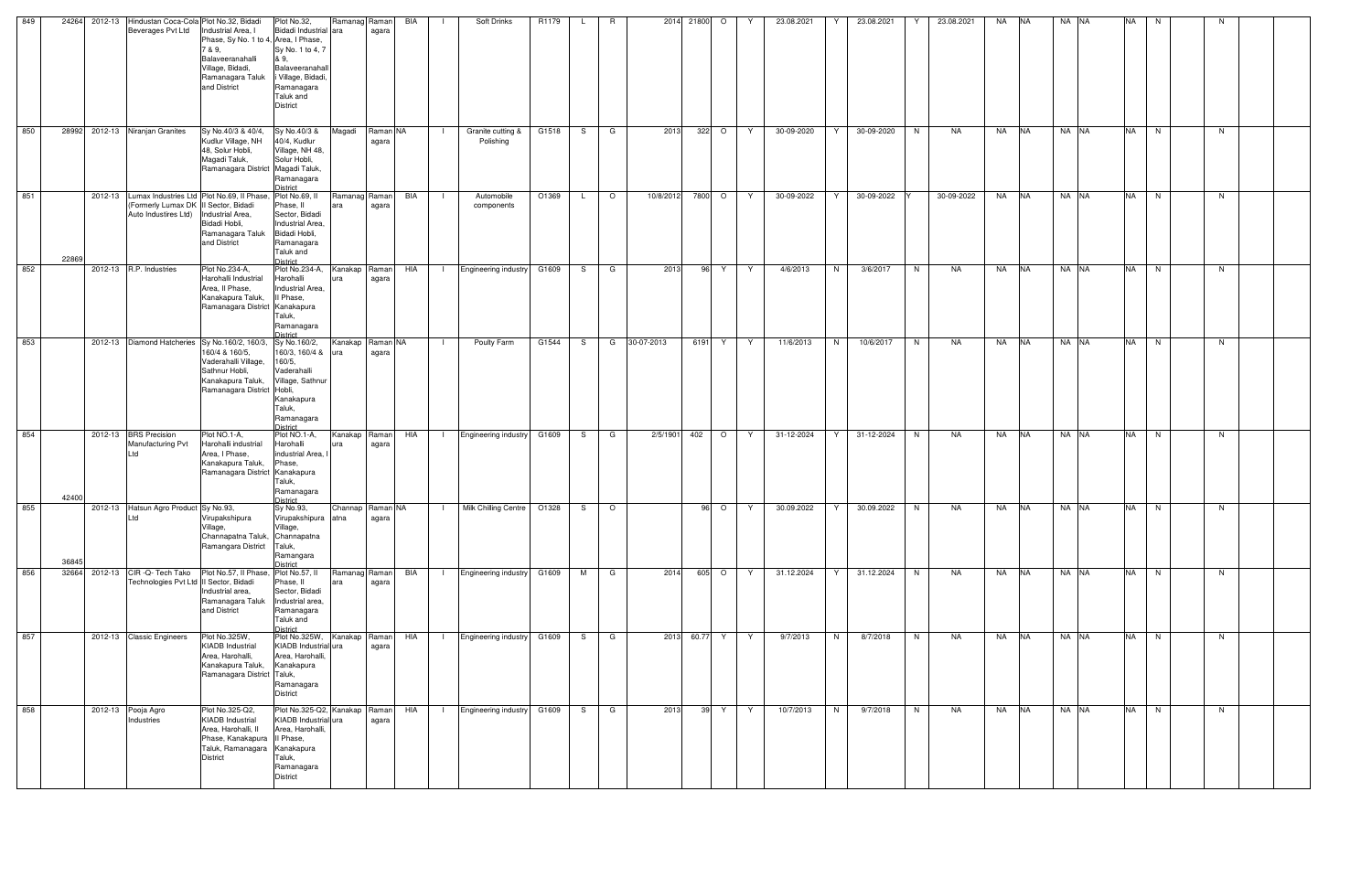| 859 |       | 2012-13 Bhavani Industries                            | Sy No.104, Plot                                                                                                                                                         | Sy No.104, Plot Ramanag Raman                                                                                             |                         |                | BIA        | <b>Engineering industry</b>                             | G1609 | S  | G       | 2014       | 289       | $\circ$ |    | 31-12-2023                                |   | 31-12-2023                                | N  | NA         | NA        | <b>INA</b> | NA NA | <b>NA</b> | N |    |  |
|-----|-------|-------------------------------------------------------|-------------------------------------------------------------------------------------------------------------------------------------------------------------------------|---------------------------------------------------------------------------------------------------------------------------|-------------------------|----------------|------------|---------------------------------------------------------|-------|----|---------|------------|-----------|---------|----|-------------------------------------------|---|-------------------------------------------|----|------------|-----------|------------|-------|-----------|---|----|--|
|     |       |                                                       | No.55,<br>Shanamangala<br>Village, Bidadi<br>Industrial Area, II<br>Phase, Ramangara<br><b>Taluk and District</b>                                                       | No.55,<br>Shanamangala<br>Village, Bidadi<br>Industrial Area,<br>Il Phase,<br>Ramangara<br>Taluk and<br>District          | ara                     | agara          |            |                                                         |       |    |         |            |           |         |    |                                           |   |                                           |    |            |           |            |       |           |   |    |  |
| 860 | 23964 | 2012-13 Jupiter Rubber Tec                            | Plot No.324K, II<br>Phase, Harohalli<br>Industrial Area,<br>Kanakapura Taluk,<br>Ramanagara District Taluk,                                                             | Plot No.324K, II Kanakap Raman<br>Phase, Harohalli ura<br>Industrial Area,<br>Kanakapura<br>Ramanagara<br><b>District</b> |                         | agara          | HIA        | Pre-used Rubber<br>Tyres                                | R1178 | S. | R       | 2/11/2012  |           | 96 O    | Y  | 30.06.2018<br>Revoked CO on<br>19.04.2017 |   | 30.06.2018<br>Revoked CO on<br>19.04.2017 | N  | NA         | <b>NA</b> | <b>NA</b>  | NA NA | <b>NA</b> | N | N  |  |
| 861 |       | 2012-13 Kadamba<br>Developers                         | Sy No.3/2,3/4,3/5,3/6 Sy<br>etc, Deshohalli<br>Village, Sathnur<br>Hobli, Kanakapura<br>Taluk, Ramanagara Village, Sathnur<br><b>District</b>                           | No.3/2,3/4,3/5,3 ura<br>/6 etc,<br>Deshohalli<br>Hobli,<br>Kanakapura<br>Taluk,<br>Ramanagara<br>District                 | Kanakap Raman NA        | agara          |            | Layout<br>L.                                            | O1400 |    | $\circ$ | <b>NA</b>  | <b>NA</b> | Y       | Y  | 27-05-2013                                | N | 26-05-2017                                | N  | NA         | NA        | <b>NA</b>  | NA NA | <b>NA</b> | N | N  |  |
| 862 |       | 2012-13 Bisleri International<br>Pvt Ltd              | Sy No.49/4,<br>Shanamangala<br>Village, Bidadi Hobli, Village, Bidadi<br>Ramangara Taluk<br>and District                                                                | Sy No.49/4,<br>Shanamangala<br>Hobli,<br>Ramangara<br>Taluk and<br><b>District</b>                                        | Ramanag Raman NA<br>ara | agara          |            | Packaged drinking<br>$\Box$<br>water                    | G1538 |    | G       | 2013       | 1000 Y    |         | Y. | 12/7/2013                                 | Y | 11/7/2017                                 | N. | NA         | NA        | <b>INA</b> | NA NA | <b>NA</b> | N | N. |  |
| 863 |       | 24086 2012-13 Chamundi Granites                       | Sy No.550/110/1,<br>Aralalu Village,<br>Kasaba Hobli,<br>Kanakapura Taluk,<br>Ramanagara District Kanakapura                                                            | No.550/110/1,<br>Aralalu Village,<br>Kasaba Hobli,<br>Taluk,<br>Ramanagara<br>District                                    | Kanakap Raman NA<br>ura | agara          |            | Granite cutting &<br>$\blacksquare$<br>Polishing        | G1518 | S  | G       | 2011       |           | 48 O    | Y  | 30-09-2015                                | N | NA                                        | N  | NA         | NA        | <b>NA</b>  | NA NA | <b>NA</b> | N | N  |  |
| 864 |       | 2012-13 Mathru Minerals                               | Plot No.324-52, II<br>Phase, Haroahlli<br>Industrial Area,<br>Harohalli.<br>Kanakapura Taluk,<br>Ramanagara District Kanakapura                                         | Plot No.324-52, Kanakap<br>Il Phase,<br>Haroahlli<br>Industrial Area,<br>Harohalli,<br>Taluk,<br>Ramanagara<br>District   |                         | Raman<br>agara | <b>HIA</b> | Granite cutting &<br>- 13<br>Polishing                  | G1518 | S. | G       | 15-04-2012 |           | 62 Y    | Y  | 3 Years                                   | N | 3 Years                                   | N  | NA         | NA        | <b>NA</b>  | NA NA | <b>NA</b> | N | N  |  |
| 865 |       | 2012-13 Super Tiles and<br>Marbles Pvt Ltd            | Plot No.341,<br>Harohalli Industrial<br>Area, II Phase,<br>Kanakapura Taluk,<br>Ramanagara District Kanakapura                                                          | Plot No.341,<br>Harohalli<br>Industrial Area,<br>Il Phase,<br>Taluk,<br>Ramanagara<br>District                            | Kanakap Raman<br>ura    | agara          | HIA        | General Engineering G1609<br>$\blacksquare$<br>Industry |       | S. | G       | 2013       |           | 369 O   | Y  | 31.12.2022                                | Y | 31.12.2022                                | N  | NA         | NA        | <b>NA</b>  | NA NA | <b>NA</b> | N | N  |  |
| 866 | 24257 | 2012-13 Arma Engineering<br>Pvt Ltd                   | Sy No.213, Gabbadi Sy No.213,<br>Village, 33rd K.M,<br>Kanakapura Main<br>Road, Harohalli<br>Hobli, Kanakapura<br>Taluk, Ramanagara Harohalli Hobli,<br><b>District</b> | Gabbadi Village, ura<br>33rd K.M,<br>Kanakapura<br>Main Road,<br>Kanakapura<br>Taluk,<br>Ramanagara<br>District           | Kanakap Raman NA        | agara          |            | General Engineering G1609<br>$\blacksquare$<br>Industry |       | S. | G       | 1/10/2013  |           | 279 C1  | Y  | 31-12-2022                                | Y | 31-12-2022                                | Y. | 30-09-2021 | NA        | <b>NA</b>  | NA NA | <b>NA</b> | N | N  |  |
| 867 |       | 2012-13 Ramesh Enterprises Plot No.226-P3, II         | Phase, Harohalli<br>Hobli, Kanakapura<br>Taluk, Ramanagara<br><b>District</b>                                                                                           | Plot No.226-P3, Kanakap Raman<br>I Phase,<br>Harohalli Hobli,<br>Kanakapura<br>Taluk,<br>Ramanagara<br>District           | ura                     | agara          | HIA        | Software units                                          | G1634 | S. | G       | 2014       | 96        | Y.      | Y  | 23-08-2013                                | N | 22-08-2017                                | N  | NA         | NA        | <b>NA</b>  | NA NA | <b>NA</b> | N | N  |  |
| 868 |       | 2012-13 Aryan Agro<br>Industries                      | Plot No.325-J2,<br>Harohalli Hobli,<br>Kanakapura Taluk,<br>Ramanagara District Taluk,                                                                                  | Plot No.325-J2, Kanakap Raman<br>Harohalli Hobli, ura<br>Kanakapura<br>Ramanagara<br><b>District</b>                      |                         | agara          | HIA        | <b>General Engineering</b><br>$\Box$<br>Industry        | G1609 | S. | G       | 2013       |           | 48 C1   | Y  | 30-08-2013                                | N | 29-08-2017                                | N  | NA         | NA NA     |            | NA NA | NA N      |   | N  |  |
| 869 |       | 31923 2012-13 Rashi Eco Tourism<br>Ltd (Shilhaandara) | Sy No.647,<br>Harisandra Village,<br>Kasaba Hobli,<br>Ramanagara Taluk<br>and District                                                                                  | Sy No.647,<br>Harisandra<br>Village, Kasaba<br>Hobli,<br>Ramanagara<br>Taluk and<br>District                              | Ramanag Raman NA<br>ara | agara          |            | Hotel<br>H                                              | O1400 | S. | $\circ$ | 2013       |           | 141 O   | Y  | 30.09.2020                                | Y | 30.09.2020                                | N  | NA         | <b>NA</b> | <b>NA</b>  | NA NA | <b>NA</b> | N | N  |  |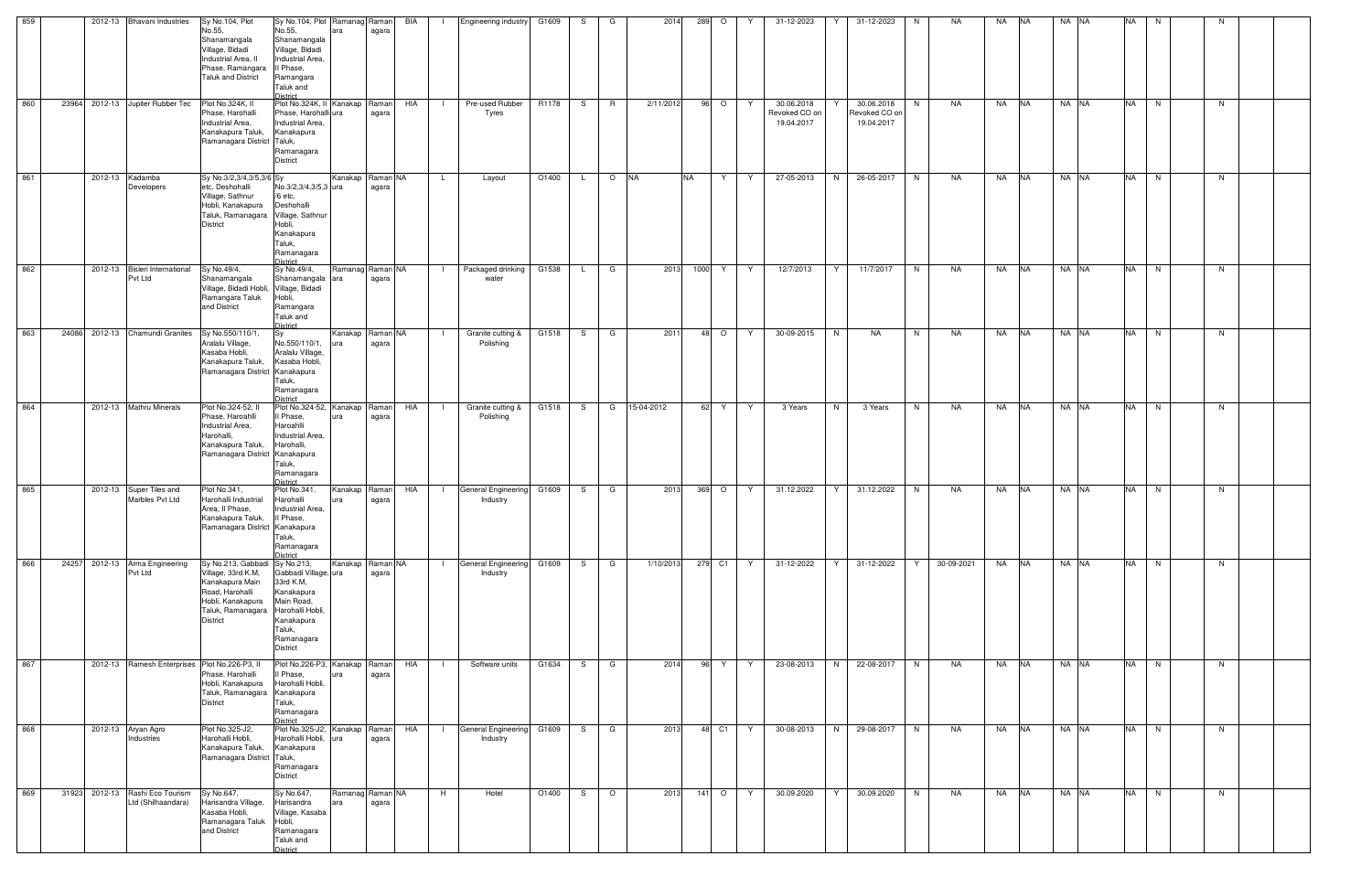| 870 |                   | 40095 2012-13 Advaith Motors Pvt                                     | Sy No.37/3, Opp                                                                                                                                                 | Sy No.37/3,                                                                                                          | Ramanag Raman NA        |                   | Repair and                                                       | O1303   | -S | $\circ$ |            | 206    | 30.09.2022 | Y | 30.09.2022 | N. | NA | <b>NA</b> | <b>NA</b> | <b>NA</b> | <b>NA</b> | <b>NA</b> | N |    |  |
|-----|-------------------|----------------------------------------------------------------------|-----------------------------------------------------------------------------------------------------------------------------------------------------------------|----------------------------------------------------------------------------------------------------------------------|-------------------------|-------------------|------------------------------------------------------------------|---------|----|---------|------------|--------|------------|---|------------|----|----|-----------|-----------|-----------|-----------|-----------|---|----|--|
|     |                   | Ltd                                                                  | Madhura Garments,<br>Sangabasavanadod Garments,<br>di Village, B.M.Road, Sangabasavana<br>Ramanagara Taluk<br>and District                                      | Opp Madhura<br>doddi Village,<br>B.M.Road,<br>Ramanagara<br>Taluk and<br>District                                    |                         | agara             | Servicing of Hundai<br>Vehicles and the<br>servicing of vehicles |         |    |         |            |        |            |   |            |    |    |           |           |           |           |           |   |    |  |
| 871 |                   | 2012-13 YVR Constructions                                            | Sy No.193, Achalu<br>Village, Sathnur<br>Hobli, Kanakapura<br>Taluk, Ramanagara Kanakapura<br>District                                                          | Sy No.193,<br>Achalu Village,<br>Sathnur Hobli,<br>Taluk,<br>Ramanagara<br><b>District</b>                           | Kanakap<br>ura          | Raman NA<br>agara | Hot Mix Plant                                                    | O1334 S |    | $\circ$ | 1/8/2013   | 22.8 Y | 19-04-2014 | N | 19-04-2014 | N  | NA | <b>NA</b> | <b>NA</b> | NA NA     |           | <b>NA</b> | N | N. |  |
| 872 |                   | 2012-13 Silicon valley Grapes Sy No.47 & 48,<br>Winery Pvt Ltd       | Darapura Village,<br>Mayaganahalli Post, Village,<br>Ramanagara Taluk<br>and District                                                                           | Sy No.47 & 48, Ramanag Raman NA<br>Darapura<br>Mayaganahalli<br>Post,<br>Ramanagara<br>Taluk and<br><b>District</b>  |                         | agara             | Wine production unit<br>$\blacksquare$                           | O1396 S |    | $\circ$ | 2014       | 1600 Y | 7/8/2013   | Y | 6/8/2017   | N  | NA | <b>NA</b> | <b>NA</b> | <b>NA</b> | <b>NA</b> | <b>NA</b> | N | N  |  |
| 873 |                   | 36709 2012-13 Sunworld Granites                                      | Sy No.333/4B & 336, Sy No.333/4B & Kanakap<br>Shivanahalli Village<br>& post, Kasaba<br>Hobli, Kanakapura<br>Taluk, Ramanagara Kasaba Hobli,<br><b>District</b> | 336,<br>Shivanahalli<br>Village & post,<br>Kanakapura<br>Taluk,<br>Ramanagara<br>District                            | ura                     | Raman NA<br>agara | Granite cutting &<br>Polishing                                   | G1518 S |    | G       | 10/9/2013  | 1600 O | 30-09-2018 | N | NA         | N  | NA | <b>NA</b> | <b>NA</b> | <b>NA</b> | <b>NA</b> | <b>NA</b> | N | N  |  |
| 874 |                   | 27785 2012-13 Maiyas Beverages & Sy No.65/3 & 66/3,<br>Foods Pvt Ltd | Kaggalahalli Village,<br>Kanakapura Taluk,<br>Ramanagara District Village,                                                                                      | Sy No.65/3 &<br>66/3,<br>Kaggalahalli<br>Kanakapura<br>Taluk,<br>Ramanagara<br>District                              | Kanakap Raman NA<br>ura | agara             | Ready to Eat Foods 01305                                         |         |    | $\circ$ | 20-05-2013 | 4800 O | 30-09-2019 | Y | 30-09-2019 | N  | NA | <b>NA</b> | <b>NA</b> | <b>NA</b> | <b>NA</b> | <b>NA</b> | N | N  |  |
| 875 |                   | 2012-13 Rajshakthi, Agro<br>Industries                               | Plot No.129-A,<br>Harohalli Industrial<br>Area, I Phase,<br>Kanakapura Taluk,<br>Ramanagara District Kanakapura                                                 | Plot No.129-A,<br>Harohalli<br>Industrial Area,<br>Phase,<br>Taluk,<br>Ramanagara<br><b>District</b>                 | Kanakap Raman           | agara             | HIA<br><b>Engineering industry</b>                               | G1609 S |    | G       | 2014       | 110 Y  | 3/10/2013  | Y | 2/10/2018  | N  | NA | <b>NA</b> | <b>NA</b> | <b>NA</b> | <b>NA</b> | <b>NA</b> | N | N  |  |
| 876 |                   | 78279 2012-13 Desi Enterprises                                       | Plot No.266-A1,<br><b>KIADB Industrial</b><br>Area, Harohalli, I<br>Phase, Kanakapura   Phase,<br>Taluk, Ramanagara Kanakapura<br>District                      | Plot No.266-A1, Kanakap Raman<br>KIADB Industrial ura<br>Area, Harohalli,<br>Taluk,<br>Ramanagara<br><b>District</b> |                         | agara             | HIA<br><b>Engineering industry</b><br>$\mathbf{I}$               | G1609 S |    | G       | 1/10/2013  | $78$ O | 31.12.2027 | Y | 31.12.2027 | N  | NA | <b>NA</b> | <b>NA</b> | <b>NA</b> | <b>NA</b> | <b>NA</b> | N | N. |  |
| 877 | 78265 2012-13 Sri | Banashankaramma<br>Industries                                        | Plot No.266-A2,<br><b>KIADB</b> Industrial<br>Area, Harohalli, I<br>Phase, Kanakapura   Phase,<br>Taluk, Ramanagara Kanakapura<br>District                      | Plot No.266-A2, Kanakap<br>KIADB Industrial ura<br>Area, Harohalli,<br>Taluk,<br>Ramanagara<br><b>District</b>       |                         | Raman<br>agara    | HIA I<br>Engineering industry G1609 S<br>$\blacksquare$          |         |    | G       | 2013       | 45 O   | 31.12.2027 | Y | 31.12.2027 | N  | NA | <b>NA</b> | <b>NA</b> | NA NA     |           | NA N      |   | N. |  |
| 878 |                   | 2012-13 Sumukha Cans                                                 | Plot No.222,<br>Harohalli Industrial<br>Area, Harohalli, I<br>Phase, Kanakapura Harohalli, I<br>Taluk, Ramanagara Phase,<br>District                            | Plot No.222,<br>Harohalli<br>Industrial Area,<br>Kanakapura<br>Taluk,<br>Ramanagara<br>District                      | Kanakap Raman<br>ura    | agara             | HIA<br>Engineering industry G1609 S<br>$\blacksquare$            |         |    | G       | 2014       | 185 Y  | 21-10-2013 | N | 20-10-2018 | N  | NA | <b>NA</b> | <b>NA</b> | <b>NA</b> | <b>NA</b> | <b>NA</b> | N | N  |  |
| 879 |                   | 2012-13 A.H. Traders                                                 | Plot No.5-D, KIADB<br>Industrial Area, II<br>Phase, I Sectro,<br>Bidadi, Ramanagara Sectro, Bidadi,<br><b>Taluk and District</b>                                | Plot No.5-D,<br>KIADB Industrial ara<br>Area, II Phase,<br>Ramanagara<br>Taluk and<br><b>District</b>                | Ramanag Raman           | agara             | BIA<br><b>Plastic Granules</b>                                   | G1543 S |    | G       | 2013       | 175 Y  | 24-10-2013 | N | 23-10-2018 | N  | NA | <b>NA</b> | <b>NA</b> | <b>NA</b> | <b>NA</b> | <b>NA</b> | N | N  |  |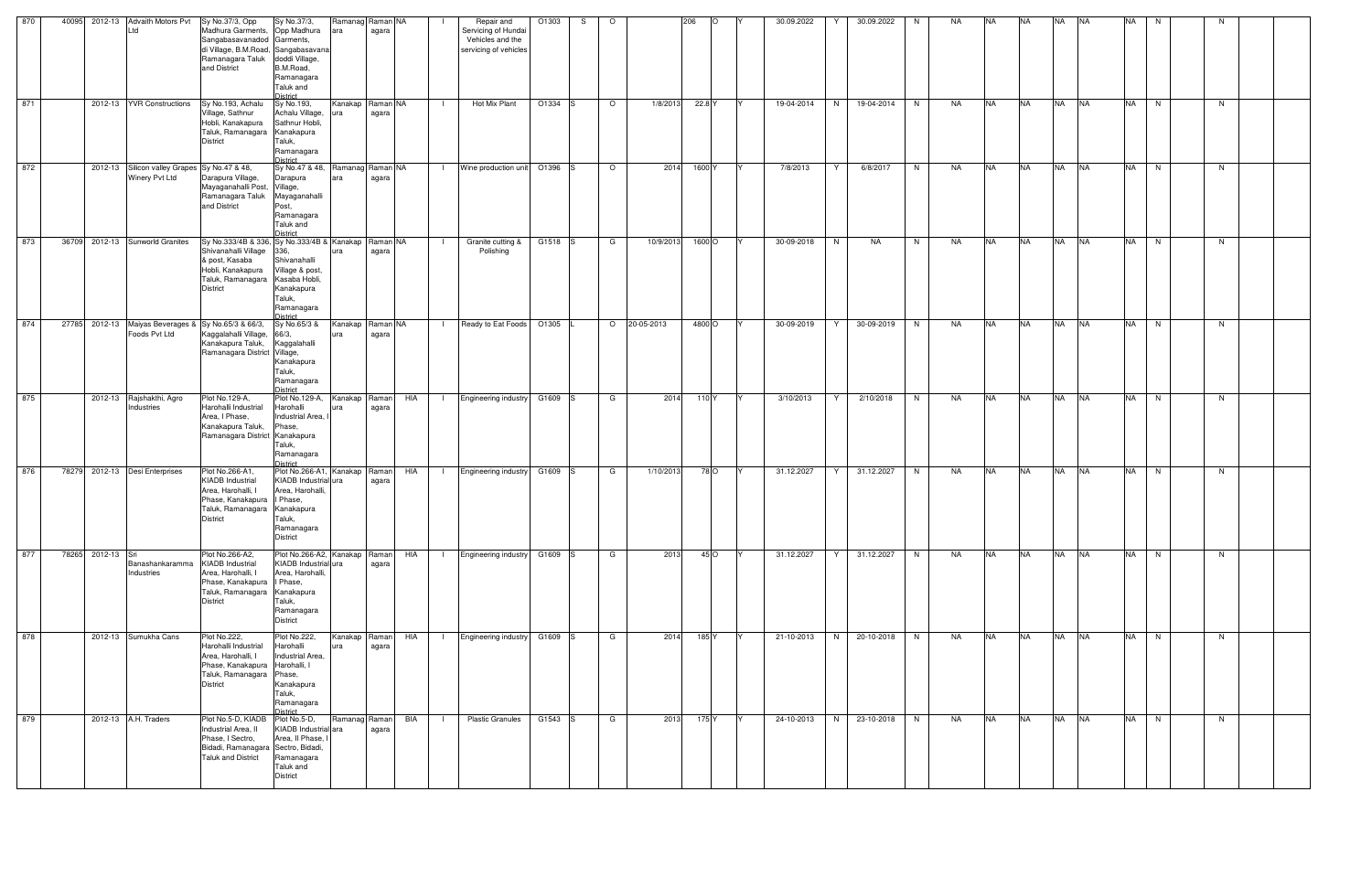| 880 | 2012-13 Simplex |                                                                | Sy. No.37/1,                                                                                                                                                                          | Sy. No.37/1,                                                                                                                     | Ramanag Raman NA          |                   |               | Ready mix cement                   | G1548 S |     | G         | 25-10-2013 | 136 C1             | 11.07.2014 | Y | 11.07.2014 | N. | NA            | <b>NA</b> | <b>NA</b> | <b>NA</b> | <b>NA</b> | <b>NA</b> | N. |    |  |
|-----|-----------------|----------------------------------------------------------------|---------------------------------------------------------------------------------------------------------------------------------------------------------------------------------------|----------------------------------------------------------------------------------------------------------------------------------|---------------------------|-------------------|---------------|------------------------------------|---------|-----|-----------|------------|--------------------|------------|---|------------|----|---------------|-----------|-----------|-----------|-----------|-----------|----|----|--|
|     |                 | Infrastructure Ltd                                             | Bheemanahalli<br>Village,<br>Shyanamangala<br>Road, Bidadi Hobli,<br>Ramanagara Taluk<br>and District                                                                                 | Bheemanahalli ara<br>Village,<br>Shyanamangala<br>Road, Bidadi<br>Hobli,<br>Ramanagara<br>Taluk and<br>District                  |                           | agara             |               | concrete                           |         |     |           |            |                    |            |   |            |    |               |           |           |           |           |           |    |    |  |
| 881 |                 | 2012-13 Anjaneya Bricks and Sy. No.12/4,<br>Tiles              | Bommanahalli<br>Village, Sathnur<br>Hobli, Kanakapura<br>Taluk, Ramanagara Kanakapura<br>District                                                                                     | Sy. No.12/4,<br>Bommanahalli<br>Village, Sathnur<br>Hobli,<br>Taluk,<br>Ramanagara<br>District                                   | Kanakap<br>ura            | Raman NA<br>agara |               | wire cut bricks and<br>tiles       | G1598   | S   | G NA      |            | 49.8 Y             | 31-10-2013 | Y | 30-10-2018 | N  | NA            | <b>NA</b> | <b>NA</b> | <b>NA</b> | <b>NA</b> | <b>NA</b> | N  | N  |  |
| 882 |                 | 29824 2012-13 Arma Engineering<br>Pvt Ltd                      | Plot No.276-P2 &<br>277-P2, Harohalli<br>Industrial Area, II<br>Phase, Kanakapura   Industrial Area,<br>Taluk, Ramanagara II Phase,<br>District                                       | Plot No.276-P2 Kanakap<br>& 277-P2,<br>Harohalli<br>Kanakapura<br>Taluk,<br>Ramanagara<br>District                               | ura                       | Raman<br>agara    | HIA<br>$\Box$ | <b>Engineering industry</b>        | O1369   |     | $\circ$   |            | 2300 O             | 30-09-2021 | Y | 30-09-2021 |    | 30-09-2021 NA |           | <b>NA</b> | NA NA     |           | <b>NA</b> | N  | N  |  |
| 883 |                 | 2012-13 Pushpak Products<br>India Pvt Ltd                      | Plot No.22E-1,<br><b>KIADB</b> Industrial<br>Area, Abbanakuppe Area,<br>Village, Bidadi Hobli, Abbanakuppe<br>Ramanagara Taluk<br>and District                                        | Plot No.22E-1, Ramanag Raman<br>KIADB Industrial ara<br>Village, Bidadi<br>Hobli,<br>Ramanagara<br>Taluk and<br>District         |                           | agara             | BIA           | Carpentary and<br>wooden furniture | G1564 S |     | G NA      |            | 266 Y              | 19-11-2013 | Y | 18-11-2018 | N  | NA            | <b>NA</b> | <b>NA</b> | <b>NA</b> | <b>NA</b> | <b>NA</b> | N  | N  |  |
| 884 |                 | 2012-13 Residential Layout by Sy.No.25/1,25/2A,<br>H.K. Suresh | 25/2B, 25/2C, 25/2D, A, 25/2B,<br>26/2 & 27/1, Bidadi<br>Hobli, Ramanagara<br>Taluk and District                                                                                      | Sy.No.25/1,25/2 Ramanag Raman NA<br>25/2C, 25/2D,<br>26/2 & 27/1,<br>Bidadi Hobli,<br>Ramanagara<br>Taluk and<br><b>District</b> |                           | agara             | <b>L</b>      | Layout                             | R1181   |     | R NA      |            | NA<br>IY           | 19-12-2013 | N | 18-12-2018 | N  | NA            | <b>NA</b> | <b>NA</b> | <b>NA</b> | <b>NA</b> | <b>NA</b> | N. | N. |  |
| 885 |                 | B. Devaraju                                                    | 2012-13 Residential Layout by Sy.No7/1 to 7/5, 8/1<br>to 8/4 & 153/1,<br>Mudenahalli Village, 153/1,<br>Harohalli Hobli,<br>Kanakapura Taluk,<br>Ramanagara District Harohalli Hobli, | Sy.No7/1 to 7/5, Kanakap<br>8/1 to 8/4 &<br>Mudenahalli<br>Village,<br>Kanakapura<br>Taluk,<br>Ramanagara<br>District            |                           | Raman NA<br>agara | L.            | Layout                             | R1181   | -IM | R NA      |            | NA                 | 17-12-2013 | N | 16-12-2018 | N  | NA            | <b>NA</b> | <b>NA</b> | <b>NA</b> | <b>NA</b> | <b>NA</b> | N  | N. |  |
| 886 |                 |                                                                | 42503 2012-13 Mahadev Enterprises Plot No.19-C, Bidadi Plot No.19-C,<br>Industrial Area, II<br>Phase, I Sector,<br>Bidadi, Ramanagara Sector, Bidadi,<br><b>Taluk and District</b>    | Bidadi Industrial ara<br>Area, II Phase,<br>Ramanagara<br>Taluk and<br><b>District</b>                                           | Ramanag Raman NA          | agara             |               | <b>Offset Printing</b>             | G1570 S |     | G NA      |            | 256 O              | 30.09.2022 | Y | 30.09.2022 | N  | NA            | <b>NA</b> | <b>NA</b> | <b>NA</b> | <b>NA</b> | <b>NA</b> | N  | N. |  |
| 887 |                 | 2012-13 Bentlay India                                          | No.56, Area, II<br>Phase, I Sector,<br>Bidadi, Ramanagara Bidadi,<br><b>Taluk and District</b>                                                                                        | No.56, Area, II Ramanag Raman NA<br>Phase, I Sector, ara<br>Ramanagara<br>Taluk and<br><b>District</b>                           |                           | agara             | $\Box$        | Compresed oxygen<br>gas            |         |     | W NA      |            | 109 Y              | 12/23/2023 | N | 22-12-2018 | N  | NA            | <b>NA</b> | <b>NA</b> | NA NA     |           | NA N      |    | N  |  |
| 888 |                 | 2013-14 Kidken Edu solutions Sy. No.67/2,                      | Kaggalhalli Village,<br>Kanakapura Taluk,<br>Ramanagara District Kanakapura                                                                                                           | Sy. No.67/2,<br>Kaggalhalli<br>Village,<br>Taluk,<br>Ramanagara<br>District                                                      | Kanakap   Raman NA<br>ura | agara             |               | Carpentary and<br>wooden furniture | G1564 S |     | G         |            | $143$ <sup>O</sup> | 31-12-2024 | Y | 13-12-2024 | N  | NA            | <b>NA</b> | <b>NA</b> | NA NA     |           | <b>NA</b> | N  | N  |  |
| 889 |                 |                                                                | 2013-14 Diamond Hatcheries Sy.No.14/1A, 14/2,<br>14/B, 14/1C & 14/3,<br>Arehosahalli Village, 14/1C & 14/3,<br>Sathnur Hobli,<br>Kanakapura Taluk,<br>Ramanagara District Hobli,      | Sy.No.14/1A,<br>14/2, 14/B,<br>Arehosahalli<br>Village, Sathnur<br>Kanakapura<br>Taluk,<br>Ramanagara<br><b>District</b>         | Kanakap<br>ura            | Raman NA<br>agara |               | Hatcheries                         | G1544 S |     | $G$ $N$ A |            | 73.92 Y            | 6/1/2014   | N | 5/1/2018   | N  | NA            | <b>NA</b> | <b>NA</b> | <b>NA</b> | <b>NA</b> | <b>NA</b> | N  | N. |  |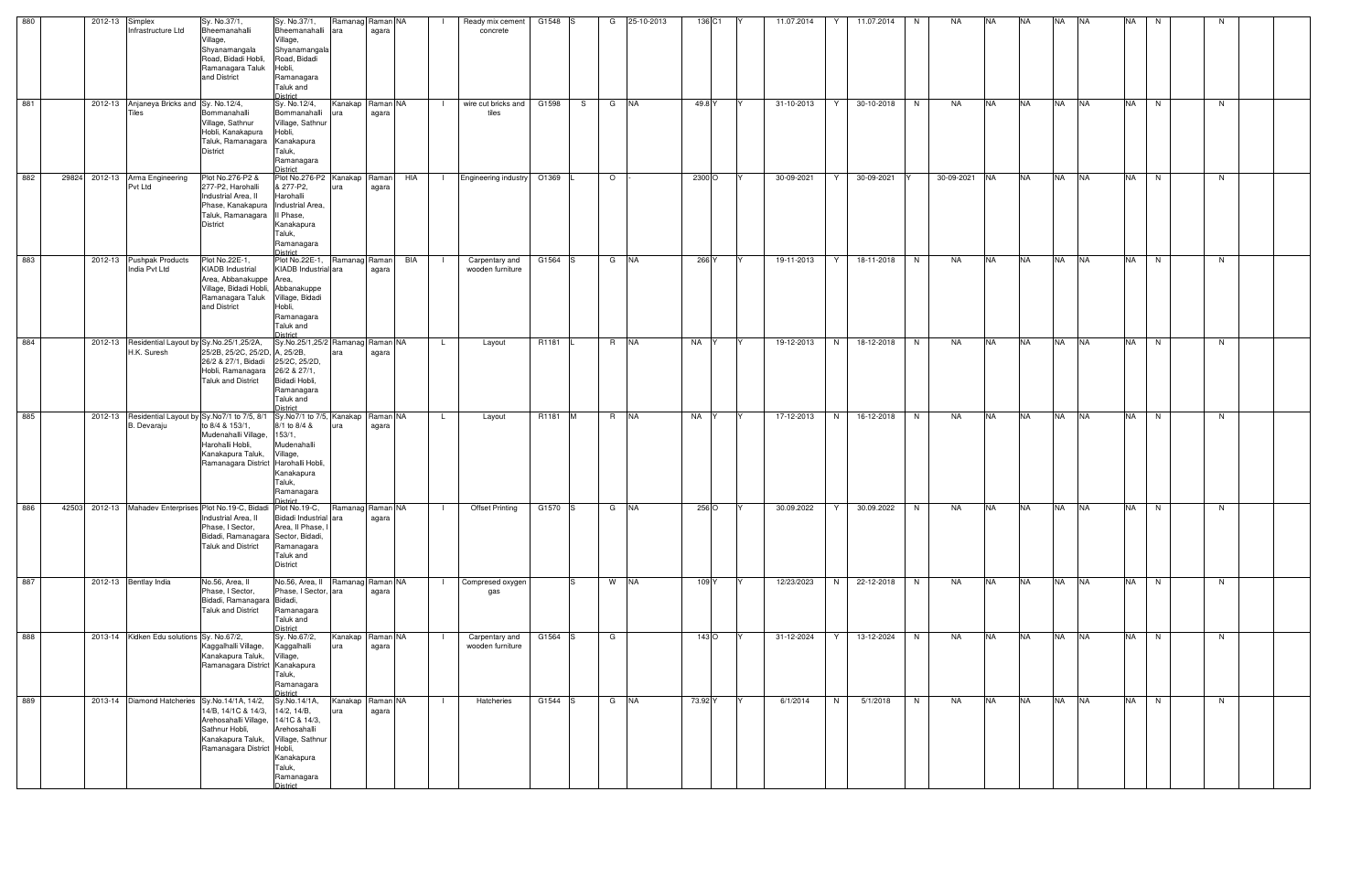| 890 |                                |                                                |                                                        | 2013-14 Diamond Hatcheries Sy.No.83/2, 84/2 &<br>172/2, Honnahalli<br>Village, Sathnur<br>Hobli, Kanakapura<br>Taluk, Ramanagara Hobli,<br><b>District</b>                         | Sy.No.83/2,<br>84/2 & 172/2,<br>Honnahalli<br>Village, Sathnur<br>Kanakapura<br>Taluk,<br>Ramanagara<br><b>District</b>                 | ura           | Kanakap Raman NA<br>agara |                | Hatcheries                              | G1544 S           | G         | <b>INA</b> | 27.6 Y |         | 6/1/2014   | N  | 5/1/2018   | NA<br>N.             | NA.           | NA.       | <b>NA</b> | <b>INA</b> | <b>NA</b> | N.       | N  |  |
|-----|--------------------------------|------------------------------------------------|--------------------------------------------------------|------------------------------------------------------------------------------------------------------------------------------------------------------------------------------------|-----------------------------------------------------------------------------------------------------------------------------------------|---------------|---------------------------|----------------|-----------------------------------------|-------------------|-----------|------------|--------|---------|------------|----|------------|----------------------|---------------|-----------|-----------|------------|-----------|----------|----|--|
| 891 |                                |                                                |                                                        | 2013-14 Diamond Hatcheries Sy.No. 64/0, 63/6,<br>63/5, 63/4, 63/3 &<br>62/2, Athihalli<br>Village, Sathnur<br>Hobli, Kanakapura<br>Taluk, Ramanagara Kanakapura<br><b>District</b> | Sy.No. 64/0,<br>63/6, 63/5, 63/4, ura<br>63/3 & 62/2,<br>Athihalli Village<br>Sathnur Hobli,<br>Taluk,<br>Ramanagara<br><b>District</b> |               | Kanakap Raman NA<br>agara | $\blacksquare$ | Hatcheries                              | G1544 S           | G NA      |            | 69.9 Y |         | 6/1/2014   | N  | 5/1/2019   | N <sub>1</sub><br>NA | <b>NA</b>     | <b>NA</b> | <b>NA</b> | <b>NA</b>  |           | NA N     | N  |  |
| 892 |                                | 2013-14 Zen Engineers                          |                                                        | Plot No. 248-B, II<br>Phase, Harohalli<br>Industrial Area,<br>Kanakapura Taluk,<br>Ramanagara District Kanakapura                                                                  | Plot No. 248-B, Kanakap Raman NA<br>Il Phase,<br>Harohalli<br>Industrial Area,<br>Taluk,<br>Ramanagara<br><b>District</b>               | ura           | agara                     | $\mathbf{1}$   | General Engineering G1609 S<br>Industry |                   | G NA      |            | 193 Y  |         | 8/1/2014   | N  | 7/1/2018   | N<br>NA              | <b>NA</b>     | <b>NA</b> | <b>NA</b> | <b>NA</b>  |           | NA N     | N  |  |
| 893 |                                | 2013-14 Anandadhama                            | <b>Retreats Pvt Ltd</b>                                | Sy No. 2 & E105,<br>Bommasandra<br>Village, Uyamballi<br>Hobli, Kanakapura<br>Taluk, Ramanagara Uyamballi Hobli<br><b>District</b>                                                 | Sy No. 2 &<br>E105,<br>Bommasandra<br>Village,<br>Kanakapura<br>Taluk,<br>Ramanagara<br><b>District</b>                                 | ura           | Kanakap Raman NA<br>agara | $\mathsf{L}$   | Layout                                  | O1400             | O NA      |            | NA     |         | 10/1/2014  | N  | 9/1/2018   | NA<br>N.             | <b>NA</b>     | <b>NA</b> | <b>NA</b> | <b>NA</b>  | <b>NA</b> | N        | N. |  |
| 894 | 24221                          | 2013-14 MS Metals and<br><b>Steels Pvt Ltd</b> |                                                        | Plot No.27/19,<br>Billakempanahalli<br>Village, Bidadi Hobli, li Village, Bidadi<br>Ramanagara Taluk<br>and District                                                               | Plot No.27/19,<br>Billakempanahal ara<br>Hobli,<br>Ramanagara<br>Taluk and<br>District                                                  | Ramanag Raman | BIA<br>agara              |                | <b>Metal Scrap</b>                      | R1165             | R NA      |            | 1327 O |         | 31.12.2023 | Y. | 31.12.2023 |                      | 31-12-2018 NA | <b>NA</b> |           | App        | <b>NA</b> | N        | N  |  |
| 895 | 29231                          | 2013-14 Elliott Ebra Turbo<br>Ltd              | Machinery India Pvt                                    | Sy No.12/3, 10/1A,<br>10/1B, 10/1C,<br>Abbanakuppe<br>Village, Bidadi Hboli, Abbanakuppe<br>Ramanagara Taluk<br>and District                                                       | Sy No.12/3,<br>10/1A, 10/1B,<br>10/1C,<br>Village, Bidadi<br>Hboli,<br>Ramanagara<br>Taluk and<br>District                              | ara           | Ramanag Raman NA<br>agara |                | Repairing of Trubo<br>Machineries       | O1400             | $\circ$   | 10/8/2015  | 6770 O |         | 30.09.2021 | Y. | 30.09.2021 | Y                    | 30-06-2020 NA | <b>NA</b> | <b>NA</b> | <b>INA</b> | <b>NA</b> | N        | N  |  |
| 896 | 31555 2013-14 SRSTI Industries |                                                |                                                        | No.32-B, KIADB<br>Industria Area, I<br>Phase, Harohalli,<br>Kanakapura Taluk,<br>Ramanagara District Kanakapura                                                                    | No.32-B, KIADB Kanakap Raman NA<br>Industria Area, I ura<br>Phase,<br>Harohalli,<br>Taluk,<br>Ramanagara<br>District                    |               | agara                     |                | Granite cutting &<br>Polishing          | G1518 S           | G         | <b>INA</b> | 338 O  |         | 31.12.2025 | N  | NA         | NA<br>N.             | <b>NA</b>     | <b>NA</b> | <b>NA</b> | <b>NA</b>  | <b>NA</b> | N        | N. |  |
| 897 |                                | 2013-14 Sri G. Anathappa                       |                                                        | Sy No. 2 & 3,<br>Bommasandra<br>Village, Uyyamballi<br>Hobli, Kanakapura<br>Taluk, Ramanagara Hobli,<br><b>District</b>                                                            | Sy No. 2 & 3,<br>Bommasandra<br>Village,<br>Uyyamballi<br>Kanakapura<br>Taluk,<br>Ramanagara<br>District                                | ura           | Kanakap Raman NA<br>agara | $\mathsf{L}$   | Layout                                  | O1400             | $O$ $N$ A |            | NA Y   | IY.     | 17-01-2014 | N  | 16-01-2018 | N<br>NA              | <b>NA</b>     | <b>NA</b> | <b>NA</b> | <b>NA</b>  |           | $NA$ $N$ | N  |  |
| 898 |                                | Mines Pvt Ltd                                  | 28913 2013-14 Oriental Quarries and Sy. No. 6/2 & 7/3, | Seebakatte.<br>Kailancha Hobli, MG Kailancha Hobli,<br>Palya Village, Bidadi MG Palya<br>Hobli, Ramanagara Village, Bidadi<br><b>Taluk and District</b>                            | Sy No.6/2 & 7/3, Ramanag Raman NA<br>Seebakatte.<br>Hobli,<br>Ramanagara<br>Taluk and<br><b>District</b>                                | ara           | agara                     | <b>ST</b>      | Stone Crusher                           | O1371 M           | O NA      |            |        | 709 O N | NA         | Y  | 30-09-2021 |                      | 30-09-2016 NA | <b>NA</b> | <b>NA</b> | <b>NA</b>  |           | NA N     | N  |  |
| 899 |                                | 2013-14 Bruhat Bengaluru                       | Mahanagara Palike<br>(Slaughter house)                 | Plot No.140 & 141,<br>Harohalli, Il Phase,<br>KIDB Industrial Area, Phase, KIDB<br>Kanakapura Taluk,<br>Ramanagara District Kanakapura                                             | Plot No.140 &<br>141, Harohalli, II ura<br>Industrial Area,<br>Taluk,<br>Ramanagara<br>District                                         |               | Kanakap Raman NA<br>agara |                | Slaughter house                         | R <sub>1153</sub> | R NA      |            | 6420 Y |         | 18-01-2014 | Y  | 17-01-2018 | N<br>NA              | <b>NA</b>     | <b>NA</b> | <b>NA</b> | <b>NA</b>  | <b>NA</b> | N        | N  |  |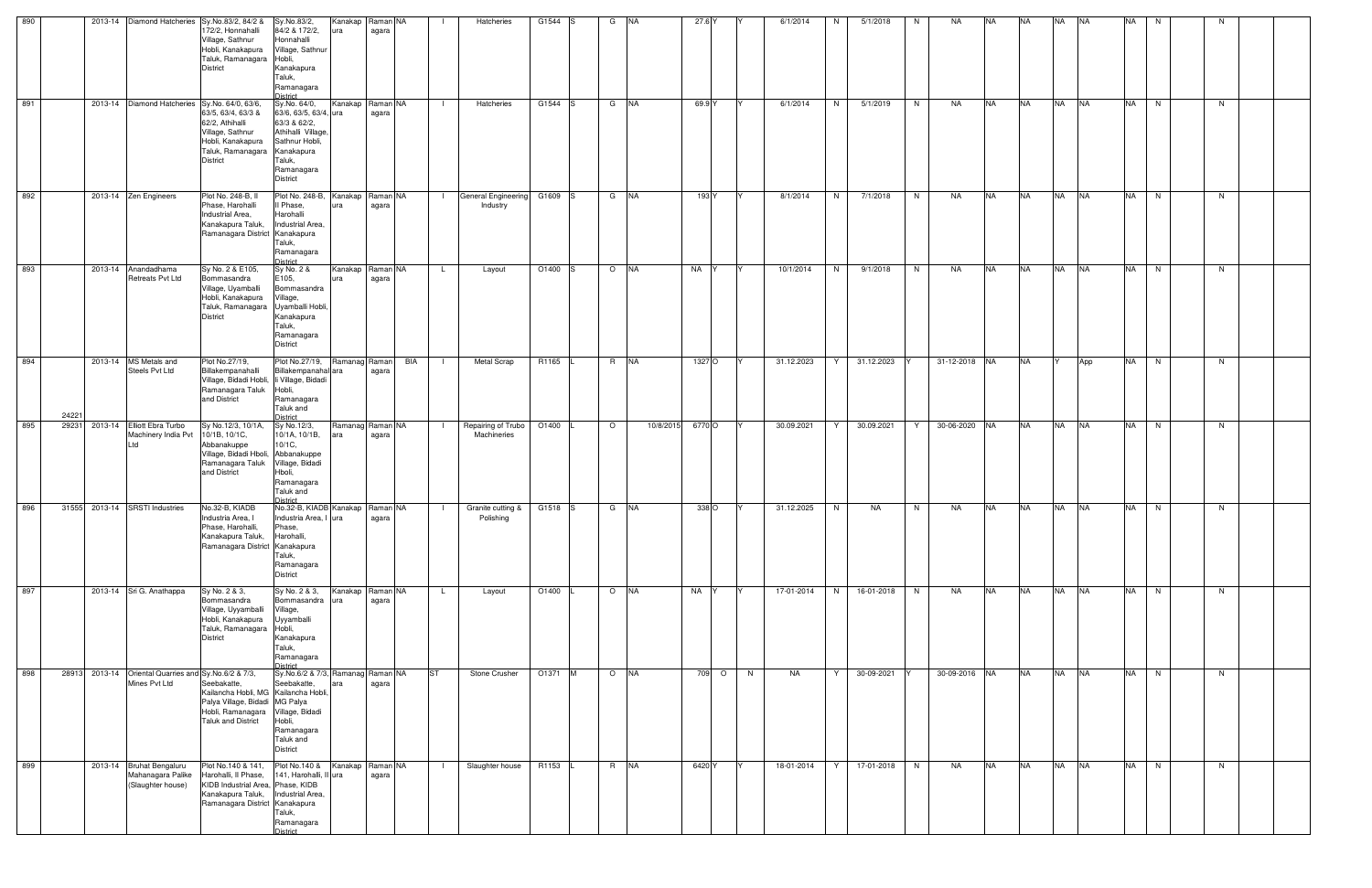| 900 |                 | 2013-14 Hamza Enterprises                                         | Plot No.240-P3,                                                                                                                                         | Plot No.240-P3, Kanakap Raman NA                                                                                       |                      |                           |                | Stainless steel                                        | R1125 S |     | R       |              | 95 <sub>Y</sub> | 28-01-2014        | N  | 27-01-2018 | N.             | NA            | <b>NA</b> | NA.       | <b>NA</b> | <b>INA</b> | <b>NA</b> | N.   |   |  |
|-----|-----------------|-------------------------------------------------------------------|---------------------------------------------------------------------------------------------------------------------------------------------------------|------------------------------------------------------------------------------------------------------------------------|----------------------|---------------------------|----------------|--------------------------------------------------------|---------|-----|---------|--------------|-----------------|-------------------|----|------------|----------------|---------------|-----------|-----------|-----------|------------|-----------|------|---|--|
|     |                 |                                                                   | <b>KIADB Industrial</b><br>Area, Il Phase,<br>Harohalli.<br>Kanakapura Taluk,<br>Ramanagara District Taluk,                                             | KIADB Industrial ura<br>Area, II Phase,<br>Harohalli,<br>Kanakapura<br>Ramanagara<br><b>District</b>                   |                      | agara                     |                | kitchen Baskets with<br>nickel and chrome<br>plating   |         |     |         |              |                 |                   |    |            |                |               |           |           |           |            |           |      |   |  |
| 901 |                 | 2013-14 Sri Veeranjaneya<br>Granites                              | Sy.No.42/3, Khata<br>No.444/42/3,<br>Shivanahalli Village, No.444/42/3,<br>Kanakapura Taluk,<br>Ramanagara District Village,                            | Sv.No.42/3,<br>Khata<br>Shivanahalli<br>Kanakapura<br>Taluk,<br>Ramanagara<br>District                                 | ura                  | Kanakap Raman NA<br>agara | $\blacksquare$ | Granite cutting &<br>Polishing                         | G1518 S |     |         | G 01.02.2014 | 23.81 O         | 30.09.2018        | N  | NA         | N              | NA            | <b>NA</b> | <b>NA</b> | <b>NA</b> | <b>NA</b>  |           | NA N | N |  |
| 902 |                 | 2013-14 Sri Thirumala<br>Granites                                 | Sy. No.161/2,<br>Aralalusandra<br>Village,<br>Venkatappana<br>Doddi, Kasaba Hobli, Doddi, Kasaba<br>Kanakapura Taluk,<br>Ramanagara District Kanakapura | Sy. No.161/2,<br>Aralalusandra<br>Village,<br>Venkatappana<br>Hobli,<br>Taluk,<br>Ramanagara<br><b>District</b>        |                      | Kanakap Raman NA<br>agara |                | Granite cutting &<br>Polishing                         | G1518 S |     | G       |              | 97 O            | 30-09-2017        | N  | NA         | N              | NA            | <b>NA</b> | <b>NA</b> | <b>NA</b> | <b>NA</b>  | <b>NA</b> | N    | N |  |
| 903 |                 | 2013-14 Five Star Plastic<br>Industry                             | Khata<br>No.513/1058/21139, No.513/1058/21 ara<br>Yarabnagara,<br>Ramanagara Town, Yarabnagara,<br>Ramanagara Taluk<br>and District                     | Khata<br>139,<br>Ramanagara<br>Town,<br>Ramanagara<br>Taluk and<br>District                                            |                      | Ramanag Raman NA<br>agara | $\blacksquare$ | Plastic components<br>using recycled<br>plastic wastes | O1366 S |     | $\circ$ |              | 7.36 O          | 30-09-2018        | N  | NA         | N <sub>1</sub> | NA            | <b>NA</b> | <b>NA</b> | <b>NA</b> | <b>INA</b> | <b>NA</b> | N    | N |  |
| 904 |                 | 76326 2013-14 Maruchi Kuma Steel Plot No.33 & 34,<br>Tube Pvt Ltd | <b>Bidadi Industrial</b><br>Area, Bidadi,<br>Ramanagara Taluk<br>and District                                                                           | Plot No.33 & 34, Ramanag Raman<br>Bidadi Industrial ara<br>Area, Bidadi,<br>Ramanagara<br>Taluk and<br><b>District</b> |                      | BIA<br>agara              | $\Box$         | General Engineering G1609<br>Industry                  |         |     | G       |              | 4089 O          | 31-12-2024        | Y  | 31-12-2024 |                | 31-12-2019 NA |           | <b>NA</b> | <b>NA</b> | <b>NA</b>  | <b>NA</b> | N    | N |  |
| 905 |                 | 2013-14 Profenster India Ltd                                      | Plot No.82, Bidadi<br>Industrial Area,<br>Bidadi, Ramanagara Area, Bidadi,<br><b>Taluk and District</b>                                                 | Plot No.82,<br>Bidadi Industrial ara<br>Ramanagara<br>Taluk and<br><b>District</b>                                     |                      | Ramanag Raman NA<br>agara |                | <b>General Engineering</b><br>Industry                 | G1609 S |     | G NA    |              | 185 Y           | 22-01-2014        | N  | 21-01-2018 | N              | NA            | <b>NA</b> | <b>NA</b> | <b>NA</b> | <b>NA</b>  | <b>NA</b> | N    | N |  |
| 906 | 2013-14 Pretech |                                                                   | No.Q8, KSSIDC Indi No.Q8, KSSIDC Kanakap Raman NA<br>Area, Kanakapura<br>Taluk, Ramanagara Kanakapura<br>District                                       | Indl Area.<br>Taluk,<br>Ramanagara<br><b>District</b>                                                                  |                      | agara                     |                | Plastic Injection<br>molding                           | G1543 S |     | G NA    |              | 77.87 Y         | 21-02-2014<br>IY. | N  | 20-02-2018 | N              | NA .          | <b>NA</b> | <b>NA</b> | <b>NA</b> | <b>NA</b>  | <b>NA</b> | N    | N |  |
| 907 |                 | 2013-14 United constructions Sy No. 1 (part), 2<br>and projects   | and 3(full)<br>bhimenahalli Village, bhimenahalli<br>Ramanagara Taluk<br>and District                                                                   | Sy No. 1 (part), Ramanag Raman NA<br>2 and $3$ (full)<br>Village,<br>Ramanagara<br>Taluk and<br>District               | ara                  | agara                     | $\Box$         | warehouse                                              | G1647 S |     | $G$ $N$ |              | 300 Y           | 26-02-2014<br>IY. | N  | 25-02-2018 | N              | NA            | <b>NA</b> | <b>NA</b> | <b>NA</b> | <b>NA</b>  |           | NA N | N |  |
| 908 |                 | 2013-14 Bharath Acetylene<br>Company                              | Sy. No.19/30, 19/28, Sy. No.19/30,<br>18/17, & 18/13,<br>Yedamadu Village,<br>Kanakapura Taluk,<br>Ramanagara Taluk<br>and District                     | 19/28, 18/17, & ura<br>18/13,<br>Yedamadu<br>Village,<br>Kanakapura<br>Taluk,<br>Ramanagara<br>Taluk and<br>District   |                      | Kanakap Raman NA<br>agara |                | Production for the<br>Acetylene gas                    | R1183   | IS. | R NA    |              | 300 Y           | 10/6/2014         | Y. | 10.01.2019 | N              | NA            | <b>NA</b> | <b>NA</b> | <b>NA</b> | <b>NA</b>  | <b>NA</b> | N    | N |  |
| 909 |                 | 28943 2013-14 MR Packaging                                        | Sy No.108/2,<br>Medamaranahalli,<br>Harohalli Industrial<br>Area, Kanakapura<br>Taluk, Ramanagara Kanakapura<br><b>District</b>                         | Sy No.108/2,<br>Medamaranahal ura<br>li, Harohalli<br>Industrial Area,<br>Taluk,<br>Ramanagara<br>District             | Kanakap Raman        | HIA<br>agara              | - 1            | Packaging                                              | G1509 S |     | G NA    |              | 95.5 O          | 31.12.2023        | Y. | 31.12.2023 | N              | NA            | <b>NA</b> | <b>NA</b> | <b>NA</b> | <b>NA</b>  | <b>NA</b> | N    | N |  |
| 910 |                 | 2013-14 Universal<br>Engineerings                                 | Plot No. 28,<br>Abbanakuppe<br>Village, Bidadi<br>IndustrialArea,<br>Ramanagara Taluk<br>and District                                                   | Plot No. 28,<br>Abbanakuppe<br>Village, Bidadi<br>IndustrialArea,<br>Ramanagara<br>Taluk and<br>District               | Ramanag Raman<br>ara | BIA<br>agara              | $\Box$         | General Engineering G1609 S<br>Industry                |         |     | G NA    |              | 125 Y           | 14-03-2014        | Y  | 13-03-2019 | N              | NA            | <b>NA</b> | <b>NA</b> | <b>NA</b> | <b>INA</b> |           | NA N | N |  |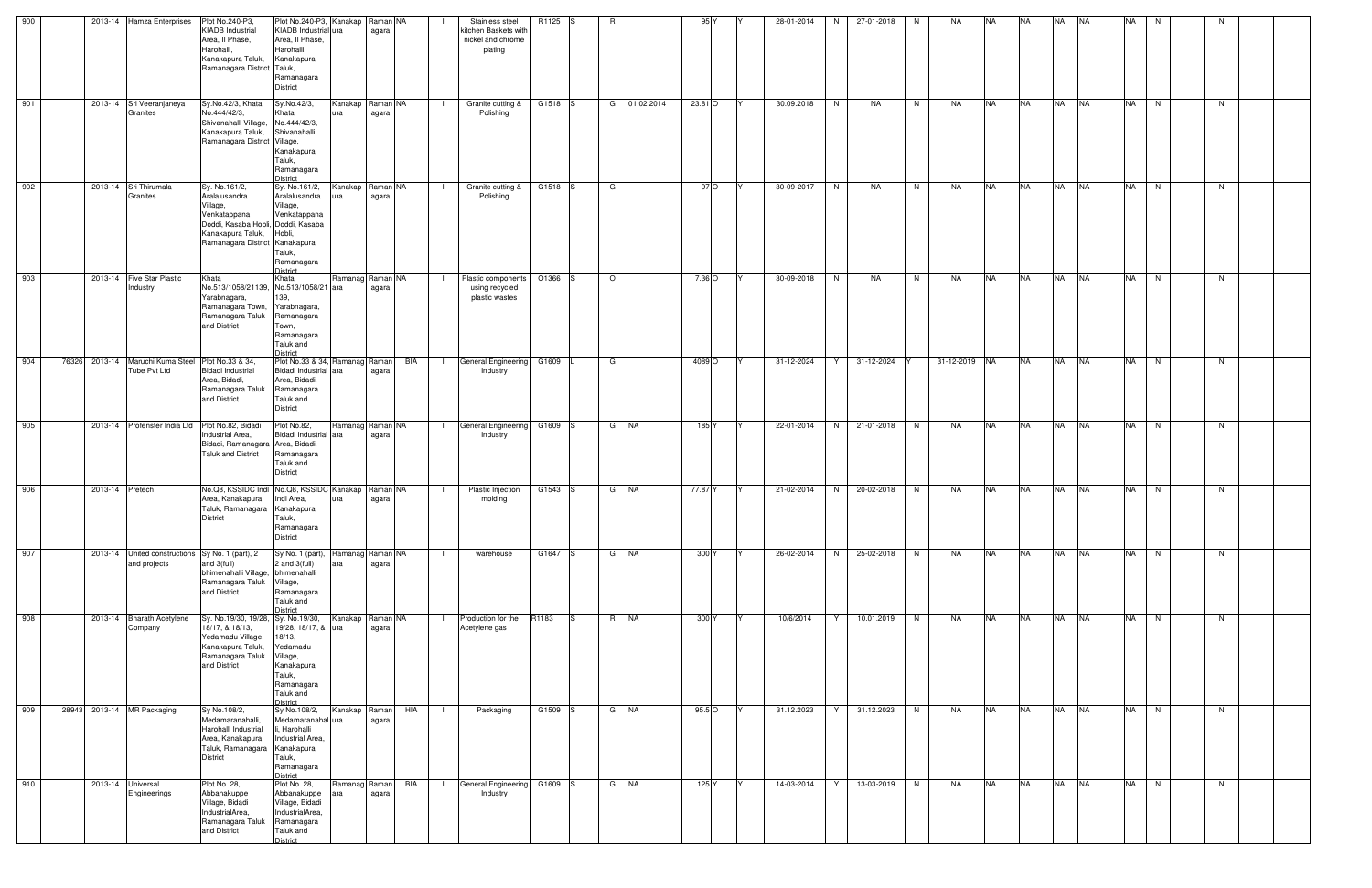| 911 |       |         | 37374 2013-14 Sukee Enterprises                                                                   | Plot No.A-14,<br>Harohalli Industrial<br>Area, Kanakapura<br>Taluk, Ramanagara Kanakapura<br><b>District</b>                           | Plot No.A-14,<br>Harohalli<br>ara<br>Industrial Area,<br>Taluk,<br>Ramanagara<br>District                                  | Ramanag Raman<br>agara | HIA | $\blacksquare$ | Printing and Packing 01364 M                                                                  |                     | $\circ$<br><b>INA</b> |              | 862 O            | 30.09.2021 | 30.09.2021<br>Y. | N | NA.           | NA.       | <b>NA</b> | <b>NA</b> | <b>NA</b>  | <b>NA</b> | N. |    |  |
|-----|-------|---------|---------------------------------------------------------------------------------------------------|----------------------------------------------------------------------------------------------------------------------------------------|----------------------------------------------------------------------------------------------------------------------------|------------------------|-----|----------------|-----------------------------------------------------------------------------------------------|---------------------|-----------------------|--------------|------------------|------------|------------------|---|---------------|-----------|-----------|-----------|------------|-----------|----|----|--|
| 912 |       |         | 2013-14 Globe Polymers                                                                            | Plot No.259, II<br>Phase, Harohalli<br>Industrial Area,<br>Kanakapura Taluk,<br>Ramanagara District Taluk,                             | Plot No.259, II Kanakap Raman<br>Phase, Harohalli ura<br>Industrial Area.<br>Kanakapura<br>Ramanagara<br><b>District</b>   | agara                  | HIA | - 1            | Scientific and<br>mathematical<br>instruments<br>manufacturing                                | G1609 S             | G NA                  |              | 270 C1           | 29-03-2014 | 28-03-2018<br>N  | N | NA            | <b>NA</b> | <b>NA</b> | <b>NA</b> | <b>NA</b>  | <b>NA</b> | N  | N. |  |
| 913 |       |         | 2013-14 Dilip Industries                                                                          | Plot No.122, I Phase, Plot No.122, I<br><b>KIADB</b> Industrila<br>Area, Kanakapura<br>Taluk, Ramanagara Kanakapura<br><b>District</b> | Phase, KIADB<br>Industrila Area,<br>Taluk,<br>Ramanagara<br><b>District</b>                                                | Kanakap Raman<br>agara | HIA | $\mathbf{L}$   | <b>General Engineering</b><br>Industry                                                        | G1609 S             | $G$ $N\overline{A}$   |              | 160 Y            | 29-03-2014 | 28-03-2019<br>Y  | N | NA            | <b>NA</b> | <b>NA</b> | <b>NA</b> | <b>NA</b>  | <b>NA</b> | N  | N. |  |
| 914 |       |         | 39406 2013-14 Adhiparashakthi<br><b>Traders</b>                                                   | Plot No.25-PC, I<br>Phase, Bidadi<br>Industrial Area.<br>Ramanagara Taluk<br>and District                                              | Plot No.25-PC, I Ramanag Raman<br>Phase, Bidadi<br>Industrial Area.<br>Ramanagara<br>Taluk and<br><b>District</b>          | agara                  | BIA | $\blacksquare$ | Recovery of silver<br>by processing                                                           | R <sub>1172</sub> S | 01.01.2014<br>R.      |              | $18$ O           | 30-06-2018 | N<br><b>NA</b>   | Y | 30-06-2018 NA |           | <b>NA</b> | <b>NA</b> | <b>NA</b>  | <b>NA</b> | N  | N  |  |
| 915 |       |         | 30674 2013-14 Transystem Logistics Plot No.68, Bidadi<br>International Pvt Ltd   Industrial Area, | Ramanagara Taluk<br>and District                                                                                                       | Plot No.68,<br>Bidadi Industrial<br>ara<br>Area,<br>Ramanagara<br>Taluk and<br><b>District</b>                             | Ramanag Raman<br>agara | BIA |                | Logistics services & 01303<br>maint. Of vehicles<br>with washing facility                     |                     | $\circ$               | 5070 O       |                  | 30.09.2022 | 30.09.2022       | N | NA            | <b>NA</b> | <b>NA</b> | <b>NA</b> | <b>NA</b>  | <b>NA</b> | N  | N. |  |
| 916 | 31815 | 2013-14 | <b>Team Concept Pvt</b><br>td                                                                     | Plot No.136B.<br>Harohalli Industrial<br>Area, II Phase,<br>Kanakapura Taluk,<br>Ramanagara District Kanakapura                        | Plot No.136B.<br>Harohalli<br>ura<br>Industrial Area,<br>Il Phase,<br>Taluk,<br>Ramanagara<br>District                     | Kanakap Raman<br>agara | HIA | - 1            | Aluminium & steel<br>fabrication                                                              | O1302 M             | $\circ$               |              | 900 O            | 30.09.2021 | 30.09.2021<br>Y  |   | 30.09.2020 NA |           | <b>NA</b> | <b>NA</b> | <b>NA</b>  | <b>NA</b> | N  | N. |  |
| 917 |       |         | 40165 2013-14 VMX Connectors Pvt Plot No.302B, II<br>_td                                          | Phase, Harohalli<br>Industrial Area,<br>Kanakapura Taluk,<br>Ramanagara District Taluk,                                                | Plot No.302B, II<br>Phase, Harohalli<br>lura<br>Industrial Area.<br>Kanakapura<br>Ramanagara<br><b>District</b>            | Kanakap Raman<br>agara | HIA |                | Electroplating                                                                                | R1125 M             | <b>R</b>              |              | 678 O            | 30.06.2023 | 30.06.2023       | Y | 30-06-2018 NA |           | <b>NA</b> | <b>NA</b> | <b>NA</b>  | <b>NA</b> | N  | N. |  |
| 918 |       |         | 2013-14 SPR Electroplaters                                                                        | Plot No.326-A, II<br>Phase, Harohalli<br>Industrial Area.<br>Kanakapura Taluk,<br>Ramanagara District Taluk,                           | Plot No.326-A, II Kanakap Raman<br>Phase, Harohalli ura<br>Industrial Area,<br>Kanakapura<br>Ramanagara<br><b>District</b> | agara                  | HIA |                | Electroplating                                                                                | R1125 S             | R.                    | 2014 89.67 O |                  | 30.06.2019 | 30.06.2019<br>Y  | N | NA            | <b>NA</b> | <b>NA</b> | <b>NA</b> | <b>INA</b> | <b>NA</b> | N  | N. |  |
| 919 |       |         | 24265 2013-14 Pearl Polyfilms                                                                     | Plot No.38, Bidadi<br>Industrial Area, II<br>Phase, Ramanagara Area, Il Phase,<br><b>Taluk and District</b>                            | Plot No.38,<br><b>Bidadi Industrial</b><br>lara<br>Ramanagara<br>Taluk and<br><b>District</b>                              | Ramanag Raman<br>agara | BIA |                | Polythene covers<br>and carry bags                                                            | G1614 S             | G                     |              | 103 <sub>O</sub> | 31-12-2023 | 31-12-2023<br>Y  | N | NA            | <b>NA</b> | <b>NA</b> |           | 17.2.2022  | <b>NA</b> | N  | N. |  |
| 920 |       |         | 24271 2013-14 Shashi Exports                                                                      | Plot No.28-F1,<br>Bidadi, Harohalli<br>Main Road,<br>Ramanagara Taluk Ramanagara<br>and District                                       | Plot No.28-F1,<br>Bidadi, Harohalli ara<br>Main Road,<br>Taluk and<br><b>District</b>                                      | Ramanag Raman<br>agara | BIA | - 1            | Perfumed<br>Agarabathi                                                                        | G1577 S             | G                     |              | 207 O            | 31-12-2023 | 31-12-2023<br>Y  | N | NA            | <b>NA</b> | <b>NA</b> | <b>NA</b> | <b>NA</b>  | <b>NA</b> | N  | N. |  |
| 921 | 75704 |         | 2013-14 M.M.Plastic<br>Industries (Formerly Bidadi Industrial                                     | Plot No.25-P4,<br>M.M. Plastic Udyog) Area, Bidadi Hobli,<br>Ramanagara Taluk<br>and District                                          | Plot No.25-P4,<br>Bidadi Industrial ara<br>Area, Bidadi<br>Hobli,<br>Ramanagara<br>Taluk and<br><b>District</b>            | Ramanag Raman<br>agara | BIA |                | Plastic fish net<br>twine, plastic<br>filament yarn tape,<br>plastic reprocessing<br>granules | O1366               | $\circ$               | 95.19 O      |                  | 30-09-2018 | Y<br>30-09-2018  | N | NA            | <b>NA</b> | <b>NA</b> | <b>NA</b> | <b>NA</b>  | <b>NA</b> | N  | N. |  |
| 922 | 37861 |         | 2013-14 Sri Mookambika<br>Industries                                                              | Plot No.32-A2,<br>Harohalli Industrial<br>Area, I phase,<br>Harohalli Hobli,<br>Kanakapura Taluk,<br>Ramanagara District Kanakapura    | Plot No.32-A2,<br>Harohalli<br>ura<br>Industrial Area,<br>phase, Harohalli<br>Hobli,<br>Taluk,<br>Ramanagara<br>District   | Kanakap Raman<br>agara | HIA | - 1            | Lead acid batteries R1128 S                                                                   |                     | R NA                  | 78.42 O      |                  | 30.06.2022 | Y<br>30.06.2022  | N | NA            | <b>NA</b> | <b>NA</b> | <b>NA</b> | <b>NA</b>  | <b>NA</b> | N  | N. |  |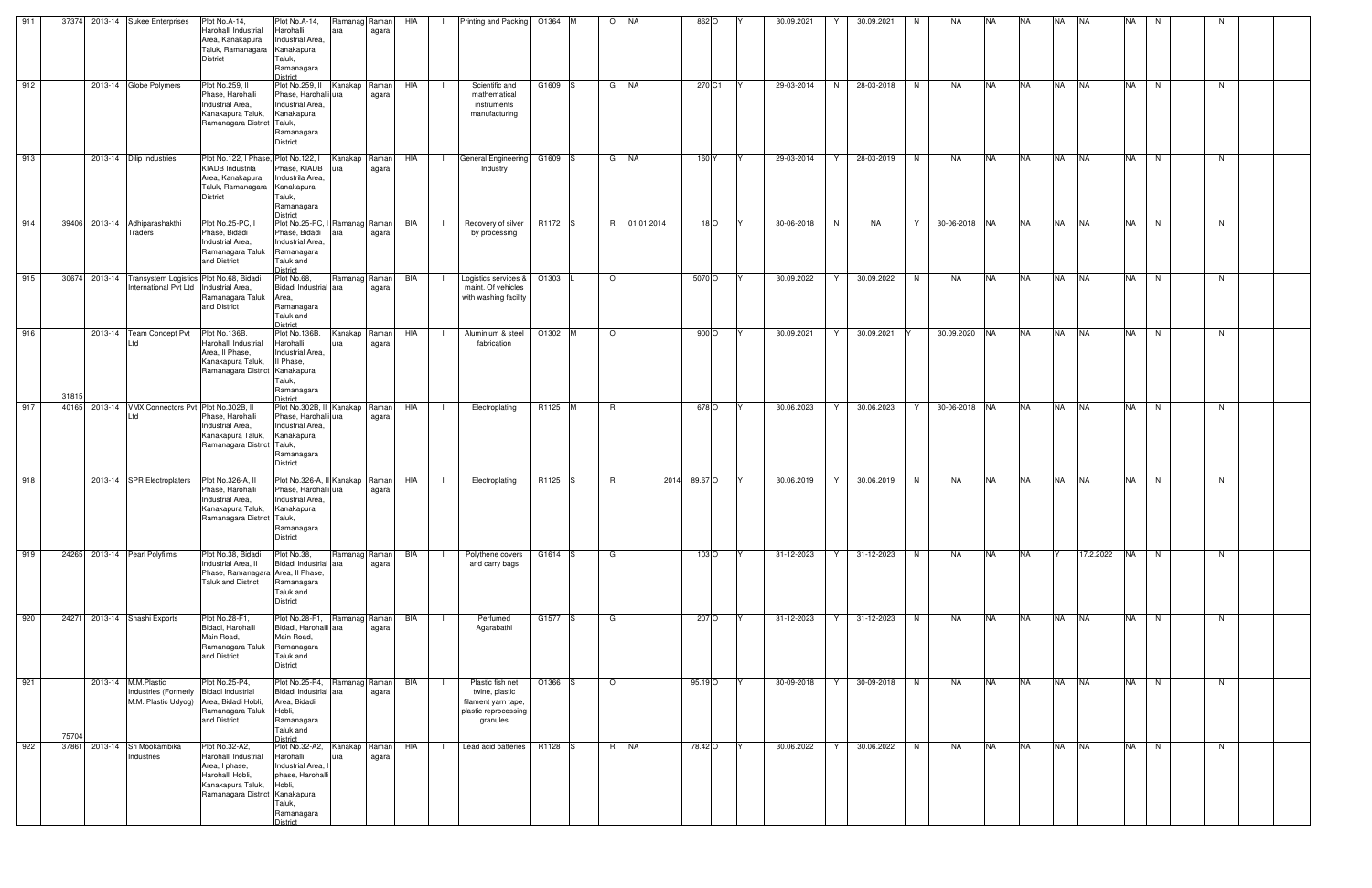| 923 | 28888 | 2014-15 DPK Engineers Pvt<br>Ltd                                                  | Plot No.218, 219,<br>220, 225 & 226-P,<br>Harohalli, Il Phase,<br><b>KIADB</b> Industrial<br>Area, Kanakapura<br>Taluk, Ramanagara   Industrial Area,<br><b>District</b> | Plot No.218,<br>219, 220, 225 &<br>226-P,<br>Harohalli, II<br>Phase, KIADB<br>Kanakapura<br>Taluk,<br>Ramanagara<br>District              | Kanakap<br>ura       | Raman<br>agara | HIA       | Fabrications and<br>surface treatment          | R1125                      |    | R.              | NA         | 2160 | $\circ$ | Y  | 30.06.2021 | Y | 30.06.2021 |   | 30-06-2019 | NA | NA        | NA        | NA        | NA I | N. | N  |  |
|-----|-------|-----------------------------------------------------------------------------------|--------------------------------------------------------------------------------------------------------------------------------------------------------------------------|-------------------------------------------------------------------------------------------------------------------------------------------|----------------------|----------------|-----------|------------------------------------------------|----------------------------|----|-----------------|------------|------|---------|----|------------|---|------------|---|------------|----|-----------|-----------|-----------|------|----|----|--|
| 924 |       | 28520 2014-15 Shashi Kiran Stone<br>Crusher                                       | Sy. No.275, 276 &<br>277, Uragahalli<br>Village, Bidadi Hobli,<br>Ramanagara Taluk<br>and District                                                                       | Sy. No.275, 276 Ramanag Raman<br>& 277,<br>Uragahalli<br>Village, Bidadi<br>Hobli,<br>Ramanagara<br>Taluk and<br>District                 | ara                  | agara          | NA        | ST<br>M-sand stone<br>aggregates               | O1371                      | M  | $\circ$         | NA.        | 599  | Y.      | Y  | 30-09-2021 | Y | 30-09-2021 | N | NA         | NA | NA        | NA        | <b>NA</b> | NA N |    | N. |  |
| 925 |       | 29553 2014-15 United Infra Minerals Sy. No.26/2, (Old Sy. Sy. No.26/2,<br>Pvt Ltd | No.26), Uragahalli<br>Village, Bidadi Hobli, Uragahalli<br>Ramanagara Taluk<br>and District                                                                              | (Old Sy. No.26),<br>Village, Bidadi<br>Hobli,<br>Ramanagara<br>Taluk and<br><b>District</b>                                               | Ramanag Raman<br>ara | agara          | NA        | ST<br>M-sand stone<br>aggregates               | O1371                      | M  | $\circ$         | NA         | 970  | $\circ$ | Y  | 30-09-2021 | Y | 30-09-2021 | Y | 30-09-2020 | NA | <b>NA</b> | <b>NA</b> | <b>NA</b> | NA N |    | N. |  |
| 926 |       | 2014-15 Sharath<br>Constructions                                                  | Sy. No.1/4, 2/1, 2/2, Sy. No.1/4, 2/1,<br>2/3, Hosahalli<br>Village, Kasaba<br>Hobli, Magadi Taluk, Village, Kasaba<br>Ramanagara District Hobli, Magadi                 | 2/2, 2/3,<br>Hosahalli<br>Taluk,<br>Ramanagara<br>District                                                                                | Magadi               | Raman<br>agara | NA        | $\mathsf{L}$<br>Layout                         | R1181                      | M  | $R_{\parallel}$ | NA         | NA   | Y.      | Y  | 8/5/2014   | N | 7/5/2018   | N | NA         | NA | NA 1      | <b>NA</b> | NA        | NA N |    | N. |  |
| 927 |       | 2014-15 Green City<br>Developers                                                  | Sy No.1/1A2, 2/2,<br>3/1, 14/3, 9/1 & 9/4,<br>Borehalli Village,<br>Bidadi Hobli,<br>Ramanagara Taluk<br>and District                                                    | Sy No.1/1A2,<br>2/2, 3/1, 14/3,<br>$9/1$ & $9/4$ ,<br>Borehalli<br>Village, Bidadi<br>Hobli,<br>Ramanagara<br>Taluk and<br>District       | Ramanag Raman<br>ara | agara          | NA        | Layout<br>L.                                   | R1181                      | S  | R               | NA         | NA   | Y.      | Y. | 14-05-2014 | N | 13-05-2018 | N | NA         | NA | NA        | NA        | NA        | NA N |    | N. |  |
| 928 |       | 2014-15 Kadamba<br>Developers                                                     | Sy No.10/3, 11/1A2, Sy No.10/3,<br>11/1B, 11/2, 12/2,<br>12/3 & 40/1A2,<br>Deshohalli Village,<br>Sathnur Hobli,<br>Kanakapura Taluk,<br>Ramanagara District Hobli,      | 11/1A2, 11/1B,<br>11/2, 12/2, 12/3<br>& 40/1A2,<br>Deshohalli<br>Village, Sathnur<br>Kanakapura<br>Taluk,<br>Ramanagara                   | Kanakap Raman<br>ura | agara          | NA        | <b>L</b><br>Layout                             | R1181                      | L. | $\overline{R}$  | NA         | NA   | Y       | Y  | 13-05-2014 | N | 12/5/2018  | N | NA         | NA | NA        | <b>NA</b> | <b>NA</b> | NA N |    | N  |  |
| 929 |       | 2014-15 Proman<br>Infrastructure<br>Services Pvt Ltd                              | No.17J, KIADB<br>Industrial Area, II<br>Phase, I Sector,<br>Bidadi, Ramanagara Sector, Bidadi,<br><b>Taluk and District</b>                                              | No.17J, KIADB<br>Industrial Area,<br>Il Phase, I<br>Ramanagara<br>Taluk and<br><b>District</b>                                            | Ramanag Raman<br>ara | agara          | BIA       | Fabrication and<br>structural crusher<br>parts | O1369                      | S. | $\circ$         | NA         | 362  | Y       | Y  | 24-05-2014 | N | 23-05-2019 | N | NA         | NA | NA        | NA        | <b>NA</b> | NA I | N  | N. |  |
| 930 |       | 2014-15 Advanced Crushing<br>Engineers Pvt Ltd                                    | No.68/2, 69/2,<br>Mayaganahalli<br>Village, Kasaba<br>Hobli, Ramanagara Hobli,<br><b>Taluk and District</b>                                                              | No.68/2, 69/2,<br>Mayaganahalli<br>Village, Kasaba<br>Ramanagara<br>Taluk and<br>District                                                 | Ramanag Raman<br>ara | agara          | NA        | Fabrication and<br>structural crusher<br>parts | O1369                      | S. | $\circ$         | 05.04.2014 | 440  | Y       | Y  | 24-05-2014 | Y | 23-05-2018 | N | NA         | NA | NA        | NA        | NA        | NA N |    | N  |  |
| 931 | 26801 | 2014-15 Praras Bio Sciences Plot No.132, I Phase, Plot No.132, I<br>Pvt Ltd       | <b>KIADB</b> Industrial<br>Area, Harohalli,<br>Kanakapura Taluk,<br>Ramanagara District Kanakapura                                                                       | Phase, KIADB<br>Industrial Area,<br>Harohalli,<br>Taluk,<br>Ramanagara<br><b>District</b>                                                 | Kanakap Raman<br>ura | agara          | HIA       |                                                | shine aid & floc aid 01325 | M  | $\circ$         | NA         | 685  | $\circ$ | Y  | 30.09.2022 | Y | 30.09.2022 | N | NA         | NA | NA        | NA        | NA        | NA N |    | N  |  |
| 932 |       | 2014-15 Akshaya Infra<br>Promoters India Pvt<br>Ltd                               | Sy No.9/2, 9/10,<br>9/12, 9/13<br>etcMudenahalli<br>Village, Harohalli<br>Hboli, Kanakapura<br>Taluk, Ramanagara Kanakapura<br><b>District</b>                           | Sy No.9/2, 9/10, Kanakap Raman<br>9/12, 9/13<br>etcMudenahalli<br>Village,<br>Harohalli Hboli,<br>Taluk,<br>Ramanagara<br><b>District</b> | ura                  | agara          | <b>NA</b> | $\mathsf{L}$<br>Layout                         | R1181                      | M  | $\overline{R}$  | NA         | NA   | Y.      | Y  | 24-05-2014 | N | 23-05-2019 | N | NA         | NA | NA        | NA        | <b>NA</b> | NA N |    | N  |  |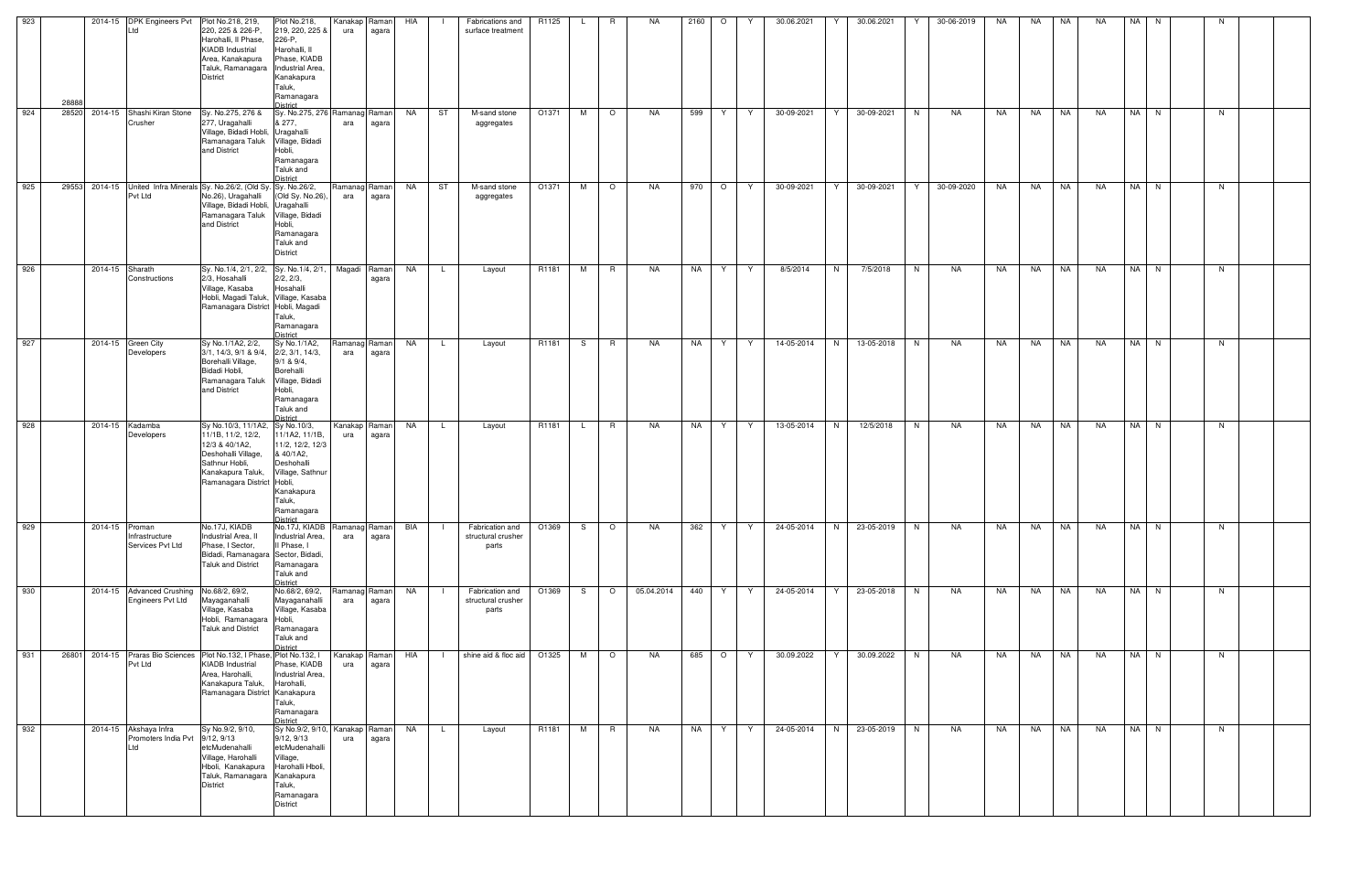| 933 |  | 2014-15 Powermech<br>Engineering            | Sy No.7/13 & 8/9,<br>Kethaganahalli<br>Village, Bidadi Hobli, Kethaganahalli<br>Ramanagara Taluk<br>and District                                             | Sy No.7/13 &<br>8/9.<br>Village, Bidadi<br>Hobli,<br>Ramanagara<br>Taluk and<br>District                                                   | Ramanag<br>ara       | Ramanl<br>agara | NA  | <b>General Engineering</b><br>Industry                                                                                                                          | G1609 | S. | G            | NA         | NA        | $\circ$      |   | 31-12-2022 | 31-12-2022      | N | NA | NA  | NA    | NA        | <b>NA</b> | NA I | N    | N  |  |
|-----|--|---------------------------------------------|--------------------------------------------------------------------------------------------------------------------------------------------------------------|--------------------------------------------------------------------------------------------------------------------------------------------|----------------------|-----------------|-----|-----------------------------------------------------------------------------------------------------------------------------------------------------------------|-------|----|--------------|------------|-----------|--------------|---|------------|-----------------|---|----|-----|-------|-----------|-----------|------|------|----|--|
| 934 |  | 2014-15 Pagariya Food<br>Products Pvt Ltd   | Plot No.302-A,<br>Harohalli Industrial<br>Area, Kanakapura<br>Taluk, Ramanagara Kanakapura<br>District                                                       | Plot No.302-A,<br>Harohalli<br>Industrial Area,<br>Taluk,<br>Ramanagara<br><b>District</b>                                                 | Kanakap<br>ura       | Raman<br>agara  | HIA | Masala Products,<br>Cereal products and<br>instant mixes                                                                                                        | G1556 | S. | G            | NA         | 395       | $\circ$      | Y | 31-12-2023 | 31-12-2023<br>Y | N | NA | NA. | NA    | NA        | NA        |      | NA N | N. |  |
| 935 |  | 2014-15 Empress Agro<br>Processors          | Sy No. 66/2,<br>Yannegere Village,<br>Solur Hobli, Magadi Village, Solur<br>Taluk, Ramanagara Hobli, Magadi<br><b>District</b>                               | Sy No. 66/2,<br>Yannegere<br>Taluk,<br>Ramanagara<br><b>District</b>                                                                       | Magadi               | Raman<br>agara  | NA  | Cashew Nut                                                                                                                                                      | O1308 | S. | $\circ$      | 01.08.2015 | 210 O     |              | Y | 30.09.2019 | Y<br>30.09.2019 | N | NA | NA  | NA NA |           | NA        |      | NA N | N  |  |
| 936 |  | 2014-15 Ram Enterprises,                    | Plot No.A-13,<br>Printech Park<br>Cluster, KIADB<br>Industrial Area.<br>I Phase, Harohalli,<br>Kanakapura Taluk,<br>Ramanagara District. Kanakapura          | Plot No.A-13,<br><b>Printech Park</b><br>Cluster, KIADB<br>Industrial Area,<br>I Phase,<br>Harohalli,<br>Taluk,<br>Ramanagara<br>District. | Kanakap<br>ura       | Raman<br>agara  | HIA | Printing inks,<br>Thinners<br>(Blending), Aerosols<br>Blending), Resistive<br>coatings for<br>automobiles(<br>Blending),<br>Lubricating oil<br>blends(blending) | O1362 | S. | $\circ$      | NA         | NA        | $\circ$      | Y | 30-09-2019 | 30-09-2019      | N | NA | NA  | NA    | <b>NA</b> | <b>NA</b> |      | NA N | N  |  |
| 937 |  | 2014-15 Rajhans Enterprises, Plot No.25-P,  | Abbanakuppe<br>Village, Bidadi Hobli, Village, Bidadi<br>Ramanagara Taluka Hobli,<br>and District                                                            | Plot No.25-P,<br>Abbanakuppe<br>Ramanagara<br>Taluka and<br><b>District</b>                                                                | Ramanag<br>ara       | Raman<br>agara  | BIA | Flexible printing                                                                                                                                               | O1364 | L. | $\circ$      | 01.01.2015 | 3280      | $\circ$      | Y | 30-09-2021 | 30-09-2021<br>Y | N | NA | NA  | NA    | NA        | <b>NA</b> |      | NA N | N  |  |
| 938 |  | 41625 2014-15 Trinity Exports               | Sy No.34/P28,<br>Panakanakallu<br>Village, Magadi<br>Taluk, Ramanagara Taluk,<br>District                                                                    | Sy No.34/P28,<br>Panakanakallu<br>Village, Magadi<br>Ramanagara<br><b>District</b>                                                         | Magadi               | Raman<br>agara  | NA  | ST Stone aggregates &<br>M Sand                                                                                                                                 | O1371 | M  | $\circ$      | NA.        | 750       | $\circ$      | Y | 17.04.2020 | 17.04.2020<br>Y | N | NA | NA  | NA    | NA        | NA        |      | NA N | N  |  |
| 939 |  | 2014-15 Sai Greentech<br>Industries         | #267/5, KIADB<br>Industrial Area, II<br>Phase, Harohalli,<br>Kanakapura Taluk,<br>Ramanagara District Kanakapura                                             | #267/5, KIADB<br>Industrial Area,<br>Il Phase,<br>Harohalli,<br>Taluk,<br>Ramanagara<br><b>District</b>                                    | Kanakap<br>ura       | Raman<br>agara  | HIA | Light diesel oil, Steel R1178<br>wire, Carbon black &<br>Gas                                                                                                    |       | S. | $\mathsf{R}$ | NA         | 237       | Y            | Y | 27-06-2014 | 26-07-2019<br>Y | N | NA | NA  | NA    | NA        | NA        |      | NA N | N  |  |
| 940 |  | 2014-15 Global Craft<br>Enterprises         | Plot No.310-D,<br>Haroahlli Industrial<br>Area, Sy No.529-<br>Part, Harohalli Hobli, Sy No.529-Part.<br>Kanakapura Taluk,<br>Ramanagara District Kanakapura  | Plot No.310-D,<br>Haroahlli<br>Industrial Area,<br>Harohalli Hobli,<br>Taluk,<br>Ramanagara<br><b>District</b>                             | Kanakap Raman<br>ura | agara           | HIA | Industrial<br>Fabrication,<br>Logistics &<br>warehousing                                                                                                        | G1609 | S  | G            | <b>NA</b>  | NA        | Y            | Y | 7/7/2014   | N<br>6/7/2019   | N | NA | NA  | NA    | <b>NA</b> | <b>NA</b> |      | NA N | N  |  |
| 941 |  | 2014-15 Sri Technologies                    | Plot No.351-1B,<br>Haroahlli Industrial<br>Area, Sy No.523-<br>Part, Harohalli Hobli, Sy No.523-Part.<br>Kanakapura Taluk,<br>Ramanagara District Kanakapura | Plot No.351-1B, Kanakap<br>Haroahlli<br>Industrial Area,<br>Harohalli Hobli,<br>Taluk,<br>Ramanagara<br><b>District</b>                    | ura                  | Raman<br>agara  | HIA | computer Hardware<br>Assembly                                                                                                                                   |       | S. | W            | NA         | NA        | Y.           | Y | 7/7/2014   | N<br>6/7/2019   | N | NA | NA  | NA    | NA        | NA        |      | NA N | N  |  |
| 942 |  | 31382 2014-15 National Vinyle<br>Industries | Plot No.325-T,<br>Harohalli Industrial<br>Area, Il Phase,<br>Kanakapura Taluk,<br>Ramanagara District Kanakapura                                             | Plot No.325-T,<br>Harohalli<br>Industrial Area,<br>Il Phase,<br>Taluk,<br>Ramanagara<br><b>District</b>                                    | Kanakap<br>ura       | Raman<br>agara  | HIA | Plastic bottles &<br>$\Box$<br>caps                                                                                                                             | O1317 | M  | $\circ$      | NA         | 180   O   |              | Y | 30.09.2019 | Y<br>30.09.2019 | N | NA | NA  | NA 1  | I NA      | NA        | NA N |      | N  |  |
| 943 |  | 2014-15 Jain Udyog                          | Plot No.87, KIADB<br>Industrial Area, II<br>Phase, II Sector,<br>Bidadi, Ramanagara II Sector, Bidadi,<br><b>Taluk and District</b>                          | Plot No.87,<br><b>KIADB</b> Industrial<br>Area, II Phase,<br>Ramanagara<br>Taluk and<br>District                                           | Ramanag<br>ara       | Ramanl<br>agara | BIA | Aluminium circles<br>- 1<br>and plates                                                                                                                          | G1501 | S. | G            | NA         | <b>NA</b> | $\mathsf{Y}$ | Y | 25-07-2014 | N<br>24-07-2019 | N | NA | NA  |       | NA NA     | NA        |      | NA N | N. |  |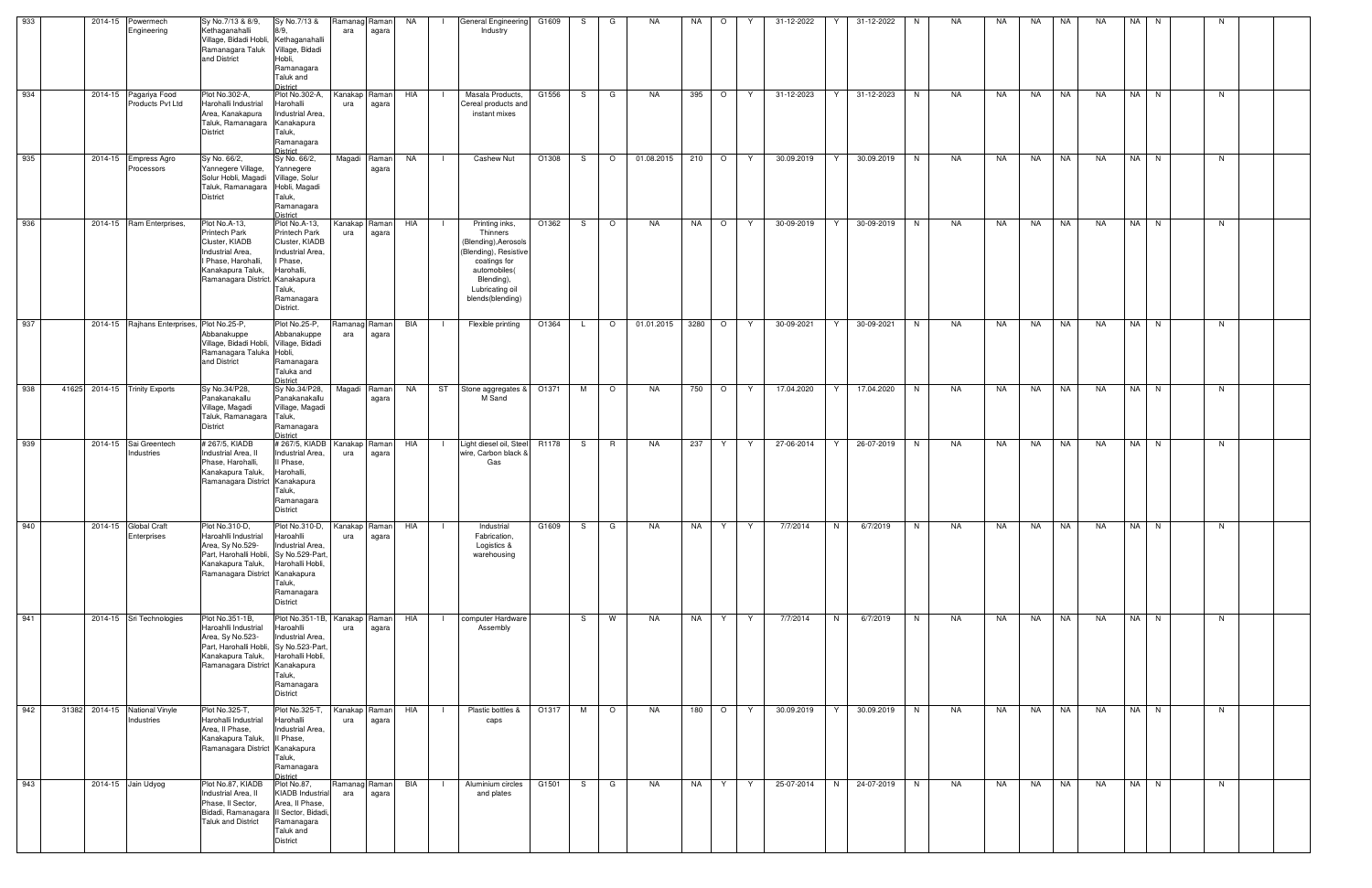| 944 |       | 2014-15 Sukanya Poultry                                                          | Sy No.254/1,                                                                                                                                                                                     | Sy No.254/1,                                                                                                                    | Kanakap Raman        |       | NA         | Poultry Farm                                          | G1544 | S  | G       | NA.       | NA    | Y             | 28-07-2014 | N. | 27-07-2019 | N. | NA         | NA | NA        | NA        | <b>NA</b> | NA I | N |    |  |
|-----|-------|----------------------------------------------------------------------------------|--------------------------------------------------------------------------------------------------------------------------------------------------------------------------------------------------|---------------------------------------------------------------------------------------------------------------------------------|----------------------|-------|------------|-------------------------------------------------------|-------|----|---------|-----------|-------|---------------|------------|----|------------|----|------------|----|-----------|-----------|-----------|------|---|----|--|
|     |       | Farm                                                                             | Chakanahalli Village, Chakanahalli<br>Kasaba Hobli,<br>Malagal Post,<br>Kanakapura Taluk,<br>Ramanagara District Kanakapura                                                                      | Village, Kasaba<br>Hobli, Malagal<br>Post,<br>Taluk,<br>Ramanagara<br><b>District</b>                                           | ura                  | agara |            |                                                       |       |    |         |           |       |               |            |    |            |    |            |    |           |           |           |      |   |    |  |
| 945 |       | 2014-15 Purple Exim<br>Enterprises                                               | Plot No.350-B & 351- Plot No.350-B &   Kanakap   Raman<br>C, Harohalli Industrial 351-C, Harohalli<br>Area, II Phase,<br>Harohalli Hobli,<br>Kanakapura Taluk,<br>Ramanagara District Kanakapura | Industrial Area,<br>Il Phase,<br>Harohalli Hobli,<br>Taluk,<br>Ramanagara<br><b>District</b>                                    | ura                  | agara | HIA        | Self adhesive tapes                                   | G1603 | S  | G       | <b>NA</b> | NA    | $\circ$<br>Y  | 31-12-2023 | Y  | 31-12-2023 | N  | NA         | NA | <b>NA</b> | NA        | <b>NA</b> | NA N |   | N  |  |
| 946 | 36099 | 2014-15 Uttam Industries                                                         | Plot No.85, Bidadi<br>Industrial Area.<br>Bidadi, Ramanagara Area, Bidadi,<br><b>Taluk and District</b>                                                                                          | Plot No.85,<br><b>Bidadi Industrial</b><br>Ramanagara<br>Taluk and<br><b>District</b>                                           | Ramanag Raman<br>ara | agara | BIA        | General Engineering<br>$\blacksquare$<br>Industry     | G1609 | S. | G       | NA        | NA    | Y<br>Y.       | 19-08-2014 | Y  | 18-08-2018 | N  | NA         | NA | NA        | NA        | <b>NA</b> | NA N |   | N  |  |
| 947 |       | 2014-15 B.S. Solders                                                             | Plot No.39-A & B,<br><b>Bidadi Industrial</b><br>Area. Il Phase. II<br>Sector, Ramanagara II Phase, II<br><b>Taluk and District</b>                                                              | Plot No.39-A &<br>B, Bidadi<br>Industrial Area.<br>Sector,<br>Ramanagara<br>Taluk and<br>District                               | Ramanag Raman<br>ara | agara | BIA        | Plastic molded<br>components                          | G1543 | S  | G       | <b>NA</b> | NA    | Y<br>Y        | 27-08-2014 | N  | 26-08-2018 | N  | NA         | NA | NA        | NA        | NA        | NA I | N | N  |  |
| 948 |       | 2014-15 Dhariwal Indusries<br>Pvt Ltd                                            | Plot No.34E, Bidadi<br>Industrial Area, II<br>Phase, II Sector,<br>Ramanagara Taluk<br>and District                                                                                              | Plot No.34E,<br><b>Bidadi Industrial</b><br>Area, Il Phase,<br>II Sector,<br>Ramanagara<br>Taluk and<br><b>District</b>         | Ramanag Raman<br>ara | agara | BIA        | <b>Electrical switch</b><br>gear and control<br>panel |       | S  | W       | NA.       | NA    | C1<br>Y       | 27-08-2014 | N  | 26-08-2018 | N  | NA         | NA | NA        | NA        | NA        | NA N |   | N. |  |
| 949 | 26251 | 2014-15 seetha Ice Creams<br>Pvt Ltd                                             | Plot No.264/B,<br>Harohalli Industrial<br>Area, II Phase,<br>Harohalli Hobli,<br>Kanakapura Taluk,<br>Ramanagara District Kanakapura                                                             | Plot No.264/B,<br>Harohalli<br>Industrial Area,<br>Il Phase,<br>Harohalli Hobli,<br>Taluk,<br>Ramanagara<br><b>District</b>     | Kanakap Raman<br>ura | agara | HIA        | Ice cream                                             | O1316 |    | $\circ$ | <b>NA</b> | 3156  | $\circ$<br>Y. | 30.09.2022 | Y  | 30.09.2022 | Y  | 21.06.2016 | NA | NA        | NA        | NA        | NA I | N | N  |  |
| 950 |       | 24224 2014-15 Seetha Ice Creams<br>Pvt Ltd                                       | Plot No.29, I phase,<br>Bidadi Industrial<br>Area, Ramanagara   Industrial Area,<br><b>Taluk and District</b>                                                                                    | Plot No.29, I<br>phase, Bidadi<br>Ramanagara<br>Taluk and<br><b>District</b>                                                    | Ramanag Raman<br>ara | agara | BIA        | Ice cream<br>$\Box$                                   | O1336 | S. | $\circ$ | NA        | 600   | $\circ$<br>Y  | 30-09-2020 | Y  | 30-09-2020 | N  | NA         | NA | NA        | NA        | NA        | NA N |   | N. |  |
| 951 |       | 30957 2014-15 Maruthi Ready Mix                                                  | Sy No.26,<br>Lakshmisagara<br>Village, Bidadi Hobli, Village, Bidadi<br>Ramanagara Taluk<br>and District                                                                                         | Sy No.26,<br>Lakshmisagara<br>Hobli,<br>Ramanagara<br>Taluk and<br><b>District</b>                                              | Ramanag Raman<br>ara | agara | <b>NA</b>  | Ready mix concrete G1548                              |       | S. | G       | NA        | 339   | $\circ$<br>Y  | 31.12.2025 | Y. | 31.12.2025 | N  | NA         | NA | NA        | <b>NA</b> | <b>NA</b> | NA N |   | N  |  |
| 952 |       | 2014-15 Janya Sports<br>Industries                                               | Plot No.39-C, II<br>Phase, II Sector,<br><b>Bidadi Industrial</b><br>Area, Bidadi,<br>Ramanagara Taluk Bidadi,<br>and District                                                                   | Plot No.39-C, II Ramanag Raman<br>Phase, II<br>Sector, Bidadi<br>Industrial Area.<br>Ramanagara<br>Taluk and<br><b>District</b> | ara                  | agara | <b>NA</b>  | Sports goods                                          |       | S  | W       | <b>NA</b> | 43    | Y<br>Y        | 16-10-2014 | N  | 15-10-2019 | N  | NA         | NA | <b>NA</b> | <b>NA</b> | NA        | NA N |   | N. |  |
| 953 |       | 2014-15 Sri Bhagvan<br>Mahaveer Jain<br>Educational and<br><b>Cultural Trust</b> | Sy No.134, 130/2,<br>etc Jaksandra Village 130/2, etc<br>& Post, Kanakapura Jaksandra<br>Taluk, Ramanagara Village & Post,<br><b>District</b>                                                    | Sy No.134,<br>Kanakapura<br>Taluk,<br>Ramanagara<br>District                                                                    | Kanakap Raman<br>ura | agara | NA         | <b>Education Trust</b>                                | R1181 |    | R       | <b>NA</b> | 1538  | $\circ$<br>Y  | HOP        | Y  | HOP        | N  | NA         | NA | NA        | NA        | <b>NA</b> | NA N |   | N. |  |
| 954 |       | 2014-15 Tulsi Green Tech                                                         | Shed No.324-D,<br><b>KIADB</b> Industrial<br>Area, Harohalli, II<br>Phase, Kanakapura   Il Phase,<br>Taluk, Ramanagara Kanakapura<br><b>District</b>                                             | Shed No.324-D, Kanakap Raman<br><b>KIADB</b> Industrial<br>Area, Harohalli,<br>Taluk,<br>Ramanagara<br><b>District</b>          | ura                  | agara | <b>HIA</b> | waste tyre re-<br>processing                          | R1178 | S  | R       | <b>NA</b> | 94.38 | $C2$ Y        | 30-06-2019 | Y  | 30-06-2019 | N  | NA         | NA | <b>NA</b> | <b>NA</b> | <b>NA</b> | NA N |   | N  |  |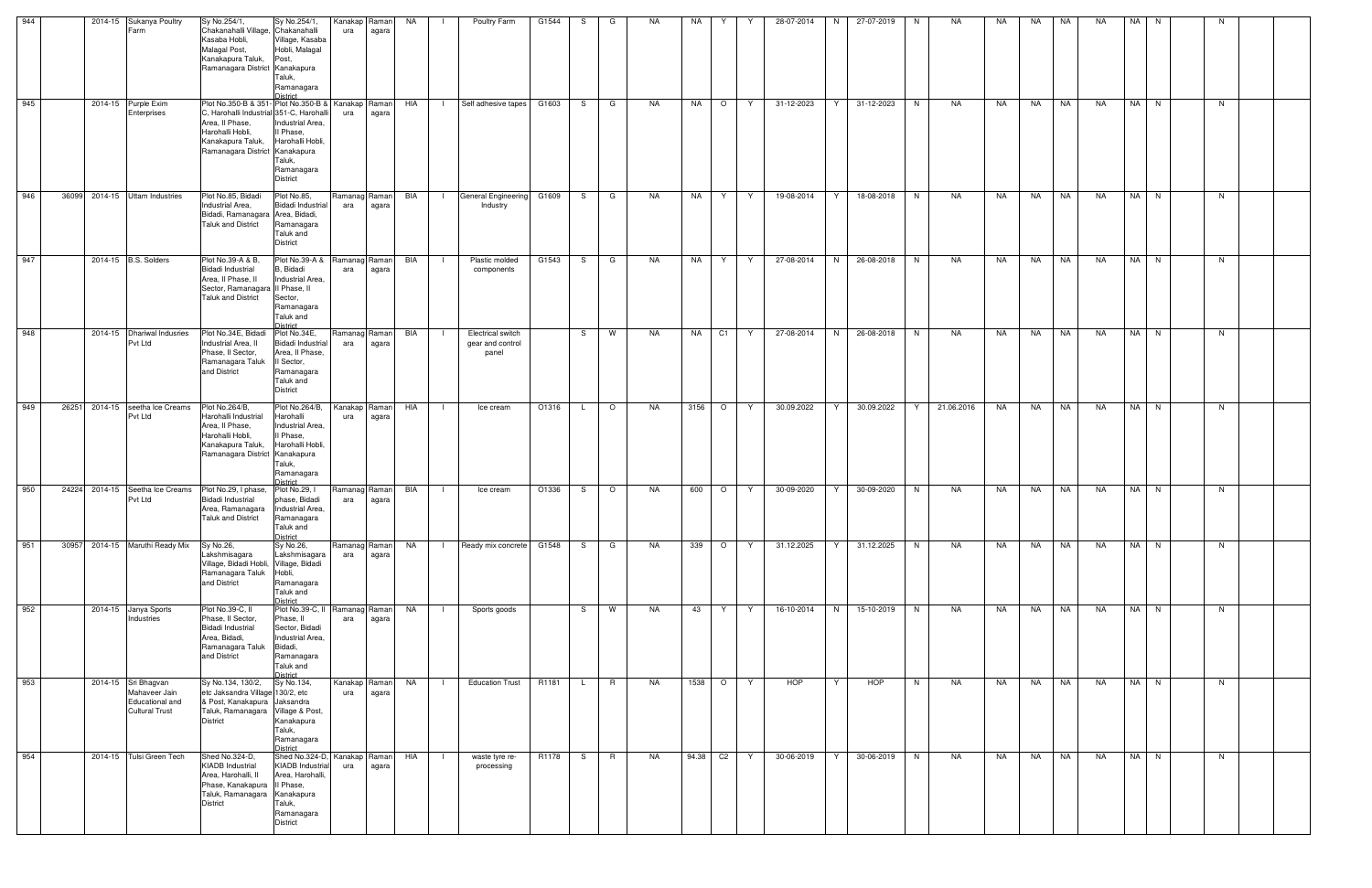| 955 |       | 2014-15 Mahalakshmi<br>Enterprises |                                                 | Sy No.49,<br>Marasandra Village,<br>Kaad Jaksandra,<br>Near Harohalli,<br>Kanakapura Taluk,<br>Ramanagara District Kanakapura                                                                                           | Sy No.49,<br>Marasandra<br>Village, Kaad<br>Jaksandra,<br>Near Harohalli,<br>Taluk,<br>Ramanagara<br>District              | Kanakap Raman<br>ura | agara                  | <b>NA</b> |                | ST Stone aggregates &<br>M Sand                                                                                   | O1371 | S.  | $\circ$      | NA        | 455       | $\circ$ | Y  | 30-06-2020 | Y               | 30-06-2020 | N. | NA         | NA | NA        | NA        | NA        | NA N     |  | N  |  |
|-----|-------|------------------------------------|-------------------------------------------------|-------------------------------------------------------------------------------------------------------------------------------------------------------------------------------------------------------------------------|----------------------------------------------------------------------------------------------------------------------------|----------------------|------------------------|-----------|----------------|-------------------------------------------------------------------------------------------------------------------|-------|-----|--------------|-----------|-----------|---------|----|------------|-----------------|------------|----|------------|----|-----------|-----------|-----------|----------|--|----|--|
| 956 |       | 2014-15 Shakti Auto                | Components                                      | Plot NO.112, KIADB Plot NO.112,<br>Industrial Area,<br>Harohalli, II Phase,<br>Kanakapura Taluk,<br>Ramanagara District Kanakapura                                                                                      | KIADB Industrial<br>Area, Harohalli,<br>II Phase,<br>Taluk,<br>Ramanagara<br><b>District</b>                               | Kanakap Raman<br>ura | agara                  | NA        |                | Precision turned<br>components                                                                                    | G1609 | S.  | G            | NA        | 105       | Y.      | Y  | 14-10-2014 | N               | 13-10-2019 | N  | NA         | NA | NA        | NA        | NA        | NA N     |  | N  |  |
| 957 |       | company                            | 2014-15 Elmech Engineering Plot NO.297-B,       | <b>KIADB Industrial</b><br>Area, Harohalli, II<br>Phase, Kanakapura   Il Phase,<br>Taluk, Ramanagara Kanakapura<br><b>District</b>                                                                                      | Plot NO.297-B,<br><b>KIADB</b> Industrial<br>Area, Harohalli,<br>Taluk,<br>Ramanagara<br>District                          | Kanakap Raman<br>ura | agara                  | NA        | $\Box$         | <b>Material handling</b><br>equipments                                                                            | G1609 | S.  | G            | <b>NA</b> | 470       | Y.      | Y. | 20-10-2014 | N               | 19-10-2014 | N  | <b>NA</b>  | NA | NA        | <b>NA</b> | <b>NA</b> | NA N     |  | N. |  |
| 958 |       | Ltd.                               | 2014-15 Orion Precast Pvt                       | Sy No.38, Dollahalli Sy No.38,<br>Village, Kasaba<br>Hobli, Kanakapura<br>Taluk, Ramanagara Hobli,<br><b>District</b>                                                                                                   | Dollahalli<br>Village, Kasaba<br>Kanakapura<br>Taluk,<br>Ramanagara<br>District                                            | Kanakap<br>ura       | Raman<br>agara         | NA .      | ST             | Stone Crusher                                                                                                     | O1371 | S.  | $\circ$      | NA        | 336   O   |         | N  | NA         | Y               | 28-09-2019 | N  | NA         | NA | NA NA     |           | NA        | $NA$ $N$ |  | N. |  |
| 959 |       | 2014-15 B.P. Agency                |                                                 | Plot No.19A, KIADB Plot No.19A,<br>Industrial Area, II<br>Phase, I Sector,<br>Bidadi, Ramanagara Sector, Bidadi,<br><b>Taluk and District</b>                                                                           | <b>KIADB</b> Industrial<br>Area, II Phase,<br>Ramanagara<br>Taluk and<br><b>District</b>                                   | Ramanag<br>ara       | Raman<br>agara         | BIA       | $\blacksquare$ | warehouse                                                                                                         | G1647 | S.  | G            | NA        | 778       | Y       | Y  | 26-04-2014 | N               | 25-04-2018 | N. | NA         | NA | NA 1      | <b>NA</b> | NA        | NA N     |  | N. |  |
| 960 |       | 2014-15 Rajdhani Paper             | Board Pvt Ltd                                   | Plot No.19AB,<br><b>KIADB</b> Industrial<br>Area, II Phase, I<br>Sector, Bidadi,<br>Ramanagara Taluk<br>and District                                                                                                    | Plot No.19AB,<br>KIADB Industria<br>Area, II Phase,<br>Sector, Bidadi,<br>Ramanagara<br>Taluk and<br><b>District</b>       | ara                  | Ramanag Raman<br>agara | BIA       | $\mathbf{I}$   | warehouse                                                                                                         | G1647 | S.  | $\mathbf{G}$ | NA        | 645       | Y       | Y  | 26-04-2014 | Y               | 25-04-2018 | N  | NA         | NA | <b>NA</b> | <b>NA</b> | NA        | NA N     |  | N. |  |
| 961 | 75424 | 2014-15 Pride Foams                |                                                 | Plot No.347/B, Sy.<br>No.741 & 777, II<br>Phase, Harohalli<br>Hobli, Kanakapura Harohalli Hobli,<br>Taluk, Ramanagara Kanakapura<br><b>District</b>                                                                     | Plot No.347/B,<br>Sy. No.741 &<br>777, Il Phase,<br>Taluk,<br>Ramanagara<br><b>District</b>                                | ura                  | Kanakap Raman<br>agara | HIA       | $\Box$         | Polythene foams                                                                                                   | G1616 | S — | $\mathbf{G}$ | NA        |           | 164 O   | Y  | 31.12.2024 | 31.12.2024<br>Y |            | N  | NA         | NA | NA .      | <b>NA</b> | NA        | NA N     |  | N. |  |
| 962 |       | Lakshman,                          |                                                 | 2014-15 Residential Layout by Sy No.43/4, 5,6,7,<br>45/1, 46/1A, 46/2,<br>47/1, to 6, 48/1, 50/3, 46/1A, 46/2,<br>5, 6, 8 etc, Heijala<br>Village, Bidadi Hobli, 50/3, 5, 6, 8 etc,<br>Ramanagara Taluk<br>and District | Sy No.43/4,<br>5,6,7,45/1,<br>47/1, to 6, 48/1<br>Hejjala Village,<br>Bidadi Hobli,<br>Ramanagara<br>Taluk and<br>District | Ramanag Raman<br>ara | agara                  | <b>NA</b> | L.             | layout                                                                                                            | R1181 | M   | R.           | NA        | <b>NA</b> | Y.      | Y  | 26-11-2014 | 25-11-2019<br>N |            | N  | NA         | NA | NA        | <b>NA</b> | NA        | NA N     |  | N  |  |
| 963 | 28897 |                                    | 2014-15 Cataler India Auto<br>Parts Pvt Ltd     | Plot No.33 & 34,<br><b>KIADB</b> Industrial<br>Area, Bidadi,<br>Ramanagara Taluk<br>and District                                                                                                                        | Plot No.33 & 34, Ramanag Raman<br><b>KIADB</b> Industrial<br>Area, Bidadi,<br>Ramanagara<br>Taluk and<br>District          | ara                  | agara                  | BIA       | $\mathbf{L}$   | Two wheeler<br>catalyst                                                                                           | R1125 | L.  | R            | NA        | 9400 O    |         | Y  | 30.06.2021 | Y<br>30.06.2021 |            | Y  | Returned   | NA | NA NA     |           | <b>NA</b> | NA N     |  | N  |  |
| 964 | 29556 |                                    | 2014-15 Stove kraft Private<br>Limited, Unit-II | Sy No.81/1 & 89/2B, Sy No.81/1 &<br>Medamaranahalli<br>Village, Harohalli<br>Hobli, Kanakapura<br>Taluk, Ramanagara<br><b>District</b>                                                                                  | 89/2B,<br>Medamaranahal<br>li Village,<br>Harohalli Hobli,<br>Kanakapura<br>Taluk,<br>Ramanagara<br>District               | Kanakap Raman<br>ura | agara                  | <b>NA</b> | $\Box$         | LPG stove, pressure R1125<br>cooker, Kerosene<br>wick stove, Non-<br>stick/Die-casting,<br><b>Bakelite handle</b> |       | L.  | R.           | NA        | 5443 O    |         | Y  | 30-06-2021 | Y<br>30-06-2021 |            | Y  | 30-06-2019 | NA | NA        | <b>NA</b> | NA        | NA N     |  | N  |  |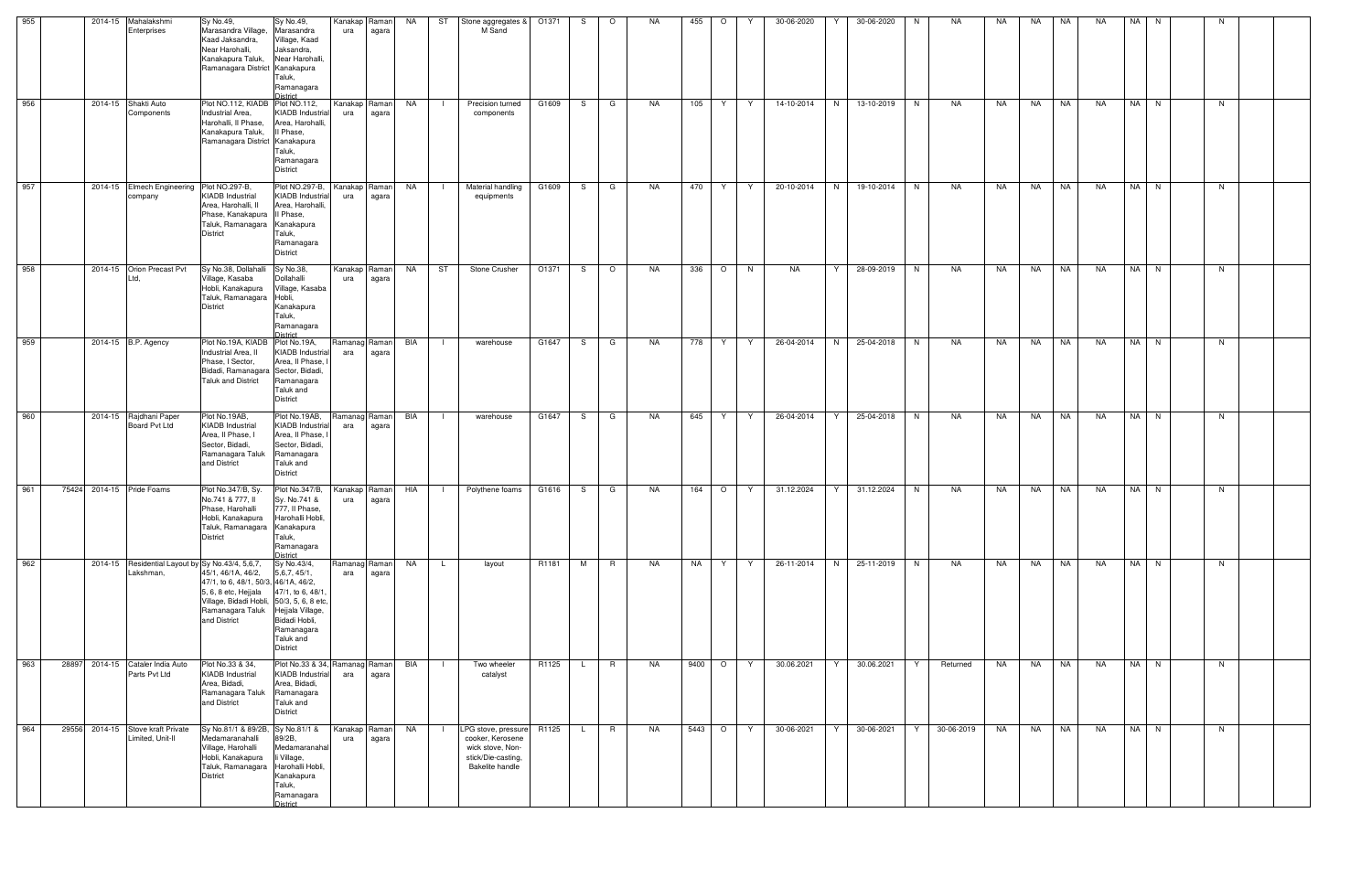| 965 |  | 2014-15 Manyatha Implex                                   | Plot No.37-B, Sy<br>No.Part of 95 & 145, Sy No.Part of 95<br>Bidadi Industrial<br>Area, Il Phase,<br>Ramanagara Taluk<br>and District    | Plot No.37-B,<br>& 145, Bidadi<br>Industrial Area,<br>Il Phase.<br>Ramanagara<br>Taluk and<br><b>District</b>                                            | Ramanag<br>ara       | Raman<br>agara | BIA       | Aluminium circles<br>and squares                       | O1302 | S            | $\circ$ | NA.       | 208   |         |    | 18-01-2015 | 17-01-2020      | N. | NA         | NA  | NA        | NA        | <b>NA</b> | <b>NA</b> |      |    |  |
|-----|--|-----------------------------------------------------------|------------------------------------------------------------------------------------------------------------------------------------------|----------------------------------------------------------------------------------------------------------------------------------------------------------|----------------------|----------------|-----------|--------------------------------------------------------|-------|--------------|---------|-----------|-------|---------|----|------------|-----------------|----|------------|-----|-----------|-----------|-----------|-----------|------|----|--|
| 966 |  | 2014-15 Sindhoor Developers Sy No.104, 93/1A1,            | 93/1B, 93/2, 93/5,<br>95/5 of Hosakote<br>Village, Harohalli<br>Hobli, Kanakapura<br>Taluk. Ramanagara<br>District                       | Sy No.104,<br>93/1A1, 93/1B,<br>93/2, 93/5, 95/5<br>of Hosakote<br>Village,<br>Harohalli Hobli,<br>Kanakapura<br>Taluk,<br>Ramanagara<br><b>District</b> | Kanakap<br>ura       | Raman<br>agara | NA        | L.<br>layout                                           | R1181 | M            | R       | NA        | NA    | Y       | Y  | 20-01-2015 | N<br>19-01-2020 | N  | NA         | NA  | <b>NA</b> | NA        | NA        |           | NA N | N  |  |
| 967 |  | 2014-15 JS Precision                                      | Plot No.262-D, II<br>Phase, KIADB Indl<br>Area, Harohalli,<br>Kanakapura Taluk,<br>Ramanagara District Kanakapura                        | Plot No.262-D,<br>II Phase, KIADB<br>Indl Area,<br>Harohalli,<br>Taluk,<br>Ramanagara<br><b>District</b>                                                 | Kanakap Raman<br>ura | agara          | HIA       | <b>Engineering Industry</b><br>$\blacksquare$          | G1609 | $\mathsf{L}$ | G       | NA        | 48.9  | Y       | Y  | 28-01-2015 | N<br>27-01-2020 | N  | NA         | NA. | NA        | NA        | NA        |           | NA N | N  |  |
| 968 |  | 2014-15 TG Kirloskar<br>Automotive Pvt Ltd                | Plot No.25-P10,<br><b>KIADB</b> Indusrial<br>Area, Bidadi,<br>Ramanagara Taluk<br>and District                                           | Plot No.25-P10, Ramanag<br><b>KIADB</b> Indusrial<br>Area, Bidadi,<br>Ramanagara<br>Taluk and<br><b>District</b>                                         | ara                  | Raman<br>agara | BIA       | warehouse                                              | G1647 | $\mathsf{L}$ | G       | NA        | 372   | $\circ$ | Y  | 31-12-2024 | N<br>NA         | N  | NA         | NA  | NA        | <b>NA</b> | NA        |           | NA N | N  |  |
| 969 |  | 2014-15 Gaj Logistics India<br>Pvt Ltd                    | Plot No.16-E, II<br>Phase, Bidadi<br>Industrial Area,<br>Ramanagara Taluk<br>and District                                                | Plot No.16-E, II<br>Phase, Bidadi<br>Industrial Area,<br>Ramanagara<br>Taluk and<br>District                                                             | Ramanag<br>ara       | Raman<br>agara | BIA       | General Engineering<br>Industry                        | G1609 | S.           | G       | NA        | 105   | Y.      | Y. | 10/2/2015  | N<br>9/2/2020   | N  | NA         | NA  | NA        | NA        | <b>NA</b> |           | NA N | N. |  |
| 970 |  | 2014-15 PM Infrastructure                                 | Plot No.11, Il Phase, Plot No.11, II<br>Bidadi Industrial<br>Area, Ramanagara<br><b>Taluk and District</b>                               | Phase, Bidadi<br>Industrial Area,<br>Ramanagara<br>Taluk and<br><b>District</b>                                                                          | Ramanag<br>ara       | Raman<br>agara | BIA       | warehouse                                              | G1647 | S            | G       | <b>NA</b> | 4800  | Y       | Y  | 20-02-2015 | 19-02-2020<br>N | N  | NA         | NA  | NA        | <b>NA</b> | NA        |           | NA N | N  |  |
| 971 |  | 76365 2014-15 Guru Packaging                              | Plot No.347-D. II<br>Phase, Harohalli<br>industrial Area.<br>Kanakapura Taluk,<br>Ramanagara District Kanakapura                         | Plot No.347-D,<br>Il Phase.<br>Harohalli<br>industrial Area,<br>Taluk,<br>Ramanagara<br><b>District</b>                                                  | Kanakap<br>ura       | Raman<br>agara | HIA       | Corrugated box                                         | G1509 | S            | G       | NA        | 1.05  | $\circ$ | Y  | 31.12.2027 | Y<br>31.12.2027 | N  | NA         | NA  | NA        | <b>NA</b> | NA        |           | NA N | N  |  |
| 972 |  | 2014-15 Quality Plus Star<br>Kraft Corporaton             | Sy.No.12/2,<br>Manchanayakanahall Manchanayaka<br>i Grama, Bidadi<br>Hobli, Ramanagara<br>Taluk and District                             | Sy.No.12/2,<br>nahalli Grama,<br>Bidadi Hobli,<br>Ramanagara<br>Taluk and<br><b>District</b>                                                             | Ramanag Raman<br>ara | agara          | <b>NA</b> | Corrugated box                                         | G1509 | S.           | G       | NA        | 198   | $\circ$ | Y  | 31-12-2024 | 31-12-2024      | N  | NA         | NA  | NA        | NA        | <b>NA</b> |           | NA N | N  |  |
| 973 |  | 2014-15 Keerthana Stone<br>Crusher                        | Sy No.241P3 & 241 Sy No.241P3 & Ramanag Raman<br>P5, Uragahalli<br>Village, Bidadi Hobli, Uragahalli<br>Ramanagara Taluk<br>and District | 241 P5,<br>Village, Bidadi<br>Hobli,<br>Ramanagara<br>Taluk and<br><b>District</b>                                                                       | ara                  | agara          | NA        | ST<br>Stone Crusher                                    | O1371 | S.           | $\circ$ | NA        | 352   | $\circ$ | N  | NA         | Y<br>30-09-2021 | N  | NA         | NA  | NA        | <b>NA</b> | NA        |           | NA N | N  |  |
| 974 |  | 2014-15 Maruthi Industries                                | Plot No.72-P1,<br>Bidadi Industrial<br>Area, Il Phase, II<br>Sector, Bidadi,<br>Ramanagara Taluk<br>and Distict                          | Plot No.72-P1,<br>Bidadi Industria<br>Area, II Phase,<br>II Sector, Bidadi,<br>Ramanagara<br>Taluk and<br><b>Distict</b>                                 | Ramanag Raman<br>ara | agara          | BIA       | Engineering<br>fabrication                             | G1609 | S.           | G       | NA        | 30.81 | Y       | Y  | 7/3/2015   | N<br>6/3/2019   | N  | NA         | NA  | NA        | <b>NA</b> | NA        | NA N      |      | N  |  |
| 975 |  | 26252 2014-15 TT Recycling<br>Management India<br>Pvt Ltd | Plot No.33 & 34,<br><b>Bidadi Industrial</b><br>Area, Bidadi,<br>Ramanagara Taluk<br>and District                                        | Plot No.33 & 34, Ramanag Raman<br><b>Bidadi Industrial</b><br>Area, Bidadi,<br>Ramanagara<br>Taluk and<br><b>District</b>                                | ara                  | agara          | BIA       | Bailing of Non<br>hazardous metal &<br>Aluminium scrap | G1647 | $\mathsf{L}$ | G       | NA        | 1990  | $\circ$ | Y  | 31-12-2024 | Y<br>31-12-2024 | Y  | 31-12-2020 | NA  | NA        | <b>NA</b> | NA.       |           | NA N | N  |  |
| 976 |  | 2014-15 Om Industries                                     | Plot No.8, Bidadi<br>Industrial Area.<br>Bidadi, Ramanagara Area, Bidadi,<br>Taluk and District                                          | Plot No.8,<br><b>Bidadi Industrial</b><br>Ramanagara<br>Taluk and<br>District                                                                            | Ramanag Raman<br>ara | agara          | BIA       | Bailing of Non<br>hazardous metal &<br>Aluminium scrap |       | S            | W       | NA        | 87    | Y       | Y  | 27-03-2015 | N<br>26-03-2019 | N  | NA         | NA  | NA        | <b>NA</b> | <b>NA</b> |           | NA N | N  |  |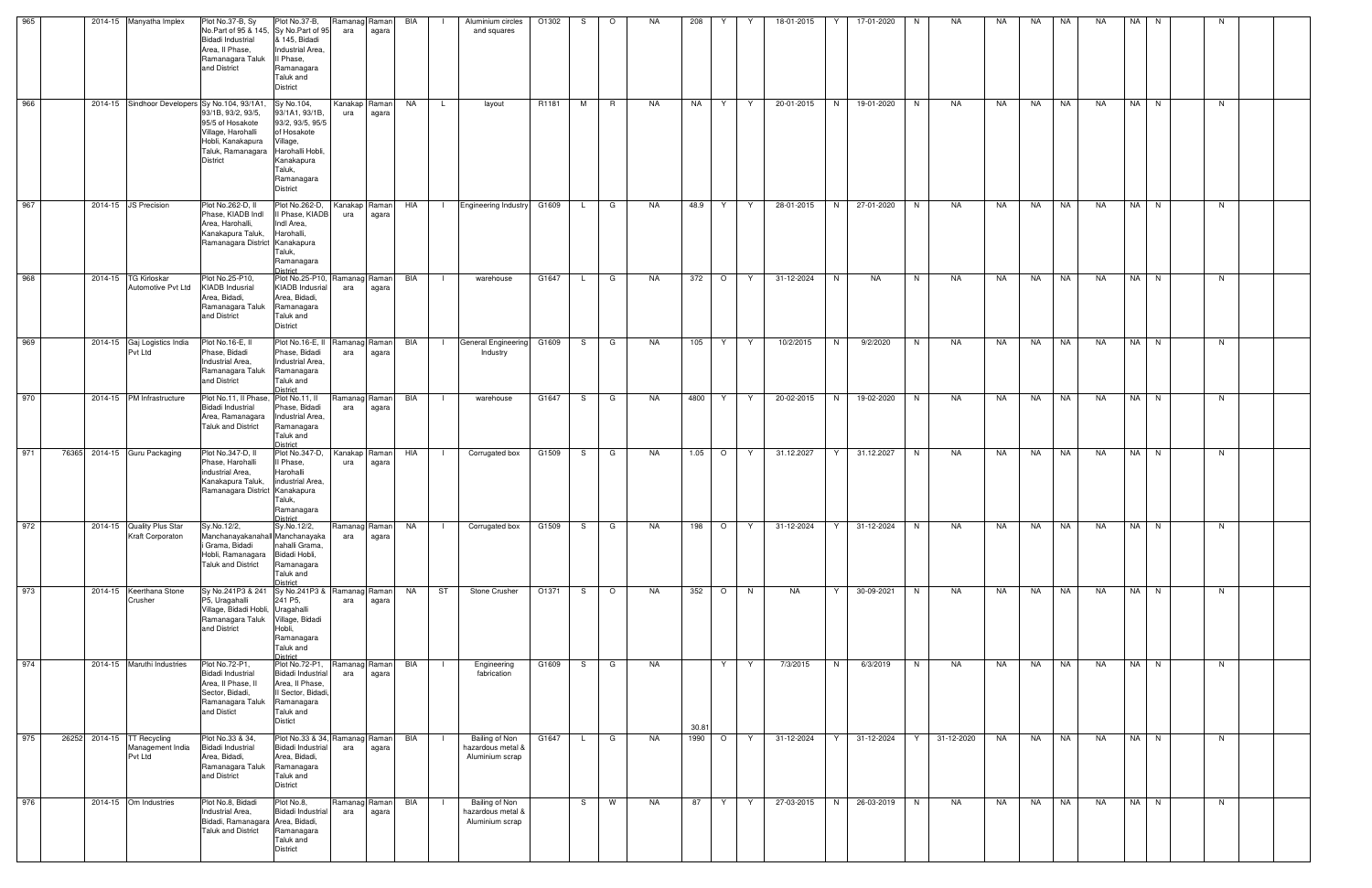| 977 | 34511 | 2014-15 NxtGen Data Centre Plot No.25-P-13,<br>& Could                        | Bidadi Industrial                                                                                                                                                                                                   | Plot No.25-P-<br>13, Bidadi                                                                                                                                             | Ramanag<br>ara       | Raman<br>agara    | BIA | IT related hosting<br>services &                  | O1400 |    | $\circ$ | NA. | 4826   | $\circ$ |    | 30.09.2022 | 30.09.2022      | 30.09.2021      | NA        | NA        | NA        | <b>NA</b> | NA I      | N.   |    |  |
|-----|-------|-------------------------------------------------------------------------------|---------------------------------------------------------------------------------------------------------------------------------------------------------------------------------------------------------------------|-------------------------------------------------------------------------------------------------------------------------------------------------------------------------|----------------------|-------------------|-----|---------------------------------------------------|-------|----|---------|-----|--------|---------|----|------------|-----------------|-----------------|-----------|-----------|-----------|-----------|-----------|------|----|--|
|     |       | Technologies Pvt Ltd Area, Bidadi,                                            | Ramanagara Taluk<br>and District                                                                                                                                                                                    | Industrial Area,<br>Bidadi,<br>Ramanagara<br>Taluk and<br><b>District</b>                                                                                               |                      |                   |     | enterprises cloud<br>services                     |       |    |         |     |        |         |    |            |                 |                 |           |           |           |           |           |      |    |  |
| 978 |       | 2014-15 DKS Enterprises                                                       | Plot No.324-T, II<br>Phase, KIADB Indl<br>Area, Harohalli,<br>Kanakapura Taluk,<br>Ramanagara District Kanakapura                                                                                                   | Plot No.324-T, II Kanakap<br>Phase, KIADB<br>Indl Area,<br>Harohalli,<br>Taluk,<br>Ramanagara                                                                           | ura                  | Raman<br>agara    | HIA | Granules/wires/cabl<br>$\Box$<br>es etc           | O1366 | S. | $\circ$ | NA  | 47     | $\circ$ | Y  | 30-09-2019 | Y<br>30-09-2019 | 31-12-2019<br>Y | NA        | <b>NA</b> | NA        | NA        |           | NA N | N  |  |
| 979 |       | 2014-15 T.K. Nanjunda Setty Plot No.174, II<br>Silks Pvt Ltd                  | Phase, KIADB Indl<br>Area, Harohalli,<br>Kanakapura Taluk,<br>Ramanagara District Kanakapura                                                                                                                        | District<br>Plot No.174, II<br>Phase, KIADB<br>Indl Area,<br>Harohalli,<br>Taluk,<br>Ramanagara<br><b>District</b>                                                      | Kanakap<br>ura       | Raman<br>agara    | HIA | Raw Agarabathi                                    |       | S. | W       | NA. | 125    | Y       | Y. | 8/4/2015   | N<br>7/4/2020   | N<br>NA         | NA        | NA 1      | <b>NA</b> | NA        |           | NA N | N. |  |
| 980 |       | 29718 2014-15 KMC Stone Crusher Sy No.5/2,                                    | Manchegowdanapaly Manchegowdan<br>a, Bidadi Hobli,<br>Ramanagara Taluk<br>and District                                                                                                                              | Sy No.5/2,<br>apalya, Bidadi<br>Hobli,<br>Ramanagara<br>Taluk and<br>District                                                                                           | Ramanag<br>ara       | Raman<br>agara    | NA  | ST<br>Stone Crusher                               | O1371 | S. | $\circ$ | NA  | 518    | $\circ$ | Y  | 30.09.2021 | 30-09-2021<br>Y | 30-09-2020<br>Y | NA        | <b>NA</b> | <b>NA</b> | NA        |           | NA N | N  |  |
| 981 |       | 26539 2014-15 Talrak Construction<br><b>Chemicals Pvt Ltd</b>                 | Plot No.115/A, I<br>Phase, KIADB Indl<br>Area, Harohalli,<br>Kanakapura Taluk,<br>Ramanagara District Kanakapura                                                                                                    | Plot No.115/A, I<br>Phase, KIADB<br>Indl Area,<br>Harohalli,<br>Taluk,<br>Ramanagara<br><b>District</b>                                                                 | Kanakap<br>ura       | Raman<br>agara    | HIA | UHPC, FRCM,<br>Concrete<br>Admixtures             | O1356 | S  | $\circ$ | NA. | 286    | $\circ$ | Y  | 30.09.2020 | 30.09.2020<br>Y | N<br>NA         | NA        | NA        | NA        | <b>NA</b> |           | NA N | N. |  |
| 982 |       | 2015-16 Residential Layout by Sy.533/1, 532/2,<br>H. Devaraju                 | 532/4, 534/6, 535/1<br>& 535/6, Kanakapura 535/1 & 535/6,<br>village, Kasaba<br>Hobli, Kanakapura<br>Taluk, Ramanagara Hobli,<br><b>District</b>                                                                    | Sy.533/1, 532/2, Kanakap<br>532/4, 534/6,<br>Kanakapura<br>village, Kasaba<br>Kanakapura<br>Taluk,<br>Ramanagara<br><b>District</b>                                     | ura                  | Raman NA<br>agara |     | Layout<br>L.                                      | R1181 |    | R NA    |     | NA Y   |         |    | 25-04-2015 | N<br>24-04-2020 | N<br>NA         | <b>NA</b> | <b>NA</b> | <b>NA</b> | <b>NA</b> | <b>NA</b> | N    | N  |  |
| 983 |       | 2015-16 Sindhoor Developers Sy No.101/1A,                                     | 119/1, 119/2, 119/3, 119/1, 119/2,<br>119/4, 119/5, 119/6, 119/3, 119/4,<br>119/7 & 126/2, of<br>Ammanahalli village, 119/7 & 126/2,<br>Sathnoor Hobli,<br>Kanakapura Taluk,<br>Ramanagara District Sathnoor Hobli, | Sy No.101/1A,<br>119/5, 119/6,<br>of Ammanahalli<br>village,<br>Kanakapura<br>Taluk,<br>Ramanagara<br><b>District</b>                                                   | Kanakap<br>ura       | Raman<br>agara    | NA  | L.<br>Layout                                      | R1181 |    | R       | NA  | NA     | Y       | Y. | 25-04-2015 | N<br>24-04-2020 | N.<br>NA        | NA.       | NA        | NA        | NA        |           | NA N | N. |  |
| 984 |       | 26392 2015-16 DV Karthik Marble & SY.No.197/4,<br>Granite Exports Pvt.<br>Ltd | Thamasandra<br>village, Kasaba<br>Hobli, Kanakapura<br>Taluk, Ramanagara<br>District                                                                                                                                | SY.No.197/4,<br>Thamasandra<br>village, Kasaba<br>Hobli,<br>Kanakapura<br>Taluk,<br>Ramanagara<br>District                                                              | Kanakap<br>ura       | Raman NA<br>agara |     | Granite cutting &<br>Polishing                    | G1518 |    | G NA    |     | 1135 O |         |    | 30.09.2020 | 30.09.2020      | N<br>NA         | <b>NA</b> | <b>NA</b> | <b>NA</b> | <b>NA</b> | <b>NA</b> | N    | N  |  |
| 985 |       | 2015-16 Biovitamins Pvt Ltd                                                   | No.347 C, Harohalli<br>Industrial Area, II<br>Phase, Harohalli<br>Hobli, Kanakapura<br>Taluk, Ramanagara<br>District                                                                                                | No.347 C,<br>Harohalli<br>Industrial Area,<br>Il Phase,<br>Harohalli Hobli,<br>Kanakapura<br>Taluk,<br>Ramanagara<br><b>District</b>                                    | Kanakap<br>ura       | Raman<br>agara    | HIA | Powder Nutrients,<br>Syrups, Tablets,<br>Capsules | O1304 | S. | $\circ$ | NA  | 120    | Y       | Y  | 6/5/2015   | 5/5/2020<br>Y   | N<br>NA         | NA        | <b>NA</b> | <b>NA</b> | NA        |           | NA N | N  |  |
| 986 |       | 28898 2015-16 Moksh Agarabathi                                                | Plot No211/12,<br>Gabbadi kaval<br>village, .Harohalli<br>Industrial Area, II<br>Phase, Harohalli<br>Hobli, Kanakapura<br>Taluk, Ramanagara<br>District                                                             | Plot No211/12,<br>Gabbadi kaval<br>village,<br>.Harohalli<br>Industrial Area,<br>Il Phase,<br>Harohalli Hobli,<br>Kanakapura<br>Taluk,<br>Ramanagara<br><b>District</b> | Kanakap Raman<br>ura | agara             | HIA | <b>Scented Agarbattis</b><br>$\mathbf{I}$         | G1634 | M  | G       | NA  | 800    | Y       | Y  | 11/5/2015  | Y<br>10/5/2020  | N<br>NA         | NA        |           | NA NA     | NA        |           | NA N | N  |  |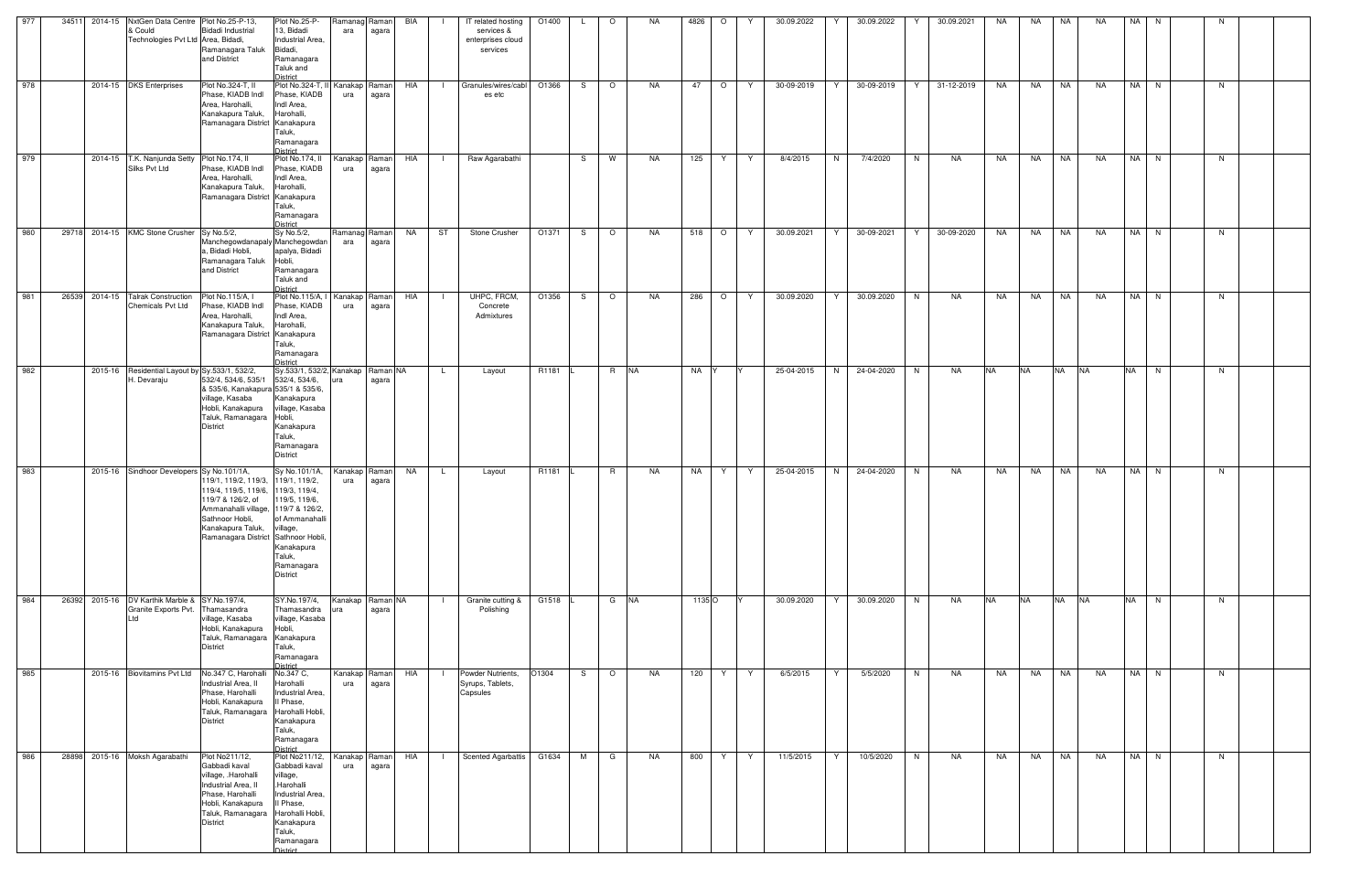| 987 | 33755 | 2015-16 Manjushree<br>Technopack Ltd                       | Plot No.295,<br>Harohalli Industrial<br>Area, II Phase,                                                                                                                                                                                                       | Plot No.295,<br>Harohalli<br>Industrial Area,                                                                                                      | ura            | Kanakap Raman<br>agara   | HIA       |                | Plastic products                                           | G1543 |              | G              | NA. | 4800      | $\circ$        |    | 31.12.2026 |   | 31.12.2026 |   | NA         | NA.       | NA        | <b>NA</b> | <b>NA</b> | NA I | -N   |    |  |
|-----|-------|------------------------------------------------------------|---------------------------------------------------------------------------------------------------------------------------------------------------------------------------------------------------------------------------------------------------------------|----------------------------------------------------------------------------------------------------------------------------------------------------|----------------|--------------------------|-----------|----------------|------------------------------------------------------------|-------|--------------|----------------|-----|-----------|----------------|----|------------|---|------------|---|------------|-----------|-----------|-----------|-----------|------|------|----|--|
|     |       |                                                            | Harohalli Hobli,<br>Kanakapura Taluk,<br>Ramanagara District Kanakapura                                                                                                                                                                                       | Il Phase,<br>Harohalli Hobli,<br>Taluk,<br>Ramanagara<br>District                                                                                  |                |                          |           |                |                                                            |       |              |                |     |           |                |    |            |   |            |   |            |           |           |           |           |      |      |    |  |
| 988 | 42310 | 2015-16 ICP India Pvt Ltd                                  | Plot No.292,<br>Harohalli Industrial<br>Area, II Phase,<br>Harohalli Hobli.<br>Kanakapura Taluk,<br>Ramanagara District Kanakapura                                                                                                                            | Plot No.292,<br>Harohalli<br>Industrial Area,<br>Il Phase,<br>Harohalli Hobli,<br>Taluk,<br>Ramanagara<br><b>District</b>                          | ura            | Kanakap Raman<br>agara   | HIA       | $\Box$         | FRP water tank,<br>FRP chemical tank<br>etc                | G1582 |              | S G            | NA  | 480       | $\circ$        | Y  | 31.12.2025 | Y | 31.12.2025 | N | NA         | NA        | <b>NA</b> | <b>NA</b> | NA        |      | NA N | N  |  |
| 989 |       | 2015-16 Sri Shirdi Sai Baba<br><b>Traders</b>              | Plot No.252,<br>Harohalli Industrial<br>Area, Il Phase,<br>Harohalli Hobli,<br>Kanakapura Taluk,<br>Ramanagara District Kanakapura                                                                                                                            | Plot No.252,<br>Harohalli<br>Industrial Area,<br>Il Phase,<br>Harohalli Hobli.<br>Taluk,<br>Ramanagara<br>District                                 | ura            | Kanakap Raman<br>agara   | HIA       | $\Box$         | warehouse cold<br>storage Ice cream                        | G1594 | S.           | G              | NA  | 102       | C <sub>1</sub> | Y  | 30-06-2015 | Y | 30-06-2015 | Y | 30-06-2019 | NA        | NA        | <b>NA</b> | NA        |      | NA N | N  |  |
| 990 |       | 2015-16 J.K Enterprises                                    | Plot No.324-O,<br>KIADB Industrial<br>Area, Harohalli, II<br>Phase, Harohalli<br>Hobli, Kanakapura<br>Taluk, Ramanagara<br><b>District</b>                                                                                                                    | Plot No.324-O,<br>KIADB<br>Industrial Area,<br>Harohalli, II<br>Phase, Harohall<br>Hobli,<br>Kanakapura<br>Taluk,<br>Ramanagara<br><b>District</b> | Kanakap<br>ura | Raman<br>agara           | HIA       | $\blacksquare$ | Granite cutting &<br>Polishing                             | G1518 | S.           | G              | NA  | 102       | Y              | Y  | 21-05-2015 | N | 20-05-2018 | N | NA         | NA        | <b>NA</b> | NA        | NA        |      | NA N | N. |  |
| 991 |       | 2015-16 Prestige Alloys,                                   | Plot No.127, II<br>Phase, Bidadi Indl.<br>Area, Bidadi,<br>Ramanagara Taluk<br>and District                                                                                                                                                                   | Plot No.127, II<br>Phase, Bidadi<br>Indl. Area,<br>Bidadi,<br>Ramanagara<br>Taluk and<br><b>District</b>                                           | ara            | Ramanag Raman<br>agara   | BIA       | $\mathbf{1}$   | Aluminium Sheets &<br>circles                              | O1302 | S.           | $\circ$        | NA. | 428       | Y              | Y  | 25-05-2015 | Y | 24-05-2017 | N | NA         | NA        | NA        | NA        | NA        |      | NA N | N  |  |
| 992 | 26795 | 2015-16 Herman Miller<br>Furnitures India Pvt<br>Ltd       | Plot No.19A, Block I<br>& II, II Phase, I<br>Sector, Bidadi Indl.<br>Area, Bidadi,<br>Ramanagara Taluk<br>and District                                                                                                                                        | Plot<br>No.19A, Block I<br>& II, II Phase,<br>Sector, Bidadi<br>Indl. Area,<br>Bidadi,<br>Ramanagara<br>Taluk and<br>)istrict                      | ara            | Ramanag Raman<br>agara   | BIA       | $\blacksquare$ | Wooden and plastic<br>furniture and fixtures               | G1564 | $\mathsf{L}$ | G              | NA. | 2722      | $\circ$        | Y  | 31.12.2026 | Y | 31.12.2026 | N | NA         | NA        | NA        | NA        | NA        |      | NA N | N  |  |
| 993 |       |                                                            | 2015-16 Printech Park Cluster Plot No.A-1, KIADB Plot No.A-1,<br>Indl. Area, 1st<br>Phase, Harohalli<br>Hobli, Kanakapura<br>Taluk, Ramanagara Hobli,<br>Dist.                                                                                                | KIADB Indl.<br>Area, 1st<br>Phase, Harohalli<br>Kanakapura<br>Taluk,<br>Ramanagara                                                                 | ura            | Kanakap Raman<br>  agara | HIA       | - 11           | Common facility<br>centre for offset<br>printing           | O1364 | L.           | $\circ$        | NA  | 1449      | Y              | Y  | 30-05-2015 | Y | 29-05-2020 | N | NA         | NA        | NA        | <b>NA</b> | NA        |      | NA N | N  |  |
| 994 |       | Pvt Ltd                                                    | 2015-16 WC & C Engineering Sy. No.22, New Sy. Sy. No.22, New<br>No.22/2,<br>Parvathpura Village, Parvathpura<br>Kudur Hobli, Magadi Village, Kudur<br>Taluk, Ramanagara Hobli, Magadi<br><b>District</b>                                                      | Sy. No.22/2,<br>Taluk,<br>Ramanagara<br><b>District</b>                                                                                            |                | Magadi Raman<br>agara    | <b>NA</b> |                | Engineering and<br>fabrication including<br>Spray painting | O1369 | S            | $\circ$        | NA  | 204       | Y              | Y  | 20-04-2015 | N | 19-04-2020 | N | NA         | <b>NA</b> | NA        | NA        | <b>NA</b> |      | NA N | N  |  |
| 995 |       | Lakshman,                                                  | 2015-16 Residential Layout by Sy No.4/7, 7, 8, 9,<br>10/5A, 12/2B, 12/3, 9, 10/5A, 12/2B,<br>14/1, 41/2 & 44/3 of 12/3, 14/1, 41/2<br>Kempadyappanahalli & 44/3 of<br>village, Bidadi Hobli, Kempadyappan<br>Ramanagara Taluk ahalli village,<br>and District | Sy No.4/7, 7, 8, Ramanag Raman<br>Bidadi Hobli,<br>Ramanagara<br>Taluk and<br>District                                                             | ara            | agara                    | <b>NA</b> | $\mathsf{L}$   | layout                                                     | R1181 | S —          | $\overline{R}$ | NA  | <b>NA</b> | Y              | Y  | 10/6/2015  | N | 9/6/2020   | N | NA         | NA        | <b>NA</b> | NA        | <b>NA</b> |      | NA N | N  |  |
| 996 |       | 2015-16 Kunstwerk Machinery Plot No.136A2,<br>(I) Pvt. Ltd | Harohalli Indl. Area,<br>2nd Phase, Part of<br>Sy No.740 & 534,<br>Kanakapura Tq,<br>Ramanagara Dist.                                                                                                                                                         | Plot No.136A2,<br>Harohalli Indl.<br>Area, 2nd<br>Phase, Part of<br>Sy No.740 &<br>534,<br>Kanakapura Tq,<br>Ramanagara<br>Dist.                   | ura            | Kanakap Raman<br>agara   | HIA       | - 11           | Grain cleaning, grain G1647<br>drier, grading etc          |       | M            | G              | NA  | 1000      | Y              | Y. | 6/6/2015   | Y | 5/6/2020   | N | NA         | NA        | <b>NA</b> | NA        | <b>NA</b> |      | NA N | N  |  |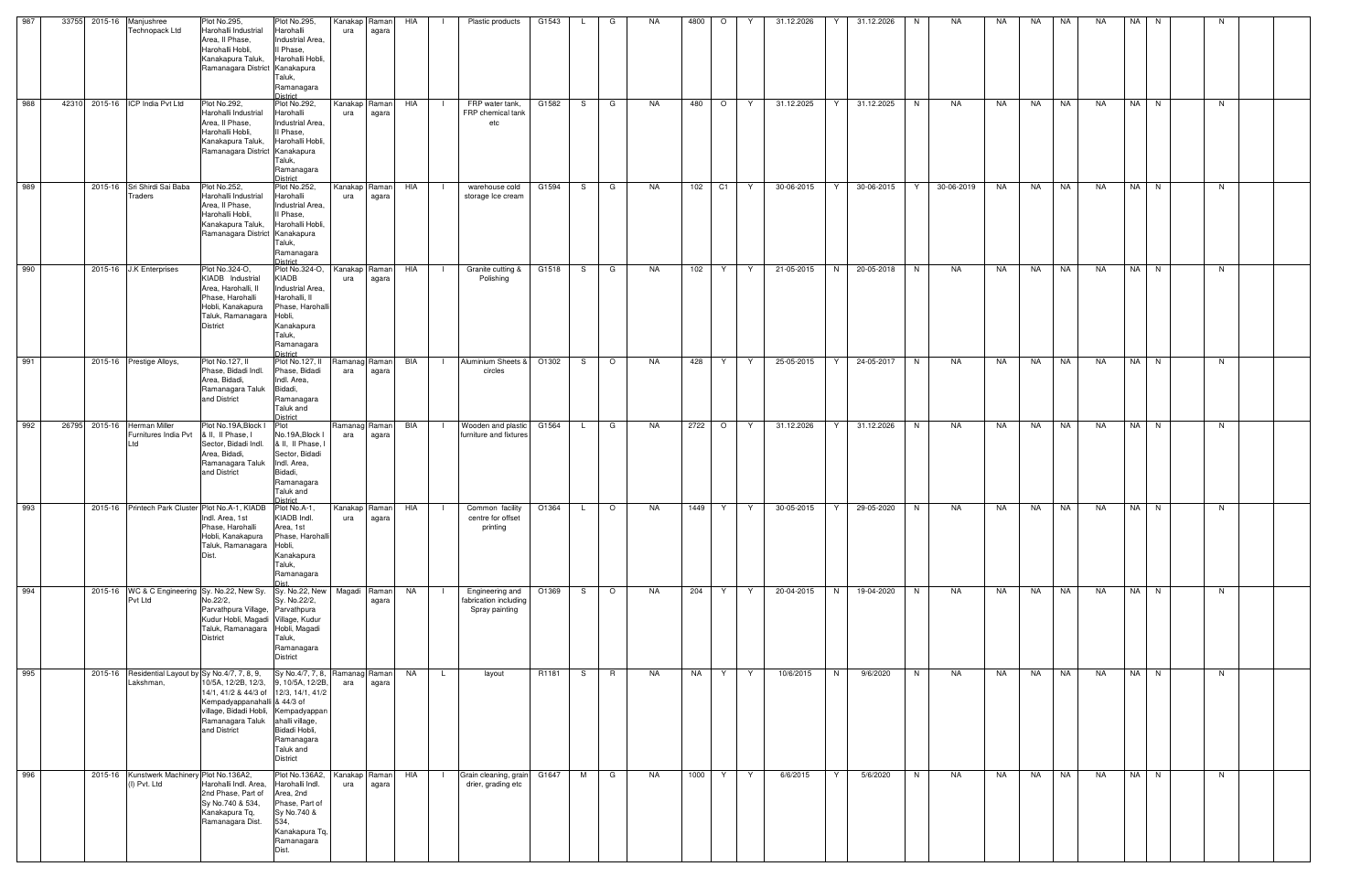| 997  | 25018 | 2015-16 | Maayan Water<br>Systems (P) Ltd                | SY.NO.91/5,<br>Torridoddi village,<br>Itmadu Post, Bidadi<br>Tq, Ramanagara<br>Dist.                                                                          | SY.NO.91/5,<br>Torridoddi<br>village, Itmadu<br>Post, Bidadi Tq,<br>Ramanagara<br>Dist.                           | ara                  | Ramanag Raman<br>agara | NA        | $\Box$         | Packaged drinking<br>water unit                                                           | G1538 | S. | G               | NA         | 206     | Y       |     | 24-06-2015                         | 23-06-2020               | N. | NA         | NA | NA        | <b>NA</b> | NA        | <b>NA</b> | N.     |    |  |
|------|-------|---------|------------------------------------------------|---------------------------------------------------------------------------------------------------------------------------------------------------------------|-------------------------------------------------------------------------------------------------------------------|----------------------|------------------------|-----------|----------------|-------------------------------------------------------------------------------------------|-------|----|-----------------|------------|---------|---------|-----|------------------------------------|--------------------------|----|------------|----|-----------|-----------|-----------|-----------|--------|----|--|
| 998  | 31468 |         | 2015-16 Shinag allied<br>Enterprises,          | Sy.No.215/4,<br>Gabbadi village,<br>Harohalli Hobli                                                                                                           | Sy.No.215/4,<br>Gabbadi village,<br>Harohalli Hobli                                                               | ura                  | Kanakap Raman<br>agara | NA        | $\blacksquare$ | Pressure cooker,<br>Non stick thava,<br>Assembling of LPG<br>stove                        | O1369 | M  | $\circ$         | <b>NA</b>  | 935     | $\circ$ | Y   | 30-09-2016 NPD<br><b>ISSUED</b>    | 30-09-2016<br>NPD ISSUED | N  | NA         | NA | NA        | NA        | <b>NA</b> |           | NA N   | N. |  |
| 999  | 25083 |         | 2015-16 Authenticity,                          | Plot NO.323-A, 2nd Plot NO.323-A,<br>Phase, Harohalli Indl 2nd Phase,<br>Area                                                                                 | Harohalli Indl<br>Area                                                                                            | Kanakap<br>ura       | Raman<br>agara         | HIA       |                | Embroided fabrics,<br>made ups and<br>garments                                            | G1589 | M  | G               | <b>NA</b>  | 753     | $\circ$ | Y   | 31-12-2024                         | 31-12-2024<br>Y          | N. | NA         | NA | NA        | <b>NA</b> | NA        |           | NA N   | N. |  |
| 1000 | 32833 |         | 2015-16 PMI Process System Sy No.216/2,        | Gabbadi Village,<br>Kanakapura Taluk,<br>Ramanagara District Taluk,                                                                                           | Sy No.216/2,<br>Gabbadi Village.<br>Kanakapura<br>Ramanagara<br><b>District</b>                                   | Kanakap<br>ura       | Raman<br>agara         | NA        |                | Passenger cars &<br>commercial vehicle                                                    | O1369 | S  | $\circ$         | <b>NA</b>  | 85      | $\circ$ | Y   | 30.09.2021                         | 30.09.2021               | N  | <b>NA</b>  | NA | <b>NA</b> | NA        | <b>NA</b> |           | NA N   | N. |  |
| 1001 |       |         | 2015-16 SLN Paper Industry                     | Sy No.89 (28/12),<br>Byramangala Road,<br>Manchanayakanahall Byramangala<br>, Bidadi Hobli,<br>Ramanagara Taluk<br>and District.                              | Sy No.89<br>(28/12),<br>Road.<br>Manchanayaka<br>nahalli, Bidadi<br>Hobli,<br>Ramanagara<br>Taluk and<br>District | Ramanag Raman<br>ara | agara                  | NA        | $\Box$         | Automobile filter<br>paper                                                                | R1150 | S. | R               | <b>NA</b>  | 479     | $\circ$ | Y   | 30-06-2020                         | 30-06-2020<br>Y          | N  | <b>NA</b>  | NA | NA        | NA        | <b>NA</b> |           | $NA$ N | N  |  |
| 1002 | 53637 |         | 2015-16 M.R. Granites &<br>Minerals Pvt Ltd    | Sy No.252,<br>Uragahalli Village,<br>Bidadi Hobli,<br>Ramanagara Taluk<br>and District.                                                                       | Sy No.252,<br>Uragahalli<br>Village, Bidadi<br>Hobli,<br>Ramanagara<br>Taluk and<br>District.                     | Ramanag<br>ara       | Raman  <br>agara       | <b>NA</b> | ST             | Stone Crusher                                                                             | O1371 | S  | $\circ$         | NA         | 1700    | $\circ$ | - Y | 31.03.2019                         | 31.03.2019<br>Y          | N  | NA         | NA | NA        | NA        | NA        |           | NA N   | N. |  |
| 1003 |       |         | 2015-16 Murugan Minerals                       | Sy No.252,<br>Uragahalli Village,<br>Bidadi Hobli,<br>Ramanagara Taluk<br>and District.                                                                       | Sy No.252,<br>Uragahalli<br>Village, Bidadi<br>Hobli,<br>Ramanagara<br>Taluk and<br>District.                     | Ramanagl<br>ara      | Raman<br>agara         | NA        | ST             | Stone Crusher                                                                             | O1371 |    | $\circ$         | NA         | 1600    | Y       | Y   | 7/7/2015                           | 6/7/2019<br>Y            | N  | NA         | NA | NA        | NA        | NA        | NA        | N      | N. |  |
| 1004 |       |         | 2015-16 Nimritha Tech                          | Plot No.129,<br>Harohalli Industrial<br>Area, I Phase,<br>Kanakapura Taluk,<br>Ramanagara District Kanakapura                                                 | Plot No.129,<br>Harohalli<br>Industrial Area,<br>Phase,<br>Taluk,<br>Ramanagara<br>District                       | Kanakap<br>ura       | Raman  <br>agara       | HIA       | - 1 -          | Machining &<br>Galvanizing of<br>energy sector end<br>fittings made up of<br>steel        | R1125 | S. | $R_{\parallel}$ | NA         | 196     | $\circ$ | Y   | 30.06.2020                         | 30.06.2020<br>Y          | Y  | 30.06.2020 | NA | NA        | <b>NA</b> | NA        |           | $NA$ N | N. |  |
| 1005 |       |         | 42310 2015-16   Dreamz Health<br>Care          | Plot No.274-C,<br>Harohalli Industrial<br>Area, I Phase,<br>Kanakapura Taluk,<br>Ramanagara District Kanakapura                                               | Harohalli<br>Industrial Area,<br>Phase,<br>Taluk,<br>Ramanagara<br>District                                       | ura                  | agara                  |           |                | Plot No.274-C, Kanakap Raman HIA   I Protein powder, 01364   S   O  <br>tablets, capsules |       |    |                 |            |         |         |     | NA 370 Y Y 1/7/2015 Y 31-07-2017 N |                          |    | NA         |    | <b>NA</b> |           | <b>NA</b> |           | NA N   | N  |  |
| 1006 | 30415 |         | 2015-16 Resguardo Industries Plot No.312-D, Sy | No.529 & 745,<br>Harohalli Industrial<br>Area, I Phase,<br>Kanakapura Taluk,<br>Ramanagara District Kanakapura                                                | Plot No.312-D,<br>Sy No.529 &<br>745, Harohalli<br>Industrial Area.<br>Phase,<br>Taluk,<br>Ramanagara<br>District | Kanakap<br>ura       | Raman<br>agara         | HIA       |                | Fire extinguishers,<br>Evacuation chirs,<br>Anchor fasteners                              | O1369 | M  | $\overline{O}$  |            | 824     | $\circ$ | Y   | 30.09.2021                         | 30.09.2021<br>Y          | N  | NA         | NA | NA        | NA        | NA        |           | NA N   | N. |  |
| 1007 | 35207 |         | 2015-16 AEC offshore<br><b>Trading Pvt Ltd</b> | Sy. No.213, Khata<br>No.117/98, Harohalli Khata<br>Industrial Area, I<br>Phase, Kanakapura Harohalli<br>Taluk, Ramanagara Industrial Area,<br><b>District</b> | Sy. No.213,<br>No.117/98,<br>Phase,<br>Kanakapura<br>Taluk,<br>Ramanagara<br><b>District</b>                      | Kanakap Raman<br>ura | agara                  | HIA       | $\Box$         | dyeing unit for craft R1158<br>materials                                                  |       | S. | R               | 01.01.2015 | 18.54 O |         | Y   | 30-06-2020                         | N<br><b>NA</b>           | N  | NA         | NA | NA        | <b>NA</b> | NA        |           | $NA$ N | N  |  |
| 1008 | 25373 |         | 2015-16 Sunrays Composts                       | Sy No.23/2, 24/4,<br>24/6, 26/3, Solur<br>Village, Magadi<br>Taluk, Ramanagara Magadi Taluk,<br><b>District</b>                                               | Sy No.23/2,<br>24/4, 24/6, 26/3,<br>Solur Village,<br>Ramanagara<br>District                                      |                      | Magadi Raman<br>agara  | <b>NA</b> | $\blacksquare$ | Organic manure                                                                            | G1585 | S. | G               | 24.08.15   | 210     | $\circ$ | Y   | 31.12.2026                         | N<br>NA                  | N  | NA         | NA | NA        | NA        | NA        |           | NA N   | N  |  |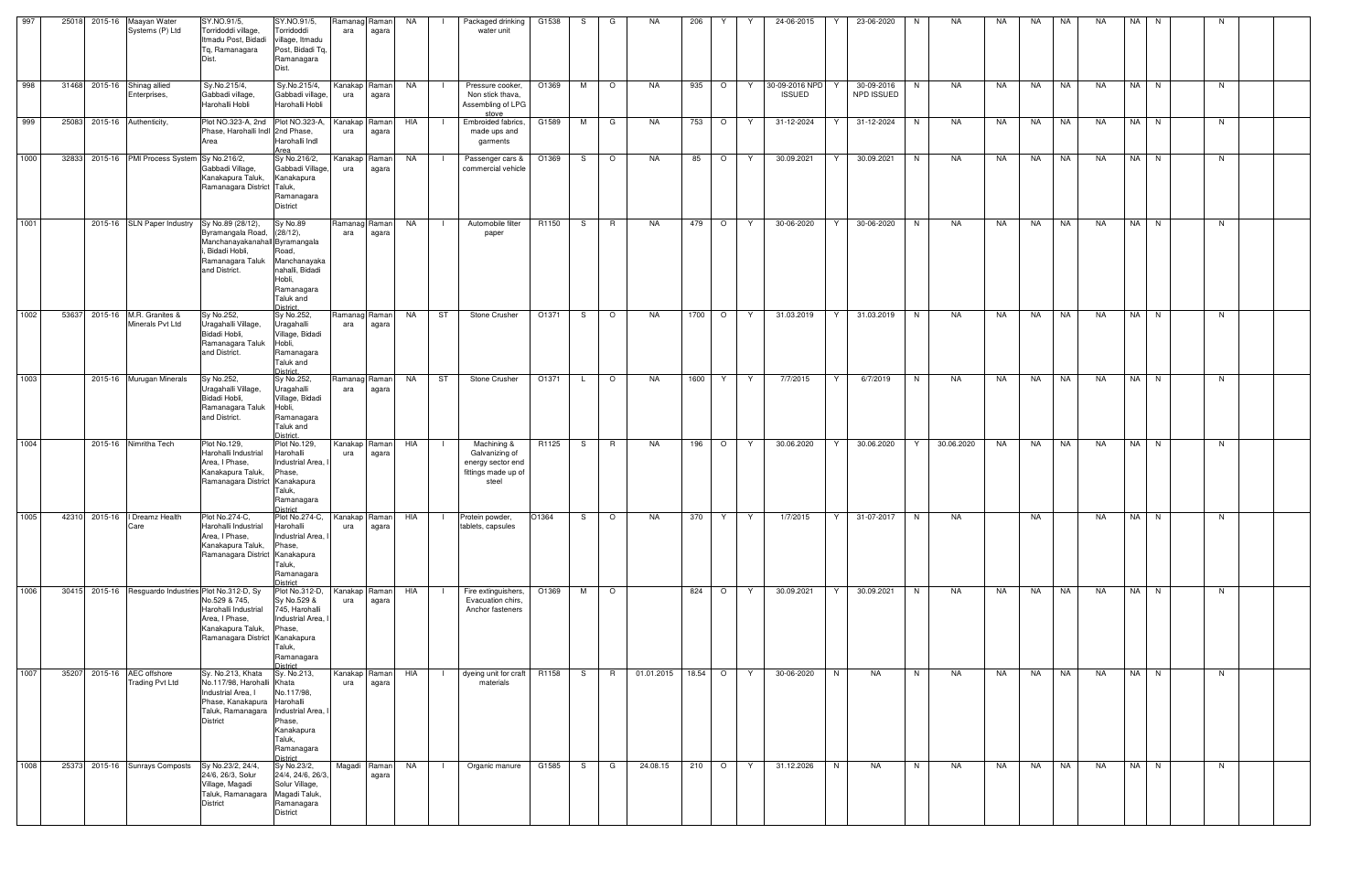| 1009   | 40375 2015-16   | Manak Petroleum & Plot No.121,<br>Chemicals                                    | Harohalli Industrial<br>Area. I Phase.<br>Kanakapura Taluk,<br>Ramanagara District Kanakapura                                            | Plot No.121,<br>Harohalli<br>Industrial Area,<br>Phase,                                                              | Kanakap<br>ura       | Raman<br>agara | NA  |                | Grease                                                          | R1131 | S.  | R       | <b>NA</b>  | 180   | $\circ$ |       | App        | Y  | App        | N. | NA.        | NA. | NA        | NA        | NA        | NA N |      | -N |  |
|--------|-----------------|--------------------------------------------------------------------------------|------------------------------------------------------------------------------------------------------------------------------------------|----------------------------------------------------------------------------------------------------------------------|----------------------|----------------|-----|----------------|-----------------------------------------------------------------|-------|-----|---------|------------|-------|---------|-------|------------|----|------------|----|------------|-----|-----------|-----------|-----------|------|------|----|--|
|        |                 |                                                                                |                                                                                                                                          | Taluk,<br>Ramanagara<br>District                                                                                     |                      |                |     |                |                                                                 |       |     |         |            |       |         |       |            |    |            |    |            |     |           |           |           |      |      |    |  |
| 1010   | 2015-16 Metcorp |                                                                                | <b>Plot No.172,</b><br>Harohalli Industrial<br>Area, I Phase,<br>Kanakapura Taluk,<br>Ramanagara District Kanakapura                     | <b>Plot No.172,</b><br>Harohalli<br>Industrial Area,<br>Phase,<br>Taluk,<br>Ramanagara                               | Kanakap Raman<br>ura | agara          | NA  | $\Box$         | Brass ingots, copper R1124<br>etc                               |       | S — | R       | NA         | 460   | Y       | Y     | 1/9/2015   | Y  | 31-08-2020 | N  | <b>NA</b>  | NA  | NA        | <b>NA</b> | NA        | NA N |      | N  |  |
| 1011   |                 | 30184 2015-16 S.L.R. Stone Crusher Sy No.34/P9 &<br>(DMK stone crusher) 34/15, | Panakanakallu<br>Village, Magadi<br>Taluk, Ramanagara Taluk,                                                                             | District<br>Sy No.34/P9 &<br>$34/15$ ,<br>Panakanakallu<br>Village, Magadi                                           | Magadi               | Raman<br>agara | NA  | ST             | Stone Crusher                                                   | O1371 | M   | $\circ$ |            | 792   | $\circ$ | Y     | 10.11.2018 | Y  | 10.11.2018 | Y  | 30-09-2020 | NA  | NA        | NA        | <b>NA</b> |      | NA N | N  |  |
| 1012   |                 | 30204 2015-16 SLV Stone Crusher                                                | <b>District</b><br>Sy No.10/P2,<br>Heggadagere<br>Village, Bidadi Hobli, Village, Bidadi<br>Ramanagara Taluk<br>and District             | Ramanagara<br><b>District</b><br>Sy No.10/P2,<br>Heggadagere<br>Hobli,<br>Ramanagara<br>Taluk and                    | Ramanag Raman<br>ara | agara          | NA  | ST             | Stone Crusher                                                   | O1371 | S.  | $\circ$ | 01.08.2015 | 90.45 | $\circ$ | Y     | 10.11.2018 | Y  | 10.11.2018 | N  | NA         | NA  | NA.       | NA        | <b>NA</b> |      | NA N | N  |  |
| 1013   | 25224 2015-16   | <b>TT Steel Service</b><br>India Pvt Ltd                                       | Plot No.33 & 34.<br><b>Bidadi Industrial</b><br>Area, Bidadi Hobli,<br>Ramanagara Taluk<br>and District                                  | District<br>Plot No.33 & 34,<br>Bidadi Industrial<br>Area, Bidadi<br>Hobli,<br>Ramanagara<br>Taluk and<br>District   | Ramanag Raman<br>ara | agara          | BIA | $\perp$        | General Engineering G1609<br>Industry                           |       | L.  | G       | NA         | 5300  | $\circ$ | Y     | 31-12-2024 | Y. | 31-12-2024 | Y  | 31-12-2019 | NA  | <b>NA</b> | NA        | NA        | NA N |      | N  |  |
| 1014   | 25225 2015-16   | TT Bharath Intigrated Sy No.10/P2,<br>Logistics Pvt Ltd                        | Heggadagere<br>Village, Bidadi Hobli, Village, Bidadi<br>Ramanagara Taluk<br>and District                                                | Sy No.10/P2,<br>Heggadagere<br>Hobli,<br>Ramanagara<br>Taluk and<br><b>District</b>                                  | Ramanag Raman<br>ara | agara          | NA  | $\Box$         | General Engineering<br>Industry                                 | G1609 | M   | G       | <b>NA</b>  | 954   | $\circ$ | Y     | 31-12-2024 | Y  | 31-12-2024 | Y  | 31-12-2019 | NA  | <b>NA</b> | <b>NA</b> | <b>NA</b> |      | NA N | N  |  |
| $1015$ |                 | 2015-16 Eco Globe E waste<br>Recyclers                                         | Plot No.87, Bidadi<br>Industrial, Bidadi<br>Hobli, Ramanagara<br><b>Taluk and District</b>                                               | Plot No.87,<br><b>Bidadi Industrial</b><br>Bidadi Hobli,<br>Ramanagara<br>Taluk and<br><b>District</b>               | Ramanag Raman<br>ara | agara          | NA  | $\blacksquare$ | E-waste recycling                                               | R1121 | S — | R       |            | 55    | $\circ$ | Y     | 30-06-2020 | Y. | 30-06-2020 | N  | <b>NA</b>  | NA  | NA.       | <b>NA</b> | <b>NA</b> | NA Y |      | N  |  |
| 1016   |                 | 31718 2015-16 Shree Ponni Lead<br>Alloy Pvt. Ltd                               | Plot No.32-A,<br>Harohalli VIIIage,<br>Harohalli Hobli, 1st VIIIage,<br>Phase, Industrial<br>Area, Kanakapura<br>Tg, Ramanagara<br>Dist. | Plot No.32-A,<br>Harohalli<br>Harohalli Hobli,<br>1st Phase,<br>Industrial<br>Area, Kanakapur<br>a Tq,<br>Ramanagara | Kanakap Raman<br>ura | agara          | NA  |                | Lead Acid batteries<br>and lead sub oxide                       | R1122 | S — | R       | NA.        | 300   | $\circ$ | Y     | 30.06.2021 | Y  | 30.06.2021 | Y  | App        | NA  | NA        | NA        | NA        |      | NA N | N  |  |
| 1017   |                 | Pvt Ltd                                                                        | 25671 2015-16 Groupo Antolin India Plot No.59, Il Phase,<br>Bidadi Industrial,<br>Bidadi Hobli,<br>Ramanagara Taluk<br>and District      | Plot No.59, II<br>Phase, Bidadi<br>Industrial, Bidadi<br>Hobli,<br>Ramanagara<br>Taluk and<br>District               | Ramanag Raman<br>ara | agara          | BIA | $\Box$         | General Engineering G1609<br>Industry                           |       | M   | G       | 20.08.2015 | 540   |         | $O$ Y | 31-12-2025 | Y  | 31-12-2025 | N  | NA         | NA  | <b>NA</b> | <b>NA</b> | NA        |      | NA N | N  |  |
| 1018   |                 | 29723 2015-16 Anthem Biosciences<br>Pvt Ltd                                    | Plot No.276P &<br>277P, Harohalli<br><b>KIADB</b> Industrial<br>Area, Kanakapura<br>Tq, Ramanagara<br>Dist.                              | Plot No.276P &<br>277P, Harohalli<br>, KIADB<br>Industrial<br>Area, Kanakapur<br>a Tq,<br>Ramanagara<br>Dist.        | Kanakap Raman<br>ura | agara          | HIA |                | Pharmaceuticals & R1141<br>Bulk Drug (excluding<br>formulation) |       | L.  | R       | NA         | 9700  | $\circ$ | Y     | 30.06.2021 | Y  | 30.06.2021 | Y  | 30.06.2021 | NA  | NA        | NA        | NA        |      | NA N | N  |  |
| 1019   |                 | 34563 2015-16 Magnum Threads<br>Pvt Ltd                                        | Plot No.66/3 & 67/1, Plot No.66/3 &<br>Chikkakuntanahalli<br>Village, Bidadi Hobli, Chikkakuntanah<br>Ramanagara Taluk<br>and District   | 67/1,<br>alli Village,<br>Bidadi Hobli,<br>Ramanagara<br>Taluk and<br>District                                       | Ramanag Raman<br>ara | agara          | NA  |                | Dyeing of sewing<br>threads                                     | R1158 | S — | R       | NA         | 384   | $\circ$ | Y     | 30.06.2022 | Y  | 30.06.2022 | N  | NA         | NA  | NA        | NA        | NA        |      | NA N | N  |  |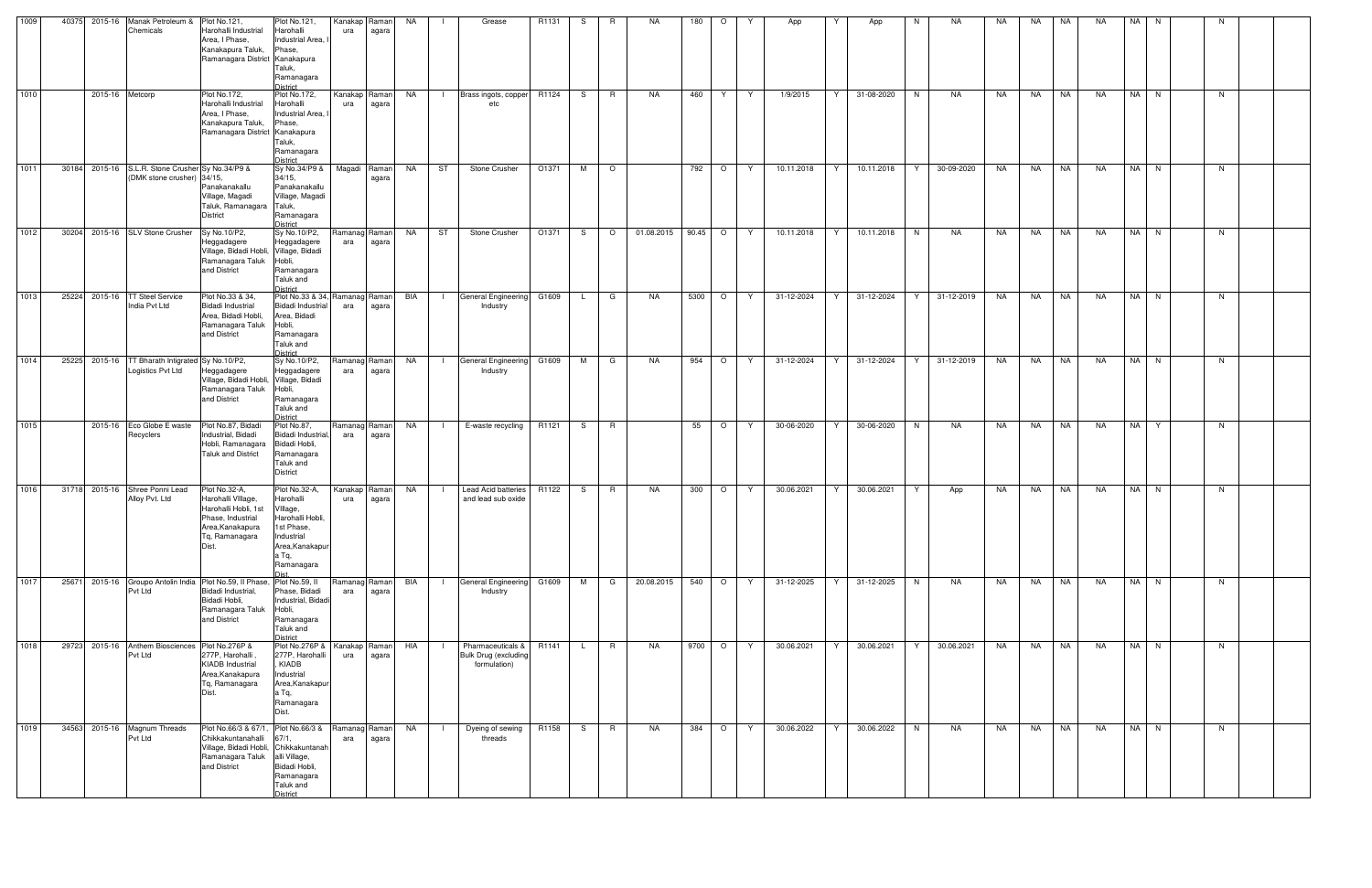| 1020   | 31351 | 2015-16 Vashkleen Laundry<br>Services Pvt Ltd | Plot No.125P,<br>Harohalli, KIADB<br>Industrial<br>Area, Kanakapura<br>Tg. Ramanagara<br>Dist.                                                                    | Plot No.125P,<br>Harohalli,<br><b>KIADB</b> Industrial<br>Area, Kanakapu<br>a Tq,<br>Ramanagara<br>Dist.                                                              | Kanakap Raman<br>ura | agara | HIA |                | Laundry                                                                                                     | O1352 | S.  | $\circ$  | NA.        | 165   | $\circ$ | Y  | 30.09.2021 | Y | 30.09.2021 | N. | NA.       | NA | NA.       | NA        | <b>NA</b> | NA N | -N |  |
|--------|-------|-----------------------------------------------|-------------------------------------------------------------------------------------------------------------------------------------------------------------------|-----------------------------------------------------------------------------------------------------------------------------------------------------------------------|----------------------|-------|-----|----------------|-------------------------------------------------------------------------------------------------------------|-------|-----|----------|------------|-------|---------|----|------------|---|------------|----|-----------|----|-----------|-----------|-----------|------|----|--|
| 1021   |       | 2015-16 Real Wealth                           | Sy No.359/3, 360/2, Sy No.359/3,<br>362, 363/2,<br>Shivanahalli Village, 363/2,<br>Kanakapura Taluk,<br>Ramanagara District Village,                              | 360/2, 362,<br>Shivanahalli<br>Kanakapura<br>Taluk,<br>Ramanagara<br>District                                                                                         | Kanakap Raman<br>ura | agara | NA  | $\mathsf{L}$   | Layout                                                                                                      | R1181 | S.  | <b>R</b> | NA         | NA    | Y.      | Y  | 8/10/2015  | N | 7/10/2020  | N  | NA        | NA | NA        | <b>NA</b> | NA        | NA N | N  |  |
| $1022$ |       | 2015-16 Diamond Bucket                        | Plot No.17-L,<br>Sy.No.66, Bidadi<br>Industrial Area, 2nd Bidadi Industrial<br>Phase, Sector-1,<br>Bidadi, Ramanagara Phase, Sector-<br>Ta & Dist.                | Plot No.17-L,<br>Sy.No.66,<br>Area, 2nd<br>. Bidadi,<br>Ramanagara Tg<br>& Dist.                                                                                      | Ramanag Raman<br>ara | agara | BIA |                | Brackets, lateral and<br>under arm<br>protection device<br>and spare wheel<br>carriers                      |       | S   | W        | <b>NA</b>  | 137.5 | Y       | Y  | 25-08-2015 | N | 24-08-2020 | N  | NA        | NA | <b>NA</b> | NA        | <b>NA</b> | NA N | N  |  |
| 1023   | 25690 | 2015-16 PD Electricals                        | Plot No.16C, Bidadi Plot No.16C,<br>Indl. Area, 2nd<br>Phase, Sector-I,<br>Ramanagara Tq &<br>Dist.                                                               | Bidadi Indl.<br>Area, 2nd<br>Phase, Sector-I<br>Ramanagara Tq<br>& Dist.                                                                                              | Ramanag Raman<br>ara | agara | BIA | $\mathbf{I}$   | Coils for LT, HT,<br>Generator, Motor &<br>DC Motor                                                         |       |     | S W      | NA         | 205   | Y       | Y. | 20-09-2015 | Y | 19-09-2020 | N  | <b>NA</b> | NA | <b>NA</b> | NA        | NA        | NA N | N  |  |
| 1024   | 25045 | 2015-16 HIPL India Pvt. Ltd                   | No.2145/866,<br>Innovative film City<br>Road, Medanahalli<br>village, Bidadi Hobli, Medanahalli<br>Ramnagara Tq &<br>Dist. - 562109                               | No.2145/866,<br>nnovative film<br>City Road,<br>village, Bidadi<br>Hobli,<br>Ramnagara Tq<br>& Dist. - 562109                                                         | Ramanag Raman<br>ara | agara | NA  | $\Box$         | Assorted Industrial<br><b>Heating Heaters</b><br>And Temperature<br><b>Controllers For</b><br>Indl.App      | G1530 | L.  | G        | NA         | 1488  | $\circ$ | Y  | 22-09-2015 | Y | 21-09-2020 | N  | <b>NA</b> | NA | NA        | <b>NA</b> | <b>NA</b> | NA N | N  |  |
| 1025   | 25375 | 2015-16 Mulberry Silks Ltd                    | Plot No.17-D,2nd<br>Phase, 1st Sector,<br>Part of Sy.No.66 &<br>72, Talekuppe<br>village, Bidadi<br>Industrial Area,<br>Bidadi Hobli,<br>Ramanagara Tq &<br>Dist. | Plot No.17-<br>D,2nd Phase,<br>1st Sector, Part<br>of Sy.No.66 &<br>72, Talekuppe<br>village, Bidadi<br>Industrial Area.<br>Bidadi Hobli,<br>Ramanagara Tq<br>& Dist. | Ramanag Raman<br>ara | agara | BIA |                | Silk Yarn twisting                                                                                          | G1589 | M   | G        | NA         | 740   | $\circ$ | Y. | 31.12.2025 | N | NA         | N  | NA        | NA | NA        | NA        | NA        | NA N | N  |  |
| 1026   | 25871 | 2015-16 Visual Implex Pvt.<br>Ltd             | Plot No.A-11,<br>Printech Park, I<br>Phase, KIADB<br>Industrial Area,<br>Harohalli,<br>Kanakapura Taluk,<br>Ramanagara District Taluk,                            | Plot No.A-11,<br>Printech Park, I<br>Phase, KIADB<br>Industrial Area,<br>Harohalli,<br>Kanakapura<br>Ramanagara<br><b>District</b>                                    | Kanakap Raman<br>ura | agara | HIA |                | Printing on note<br>book                                                                                    | G1521 | M   | G        | NA         | 800   | Y       | Y  | 17-11-2015 | Y | 16-11-2020 | N  | NA        | NA | NA        | NA        | NA        | NA N | N. |  |
| 1027   | 26246 | 2015-16 Browndove<br>Healthcare Pvt Ltd       | Plot No.318-A, II<br>Phase, Harohalli<br>Industrial Area,<br>Harohalli,<br>Kanakapura Taluk,<br>Ramanagara District Taluk,                                        | Plot No.318-A, I<br>Phase, Harohalli<br>Industrial Area,<br>Harohalli,<br>Kanakapura<br>Ramanagara<br>District                                                        | Kanakap Raman<br>ura | agara | HIA |                | <b>Arterial Venous</b><br>Fistula, Blood line<br>set, Heamodialysis<br>catheter,<br>Transducer<br>Protector | G1543 | L.  | G        | NA         | 1921  | $\circ$ | Y  | 31.12.2025 | Y | 31.12.2025 | N  | <b>NA</b> | NA | <b>NA</b> | <b>NA</b> | <b>NA</b> | NA N | N  |  |
| 1028   | 25813 | 2015-16 Bangalore Power<br>Controls Unit-I    | Plot No.292-B, II<br>Phase, Harohalli<br>Industrial Area,<br>Harohalli,<br>Kanakapura Taluk,<br>Ramanagara District Taluk,                                        | Plot No.292-B, II<br>Phase, Harohalli<br>Industrial Area,<br>Harohalli,<br>Kanakapura<br>Ramanagara<br><b>District</b>                                                | Kanakap Raman<br>ura | agara | HIA | $\blacksquare$ | Glass stock yard                                                                                            | G1647 | S.  | G        | 10.10.2015 | 163   | $\circ$ | Y  | 31-12-2024 | N | <b>NA</b>  | N  | <b>NA</b> | NA | NA        | NA        | <b>NA</b> | NA N | N  |  |
| 1029   |       | 2015-16 Bangalore Power<br>Controls Unit-II   | Plot No.292-B, II<br>Phase, Harohalli<br>Industrial Area,<br>Harohalli,<br>Kanakapura Taluk,<br>Ramanagara District Taluk,                                        | Plot No.292-B, II<br>Phase, Harohalli<br>Industrial Area.<br>Harohalli,<br>Kanakapura<br>Ramanagara<br><b>District</b>                                                | Kanakap Raman<br>ura | agara | HIA | $\blacksquare$ | Food packing                                                                                                | G1647 | S — | G        |            | 163   | $\circ$ | Y  | 31-12-2024 | N | NA         | N  | NA        | NA | <b>NA</b> | NA        | NA        | NA N | N  |  |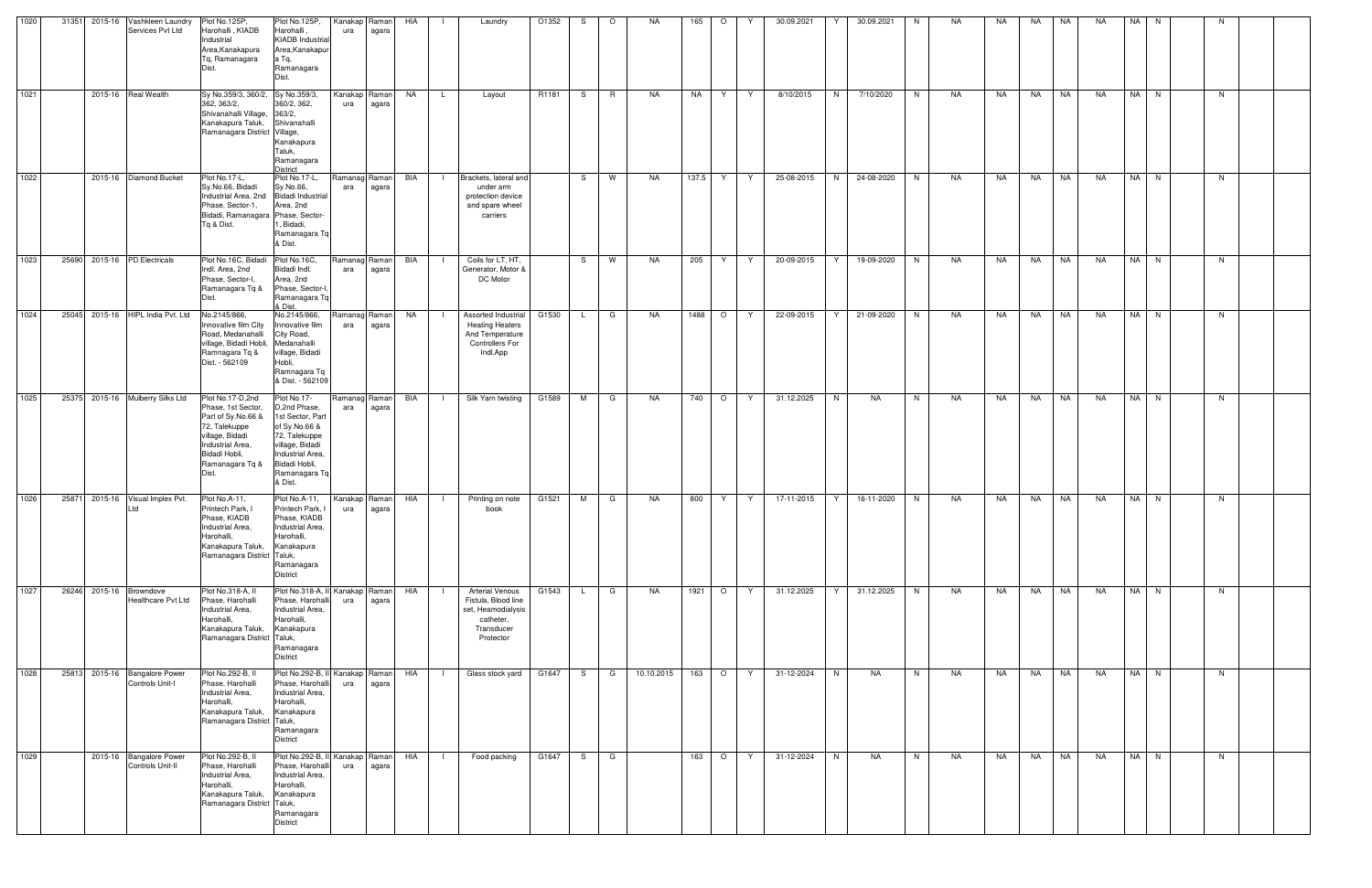| 1030 | 25451                        | 2015-16 Maruthi Precision<br>Fastners                                               | Plot No.240, Part2,<br>Harohalli Industrial<br>Area, Il Phase,<br>Devarakaggalahalli,<br>Kanakapura Taluk,<br>Ramanagara Taluk<br>and District                                                                                                                                              | Plot No.240,<br>Part2, Harohalli<br>Industrial Area,<br>Il Phase,<br>Devarakaggala<br>halli,<br>Kanakapura<br>Taluk,<br>Ramanagara<br>Taluk and<br>District                                                                                                                                       | Kanakap<br>ura       | Raman<br>agara | HIA       |              | Precision turned<br>components            | G1609 | S.           | G       | 1/6/2015   | 427      | $\circ$                  | Y. | 7/10/2025  | Y | 7/10/2025  | N. | NA         | NA | NA        | NA        | NA        | NA I | N.     | N. |  |
|------|------------------------------|-------------------------------------------------------------------------------------|---------------------------------------------------------------------------------------------------------------------------------------------------------------------------------------------------------------------------------------------------------------------------------------------|---------------------------------------------------------------------------------------------------------------------------------------------------------------------------------------------------------------------------------------------------------------------------------------------------|----------------------|----------------|-----------|--------------|-------------------------------------------|-------|--------------|---------|------------|----------|--------------------------|----|------------|---|------------|----|------------|----|-----------|-----------|-----------|------|--------|----|--|
| 1031 |                              | 27521 2015-16 Mother Earth Environ Sy.No.217, Harohalli Sy.No.217,<br>Tech Pvt. Ltd | Indl. Area, 2nd<br>Phase, Kanakapura Area, 2nd                                                                                                                                                                                                                                              | Harohalli Indl.<br>Phase,<br>Kanakapura Tq                                                                                                                                                                                                                                                        | Kanakap Raman<br>ura | agara          | HIA       | $\Box$       | Hazardous Waste<br>landfill facility      | R1171 | $\mathsf{L}$ | R.      | NA         | 1593   O |                          | Y  | 30-06-2021 | Y | 30-06-2021 | Y  | 30-06-2020 | NA | NA        | <b>NA</b> | NA        |      | NA N   | N. |  |
| 1032 |                              | 26544 2015-16 Linkup Textiles Pvt.<br>l td                                          | Sy No.72/1, 73/2,<br>Basavanapura<br>Village, Kasaba Hobli Basavanapura                                                                                                                                                                                                                     | Sy No.72/1,<br>73/2,<br>Village, Kasaba<br>Hobli                                                                                                                                                                                                                                                  | Ramanag<br>ara       | Raman<br>agara | NA .      | $\mathbf{I}$ | <b>Garments Stiching</b>                  | G1589 | S.           | G       |            | 450      | $\overline{\phantom{0}}$ | Y  | 31-12-2024 | Y | 31-12-2024 | N  | NA         | NA | <b>NA</b> | NA        | NA        |      | NA N   | N. |  |
| 1033 | 26744 2015-16 Maa Star Power | Control Pvt. Ltd                                                                    | Plot<br>No.255E(corner),<br>Harohalli Indl. Area,<br>Phase-II,<br>Kanakapura Tq-<br>562112,<br>Ramanagara Dist.                                                                                                                                                                             | Plot<br>No.255E(corner<br>, Harohalli Indl.<br>Area, Phase-II,<br>Kanakapura Tq-<br>562112,<br>Ramanagara<br>Dist.                                                                                                                                                                                | Kanakap Raman<br>ura | agara          | HIA       |              | General Engineering G1609<br>Industry     |       | S.           | G       | 28-07-2014 | $113$ 0  |                          | Y  | 31-12-2024 | N | NA         | N  | NA         | NA | NA        | NA        | NA        |      | NA N   | N  |  |
| 1034 |                              | 26475 2015-16 Srinivasa Enterprises Sy No.67/2,                                     | Kagalahally<br>village, Harohalli<br>Hobli, Kanakapura<br>Tq - 562159,<br>Ramangara Dist.                                                                                                                                                                                                   | Sy.No.67/2,<br>Kagalahally<br>village, Harohalli<br>Hobli,<br>Kanakapura Tq ·<br>562159,<br>Ramangara<br><b>Nict</b>                                                                                                                                                                              | Kanakap<br>ura       | Raman<br>agara | HIA       |              | Tread rubber                              | G1643 | S.           | G       | NA         | 79       | $\circ$                  | Y  | 31.12.2025 | Y | 31.12.2025 | N. | NA         | NA | NA        | <b>NA</b> | NA        |      | NA N   | N. |  |
| 1035 |                              | 42652 2015-16 Proposed layout by<br>Sri. K.S.<br>Raghavendra Naik                   | Sy.No. 41/1, 41/2,<br>41/4, 42/1, 43/2,<br>43/3, 43/4, 43/5,<br>43/7, 43/8, 43/9,<br>43/10, 44/2, 44/4,<br>44/5, 61/1 to 61/11.<br>62/1 to 62/6, 63/1,<br>63/2, 64/3 to 64/6,<br>65/1, 66/1 to 66/5,<br>67/1 & 67/2,<br>Mayaganahalli<br>Village, Kasaba<br>Hobli, Ramanagara<br>Tq & Dist. | Sy.No. 41/1,<br>41/2, 41/4, 42/1,<br>43/2, 43/3, 43/4<br>43/5, 43/7, 43/8,<br>43/9, 43/10,<br>44/2,44/4, 44/5<br>61/1 to 61/11,<br>62/1 to 62/6,<br>63/1, 63/2, 64/3<br>to 64/6, 65/1,<br>66/1 to 66/5,<br>67/1 & 67/2,<br>Mayaganahalli<br>Village, Kasaba<br>Hobli,<br>Ramanagara Tq<br>& Dist. | Ramanag<br>ara       | Raman<br>agara | <b>NA</b> | . L .        | Layout                                    | R1181 | L.           | R.      | NA         | NA       | Y.                       | Y  | 17/12/2015 | N | 16/12/2020 | N  | NA         | NA | NA 1      | <b>NA</b> | NA        |      | NA N   | N. |  |
| 1036 |                              | 2015-16 Residential Layout by Sy.No.21/2, 21/3 & Sy.No.21/2,<br>Smt. D.T.Spurthi    | 21/4, Kethiganahalli 21/3 & 21/4,<br>village, Bidadi Hobli, Kethiganahalli<br>Ramanagara Tq &<br>Dist.                                                                                                                                                                                      | village, Bidadi<br>Hobli,<br>Ramanagara Tq<br>& Dist.                                                                                                                                                                                                                                             | Ramanag Raman<br>ara | agara          | <b>NA</b> | L.           | Layout                                    | R1181 | S.           | R       | <b>NA</b>  | NA       | Y                        | Y  | 17/12/2015 | N | 16/12/2020 | N  | NA         | NA | <b>NA</b> | <b>NA</b> | NA        |      | $NA$ N | N. |  |
| 1037 |                              | 2015-16 SMR Stone Crusher Sy.No.25/9 & 135,<br>& M Sand                             | Bennahalli village,<br>Kailancha Hobli,<br>Ramanagara Tq &<br>Dist.                                                                                                                                                                                                                         | Sy.No.25/9 &<br>135, Bennahalli<br>village,<br>Kailancha Hobli,<br>Ramanagara Tq<br>& Dist.                                                                                                                                                                                                       | Ramanag Raman<br>ara | agara          | NA .      | ST           | Stone Crusher                             | O1371 | S.           | $\circ$ | 01.11.2015 | 628 O    |                          | Y  | 30.09.2021 | Y | 30.09.2021 | N  | NA         | NA | <b>NA</b> | NA        | <b>NA</b> |      | NA N   | N. |  |
| 1038 | 27838                        | 2015-16 Dutta Automation                                                            | Plot No.310-I, KIADB Plot No.310-I,<br>Industrial Area, II<br>Phase, Harohalli,<br>Kanakapura Taluk,<br>Ramanagara District Kanakapura                                                                                                                                                      | <b>KIADB</b> Industrial<br>Area, II Phase,<br>Harohalli,<br>Taluk,<br>Ramanagara<br><b>District</b>                                                                                                                                                                                               | Kanakap Raman<br>ura | agara          | HIA       |              | Fabrication & mnfg.<br>Handrails antennas | R1125 | S.           | R.      | 01.11.2015 | 127      | $\overline{O}$           | Y. | 17.04.2021 | Y | 17.04.2021 | N  | NA         | NA | NA        | NA        | <b>NA</b> |      | NA N   | N. |  |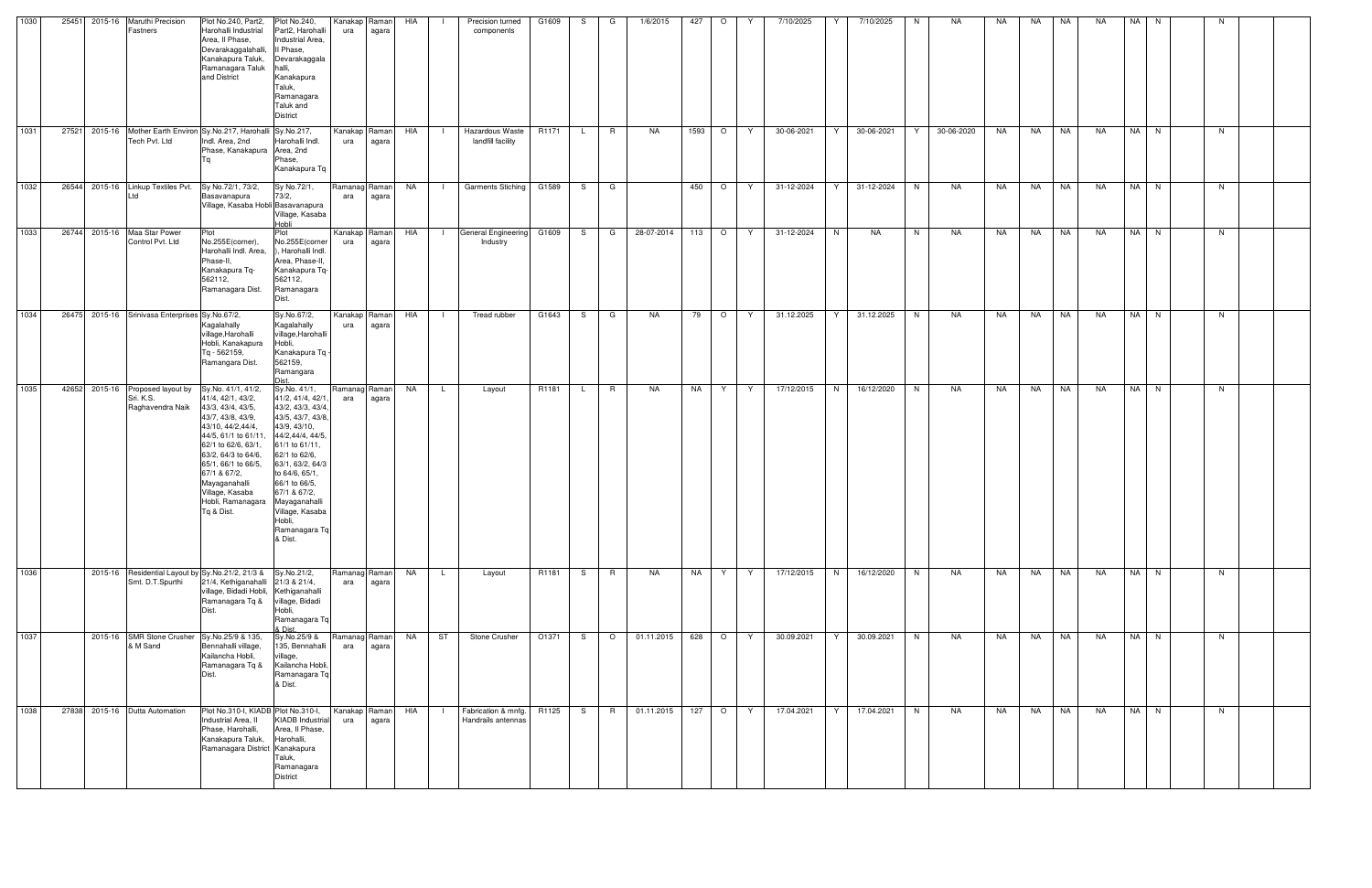| 1039 |                           | 29707 2015-16 Sri Lakshmi<br>Venkateshwara<br><b>Stone Crusher</b> | Sy.No.34/14 (New<br>Sy.No.71) & 34/9,<br>Panakanakallu,<br>Kasaba Hobli,<br>Magadi,<br>Ramanagara Tq &<br>Dist.                                                                                                                                 | Sy.No.34/14<br>(New Sy.No.71<br>& 34/9,<br>Panakanakallu<br>Kasaba Hobli,<br>Magadi,<br>Ramanagara Tq<br>& Dist.                 | Magadi Raman                 | agara                  | NA                   | ST             | Stone Crusher                          | O1371 | S.           | $\circ$ | 01.01.2015 | 381   | $\circ$ | Y  | 30.09.2021 | 30-09-2021<br>Y  | Y  | 30-09-2020 | NA | NA   | NA        | NA.       | NA I | N. | N  |  |
|------|---------------------------|--------------------------------------------------------------------|-------------------------------------------------------------------------------------------------------------------------------------------------------------------------------------------------------------------------------------------------|----------------------------------------------------------------------------------------------------------------------------------|------------------------------|------------------------|----------------------|----------------|----------------------------------------|-------|--------------|---------|------------|-------|---------|----|------------|------------------|----|------------|----|------|-----------|-----------|------|----|----|--|
| 1040 |                           |                                                                    | 27077 2015-16 Sudarshan Industries Sy.No.95/1a3,82, 83, Sy.No.95/1a3,8<br>Behind Rural Police 2, 83, Behind<br>Station, B.M.Road,<br>Channapatna-<br>561501                                                                                     | <b>Rural Police</b><br>Station,<br>B.M.Road,<br>Channapatna-<br>561501                                                           | Channap Raman<br>atna        | agara                  | <b>NA</b>            | $\Box$         | Fried Gram                             | G1519 |              | S G     | 01.01.16   | 50    | Y       | Y. | 19.01.2016 | 15.01.2019<br>Y  | N  | NA         | NA | NA 1 | <b>NA</b> | <b>NA</b> | NA N |    | N. |  |
| 1041 |                           | 26746 2015-16 Siddarth Metal<br>Industries                         | Plot No.4, KSSIDC<br>Industrial Area,<br>Kanakapura 1st<br>Stage, Kanakapura Kanakapura 1st<br>Taluk, Ramanagara Stage,<br><b>District</b>                                                                                                      | Plot No.4,<br><b>KSSIDC</b><br>Industrial Area,<br>Kanakapura<br>Taluk,<br>Ramanagara<br><b>District</b>                         | Kanakap Raman KSSIDC,<br>ura |                        | agara Kanakap<br>ura |                | GI Sealing<br><b>Suspension System</b> | G1609 | S.           | G       | 01.01.16   | 169   | Y       | Y  | 21.01.2016 | Y<br>13.01.2019  | N  | NA         | NA | NA   | NA        | NA        | NA N |    | N  |  |
| 1042 |                           | 27238 2015-16 Global Packaging                                     | Plot No.325/H, KIADB Plot<br>Industrial Area, 2nd No.325/H, KIAD<br>Phase,<br>Harohalli, Kanakapur Area, 2nd<br>a Tq, Ramnagara<br>Dist-562117                                                                                                  | <b>B</b> Industrial<br>Phase,<br>Harohalli, Kanak<br>apura<br>Tq, Ramnagara<br>Dist-562117                                       | Kanakap Raman<br>ura         | agara                  | HIA                  |                | Corrugated box                         | G1509 | S.           | G       | 15.02.16   | 111   | Y       | Y  | 28.01.16   | N<br>22.01.2019  | N. | NA         | NA | NA   | NA        | NA        | NA N |    | N. |  |
| 1043 |                           | 26335 2015-16 Vishwas Paper<br>Convertors                          | Plot No.4, Bidadi 2nd Plot No.4,<br>Phase, Sector-1,<br>Indl. Area, Bidadi,<br>Ramanagara Tq &<br>Dist.-562109                                                                                                                                  | Bidadi 2nd<br>Phase, Sector-<br>1, Indl. Area,<br>Bidadi,<br>Ramanagara To<br>& Dist.-562109                                     | Ramanag Raman<br>ara         | agara                  | BIA                  |                | Paper Product                          | G1509 |              | S G     | 01.12.15   |       | 148 O   | Y. | 31.12.2026 | 31.12.2026<br>Y  | N. | NA         | NA | NA   | <b>NA</b> | NA        | NA N |    | N. |  |
| 1044 |                           | 27162 2015-16 Thirumala Industries                                 | Plot No.95/1A3,<br>Behind Rural Police Behind Rural<br>Station, B.M.Road,<br>Channapatna-<br>561501                                                                                                                                             | Plot No.95/1A3,<br>Police Station,<br>B.M.Road,<br>Channapatna-<br>561501                                                        | atna                         | Channap Raman<br>agara | <b>NA</b>            | $\mathbf{I}$   | <b>Fried Gram</b>                      | G1519 |              | S G     | 02.01.16   |       | 54.86 O | Y. | 31-12-2024 | 31-12-2024<br>Y  | N  | NA         | NA | NA   | NA        | NA        | NA N |    | N. |  |
| 1045 |                           | 26708 2015-16 Cicon Engineers Pvt Sy No.42,<br>Ltd                 | Devarakaggalahalli<br>Village, Harohalli<br>Hobli, Kanakapura<br>Main Road,<br>Kanakapura Taluk, Main Road,<br>Ramanagara District Kanakapura                                                                                                   | Sy No.42,<br>Devarakaggala<br>halli Village,<br>Harohalli Hobli.<br>Kanakapura<br>Taluk,<br>Ramanagara<br><b>District</b>        | Kanakap Raman<br>ura         | agara                  | NA                   | $\mathbf{I}$   | Steel structures                       | G1609 | M            | G       | 01.05.15   | 604   | $\circ$ | Y. | 31-12-2024 | Y<br>31-12-2024  | N. | NA         | NA | NA   | NA        | NA        | NA N |    | N. |  |
| 1046 | 27069 2015-16 Netsol Inc. |                                                                    | Plot No.40,<br>Sy.No.230,<br>Balaveeranahalli<br>village, Bidadi Indl.<br>Area, Bidadi -<br>562109.<br>Ramanagara Tq &<br>Dist.                                                                                                                 | Plot No.40,<br>Sy.No.230,<br>Balaveeranahall<br>i village, Bidadi<br>Indl. Area,<br>Bidadi - 562109,<br>Ramanagara Tq<br>& Dist. | Ramanag Raman<br>ara         | agara                  | BIA                  | $\blacksquare$ | HDPE Monofilament G1543<br>Net         |       |              | S G     | 02.01.15   | 237   | $\circ$ | Y  | 31.12.2025 | N<br>NA          | N  | NA         | NA | NA   | <b>NA</b> | NA        | NA N |    | N  |  |
| 1047 |                           | 40394 2015-16 Prime Estate<br>Bhoomika Infra (I)<br>Pvt. Ltd)      | <b>Sy</b><br>(Formerly Sampurna No.27/6,27/7,27/8,27 No.27/6,27/7,27<br>/9,27/10,27/11,27/12 /8,27/9,27/10,27<br>& 27/13,<br>Billakempanahalli<br>Village, Bidadi Hobli, Billakempanahal<br>Ramanagara Taluk li Village, Bidadi<br>and District | Sy<br>/11,27/12 &<br>27/13,<br>Hobli,<br>Ramanagara<br>Taluk and<br>District                                                     | Ramanag Raman<br>ara         | agara                  | NA                   | $\mathsf{C}$   | Residential<br>Apartment               | R1181 | L.           | R       | NA         | 25000 | Y       | Y  | 17.09.2013 | N<br>16.09.2018  | N  | NA         | NA | NA   | NA        | <b>NA</b> | NA N |    | N  |  |
| 1048 |                           | 25195 2015-16 E-Land Apparel                                       | Khata No.855, 856/1, Khata No.855,<br>Door No.1857/1,<br>Hanumanthanagara No.1857/1,<br>Layout,<br>Channapatna Tq,<br>Ramanagara Dist.-<br>562160                                                                                               | 856/1, Door<br>Hanumanthana<br>gara Layout,<br>Channapatna<br>Tq,<br>Ramanagara<br>Dist.-562160                                  | Channap Raman<br>atna        | agara                  | NA                   | $\Box$         | <b>Garments Stiching</b>               | G1589 | $\mathsf{L}$ | G       | NA         | 1708  | $\circ$ | Y  | 31-12-2024 | Y.<br>31-12-2024 | N  | NA         | NA | NA   | <b>NA</b> | <b>NA</b> | NA N |    | N. |  |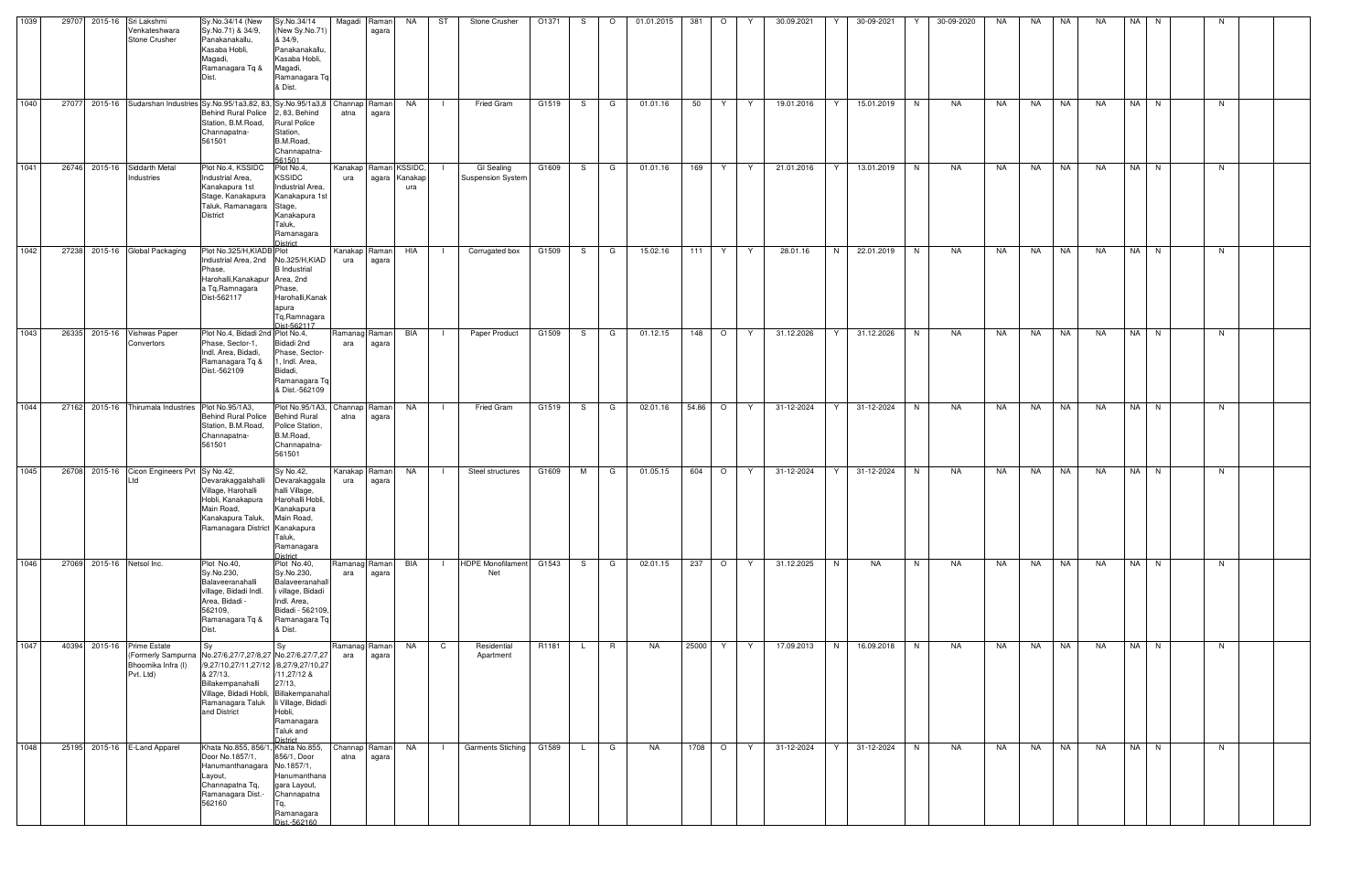| 25193 2015-16 Micro Plastics Pvt.<br>Plot No.318G, 2nd<br>Plot No.318G,<br><b>HIA</b><br>O1369<br>NA.<br>30.09.2021<br>30.09.2021<br>NA.<br>NA<br>Kanakapl<br>Raman<br>Molding<br>3000<br>$\circ$<br>NA<br>NA<br><b>NA</b><br>NA<br>$\circ$<br>N.<br>N.<br>Phase, KIADB Indl.<br>2nd Phase,<br>Ltd<br>ura<br>agara<br>Components<br>KIADB Indl.<br>Area, Harohalli,<br>Area, Harohalli,<br>Kanakapura Tq.<br>Ramanagara Dist -<br>Kanakapura Tq,<br>562112<br>Ramanagara<br>Dist - 562112<br>1050<br>29250 2015-16 Umesh Stone<br>Sy. No. 255/1<br>Sy. No. 255/1,<br>ST<br>O1371<br>$\circ$<br><b>NA</b><br>NA<br>NA<br>NA N<br>NA .<br>Stone Crusher<br>$\circ$<br>Dec.2013<br>316<br>30-09-2021<br>N<br><b>NA</b><br>NA.<br><b>NA</b><br>Ramanac<br>Raman<br>S.<br>N.<br>Y<br>N.<br>Uragahalli Village,<br>Uragahalli<br>Crusher,<br>ara<br>agara<br>Bidadi Hobli,<br>Village, Bidadi<br>Hobli,<br>1051<br>27073 2015-16 Maruthi Granites,<br>Plot<br>Plot<br>Kanakap<br>NA<br>G1518<br>G<br>01.04.2015<br>20<br>$\circ$<br>30.09.2019<br>N<br>NA<br>N.<br>NA<br>NA<br>NA<br><b>NA</b><br>NA<br>NA N<br>Raman<br>Granite cutting &<br>S.<br>Y<br>N.<br>NO:274/325/2A, Kasa NO:274/325/2A,<br>Polishing<br>ura<br>agara<br>ba Hobli,<br>Kasaba Hobli,<br>Bhudiguppe -<br>Bhudiguppe -<br>562159, Kanakapura 562159,<br>tq, Ramanagara dist, Kanakapura tq,<br>Ramanagara<br>dist.<br>1052<br>01.08.2013<br>NA<br>28.08.2013<br>N<br>NA<br>NA I<br>2015-16 Proposed layout by<br>Sy.No.<br>NA<br>R1181<br>R.<br>N.<br>NA<br>NA<br>NA<br>NA<br>N<br>Sy.No.<br>Ramanag<br>Raman<br>Y<br>Y<br>N.<br>Layout<br>L.<br>Sri. C.Prasanna<br>183/1,183/2,183/3,18 183/1,183/2,183<br>ara<br>agara<br>4/1,184/2,184/3,185 /3,184/1,184/2,<br>&186, Bannikuppe<br>84/3,185&186,<br>Village, Bidadi Hobli, Bannikuppe<br>Ramanagara Tq &<br>Village, Bidadi<br>Hobli,<br>Ramanagara Tq<br>& Dist.<br>1053<br>2015-16 ABM Proposed<br>Sy.Nos.4,5, 20/1A,<br>12.01.2016<br>N<br><b>NA</b><br>NA N<br>Sy.Nos.4,5,<br>Ramanag<br>Raman<br>NA<br>R1181<br>M<br>R.<br>NA<br>NA<br>Y.<br>Y<br>11.01.2021<br>N<br>NA<br>NA<br>NA<br>NA<br>N<br>$\mathsf{L}$<br>Layout<br>1B, 1C, 2A, 2B, 2C,<br>layout by Sri.<br>20/1A, 1B, 1C,<br>ara<br>agara<br>P.S.Bhanu Prakash<br>2A, 2B, 2C,<br>20/3, 20/4, 20/5A,<br>20/5B, 20/6 & 20/7,<br>20/3, 20/4,<br>20/5A, 20/5B,<br>Kallugopanahalli<br>village, Bidadi Hobli, 20/6 & 20/7,<br>Ramanagara Tq &<br>Kallugopanahalli<br>village, Bidadi<br>Hobli,<br>Ramanagara Tq<br>& Dist<br>1054<br>27182 2015-16 Accord Laser<br>NO.338-A, Harohalli NO.338-A,<br>425<br>16.02.2016<br>N<br>NA<br>NA N<br>Kanakap<br>HIA<br>Sheet metal<br>G1609<br>G<br>Dec.2016<br>Y<br>11.02.2019<br>N<br>NA.<br>NA<br>NA<br><b>NA</b><br>N<br>Raman<br>S.<br>Y<br>- 1<br>Machining Pvt. Ltd<br>Indl. Area, 2nd<br>Harohalli Indl.<br>ura<br>agara<br>component<br>Phase, Harohalli,<br>Area, 2nd<br>Kanakapura Tq,<br>Phase,<br>Harohalli,<br>Ramanagara Dist<br>Kanakapura Tq,<br>Ramanagara<br><b>Dist</b><br>1055<br>No.86, KIADB Indl.<br>No.86, KIADB<br>31-12-2023<br>2015-16 Jayalakshmi<br>BIA<br>Plastic flexible<br>G1543<br>2.11.2014<br>450<br>$\circ$<br>31-12-2023<br>NA<br>FHO<br>NA N<br>Ramanag<br>Raman<br>G<br>Y.<br>N<br>NA<br>NA<br>S.<br>Y<br>Y<br>N.<br>Area, 2nd Phase,<br>Polypacks Pvt. Ltd<br>Indl. Area. 2nd<br>packaging Products,<br>ara<br>agara<br>2nd Sector, Bidadi, Phase, 2nd<br>roles & films<br>Ramanagara Tq &<br>Sector, Bidadi,<br>Dist<br>Ramanagara Tq<br>& Dist<br>1056<br>27441 2015-16 VLN Industries<br>Plot No.113,<br>Plot No.113,<br>G1609<br>01.12.2016<br>200<br>12.02.2016<br>N<br>11.02.2019<br>NA<br>NA<br>NA N<br>Kanakap<br>HIA<br>General Engineering<br>S<br>G<br>Y<br>Y<br>N.<br>NA<br>NA<br><b>NA</b><br>N<br>Raman<br>Harohalli Indl. Area,<br>Harohalli Indl.<br>Industry<br>ura<br>agara<br>Kanakapura Tq,<br>Area,<br>Ramanagara Dist<br>Kanakapura Tq,<br>Ramanagara<br>Dist<br>1057<br>30664 2015-16 Sri Balaji Enterprises Plot No.118,<br>01.02.2014<br>220<br>NA<br>NA  <br>Plot No.118,<br>G1518<br>G<br>$\circ$<br>Y<br>31.12.2025<br>N<br>N<br>NA<br>NA<br>NA<br>Kanakap<br>Raman<br>HIA<br>Granite cutting &<br>S.<br>NA<br>NA<br>N<br>N<br>India Pvt. Ltd<br>Sy.NO.821&822, I<br>Sy.NO.821&822<br>Polishing<br>ura<br>agara<br>Phase, Harohalli Indl.<br>I Phase,<br>Area, Harohalli,<br>Harohalli Indl.<br>Kanakapura Tq<br>Area, Harohalli,<br>Kanakapura Tq<br>NA N<br>1058<br>01.07.2015<br>652 O<br><b>NA</b><br>26559 2015-16 Transpro Motors<br>Sy.No.71/3,<br>Sy.No.71/3,<br>Ramanag Raman<br><b>NA</b><br>Automobile Service<br>O1303<br>M<br>$\circ$<br>Y<br>30.09.2022<br>Y<br>30.09.2022<br>N<br>NA<br>NA<br><b>NA</b><br><b>NA</b><br>N<br>$\mathbf{I}$<br>Sheshagirihalli<br><b>Private Limited</b><br>Sheshagirihalli<br>ara<br>station<br>agara<br>village, Bidadi Hobli, village, Bidadi<br>Ramanagara Taluk & Hobli,<br>District-562109<br>Ramanagara<br>Taluk & District-<br>562109<br>1059<br>27368 2015-16 Esanth Arya<br>SY.No.48,<br>SY.No.48,<br>Ramanag<br>NA<br>158<br>31.12.2025<br>NA<br>NA<br>NA N<br>NA<br><b>Garments Stiching</b><br>G1589<br>$\circ$<br>Y<br>31.12.2025<br>N<br>NA<br>NA<br><b>NA</b><br>Raman<br>S.<br>G<br>Y<br>N.<br>Dharapura village,<br>Dharapura<br>Garments<br>ara<br>agara<br>Mayaganahalli Post, village,<br>Kasaba Hobli,<br>Mayaganahalli<br>Ramanagara Tq &<br>Post, Kasaba<br>Hobli,<br>Dist.<br>Ramanagara Tq<br>& Dist.<br>1060<br>2015-16 Venkateshwara<br>Sy.No.320/1,<br>Sy.No.320/1,<br>G1518<br>NA<br>$\overline{O}$<br>31.12.2025<br>N<br><b>NA</b><br><b>NA</b><br>NA N<br>Kanakap<br>NA<br>S.<br>G<br>46<br>Y<br>NA<br>N<br>NA<br>NA<br>NA<br>Raman<br>Granite cutting &<br>N.<br>Shivanahalli, Mysore Shivanahalli,<br>Enterprises<br>ura<br>Polishing<br>agara<br>Road, Kanakapura<br>Mysore Road,<br>Kanakapura Tq |      |  |  |  |  |  |  |  |  |  |  |  |  |  |  |  |
|-------------------------------------------------------------------------------------------------------------------------------------------------------------------------------------------------------------------------------------------------------------------------------------------------------------------------------------------------------------------------------------------------------------------------------------------------------------------------------------------------------------------------------------------------------------------------------------------------------------------------------------------------------------------------------------------------------------------------------------------------------------------------------------------------------------------------------------------------------------------------------------------------------------------------------------------------------------------------------------------------------------------------------------------------------------------------------------------------------------------------------------------------------------------------------------------------------------------------------------------------------------------------------------------------------------------------------------------------------------------------------------------------------------------------------------------------------------------------------------------------------------------------------------------------------------------------------------------------------------------------------------------------------------------------------------------------------------------------------------------------------------------------------------------------------------------------------------------------------------------------------------------------------------------------------------------------------------------------------------------------------------------------------------------------------------------------------------------------------------------------------------------------------------------------------------------------------------------------------------------------------------------------------------------------------------------------------------------------------------------------------------------------------------------------------------------------------------------------------------------------------------------------------------------------------------------------------------------------------------------------------------------------------------------------------------------------------------------------------------------------------------------------------------------------------------------------------------------------------------------------------------------------------------------------------------------------------------------------------------------------------------------------------------------------------------------------------------------------------------------------------------------------------------------------------------------------------------------------------------------------------------------------------------------------------------------------------------------------------------------------------------------------------------------------------------------------------------------------------------------------------------------------------------------------------------------------------------------------------------------------------------------------------------------------------------------------------------------------------------------------------------------------------------------------------------------------------------------------------------------------------------------------------------------------------------------------------------------------------------------------------------------------------------------------------------------------------------------------------------------------------------------------------------------------------------------------------------------------------------------------------------------------------------------------------------------------------------------------------------------------------------------------------------------------------------------------------------------------------------------------------------------------------------------------------------------------------------------------------------------------------------------------------------------------------------------------------------------------------------------------------------------------------------------------------------------------------------------------------------------------------------------------------------------------------------------------------------------------------------------------------------------------------------------------------------------------------------------------------------------------------------------------------------------------------------------------------------------------------------------------------------------------------------------------------------------------------------------------------------------------------------------------------------------------------------------------------------------------------------------------------------------------------------------------------------------------------------------------------------------------------------------------------------------------------------------------------------------------------------------------------------------------------------------------------------------------------------------------------------------------------|------|--|--|--|--|--|--|--|--|--|--|--|--|--|--|--|
|                                                                                                                                                                                                                                                                                                                                                                                                                                                                                                                                                                                                                                                                                                                                                                                                                                                                                                                                                                                                                                                                                                                                                                                                                                                                                                                                                                                                                                                                                                                                                                                                                                                                                                                                                                                                                                                                                                                                                                                                                                                                                                                                                                                                                                                                                                                                                                                                                                                                                                                                                                                                                                                                                                                                                                                                                                                                                                                                                                                                                                                                                                                                                                                                                                                                                                                                                                                                                                                                                                                                                                                                                                                                                                                                                                                                                                                                                                                                                                                                                                                                                                                                                                                                                                                                                                                                                                                                                                                                                                                                                                                                                                                                                                                                                                                                                                                                                                                                                                                                                                                                                                                                                                                                                                                                                                                                                                                                                                                                                                                                                                                                                                                                                                                                                                                                                                                                               | 1049 |  |  |  |  |  |  |  |  |  |  |  |  |  |  |  |
|                                                                                                                                                                                                                                                                                                                                                                                                                                                                                                                                                                                                                                                                                                                                                                                                                                                                                                                                                                                                                                                                                                                                                                                                                                                                                                                                                                                                                                                                                                                                                                                                                                                                                                                                                                                                                                                                                                                                                                                                                                                                                                                                                                                                                                                                                                                                                                                                                                                                                                                                                                                                                                                                                                                                                                                                                                                                                                                                                                                                                                                                                                                                                                                                                                                                                                                                                                                                                                                                                                                                                                                                                                                                                                                                                                                                                                                                                                                                                                                                                                                                                                                                                                                                                                                                                                                                                                                                                                                                                                                                                                                                                                                                                                                                                                                                                                                                                                                                                                                                                                                                                                                                                                                                                                                                                                                                                                                                                                                                                                                                                                                                                                                                                                                                                                                                                                                                               |      |  |  |  |  |  |  |  |  |  |  |  |  |  |  |  |
|                                                                                                                                                                                                                                                                                                                                                                                                                                                                                                                                                                                                                                                                                                                                                                                                                                                                                                                                                                                                                                                                                                                                                                                                                                                                                                                                                                                                                                                                                                                                                                                                                                                                                                                                                                                                                                                                                                                                                                                                                                                                                                                                                                                                                                                                                                                                                                                                                                                                                                                                                                                                                                                                                                                                                                                                                                                                                                                                                                                                                                                                                                                                                                                                                                                                                                                                                                                                                                                                                                                                                                                                                                                                                                                                                                                                                                                                                                                                                                                                                                                                                                                                                                                                                                                                                                                                                                                                                                                                                                                                                                                                                                                                                                                                                                                                                                                                                                                                                                                                                                                                                                                                                                                                                                                                                                                                                                                                                                                                                                                                                                                                                                                                                                                                                                                                                                                                               |      |  |  |  |  |  |  |  |  |  |  |  |  |  |  |  |
|                                                                                                                                                                                                                                                                                                                                                                                                                                                                                                                                                                                                                                                                                                                                                                                                                                                                                                                                                                                                                                                                                                                                                                                                                                                                                                                                                                                                                                                                                                                                                                                                                                                                                                                                                                                                                                                                                                                                                                                                                                                                                                                                                                                                                                                                                                                                                                                                                                                                                                                                                                                                                                                                                                                                                                                                                                                                                                                                                                                                                                                                                                                                                                                                                                                                                                                                                                                                                                                                                                                                                                                                                                                                                                                                                                                                                                                                                                                                                                                                                                                                                                                                                                                                                                                                                                                                                                                                                                                                                                                                                                                                                                                                                                                                                                                                                                                                                                                                                                                                                                                                                                                                                                                                                                                                                                                                                                                                                                                                                                                                                                                                                                                                                                                                                                                                                                                                               |      |  |  |  |  |  |  |  |  |  |  |  |  |  |  |  |
|                                                                                                                                                                                                                                                                                                                                                                                                                                                                                                                                                                                                                                                                                                                                                                                                                                                                                                                                                                                                                                                                                                                                                                                                                                                                                                                                                                                                                                                                                                                                                                                                                                                                                                                                                                                                                                                                                                                                                                                                                                                                                                                                                                                                                                                                                                                                                                                                                                                                                                                                                                                                                                                                                                                                                                                                                                                                                                                                                                                                                                                                                                                                                                                                                                                                                                                                                                                                                                                                                                                                                                                                                                                                                                                                                                                                                                                                                                                                                                                                                                                                                                                                                                                                                                                                                                                                                                                                                                                                                                                                                                                                                                                                                                                                                                                                                                                                                                                                                                                                                                                                                                                                                                                                                                                                                                                                                                                                                                                                                                                                                                                                                                                                                                                                                                                                                                                                               |      |  |  |  |  |  |  |  |  |  |  |  |  |  |  |  |
|                                                                                                                                                                                                                                                                                                                                                                                                                                                                                                                                                                                                                                                                                                                                                                                                                                                                                                                                                                                                                                                                                                                                                                                                                                                                                                                                                                                                                                                                                                                                                                                                                                                                                                                                                                                                                                                                                                                                                                                                                                                                                                                                                                                                                                                                                                                                                                                                                                                                                                                                                                                                                                                                                                                                                                                                                                                                                                                                                                                                                                                                                                                                                                                                                                                                                                                                                                                                                                                                                                                                                                                                                                                                                                                                                                                                                                                                                                                                                                                                                                                                                                                                                                                                                                                                                                                                                                                                                                                                                                                                                                                                                                                                                                                                                                                                                                                                                                                                                                                                                                                                                                                                                                                                                                                                                                                                                                                                                                                                                                                                                                                                                                                                                                                                                                                                                                                                               |      |  |  |  |  |  |  |  |  |  |  |  |  |  |  |  |
|                                                                                                                                                                                                                                                                                                                                                                                                                                                                                                                                                                                                                                                                                                                                                                                                                                                                                                                                                                                                                                                                                                                                                                                                                                                                                                                                                                                                                                                                                                                                                                                                                                                                                                                                                                                                                                                                                                                                                                                                                                                                                                                                                                                                                                                                                                                                                                                                                                                                                                                                                                                                                                                                                                                                                                                                                                                                                                                                                                                                                                                                                                                                                                                                                                                                                                                                                                                                                                                                                                                                                                                                                                                                                                                                                                                                                                                                                                                                                                                                                                                                                                                                                                                                                                                                                                                                                                                                                                                                                                                                                                                                                                                                                                                                                                                                                                                                                                                                                                                                                                                                                                                                                                                                                                                                                                                                                                                                                                                                                                                                                                                                                                                                                                                                                                                                                                                                               |      |  |  |  |  |  |  |  |  |  |  |  |  |  |  |  |
|                                                                                                                                                                                                                                                                                                                                                                                                                                                                                                                                                                                                                                                                                                                                                                                                                                                                                                                                                                                                                                                                                                                                                                                                                                                                                                                                                                                                                                                                                                                                                                                                                                                                                                                                                                                                                                                                                                                                                                                                                                                                                                                                                                                                                                                                                                                                                                                                                                                                                                                                                                                                                                                                                                                                                                                                                                                                                                                                                                                                                                                                                                                                                                                                                                                                                                                                                                                                                                                                                                                                                                                                                                                                                                                                                                                                                                                                                                                                                                                                                                                                                                                                                                                                                                                                                                                                                                                                                                                                                                                                                                                                                                                                                                                                                                                                                                                                                                                                                                                                                                                                                                                                                                                                                                                                                                                                                                                                                                                                                                                                                                                                                                                                                                                                                                                                                                                                               |      |  |  |  |  |  |  |  |  |  |  |  |  |  |  |  |
|                                                                                                                                                                                                                                                                                                                                                                                                                                                                                                                                                                                                                                                                                                                                                                                                                                                                                                                                                                                                                                                                                                                                                                                                                                                                                                                                                                                                                                                                                                                                                                                                                                                                                                                                                                                                                                                                                                                                                                                                                                                                                                                                                                                                                                                                                                                                                                                                                                                                                                                                                                                                                                                                                                                                                                                                                                                                                                                                                                                                                                                                                                                                                                                                                                                                                                                                                                                                                                                                                                                                                                                                                                                                                                                                                                                                                                                                                                                                                                                                                                                                                                                                                                                                                                                                                                                                                                                                                                                                                                                                                                                                                                                                                                                                                                                                                                                                                                                                                                                                                                                                                                                                                                                                                                                                                                                                                                                                                                                                                                                                                                                                                                                                                                                                                                                                                                                                               |      |  |  |  |  |  |  |  |  |  |  |  |  |  |  |  |
|                                                                                                                                                                                                                                                                                                                                                                                                                                                                                                                                                                                                                                                                                                                                                                                                                                                                                                                                                                                                                                                                                                                                                                                                                                                                                                                                                                                                                                                                                                                                                                                                                                                                                                                                                                                                                                                                                                                                                                                                                                                                                                                                                                                                                                                                                                                                                                                                                                                                                                                                                                                                                                                                                                                                                                                                                                                                                                                                                                                                                                                                                                                                                                                                                                                                                                                                                                                                                                                                                                                                                                                                                                                                                                                                                                                                                                                                                                                                                                                                                                                                                                                                                                                                                                                                                                                                                                                                                                                                                                                                                                                                                                                                                                                                                                                                                                                                                                                                                                                                                                                                                                                                                                                                                                                                                                                                                                                                                                                                                                                                                                                                                                                                                                                                                                                                                                                                               |      |  |  |  |  |  |  |  |  |  |  |  |  |  |  |  |
|                                                                                                                                                                                                                                                                                                                                                                                                                                                                                                                                                                                                                                                                                                                                                                                                                                                                                                                                                                                                                                                                                                                                                                                                                                                                                                                                                                                                                                                                                                                                                                                                                                                                                                                                                                                                                                                                                                                                                                                                                                                                                                                                                                                                                                                                                                                                                                                                                                                                                                                                                                                                                                                                                                                                                                                                                                                                                                                                                                                                                                                                                                                                                                                                                                                                                                                                                                                                                                                                                                                                                                                                                                                                                                                                                                                                                                                                                                                                                                                                                                                                                                                                                                                                                                                                                                                                                                                                                                                                                                                                                                                                                                                                                                                                                                                                                                                                                                                                                                                                                                                                                                                                                                                                                                                                                                                                                                                                                                                                                                                                                                                                                                                                                                                                                                                                                                                                               |      |  |  |  |  |  |  |  |  |  |  |  |  |  |  |  |
|                                                                                                                                                                                                                                                                                                                                                                                                                                                                                                                                                                                                                                                                                                                                                                                                                                                                                                                                                                                                                                                                                                                                                                                                                                                                                                                                                                                                                                                                                                                                                                                                                                                                                                                                                                                                                                                                                                                                                                                                                                                                                                                                                                                                                                                                                                                                                                                                                                                                                                                                                                                                                                                                                                                                                                                                                                                                                                                                                                                                                                                                                                                                                                                                                                                                                                                                                                                                                                                                                                                                                                                                                                                                                                                                                                                                                                                                                                                                                                                                                                                                                                                                                                                                                                                                                                                                                                                                                                                                                                                                                                                                                                                                                                                                                                                                                                                                                                                                                                                                                                                                                                                                                                                                                                                                                                                                                                                                                                                                                                                                                                                                                                                                                                                                                                                                                                                                               |      |  |  |  |  |  |  |  |  |  |  |  |  |  |  |  |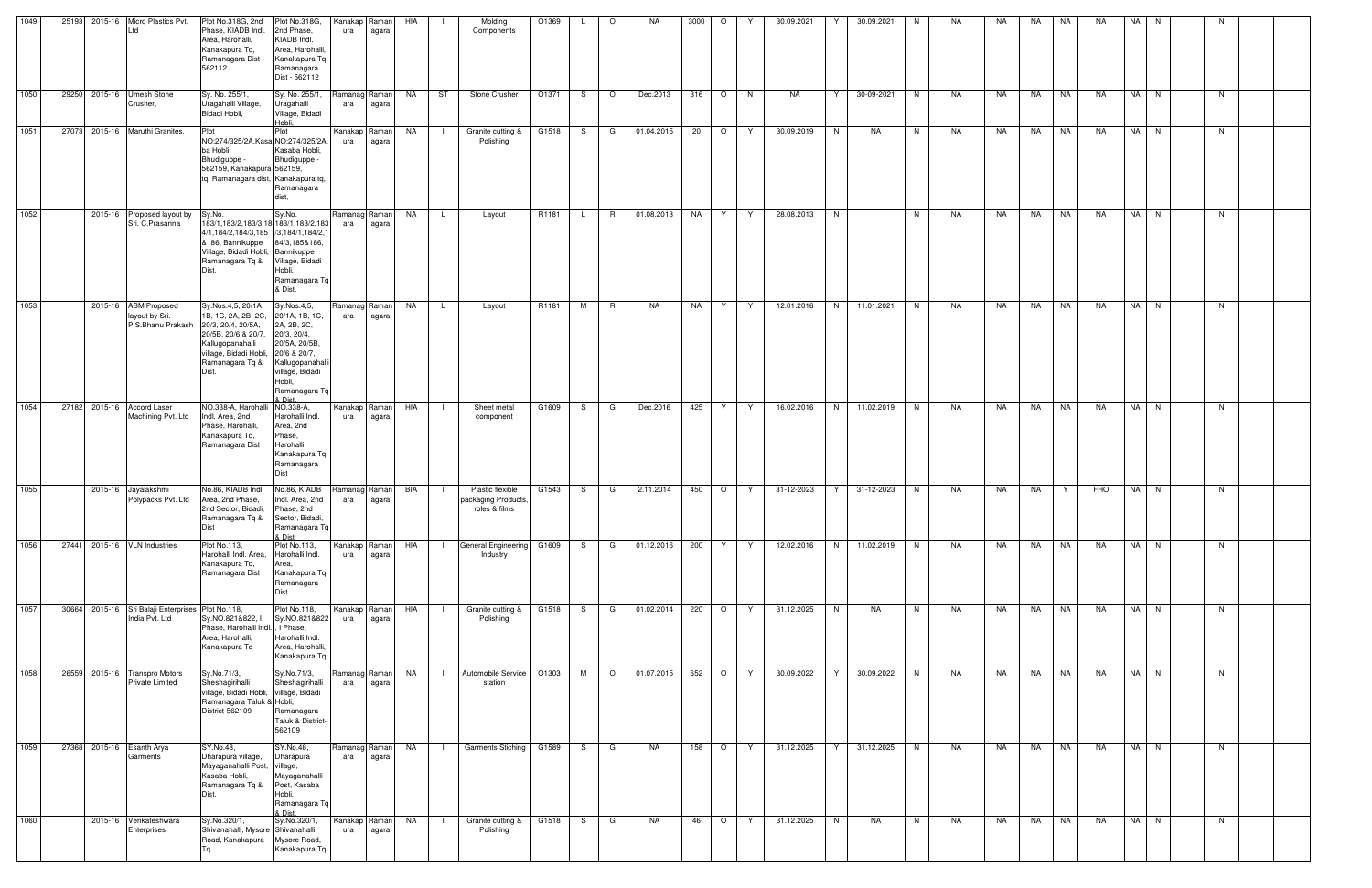| 1061 |       |                | 2015-16 Blue Horse Granites Sy.No.592,               | Doddaiahnakere<br>village, Kasaba<br>Hobli, Kanakapura                                                                                                                                          | Sy.No.592,<br>Doddaiahnaker<br>e village,<br>Kasaba Hobli,<br>Kanakapura Tq                                      | Kanakap Raman<br>ura | agara | NA  |                | Granite cutting &<br>Polishing                                                          | G1518 | S.  | G        | 01.04.2012 | 35  | $\circ$ | 30.09.2016 App   N<br>Y |    | <b>NA</b>  | N.             | NA.        | NA.   | <b>NA</b> | NA        | <b>NA</b> | NA N      |      | -N |  |
|------|-------|----------------|------------------------------------------------------|-------------------------------------------------------------------------------------------------------------------------------------------------------------------------------------------------|------------------------------------------------------------------------------------------------------------------|----------------------|-------|-----|----------------|-----------------------------------------------------------------------------------------|-------|-----|----------|------------|-----|---------|-------------------------|----|------------|----------------|------------|-------|-----------|-----------|-----------|-----------|------|----|--|
| 1062 |       |                | 27427 2015-16 Chandpress<br>Products                 | Plot No.243-A, II<br>Phase.<br>Devarakaggalahalli, Devarakaggala<br>Harohalli Industrial<br>Area, Kanakapura<br>Taluk, Ramanagara Kanakapura<br>District                                        | Plot No.243-A, II<br>Phase,<br>halli, Harohalli<br>Industrial Area.<br>Taluk,<br>Ramanagara<br><b>District</b>   | Kanakap Raman<br>ura | agara | HIA | $\blacksquare$ | General Engineering G1609<br>Industry                                                   |       | S — | G        | NA         | 276 | $\circ$ | 31.12.2027<br>Y         | Y  | 31.12.2027 | N              | <b>NA</b>  | NA    | NA        | NA        | <b>NA</b> |           | NA N | N  |  |
| 1063 |       |                | 27820 2015-16 Vijay Hydraulicx                       | Plot No.274D, Road Plot No.274D,<br>No.5, Harohalli Indl.<br>Area, 2nd Phase,<br>Kanakapura Tq,<br>Ramanagara Dist.                                                                             | Road No.5,<br>Harohalli Indl.<br>Area, 2nd<br>Phase,<br>Kanakapura Tq,<br>Ramanagara<br>Dist.                    | Kanakap Raman<br>ura | agara | HIA | $\Box$         | General Engineering<br>Industry                                                         | G1609 | S — | G        | NA         | 150 | Y.      | Y<br>22.03.16           | Y  | 02.03.19   | N              | <b>NA</b>  | NA    | <b>NA</b> | <b>NA</b> | <b>NA</b> |           | NA N | N  |  |
| 1064 |       |                |                                                      | 27949 2015-16 Paras Wires Pvt. Ltd Plot No.17Q, Sector - Plot No.17Q,<br>, Phase - 2, sy no.<br>66, Bidadi Industrial Phase - 2, sy<br>area, Bidadi Hobli,<br>Ramanagara taluk<br>and district. | Sector - 1,<br>no. 66, Bidadi<br>Industrial area<br>Bidadi Hobli,<br>Ramanagara<br>taluk and<br>listrict         | Ramanag Raman<br>ara | agara | BIA | $\Box$         | Cables & wire braids G1609                                                              |       | M   | G        | NA         | 565 | $\circ$ | 31.12.2025<br>Y         | Y  | 31.12.2025 | N              | NA         | NA    | NA        | <b>NA</b> | NA        |           | NA N | N  |  |
| 1065 |       | 2015-16 Indira |                                                      | Sy.No.Pars of 825 & Sy.No.Pars of<br>826, Plot No.115-C, 825 & 826, Plot<br>(Corner), IPhase,<br>Harohalli Industrial<br>Area, Kanakapura<br>Taluk, Ramanagara Harohalli<br><b>District</b>     | No.115-C.<br>(Corner),<br>IPhase,<br>Industrial Area.<br>Kanakapura<br>Taluk,<br>Ramanagara<br>listrict          | Kanakap Raman<br>ura | agara | HIA |                | Gold & silver smithy                                                                    | G1529 | S.  | G        | NA.        | 55  | Y       | 23.03.16<br>Y           | Y. | 22.03.2019 | N              | <b>NA</b>  | NA    | <b>NA</b> | <b>NA</b> | <b>NA</b> |           | NA N | N  |  |
| 1066 | 28281 |                | 2015-16 Tech Craft                                   | Plot No.226-P2,<br>Phase II, Harohalli<br>Indl. Area, Harohalli, Harohalli Indl.<br>Kanakapura Tq,<br>Ramanagara Dist.                                                                          | Plot No.226-P2, Kanakap Raman<br>Phase II.<br>Area, Harohalli.<br>Kanakapura Tq,<br>Ramanagara                   | ura                  | agara | HIA |                | <b>Precision Machine</b><br>components                                                  | G1609 | S.  | G        | <b>NA</b>  | 140 | Y       | 31.03.16<br>Y           | Y. | 29.03.2019 | N              | <b>NA</b>  | NA    | <b>NA</b> | NA        | <b>NA</b> |           | NA N | N  |  |
| 1067 |       |                | Lakshman,                                            | 2015-16 Residential Layout by Sy. No.65, 66/1, 66/2, Sy. No.65, 66/1<br>71, 72 & 75, Kodiyala 66/2, 71, 72 &<br>Karenahalli village, 75, Kodiyala<br>Bidadi Hobli,<br>Ramanagara Tq &<br>Dist.  | Karenahalli<br>village, Bidadi<br>Hobli,<br>Ramanagara Tq<br>& Dist.                                             | Ramanag Raman<br>ara | agara | NA  | L.             | Layout                                                                                  | R1181 | L.  | <b>R</b> | NA         | NA  | Y.      | Y<br>28.01.16           | N  | 27.01.2021 | N              | NA         | NA    | <b>NA</b> | NA        | NA        |           | NA N | N  |  |
| 1068 |       |                | 27232 2015-16 Induro Lifestyle<br>Resources Pvt. Ltd | Plot No.94,<br>Archakarahalli,<br>Kasaba Hobli,<br>Ramanagara Tq &<br>Dist. - 562159                                                                                                            | Plot No.94,<br>Archakarahalli,<br>Kasaba Hobli,<br>Ramanagara Tq<br>& Dist. - 562159                             | Ramanag Raman<br>ara | agara | NA  |                | Garment washing                                                                         | O1352 | M   | $\circ$  | NA         | 649 | $\circ$ | Y<br>30.09.2021         | Y  | 30.09.2021 | Y              | 30.09.2022 | NA    | NA        | <b>NA</b> | <b>NA</b> |           | NA N | N  |  |
| 1069 |       |                | 27991 2016-17 Lovsoy Food<br>Products Llp            | Plot No.115C,<br>Harohalli Indl. Area,<br>Kanakapura Tq-<br>562112,<br>Ramanagara Dist.                                                                                                         | Plot No.115C,<br>Harohalli Indl.<br>Area,<br>Kanakapura Tq-<br>562112,<br>Ramanagara<br><b>Diet</b>              | kanakapu Raman<br>ra | agara | HIA | - 1            | Full Fat soya flour,<br>soya biscuits, soya<br>butter etc                               | O1328 | S — | $\circ$  | NA         | 137 | Y       | 20.04.2016<br>Y         | Y. | 10.04.2021 | N NA           |            | NA NA |           | NA NA     |           | NA N      |      | N  |  |
| 1070 |       |                | 27307 2016-17 Spring Dynamics Pvt. Plot No.304-A,    | Harohalli, 2nd<br>Phase, KIADB Indl.<br>Area, Kanakapura<br>Tq, Ramanagara<br>Dist.                                                                                                             | Plot No.304-A,<br>Harohalli, 2nd<br>Phase, KIADB<br>Indl. Area,<br>Kanakapura Tq,<br>Ramanagara<br>Dist.         | Kanakap Raman<br>ura | agara | HIA |                | Springs                                                                                 | O1370 | S.  | $\circ$  | <b>NA</b>  | 457 | $\circ$ | 30-09-2020<br>Y         | Y  | 30-09-2020 | N <sub>1</sub> | NA         | NA    | NA        | NA        | <b>NA</b> |           | NA N | N  |  |
| 1071 |       |                | 26116 2016-17 Winsid Coatings<br>(India) Pvt. Ltd    | Sy.No.93/3,<br>Medamaranahalli<br>village, Harohalli<br>Hobli, Kanakapura<br>Tq, Ramanagara<br>Dist - 562112                                                                                    | Sy.No.93/3,<br>Medamaranahal<br>li village,<br>Harohalli Hobli,<br>Kanakapura Tq,<br>Ramanagara<br>Dist - 562112 | Kanakap Raman<br>ura | agara | HIA |                | Water based<br>emulsion, enamel<br>paint, cement paint<br>and construction<br>chemicals | O1356 | S.  | $\circ$  | NA         | 399 | $\circ$ | 30-09-2020<br>Y         | Y  | 30-09-2020 | Y FBO          |            | NA    | <b>NA</b> | NA NA     |           | <b>NA</b> | N    | N  |  |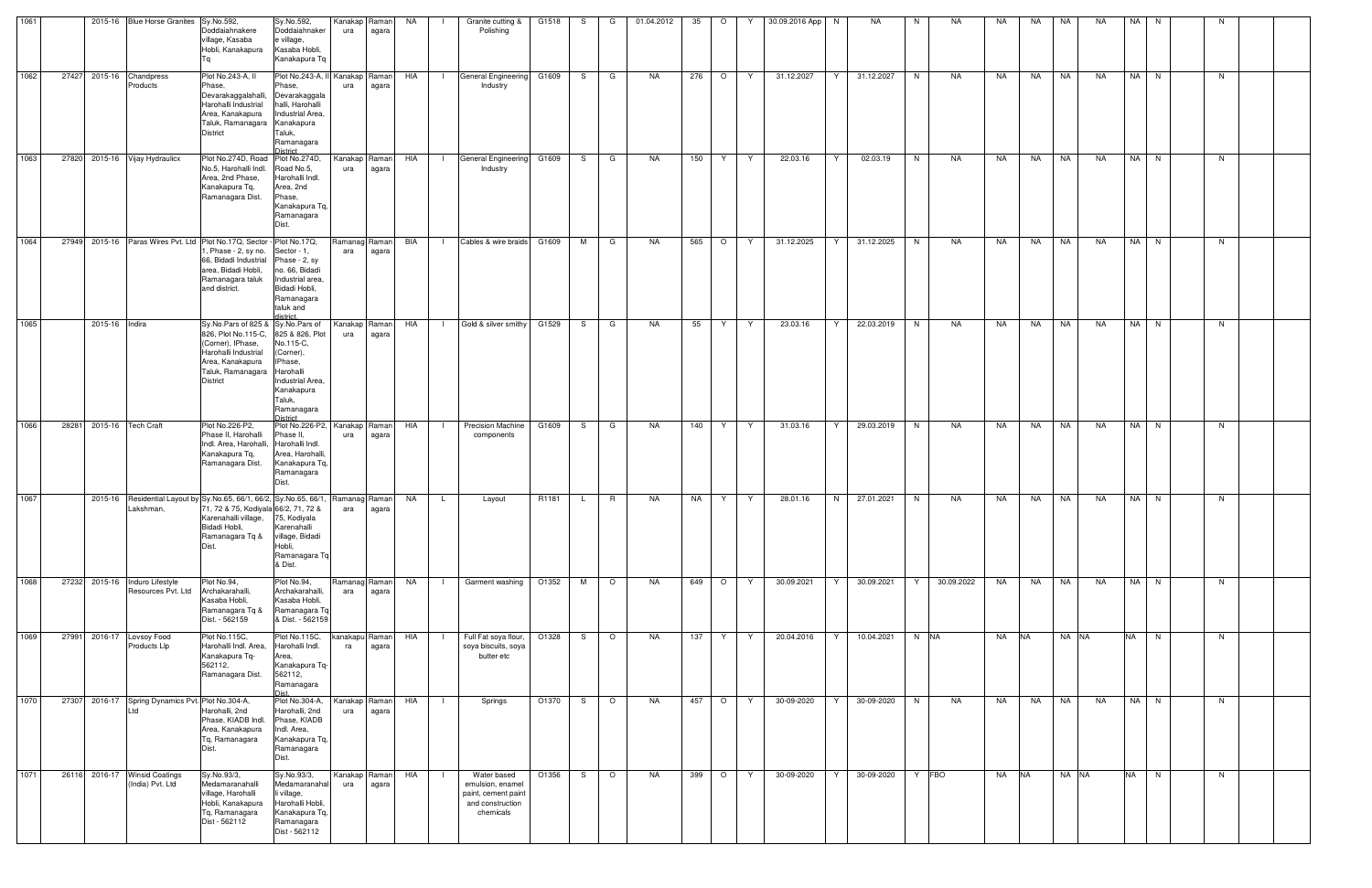| 1072 |       | 2016-17 | Proposed layout by<br>Sri.K.Bagegowda &<br><b>B.Sharath</b>        | Sy.No.59/1, 59/2 &<br>60 of Beeravara<br>Village, Solur Hobli,<br>Magadi Tq,<br>Ramanagara Dist.                                                                                            | Sy.No.59/1,<br>59/2 & 60 of<br>Beeravara<br>Village, Solur<br>Hobli, Magadi<br>Ta.<br>Ramanagara<br><b>Dist</b>                  |                       | Magadi Raman<br>agara  | NA        | L.             | Layout                                                               | R1181 |              | R                        | NA.       | NA   | Y       |    | 28.04.2016 | N.       | 27.04.2021 | N NA         | NA        | <b>INA</b> | NA NA     |           | <b>NA</b> | N.        | N  |  |
|------|-------|---------|--------------------------------------------------------------------|---------------------------------------------------------------------------------------------------------------------------------------------------------------------------------------------|----------------------------------------------------------------------------------------------------------------------------------|-----------------------|------------------------|-----------|----------------|----------------------------------------------------------------------|-------|--------------|--------------------------|-----------|------|---------|----|------------|----------|------------|--------------|-----------|------------|-----------|-----------|-----------|-----------|----|--|
| 1073 | 28321 |         | 2016-17 Vishnu Priya<br>Industries Pvt. Ltd                        | Sy.No.159/9,<br>Hulugondanahalli<br>Village, Harohalli<br>Hobli, Kanakapura<br>Tq-562112,<br>Ramanagara Dist                                                                                | Sy.No.159/9,<br>Hulugondanahal<br>li Village,<br>Harohalli Hobli,<br>Kanakapura Tq-<br>562112,<br>Ramanagara<br>niet             | ura                   | Kanakap Raman<br>agara | NA        | $\Box$         | Corrugated boxes                                                     | O1398 | $\mathsf{L}$ | $\circ$                  | NA        | 1647 | $\circ$ | Y  | <b>HOP</b> | Y        | HOP        | N NA         | NA        | <b>NA</b>  | NA NA     |           | <b>NA</b> | N         | N  |  |
| 1074 | 25141 |         | 2016-17 Rijk Zwaan India<br>Seeds Pvt. Ltd                         | Sy.No.399/2, 400/2, Sy.No.399/2,<br>401, 402, 403/2,<br>404/2, 405, 406/2,<br>Garkahalli Village-<br>562138,<br>Virupakshipura Hobli, Village-562138<br>Channapatna Tq,<br>Ramanagara Dist. | 400/2, 401, 402,<br>403/2, 404/2,<br>405, 406/2,<br>Garkahalli<br>Virupakshipura<br>Hobli,<br>Channapatna<br>Ramanagara<br>Dist. | Channap Raman<br>atna | agara                  | NA        | $\mathbf{1}$   | Floriculture and<br>Horticulture                                     | G1583 | $\mathsf{L}$ | G                        | NA        | 1579 | $\circ$ | Y  | 31.12.2025 | Y        | 31.12.2025 | N NA         | NA        | <b>NA</b>  | NA NA     |           | <b>NA</b> | N         | N  |  |
| 1075 | 31767 |         | 2016-17 Lotus Powergear<br>Pvt. Ltd                                | No.294-corner, 2nd No.294-corner,<br>Phase, KIADB Indl.<br>Area, Harohalli,<br>Kanakapura Tq -<br>562112                                                                                    | 2nd Phase,<br>KIADB Indl.<br>Area, Harohalli,<br>Kanakapura Tq<br>562112                                                         | ura                   | Kanakap Raman<br>agara | HIA       |                | <b>Electrical switch</b><br>boards and control<br>panels & bus ducts | R1125 | L.           | R.                       | NA        | 1300 | $\circ$ | Y  | 30.6.2021  | Y        | 30.6.2021  | N NA         | NA        | <b>NA</b>  | NA NA     |           | <b>NA</b> | N.        | N. |  |
| 1076 | 25873 |         | <b>Imaging Supplies</b><br>Pvt. Ltd                                | 2016-17 Armor India Coding & Plot No.22-C & 22-<br>C(Part), KIADB Indl. 22-C(Part),<br>Area, Phase-I, Bidadi-KIADB Indl.<br>562109,<br>Ramanagara Tq &<br>Dist.                             | Plot No.22-C &<br>Area, Phase-I,<br>Bidadi-562109,<br>Ramanagara Tq<br>& Dist.                                                   | Ramanag Raman<br>ara  | agara                  | BIA       | $\Box$         | Slittling of thermal<br>transfer ribbon                              | G1543 | M            | G                        | NA        | 570  | C1      | Y  | 31-12-2023 | Y        | 31-12-2023 | N NA         | NA        | <b>NA</b>  | NA NA     |           | <b>NA</b> | N         | N  |  |
| 1077 | 27567 | 2016-17 | Mitsubishi Electrical<br>India Pvt Ltd                             | Plot No.34-E,<br>Sy.No.54, 1st Phase, Sy.No.54, 1st<br>Bidadi Indl. Area,<br>Shanamangala<br>village, Bidadi Hobli, Shanamangala<br>Ramanagara Tq &<br>Dist.                                | Plot No.34-E,<br>Phase, Bidadi<br>Indl. Area.<br>village, Bidadi<br>Hobli,<br>Ramanagara Tq<br>tein s                            | ara                   | Ramanag Raman<br>agara | BIA       | $\Box$         | <b>Propulsion Control</b><br>equipments                              | O1369 | L.           | $\circ$                  | <b>NA</b> | 7170 | $\circ$ | Y  | 30.09.2022 | Y        | 30.09.2022 | Y 30.09.2022 | NA        | <b>NA</b>  | NA NA     |           | <b>NA</b> | N.        | N  |  |
| 1078 | 28967 |         | 2016-17 Deepu Engineering<br>Works                                 | No.20, P-2, 2nd<br>Phase, Sector-1,<br>Bidadi Indl. Area,<br>Bidadi, Ramanagara Area, Bidadi,<br>Tq & Dist.                                                                                 | No.20, P-2, 2nd<br>Phase, Sector-<br>1, Bidadi Indl.<br>Ramanagara Tq<br>& Dist.                                                 | Ramanag Raman<br>ara  | agara                  | BIA       | $\blacksquare$ | General Engineering<br>Industry                                      | G1609 | S.           | G                        |           | 74   | Y       | Y. | 03.05.2016 | N.       | 30.04.2019 | N NA         | <b>NA</b> | <b>NA</b>  | <b>NA</b> | <b>NA</b> | NA        | N.        | N. |  |
| 1079 | 28654 |         | 2016-17 Lakki Paint O Chem                                         | Plot No.53 & 54,<br>KIADB Indl. Area,<br>Phase, Harohalli,<br>Kanakapura Tq-<br>562112,<br>Ramanagara Dist.                                                                                 | Plot No.53 & 54,<br>KIADB Indl.<br>Area, I Phase,<br>Harohalli,<br>Kanakapura Tq-<br>562112,<br>Ramanagara                       | Kanakap Raman<br>ura  | agara                  | HIA       | $\Box$         | Formulation of<br>Paints, Metal Paste,<br>NC Thinner, Wood<br>Polish | O1356 |              | $S$ 0                    |           | 98   | Y       | Y  | 05.05.2016 | N        | 04.05.2021 | N NA         | <b>NA</b> | <b>NA</b>  | <b>NA</b> | <b>NA</b> |           | NA N      | N  |  |
| 1080 | 26666 |         | 2016-17 Britannia Industries<br>(formerly Manna<br>Foods Pvt. Ltd) | Plot No.23, Bidadi<br>Indl Area, Bidadi<br>Hobli                                                                                                                                            | Plot No.23,<br>Bidadi Indl Area,<br>Bidadi Hobli                                                                                 | Ramanag Raman<br>ara  | agara                  | BIA       | - 1 -          | Biscuits                                                             | O1305 | $\mathsf{L}$ | $\overline{\phantom{0}}$ |           |      | 17300 O | Y  | 30.09.2022 | $Y \mid$ | 30.09.2022 | 30-09-2020   |           | APP        | <b>NA</b> | <b>NA</b> |           | $N_A$ $N$ | N  |  |
| 1081 | 27424 |         | 2016-17 Magadi Quarry and<br>Crushers                              | Sy.No.76,<br>Hanchikuppe Village, Hanchikuppe<br>Magadi Tq                                                                                                                                  | Sy.No.76,<br>Village, Magadi                                                                                                     |                       | Magadi Raman<br>agara  | <b>NA</b> | ST             | Stone crushing and<br>M-sand                                         | O1371 | M            | $\circ$                  |           | 725  | $\circ$ | Y  | 30.09.2021 | Y        | 30.09.2021 | N NA         | <b>NA</b> | <b>NA</b>  | <b>NA</b> | <b>NA</b> |           | NA N      | N  |  |
| 1082 | 28828 |         | 2016-17 SA Rawther Spices<br>(P) Ltd                               | Sy.No.71/1, Gorur<br>Village, Solur Hobli,<br>Magadi Tq,<br>Ramanagara Dist.                                                                                                                | Sy.No.71/1,<br>Gorur Village,<br>Solur Hobli,<br>Magadi Tq,<br>Ramanagara                                                        |                       | Magadi Raman<br>agara  | NA        | $\Box$         | Raw spices & coffee G1572<br>seeds                                   |       |              | S G                      |           | 304  | $\circ$ | Y  | 31-12-2025 | Y.       | 31-12-2025 | N NA         | <b>NA</b> | <b>NA</b>  | <b>NA</b> | <b>NA</b> |           | NA N      | N  |  |
| 1083 | 28923 |         | 2016-17 Saint Gobain India<br>Pvt. Ltd                             | Plot No.340, 2nd<br>Phase, KIADB Indl.<br>Area, Harohalli,<br>Kanakapura Tq-<br>562112,<br>Ramanagara Dist.                                                                                 | Plot No.340,<br>2nd Phase,<br>KIADB Indl.<br>Area, Harohalli,<br>Kanakapura Tq-<br>562112,<br>Ramanagara                         | Kanakap Raman<br>ura  | agara                  | HIA       | $\Box$         | Godown                                                               | G1647 |              | M G                      |           | 504  | $\circ$ | Y  | 31.12.2025 | N        | NA         | 30-09-2017   | <b>NA</b> | <b>NA</b>  | <b>NA</b> | <b>NA</b> |           | NA N      | N  |  |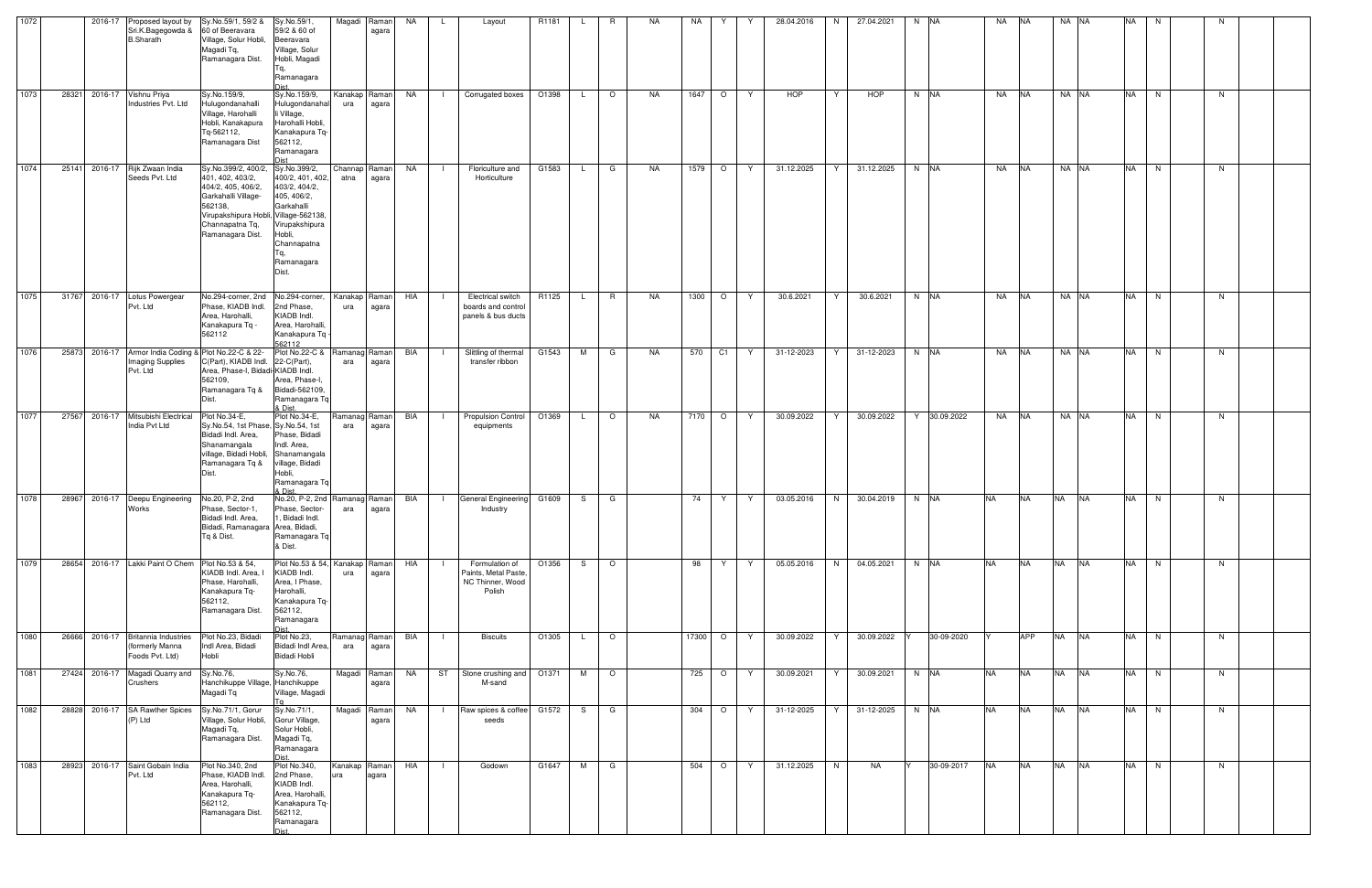| 1084 |       |         | 29284 2016-17 Sri Vinayaka Tex                   | Sy.No.77/P2,<br>Sheshagirihalli,<br>Bidadi Hobli,<br>Ramanagara Tq &                                                                                                                         | Sy.No.77/P2,<br>Sheshagirihalli, ara<br>Bidadi Hobli,<br>Ramanagara Tq<br>& Dist.                                                                     | Ramanag Raman NA     | agara          | Fabric processing                                                                                  | R1158 | S. | R.       |    | 27      |         |   | Rejected                                      | Rejected                                         | N NA         | NA.       | <b>NA</b>  | <b>NA</b> | <b>INA</b> | NA        | N. | N |  |
|------|-------|---------|--------------------------------------------------|----------------------------------------------------------------------------------------------------------------------------------------------------------------------------------------------|-------------------------------------------------------------------------------------------------------------------------------------------------------|----------------------|----------------|----------------------------------------------------------------------------------------------------|-------|----|----------|----|---------|---------|---|-----------------------------------------------|--------------------------------------------------|--------------|-----------|------------|-----------|------------|-----------|----|---|--|
| 1085 |       |         | 29286 2016-17 S.K.B.Enterprises                  | Part of Sy.No.629 &<br>735, Plot No.6-D,<br>Harohalli 1st Phase,<br>Indl. Area, Harohalli,<br>Kanakapura Tq-<br>562112,<br>Ramanagara Dist.                                                  | Part of<br>Sy.No.629 &<br>735, Plot No.6-<br>D. Harohalli 1st<br>Phase, Indl.<br>Area, Harohalli.<br>Kanakapura Tq-<br>562112,<br>Ramanagara<br>Dist. | Kanakap Raman        | agara          | HIA<br>Hosierie cloth<br>(washing & dyeing)                                                        | R1158 | S. | R.       | NA | 290     | $\circ$ | Y | 30.06.2021                                    | 30.06.2021<br>Y                                  | Y 30.06.2021 | NA        | <b>INA</b> | NA NA     |            | <b>NA</b> | N  | N |  |
| 1086 | 28971 |         | 2016-17 Abhaya Electric                          | Plot No.231, KIADB Plot No.231,<br>Indl. Area, 2nd<br>Phase, Harohalli,<br>Kanakapura Tq-<br>562112,<br>Ramanagara Dist.                                                                     | KIADB Indl.<br>Area, 2nd<br>Phase,<br>Harohalli,<br>Kanakapura Tq-<br>562112,<br>Ramanagara                                                           | Kanakap Raman<br>ura | agara          | HIA<br><b>Electrical battery</b><br>charger and<br>transformers and<br>other accessories           | G1612 | S. | G        |    | 110     | $\circ$ | Y | 31.12.2025                                    | 31.12.2025<br>Y                                  | N NA         | <b>NA</b> | <b>NA</b>  | <b>NA</b> | <b>NA</b>  | <b>NA</b> | N  | N |  |
| 1087 |       |         |                                                  | 25418 2016-17 Span Plastic Pvt. Ltd Sy.No.44 & 45, Plot Sy.No.44 & 45, Ramanag Raman<br>No.9B, 2nd Phase,<br>Sector-1, Bidadi Indl. Phase, Sector-<br>Area, Bidadi,<br>Ramanagara-<br>562109 | Plot No.9B, 2nd ara<br>1, Bidadi Indl.<br>Area, Bidadi,<br>Ramanagara-<br>562109                                                                      |                      | agara          | BIA<br>Plastic components                                                                          | G1543 | S  | G        |    | 271     | Y       | Y | 28.06.16                                      | 24.06.19<br>Y                                    | N NA         | <b>NA</b> | <b>NA</b>  | <b>NA</b> | <b>INA</b> | <b>NA</b> | N  | N |  |
| 1088 |       |         | 39113 2016-17 SPM India Ltd                      | Sy.No.8/1,<br>Ketaganahalli village, Ketaganahalli<br>Bidadi (H),<br>Ramanagara Tq &<br>Dist.                                                                                                | Sy.No.8/1,<br>village, Bidadi<br>$(H)$ .<br>Ramanagara Tq<br>& Dist.                                                                                  | Ramanaq<br>ara       | Raman<br>agara | NA<br>Automation &<br>Robotics, Electronic<br>machines, Tooling &<br>Cleaning System &<br>Assembly | G1609 | S. | G        |    | 290     | $\circ$ | Y | 31.12.2027                                    | 31.12.2027<br>Y                                  | N NA         | <b>NA</b> | <b>NA</b>  | NA NA     |            | <b>NA</b> | N  | N |  |
| 1089 |       |         | 26106 2016-17 Disha Chemicals<br>India Pvt. Ltd) | Sy.No.279 of<br>Bannikuppe,<br>Hebbidarametlu,<br>Harohalli Hobli,<br>Kanakapura Tq                                                                                                          | Sy.No.279 of<br>Bannikuppe,<br>Hebbidarametlu<br>Harohalli Hobli,<br>Kanakapura Tq                                                                    | Kanakap<br>ura       | Raman<br>agara | NA<br>Formulation of<br>Pesticides                                                                 | R1139 | S  | R.       |    | 127     | Y       | Y | 19.08.16                                      | 18.08.2021<br>Y                                  | N NA         | NA        | <b>NA</b>  | NA NA     |            | <b>NA</b> | N  | N |  |
| 1090 | 27219 | 2016-17 | <b>Flexifoil Packaging</b><br>Pvt. Ltd           | Plot No.325A2, 2nd Plot No.325A2,<br>Phase, Harohalli Indl. 2nd Phase,<br>Area, Kanakapura                                                                                                   | Harohalli Indl.<br>Area,<br>Kanakapura Tq                                                                                                             | Kanakap<br>ura       | Raman<br>agara | HIA<br>Flexible packaging<br>and aluminium foil<br>laminate                                        | O1364 | M  | $\circ$  |    | 439     | $\circ$ | Y | 30.09.2021                                    | 30.09.2021<br>Y                                  | N NA         | NA        | <b>NA</b>  | NA NA     |            | <b>NA</b> | N  | N |  |
| 1091 |       |         | 27570 2016-17 Naveen Granite                     | Plot No.123,<br>Harohalli Indl. Area,<br>Kanakapura Tq,<br>Ramanagara Dist.-<br>562112                                                                                                       | Plot No.123,<br>Harohalli Indl.<br>Area,<br>Kanakapura Tq,<br>Ramanagara<br>Dist.-562112                                                              | Kanakap<br>ura       | Raman<br>agara | HIA<br>Granite cutting &<br>Polishing                                                              | G1518 | м  | G        |    | 880     | $\circ$ | Y | 31.12.2025                                    | N<br>NA                                          | N NA         | NA        | <b>NA</b>  | NA NA     |            | <b>NA</b> | N  | N |  |
| 1092 |       |         | 29280 2016-17 Sriniwas Industries                | Plot No.177-A,<br>Harohalli 2nd Phase, Harohalli 2nd<br>Indl. Area, Harohalli, Phase, Indl.<br>Kanakapura Tq-<br>562112,<br>Ramanagara Dist.                                                 | Plot No.177-A,<br>Area, Harohalli,<br>Kanakapura Tq-<br>562112,<br>Ramanagara<br>heiC                                                                 | Kanakap<br>ura       | Raman<br>agara | HIA<br>PP WOVEN<br><b>SOCKS</b>                                                                    | G1543 | M  | G        |    | 738     | Y       | Y | 18.06.16                                      | Y<br>17.06.2019                                  | N NA         | NA NA     |            | NA NA     |            | <b>NA</b> | N  | N |  |
| 1093 |       |         | 33444 2016-17 Udith Metal<br>Industries          | Plot No.325-Q2, 2nd Plot No.325-Q2, Kanakap<br>Phase, KIADB Indl.<br>Area, Harohalli,<br>Kanakapura Tq,<br>Ramanagara Dist.                                                                  | 2nd Phase,<br>KIADB Indl.<br>Area, Harohalli,<br>Kanakapura Tq,<br>Ramanagara<br>Dist.                                                                | ura                  | Raman<br>agara | Lead Ingots, lead<br>HIA<br>antimony alloy, lead<br>tin alloy etc.                                 | R1122 | S. | <b>R</b> |    | 54.31 Y |         | Y | 22.03.2016 &<br>NPD issued<br>FSEO on 12.2.18 | 22.03.2021 &<br>NPD issued<br>FSEO on<br>12.2.18 | N NA         | NA        | <b>NA</b>  | NA NA     |            | <b>NA</b> | N  | N |  |
| 1094 |       |         | 2016-17 Bhoomika Granites                        | Shed No.D-4,<br><b>KSSIDC</b> Industrial<br>Estate, Magadi<br>Town, Ramanagara<br>Tq & Dist.                                                                                                 | Shed No.D-4,<br><b>KSSIDC</b><br>Industrial<br>Estate, Magadi<br>Town,<br>Ramanagara Tq<br>& Dist.                                                    |                      |                | Magadi Raman KSSIDC,<br>Granite cutting &<br>agara Magadi<br>Polishing                             | G1518 | S  | G        |    | 29.02   | $\circ$ | Y | 30.09.2019                                    | N<br>NA                                          | N NA         | NA NA     |            | NA NA     |            | <b>NA</b> | N  | N |  |
| 1095 |       |         | 29309 2016-17 Kalyani Motors Pvt.<br>Ltd         | Sy.No.447/1B,<br>Budiguppe Grama-<br>562117, Kasaba<br>Hobli, Kanakapura<br>Tq, Ramanagara<br>Dist.                                                                                          | Sy.No.447/1B,<br>Budiguppe<br>Grama-562117<br>Kasaba Hobli,<br>Kanakapura Tq,<br>Ramanagara<br>Dist.                                                  | Kanakap<br>ura       | Raman<br>agara | Servicing of Maruthi<br>NA<br>Suzuki cars                                                          | O1303 | S. | $\circ$  |    | 333     | $\circ$ | Y | 30-09-2020                                    | Y<br>30-09-2020                                  | Y FBO        | NA NA     |            | NA NA     |            | <b>NA</b> | N  | N |  |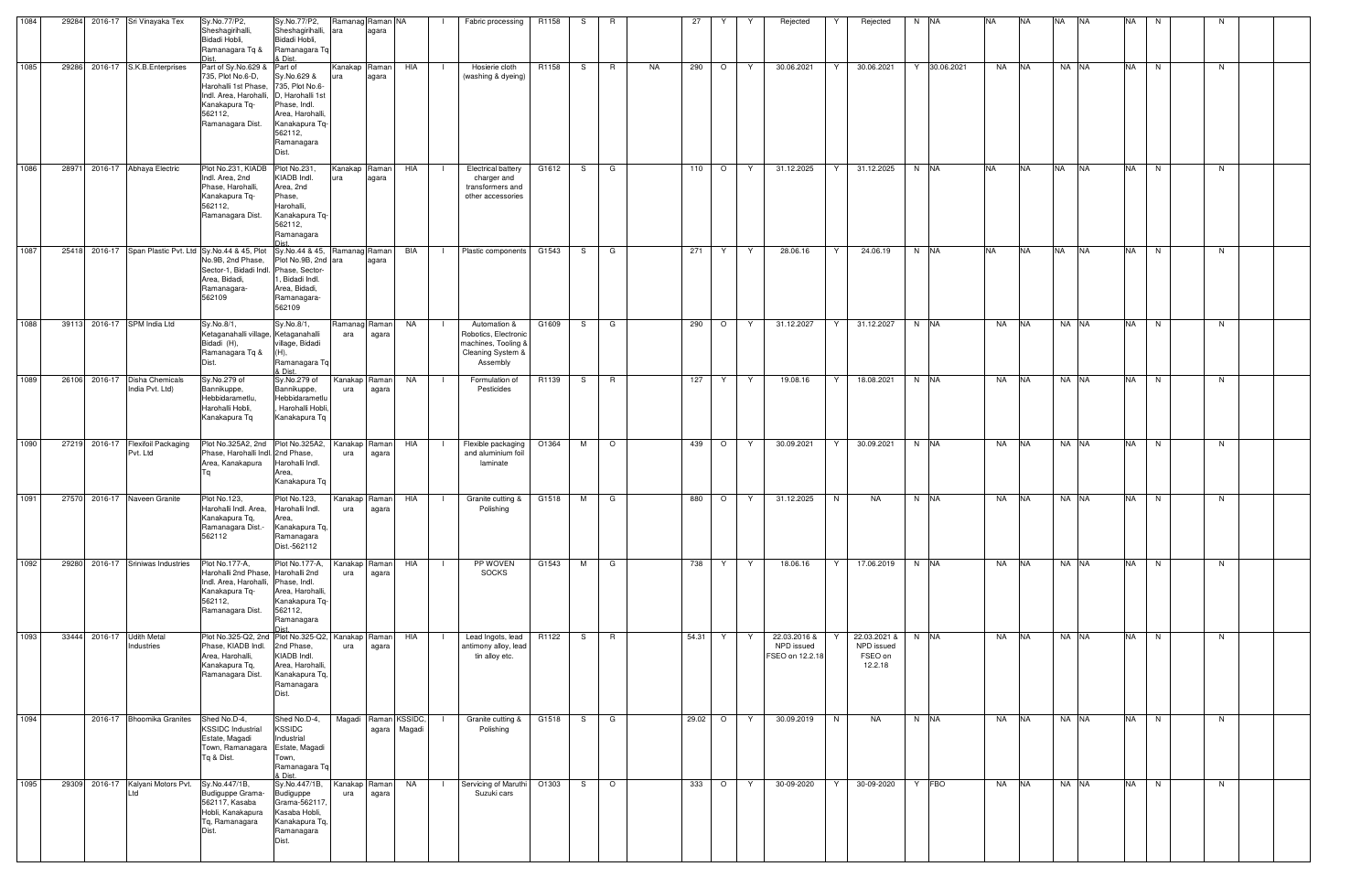| 1096 | 29635                         | 2016-17 Global Fine Coaters                                        | Plot No.266D, 2nd<br>Phase, KIADB<br>Harohalli Indl. Area.<br>Kanakapura Tq,<br>Ramanagara Dist.                                                                                                                                                                                             | Plot No.266D,<br>2nd Phase,<br><b>KIADB Harohalli</b><br>Indl. Area,<br>Kanakapura Tq,<br>Ramanagara<br>Dist.                              | Kanakap<br>ura       | Raman<br>agara | HIA       |                | Phosphating and<br>powder coating on<br>sheet metal<br>fabricated<br>components | R1125 | S.           | R            | 137  | $\circ$        |    | 30.06.22   |   | 30.06.22   | 30.6.2022 | NA        | <b>NA</b> | NA NA     |           | NA        | N. | N  |  |
|------|-------------------------------|--------------------------------------------------------------------|----------------------------------------------------------------------------------------------------------------------------------------------------------------------------------------------------------------------------------------------------------------------------------------------|--------------------------------------------------------------------------------------------------------------------------------------------|----------------------|----------------|-----------|----------------|---------------------------------------------------------------------------------|-------|--------------|--------------|------|----------------|----|------------|---|------------|-----------|-----------|-----------|-----------|-----------|-----------|----|----|--|
| 1097 | 29756 2016-17 Vivid Universal | Products                                                           | No.175,<br>Kolagonganahalli,<br>Kanakapura Tq,<br>Ramanagara Dist-<br>562119                                                                                                                                                                                                                 | No.175,<br>Kolagonganahal<br>li, Kanakapura<br>Ramanagara<br>Dist-562119                                                                   | Kanakap Raman<br>ura | agara          | NA        | $\mathbf{L}$   | Detergent powder<br>and cake                                                    | G1555 | S —          | G            | 25   | Y.             | Y  | 12.07.2016 | Y | 07.07.2019 | N NA      | <b>NA</b> | <b>NA</b> | <b>NA</b> | <b>NA</b> | NA N      |    | N  |  |
| 1098 |                               | 2016-17 Mico Karmikara<br>Balagada Housing<br>Co-op. Society Ltd   | Sy.No.23/1,2,3,24/1t Sy.No.23/1,2,3, Ramanag Raman<br>o4, 178/1,2,179/1to4, 24/1to4,<br>180/1,2,3,182,183/1, 178/1,2,179/1to<br>2,3,184/1,2,3,185,18 4,<br>6,197/2,197/4 &<br>197/5 of Bannikuppe 83/1, 2, 3, 184/1, 2<br>village, Bidadi Hobli, , 3,185,186,197<br>Ramanagara Tq &<br>Dist. | 180/1,2,3,182,1<br>2,197/4 & 197/5<br>of Bannikuppe<br>village, Bidadi<br>Hobli,<br>Ramanagara Tq<br>& Dist.                               | ara                  | agara          | NA        | L.             | Layout                                                                          | R1181 |              | R            | NA   | Y              | Y  | 01.08.2016 | N | 01.08.2021 | N NA      | NA        | <b>NA</b> | NA NA     |           | <b>NA</b> | N  | N  |  |
| 1099 | 63828                         | 2016-17 SGR Stone and sand Sy No.34/28P,<br>Crushing Industry      | Panakanakallu<br>Village, Kasaba<br>Hobli, Magadi Taluk, Hobli, Magadi<br>Ramanagara District Taluk,                                                                                                                                                                                         | Sy No.34/28P,<br>Panakanakallu<br>Village, Kasaba<br>Ramanagara<br>District                                                                | Magadi               | Raman<br>agara | <b>NA</b> | ST             | Stone crusher                                                                   | O1371 | S.           | $\circ$      | 235  | $\circ$        | N  | NA         | Y | 30.09.2017 | <b>NA</b> | <b>NA</b> | <b>NA</b> | <b>NA</b> | <b>NA</b> | <b>NA</b> | N  | N. |  |
| 1100 | 26249                         | 2016-17 Kalyani Motors Pvt.<br>Ltd                                 | Sy.No.58,Malur<br>Village, Mallur Hobli,<br>Channapatna Taluk, Hobli,<br>Mallur - 562160,<br>Ramanagara Dist.                                                                                                                                                                                | Sy.No.58, Malur<br>Village, Mallur<br>Channapatna<br>Taluk, Mallur<br>562160,<br>Ramanagara                                                | Channap<br>atna      | Raman<br>agara | NA        | $\Box$         | Servicing of Maruthi<br>Suzuki cars                                             | O1303 | M            | $\circ$      | 568  | $\circ$        | Y  | 30.09.2022 | Y | 30.09.2022 | Y NA      | NA        | <b>NA</b> | NA NA     |           | <b>NA</b> | N  | N. |  |
| 1101 |                               | 2016-17 Pushpashiri<br>Enterprises                                 | Sy.No.21/2,<br>Shanumangala<br>Village, Bidadi Hobli Village, Bidadi                                                                                                                                                                                                                         | Sy.No.21/2,<br>Shanumangala<br>Hobli                                                                                                       | Ramanag<br>ara       | Raman<br>agara | <b>NA</b> | $\blacksquare$ | Fabric processing<br>(washing & Dyeing)                                         | R1158 | S.           | $\mathsf{R}$ | 79   | C <sub>1</sub> | Y. | Closed     | Y | closed     | N NA      | <b>NA</b> | <b>NA</b> | <b>NA</b> | <b>NA</b> | <b>NA</b> | N  | N  |  |
| 1102 |                               | 27426 2016-17 Sri Vinayaka Electro<br>Finishers                    | Plot No.243-A, II<br>Phase, Harohalli<br>Industrial Area,<br>Devarakaggalahalli,<br>Harohalli Hobli,<br>Kanakapura Taluk, Hobli,<br>Ramanagara District Kanakapura                                                                                                                           | Plot No.243-A, II Kanakap<br>Phase, Harohalli<br>Industrial Area,<br>Devarakaggala<br>halli, Harohalli<br>Taluk,<br>Ramanagara<br>District | ura                  | Raman<br>agara | HIA       |                | Zinc electroplating<br>on components                                            | R1125 | S            | R.           | 31   | $\circ$        | Y  | 30.06.2021 | Y | 30.06.2021 | Y NA      | NA        | <b>NA</b> | NA NA     |           | <b>NA</b> | N. | N. |  |
| 1103 | 24267                         | 2016-17 Dairy Classic Ice<br>Creams Pvt Ltd                        | Plot No.252(part A), Plot No.252(part kanakapu Raman<br>Harohalli Industrial<br>Area, Il Phase,<br>Kanakapura Taluk,<br>Ramanagara District Kanakapura                                                                                                                                       | A), Harohalli<br>Industrial Area,<br>Il Phase,<br>Taluk,<br>Ramanagara<br><b>District</b>                                                  | ra                   | agara          | HIA       | $\mathbf{I}$   | Cold storage - Ice<br>creams                                                    | G1514 | S.           | G            | 192  | $\circ$        | Y  | 31-12-2025 | Y | 31-12-2025 | N NA      | <b>NA</b> | <b>NA</b> | <b>NA</b> | <b>NA</b> | <b>NA</b> | N  | N  |  |
| 1104 | 29706 2016-17 Narasipura Auto |                                                                    | Plot No.318-H,<br>Components Pvt. Ltd Harohalli Indl. Area,<br>2nd Phase,<br>Kanakapura Tq,<br>Ramanagara Dist-<br>562112                                                                                                                                                                    | Plot No.318-H,<br>Harohalli Indl.<br>Area, 2nd<br>Phase,<br>Kanakapura Tq,<br>Ramanagara<br>Dist-562112                                    | Kanakap Raman<br>ura | agara          | HIA       | - 1            | Automobile parts<br>manufacturing                                               | O1329 | S            | $\circ$      | 300  | $\circ$        | Y  | 30.09.2021 | Y | 30.09.2021 | $N$ NA    | <b>NA</b> | <b>NA</b> | NA        | <b>NA</b> | <b>NA</b> | N  | N  |  |
| 1105 | 28995                         | 2016-17 Karnataka Industrial<br>Areas Development<br>Board (KIADB) | Establishment of<br>New Industrial<br>Estate, Women<br>Entrepreneurs Park, Estate, Women<br>Harohalli 3rd Phase, Entrepreneurs<br>Indl. Area,<br>Kanakapura Tq,<br>Ramanagara District. Area,                                                                                                | Establishment<br>of New<br>Industrial<br>Park, Harohalli<br>3rd Phase, Indl.<br>Kanakapura Tq,<br>Ramanagara<br>District.                  | Kanakap<br>ura       | Raman<br>agara | HIA       | $\mathsf{C}$   | Industrial estate -<br>Women<br><b>Entrepreneurs Park</b>                       | R1173 | $\mathsf{L}$ | R            | 2941 | Y              | Y  | Returned   | N | Returned   | $N$ NA    | <b>NA</b> | <b>NA</b> | NA        | <b>NA</b> | NA        | N  | N  |  |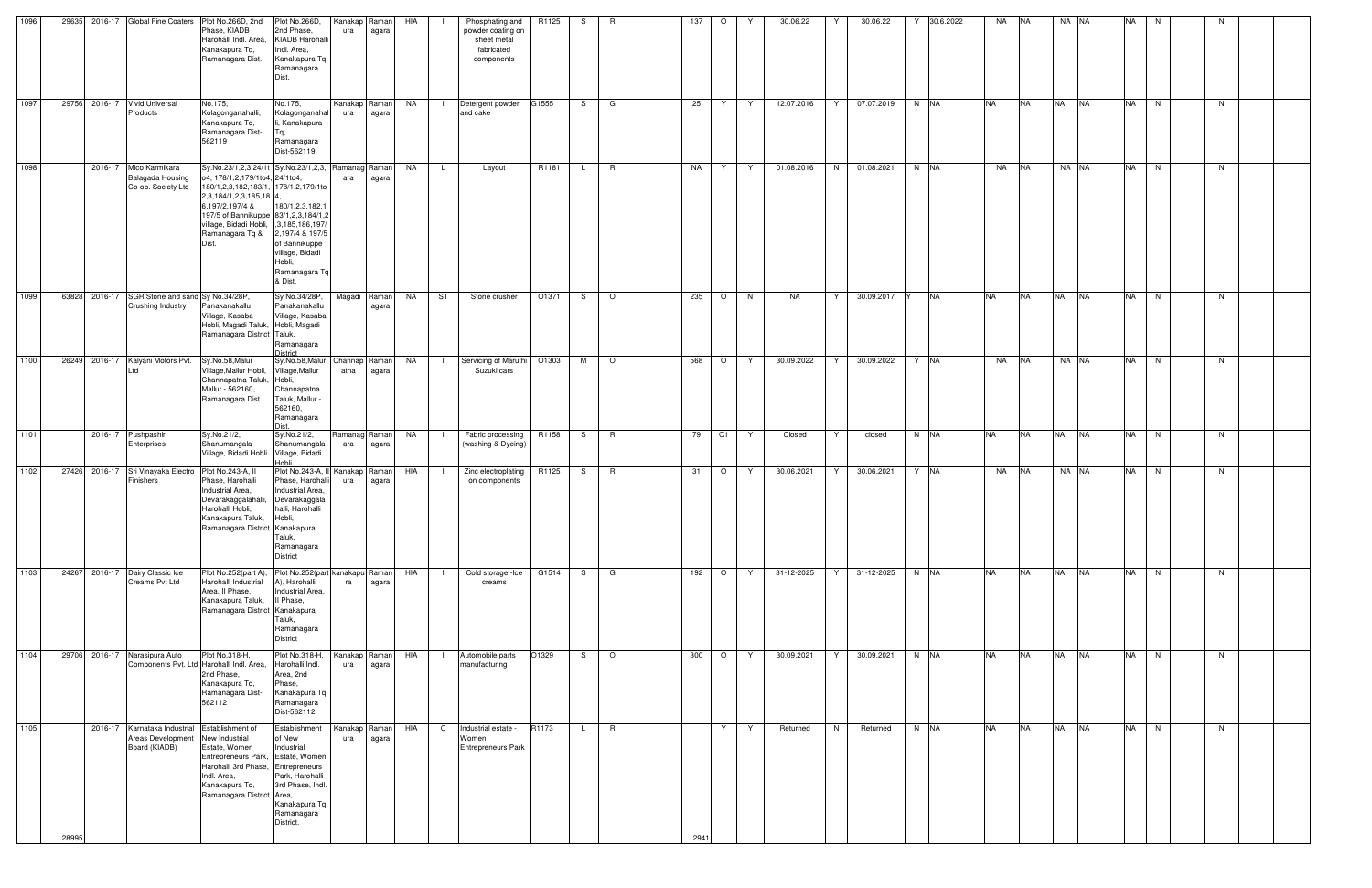| 1106 |       |                           | 26868 2016-17 Sansera Engineering Plot No.48, 2nd                | Phase, 2nd Sector,<br>Bidadi Indl. Area,<br>Bidadi, Ramanagara Indl. Area,<br>Tq & Dist - 562109 Bidadi,                                                | Plot No.48, 2nd Ramanag Raman<br>Phase, 2nd<br>Sector, Bidadi<br>Ramanagara Tq<br>& Dist - 562109                        | ara                  | agara | BIA       | $\mathbf{1}$ | General Engineering 01369<br>Industry                                               |       | L.  | $\circ$ | 1500 | $\circ$ | Y  | 30.09.2022 | 30.09.2022<br>Y | $N$ $N$             | <b>NA</b> | <b>NA</b> | <b>NA</b> | <b>INA</b> | <b>NA</b> | N. |    |  |
|------|-------|---------------------------|------------------------------------------------------------------|---------------------------------------------------------------------------------------------------------------------------------------------------------|--------------------------------------------------------------------------------------------------------------------------|----------------------|-------|-----------|--------------|-------------------------------------------------------------------------------------|-------|-----|---------|------|---------|----|------------|-----------------|---------------------|-----------|-----------|-----------|------------|-----------|----|----|--|
| 1107 | 25189 |                           | 2016-17 Bandipur Bird Park<br>Pvt. Ltd                           | Sy.No.46/2, 3, 5 &<br>20, Averahalli &<br>Dabbagudi village,<br>Magadi Tq,<br>Ramanagara Dist-<br>562128                                                | Sy.No.46/2, 3, 5<br>& 20, Averahall<br>& Dabbagudi<br>village, Magadi<br>Ramanagara<br>Dist-562128                       | Magadi Raman         | agara | NA        | H            | <b>Holiday Resort</b>                                                               | G1593 | M   | G       | 795  | Y       | Y  | Refused    | Y               | N NA                | <b>NA</b> | <b>NA</b> | <b>NA</b> | <b>NA</b>  | <b>NA</b> | N  | N. |  |
| 1108 | 30533 |                           | 2016-17 Vignesh Engineers<br>Pvt. Ltd                            | Plot No.233, 2nd<br>Phase, Harohalli Indl. 2nd Phase,<br>Area, Kanakapura<br>Tq-562112,<br>Ramanagara Dist.                                             | Plot No.233,<br>Harohalli Indl.<br>Area,<br>Kanakapura Tq-<br>562112,<br>Ramanagara<br>leiC                              | Kanakap Raman<br>ura | agara | HIA       | - 1          | Cardboard or<br>corrugated box &<br>paper products                                  | G1509 | S.  | G       | 150  | Y       | Y  | 08.08.16   | 02.08.2019<br>Y | N NA                | <b>NA</b> | <b>NA</b> | <b>NA</b> | <b>NA</b>  | <b>NA</b> | N  | N  |  |
| 1109 |       |                           | 30164 2016-17 TM Granites                                        | Sy.No.262,<br>Poornanagar,<br>B.M.Road,<br>Manchanayakanahall Manchanayaka<br>i Post, Bidadi-<br>562109,<br>Ramanagara Tq &                             | Sy.No.262,<br>Poornanagar,<br>B.M.Road,<br>nahalli Post,<br>Bidadi-562109,<br>Ramanagara Tq<br>LDist                     | Ramanag Raman<br>ara | agara | <b>NA</b> | $\Box$       | Granite cutting &<br>Polishing                                                      | G1518 |     | S G     | 52   | $\circ$ | Y  | 31-12-2025 | N<br>NA         | $N$ $N\overline{A}$ | <b>NA</b> | <b>NA</b> | <b>NA</b> | <b>NA</b>  | <b>NA</b> | N  | N. |  |
| 1110 |       |                           | 30244 2016-17 Smka Enterprises                                   | Plot No.255B, Phase-Plot No.255B,<br>II, KIADB Indl. Area, Phase-II, KIADB<br>Harohalli,<br>Kanakapura Tq-<br>562112,<br>Ramanagara Dist.               | Indl. Area,<br>Harohalli,<br>Kanakapura Tq-<br>562112,<br>Ramanagara                                                     | Kanakap Raman<br>ura | agara | HIA       | $\mathbf{1}$ | <b>BABY WARES</b>                                                                   | G1589 |     | S G     | 290  | $\circ$ | Y  | 31-12-2025 | 31-12-2025<br>Y | $N$ $N\overline{A}$ | <b>NA</b> | <b>NA</b> | <b>NA</b> | <b>NA</b>  | <b>NA</b> | N  | N  |  |
| 1111 |       | 29598 2016-17 Sri Maruthi | Enterprises                                                      | Plot No.255F, 2nd<br>Phase, Harohalli Indl. 2nd Phase,<br>Area, Kanakapura<br>Tq & Dist.                                                                | Plot No.255F,<br>Harohalli Indl.<br>Area,<br>Kanakapura Tq<br>& Dist.                                                    | Kanakap Raman<br>ura | agara | HIA       | $\Box$       | Reprocessing of<br>plastics material /<br>recycling of plastics<br>material         | O1366 |     | $S$ 0   | 76   | $\circ$ | Y  | 13.09.2021 | 13.09.2021<br>Y | N NA                | <b>NA</b> | <b>NA</b> | <b>NA</b> | <b>NA</b>  | <b>NA</b> | N  | N. |  |
| 1112 |       |                           |                                                                  | 30556 2016-17 Lovable Lingerie Ltd Sy.No.270, Harohalli, Sy.No.270,<br>Kanakapura Tq,<br>Ramanagara Dist.                                               | Harohalli,<br>Kanakapura Tq,<br>Ramanagara<br>Dist.                                                                      | Kanakap Raman<br>ura | agara | NA        | - 11         | <b>Garment Stitching</b>                                                            | G1589 |     | S G     | 82   | $\circ$ | Y  | 31.12.2025 | Y<br>31.12.2025 | N NA                | <b>NA</b> | <b>NA</b> | <b>NA</b> | <b>NA</b>  | <b>NA</b> | N  | N  |  |
| 1113 |       |                           | Pvt. Ltd                                                         | 28902 2016-17 Enpure Technologies Plot No.135A, 1st<br>Phase, Harohalli Indl. 1st Phase,<br>Area, Kanakapura Harohalli Indl.<br>Tq, Ramanagara<br>Dist. | Plot No.135A,<br>Area,<br>Kanakapura Tq,<br>Ramanagara<br>Dist.                                                          | Kanakap Raman<br>ura | agara | HIA       |              | Polythene and<br>plastic processed<br>products<br>manufacturing<br>(virgin plastic) | G1543 | S.  | G       | 320  | $\circ$ | Y  | 31.12.2027 | N<br>NA         | N NA                | <b>NA</b> | <b>NA</b> | <b>NA</b> | <b>NA</b>  | <b>NA</b> | N  | N  |  |
| 1114 |       |                           | 30259 2016-17 Surya Software<br>Systems Pvt. Ltd                 | Sy.No.750, Plot<br>No.249, Phase II,<br>Harohalli,<br>Kanakapura Tq,<br>Ramanagara Dist-<br>562112                                                      | Sy.No.750, Plot Kanakap Raman<br>No.249, Phase<br>II, Harohalli,<br>Kanakapura Tq,<br>Ramanagara<br>Dist-562112          | ura                  | agara | HIA       |              | Software<br>development                                                             | G1634 | S — | G       | 268  | Y       | Y  | 24.08.2016 | Y<br>17.08.2019 | $N$ NA              | <b>NA</b> | <b>NA</b> | <b>NA</b> | <b>NA</b>  | <b>NA</b> | N  | N  |  |
| 1115 |       |                           | 30672 2016-17 SK Agrotech                                        | Sy.No.114,<br>Gottigehalli Main<br>Road, Kaggalahalli<br>Village, Kanakapura Kaggalahalli<br>Tq-562112,<br>Ramanagara Dist.                             | Sy.No.114,<br>Gottigehalli<br>Main Road,<br>Village,<br>Kanakapura Tq-<br>562112,<br>Ramanagara<br><b>Dict</b>           | Kanakap Raman<br>ura | agara | <b>NA</b> |              | Soft stearine, Super 01382<br>olein                                                 |       | S — | $\circ$ | 170  | $\circ$ | Y  | 30.09.2021 | 30.09.2021<br>Y | N NA                | <b>NA</b> | <b>NA</b> | <b>NA</b> | <b>NA</b>  | <b>NA</b> | N  | N  |  |
| 1116 |       |                           | 30420 2016-17 Sango India<br><b>Automotive Parts</b><br>Pvt. Ltd | Plot No.2145,<br>Medanahalli, Opp.<br><b>Bidadi Power</b><br>Corporation, Bidadi<br>Hobli, Ramanagara<br>Tq & Dist-562109                               | Plot No.2145,<br>Medanahalli,<br>Opp. Bidadi<br>Power<br>Corporation,<br>Bidadi Hobli,<br>Ramanagara Tq<br>& Dist-562109 | Ramanag Raman<br>ara | agara | BIA       |              | <b>Exhaust Manifold</b>                                                             | G1609 | M   | G       | 900  | $\circ$ | Y. | 31.12.2025 | 31.12.2025<br>Y | 31.12.2022          | <b>NA</b> | <b>NA</b> | <b>NA</b> | <b>NA</b>  | <b>NA</b> | N  | N. |  |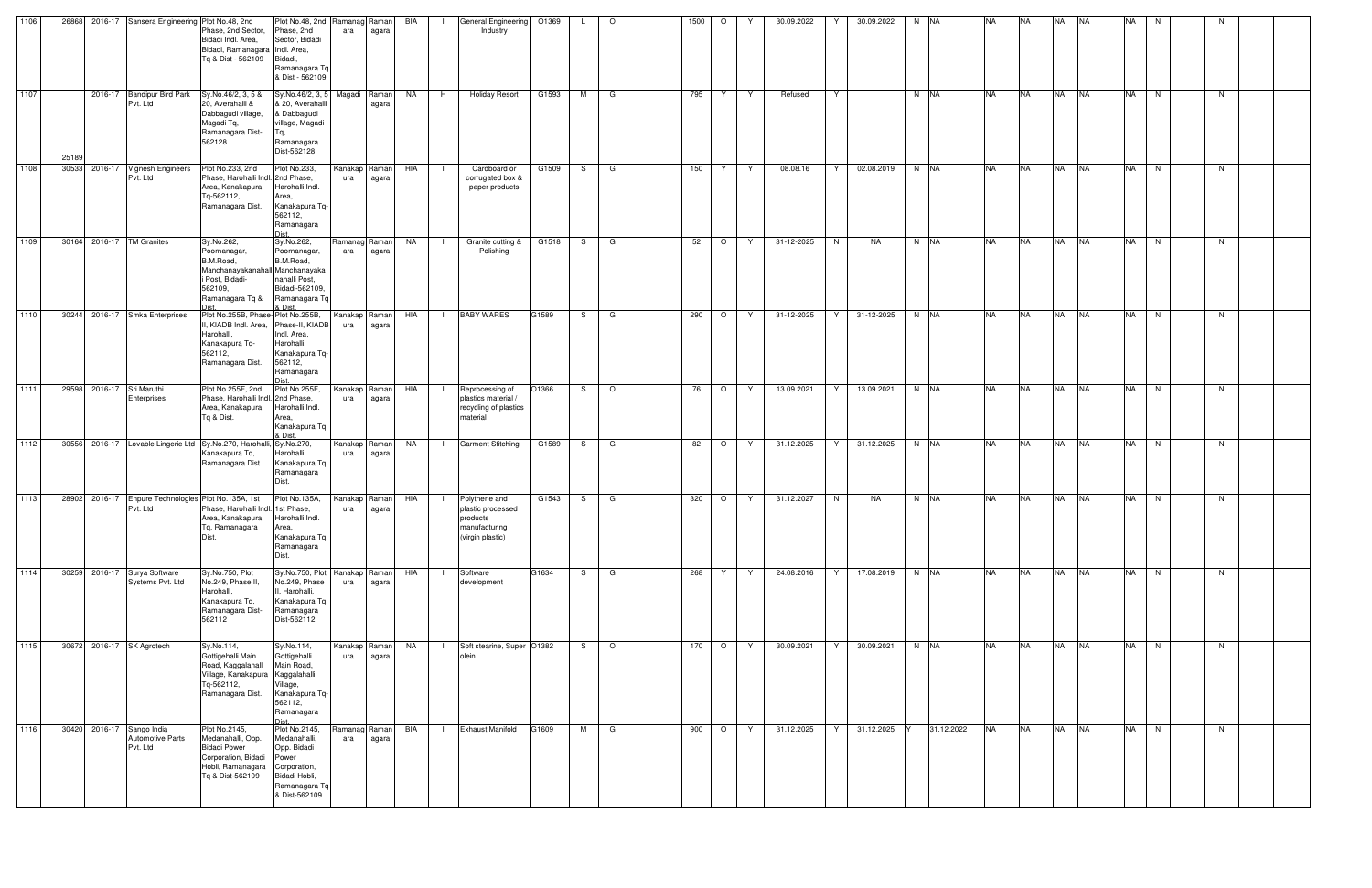| 1117 |       | 29874 2016-17             |                                                      | Pramod Exports and Plot No.317 A & B,                                                                                                                                   | Plot No.317 A & Kanakap Raman                                                                                                    |                              |       | HIA                  |                | Finished granite                                                                       | G1518 | S.           | G       |            | 395  | $\circ$ | 31-12-2025       | <b>NA</b><br>N. | N NA                | <b>NA</b> | <b>NA</b> | <b>NA</b> | <b>INA</b> | <b>NA</b> | N. |    |  |
|------|-------|---------------------------|------------------------------------------------------|-------------------------------------------------------------------------------------------------------------------------------------------------------------------------|----------------------------------------------------------------------------------------------------------------------------------|------------------------------|-------|----------------------|----------------|----------------------------------------------------------------------------------------|-------|--------------|---------|------------|------|---------|------------------|-----------------|---------------------|-----------|-----------|-----------|------------|-----------|----|----|--|
|      |       |                           | Granites                                             | 2nd Phase, KIADB<br>Indl. Area, Harohalli, KIADB Indl.<br>Kanakapura Tq,<br>Ramanagara Dist-<br>562112                                                                  | B, 2nd Phase,<br>Area, Harohalli,<br>Kanakapura Tq,<br>Ramanagara<br>Dist-562112                                                 | ura                          | agara |                      |                | slabs                                                                                  |       |              |         |            |      |         |                  |                 |                     |           |           |           |            |           |    |    |  |
| 1118 |       |                           | 30755 2016-17 Harihara Granites                      | Sy.No.49, KSSIDC Sy.No.49,<br>Indl. Estate, Kallahalli KSSIDC Indl.<br>village, Kanakapura Estate, Kallahall<br>Tq, Ramanagara<br>Dist.                                 | village,<br>Kanakapura Tq,<br>Ramanagara<br>Dist.                                                                                | Kanakap Raman KSSIDC,<br>ura |       | agara Kanakap<br>ura |                | Granite cutting &<br>Polishing                                                         | G1518 |              | S G     |            | 70   | $\circ$ | 31-12-2025<br>Y  | 31-12-2025<br>Y | N NA                | <b>NA</b> | <b>NA</b> | <b>NA</b> | <b>NA</b>  | <b>NA</b> | N  | N  |  |
| 1119 |       |                           | 16473 2016-17 Adithya Granites                       | Sy.No.32/2,<br>Jakkasandra,<br>Harohalli Hobli,<br>Kanakapura Tq,<br>Ramanagara Dist.                                                                                   | Sy.No.32/2,<br>Jakkasandra,<br>Harohalli Hobli,<br>Kanakapura Tq,<br>Ramanagara<br>Dist.                                         | kanakapu Raman<br>ra         | agara | NA                   |                | Granite cutting &<br>Polishing                                                         | G1518 | S.           | G       |            | 40   | $\circ$ | 31-12-2024<br>Y  | N<br><b>NA</b>  | N NA                | <b>NA</b> | <b>NA</b> | <b>NA</b> | <b>NA</b>  | <b>NA</b> | N  | N. |  |
| 1120 |       |                           | 29779 2016-17 Ultratech Cement<br>Limited            | Plot No.70, Il Phase, Plot No.70, Il<br>II Sector, Bidadi<br>Industrial Area,<br>Bidadi, Ramanagara Industrial Area,<br><b>Taluk and District</b>                       | Phase, II<br>Sector, Bidadi<br>Bidadi,<br>Ramanagara<br>Taluk and<br>District                                                    | Ramanag Raman<br>ara         | agara | BIA                  | $\Box$         | Readymix cement<br>concrete                                                            | G1548 | M            | G       |            | 508  | $\circ$ | 31.12.2025<br>Y. | 31.12.2025<br>Y | N NA                | <b>NA</b> | <b>NA</b> | <b>NA</b> | <b>NA</b>  | <b>NA</b> | N  | N. |  |
| 1121 | 30826 |                           | 2016-17 Chamundi Granites,<br>Unit-II                | Sy No.110/1, Aralalu Sy No.110/1,<br>Village, Kasaba<br>Hobli, Kanakapura<br>Taluk, Ramanagara Kanakapura<br><b>District</b>                                            | Aralalu Village,<br>Kasaba Hobli,<br>Taluk,<br>Ramanagara<br>District                                                            | Kanakap Raman NA<br>ura      | agara |                      |                | Granite cutting &<br>Polishing                                                         | G1518 | S.           | G       |            |      | 49 O    | 31.12.2025       | N<br><b>NA</b>  | N NA                | <b>NA</b> | <b>NA</b> |           | NA NA      | <b>NA</b> | N  | N. |  |
| 1122 |       |                           | 2016-17 Mahatma Gandhi<br>Vidya Peetha Trust         | Sy No.38, 44, 73, 67, Sy No.38, 44,<br>22/P4, 43,<br>Devarakaggalahalli 43,<br>Village, Kanakapura Devarakaggala<br>Taluk, Ramanagara halli Village,<br><b>District</b> | 73, 67, 22/P4,<br>Kanakapura<br>Taluk,<br>Ramanagara<br>District                                                                 | Kanakap Raman<br>ura         | agara | NA                   | $\mathbf{C}$   | <b>Building and</b><br>construction project<br>more than 20,000<br>sq. m built up area | 01400 | L.           | $\circ$ |            | 6200 | Y       | 19.03.2018<br>Y. | Y<br>18.03.2023 | $N$ $N$             | NA        | <b>NA</b> |           | NA NA      | <b>NA</b> | N. | N. |  |
| 1123 |       | 30701 2016-17 Sri Maruthi | Construction                                         | Sy.No.24/2,<br>Lakshmisagara<br>village, M.N.Halli<br>Post, Bidadi Hobli,<br>Ramanagara Tq &<br>Dist.                                                                   | Sy.No.24/2,<br>Lakshmisagara<br>village, M.N.Hall<br>Post, Bidadi<br>Hobli,<br>Ramanagara Tq<br>& Dist.                          | Ramanag Raman<br>ara         | agara | NA                   | $\blacksquare$ | Hot Mix Plant                                                                          | O1334 | S.           |         | O NA       | 68   | $\circ$ | N NA             | Y 30.09.2020    | N NA                | <b>NA</b> | <b>NA</b> | <b>NA</b> | <b>INA</b> | <b>NA</b> | N  | N. |  |
| 1124 |       | 26903 2016-17 Samesky     | Pvt. Ltd                                             | Sy.No.736, Plot<br>Confectioneries India No.5/P2, KIADB Indl. No.5/P2, KIADB<br>Area, Phase-I,<br>Harohalli,<br>Kanakapura Tq,<br>Ramanagara Dist.-<br>562112           | Sy.No.736, Plot   Kanakap   Raman<br>Indl. Area,<br>Phase-I,<br>Harohalli,<br>Kanakapura Tq,<br>Ramanagara<br>Dist.-562112       | ura                          | agara | NA                   | $\Box$         | Sugar boiled<br>confectioneries                                                        | O1305 | $\mathsf{L}$ | $\circ$ | <b>INA</b> | 2033 | $\circ$ | 30.09.2021<br>Y  | Y 30.09.2021    | N NA                | <b>NA</b> | <b>NA</b> | <b>NA</b> | <b>NA</b>  | <b>NA</b> | N  | N. |  |
| 1125 |       |                           | 30669 2016-17 Sri Siddappaji Aqua<br><b>Minerals</b> | Madhavanagar, Near Madhavanagar,<br>Kurupet, Behind KEB Near Kurupet,<br>Substation,<br>Kanakapura Tq -<br>562117,<br>Ramanagara Dist.                                  | <b>Behind KEB</b><br>Substation,<br>Kanakapura Tq -<br>562117,<br>Ramanagara<br><b>Dist</b>                                      | Kanakap Raman<br>ura         | agara | NA                   |                | Mineral water                                                                          | G1538 | S.           |         | G NA       | 30   | $\circ$ | 31.12.2025<br>Y  | N NA            | N NA                | <b>NA</b> | <b>NA</b> | <b>NA</b> | <b>NA</b>  | <b>NA</b> | N  | N  |  |
| 1126 |       |                           | 31044 2016-17 Daycare Paper<br>Converters            | Plot No.255-G,<br>Harohalli Indl. Area.<br>2nd Phase,<br>Kanakapura Tq,<br>Ramanagara Dist.                                                                             | Plot No.255-G,<br>Harohalli Indl.<br>Area, 2nd<br>Phase,<br>Kanakapura Tq,<br>Ramanagara<br>Dist.                                | Kanakap Raman<br>ura         | agara | HIA                  |                | Tissue paper                                                                           | G1509 | S —          | G       | <b>NA</b>  | 300  | $\circ$ | 31.12.2026<br>Y  | N NA            | $N$ $N\overline{A}$ | <b>NA</b> | <b>NA</b> | <b>NA</b> | <b>NA</b>  | <b>NA</b> | N  | N  |  |
| 1127 |       | 31140 2016-17 Sri Nandhi  | Enterprises                                          | Sy.No.227/308/2/1<br>Byravanadoddi<br>village, Banandur<br>Road, Bidadi Hobli,<br>Ramanagara Tq &<br>Dist.                                                              | Sy.No.227/308/ Ramanag Raman<br>2/1,<br>Byravanadoddi<br>village,<br>Banandur Road,<br>Bidadi Hobli,<br>Ramanagara Tq<br>& Dist. | ara                          | agara | NA                   | $\blacksquare$ | Collecting & bailing G1647<br>of paper & paper<br>products etc.                        |       | S —          | G NA    |            | 17   | $\circ$ | 31.12.2025<br>Y  | N NA            | N NA                | <b>NA</b> | <b>NA</b> | <b>NA</b> | <b>NA</b>  | <b>NA</b> | N  | N  |  |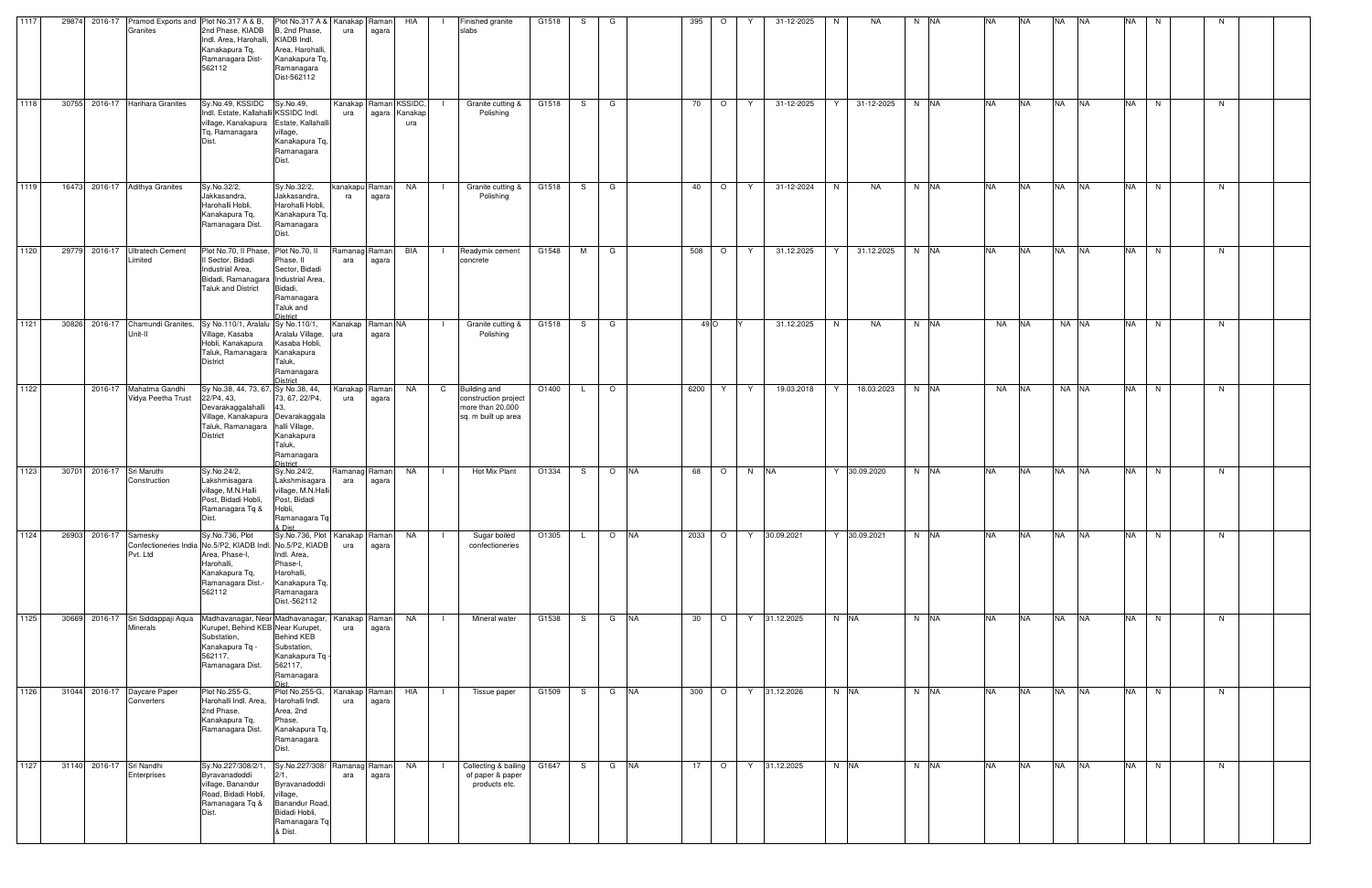| 1128 | 30982 | 2016-17 | Map India Granite<br>Pvt. Ltd                                      | Plot No.C.10-11 &<br>12, KSSIDC Indl.<br>Estate, Kallahalli,<br>Kanakapura Tq.<br>Ramanagara Dist.                        | Plot No.C.10-11<br>& 12, KSSIDC<br>Indl. Estate,<br>Kallahalli,<br>Kanakapura Tq,<br>Ramanagara<br>Dist.                       | Kanakap Raman KSSIDC,<br>ura |                        | agara Kanakap<br>ura |                | Granite cutting &<br>Polishing               | G1518 | S   | G       | <b>NA</b> | 117          | $\circ$ |              | 31.12.2025 | $N$ $NA$ |              | N NA |            | <b>NA</b> | <b>NA</b> | <b>NA</b> | <b>NA</b>      | <b>NA</b> | N  | N |  |
|------|-------|---------|--------------------------------------------------------------------|---------------------------------------------------------------------------------------------------------------------------|--------------------------------------------------------------------------------------------------------------------------------|------------------------------|------------------------|----------------------|----------------|----------------------------------------------|-------|-----|---------|-----------|--------------|---------|--------------|------------|----------|--------------|------|------------|-----------|-----------|-----------|----------------|-----------|----|---|--|
| 1129 |       |         | 2016-17 Manak Grease Man Plot No.121,                              | Company (India) Pvt. Harohalli Indl. Area,<br>1st Phase,<br>Kanakapura Road,<br>Kanakapura Tq.<br>Ramanagara Dist         | Plot No.121,<br>Harohalli Indl.<br>Area, 1st<br>Phase,<br>Kanakapura<br>Road,<br>Kanakapura Tq,<br>Ramanagara<br>Dist          | kanakapu Raman<br>ra         | agara                  | HIA                  | $\mathbf{1}$   | Grease & lubrricants G1534                   |       |     | S G NA  |           | 400          | C1      | Y            | 06.10.2016 |          | Y 04.10.2021 | N NA |            | <b>NA</b> | <b>NA</b> | <b>NA</b> | <b>NA</b>      | <b>NA</b> | N  | N |  |
| 1130 | 31006 |         | 2016-17 Sri Veerabhadra<br><b>Swamy Concrete</b><br><b>Bricks</b>  | Sy, no.636/117,<br>Yadamaranahalli<br>village, Uyyamballi<br>Hobli, Kanakapura<br>Taluk, Ramanagra<br>District-562126     | Sy, no.636/117<br>Yadamaranahall<br>village,<br>Uyyamballi<br>Hobli,<br>Kanakapura<br>Taluk,<br>Ramanagra<br>District-562126   | Kanakap Raman<br>ura         | agara                  | NA                   | - 1            | <b>Cement Bricks</b>                         | G1511 | S.  | G       |           | $\mathbf{3}$ | $\circ$ | Y            | 31.12.2115 | N        | NA           | N    | NA         |           |           |           |                |           | N. | N |  |
| 1131 | 31005 |         | 2016-17 Sri Ghananeela<br>Siddappaji Plaining<br>and Wood Works    | Sy.No.55/5,<br>Guruvinapura,<br>Sathnur Hobli,<br>Kanakapura Tq,<br>Ramanagara Dist.                                      | Sy.No.55/5,<br>Guruvinapura,<br>Sathnur Hobli,<br>Kanakapura Tq.<br>Ramanagara<br>Dist.                                        | Kanakap Raman<br>ura         | agara                  | NA                   | $\Box$         | Carpentary work                              | G1510 | S.  | G       |           | 6            | $\circ$ | Y            | 31.12.2115 | N        | NA           | N    | NA         |           |           |           |                |           | N. | N |  |
| 1132 | 30829 |         | 2016-17 SBEE Cables India<br>td                                    | Plot No.282, 283,<br>2nd Phase, KIADB<br>Indl. Area, Harohalli,<br>Kanakapura Tq,<br>Rmanagara Dist.                      | Plot No.282,<br>283, 2nd Phase,<br>KIADB Indl.<br>Area, Harohalli,<br>Kanakapura Tq.<br>Rmanagara<br>Dist.                     | ura                          | Kanakap Raman<br>agara | HIA                  |                | Cables                                       | G1609 |     | G       |           | 6000         | $\circ$ | Y            | 31.12.2027 | Y        | 18.12.2021   | N    | NA         |           |           |           |                |           | N. | N |  |
| 1133 | 3119  |         | 2016-17 Karnataka Industrial<br>Areas Development<br>Board (KIADB) | Indl. Area (Phase-II, Indl. Area<br>Sector I & II), Bidadi<br>village & Hobli,<br>Ramanagara Tq &<br>Dist.                | (Phase-II,<br>Sector I & II),<br>Bidadi village &<br>Hobli,<br>Ramanagara Tq<br>& Dist                                         | Ramanag Raman<br>ara         | agara                  | BIA                  |                | others Industrial estates/<br>parks/         | R1173 | L.  | R       |           | 4411         | Y       | Y            | 21.12.17   | N        | 18.12.2022   | N.   | NA         |           |           |           |                |           | N. | N |  |
| 1134 | 32472 | 2016-17 | Perfect Tapes Ltd<br>(Formerly<br>Panchasheela)                    | No.317-C, Harohalli No.317-C,<br>Indl. Area, 2nd<br>Phase, Kanakapura Area, 2nd<br>Tq, Ramanagara<br>Dist.                | Harohalli Indl.<br>Phase,<br>Kanakapura Tq,<br>Ramanagara<br>Dist.                                                             | ura                          | Kanakap Raman<br>agara | HIA                  | $\blacksquare$ | Plastic toys and self<br>adhesive tapes      | G1543 | S.  | G       |           | 220          | $\circ$ | Y.           | 31.12.2026 | Y        | 31.12.2026   | N    | NA         |           |           |           |                |           | N. | N |  |
| 1135 |       |         | 2016-17 Toyota Tsusho India No.52, 2nd Stage,<br>Pvt. Ltd          | 2nd Sector, Bidadi<br>Indl. Area,<br>Ramanagara Tq &<br>Dist.                                                             | No.52, 2nd<br>Stage, 2nd<br>Sector, Bidadi<br>Indl. Area,<br>Ramanagara Tg<br>& Dist.                                          | Ramanag Raman<br>ara         | agara                  | BIA                  | $\Box$         | Trading of chemicals G1647                   |       | S — | G       |           | 300          | $\circ$ | Y.           | 31.12.2025 | N        | <b>NA</b>    | Y    | 31.12.2020 |           |           |           |                |           | N  | N |  |
| 1136 | 31167 |         | 2016-17 Jai Bhawani<br>Industries                                  | No.29/20, Yarehally No.29/20,<br>Sindhyapura village, Yarehally<br>Harohalli Hobli,<br>Kanakapura Tq,<br>Ramanagara Dist. | Sindhyapura<br>village, Harohalli<br>Hobli,<br>Kanakapura Tq,<br>Ramanagara<br>Dist.                                           | Kanakap Raman<br>ura         | agara                  | <b>NA</b>            | - 1            | <b>Gas Burnels</b>                           | O1322 | S.  | $\circ$ |           | 26           | Y       | Y            | 24.11.2016 | N        | 23.11.2021   | N    | NA         |           |           |           |                |           | N  | N |  |
| 1137 | 31200 |         | 2016-17 DKS Enterprises                                            | Plot No.273-B,<br>KIADB Indl. Area,<br>Harohalli,<br>Kanakapura Tq,<br>Ramanagara Dist                                    | Plot No.273-B,<br>KIADB Indl.<br>Area, Harohalli,<br>Kanakapura Tq,<br>Ramanagara<br>Dist                                      | ura                          | Kanakap Raman<br>agara | HIA                  | $\Box$         | <b>Bailing of ferrous</b><br>materials etc., | O1366 |     | $S$ 0   |           | 75           | $\circ$ | <sup>Y</sup> | 30.09.2021 | N        | NA           | N    | NA         |           |           |           | $Y$ 31.12.2017 |           | N  | N |  |
| 1138 | 31416 |         | 2016-17 Meccano Granites<br>Pvt. Ltd                               | Sy.No.62/2,<br>Anchipura Road,<br>Chikkakuntanahalli,<br>Karenahalli Post,<br>Bidadi Hobli,<br>Ramanagara Tq &<br>Dist.   | Sy.No.62/2,<br>Anchipura<br>Road,<br>Chikkakuntanah<br>alli, Karenahalli<br>Post, Bidadi<br>Hobli,<br>Ramanagara Tq<br>& Dist. | Ramanag Raman<br>ara         | agara                  | <b>NA</b>            | $\mathbf{I}$   | Granite cutting &<br>polishing               | G1518 | S — | G       |           | 87           | $\circ$ | Y            | 31.12.2025 | N        | <b>NA</b>    | N    | NA         |           |           |           |                |           | N. | N |  |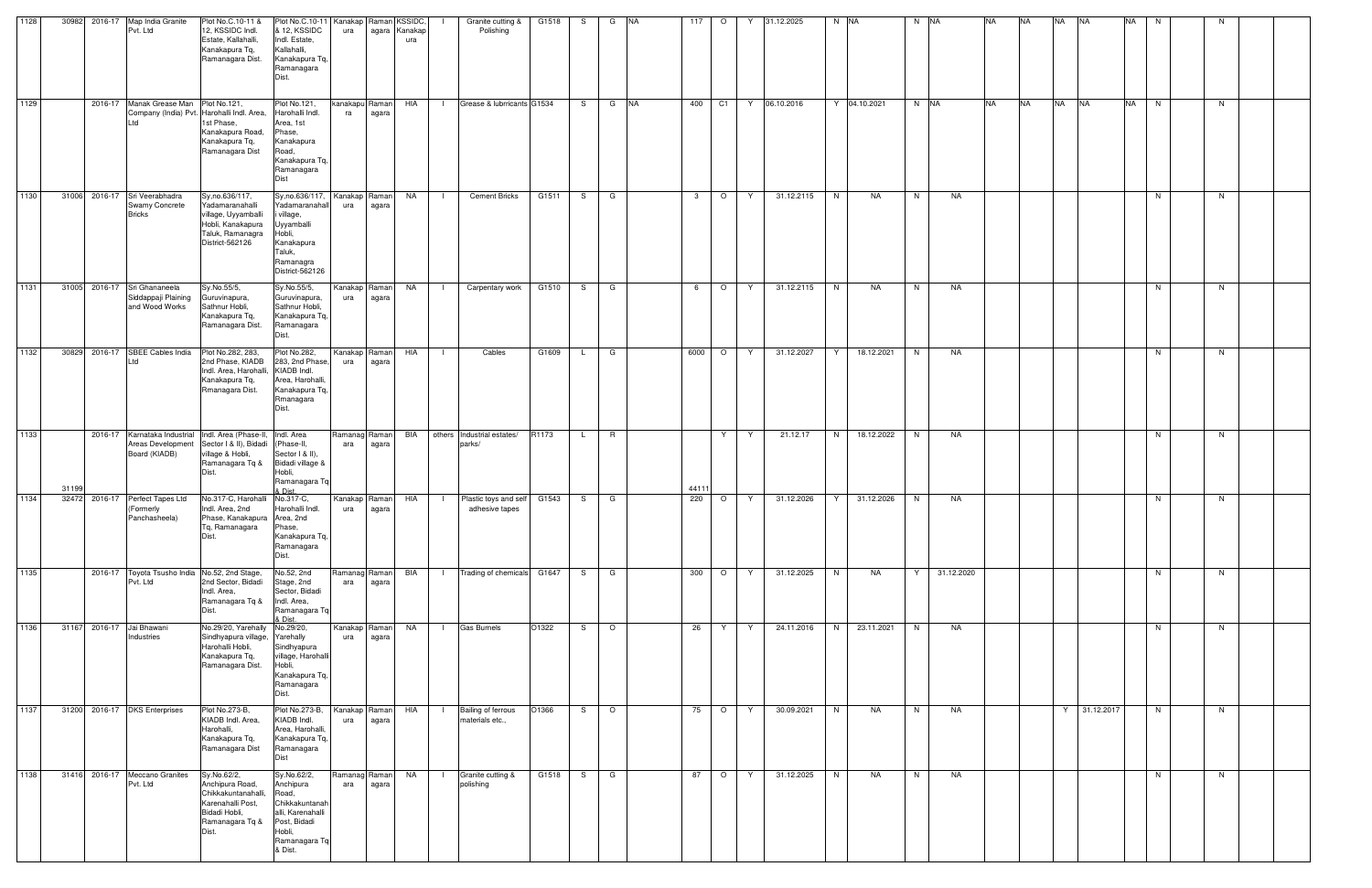| 1139 | 31349 |         | 2016-17 Bharath Granites                                             | Plot No.343-P,<br>KIADB Indl. Area,<br>2nd Phase,<br>Harohalli,<br>Kanakapura Tq,<br>Ramanagara Dist.                                                                                                                                                                          | Plot No.343-P,<br>KIADB Indl.<br>Area, 2nd<br>Phase,<br>Harohalli,<br>Kanakapura Tq,<br>Ramanagara<br>Dist.                                          | Kanakap Raman<br>ura | agara                  | HIA  |              | Granite cutting &<br>Polishing                                   | G1518 | S. | G       |    | 121     | $\circ$                  | Y | 31.12.2025 | N  | <b>NA</b>  | N  | NA         |    |           |           |           |      |    |  |
|------|-------|---------|----------------------------------------------------------------------|--------------------------------------------------------------------------------------------------------------------------------------------------------------------------------------------------------------------------------------------------------------------------------|------------------------------------------------------------------------------------------------------------------------------------------------------|----------------------|------------------------|------|--------------|------------------------------------------------------------------|-------|----|---------|----|---------|--------------------------|---|------------|----|------------|----|------------|----|-----------|-----------|-----------|------|----|--|
| 1140 | 31385 |         | 2016-17 Muras Technocasts                                            | Plot No.136/A1,<br>KIADB Indl. Area,<br>Harohalli, 2nd<br>Phase, Kanakapura 2nd Phase,<br>Tq-562112                                                                                                                                                                            | Plot No.136/A1,<br>KIADB Indl.<br>Area, Harohalli,<br>Kanakapura Tq-<br>562112                                                                       | Kanakap Raman<br>ura | agara                  | HIA  | $\Box$       | Castings,<br>automobile spares<br>etc.                           | O1322 | S. | $\circ$ |    | 404     | $\circ$                  | Y | 30.09.2020 | Y  | 30.09.2020 | N  | NA         |    |           |           |           | N    | N. |  |
| 1141 | 31474 |         | 2016-17 Avashyya Noni<br><b>Herbal Care</b>                          | Sy.No.21/261,<br>Melehalli village,<br>Kootagal Hobli,<br>Ramanagara Tq &<br>Dist -                                                                                                                                                                                            | Sy.No.21/261,<br>Melehalli village,<br>Kootagal Hobli,<br>Ramanagara Tq<br>& Dist -                                                                  | Ramanag Raman<br>ara | agara                  | NA   | $\mathbf{L}$ | Noni Fruit Juice                                                 | G1502 | S. | G       | NA | 15      | Y                        | Y | 29.11.2016 | N  | 27.11.2021 | Y  | NA         | NA | NA        | NA        | <b>NA</b> | NA N | N  |  |
| 1142 | 31530 |         | 2016-17 Mycorr (Formerly<br>Plasmix (P) Ltd)                         | Plot No.13, 2nd<br>Phase, 1st Sector,<br>Bidadi Indl. Area,<br>Bidadi-562109,<br>Ramanagara Tq &<br>Dist                                                                                                                                                                       | Plot No.13, 2nd Ramanag Raman<br>Phase, 1st<br>Sector, Bidadi<br>Indl. Area,<br>Bidadi-562109,<br>Ramanagara Tq<br>& Dist                            | ara                  | agara                  | BIA  | $\Box$       | Double wall<br>corrugated pipes                                  | G1509 | S. | G       | NA | 248     | $\overline{\phantom{0}}$ | Y | 31.12.2026 | Y  | 31.12.2026 | N. | NA         | NA | <b>NA</b> | <b>NA</b> | NA        | NA N | N. |  |
| 1143 |       |         | 2016-17 Proposed Formation Rayasandra,<br>of Composite<br><b>KHB</b> | Kanakapura Tq,<br>Housing Scheme by Ramanagara District. Ramanagara                                                                                                                                                                                                            | Rayasandra,<br>Kanakapura Tq,<br>District.                                                                                                           | Kanakap<br>ura       | Raman<br>agara         | NA 1 | $\mathbf{1}$ | Devt. Of township                                                | R1181 | L. | R       | NA | 30658   | Y                        | Y | Returned   | Y  | Returned   | N  | NA         | NA | NA        | <b>NA</b> | NA        | NA N | N  |  |
| 1144 |       | 2016-17 | of township by KHB                                                   | Proposed Formation CHS at Karenahalli,<br>Kakaramanahalli &<br>Borehalli,<br>Ramanagara District i & Borehalli,                                                                                                                                                                | CHS at<br>Karenahalli,<br>Kakaramanahall<br>Ramanagara<br>District                                                                                   | Ramanag Raman<br>ara | agara                  | NA   | $\mathsf{L}$ | Layout                                                           | R1181 | L. | R       |    | 48115 Y |                          | Y | Returned   | N  | Returned   | N  | NA         |    |           |           |           | N.   | N. |  |
| 1145 |       |         | 2016-17   Indaus Crexcel<br>Developers Pvt. Ltd                      | Sy.No.41/6,42/1,42/2 Sy.No.41/6,42/1   Kanakap   Raman  <br>, 43/1, 43/2, 43/3,<br>44/1, 44/2, 44/3,<br>44/7, 44/8, 45/2,<br>45/5, 47/1, 47/2,<br>47/3, 48/1, 54/1 to 4, 47/1, 47/2, 47/3,<br>54/6 of Kaggalahalli 48/1, 54/1 to 4,<br>village, Harohalli<br>Hobli, Kanakapura | ,42/2, 43/1,<br>43/2, 43/3, 44/1<br>44/2, 44/3, 44/7<br>44/8, 45/2, 45/5<br>54/6 of<br>Kaggalahalli<br>village, Harohalli<br>Hobli,<br>Kanakapura Tq | ura                  | agara                  | NA   | $\perp$      | Layout                                                           | R1181 | L. | R       | NA | 1070    | Y.                       | Y | 21.01.2017 | N  | 20.01.2022 | N  | NA         | NA |           | NA        |           | N    | N. |  |
| 1146 | 31595 | 2016-17 | Muni Agro Ventures<br>Pvt. Ltd                                       | Sy.No.42&43,<br>Chikkasadenahalli<br>village, Maralawadi<br>Hobli, Kanakapura<br>Tq, Ramanagara<br>Dist.                                                                                                                                                                       | Sy.No.42&43,<br>Chikkasadenah<br>alli village,<br>Maralawadi<br>Hobli,<br>Kanakapura Tq,<br>Ramanagara<br>Dist.                                      | kanakapu Raman<br>ra | agara                  | NA   |              | Ginger                                                           | G1503 | S  | G       |    | 330     | Y                        | Y | 14.12.2016 |    | 05.12.2021 | N  | <b>NA</b>  |    |           |           |           | N    | N  |  |
| 1147 | 30901 |         | 2016-17 Sri Sai Petro<br>Products                                    | Plot No.4-P & 5-P1,<br>Phase-I, Harohalli<br>Indl. Area,<br>Kanakapura Tq,<br>Ramanagara Dist.                                                                                                                                                                                 | Plot No.4-P & 5- Kanakap Raman<br>P1, Phase-I,<br>Harohalli Indl.<br>Area,<br>Kanakapura Tq,<br>Ramanagara<br>Dist.                                  | ura                  | agara                  | HIA  | - 1 -        | Bituminous<br>Emulsions                                          | R1109 | S. | R       | NA | 345     | Y.                       | Y | 26.03.2018 | Y  | 30.06.2021 | Y  | NA         | NA | <b>NA</b> | <b>NA</b> | NA        | NA N | N  |  |
| 1148 | 31603 |         | 2016-17 Dairy Classic Ice<br>Creams Pvt. Ltd                         | Plot No.259, KIADB Plot No.259,<br>Harohalli Indl. Area,<br>2nd Phase,<br>Kanakapura Tq,<br>Ramanagara Dist.                                                                                                                                                                   | KIADB Harohalli<br>Indl. Area, 2nd<br>Phase,<br>Kanakapura Tq,<br>Ramanagara<br>Dist.                                                                | Kanakap Raman<br>ura | agara                  | HIA  | $\mathbf{I}$ | Ice cream                                                        | O1336 | L. | $\circ$ | NA | 1400    | $\circ$                  | Y | 20.01.2022 | Y  | 20.01.2022 | Y  | 30.09.2022 | NA | NA        | Y         | FHO       | NA N | N  |  |
| 1149 |       |         | India Pvt Ltd                                                        | 2016-17 Apotex Pharmachem Plot No.213 & 214A, Plot No.213 &<br>Harohalli Industrial<br>Area, Il Phase,<br>Kanakapura Taluk,<br>Ramanagara District- Kanakapura<br>562112                                                                                                       | 214A, Harohalli<br>Industrial Area,<br>II Phase,<br>Taluk,<br>Ramanagara<br>District-562112                                                          | ura                  | Kanakap Raman<br>agara | HIA  | $\Box$       | Pharmaceuticals &<br><b>Bulk Drug (excluding</b><br>formulation) | R1141 | L. | R       |    | 14000   | Y.                       | Y | 16.11.2016 | Y. | 28.01.2013 | Y  |            | NA | NA        | <b>NA</b> | <b>NA</b> | NA N | N  |  |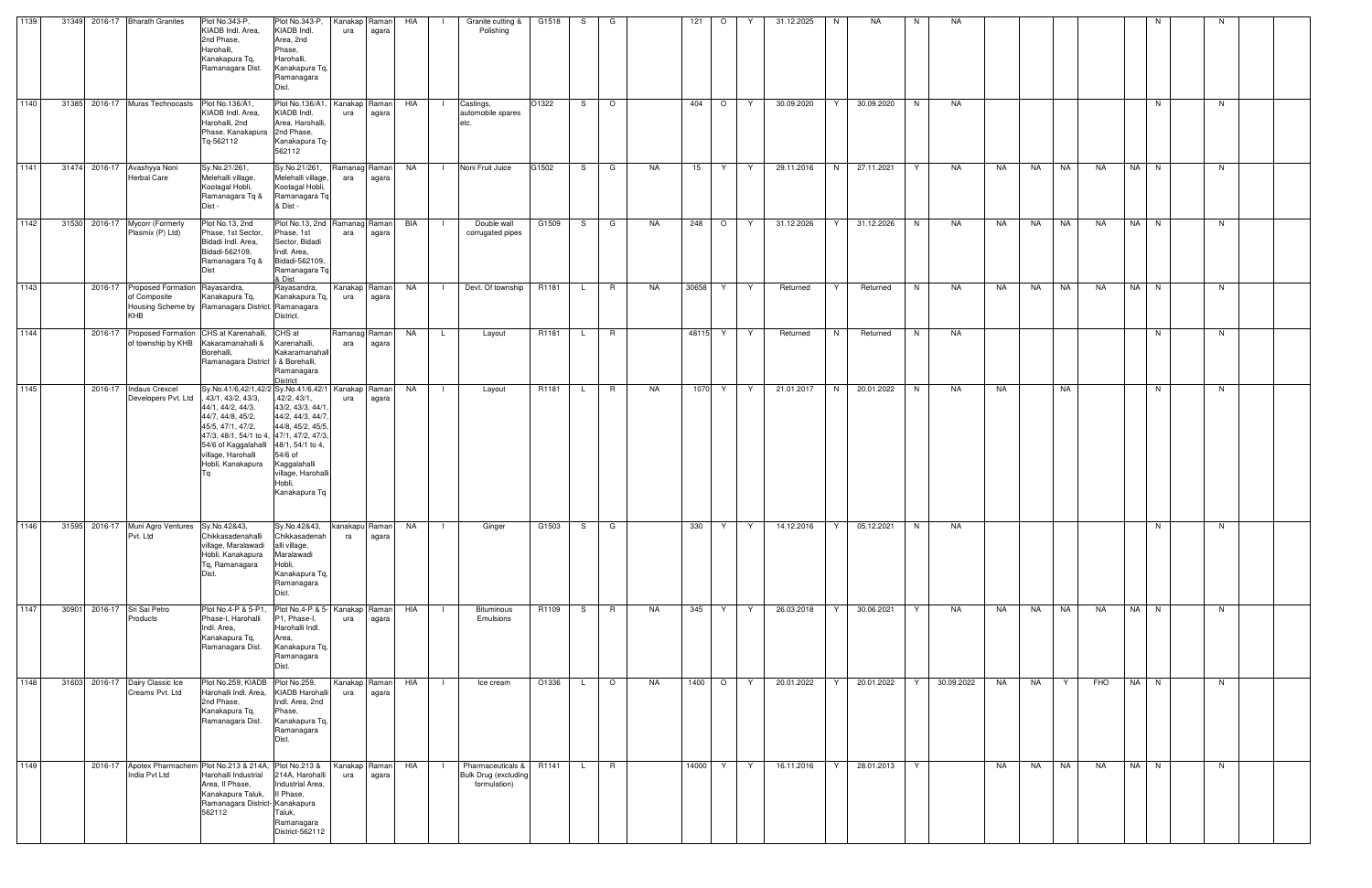| 1150 | 27225 | 2016-17 BMTC Depot-36,<br>Bidadi                                 | No.28A, Bidadi<br>Industrial Area,<br>Bidadi, Ramanagara Bidadi,<br><b>Taluk and District</b>                                        | No.28A, Bidadi Ramanag Raman<br>Industrial Area,<br>Ramanagara<br>Taluk and<br>istrict                                | ara                  | agara | BIA       | Maintenance of<br>buses and operation<br>of passenger buses | O1303 | M            | $\circ$         | NA. | 529     | $\circ$ | Y  | 30.09.2021 | 30.09.2021      |    | 30.09.2021 | NA | NA    | NA        | <b>NA</b> | NA I | N  |   |  |
|------|-------|------------------------------------------------------------------|--------------------------------------------------------------------------------------------------------------------------------------|-----------------------------------------------------------------------------------------------------------------------|----------------------|-------|-----------|-------------------------------------------------------------|-------|--------------|-----------------|-----|---------|---------|----|------------|-----------------|----|------------|----|-------|-----------|-----------|------|----|---|--|
| 1151 |       | 31340 2016-17 Femee Exports                                      | Plot No.131, KIADB Plot No.131,<br>Indl. Area, 1st<br>Phase, Harohalli,<br>Kanakapura Tq,<br>Ramanagara Dist                         | KIADB Indl.<br>Area, 1st<br>Phase,<br>Harohalli,<br>Kanakapura Tq,<br>Ramanagara<br>Dist                              | Kanakap Raman<br>ura | agara | HIA       | Granite cutting &<br>$\blacksquare$<br>Polishing            | G1518 | -S           | G               |     | 242     | $\circ$ | Y  | 31.12.2026 | N<br>NA         | N  | NA         | NA | NA    | NA        | <b>NA</b> | NA N |    | N |  |
| 1152 |       | 31288 2016-17 Surabhi Exports                                    | Plot No.40A, Phase-Plot No.40A,<br>II, Sector-2, Bidadi<br>Indl. Area, Bidadi,<br>Ramanagara Tq &<br>Dist.                           | Phase-II, Sector-<br>2, Bidadi Indl.<br>Area, Bidadi,<br>Ramanagara Tq<br>& Dist.                                     | Ramanag Raman<br>ara | agara | BIA       | Plastic moulded<br>house hold articles<br>and products      | G1543 | S.           | G               |     | 60      | Y       | Y  | 09.12.2016 | N<br>05.12.2021 | N  | NA         | NA | NA    | NA        | NA        | NA N |    | N |  |
| 1153 |       | 2016-17 BM Padmanabha<br>Stone Crusher                           | Sy.No.24, Govt land Sy.No.24, Govt Ramanag Raman<br>Kurabarahalli village, land<br>Kailancha Hobli.<br>Ramanagara Tq &               | Kurabarahalli<br>village,<br>Kailancha Hobli,<br>Ramanagara Tq<br>& Dist.                                             | ara                  | agara | NA        | ST<br>Stone crusher                                         | O1371 | M            | $\circ$         |     | 900     | Y       | Y  | 05.05.2017 | 04.05.2022      | N. | NA         | NA | NA    | NA        | <b>NA</b> | NA N |    | N |  |
| 1154 |       | 2016-17 BM Padmanabha<br>Stone Crusher                           | Sy.No.13, Govt land Sy.No.13, Govt   Magadi   Raman<br>Kottagaranahalli<br>village, Madabal<br>Hobli, Magadi Tq,<br>Ramanagara Dist. | land<br>Kottagaranahalli<br>village, Madaba<br>Hobli, Magadi<br>Ramanagara                                            |                      | agara | NA        | ST<br>Stone crusher                                         | O1371 | M            | $\circ$         |     | 900     | Y       | Y  | 03.05.2017 | 02.05.2022<br>Y | N  | NA         | NA | NA    | NA        | NA        | NA N |    | N |  |
| 1155 | 3159  | 2016-17 Sri Ranganatha<br>Granites                               | Katha No.6211/5698, Katha<br>Kurupete,<br>Kanakapura Tq.<br>Ramanagara Dist.                                                         | No.6211/5698,<br>Kurupete,<br>Kanakapura Tq,<br>Ramanagara<br>Dist.                                                   | Kanakap Raman<br>ura | agara | NA        | Granite cutting &<br>$\blacksquare$<br>Polishing            | G1518 | S.           | G               |     | 95      | $\circ$ | Y  | Refused    | N<br>NA         | N  | NA         | NA | NA    | <b>NA</b> | <b>NA</b> | NA N |    | N |  |
| 1156 | 31592 | 2016-17 Sri Guru Sainath<br>Granites                             | Sy.No.592,<br>Doddaiahnakere,<br>Kanakapura Tq,<br>Ramanagara Dist.                                                                  | Sy.No.592,<br>Doddaiahnaker<br>e, Kanakapura<br>Ramanagara                                                            | Kanakap Raman<br>ura | agara | NA        | Granite cutting &<br>$\blacksquare$<br>Polishing            | G1518 | S.           | G               |     | 35      | $\circ$ | Y  | 31.12.2023 | N<br>NA         | N  | NA         | NA | NA    | NA        | NA        | NA N |    | N |  |
| 1157 |       | 31979 2016-17 Sri Mahadeshwara<br>Woods Works                    | Sy.No.94/3C,<br>Kallahlli, Kasaba<br>Hobli, Kanakapura Hobli,<br>Tq, Ramanagara<br>Dist.                                             | Sy.No.94/3C,<br>Kallahlli, Kasaba<br>Kanakapura Tq,<br>Ramanagara<br>Dist.                                            | Kanakap Raman<br>ura | agara | NA        | Saw mill<br>$\Box$                                          | G1553 | S.           | G               |     | 38      | $\circ$ | Y. | 31.12.2025 | 31.12.2025<br>Y | N  | NA         | NA | NA    | <b>NA</b> | NA        | NA N |    | N |  |
| 1158 |       | 30662 2016-17 Karnataka Milk<br>Federation (KMF),<br>CHANNAPATNA | Sy.No.148/P & 149,<br>Kannamangala<br>Village,<br>Channapatna Tq                                                                     | Sy.No.148/P & Channap Raman<br>149,<br>Kannamangala<br>Village,<br>Channapatna                                        | atna                 | agara | <b>NA</b> | Milk processing<br>$\blacksquare$                           | R1133 | $\mathsf{L}$ | $R_{\parallel}$ |     | 29900 Y |         | Y  | 21.11.17   | 30.06.2020<br>Y | N  | NA         | NA | NA NA |           | <b>NA</b> | NA N |    | N |  |
| 1159 | 32018 | 2016-17 KORRUN India Pvt.<br>Ltd                                 | Sy.No.135 & Plot<br>No.25P2(4),<br>25P2(X),<br>Abbanakuppe<br>village, Bidadi Hobli,<br>Ramanagara Tq &<br>Dist.,                    | Sy.No.135 &<br>Plot<br>No.25P2(4),<br>25P2(X),<br>Abbanakuppe<br>village, Bidadi<br>Hobli,<br>Ramanagara Tq<br>& Dist | Ramanag Raman<br>ara | agara | BIA       | Manufacturing of<br>$\blacksquare$<br>bags                  | O1400 | M            | $\circ$         |     |         | 514 O Y |    | 31.12.2026 | Y<br>31.12.2026 | N  | NA         |    | NA    |           | <b>NA</b> | NA N |    | N |  |
| 1160 |       | 31143 2016-17 Sneha Industries                                   | Plot No.69 to 72,<br>Harohalli Indl. Area,<br>1st Phase, Harohalli, Indl. Area, 1st<br>Kanakapura Tq,<br>Ramanagara Dist.            | Plot No.69 to<br>72, Harohalli<br>Phase,<br>Harohalli,<br>Kanakapura Tq,<br>Ramanagara<br>Dist.                       | Kanakap Raman<br>ura | agara | HIA       | Calcium Ascorbate<br>$\blacksquare$<br>etc.,                | R1138 | S.           | $\mathsf{R}$    |     | 325     | $\circ$ | Y  | 30.06.2022 | 30.06.2022<br>Y | N  | NA         |    |       |           |           |      | N. | N |  |
| 1161 |       | 32046 2016-17 Dairy Classic Ice<br>Creams Pvt. Ltd               | Plot No.292B, KIADB Plot No.292B,<br>Harohalli Indl. Area,<br>2nd Phase,<br>Kanakapura Tq,<br>Ramanagara Dist.                       | <b>KIADB Harohalli</b><br>Indl. Area, 2nd<br>Phase,<br>Kanakapura Tq,<br>Ramanagara<br>Dist.                          | Kanakap Raman<br>ura | agara | HIA       | Ice cream-cold<br>storage                                   | G1514 | M            | G               |     | 931     | $\circ$ | Y  | 31.12.2026 | 31.12.2026<br>Y | N  | NA         | NA | NA    | NA        | <b>NA</b> | NA N |    | N |  |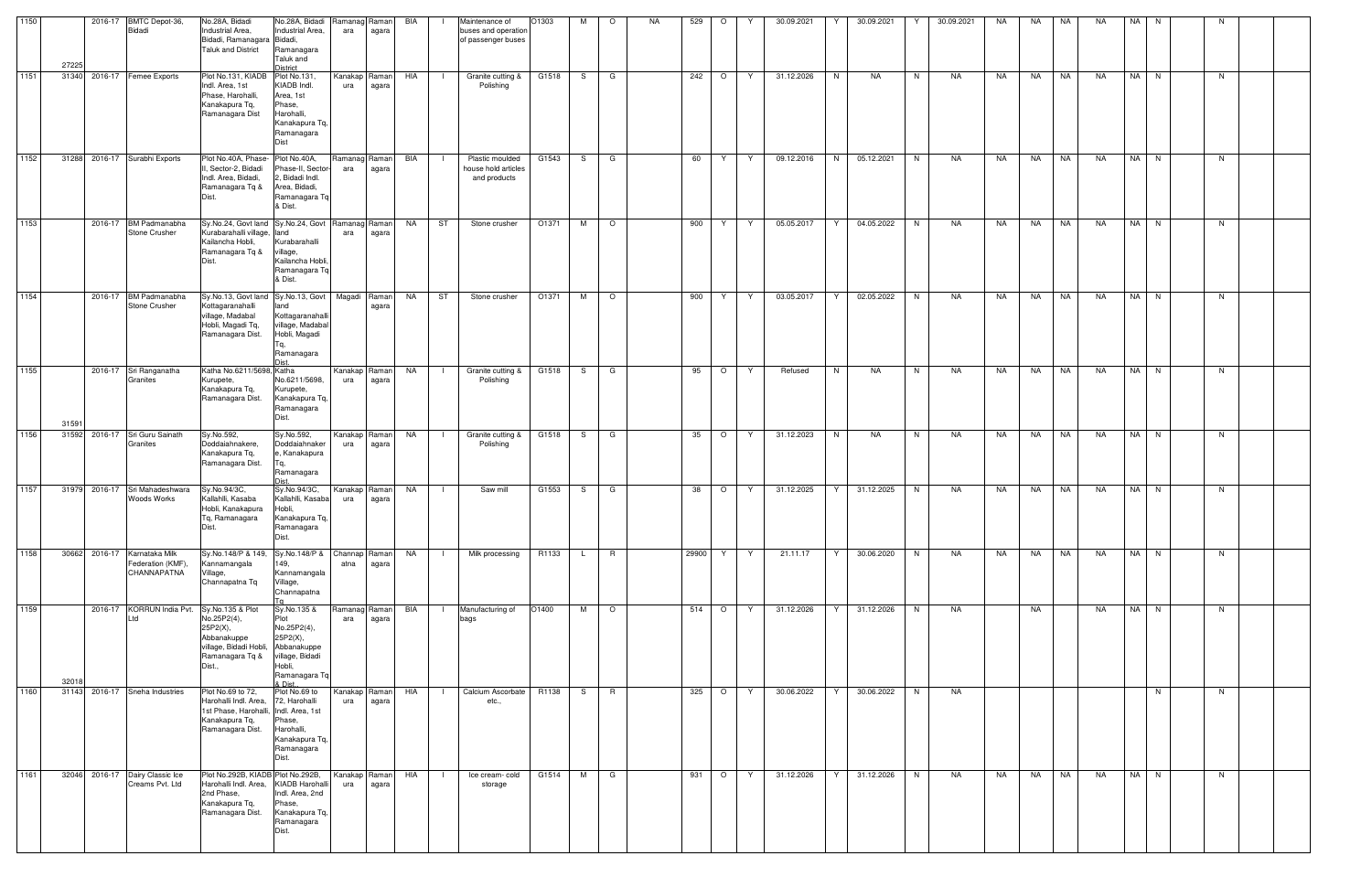| 1162 | 32002 |                          | 2016-17 Pharma Genica<br>Health Care Pvt. Ltd                                                     | Sy.No.173,<br>Lakkenahalli village,<br>Solur Hobli, Magadi                                                                                                                | Sy.No.173,<br>Lakkenahalli<br>village, Solur<br>Hobli, Magadi                                                                                                                       |                      | Magadi Raman<br>agara  | NA                                                 | $\Box$       | Herbal capsules &<br>Tablets                 | G1502 | S.           | G              |      | 112         | $\circ$        | Y   | 31.12.2025              | 31.12.2025<br>Y         | N. | NA         |                        |    |                        |           | N. |    |  |
|------|-------|--------------------------|---------------------------------------------------------------------------------------------------|---------------------------------------------------------------------------------------------------------------------------------------------------------------------------|-------------------------------------------------------------------------------------------------------------------------------------------------------------------------------------|----------------------|------------------------|----------------------------------------------------|--------------|----------------------------------------------|-------|--------------|----------------|------|-------------|----------------|-----|-------------------------|-------------------------|----|------------|------------------------|----|------------------------|-----------|----|----|--|
| 1163 |       | 31971 2016-17 Fiberr Xel |                                                                                                   | Plot No.274-B,<br>Harohalli Indl. Area,<br>2nd Phase,<br>Kanakapura Tq,<br>Ramanagara Dist.                                                                               | Plot No.274-B,<br>Harohalli Indl.<br>Area, 2nd<br>Phase,<br>Kanakapura Tq,<br>Ramanagara<br>Dist.                                                                                   | ura                  | Kanakap Raman<br>agara | <b>NA</b>                                          | - 13         | Moulding of FRP<br>product                   | G1582 | S –          | $\Box$         |      | 98.5 O      |                | Y   | 31.12.2026              | Y<br>31.12.2026         | N  | NA         | NA                     |    | NA                     |           | N  | N  |  |
| 1164 |       |                          | 2016-17 Town Muncipal<br>Council, Bidadi                                                          | Bidadi                                                                                                                                                                    | Bidadi                                                                                                                                                                              | ara                  | Ramanag Raman<br>agara | NA                                                 | LB           | Local Body                                   | R1181 | <b>LB</b>    | <b>R</b>       | 2015 | NA          | $\overline{O}$ | Y   | App                     | N<br>NA                 | N  | NA         | NA                     | NA | NA<br>NA               | NA N      |    | Y  |  |
| 1165 |       |                          | 2016-17 Vijaya Bank<br>Employees Housing 49/3 & 49/4 of<br>Co-operative Society Muddapura<br>ht I | Sy.No.49/1, 49/2,<br>Karenahalli village,<br>Sy.No.17/1, 17/2,<br>170/2 & 171/2 of<br>Kenchanakuppe<br>Village, Bidadi Hobli, 17/2, 170/2 &<br>Ramanagara Tq &<br>Dist.   | Sy.No.49/1,<br>49/2, 49/3 &<br>49/4 of<br>Muddapura<br>Karenahalli<br>village,<br>Sy.No.17/1,<br>171/2 of<br>Kenchanakuppe<br>Village, Bidadi<br>Hobli,<br>Ramanagara Tq<br>8. Diet | Ramanag Raman<br>ara | agara                  | NA                                                 | $\mathsf{L}$ | Layout                                       | R1181 | $\mathsf{L}$ | <b>R</b>       |      | NA          | Y.             | Y.  | 09.03.2017              | N<br>08.03.2022         | N  | NA         |                        |    |                        |           | N. | N  |  |
| 1166 |       |                          | 31378 2016-17 Vasudha Colours<br>Pvt. Ltd                                                         | Plot No.A-19,<br><b>Printech Park</b><br>Cluster, 1st Phase,<br>KIADB Indl. Area,<br>Harohalli,<br>Kanakapura Tq,<br>Ramangara Dist.                                      | Plot No.A-19,<br>Printech Park<br>Cluster, 1st<br>Phase, KIADB<br>Indl. Area,<br>Harohalli,<br>Kanakapura Tq,<br>Ramangara<br>Dist.                                                 | ura                  | Kanakap Raman<br>agara | HIA                                                | -1           | Synthetic resins                             | O1374 | S.           | $\circ$        |      | 360         | $\circ$        | Y   | 30.09.2022              | Y<br>30.09.2022         | N  | NA         |                        |    |                        |           | N  | N. |  |
| 1167 |       |                          | 32230 2016-17 Sam Thotada Mane                                                                    | Plot No.184, Hale<br>Gabbadi Village,<br>Harohalli Hobli,<br>Kanakapura Tq-<br>562112,<br>Ramanagara Dist.                                                                | Plot No.184,<br>Hale Gabbadi<br>Village,<br>Harohalli Hobli,<br>Kanakapura Tq-<br>562112,<br>Ramanagara                                                                             | ura                  | Kanakap Raman<br>agara | NA                                                 | H            | <b>Holiday Resort</b>                        | G1593 | S            | G              |      | 180         | $\circ$        | - Y | 31.12.2026              | 31.12.2026              | N. | NA         |                        |    |                        |           | N  | N  |  |
| 1168 |       |                          | 2016-17 SA Rawther Spices<br>(P) Ltd                                                              | Sy.No.70, Gorur<br>Village, Solur Hobli,<br>Magadi Tq,<br>Ramanagara Dist.                                                                                                | Sy.No.70, Gorur<br>Village, Solur<br>Hobli, Magadi<br>Tq,<br>Ramanagara                                                                                                             |                      | Magadi Raman<br>agara  | NA                                                 | - 1          | Oleoresins,<br>curcumin &<br>essential oil   | O1382 | S.           | $\circ$        |      | 500         | Y              | Y.  | 14.02.2017              | 13.02.2022<br>Y.        |    | N NA       | <b>NA</b><br><b>NA</b> |    | <b>NA</b><br><b>NA</b> | <b>NA</b> | N  | N. |  |
| 1169 |       |                          | 32456 2016-17 Vijay Springs (India) Sy. No. 106/2, 116,<br>Pvt. Ltd                               | Kaggalahalli village,<br>Harohalli Hobli,<br>Kanakapura Tq-<br>562112                                                                                                     | Sy.No.106/2,<br>116,<br>Kaggalahalli<br>village, Harohalli<br>Hobli,<br>Kanakapura Tq-<br>562112                                                                                    | ura                  | Kanakap Raman<br>agara | NA                                                 | - 1          | Indl. Springs                                | G1609 | M            | $\mathbf{G}$   |      | 841         | Y.             | Y   | 02.02.17                | 31.01.2022<br>Y         | N. | NA         |                        |    |                        |           | N  | N  |  |
| 1170 |       |                          | 32438 2016-17 C N Enterprises                                                                     | No.56,<br>Sheshagirihalli<br>Village, Hejjala Post, Village, Hejjala<br>Bidadi Hobli,<br>Ramanagara District Hobli,                                                       | No.56,<br>Sheshagirihalli<br>Post, Bidadi<br>Ramanagara<br>District                                                                                                                 | Ramanag Raman<br>ara | agara                  | <b>NA</b>                                          | $\mathbf{1}$ | collection and bailing G1647<br>of paper etc |       |              | S G            |      | $3^{\circ}$ | $\overline{O}$ | Y   | Refused                 | N<br>NA                 | N  | NA         |                        |    |                        |           | N  | N  |  |
| 1171 |       |                          | 31704 2016-17 Popular Packaging                                                                   | No.19, Sy.No.15/14, No.19,<br>Vaishnodevi Indl.<br>Estate,<br>Bheemenahalli,<br>Ramanagara Tq &<br>Dist.                                                                  | Sy.No.15/14,<br>Vaishnodevi<br>Indl. Estate,<br>Bheemenahalli,<br>Ramanagara Tq<br>& Dist.                                                                                          | ara                  |                        | Ramanag Raman Vaishno<br>agara devi Indl<br>Estate |              | Plastic bottles &<br>caps                    | G1543 | S —          | $\overline{G}$ |      | 76          | $\circ$        | Y   | 31.12.2025              | 31.12.2025<br>Y         | N  | NA         |                        |    |                        |           | N. | N  |  |
| 1172 |       |                          | 2016-17 Dairy Classic Ice<br>Creams Pvt Ltd                                                       | Plot No.256(part),<br>257 & 258, Harohalli No.256(part),<br>Industrial Area, II<br>Phase, Kanakapura Harohalli<br>Taluk, Ramanagara   Industrial Area,<br><b>District</b> | Plot<br>257 & 258,<br>Il Phase,<br>Kanakapura<br>Taluk,<br>Ramanagara<br>District                                                                                                   | ura                  | Kanakap Raman<br>agara | HIA                                                | -1           | Ice cream                                    | O1336 | L.           | $\circ$        | NA   | 2947 O      |                | Y   | 30.09.2021              | 30.09.2021<br>Y         | Y. | 30.09.2022 | NA                     | NA | <b>NA</b><br>NA        | NA N      |    | N  |  |
| 1173 | 32278 |                          | 2016-17 Pure Chemicals                                                                            | Plot No.42/2,<br>Gantakanadoddi,<br>Edamadu, Harohalli,<br>Kanakapura Tq                                                                                                  | Plot No.42/2,<br>Gantakanadodd<br>i, Edamadu,<br>Harohalli,<br>Kanakapura Tq                                                                                                        | ura                  | Kanakap Raman<br>agara | HIA                                                | $\Box$       | Potassium Nitrate<br>etc.                    | R1138 | S.           | R              |      | 13          | $\circ$        | Y.  | Rej. FBO on<br>24.03.18 | Rej. FBO on<br>24.03.18 | N  | NA         |                        |    |                        |           | N  | N  |  |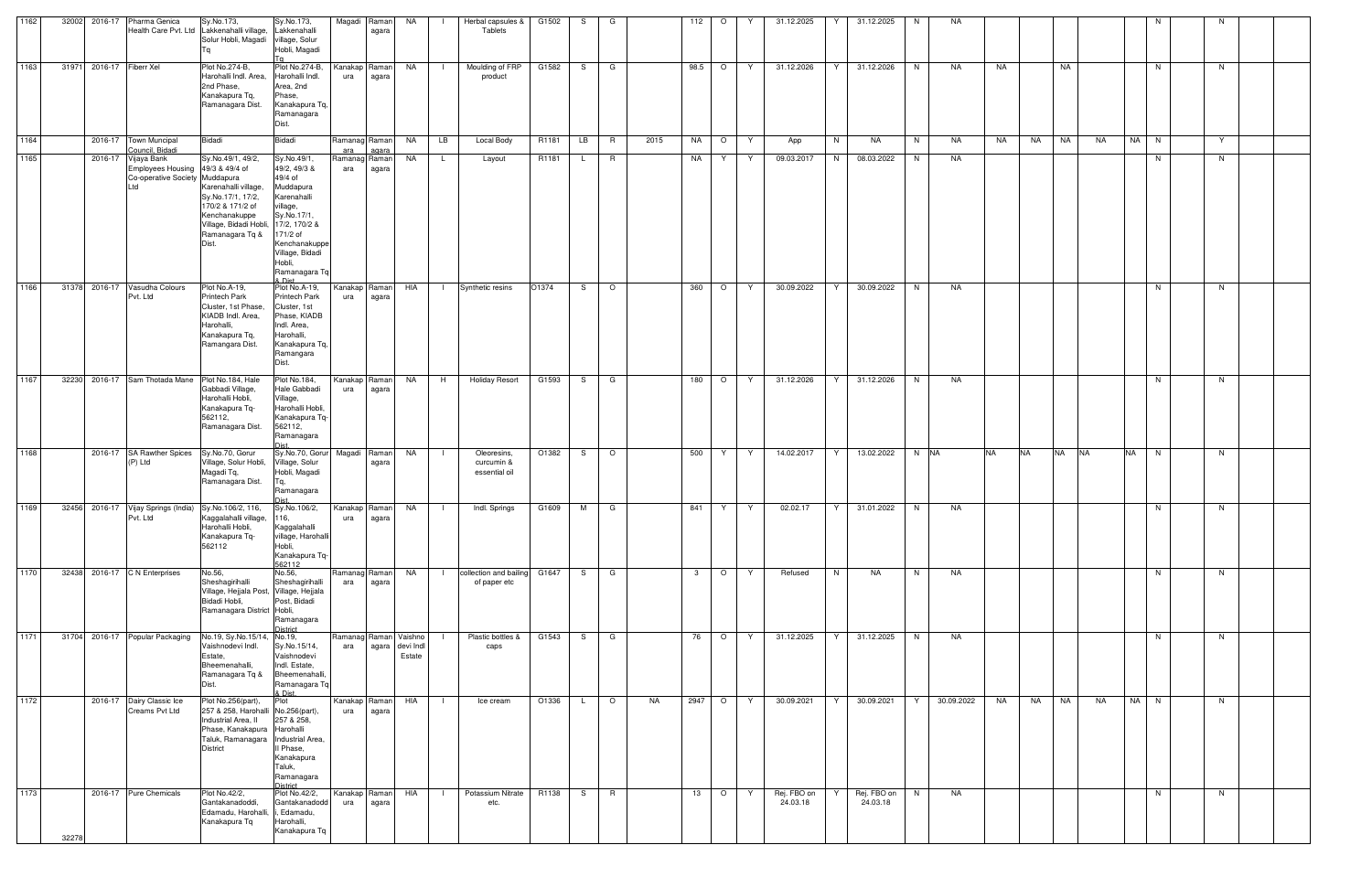| 1174 |       |                    | 30256 2016-17 Kiran Granite &<br>Exports.                            | No.4095/4354,<br>Melekotte village,<br>Chagere factory<br>road, Kanakapura<br>Tg, Ramanagara                                                                                                                                                                                                                                                                                                                                                                                                                                                                 | No.4095/4354,<br>Melekotte<br>village, Chagere<br>factory road,<br>Kanakapura Tq,<br>Ramanagara<br>Dist.                                                                                                 | Kanakap Raman<br>ura | agara | NA                                                 | - 11           | Granite cutting &<br>polishing                                                                  | G1518 | S.           | G              | 1/3/2006   | 46            | $\circ$ | Y | 31-12-2025 | N. | NA.        | N. | NA         | NA        | NA        | NA        | <b>NA</b> | NA   | N. |    |  |
|------|-------|--------------------|----------------------------------------------------------------------|--------------------------------------------------------------------------------------------------------------------------------------------------------------------------------------------------------------------------------------------------------------------------------------------------------------------------------------------------------------------------------------------------------------------------------------------------------------------------------------------------------------------------------------------------------------|----------------------------------------------------------------------------------------------------------------------------------------------------------------------------------------------------------|----------------------|-------|----------------------------------------------------|----------------|-------------------------------------------------------------------------------------------------|-------|--------------|----------------|------------|---------------|---------|---|------------|----|------------|----|------------|-----------|-----------|-----------|-----------|------|----|----|--|
| 1175 | 32440 | 2016-17 Sri Kollur | Mookambika<br>Industries                                             | #44, Vaishnodevi<br>Industrial Area,<br><b>Behind Maharshi</b><br>School,<br>Bheemenahalli,<br>Bidadi Hobli,<br>Ramangara Taluk & Bheemenahalli<br>District-562109                                                                                                                                                                                                                                                                                                                                                                                           | #44,<br>Vaishnodevi<br>Industrial Area,<br>Behind<br>Maharshi<br>School,<br>Bidadi Hobli,<br>Ramangara<br>Taluk & District-<br>562109                                                                    | ara                  |       | Ramanag Raman Vaishno<br>agara devi Indi<br>Estate |                | Aluminium & copper<br>extraction from<br>scrap using oil fired<br>furnace (dry process<br>only) | O1302 | S.           | $\overline{O}$ |            | 65            | $\circ$ | Y | 30.09.2021 | Y. | 30.09.2021 | N  | NA         |           |           |           |           |      | N. | N. |  |
| 1176 |       | 2016-17            | Kanakapura Dairy<br>operative Milk Union Kasaba Hobli,<br>Ltd(BAMUL) | Sy.No.270,271,<br>Unit of Bangalore Co-Shivanahalli Village, Shivanahalli<br>Kanakapura-Sathnur Hobli,<br>Road, Kanakapura<br>Taluk, Ramangara<br>District-562117                                                                                                                                                                                                                                                                                                                                                                                            | Sy.No.270,271<br>Village, Kasaba<br>Kanakapura-<br>Sathnur Road,<br>Kanakapura<br>Taluk,<br>Ramangara<br>District-562117                                                                                 | Kanakap Raman<br>ura | agara | <b>NA</b>                                          | $\blacksquare$ | Milk processing                                                                                 | R1133 | $\mathsf{L}$ | R              |            | 1133          | Y       | Y | 29.07.2017 | Y  | 30.06.2020 | N  | NA         |           |           |           |           |      | N  | N  |  |
| 1177 | 32069 |                    | 2016-17 Edenpark Spa and<br>Resorts Pvt. Ltd                         | Sy.No.46/2, 3, 4, 5 & Sy.No.46/2, 3,<br>20, Averahalli and<br>Dabbagudi village,<br>Magadi Tq,<br>Ramanagara Dist.                                                                                                                                                                                                                                                                                                                                                                                                                                           | 4, 5 & 20,<br>Averahalli and<br>Dabbagudi<br>village, Magadi<br>Tq,<br>Ramanagara                                                                                                                        | Magadi Raman         | agara | <b>NA</b>                                          | H              | <b>Holiday Resort</b>                                                                           | O1400 | M            | $\circ$        |            | 815           | Y.      | Y | FSEO       | Y  | FSEO       | N  | NA         | NA        | <b>NA</b> | <b>NA</b> | NA        | NA N |    | N  |  |
| 1178 |       |                    | 2016-17 Proposed layout by<br>Sri.S.Venugopal<br>Naidu               | Sy.No.337/3, 337/4, Sy.No.337/3,<br>338/1, 338/2, 338/3, 337/4, 338/1,<br>338/4, 338/5, 339/1, 338/2, 338/3,<br>339/2, 339/3, 340/1, 338/4, 338/5,<br>340/2, 340/3, 344/1, 339/1, 339/2,<br>344/2,344/5,<br>344/6,345,346/1,346/340/2, 340/3,<br>347, 348, 349/1, 349/2, 344/2, 344/5,<br>349/3,349/4,349/5,34 344/6,345,346/<br>9/6,349/7,<br>349/8,349/9,349/10,3 347,348,349/1,3<br>49/11,358/1,359/1,35 49/2,349/3,349<br>9/2,359/3,359/4,360/ 4,349/5,349/6,3<br>1,360/3,360/4 & 361, 49/7,<br>Harohalli Village,<br>Kanakapura Tq,<br>Ramanagara Dist. | 339/3, 340/1,<br>344/1.<br>,346/2,<br>349/8,349/9,349<br>/10,349/11,358/<br>1,359/1,359/2,3<br>59/3,359/4,360/<br>1,360/3,360/4 &<br>361, Harohalli<br>Village,<br>Kanakapura Tq,<br>Ramanagara<br>Dist. | Kanakap Raman<br>ura | agara | NA                                                 | L.             | Layout                                                                                          | R1181 | L.           | R              |            | 4600          | Y.      | Y | 22.04.2017 | N  | 21.04.2022 | N  | NA         |           |           |           |           |      | N  | N  |  |
| 1179 |       |                    | 2016-17 R.P. Metal Section<br>Pvt. Ltd, unit-II                      | Plot No.25-P5, 6 & Plot No.25-P5, 6 Ramanag Raman<br>P7, Bidadi Indl. Area, & P7, Bidadi<br>Ramanagara Tq & Indl. Area,<br>Dist.                                                                                                                                                                                                                                                                                                                                                                                                                             | Ramanagara Tq<br>& Dist.                                                                                                                                                                                 | ara                  | agara | BIA                                                | - 11           | Pickling and<br>galvanizing of steeel                                                           | R1125 | L.           | R              | NA         |               | 1487 O  | Y | App        | Y  | App        | Y  | 30.06.2021 | <b>NA</b> | <b>NA</b> | <b>NA</b> | NA        | NA N |    | N  |  |
| 1180 |       |                    | 32643 2016-17 Namdhari Animal<br>Genetics Pvt. Ltd                   | Sy.No.118,<br>Uragahalli village,<br>Bidadi Post,<br>Ramanagara Tq &<br>Dist.                                                                                                                                                                                                                                                                                                                                                                                                                                                                                | Sy.No.118,<br>Uragahalli<br>village, Bidadi<br>Post,<br>Ramanagara Tq<br>& Dist.                                                                                                                         | Ramanag Raman<br>ara | agara | NA                                                 | $\blacksquare$ | Milk processing                                                                                 | R1133 | $\mathsf{L}$ | R              |            | 1750 O        |         | Y | 30.6.2022  | Y  | 30.6.2022  | Y  |            | NA        | NA        | NA        | <b>NA</b> | NA N |    | N  |  |
| 1181 |       |                    | 27789 2016-17 Eshanth Industries                                     | Sy.No.109/4, 109/5, Sy.No.109/4,<br>Medamaranahalli,<br>Harohalli Hobli,<br>Kanakapura Tq,<br>Ramanagara District. Hobli,                                                                                                                                                                                                                                                                                                                                                                                                                                    | 109/5,<br>Medamaranaha<br>li, Harohalli<br>Kanakapura Tq,<br>Ramanagara<br>District.                                                                                                                     | Kanakap Raman<br>ura | agara | <b>NA</b>                                          | $\Box$         | Nuts & bolts mfg.                                                                               | G1609 | S.           | G              | 01.02.2017 | 110 $\vert$ O |         | Y | 31.12.2027 | Y  | 31.12.2027 | N  | NA         |           |           |           |           |      | N  | N  |  |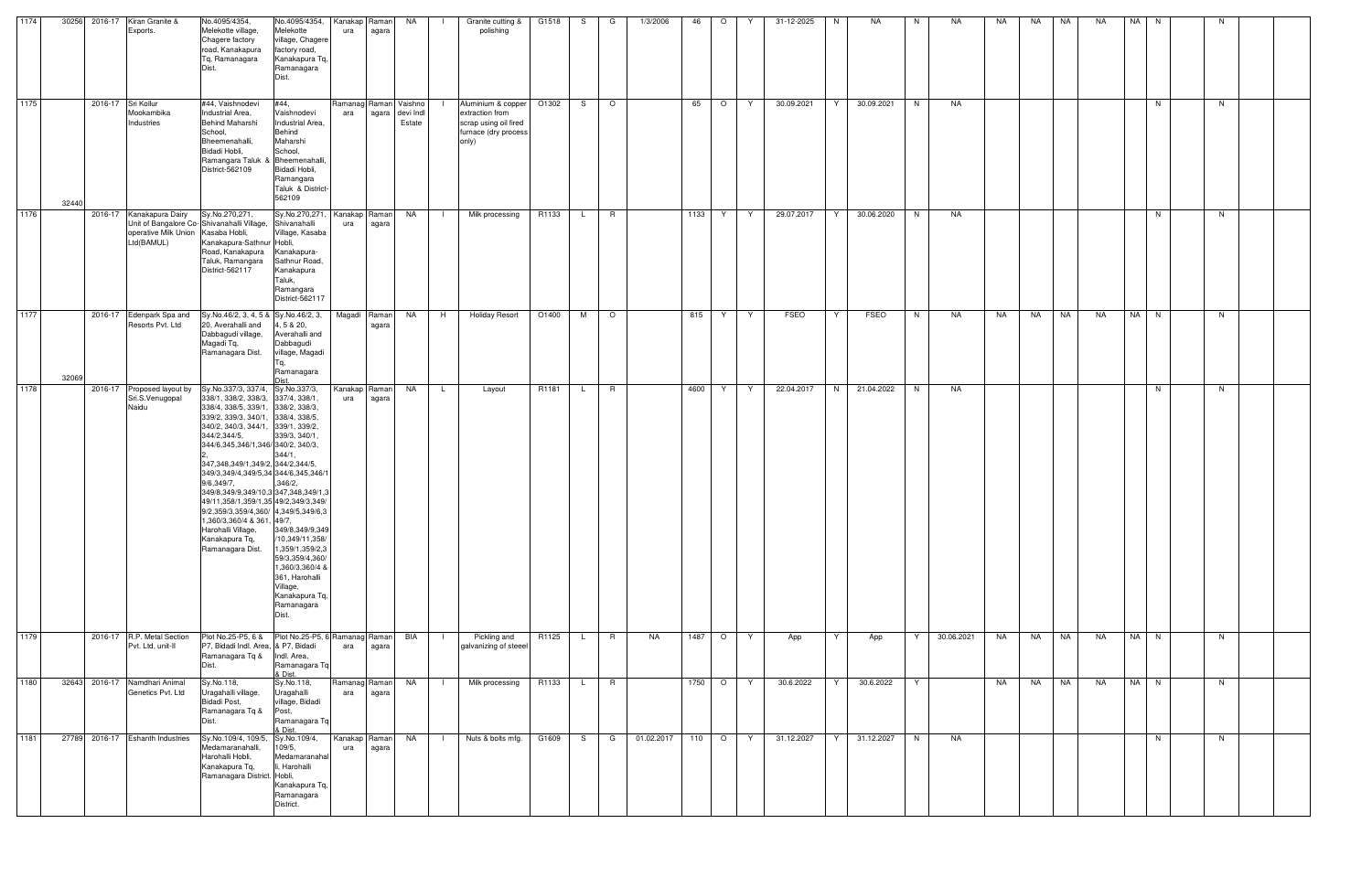| 1182 |       | 2016-17 MRR Hospital                             | No.252-280, Solur<br>Village, Magadi Tq-<br>562127,                                                                            | No.252-280,<br>Solur Village,<br>Magadi Tq-                                                                 |                       | Magadi Raman<br>agara  | NA                                                 | HC             | Hospital                                                                  | R1117 | L.  | R            |           | 4000    | Y       |     | 29.09.2016 |    | 29.07.2021 | N  | NA. |    |    |           |      |    |  |
|------|-------|--------------------------------------------------|--------------------------------------------------------------------------------------------------------------------------------|-------------------------------------------------------------------------------------------------------------|-----------------------|------------------------|----------------------------------------------------|----------------|---------------------------------------------------------------------------|-------|-----|--------------|-----------|---------|---------|-----|------------|----|------------|----|-----|----|----|-----------|------|----|--|
|      | 29046 |                                                  | Ramanagara Dist.                                                                                                               | 562127,<br>Ramanagara                                                                                       |                       |                        |                                                    |                |                                                                           |       |     |              |           |         |         |     |            |    |            |    |     |    |    |           |      |    |  |
| 1183 | 32090 |                                                  | 2016-17 Supreme Appliances No.89/1, Harohalli<br>Industrial Area,<br>Kanakapura Taluk,<br>Ramanagara District Kanakapura       | No.89/1,<br>Harohalli<br>Industrial Area,<br>Taluk,<br>Ramanagara<br><b>District</b>                        | ura                   | Kanakap Raman<br>agara | HIA                                                | $\Box$         | Non stick cookware O1369                                                  |       | S.  | $\circ$      |           | 49.3    | $\circ$ | Y   | 30.09.2021 | Y  | 30.09.2021 | N  | NA  |    |    |           | N    | N. |  |
| 1184 | 32508 | 2016-17 Punya Hospital                           | No.2226, 2nd Cross, No.2226, 2nd<br>Kuvempunagar,<br>Channaptna-562160, Kuvempunagar<br>Ramanagara District Channaptna-        | Cross,<br>562160,<br>Ramanagara<br>District                                                                 | Channap Raman<br>atna | agara                  | <b>NA</b>                                          | HC             | Hospital-50 Beds                                                          | O1386 | S.  | $\circ$      |           | 111     | $\circ$ | Y   | 30.09.2021 | Y  | 30.09.2021 | N  | NA  | Y  |    |           | N    | N  |  |
| 1185 | 32491 | 2016-17 Lakshmidevamma<br>Hospital               | No.2241/2AB,<br>M.G.Road,<br>Channapatna,<br>Ramanagara District Ramanagara                                                    | No.2241/2AB,<br>M.G.Road,<br>Channapatna,<br><b>District</b>                                                | Channap Raman<br>atna | agara                  | <b>NA</b>                                          | <b>HC</b>      | Hospital - 30 Beds                                                        | O1386 | S.  | $\circ$      |           | 63      | $\circ$ | Y   | 30.09.2021 | Y  | 30.09.2021 | N  | NA  | Y  |    |           | N    | N. |  |
| 1186 | 78367 | 2016-17 Bidadi Vendors<br><b>Industrial Park</b> | Various Sy. Nos of<br>Banandur &<br>Heggadagere<br>villages, Bidadi Hobli, villages, Bidadi<br>Ramanagara Tq &<br>Dist.        | Various Sy. Nos Ramanag Raman<br>of Banandur &<br>Heggadagere<br>Hobli,<br>Ramanagara Tq<br>& Dist.         | ara                   | agara                  | NA                                                 | $\perp$        | Auto Parts Industrial R1173<br>Park                                       |       | L.  | R            |           | 7000    | $\circ$ | - Y | 30.06.2023 | N  | NA.        | N. | NA  |    |    |           | N    | N. |  |
| 1187 | 32552 | 2016-17 Denimax                                  | Sy.No.22/5 & 22/9,<br>Belagumba village,<br>Magadi Tq,<br>Ramanagara Dist.                                                     | Sy.No.22/5 &<br>22/9,<br>Belagumba<br>village, Magadi<br>Tq,<br>Ramanagara                                  |                       | Magadi Raman<br>agara  | NA                                                 | $\Box$         | Garment stitching &<br>washing                                            | O1352 | M   | $\circ$      |           | 881     | Y       | Y   | 02.03.2018 |    | 01.03.2023 | N  | NA  |    |    |           | N    | N. |  |
| 1188 | 32959 | 2016-17 GKM Enterprises                          | Plot No.135-B,<br>Sy.No.629, Harohalli Sy.No.629,<br>Indl. Area, 1st<br>Phase, Kanakapura Area, 1st<br>Tq, Ramanagara<br>Dist. | Plot No.135-B,<br>Harohalli Indl.<br>Phase,<br>Kanakapura Tq,<br>Ramanagara<br>Dist.                        | ura                   | Kanakap Raman<br>agara | HIA                                                | $\Box$         | Manufacture of<br>Rubber sheet                                            | G1643 | S.  | G            |           | 75      | $\circ$ | Y   | 31.12.2024 | N  | NA.        | N. | NA  |    |    |           | N.   | N. |  |
| 1189 | 33532 | 2017-18 Sri Renuka<br>Chemicals                  | Plot No.273-<br>A(Corner), Phase-II, A(Corner),<br>Harohalli Indl. Area,<br>Kanakapura Tq,<br>Ramanagara Dist.                 | Plot No.273-<br>Phase-II,<br>Harohalli Indl.<br>Area,<br>Kanakapura Tq,<br>Ramanagara<br>Dist.              | Kanakap<br>ura        | Ramanl<br>agara        | HIA                                                | $\blacksquare$ | Calcium Nitrate,<br>Copper, Sulphate<br>etc.                              | R1138 | S.  | <b>R</b>     |           | 40      | $\circ$ | Y   | 30.06.2022 | Y  | 30.06.2022 | N. | NA  |    |    |           | N    | N. |  |
| 1190 | 33040 | 2017-18 Aceso Pharma                             | No.212 & 15/6,<br>Hallimala, Sri Rama<br>Hill Road,<br>Konkanidoddi,<br>Ramanagara Tq &<br>Dist-562159.                        | No.212 & 15/6,<br>Hallimala, Sri<br>Rama Hill Road,<br>Konkanidoddi,<br>Ramanagara Tq<br>& Dist-562159.     | Ramanag Raman<br>ara  | agara                  | <b>NA</b>                                          | $\mathbf{L}$   | Ayurvedic &<br>Homeopathi<br>medicines                                    | G1502 |     | M G          |           | 742 Y   |         | Y   | 10.05.2017 | Y. | 07.05.2022 | N  | NA  |    |    |           | N    | N  |  |
| 1191 | 32545 | 2017-18 Mano Packers                             | Plot No.37, 38,<br>Vaishnodevi Indl.<br>Area,<br>Bheemenahalli,<br>Bidadi, Ramanagara Bidadi,<br>Dist.                         | Plot No.37, 38,<br>Vaishnodevi<br>Indl. Area,<br>Bheemenahalli,<br>Ramanagara                               | ara                   |                        | Ramanag Raman Vaishno<br>agara devi Indl<br>Estate |                | Cardboard or<br>corrugated box &<br>paper products                        | G1509 | S.  | $\mathbf{G}$ |           | 85      | $\circ$ | Y   | 31.12.2026 | Y  | 31.12.2026 | N  | NA  |    |    |           | N    | N  |  |
| 1192 |       | 33445 2017-18 Chaitra Irrigation                 | Sy.No.56/1 & 56/2,<br>Devarakagalahalli,<br>Harohalli,<br>Kanakapura Tq                                                        | Sy.No.56/1 &<br>56/2,<br>Devarakagalah<br>alli, Harohalli,<br>Kanakapura Tq                                 | Kanakap Raman<br>ura  | agara                  | NA                                                 | $\Box$         | Organic manure                                                            | G1585 | S.  | G            |           | 410   O |         | Y   | 31.12.2026 | N  | NA         | N  | NA  |    |    |           | N    | N  |  |
| 1193 | 33295 | 2017-18 Hajira Enterprises,<br>Unit-II           | Plot No.324-T,<br>KIADB Indl Area,<br>Phase-II, Harohalli                                                                      | Plot No.324-T.<br>KIADB Indl<br>Area, Phase-II,<br>Harohalli                                                | ura                   | Kanakap Raman<br>agara | HIA                                                | $\Box$         | Bailing &<br>seggregation of the<br>wires & cables,<br>ferrous waste etc. | G1647 | S.  | G            | <b>NA</b> | 40      | $\circ$ | Y.  | 31.12.2026 | Y  | 31.12.2026 | N  | NA  | NA | NA | <b>NA</b> | NA N | N. |  |
| 1194 | 33086 | 2017-18 Kalyani Polymers<br>Pvt. Ltd             | Plot No.338-C,<br>KIADB Indl. Area,<br>2nd Phase,<br>Harohalli,<br>Kanakapura Tq,<br>Ramanagara Dist.                          | Plot No.338-C,<br>KIADB Indl.<br>Area, 2nd<br>Phase,<br>Harohalli,<br>Kanakapura Tq,<br>Ramanagara<br>Dist. | Kanakap<br>ura        | Raman<br>agara         | HIA                                                | $\Box$         | Plastic tapes &<br>sacks                                                  | G1543 | S — | $\mathbf{G}$ |           | 463     | $\circ$ | Y   | 31.12.2026 | Y  | 31.12.2026 | N  | NA  |    |    |           | N    | N. |  |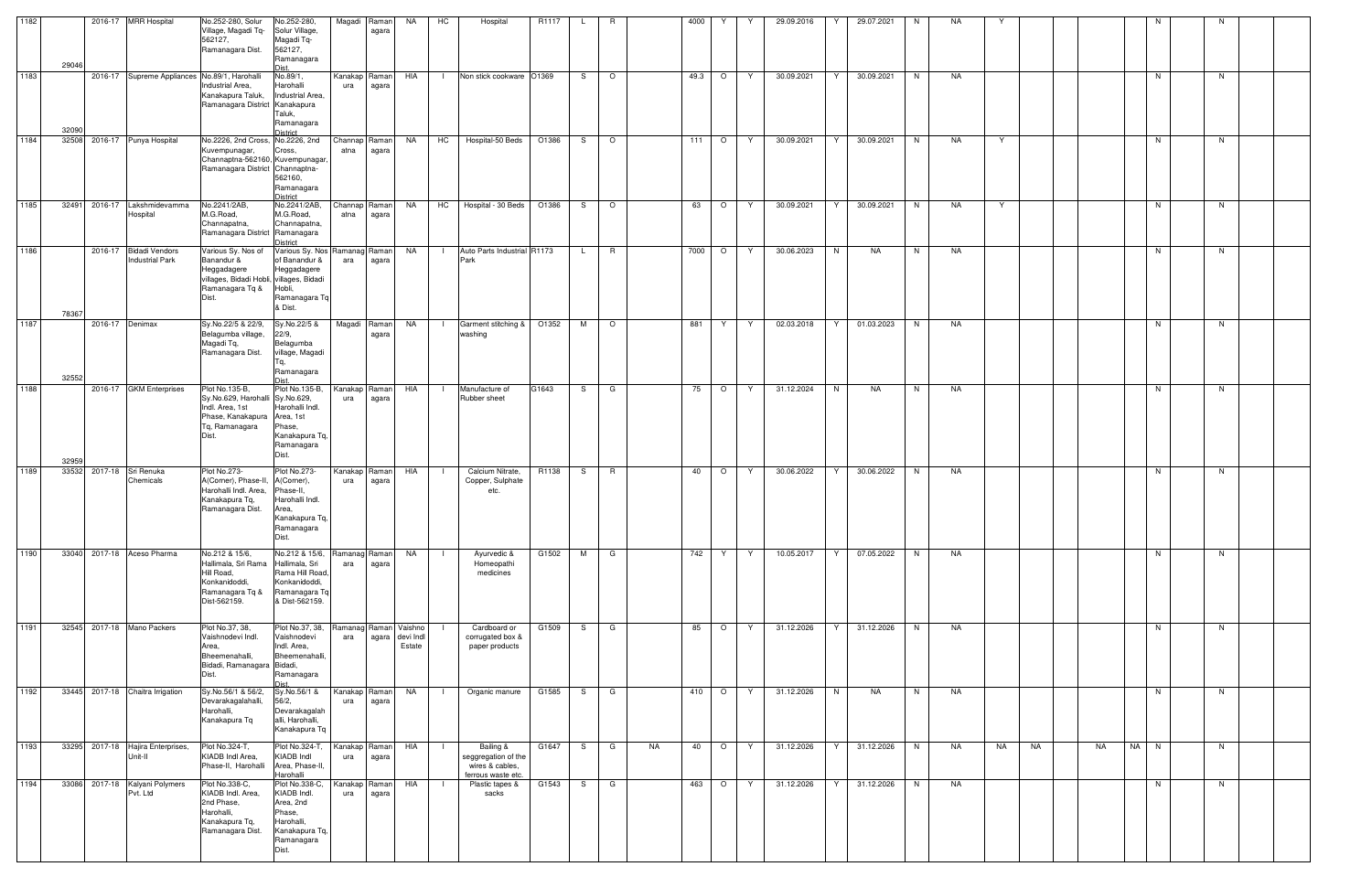| 1195 |                                   | 33439 2017-18 Armor India Coding & Plot No.34A, B, C,<br>Imaging Supplies<br>Pvt. Ltd               | KIADB Indl. Area,<br>Phase-I, Bidadi-<br>562109,<br>Ramanagara Tq &                                                         | Plot No.34A, B,<br>C, KIADB Indl.<br>Area, Phase-I,<br>Bidadi-562109,<br>Ramanagara Tq<br>& Dist.                           | Ramanag<br>ara        | Raman<br>agara | BIA       |              | Slittling of<br>conversion of<br>coloured PET film     | G1543 | $\mathsf{L}$ | G       | NA | 2305<br>$\circ$ | Y            | 31.12.2026 | Y  | 31.12.2026 | N NA |           | NA | <b>NA</b>      | NA NA | <b>NA</b> | N  | N. |  |
|------|-----------------------------------|-----------------------------------------------------------------------------------------------------|-----------------------------------------------------------------------------------------------------------------------------|-----------------------------------------------------------------------------------------------------------------------------|-----------------------|----------------|-----------|--------------|--------------------------------------------------------|-------|--------------|---------|----|-----------------|--------------|------------|----|------------|------|-----------|----|----------------|-------|-----------|----|----|--|
| 1196 |                                   | 32700 2017-18 Velmurugan Traders Sy.No.89/2A2,Meda Sy.No.89/2A2,M Kanakap Raman                     | maranahalli,<br>Harohalli Hobli,<br>Kanakapura Tq,<br>Ramanagara Dist                                                       | edamaranahalli,<br>Harohalli Hobli,<br>Kanakapura Tq,<br>Ramanagara<br><b>Dist</b>                                          | ura                   | agara          | <b>NA</b> | - 12         | Grinding of plastic<br>scrap                           | O1366 |              | $S$   O |    | 31              | Y Y          | 07.06.2017 | N  | 06.06.2017 | N    | NA        |    |                |       |           | N  | N  |  |
| 1197 |                                   | 33168 2017-18 Sri Raghavendra &<br>Company                                                          | No.1, 89/2,<br>Medamaranahalli<br>Post, Harohalli Hobli, li Post, Harohalli<br>Kanakapua Tq,<br>Ramanagara Dist.            | No.1, 89/2,<br>Medamaranahal<br>Hobli,<br>Kanakapua Tq,<br>Ramanagara                                                       | Kanakap<br>ura        | Raman<br>agara | NA        | $\mathbf{1}$ | Dihydrate. Gypsum<br>board cutting,<br>plasters, tiles | G1647 | S —          | G       |    | 121             | $\circ$<br>Y | 31.12.2026 | Y. | 31.12.2026 | N    | NA        |    |                |       |           | N. | N. |  |
| 1198 |                                   | 29675 2017-18 Quality Thermopack No.17P, Bidadi Indl. No.17P, Bidadi<br>& Insulations<br>Industries | Area, 2nd Phase,<br>2nd Sector,<br>Ramanagara Tq &<br>Dist.                                                                 | Indl. Area, 2nd<br>Phase, 2nd<br>Sector,<br>Ramanagara Tq<br>& Dist.                                                        | Ramanag Raman<br>ara  | agara          | BIA       | $\mathbf{I}$ | Thermocol blocks,<br>sheet, boxes                      | O1377 | S I          | $\circ$ |    | 248   O   Y     |              | 30.09.2023 | Y  | 30.09.2023 | N    | NA        |    |                |       |           | N  | N  |  |
| 1199 | 30934 2017-18 Jagriti Corrugation | Industries                                                                                          | No.17 N, Phase-II,<br>Sector-I, Bidadi Indl.<br>Area, Ramanagara<br>Tq & Dist.-562109                                       | No.17 N, Phase-Ramanag Raman<br>II, Sector-I,<br>Bidadi Indl.<br>Area,<br>Ramanagara Tq<br>& Dist.-562109                   | ara                   | agara          | BIA       |              | I Corrugated BOxes G1509                               |       | $S \cup$     | G       |    | 198   O   Y     |              | 31.12.2026 | Y  | 31.12.2026 | N    | NA        |    |                |       |           | N. | N. |  |
| 1200 | 33562                             | 2017-18 Sri Vinayaka<br>Condiments &<br>Products                                                    | Sy.No.299/1, Dodda Sy.No.299/1,<br>Sadanahalli Road,<br>Harohalli,<br>Kanakapura Tq,<br>Ramanagara District. Kanakapura Tq, | Dodda<br>Sadanahalli<br>Road, Harohalli,<br>Ramanagara<br>District.                                                         | Kanakap<br>ura        | Raman<br>agara | NA        | $\mathbf{I}$ | sweets & mixers                                        | O1303 | S —          | $\circ$ |    | 85              | $O$   Y      | 30.09.2021 | Y. | 30.09.2021 | N    | NA        |    |                |       |           | N  | N. |  |
| 1201 | 33114                             | 2017-18 Gemini And Co (Hot Sy.No.193,<br>Mix Plant)                                                 | Gollaradoddi village, Gollaradoddi<br>Achalu Post, Sathnur village, Achalu<br>Hobli, Kanakapura<br>Tq, Ramanagara           | Sy.No.193,<br>Post, Sathnur<br>Hobli,<br>Kanakapura Tq,<br>Ramanagara<br>Dist.                                              | Kanakap<br>ura        | Raman<br>agara | NA        | $\perp$      | Hot Mix Plant                                          | O1334 | S —          | $\circ$ |    | 54              | $O$   Y      | 30.09.2021 | Y. | 30.09.2021 | N    | <b>NA</b> |    |                |       |           | N. | N  |  |
| 1202 | 33924                             | 2017-18 PSP Projects Ltd                                                                            | Sy.No.275/1,<br>Shivanahalli village, Shivanahalli<br>Kasaba Hobli,<br>Kanakapura Tq,<br>Ramanagara Dist.                   | Sy.No.275/1,<br>village, Kasaba<br>Hobli,<br>Kanakapura Tq,<br>Ramanagara<br>Dist.                                          | Kanakap Raman<br>ura  | agara          | <b>NA</b> | - 12         | Readymix cement G1548<br>concrete                      |       | S —          | G       |    | 93              | $O$   Y      | 31.12.2025 | Y  | 31.12.2025 | N    | NA        |    |                |       |           | N  | N. |  |
| 1203 | 33959 2017-18 Triveni Leads       |                                                                                                     | Plot No.273-D,<br>Phase-2. Harohalli<br>Indl. Area,<br>Bannikuppe village,<br>Kanakapura Tq-<br>562112,<br>Ramanagara Dist. | Plot No.273-D,<br>Phase-2,<br>Harohalli Indl.<br>Area,<br>Bannikuppe<br>village,<br>Kanakapura Tq-<br>562112,<br>Ramanagara | kanakapu              | Raman<br>agara | HIA       |              | Bross Wire, Non<br>ferrous casting                     | O1337 | S —          | $\circ$ |    | 70              | Y Y          | 05.10.2022 | Y  | 05.10.2022 | N    | NA        |    |                |       |           | N  | N. |  |
| 1204 | 34335                             | 2017-18 Dhyanapeeta<br><b>Charitable Trust</b>                                                      | Sy.No.21/7 & 21/12 Sy.No.21/7 &<br>to 21/20,<br>Kallugopanahalli,<br>Bidadi Hobli,<br>Ramanagara Tq &                       | 21/12 to 21/20,<br>Kallugopanahalli<br>Bidadi Hobli,<br>Ramanagara Tq Ramanag<br>& Dist.                                    | ara                   | Raman<br>agara | NA        | others       | Trust                                                  | O1400 | S —          | $\circ$ |    | 35<br>Y         | Y            | 22.09.2022 | N  | 22.09.2022 | N    | NA        |    |                |       |           | N  | N  |  |
| 1205 |                                   | 33925 2017-18 Sri Lakshmi Hospital #1032, Opp. PWD                                                  | Office, Sathanoor<br>Road, Channapatna-Sathanoor<br>562160,<br>Ramanagara District. Channapatna-                            | #1032, Opp.<br>PWD Office,<br>Road,<br>562160,<br>Ramanagara<br>District                                                    | Channap Raman<br>atna | agara          | NA        | HC           | Hospital                                               | O1386 | S —          | $\circ$ |    | 485 O Y         |              | 30.09.2021 | Y  | 30.09.2021 | N    | NA        | Y  | 30.09.20<br>21 |       |           | N  | N  |  |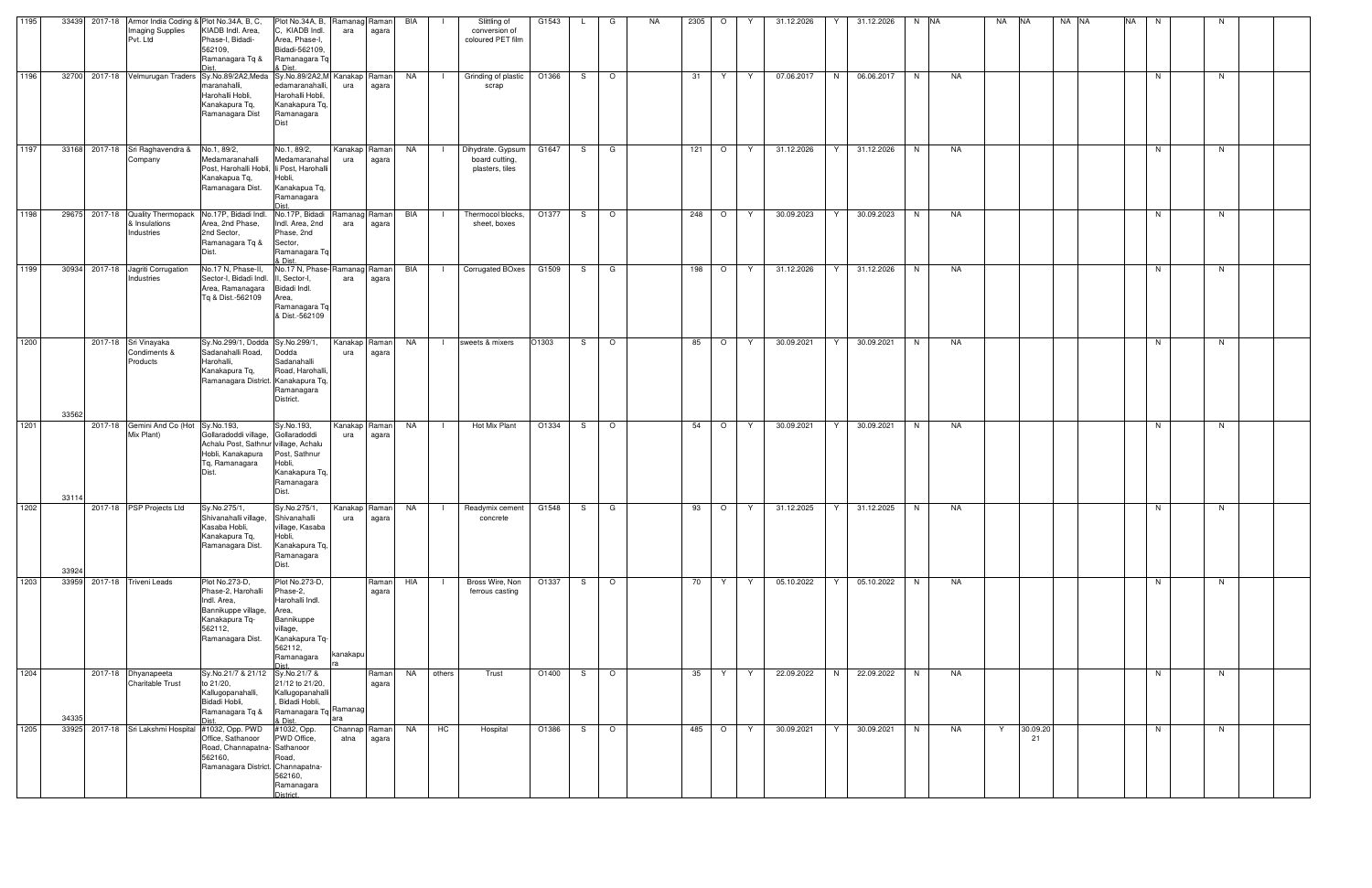| 1206 |       |         | 2017-18 JBB Industries                              | Sy.No.99, Govt.<br>Land Belagumba<br>village, Kasaba<br>Hobli, Magadi Tq,<br>Ramanagara Dist.                                                  | Sy.No.99, Govt.<br>Land<br>Belagumba<br>village, Kasaba<br>Hobli, Magadi<br>Ramanagara                                        | Magadi                       | Raman<br>agara | NA                                   | ST             | M-sand stone<br>aggregates                                      | O1371 |    | $\circ$ | 1215  | Y<br>-N       | 4.11.2017                                                                        |    | 03.11.2022                                                                         | N. | <b>NA</b>  |                |  |    |    |  |
|------|-------|---------|-----------------------------------------------------|------------------------------------------------------------------------------------------------------------------------------------------------|-------------------------------------------------------------------------------------------------------------------------------|------------------------------|----------------|--------------------------------------|----------------|-----------------------------------------------------------------|-------|----|---------|-------|---------------|----------------------------------------------------------------------------------|----|------------------------------------------------------------------------------------|----|------------|----------------|--|----|----|--|
| 1207 |       |         | 2017-18 Sri Lakshmi<br>venkateshwara<br>Electricals | Sy.No.209, Plot<br>No.309-P2, 2nd<br>Phase, KIADB Indl.<br>Area, Harohalli,<br>Kanakapura Tq,<br>Ramanagara Dist.                              | Sy.No.209, Plot<br>No.309-P2, 2nd<br>Phase, KIADB<br>Indl. Area,<br>Harohalli,<br>Kanakapura Tq,<br>Ramanagara<br>Dist.       | Kanakap Raman<br>ura         | agara          | HIA                                  | $\blacksquare$ | Electric panel board                                            | G1609 | S. | G       | 61    | Y<br>Y        | 26.07.2017                                                                       | N  | 23.07.2022                                                                         | N. | NA         |                |  | N  | N. |  |
| 1208 |       |         | 34515 2017-18 Ambe Polymers                         | Plot No.273/C,<br>Phase-II, KIADB<br>Industrial<br>Area, Harohalli,<br>Kanakapura Taluk,<br>Ramnagara District                                 | Plot No.273/C,<br>Phase-II, KIADB<br>Industrial<br>Area, Harohalli,<br>Kanakapura<br>Taluk,<br>Ramnagara<br>District          | Kanakap Raman<br>ura         | agara          | HIA                                  |                | Plastic injection<br>molding of Electrical<br>Goods and Joints  | G1543 | S. | G       | 45    | $\circ$<br>Y  | 31.12.2026                                                                       | N  | NA                                                                                 | N  | NA         |                |  | N  | N. |  |
| 1209 | 34429 |         | 2017-18 SSP Marketing                               | Plot.No.SPI Q-26,<br><b>KSSIDC</b> Industrial<br>Area, Magadi Taluk,<br>Ramanagra District- Magadi Taluk,<br>562120                            | Plot.No.SPIQ-<br>26, KSSIDC<br>Industrial Area,<br>Ramanagra<br>District-562120                                               |                              |                | Magadi Raman KSSIDC,<br>agara Magadi |                | Manufacturing of<br><b>Corrugated Boxes</b><br>and Carton Boxes | G1509 | S. | G       | 62    | $\circ$<br>Y  | 31.12.2026                                                                       | Y  | 31.12.2026                                                                         | N. | NA         |                |  | N. | N. |  |
| 1210 | 33620 |         | 2017-18 South Indian<br>Industries                  | Plot.No.C-81,7th<br>Road, Phase-<br>II, KIADB Industrial<br>Area, Harohalli,<br>Kanakapura Taluk,<br>Ramanagara Dsitrict- Harohalli,<br>562112 | Plot.No.C-<br>81,7th<br>Road, Phase-<br>II,KIADB<br>Industrial Area,<br>Kanakapura<br>Taluk,<br>Ramanagara<br>Dsitrict-562112 | Kanakap Raman<br>ura         | agara          | HIA                                  | $\blacksquare$ | Manufacturing of<br><b>UPVC Pipes</b>                           | G1543 | S. | G       | 65    | $\circ$<br>Y. | 31.12.2027                                                                       | Y. | 31.12.2027                                                                         | N  | NA         |                |  | N. | N. |  |
| 1211 | 34431 |         | 2017-18 General Hospital                            | Channapatna, Rama Channapatna, R Channap   Raman<br>nagara Dist.                                                                               | amanagara                                                                                                                     | atna                         | agara          | NA                                   | <b>HC</b>      | Taluk Hospital                                                  | O1386 | M  | $\circ$ | 652   | $\circ$<br>Y  | 30.09.2022                                                                       | Y  | 30.09.2022                                                                         | N  | NA         | 30.09.20<br>22 |  | N. | N. |  |
| 1212 | 34430 |         | 2017-18 Panchajanya<br>Enterprises                  | Plot No.R-27,<br><b>KSSIDC</b> Industrial<br>Area, Magadi Taluk,<br>Ramanagara District- Magadi Taluk,<br>562120                               | Plot No.R-27,<br><b>KSSIDC</b><br>Industrial Area,<br>Ramanagara<br>District-562120                                           |                              |                | Magadi Raman KSSIDC,<br>agara Magadi |                | Fish feed, poultry<br>feed and cattle feed                      | O1324 | S. | $\circ$ | 29    | $\circ$<br>Y  | 30.09.2021                                                                       | Y  | 30.09.2021                                                                         | N. | NA         |                |  | N  | N. |  |
| 1213 | 34428 |         | 2017-18 Venkat Pharma                               | Sy.No.212, 15/6,<br>Hallimala, Sri Rama 15/6, Hallimala,<br>Hill Road,<br>Konkanidoddi,<br>Ramanagara Tq &<br>Dist.                            | Sy.No.212,<br>Sri Rama Hill<br>Road,<br>Konkanidoddi,<br>Ramanagara Tq<br>& Dist.                                             | Ramanag Raman<br>ara         | agara          | NA                                   | - 1            | Ayurvedic                                                       | G1502 | S  | G       | 53.35 | $\circ$<br>Y  | 31.12.2026                                                                       | N  | NA                                                                                 | N. | NA         |                |  | N  | N  |  |
| 1214 | 40169 | 2017-18 | Shivashakthi Stone<br>Crusher                       | Sy.No.34/16,<br>Panakanahalli<br>village, Magadi Tq,<br>Ramanagara Dist.                                                                       | Sy.No.34/16,<br>Panakanahalli<br>village, Magadi<br>Ramanagara                                                                | Magadi                       | Raman<br>agara | <b>NA</b>                            | ST             | Stone crusher                                                   | O1371 | S  | $\circ$ | 180   | $\circ$<br>Y  | 10.11.2018                                                                       | Y  | 10.11.2018                                                                         | N  | NA         |                |  | N  | N  |  |
| 1215 | 3327  | 2017-18 | Sri Renuka<br>Processors                            | Sy.No.2,<br>Ganganahalli,<br>Hunasanahalli Post,<br>Kodihalli Hobli,<br>Kanakapura Tq                                                          | Sy.No.2,<br>Ganganahalli,<br>Hunasanahalli<br>Post, Kodihalli<br>Hobli,<br>Kanakapura Tq                                      | Kanakap<br>ura               | Raman<br>agara | NA                                   | $\Box$         | Acetic Acid, Caustic<br>soda, dyes                              | R1138 | S  | R       | 160   | Y<br>Y.       | Connsent rej by<br>HO on 03.04.18<br>& Consent<br>refusal by BO on<br>18.07.2018 |    | Connsent rej by N<br>HO on 03.04.18<br>& Consent<br>refusal by BO<br>on 18.07.2018 |    | NA         |                |  | N  | N. |  |
| 1216 | 3467  | 2017-18 | Flow Oil Pumps Pvt.<br>_td                          | Plot No.R-13, Stage-<br>II, KSSIDC Indl.<br>Estate, Kanakapura<br>Tq, Ramanagara<br>Dist.                                                      | Plot No.R-13,<br>Stage-II,<br>KSSIDC Indl.<br>Estate,<br>Kanakapura Tq,<br>Ramanagara<br>Dist.                                | Kanakap Raman KSSIDC,<br>ura |                | agara Kanakap<br>ura                 |                | canned motor<br>pumps etc.                                      | O1369 | S  | $\circ$ | 27    | $\circ$<br>Y  | 30.09.2021                                                                       | Y  | 30.09.2021                                                                         |    | 30.09.2021 |                |  | N  | N. |  |
| 1217 |       |         | 34653 2017-18 Universal Urethanes Plot No.28-M,     | Abbanakuppe<br>village, KIADB Indl.<br>Area, Phase-I,<br>Bidadi, Ramangara<br>Tq & Dist.                                                       | Plot No.28-M,<br>Abbanakuppe<br>village, KIADB<br>Indl. Area,<br>Phase-I, Bidadi,<br>Ramangara Tq<br>& Dist.                  | Ramanag Raman<br>ara         | agara          | BIA                                  | $\Box$         | Polyurethane foams                                              | O1327 | S. | $\circ$ | 401   | $\circ$<br>Y  | 30.09.2022                                                                       | Y  | 30.09.2022                                                                         | N  | NA         |                |  | N. | N. |  |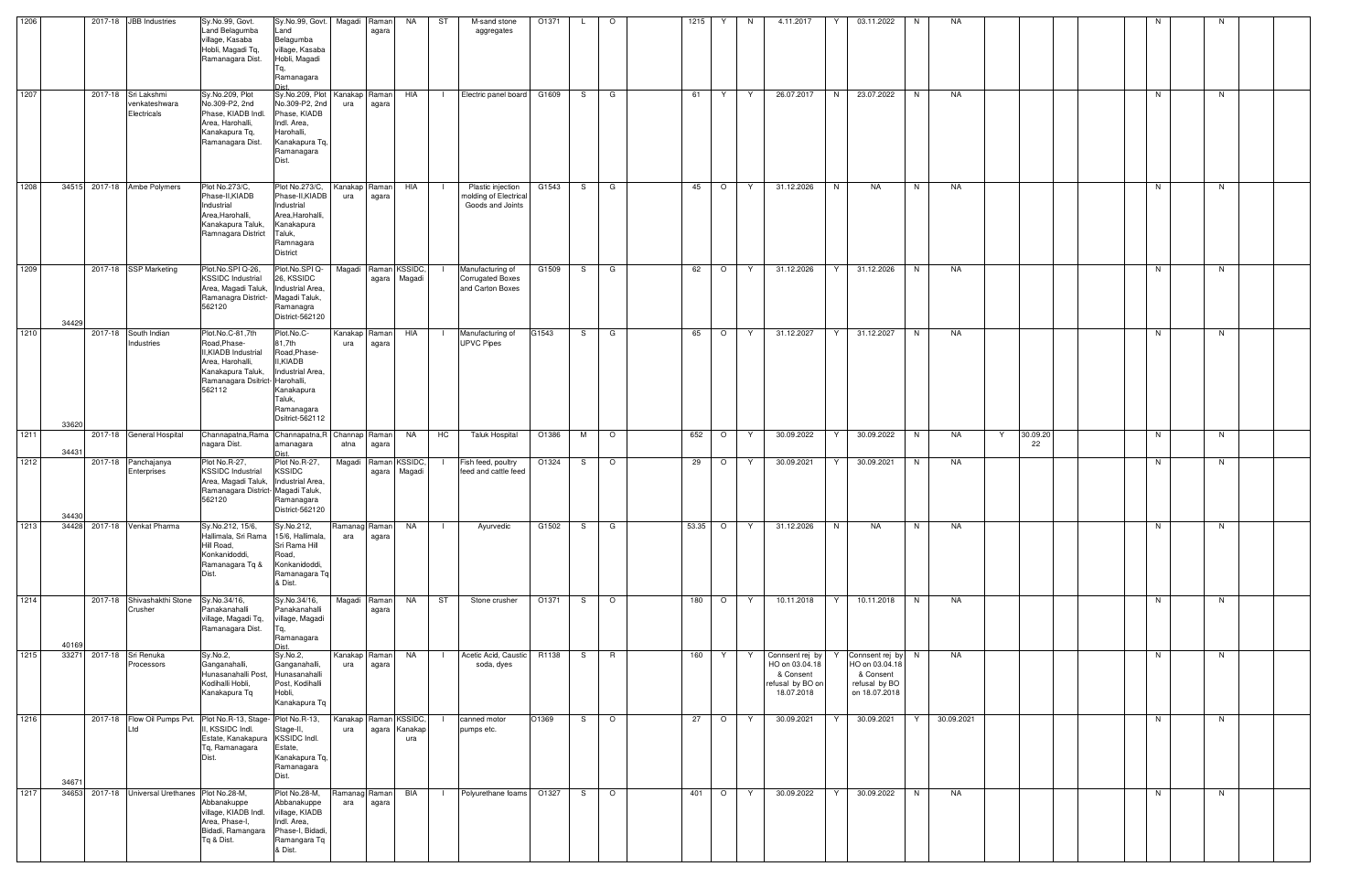| 1218 |                |                 | 34743 2017-18 Andyann Lamination Sy.No.15/1,                            |                                                                                      | Sy.No.15/1,                                  | Ramanag Raman         |               | NA  |             | PVC Lamination                        | G1616 | S.           | G       | 30   | C1      | Y   | 31.12.2026 | Y | 31.12.2026 | N. | NA        |   |          |  |    |    |  |
|------|----------------|-----------------|-------------------------------------------------------------------------|--------------------------------------------------------------------------------------|----------------------------------------------|-----------------------|---------------|-----|-------------|---------------------------------------|-------|--------------|---------|------|---------|-----|------------|---|------------|----|-----------|---|----------|--|----|----|--|
|      |                |                 |                                                                         | Bhimenahalli, Stage- Bhimenahalli,<br>III, Bidadi Hobli,<br>Ramanagara Tq &<br>Dist. | Stage-III, Bidadi<br>Hobli,<br>Ramanagara Tq | ara                   | agara         |     |             | with foam                             |       |              |         |      |         |     |            |   |            |    |           |   |          |  |    |    |  |
|      |                |                 |                                                                         |                                                                                      | & Dist.                                      |                       |               |     |             |                                       |       |              |         |      |         |     |            |   |            |    |           |   |          |  |    |    |  |
| 1219 |                |                 | 34684 2017-18 SN Enterprises                                            | Sy.No.131/2,<br>Gollarapalya,                                                        | Sy.No.131/2,<br>Gollarapalya,                | Ramanag Raman<br>ara  | agara         | NA  |             | Reprocessing of<br>plastics including | O1366 | S —          | $\circ$ | 27   | $\circ$ | Y   | 30.09.2021 | Y | 30.09.2021 | N. | NA        |   |          |  | N  | N  |  |
|      |                |                 |                                                                         | Shyanamangala<br>Road, Bidadi,                                                       | Shyanamangala<br>Road, Bidadi,               |                       |               |     |             | <b>PVC</b>                            |       |              |         |      |         |     |            |   |            |    |           |   |          |  |    |    |  |
|      |                |                 |                                                                         | Ramanagara Tq &<br>Dist.                                                             | Ramanagara Tq<br>& Dist.                     |                       |               |     |             |                                       |       |              |         |      |         |     |            |   |            |    |           |   |          |  |    |    |  |
| 1220 |                |                 | 2017-18 Subhash Medical                                                 | No.1678/852, B,M                                                                     | No.1678/852,                                 | Ramanag Raman         |               | NA  | <b>HC</b>   | HCE                                   | O1386 | S —          | $\circ$ | 96   | $\circ$ | Y   | 30.09.2022 | Y | 30.09.2022 | N  | NA        | Y |          |  | N  | N  |  |
|      |                |                 | Centre,                                                                 | Road, Bidadi,                                                                        | B,M Road,                                    | ara                   | agara         |     |             |                                       |       |              |         |      |         |     |            |   |            |    |           |   |          |  |    |    |  |
|      |                |                 |                                                                         | Ramangara District                                                                   | Bidadi,<br>Ramangara                         |                       |               |     |             |                                       |       |              |         |      |         |     |            |   |            |    |           |   |          |  |    |    |  |
| 1221 | 34749          | 2017-18         | <b>Bidadi Metal</b>                                                     | Plot No.81, Sector-2, Plot No.81,                                                    | District                                     | Ramanag Raman         |               | BIA |             | Coating of sheet                      | R1125 | S.           | R       | 94   | $\circ$ | Y   | 30.6.2022  | Y | 30.6.2022  | N  | NA        |   |          |  | N  | N  |  |
|      |                |                 | Finishers Pvt. Ltd                                                      | Bidadi, KIADB Indl.                                                                  | Sector-2,                                    | ara                   | agara         |     |             | metal parts                           |       |              |         |      |         |     |            |   |            |    |           |   |          |  |    |    |  |
|      |                |                 |                                                                         | Area,<br>Shyanamangala,                                                              | Bidadi, KIADB<br>Indl. Area,                 |                       |               |     |             |                                       |       |              |         |      |         |     |            |   |            |    |           |   |          |  |    |    |  |
|      |                |                 |                                                                         | Ramanagara Tq &<br>Dist                                                              | Shyanamangala<br>Ramanagara                  |                       |               |     |             |                                       |       |              |         |      |         |     |            |   |            |    |           |   |          |  |    |    |  |
|      | 35114          |                 |                                                                         |                                                                                      | Tq & Dist                                    |                       |               |     |             |                                       |       |              |         |      |         |     |            |   |            |    |           |   |          |  |    |    |  |
| 1222 |                |                 | 2017-18 Snehalaya Hospital                                              | Solur village, Magadi Solur village,                                                 |                                              | Magadi Raman          |               | NA  | HC          | Hospital                              | O1386 | S.           | $\circ$ | 220  | $\circ$ | Y   | 30.09.2022 | Y | 30.09.2022 | N  | NA        | Y | 30.09.20 |  | N  | N  |  |
| 1223 | 31143<br>34362 |                 | 2017-18 Micro Plastic Pvt. Ltd Plot No.778/2,                           | Taluk                                                                                | Magadi Taluk<br>Plot No.778/2,               | kanakapu Raman        | agara         | HIA | $\Box$      | plastic components                    | O1369 | L.           | $\circ$ | 7373 | Y.      | Y   | 15.10.2022 | Y | 15.10.2022 | N  | NA        |   | 22       |  | N  | N  |  |
|      |                |                 |                                                                         | Harohalli village,<br>KIADB, Kanakapura KIADB,                                       | Harohalli village,                           | ra                    | agara         |     |             |                                       |       |              |         |      |         |     |            |   |            |    |           |   |          |  |    |    |  |
|      |                |                 |                                                                         |                                                                                      | Kanakapura Tq                                |                       |               |     |             |                                       |       |              |         |      |         |     |            |   |            |    |           |   |          |  |    |    |  |
| 1224 |                | 2017-18 Sadbhav |                                                                         | Sy.No.80, 81, 82/2,                                                                  | Sy.No.80, 81,                                | kanakapu Raman        |               | NA  |             | Hot Mix Plant                         | O1334 | S.           | $\circ$ | 480  | $\circ$ | - Y | 30.09.2022 | Y | 30.09.2022 | N  | NA        |   |          |  | N  | N  |  |
|      |                |                 | Engineering Ltd                                                         | 82/3, 85/2, 348, 349, 82/2, 82/3, 85/2,<br>22 & 21, Dalimba                          | 348, 349, 22 &                               | ra                    | agara         |     |             |                                       |       |              |         |      |         |     |            |   |            |    |           |   |          |  |    |    |  |
|      |                |                 |                                                                         | village,<br>Arekattedoddi GP,                                                        | 21, Dalimba<br>village,                      |                       |               |     |             |                                       |       |              |         |      |         |     |            |   |            |    |           |   |          |  |    |    |  |
|      |                |                 |                                                                         | Sathnur Hobli.                                                                       | Arekattedoddi                                |                       |               |     |             |                                       |       |              |         |      |         |     |            |   |            |    |           |   |          |  |    |    |  |
|      |                |                 |                                                                         | Kanakapura Tq,<br>Ramanagara Dist.                                                   | GP, Sathnur<br>Hobli,                        |                       |               |     |             |                                       |       |              |         |      |         |     |            |   |            |    |           |   |          |  |    |    |  |
|      |                |                 |                                                                         |                                                                                      | Kanakapura Tq,<br>Ramanagara                 |                       |               |     |             |                                       |       |              |         |      |         |     |            |   |            |    |           |   |          |  |    |    |  |
|      |                |                 |                                                                         |                                                                                      | Dist.                                        |                       |               |     |             |                                       |       |              |         |      |         |     |            |   |            |    |           |   |          |  |    |    |  |
| 1225 | 35205          |                 | 31880 2017-18 Wipro Kawasaki                                            | Sy.No.67/2 & 67/5,                                                                   | Sy.No.67/2 &                                 | Ramanag Raman         |               | NA  |             | Hydraulic pumbs                       | O1369 | L.           | $\circ$ | 4716 | Y       | Y   | 17.11.2017 | Y | 16.11.2022 | N  | NA        |   |          |  | N. | N  |  |
|      |                |                 | <b>Precision Machinery</b>                                              | Abbanakuppe                                                                          | 67/5,                                        | ara                   | agara         |     |             |                                       |       |              |         |      |         |     |            |   |            |    |           |   |          |  |    |    |  |
|      |                |                 | Pvt. Ltd                                                                | village, Bidadi Hobli, Abbanakuppe<br>Ramanagara Tq &                                | village, Bidadi                              |                       |               |     |             |                                       |       |              |         |      |         |     |            |   |            |    |           |   |          |  |    |    |  |
|      |                |                 |                                                                         | Dist.                                                                                | Hobli,<br>Ramanagara Tq                      |                       |               |     |             |                                       |       |              |         |      |         |     |            |   |            |    |           |   |          |  |    |    |  |
| 1226 |                |                 | 35921 2017-18 Sri Vasavi Recyclers Plot No.57 & 58,                     |                                                                                      | & Dist.<br>Plot No.57 & 58, kanakapu Raman   |                       |               | HIA | $\Box$      | E-waste collection,                   | R1121 | S —          | R       | 97   | $\circ$ | Y   | 30.6.2022  | Y | 30.6.2022  | N. | NA        |   |          |  | Y  | N. |  |
|      |                |                 | ndia Pvt. Ltd                                                           | KIADB Indl. Area, 1st KIADB Indl.                                                    |                                              | ra                    | agara         |     |             | refurbishment                         |       |              |         |      |         |     |            |   |            |    |           |   |          |  |    |    |  |
|      |                |                 |                                                                         | Phase, Harohalli,<br>Kanakapura Tq,                                                  | Area, 1st<br>Phase,                          |                       |               |     |             |                                       |       |              |         |      |         |     |            |   |            |    |           |   |          |  |    |    |  |
|      |                |                 |                                                                         | Ramanagara Dist.                                                                     | Harohalli,<br>Kanakapura Tq,                 |                       |               |     |             |                                       |       |              |         |      |         |     |            |   |            |    |           |   |          |  |    |    |  |
|      |                |                 |                                                                         |                                                                                      | Ramanagara                                   |                       |               |     |             |                                       |       |              |         |      |         |     |            |   |            |    |           |   |          |  |    |    |  |
|      |                |                 |                                                                         |                                                                                      | Dist.                                        |                       |               |     |             |                                       |       |              |         |      |         |     |            |   |            |    |           |   |          |  |    |    |  |
| 1227 |                |                 | 2017-18 Karnataka Industrial Harohalli Indl. Area,<br>Areas Development | Phase-II & Phase-III, Area, Phase-II                                                 | Harohalli Indl.                              | kanakapu Raman<br>ra  | agara         | HIA | $\mathbf C$ | KIADB                                 | R1173 | $\mathsf{L}$ | R       | 1561 | Y Y     |     | 19.03.2018 | N | 18.03.2023 | N  | NA        |   |          |  | N  | N  |  |
|      |                |                 | Board (KIADB)                                                           | Kanakapura Tq,<br>Ramanagara Dist.                                                   | & Phase-III,<br>Kanakapura Tq,               |                       |               |     |             |                                       |       |              |         |      |         |     |            |   |            |    |           |   |          |  |    |    |  |
|      |                |                 |                                                                         |                                                                                      | Ramanagara<br>Dist.                          |                       |               |     |             |                                       |       |              |         |      |         |     |            |   |            |    |           |   |          |  |    |    |  |
| 1228 | 28995          |                 | 35051 2017-18 RMD Foods &                                               | Plot No.34A, B & C,                                                                  | Plot No.34A, B Ramanag Raman                 |                       |               | BIA |             | 50 KLD STP                            | O1400 | L.           | $\circ$ | 6099 | $\circ$ | Y   | 30.09.2021 | Y | 30.09.2021 | N  | <b>NA</b> |   |          |  | N  | N  |  |
|      |                |                 | Beverages Pvt. Ltd                                                      | Shanumangala,                                                                        | & C,                                         | ara                   | agara         |     |             |                                       |       |              |         |      |         |     |            |   |            |    |           |   |          |  |    |    |  |
|      |                |                 |                                                                         | Bidadi, Ramanagara Shanumangala,<br>Tq & Dist.                                       | Bidadi,                                      |                       |               |     |             |                                       |       |              |         |      |         |     |            |   |            |    |           |   |          |  |    |    |  |
|      |                |                 |                                                                         |                                                                                      | Ramanagara Tq<br>& Dist.                     |                       |               |     |             |                                       |       |              |         |      |         |     |            |   |            |    |           |   |          |  |    |    |  |
| 1229 |                |                 | 35463 2017-18 Cauvery Motors Pvt. Plot No.6-B,<br>Ltd                   | Harohalli,                                                                           | Plot No.6-B,<br>Harohalli,                   | kanakapu Raman<br>ra  | agara         | HIA | $\Box$      | Four wheeler cars                     | O1303 | $S \cup$     | $\circ$ | 90   | Y.      | Y   | 11.01.2018 | Y | 10.01.2023 | N  | NA        |   |          |  | N  | N  |  |
|      |                |                 |                                                                         | Kanakapura Tq,                                                                       | Kanakapura Tq,                               |                       |               |     |             |                                       |       |              |         |      |         |     |            |   |            |    |           |   |          |  |    |    |  |
|      |                |                 |                                                                         | Ramanagara Dist.                                                                     | Ramanagara<br>Dist.                          |                       |               |     |             |                                       |       |              |         |      |         |     |            |   |            |    |           |   |          |  |    |    |  |
| 1230 |                | 2017-18         |                                                                         |                                                                                      |                                              | Kanakap Raman KSSIDC, |               |     |             | Cardboard or                          | G1509 | S —          | G       | 185  | $\circ$ | Y   | 31.12.2026 | Y | 31.12.2026 | N  | <b>NA</b> |   |          |  | N  | N  |  |
|      |                |                 |                                                                         |                                                                                      | Plot No.R-5 & R                              | ura                   | agara Kanakap | ura |             | corrugated box &<br>paper products    |       |              |         |      |         |     |            |   |            |    |           |   |          |  |    |    |  |
|      |                |                 |                                                                         | Plot No.R-5 & R-6,                                                                   | 6, Kanakapura<br>Indl. Estate, 2nd           |                       |               |     |             |                                       |       |              |         |      |         |     |            |   |            |    |           |   |          |  |    |    |  |
|      |                |                 |                                                                         | Kanakapura Indl.<br>Estate, 2nd Stage,                                               | Stage, Sangam<br>Road,                       |                       |               |     |             |                                       |       |              |         |      |         |     |            |   |            |    |           |   |          |  |    |    |  |
|      |                |                 |                                                                         | Sangam Road,                                                                         | Kanakapura Tq,                               |                       |               |     |             |                                       |       |              |         |      |         |     |            |   |            |    |           |   |          |  |    |    |  |
|      |                |                 | <b>AEC Offshore</b><br>Trading Pvt. Ltd                                 | Kanakapura Tq,<br>Ramanagara Dist.                                                   | Ramanagara<br>Dist.                          |                       |               |     |             |                                       |       |              |         |      |         |     |            |   |            |    |           |   |          |  |    |    |  |
|      |                |                 |                                                                         |                                                                                      |                                              |                       |               |     |             |                                       |       |              |         |      |         |     |            |   |            |    |           |   |          |  |    |    |  |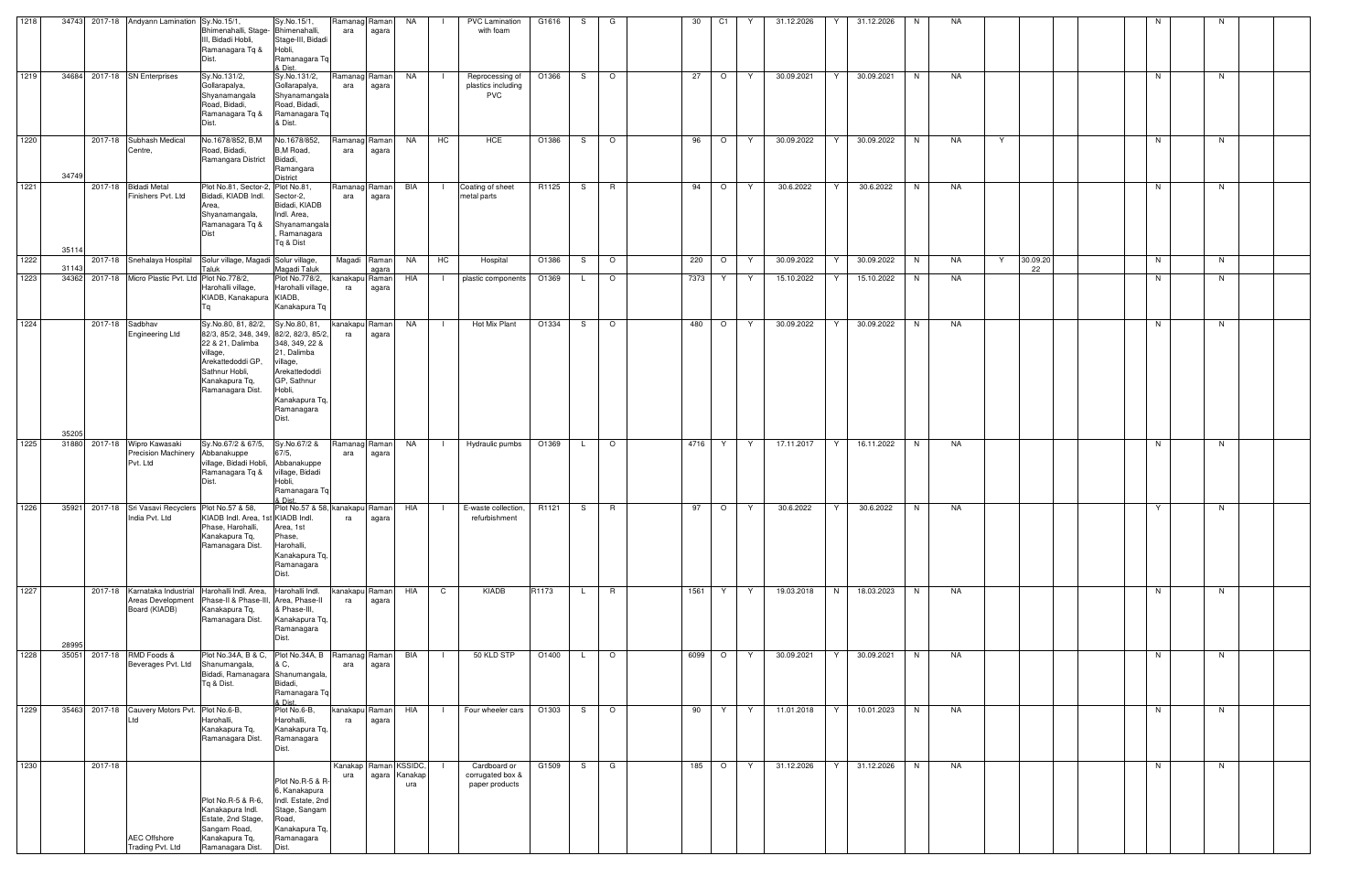| 1231 | 35922 | 2017-18       | V-Tech Waste<br>Managements                                                                                   | Plot No.19D, KIADB KIADB Indl.<br>Indl. Area, 2nd<br>Phase, Bidadi,<br>Ramanagara Tq &<br>Dist.                                                                                                                                                                                                                                                                                                                                             | Plot No.19D,<br>Area, 2nd<br>Phase, Bidadi,<br>Ramanagara Tq<br>& Dist.                                                                                                                                                                                                                                      | Ramanag Raman<br>ara | agara                  | BIA       | $\blacksquare$ | Incineration of<br>industrial hazardous<br>waste  | R1171         | S.  | R.             | 480 | Y<br>Y       | Rej. FBO on<br>21.03.18 | N. | Rej. FBO on<br>21.03.18 | N.   | NA |                 |         | N              |    |  |
|------|-------|---------------|---------------------------------------------------------------------------------------------------------------|---------------------------------------------------------------------------------------------------------------------------------------------------------------------------------------------------------------------------------------------------------------------------------------------------------------------------------------------------------------------------------------------------------------------------------------------|--------------------------------------------------------------------------------------------------------------------------------------------------------------------------------------------------------------------------------------------------------------------------------------------------------------|----------------------|------------------------|-----------|----------------|---------------------------------------------------|---------------|-----|----------------|-----|--------------|-------------------------|----|-------------------------|------|----|-----------------|---------|----------------|----|--|
| 1232 |       | 36100 2017-18 | <b>Origin Mouldings</b><br>Pvt.Ltd                                                                            | Plot No.253-B,<br>Harohalli Indl.Area,<br>Bannikuppe Village,<br>Kanakapura Taluk,<br>Ramanagara District-Ramanagara<br>562135                                                                                                                                                                                                                                                                                                              | Plot No.253-B,<br>Harohalli<br>Indl.Area,<br>Bannikuppe<br>Village,<br>Kanakapura<br>Taluk,<br>District-562135                                                                                                                                                                                               | ura                  | Kanakap Raman<br>agara | HIA       | - 1            | Plastic moulded<br>components                     | G1543         | S.  | G              | 450 | $\circ$<br>Y | 31.12.2027              | Y  | 31.12.2027              | N    | NA |                 |         | N              | N. |  |
| 1233 |       | 36554 2017-18 | Lotus Polymers<br>Industries                                                                                  | Plot No.57&58.<br>Harohalli 1st Phase,<br>Kanakapura Tq,<br>Ramanagara Dist.                                                                                                                                                                                                                                                                                                                                                                | Plot No.57&58,<br>Harohalli 1st<br>Phase,<br>Kanakapura Tq,<br>Ramanagara<br>Dist.                                                                                                                                                                                                                           | ura                  | Kanakap Raman<br>agara | HIA       | $\mathbf{1}$   | Plastic Parts etc.                                | G1543         |     | $S \mid G$     | 195 | Y<br>Y       | $\sim 10^{-11}$         | N  | 18.12.2022              | N.   | NA |                 |         | N              | N  |  |
| 1234 |       |               | 2017-18 Residential layout of<br>Sri. S.P.Jagadish,<br>Smt.<br>P.Lakshmamma &<br>Smt. Shylavathidevi          | sy.No.49/1, 50, 53/1<br>2 & 96/2,<br>Bholappanahalli<br>village, Kasaba<br>Hobli, Ramanagara Hobli,<br>Tq & Dist.                                                                                                                                                                                                                                                                                                                           | sy.No.49/1, 50, Ramanag Raman<br>53/1, 2 & 96/2,<br>Bholappanahalli<br>village, Kasaba<br>Ramanagara Tq<br>& Dist.                                                                                                                                                                                           | ara                  | agara                  | NA        | L.             | Layout                                            | R1181         | M   | R              | 600 | Y<br>Y       | 23.01.2018              | N  | 22.01.2023              | N NA |    | NA<br><b>NA</b> | NA NA   | <b>NA</b><br>N | N. |  |
| 1235 | 33842 | 2017-18       | Universal Ink Factory Ramanagara Dist.                                                                        | No.B-66, 1st Phase,<br>Printech Park<br>Cluster, Harohalli<br>Indl. Area,<br>Kanakapura Tq,                                                                                                                                                                                                                                                                                                                                                 | No.B-66, 1st<br>Phase, Printech<br>Park Cluster,<br>Harohalli Indl.<br>Area,<br>Kanakapura Tq,<br>Ramanagara<br>Dist.                                                                                                                                                                                        | Kanakap Raman<br>ura | agara                  | HIA       | $\Box$         | Offset Printing Inks O1364                        |               | S.  | $\circ$        | 58  | Y.<br>Y      | 09.02.2018              | N  | 08.02.2023              | N.   | NA |                 |         | N              | N. |  |
| 1236 | 35599 | 2017-18       | Hot Mix plant of GH<br>Nagaraju                                                                               | Sy.No.236/3,<br>Heggadagere village, village, Bidadi<br>Bidadi Hobli,<br>Ramanagara Tq &<br>Dist.                                                                                                                                                                                                                                                                                                                                           | Sy.No.236/3,<br>Heggadagere<br>Hobli,<br>Ramanagara Tq<br>& Dist.                                                                                                                                                                                                                                            | Ramanag Raman<br>ara | agara                  | NA        | - 1            | Hot Mix Plant                                     | O1334         | S — | $\overline{O}$ | 85  | $\circ$<br>Y | 30.09.2020              | Y  | 30.09.2020              | N.   | NA |                 |         | N              | N. |  |
| 1237 |       |               | 38030 2017-18 Balaji Packaging                                                                                | Sy.No.21, Gabbadi<br>Kaval village,<br>Harohalli Hobli,<br>Kanakapura Tq,<br>Ramanagara Dist.                                                                                                                                                                                                                                                                                                                                               | Sy.No.21,<br>Gabbadi Kaval<br>village, Harohalli<br>Hobli,<br>Kanakapura Tq,<br>Ramanagara<br>Dist.                                                                                                                                                                                                          | ura                  | Kanakap Raman<br>agara | <b>NA</b> | $\Box$         | Corrugated boxes                                  | G1509         | S.  | G              | 193 | $\circ$<br>Y | 31.12.2026              | Y  | 31.12.2026              | N.   | NA |                 |         | N.             | N. |  |
| 1238 |       |               | 2017-18 Shaik Rahiman,<br>President M/s.<br>Railway Mens House<br><b>Building Co-operative</b><br>Society Ltd | Sy.No.26/4,5,6, 26/9 28/10 (Old<br>(Old No.26/3),<br>27/1,2,3,4,5,6,<br>28/2,3,4,7,8,28/9<br>(Old No.28/1), 28/10 No.36/3), 36/5<br>(Old No.28/5),<br>29, 35/1, 3, 36/1, 2, 36/4 37/2, 3, 38/1, 38/2<br>(Old No.36/3), 36/5 (Old No.38),<br>(Old No.36/1),<br>37/2,3,38/1,38/2(Old No.38),<br>No.38), 38/3 (Old<br>No.38), 39/2,40/1<br>(Old No.40) & 40/2,<br>Sheshagirihalli<br>village, Bidadi Hobli, Hobli,<br>Ramanagara Tq &<br>Dist. | Sy.No.26/4,5,6, Ramanag Raman NA<br>26/9 (Old<br>No.26/3),<br>27/1,2,3,4,5,6,<br>28/2,3,4,7,8,28/<br>9 (Old No.28/1),<br>No.28/5),<br>29, 35/1, 3, 36/1, 2<br>,36/4(Old<br>(Old No.36/1),<br>38/3 (Old<br>39/2,40/1 (Old<br>No.40) & 40/2,<br>Sheshagirihalli<br>village, Bidadi<br>Ramanagara Tq<br>& Dist. | ara                  | agara                  |           | . L            | Layout                                            | R1181   M   R |     |                |     | 600   Y      | Y I<br>8.2.2018         |    | N   7.2.2023   N  NA    |      |    | NA INA          | INA INA | NA.<br>IN.     | N. |  |
| 1239 |       | 36534 2017-18 | Pooja Precision<br>Products                                                                                   | Plot No.324-D, 2nd Sy.Nos. Parts of<br>Phase, Harohalli,<br>Sy.Nos. Parts of 200 Hulagondanahal<br>& 248,<br>Hulagondanahalli,<br>Harohalli-562112,<br>Ramanagara Dist.                                                                                                                                                                                                                                                                     | Plot No.324-D, Kanakap Raman<br>2nd Phase,<br>Harohalli,<br>200 & 248,<br>li, Harohalli-<br>562112,<br>Ramanagara<br>Dist.                                                                                                                                                                                   | ura                  | agara                  | HIA       | $\Box$         | conveyors,<br>elevators & general<br>fabrications | G1609         | S — | <b>G</b>       | 130 | Y<br>Y       | 25.1.2018               | N  | 23.01.2023              | N    | NA |                 |         | N              | N  |  |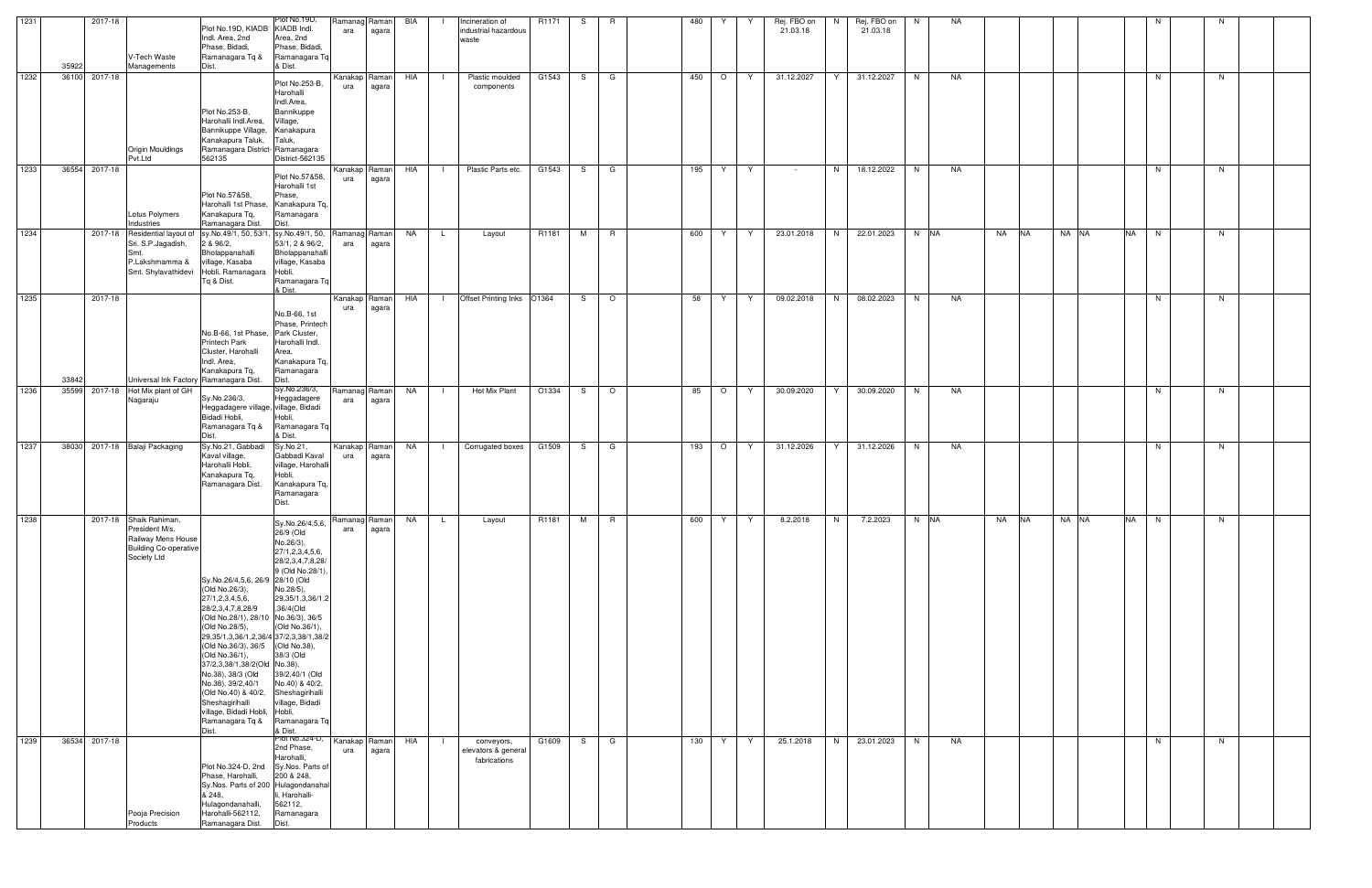| 1240 |       | 2017-18                                 |                                                 | Sy.No.58/2 and Ramanag Raman       |                      |       | NA        | $\mathsf{C}$ | Residential building          | O1400 | L.  | $\circ$ | 1200  | Y       | Y   | 31.03.2018                                     | N. | 30.03.2023   | N    | NA |    |           |          |           | N |    |  |
|------|-------|-----------------------------------------|-------------------------------------------------|------------------------------------|----------------------|-------|-----------|--------------|-------------------------------|-------|-----|---------|-------|---------|-----|------------------------------------------------|----|--------------|------|----|----|-----------|----------|-----------|---|----|--|
|      |       |                                         |                                                 | Khatha                             | ara                  | agara |           |              |                               |       |     |         |       |         |     |                                                |    |              |      |    |    |           |          |           |   |    |  |
|      |       |                                         | Sy.No.58/2 and<br>Khatha                        | No.460/468/58/                     |                      |       |           |              |                               |       |     |         |       |         |     |                                                |    |              |      |    |    |           |          |           |   |    |  |
|      |       |                                         | No.460/468/58/2,                                | Kenchanakuppe                      |                      |       |           |              |                               |       |     |         |       |         |     |                                                |    |              |      |    |    |           |          |           |   |    |  |
|      |       |                                         | Kenchanakuppe                                   | village, Bidadi                    |                      |       |           |              |                               |       |     |         |       |         |     |                                                |    |              |      |    |    |           |          |           |   |    |  |
|      |       | Fidato                                  | village, Bidadi Hobli, Hobli,                   |                                    |                      |       |           |              |                               |       |     |         |       |         |     |                                                |    |              |      |    |    |           |          |           |   |    |  |
|      |       | Condominiums Pvt.                       | Ramanagara Tg &                                 | Ramanagara Tq                      |                      |       |           |              |                               |       |     |         |       |         |     |                                                |    |              |      |    |    |           |          |           |   |    |  |
|      |       |                                         | & Dist.<br>Dist.                                |                                    |                      |       |           |              |                               |       |     |         |       |         |     |                                                |    |              |      |    |    |           |          |           |   |    |  |
| 1241 | 38327 | 2017-18                                 |                                                 |                                    | Kanakap Raman        |       | HIA       |              | Manufacturing of              | G1608 | S.  | G       | 381   | $\circ$ | - Y | 31.12.2025                                     | Y  | 31.12.2025   | N    | NA |    |           |          |           | N | N. |  |
|      |       |                                         |                                                 | Plot No.304-A,                     | ura                  | agara |           |              | insulated conductors          |       |     |         |       |         |     |                                                |    |              |      |    |    |           |          |           |   |    |  |
|      |       |                                         | Plot No.304-A, II<br>Phase, Harohalli           | Phase, Harohall                    |                      |       |           |              | including wire                |       |     |         |       |         |     |                                                |    |              |      |    |    |           |          |           |   |    |  |
|      |       |                                         | Industrial Area,                                | Industrial Area,<br>Kanakapura Tq- |                      |       |           |              | drawing without               |       |     |         |       |         |     |                                                |    |              |      |    |    |           |          |           |   |    |  |
|      |       |                                         | Kanakapura Tq-                                  | 562112,                            |                      |       |           |              | generation of trade           |       |     |         |       |         |     |                                                |    |              |      |    |    |           |          |           |   |    |  |
|      |       |                                         | 562112,                                         | Ramanagara                         |                      |       |           |              | effluents                     |       |     |         |       |         |     |                                                |    |              |      |    |    |           |          |           |   |    |  |
|      |       | <b>Magna Wires</b>                      | Dist.<br>Ramanagara Dist.                       |                                    |                      |       |           |              |                               |       |     |         |       |         |     |                                                |    |              |      |    |    |           |          |           |   |    |  |
| 1242 |       | 2017-18                                 |                                                 |                                    | Ramanag Raman        |       | NA        |              | Home appliances &             | O1369 | S.  | $\circ$ | 293   | $\circ$ | Y   | Pending                                        | Y  | Pending      | N.   | NA |    |           |          |           | N | N  |  |
|      |       |                                         |                                                 | Sy.No.82/2,                        | ara                  | agara |           |              | LPG gas stove                 |       |     |         |       |         |     |                                                |    |              |      |    |    |           |          |           |   |    |  |
|      |       |                                         | Sy.No.82/2, Hosur                               | Hosur Village,                     |                      |       |           |              |                               |       |     |         |       |         |     |                                                |    |              |      |    |    |           |          |           |   |    |  |
|      |       |                                         | Village, Bidadi Hobli, Bidadi Hobli,            |                                    |                      |       |           |              |                               |       |     |         |       |         |     |                                                |    |              |      |    |    |           |          |           |   |    |  |
|      |       |                                         | Heera Panna Home Ramanagara Tq &                | Ramanagara Tq                      |                      |       |           |              |                               |       |     |         |       |         |     |                                                |    |              |      |    |    |           |          |           |   |    |  |
|      | 37951 | Appliances                              | Dist.-562109                                    | & Dist.-562109                     |                      |       |           |              |                               |       |     |         |       |         |     |                                                |    |              |      |    |    |           |          |           |   |    |  |
| 1243 |       | 2017-18                                 |                                                 |                                    | Kanakap Raman        |       | NA        | L.           | Layout                        | R1181 | M   | R       | 847   | Y       | Y.  | 31.03.2018                                     | N  | 30.03.2023   | N NA |    | NA | <b>NA</b> | NA NA    | <b>NA</b> | N | N  |  |
|      |       |                                         |                                                 | Sy.No.60 & 61                      | ura                  | agara |           |              |                               |       |     |         |       |         |     |                                                |    |              |      |    |    |           |          |           |   |    |  |
|      |       |                                         | Sy.No.60 & 61,                                  | Harohalli village,                 |                      |       |           |              |                               |       |     |         |       |         |     |                                                |    |              |      |    |    |           |          |           |   |    |  |
|      |       | Residential layout of Harohalli village |                                                 | Harohalli Hobli,                   |                      |       |           |              |                               |       |     |         |       |         |     |                                                |    |              |      |    |    |           |          |           |   |    |  |
|      |       |                                         | Harohalli Hobli,                                | Kanakapura Tq,                     |                      |       |           |              |                               |       |     |         |       |         |     |                                                |    |              |      |    |    |           |          |           |   |    |  |
|      |       | H.S.Vijayalakshmi & Kanakapura Tq,      |                                                 | Ramanagara                         |                      |       |           |              |                               |       |     |         |       |         |     |                                                |    |              |      |    |    |           |          |           |   |    |  |
|      |       | Sri. H.S.Pradeep                        | Ramanagara Dist.<br>Dist.                       |                                    |                      |       |           |              |                               |       |     |         |       |         |     |                                                |    |              |      |    |    |           |          |           |   |    |  |
| 1244 | 38318 | 2017-18 Consolidated Mops               |                                                 | Sy.No.69/3,                        | kanakapu Raman       |       | NA        |              | Buffing wheel                 | G1549 | S — | G       | 272   | $\circ$ | Y   | 31.12.2027                                     | Y  | 31.12.2027   | N.   | NA |    |           |          |           | N | N  |  |
|      |       |                                         |                                                 | 69/4, 69/7,                        | ra                   | agara |           |              |                               |       |     |         |       |         |     |                                                |    |              |      |    |    |           |          |           |   |    |  |
|      |       |                                         | Sv.No.69/3, 69/4,                               | Vaderahalli                        |                      |       |           |              |                               |       |     |         |       |         |     |                                                |    |              |      |    |    |           |          |           |   |    |  |
|      |       |                                         | 69/7, Vaderahalli                               | village, Harohalli                 |                      |       |           |              |                               |       |     |         |       |         |     |                                                |    |              |      |    |    |           |          |           |   |    |  |
|      |       |                                         | Hobli,<br>village, Harohalli                    |                                    |                      |       |           |              |                               |       |     |         |       |         |     |                                                |    |              |      |    |    |           |          |           |   |    |  |
|      |       |                                         | Hobli, Kanakapura                               | Kanakapura Tq,                     |                      |       |           |              |                               |       |     |         |       |         |     |                                                |    |              |      |    |    |           |          |           |   |    |  |
|      |       |                                         | Tq, Ramanagara                                  | Ramanagara                         |                      |       |           |              |                               |       |     |         |       |         |     |                                                |    |              |      |    |    |           |          |           |   |    |  |
|      |       |                                         | Dist-562135                                     | Dist-562135                        |                      |       |           |              |                               |       |     |         |       |         |     |                                                |    |              |      |    |    |           |          |           |   |    |  |
| 1245 | 38489 | 2017-18 Nandhi Enterprises              |                                                 | Plot No.25/A,                      | Ramanag Raman        |       | BIA       |              | Reprocessing of               | O1366 | S   | $\circ$ | 65    | $\circ$ | Y   | 30.09.2022                                     | Y  | 30.09.2022   | N    | NA |    |           | APP<br>Y |           | N | N. |  |
|      |       |                                         | Plot No.25/A, Bidadi                            | Bidadi Indl.                       | ara                  | agara |           |              | plastic                       |       |     |         |       |         |     |                                                |    |              |      |    |    |           |          |           |   |    |  |
|      |       |                                         | Indl. Area, Phase-I,<br>Bidadi village,         | Area, Phase-I,<br>Bidadi village,  |                      |       |           |              |                               |       |     |         |       |         |     |                                                |    |              |      |    |    |           |          |           |   |    |  |
|      |       |                                         | Ramanagara Tq &                                 | Ramanagara Tq                      |                      |       |           |              |                               |       |     |         |       |         |     |                                                |    |              |      |    |    |           |          |           |   |    |  |
|      |       |                                         | Dist.                                           | & Dist.                            |                      |       |           |              |                               |       |     |         |       |         |     |                                                |    |              |      |    |    |           |          |           |   |    |  |
| 1246 | 38620 | 2017-18                                 | Plot No.325-J2,                                 | Plot No.325-J2,                    | Kanakap Raman        |       | HIA       |              | <b>ACSR</b> conductors        | G1609 | S.  | G       | 75    | $\circ$ | Y   | 31.12.2027                                     | Y  | 31.12.2027   | N    | NA |    |           |          |           | N | N. |  |
|      |       |                                         | Harohalli Indl. Area,                           | Harohalli Indl.                    | ura                  | agara |           |              |                               |       |     |         |       |         |     |                                                |    |              |      |    |    |           |          |           |   |    |  |
|      |       |                                         | II Phase,                                       | Area, II Phase,                    |                      |       |           |              |                               |       |     |         |       |         |     |                                                |    |              |      |    |    |           |          |           |   |    |  |
|      |       |                                         | Kanakapura Taluk,                               | Kanakapura                         |                      |       |           |              |                               |       |     |         |       |         |     |                                                |    |              |      |    |    |           |          |           |   |    |  |
|      |       |                                         | Ramanagara District Taluk,                      |                                    |                      |       |           |              |                               |       |     |         |       |         |     |                                                |    |              |      |    |    |           |          |           |   |    |  |
|      |       |                                         |                                                 | Ramanagara                         |                      |       |           |              |                               |       |     |         |       |         |     |                                                |    |              |      |    |    |           |          |           |   |    |  |
|      |       | <b>Aryan Conductors</b>                 |                                                 | <b>District</b>                    |                      |       |           |              |                               |       |     |         |       |         |     |                                                |    |              |      |    |    |           |          |           |   |    |  |
| 1247 |       | 37824 2017-18                           | Plot No.329, 330,                               | Plot No.329,                       | Kanakap Raman HIA    |       |           |              | Bubble sheets   G1543   L   G |       |     |         |       |         |     | 1022   O   Y   31.12.2027   Y   31.12.2027   N |    |              |      | NA |    |           |          |           | N | N  |  |
|      |       |                                         | 331, 332, Harohalli                             | 330, 331, 332,                     | ura                  | agara |           |              |                               |       |     |         |       |         |     |                                                |    |              |      |    |    |           |          |           |   |    |  |
|      |       |                                         | 2nd Phase,                                      | Harohalli 2nd                      |                      |       |           |              |                               |       |     |         |       |         |     |                                                |    |              |      |    |    |           |          |           |   |    |  |
|      |       |                                         | Kanakapura Tq,                                  | Phase,                             |                      |       |           |              |                               |       |     |         |       |         |     |                                                |    |              |      |    |    |           |          |           |   |    |  |
|      |       |                                         | Ramanagara Dist-                                | Kanakapura Tq,                     |                      |       |           |              |                               |       |     |         |       |         |     |                                                |    |              |      |    |    |           |          |           |   |    |  |
|      |       |                                         | 562112.                                         | Ramanagara                         |                      |       |           |              |                               |       |     |         |       |         |     |                                                |    |              |      |    |    |           |          |           |   |    |  |
|      |       | Trimurti Polychem<br>Pvt. Ltd           |                                                 | Dist-562112.                       |                      |       |           |              |                               |       |     |         |       |         |     |                                                |    |              |      |    |    |           |          |           |   |    |  |
| 1248 |       | 38054 2017-18                           | Plot No.335, 2nd                                | Plot No.335,                       | Kanakap Raman        |       | HIA       | $\Box$       | Food container                | G1543 |     | S G     | 488   | $\circ$ | Y   | 31.12.2027                                     | Y. | 31.12.2027   | N    | NA |    |           |          |           | N | N. |  |
|      |       |                                         | Phase, KIADB Indl.                              | 2nd Phase,                         | ura                  | agara |           |              |                               |       |     |         |       |         |     |                                                |    |              |      |    |    |           |          |           |   |    |  |
|      |       |                                         | Area, Harohalli,                                | KIADB Indl.                        |                      |       |           |              |                               |       |     |         |       |         |     |                                                |    |              |      |    |    |           |          |           |   |    |  |
|      |       |                                         | Kanakapura Tq,                                  | Area, Harohalli,                   |                      |       |           |              |                               |       |     |         |       |         |     |                                                |    |              |      |    |    |           |          |           |   |    |  |
|      |       |                                         | Ramanagara Dist-                                | Kanakapura Tq,                     |                      |       |           |              |                               |       |     |         |       |         |     |                                                |    |              |      |    |    |           |          |           |   |    |  |
|      |       |                                         | 562112                                          | Ramanagara                         |                      |       |           |              |                               |       |     |         |       |         |     |                                                |    |              |      |    |    |           |          |           |   |    |  |
|      |       | <b>Trimurti Plastics</b>                |                                                 | Dist-562112                        |                      |       |           |              |                               |       |     |         |       |         |     |                                                |    |              |      |    |    |           |          |           |   |    |  |
| 1249 |       |                                         |                                                 |                                    |                      |       |           |              |                               |       |     |         |       |         |     |                                                |    |              |      |    |    |           |          |           |   |    |  |
|      |       | 2017-18                                 |                                                 | Sy.No.148/2,                       | Ramanag Raman<br>ara |       | NA        |              | Hot Mix Plant                 | O1334 |     | $S$ 0   | 360   | $\circ$ | γ−  | 30.09.2021                                     | Y  | 30.09.2021   | N.   | NA |    |           |          |           | N | N. |  |
|      |       |                                         | Sy.No.148/2,                                    | Heggadagere,                       |                      | agara |           |              |                               |       |     |         |       |         |     |                                                |    |              |      |    |    |           |          |           |   |    |  |
|      |       |                                         | Heggadagere, Bidadi Bidadi village,             |                                    |                      |       |           |              |                               |       |     |         |       |         |     |                                                |    |              |      |    |    |           |          |           |   |    |  |
|      |       |                                         | village, Ramanagara Ramanagara Tq               |                                    |                      |       |           |              |                               |       |     |         |       |         |     |                                                |    |              |      |    |    |           |          |           |   |    |  |
|      | 38520 | Nandi Contruction                       | Tq & Dist-562109                                | & Dist-562109                      |                      |       |           |              |                               |       |     |         |       |         |     |                                                |    |              |      |    |    |           |          |           |   |    |  |
| 1250 | 39077 | 2017-18                                 |                                                 | Sy.No.84/1, 2, 4 Kanakap Raman     |                      |       | <b>NA</b> | H            | Resort                        | O1400 |     | M O     | 511 O |         | Y   | 30.09.2022                                     |    | Y 30.09.2022 | N    | NA |    |           |          |           | N | N  |  |
|      |       |                                         |                                                 | & 85/1, 3,                         | ura                  | agara |           |              |                               |       |     |         |       |         |     |                                                |    |              |      |    |    |           |          |           |   |    |  |
|      |       |                                         | Sy.No.84/1, 2, 4 &<br>85/1, 3, Vaderahalli,     | Vaderahalli,<br>Harohalli Hobli,   |                      |       |           |              |                               |       |     |         |       |         |     |                                                |    |              |      |    |    |           |          |           |   |    |  |
|      |       |                                         | Harohalli Hobli,                                | Kanakapura Tq-                     |                      |       |           |              |                               |       |     |         |       |         |     |                                                |    |              |      |    |    |           |          |           |   |    |  |
|      |       |                                         | Kanakapura Tq-                                  | 562112,                            |                      |       |           |              |                               |       |     |         |       |         |     |                                                |    |              |      |    |    |           |          |           |   |    |  |
|      |       |                                         | 562112,                                         | Ramanagara                         |                      |       |           |              |                               |       |     |         |       |         |     |                                                |    |              |      |    |    |           |          |           |   |    |  |
|      |       |                                         | Dist.<br>Discovery Village Llp Ramanagara Dist. |                                    |                      |       |           |              |                               |       |     |         |       |         |     |                                                |    |              |      |    |    |           |          |           |   |    |  |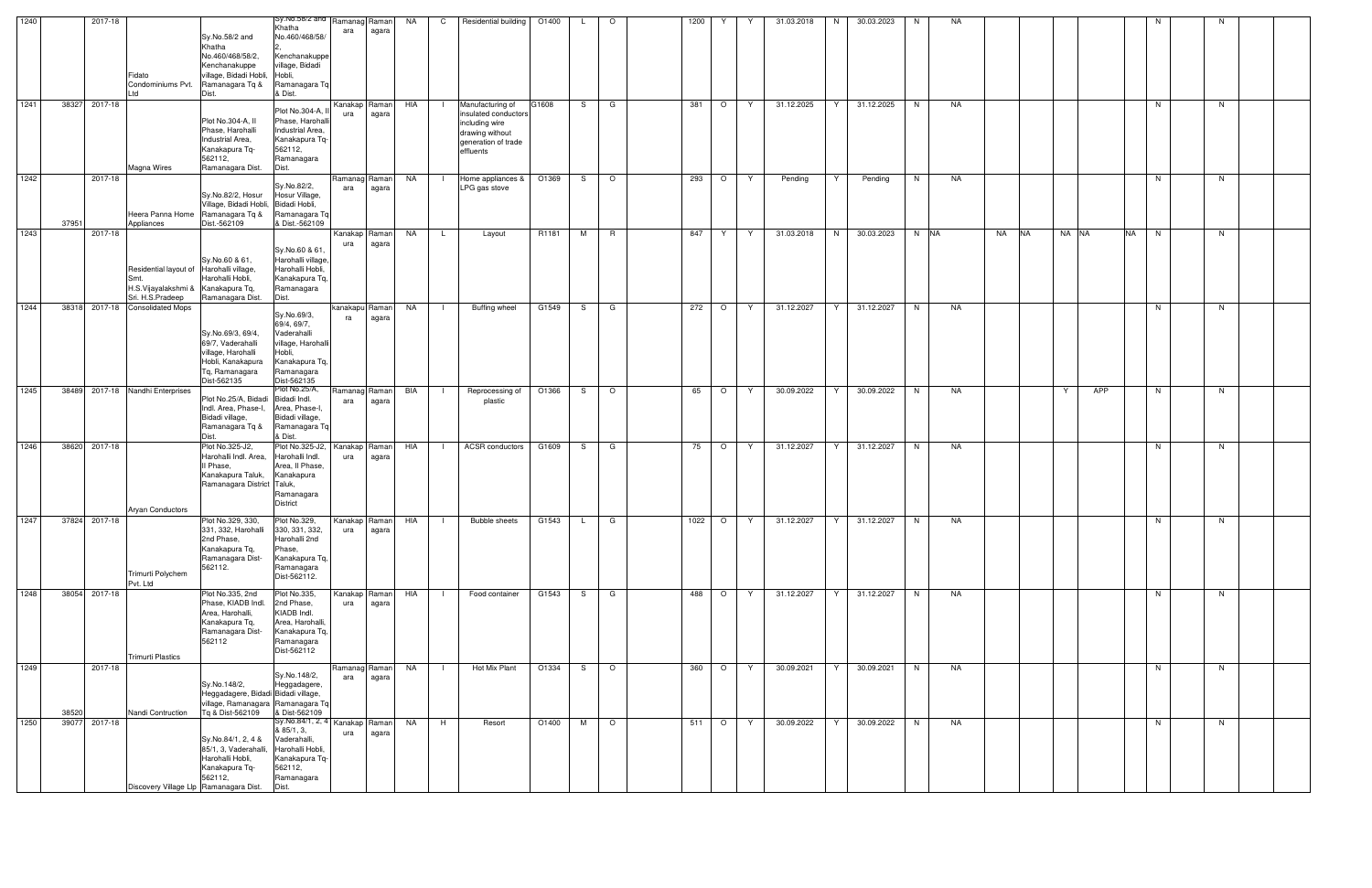| 1251 | 39014<br>2017-18          | Sri Durga<br>Computech Pvt. Ltd Dist.         | Plot No.A-9, Printech Cluster,<br>Park Cluster,<br>Harohalli I.A, 1st<br>Phase, Kanakapura Kanakapura Tg.<br>To. Ramanagara                      | Plot No.A-9,<br><b>Printech Park</b><br>Harohalli I.A, 1st<br>Phase,<br>Ramanagara<br>Dist.                        | kanakapu<br>ra       | Raman<br>agara  | HIA       | printing on plain<br>cartoon and leaflets                                                                   | O1364 | М  | $\circ$ | 560 |          |   | 03.04.2018 | 02.04.2023<br>N | N  | NA |   |  |  | N. | N  |  |
|------|---------------------------|-----------------------------------------------|--------------------------------------------------------------------------------------------------------------------------------------------------|--------------------------------------------------------------------------------------------------------------------|----------------------|-----------------|-----------|-------------------------------------------------------------------------------------------------------------|-------|----|---------|-----|----------|---|------------|-----------------|----|----|---|--|--|----|----|--|
| 1252 | 39037 2017-18             | Arambha Exim Pvt.<br>l td                     | Plot No.105 & 106, & 807, 1st<br>Sy.No.629 & 807, 1st Phase,<br>Phase, Harohalli<br>Indl. Area,<br>Kanakapura Tq,<br>Ramanagara Dist-<br>562112. | Plot No.105 &<br>106, Sy.No.629<br>Harohalli Indl.<br>Area,<br>Kanakapura Tg.<br>Ramanagara<br>Dist-562112.        | Kanakap Raman<br>ura | agara           | HIA       | Modular kitchen                                                                                             | O1353 | S. | $\circ$ | 350 | Y        | Y | 03.04.2018 | N<br>02.04.2023 | N  | NA |   |  |  | N  | N. |  |
| 1253 | 36548 2017-18             | <b>Bharat Petroleum</b><br>Corporation Ltd    | Sy.No.166 and 2/1,<br>Mudugere village,<br>Channapatna Tq,<br>Ramanagara Dist-<br>562160                                                         | Sy.No.166 and Channap<br>2/1, Mudugere<br>village,<br>Channapatna<br>Tq,<br>Ramanagara<br>Dist-562160              | atna                 | Raman<br>agara  | <b>NA</b> | Establishment of<br><b>STP</b>                                                                              | O1400 | S. | $\circ$ | 15  | $\circ$  | Y | 30.09.2022 | 30.09.2022<br>Y | N. | NA |   |  |  | N  | N  |  |
| 1254 | 39277<br>2017-18          | New Suvarna<br>Transformers                   | Plot No.128,<br>Bhadrapura,<br>Lakkenahalli, solur<br>Hobli, Magadi Tq,<br>Ramanagara Dist-<br>562127                                            | Plot No.128,<br>Bhadrapura,<br>Lakkenahalli,<br>solur Hobli,<br>Magadi Tq,<br>Ramanagara<br>Dist-562127            | Magadi               | Raman<br>agara  | NA .      | Assemling of ditrbn.<br>$\Box$<br>Trasnformers &<br>power transformers                                      | G1642 | S. | G       | 60  | $\circ$  | Y | 31.12.2027 | Y<br>31.12.2027 | N  | NA |   |  |  | N  | N  |  |
| 1255 | 39278 2017-18             | Jyothi Electricals                            | Plot No.128,<br>Bhadrapura,<br>Lakkenahalli, solur<br>Hobli, Magadi Tq,<br>Ramanagara Dist-<br>562127                                            | <b>Plot No.128,</b><br>Bhadrapura,<br>Lakkenahalli,<br>solur Hobli,<br>Magadi Tq,<br>Ramanagara<br>Dist-562127     | Magadi               | Raman<br>agara  | NA        | Assemling of ditrbn.<br>$\mathbf{I}$<br>Trasnformers &<br>power transformers                                | G1642 | S. | G       | 137 | $\circ$  | Y | 31.12.2027 | N<br>NA         | N. | NA |   |  |  | N. | N. |  |
| 1256 | 38693 2017-18             | Bhagyashree<br>Colours Pvt. Ltd               | No.53/54, Shed<br>bearing No.A,<br>Bheemanahalli<br>village, Bidadi Hobli, Hobli,<br>Ramanagara Tq &<br>Dist-562109                              | No.53/54, Shed<br>bearing No.A,<br>Bheemanahalli<br>village, Bidadi<br>Ramanagara Tq<br>& Dist-562109              | Ramanag<br>ara       | Ramanl<br>agara | NA        | Filler master<br>batches, polymer<br>master batches &<br>additive compounds                                 | G1543 | S  | G       | 338 | $\circ$  | Y | 31.12.2027 | Y<br>31.12.2027 | N  | NA |   |  |  | N  | N. |  |
| 1257 | 37784 2017-18             | Shubhodaya Multi<br><b>Specialty Hospital</b> | Near Govt. Degree Near Govt.<br>College,<br>Muddenahalli Road, Muddenahalli<br>Harohalli,<br>Kanakapura Tq,<br>Ramanagara Dist-<br>562112.       | Degree College,<br>Road, Harohalli<br>Kanakapura Tq,<br>Ramanagara<br>Dist-562112.                                 | Kanakap<br>ura       | Raman<br>agara  | NA        | HC<br>Hospital                                                                                              | O1386 | S. | $\circ$ |     | $\circ$  | Y | 30.9.2022  | 30.9.2022<br>Y  | N. | NA | Y |  |  | N. | N. |  |
| 1258 | 39596 2018-19             | Leap Mobiles Pvt.<br>td                       | Sy.No.45, 57-P,<br>58/6, 61/1, 61/2,<br>Abbanakuppe<br>village, Bidadi Hobli,<br>Ramanagara Tq &<br>Dist.                                        | Sy.No.45, 57-P,<br>58/6, 61/1, 61/2,<br>Abbanakuppe<br>village, Bidadi<br>Hobli,<br>Ramanagara Tq<br>& Dist.       | Ramanag<br>ara       | Raman<br>agara  | NA        | Retail distribution<br>$\mathbf{I}$<br>and electronic<br>assembling units<br>with STP of capacity<br>10 KLD | G1638 | L. | G       | 110 | <b>Y</b> | Y | 25.04.18   | 23.04.2023<br>Y | N  | NA |   |  |  | N  | N  |  |
| 1259 | 39595 2018-19             | <b>MKH Industries</b>                         | Plot No.274/A,<br>KIADB Indl. Area,<br>2nd Phase,<br>Harohalli,<br>Kanakapura Tq,<br>Ramanagara Dist-<br>562112.                                 | Plot No.274/A,<br>KIADB Indl.<br>Area, 2nd<br>Phase,<br>Harohalli,<br>Kanakapura Tq,<br>Ramanagara<br>Dist-562112. | Kanakap  <br>ura     | Raman<br>agara  | HIA       | Aluminium, brass,<br>copper, lead, zinc<br>ingots, plastic<br>recycling, tin powder                         | R1120 | S. | R       | 92  | $\circ$  | Y | 30.06.2023 | 30.06.2023<br>Y | N  | NA |   |  |  | N  | N  |  |
| 1260 | 38529 2018-19             | Vilax Industrial<br>Fabrics Pvt. Ltd          | Plot No.237,<br>Harohalli Indl. Area,<br>Phase II,<br>Kanakapura Tq,<br>Ramanagara Dist-<br>562112.                                              | Plot No.237,<br>Harohalli Indl.<br>Area, Phase II,<br>Kanakapura Tq,<br>Ramanagara<br>Dist-562112.                 | Kanakap<br>ura       | Raman<br>agara  | HIA       | Nylon and polyester<br>tyre cord fabric                                                                     | O1352 | S. | $\circ$ | 335 | $\circ$  | Y | 30.09.2022 | Y<br>30.09.2022 | N  | NA |   |  |  | N  | N. |  |
| 1261 | 40322 2018-19 Sona Granio |                                               | Plot No.130-P,<br>Phase-I, Harohalli<br>Indl. Area,<br>Kanakapura Tq,<br>Ramanagara Dist.                                                        | Plot No.130-P,<br>Phase-I,<br>Harohalli Indl.<br>Area,<br>Kanakapura Tq,<br>Ramanagara<br>Dist.                    | Kanakap<br>ura       | Raman<br>agara  | HIA       | Granite cutting &<br>polishing                                                                              | G1518 | S. | G       | 122 | Y        | Y | 04.05.2018 | N<br>03.05.2023 | N  | NA |   |  |  | N  | N  |  |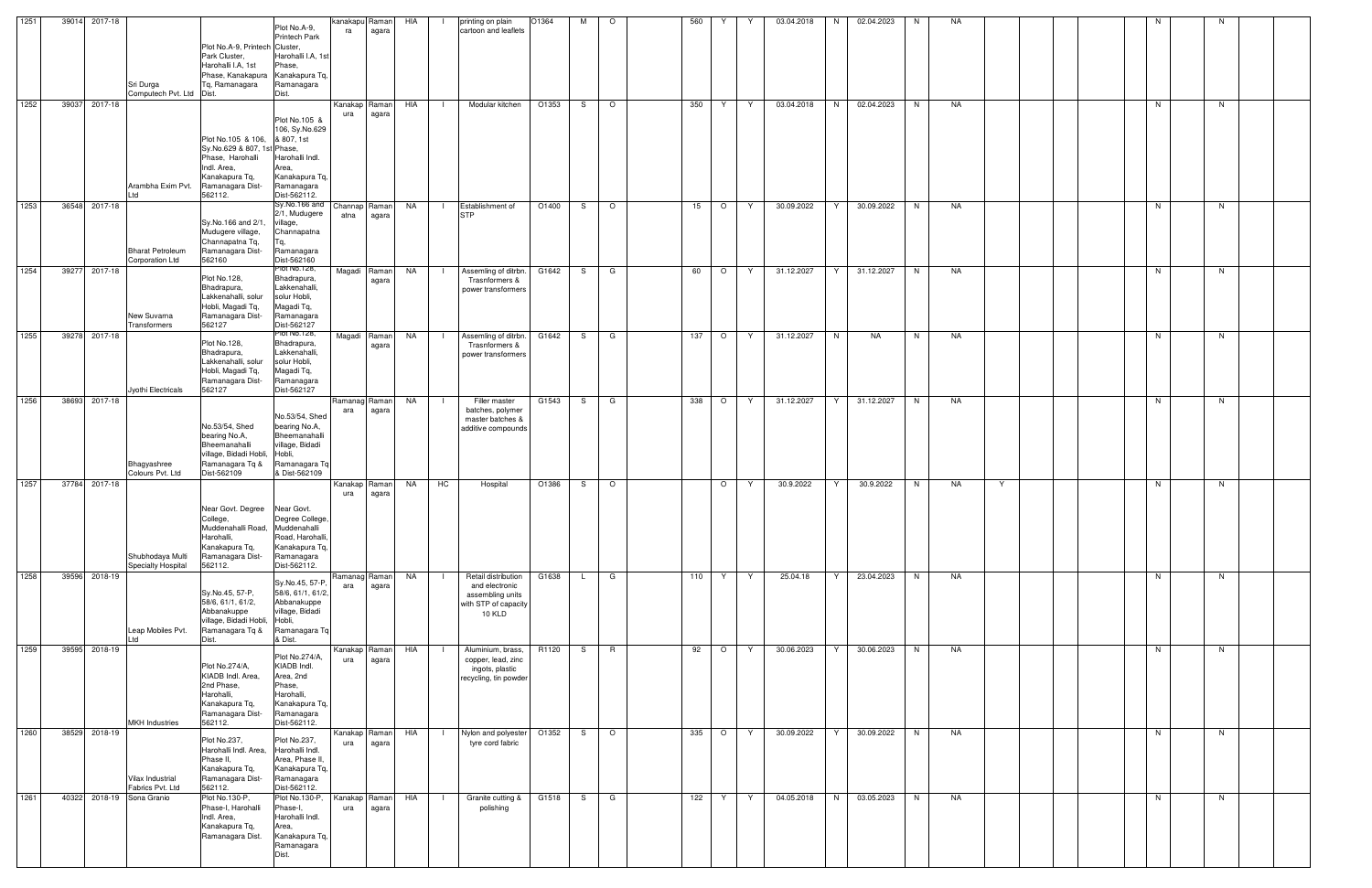|      |       |                         |                                                          |                                                                                                                                      |                                                                                                                                      |                      |                        | HIA       |                |                                                                                                                         |                   |     |         |     |         |   |                                                 |                   |   |           |  |  |    |    |  |
|------|-------|-------------------------|----------------------------------------------------------|--------------------------------------------------------------------------------------------------------------------------------------|--------------------------------------------------------------------------------------------------------------------------------------|----------------------|------------------------|-----------|----------------|-------------------------------------------------------------------------------------------------------------------------|-------------------|-----|---------|-----|---------|---|-------------------------------------------------|-------------------|---|-----------|--|--|----|----|--|
| 1262 |       |                         | td                                                       | 39893 2018-19 Albero Kitchens Pvt. Plot No.108, Phase-I, Plot No.108,<br>Harohalli Indl. Area.<br>Kanakapura Tq,<br>Ramanagara Dist. | Phase-I,<br>Harohalli Indl.<br>Area,<br>Kanakapura Tq,<br>Ramanagara<br>Dist.                                                        | Kanakap Raman<br>ura | agara                  |           |                | Modular Furniture                                                                                                       | G1564             | S.  | G       | 93  | $\circ$ | Y | 31.12.2027                                      | 31.12.2027<br>Y   | N | NA        |  |  |    |    |  |
| 1263 |       |                         | 39539 2018-19 Rolcast India Hitech<br>Engineering LLP    | No.58/50,<br>Vaderahalli village.<br>Kaglahalli Post,<br>Harohalli Hobli,<br>Kanakapura Tq,<br>Ramanagara Dist.                      | No.58/50,<br>Vaderahalli<br>village,<br>Kaglahalli Post<br>Harohalli Hobli,<br>Kanakapura Tq,<br>Ramanagara<br>Dist.                 | Kanakap Raman<br>ura | agara                  | NA        |                | Mfg. of crusher<br>machine                                                                                              | G1609             | S.  | G       | 63  | $\circ$ | Y | 31.12.2026                                      | Y<br>31.12.2026   | N | NA        |  |  | N  | N. |  |
| 1264 |       |                         | 2018-19 Chennapatna Crafts No.214/1&2,<br>Park           | 215/1&2,217/1&1A& 215/1&2,217/1&<br>2, Kasaba village,<br>Channapatna Tq,<br>Ramanagara Dist.                                        | No.214/1&2,<br>1A&2, Kasaba<br>village,<br>Channapatna<br>Ta.<br>Ramanagara                                                          | atna                 | Channap Raman<br>agara | <b>NA</b> | $\Box$         | Toys including<br>dyeing                                                                                                | R1158             | S   | R       |     | Y       | Y |                                                 | Y                 | N | NA        |  |  | N  | N. |  |
| 1265 | 40568 |                         | 2018-19 Tekcel Automation<br>Pvt. Ltd                    | Plot No.247-A &<br>Parts of Sy No.489 & Parts of<br>490, Harohalli Indl.<br>Area, 2nd Phase,<br>Kanakapura Tq,<br>Ramanagara Dist.   | Plot No.247-A & Kanakap Raman<br>Sy.No.489 &<br>490, Harohalli<br>Indl. Area, 2nd<br>Phase,<br>Kanakapura Tq,<br>Ramanagara<br>Dist. | ura                  | agara                  | HIA       |                | Panel Board,<br>Switches without<br>electroplating/<br>Control panel<br>equipment and<br>power devices<br>manufacturing | G1609             | S.  | G       |     | $\circ$ | Y | App                                             | Y<br>App          | N | NA        |  |  | N  | N  |  |
| 1266 | 39891 | 2018-19                 | Enfros Technologies   Tq, Ramanagara<br>Pvt. Ltd         | Plot No.109,<br>Harohalli Indl. Area, Area, Phase-I,<br>Phase-I, Kanakapura Kanakapura Tq,<br>Dist-562112                            | Plot No.109,<br>Harohalli Indl.<br>Ramanagara<br>Dist-562112                                                                         | kanakapu Raman<br>ra | agara                  | HIA       | $\Box$         | Diesel Generator<br>sets (250 KVA to 1<br>MVA)                                                                          | G1577             | S.  | G       |     | $\circ$ | Y | 31.12.2027                                      | Y<br>31.12.2027   | N | NA        |  |  | N. | N  |  |
| 1267 |       |                         | 40665 2018-19 Giliyal Industries                         | Plot No.51, Bidadi<br>Indl. Area, 2nd<br>Phase, 2nd Sector,<br>Ramanagara Tq &                                                       | Plot No.51,<br>Bidadi Indl.<br>Area, 2nd<br>Phase, 2nd<br>Sector,<br>Ramanagara Tq<br>& Dist.                                        | Ramanag Raman<br>ara | agara                  | BIA       |                | Manufacturing of air<br>blowers                                                                                         | G1609             | S.  | G       | 455 | Y       | Y |                                                 | Y                 | N | NA        |  |  | N  | N. |  |
| 1268 |       | 40177 2018-19           | Byraveshwara<br>Industries                               | Sy.No.194/1,<br>Mayanayakanahalli, halli, Kalya Post,<br>Kalya Post, Magadi Magadi Tq,<br>Tq, Ramanagara<br>Dist.-562120             | Sy.No.194/1,<br>Mayanayakana<br>Ramanagara<br>Dist.-562120                                                                           |                      | Magadi Raman<br>agara  | NA        | $\perp$        | Cement blocks                                                                                                           | G1511             | S — | G       | 20  | $\circ$ | Y | 31.12.2027                                      | Y I<br>31.12.2027 | N | NA        |  |  | N  | N. |  |
| 1269 |       | 40800 2018-19 Magnetics | Corporation of India                                     | Plot No.50, Phase-II,<br>Sec-2, Bidadi<br>Industrial Area,                                                                           | Plot No.50,<br>Phase-II, Sec-2,<br><b>Bidadi Industrial</b><br>Area,                                                                 | Ramanag Raman<br>ara | agara                  | BIA       |                | Manuf. Of nuts &<br>bolts with cold<br>forging                                                                          | G1609             | S.  | G       |     | Y       | Y |                                                 | N                 | N | <b>NA</b> |  |  | N  | N  |  |
| 1270 |       |                         | 40259 2018-19 BGS World School                           | Sy.No.76,Archakara Sy.No.76,Archa<br>halli, B.M.Road,<br>Ramanagara Taluk B.M.Road,                                                  | karahalli,<br>Ramanagara<br>Taluk                                                                                                    | Ramanag Raman<br>ara | agara                  | NA        | $\mathbf C$    | Establishment of<br><b>STP</b>                                                                                          | O1400             | L.  | $\circ$ |     | Y       | Y |                                                 | Y                 | N | <b>NA</b> |  |  | N  | N  |  |
| 1271 |       |                         | 40873 2018-19 Neelanchal Dwellings Sy.No.1, 43/3,<br>LLP | Lakshmi sagra<br>Village, Bidadi Hobli, Village, Bidadi<br>Ramanagara Taluk & Hobli,<br><b>District</b>                              | Sy.No.1, 43/3,<br>Lakshmi sagra<br>Ramanagara<br>Taluk & District                                                                    | Ramanag Raman<br>ara | agara                  | <b>NA</b> | $\mathsf{C}$   | <b>Building and</b><br>construction project<br>more than 20,000<br>sq. m built up area                                  | R <sub>1181</sub> | L.  | R       |     | Y.      | Y |                                                 | N                 | N | <b>NA</b> |  |  | N  | N  |  |
| 1272 |       |                         | 41449 2018-19 Sri Chowdeshwari<br>Constructions          | Sy.No.12/2,<br>Heggadagere<br>Village, Bidadi Hobli, Village, Bidadi<br>Ramanagara Taluk<br>and District-562109 Ramanagara           | Sy.No.12/2,<br>Heggadagere<br>Hobli,<br>Taluk and<br>District-562109                                                                 | Ramanag Raman<br>ara | agara                  | NA        | - 1            | Hot Mix Plant                                                                                                           | O1334             | S.  | $\circ$ |     | Y       | N | Application<br>rejected by SEO<br>on 01.10.2018 | Y.                | N | <b>NA</b> |  |  | N  | N  |  |
| 1273 |       |                         | 34194 2018-19 Dhanya Tool & Die<br><b>Makers</b>         | Sy.No.53,<br>Lakkenahalli Village, Lakkenahalli<br>Magadi Taluk,<br>Ramanagara District Taluk,                                       | Sy.No.53,<br>Village, Magadi<br>Ramanagara<br><b>District</b>                                                                        |                      | Magadi Raman<br>agara  | NA        | $\blacksquare$ | Polythene and<br>plastic processed<br>products<br>manufacturing<br>(virgin plastic)                                     | G1543             | S — | G       |     | $\circ$ | Y | 31.12.2027                                      | Y<br>31.12.2027   | N | NA        |  |  | N  | N  |  |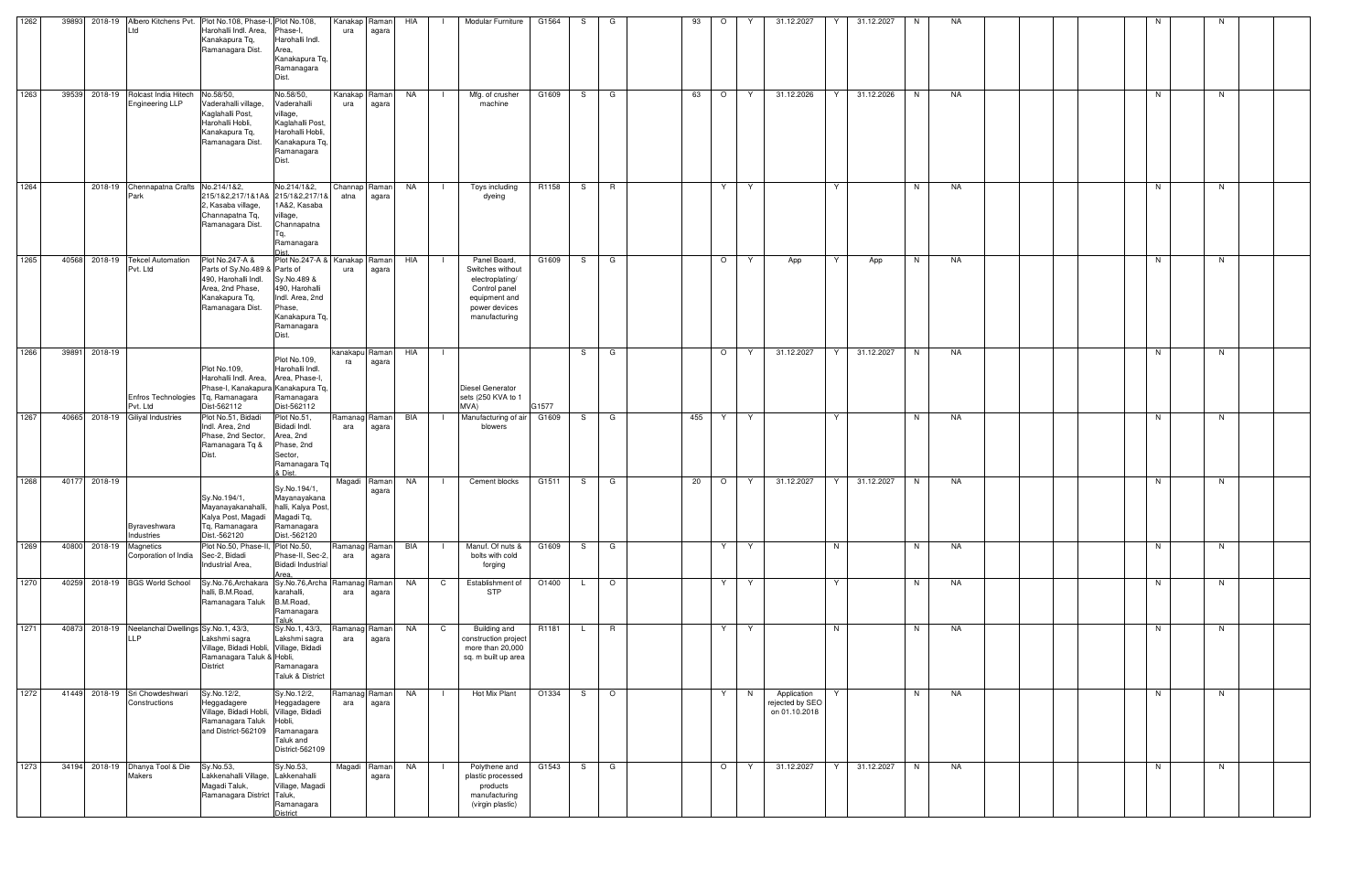| 1274 |       | 41552 2018-19 Saj Food Products<br>Pvt Ltd                    | Sy.No.176/1P,<br>176/2P, 176/3 to 5,<br>176/6Petc, Harohalli to 5, 176/6Petc<br>Indl.Area,<br>Kanakapura Taluk,<br>Ramanagara Dist                                         | Sy.No.176/1P,<br>176/2P, 176/3<br>Harohalli<br>Indl.Area,<br>Kanakapura<br>Taluk,<br>Ramanagara<br>Dist        | Kanakap Raman<br>ura  | agara                  | HIA                  | Bakery &<br>confectionery                                            | O1305             |    | $\circ$ | 9200 | Y.      | Y  | 30.09.2023 | Y | 30.09.2023 | N  | NA        |  |  | N. |    |  |
|------|-------|---------------------------------------------------------------|----------------------------------------------------------------------------------------------------------------------------------------------------------------------------|----------------------------------------------------------------------------------------------------------------|-----------------------|------------------------|----------------------|----------------------------------------------------------------------|-------------------|----|---------|------|---------|----|------------|---|------------|----|-----------|--|--|----|----|--|
| 1275 |       | 39958 2018-19 Krishi Educational<br>Trust-NPS & PU<br>College | Sy No.29/1, 29/2,<br>29/3, 30/1, 30/2,<br>30/3, Bangalore<br>Mysore Road,<br>Channapatna,<br>Ramanagara District Channapatna,                                              | Sy No.29/1,<br>29/2, 29/3, 30/1<br>30/2, 30/3,<br>Bangalore<br>Mysore Road,<br>Ramanagara<br><b>District</b>   | Channap Raman<br>atna | agara                  | NA<br>$\overline{C}$ | Establishment of<br>STP of 80 KLD at<br><b>Educational institute</b> | O1400             |    | $\circ$ |      | Y       | Y  |            | Y |            | N  | NA        |  |  | N  | N  |  |
| 1276 | 40937 | 2018-19 Signode India<br>Limited                              | Plot.No.126,<br>Harohalli Indl Area,<br>Kanakapura Taluk,<br>Ramanagara District Kanakapura                                                                                | Plot.No.126,<br>Harohalli Indl<br>Area,<br>Taluk,<br>Ramanagara<br>District                                    | ura                   | Kanakap Raman<br>agara | HIA                  | Gravure Printing,<br>Digital Printing on<br>flex                     | O1364             |    | $\circ$ |      | Y       | Y  | 29.06.2023 | Y | 29.06.2023 | N  | <b>NA</b> |  |  | N  | N  |  |
| 1277 |       | 2018-19 Andyann Lamination Sy.No.44/32,                       | Bhimenahalli, Stage- Bhimenahalli,<br>III, Bidadi Hobli,<br>Ramanagara Tq &<br>Dist.                                                                                       | Sy.No.44/32,<br>Stage-III, Bidadi<br>Hobli,<br>Ramanagara Tq<br>& Dist.                                        | Ramanag Raman<br>ara  | agara                  | NA<br>$\perp$        | <b>PVC Lamination</b><br>with foam                                   | G1616             | S. | G       |      | $\circ$ | Y. | 31.12.2027 | N | 31.12.2027 | N  | <b>NA</b> |  |  | N  | N. |  |
| 1278 |       | 41330 2018-19 Mahadeshwara<br>Enterprises                     | G.P.No.138/139,<br>Udharahalli Village,<br>Kanakapura Taluk,<br>Ramanagara District- Kanakapura<br>562117                                                                  | G.P.No.138/139 Kanakap<br>Udharahalli<br>Village,<br>Taluk,<br>Ramanagara<br>District-562117                   | ura                   | Raman<br>agara         | NA                   | Fish feed, poultry<br>feed and cattle feed                           | O1324             | S. | $\circ$ |      | Y       | Y  |            | N |            | N. | NA        |  |  | N  | N  |  |
| 1279 |       | 41878 2018-19 Universal Developers Sy.No. 117, Khata          | No.1563/468/138/46 Khata<br>8, Kenchanakuppe<br>Village, Bidadi Hobli, 8/468,<br>Ramanagara Tq<br>&Dist                                                                    | Sy.No. 117,<br>No.1563/468/13<br>Kenchanakuppe<br>Village, Bidadi<br>Hobli,<br>Ramanagara Tq<br>&Dist          | Ramanag Raman<br>ara  | agara                  | NA<br>$\mathsf{L}$   | Establishment of<br>STP at Residential<br>apartment                  | O <sub>1400</sub> | L. | $\circ$ |      | Y       | Y  | 09.08.2018 | N | 08.08.2023 | N  | NA        |  |  | N  | N  |  |
| 1280 |       | 41785 2018-19 Sai Agro Feed<br>Industries                     | No.594/1, 594/2<br>Santhemogahalli<br>Village, Akkur Post,<br>Channapatna Taluk, Post,<br>Ramanagara District Channapatna                                                  | No.594/1, 594/2 Channap Raman<br>Santhemogahall<br>i Village, Akkur<br>Taluk,<br>Ramanagara<br><b>District</b> | atna                  | agara                  | NA                   | Cattle feed                                                          | O1324             | S  | $\circ$ |      | Y       | Y  |            | Y |            | N. | NA        |  |  | N  | N  |  |
| 1281 |       | 42199 2018-19 Sri Lakshmi Motors<br>Pvt Ltd                   | No.56, BM Road,<br>Sheshagirihalli,<br>Bidadi Hobli,<br>Ramanagara Taluk Bidadi Hobli,<br>& District                                                                       | No.56, BM<br>Road,<br>Sheshagirihalli,<br>Ramanagara<br>Taluk & District                                       | ara                   | Ramanag Raman<br>agara | <b>NA</b>            | Automobile service<br>and repair                                     | O1303             | S  | $\circ$ | 88   | $\circ$ | Y  | 30.09.2022 | Y | 30.09.2022 | Y  |           |  |  | N  | N  |  |
| 1282 |       | 41944 2018-19 Sadbhav<br><b>Engineering Ltd</b>               | Sy.No.211/1,<br>211/2,234,252,341,5 211/2,234,252,3<br>87, 598/P1,<br>Thammasandra, G.P Thammasandra<br>Kallahalli, Kasaba<br>Hobli, Kanakapura<br>Tq, Ramanagara<br>Dist. | Sy.No.211/1,<br>41,587, 598/P1<br>. G.P Kallahalli.<br>Kasaba Hobli,<br>Kanakapura Tq,<br>Ramanagara<br>Dist.  | Kanakap Raman<br>ura  | agara                  | NA<br>$\blacksquare$ | Hot Mix Plant                                                        | O1334             | S. | $\circ$ |      | $\circ$ | Y. | 30.9.2022  | Y | 309.2022   | N  | <b>NA</b> |  |  | N. | N  |  |
| 1283 |       | 40081 2018-19 RN Food                                         | No.325-J1, Phase-II, No.325-J1,<br>KIADB Indl Area,<br>Harohalli,<br>Kanakapura Tq,<br>Ramanagara Dist.                                                                    | Phase-II, KIADB<br>Indl Area,<br>Harohalli,<br>Kanakapura Tq,<br>Ramanagara<br>Dist.                           | Kanakap Raman<br>ura  | agara                  | HIA                  | Fryums                                                               | G1503             | S  | G       |      | $\circ$ | Y  | 31.12.2027 | Y | 31.12.2027 | N  | NA        |  |  | N  | N. |  |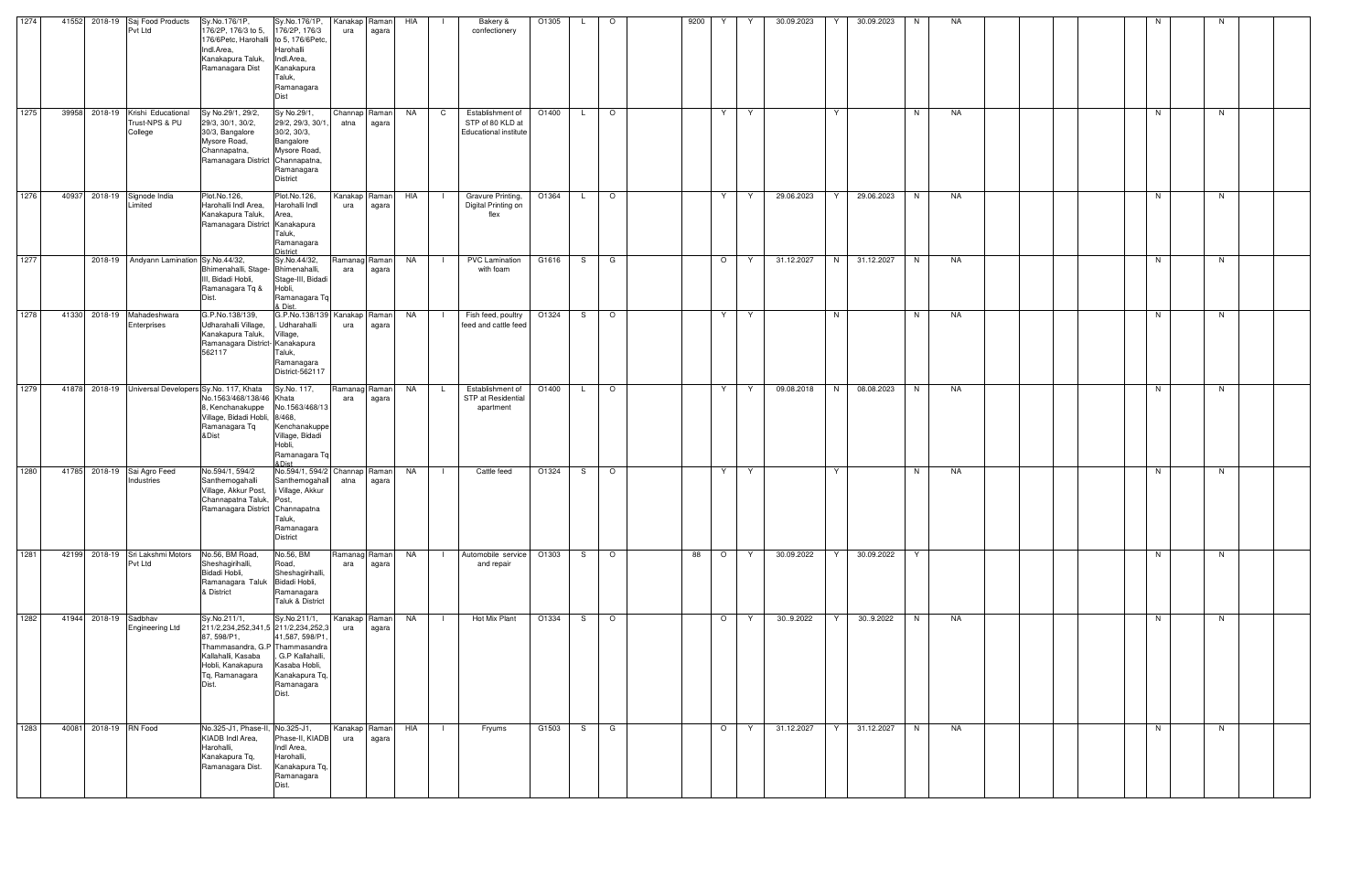| 1284 | 42290 | 2018-19 | Prasiddhi Concrete<br><b>Blocks</b>                        | Sy.No. 154/4,<br>Matthikunte Village,<br>Kootogal Post,<br>Kanakapura Taluk,<br>Ramanagara District- Kanakapura<br>560017                       | Sy.No. 154/4,<br>Matthikunte<br>Village,<br>Kootogal Post,<br>Taluk,<br>Ramanagara<br>District-560017               | kanakapu Raman<br>ra | agara | <b>NA</b> |                | Concrete Blocks                                                      | G1511 | S.  | G       |     |         | N                 |   |            | N. | NA |  |  |    |    |  |
|------|-------|---------|------------------------------------------------------------|-------------------------------------------------------------------------------------------------------------------------------------------------|---------------------------------------------------------------------------------------------------------------------|----------------------|-------|-----------|----------------|----------------------------------------------------------------------|-------|-----|---------|-----|---------|-------------------|---|------------|----|----|--|--|----|----|--|
| 1285 | 42378 |         | 2018-19 Yashas Industries                                  | Plot No.267/13,<br>Phase-II, KIADB<br>Industrial Area,<br>Harohalli.<br>Kanakapura Taluk,<br>Ramanagara District Taluk,                         | Plot No.267/13,<br>Phase-II, KIADB<br>Industrial Area,<br>Harohalli,<br>Kanakapura<br>Ramanagara<br><b>District</b> | kanakapu Raman<br>ra | agara | HIA       | $\blacksquare$ | Steel furniture<br>without spray<br>painting                         | G1564 |     | S G     |     | $\circ$ | 31.12.2027<br>Y.  | Y | 31.12.2027 | N  | NA |  |  | N  | N  |  |
| 1286 | 42385 |         | 2018-19 Sri Hari Industries                                | Plot.No.267/13,<br>Phase-II, KIADB Indl Phase-II, KIADB<br>Area, Harohalli,<br>Kanakapura Tq,<br>Ramanagara Dist.                               | Plot.No.267/13,<br>Indl Area,<br>Harohalli,<br>Kanakapura Tq,<br>Ramanagara<br>Dist.                                | kanakapu Raman<br>ra | agara | HIA       |                | Steel furniture<br>without spray<br>painting                         | G1564 | S.  | G       |     | $\circ$ | 31.12.2027<br>Y   | N | 31.12.2027 | N  | NA |  |  | N  | N  |  |
| 1287 | 41995 |         | 2018-19 Pentair technical<br>Products India Pvt<br>Ltd     | Plot No.19-B, Bidadi Plot No.19-B,<br>Industrial Area, Ph-II, Bidadi Industrial<br>Sector-I, Bidadi                                             | Area, Ph-II,<br>Sector-I, Bidadi                                                                                    | Ramanag Raman<br>ara | agara | BIA       |                | metal surface ttmt<br>Electroplating                                 | R1125 | L.  | R       |     | $\circ$ | 30.06.2023<br>Y   |   | 30.06.2023 | N. | NA |  |  | N  | N. |  |
| 1288 | 42407 |         | 2018-19 Ultra Conmix                                       | Sy.No.61/1 & 61/2, Sy.No.61/1 &<br>Sheshaqirihalli<br>Village, Ramanagara Sheshagirihalli<br>Taluk & District-<br>562109                        | 61/2,<br>Village,<br>Ramanagara<br>Taluk & District-<br>562109                                                      | Ramanag Raman<br>ara | agara | NA        | $\blacksquare$ | Readymix cement<br>concrete                                          | G1548 | S.  | G       | 160 | $\circ$ | 31.12.2023<br>Y   | Y | 31.12.2023 | N. | NA |  |  | N  | N. |  |
| 1289 |       |         |                                                            | 2018-19 Mahadev Enterprises Plot No.19.C, Bidadi Plot No.19.C,<br>Industrial Area, Ph-II, Bidadi Industrial<br>Sector-I, Bidadi                 | Area, Ph-II,<br>Sector-I, Bidadi                                                                                    | Ramanag Raman<br>ara | agara | BIA       |                | Printing press                                                       | O1364 | S.  | $\circ$ |     | $\circ$ | Y<br>30.09.2022   | Y | 30.09.2022 | N. | NA |  |  | N  | N  |  |
| 1290 | 42347 |         | 2018-19 Mangalchand<br>Hitendar Kumar &<br><b>Brothers</b> | Plot.No.318-B,<br>Phase-II, KIADB Indl Phase-II, KIADB<br>Area, Harohalli,<br>Kanakapura Tq,<br>Ramanagara Dist.                                | Plot.No.318-B,<br>Indl Area,<br>Harohalli,<br>Kanakapura Tq,<br>Ramanagara<br>Dist.                                 | Kanakap Raman<br>ura | agara | HIA       |                | Polythene & plastic<br>processed products                            | G1543 | S.  | G       |     | Y       | Y                 | N |            | N  | NA |  |  | N. | N. |  |
| 1291 |       |         | 2018-19 Universal Developers Sy.No. 106/3,                 | Kenchanakuppe<br>Village, Bidadi Hobli, Village, Bidadi<br>Ramanagara Tq<br>&Dist                                                               | Sy.No. 106/3,<br>Kenchanakuppe<br>Hobli,<br>Ramanagara Tq<br>& Dist                                                 | Ramanag Raman<br>ara | agara | NA        | $\mathsf{L}$   | STPs established<br>less than 100 KLD<br>at Residential<br>apartment | O1400 | L.  | $\circ$ |     | Y       | Y.                | N |            | N  | NA |  |  | N  | N  |  |
| 1292 |       |         | 38185 2018-19 VT coating                                   | Plot No.261, KIADB Plot No.261,<br>Industrial Area,<br>Harohalli, Phase-II,<br>Kanakapura Taluk,<br>Ramanagara District Kanakapura              | <b>KIADB</b> Industrial<br>Area, Harohalli,<br>Phase-II,<br>Taluk,<br>Ramanagara<br><b>District</b>                 | Kanakap Raman<br>ura | agara | HIA       |                | Electroplating                                                       | R1125 | S . | R       |     | Y       | Y                 | Y |            | N  | NA |  |  | N  | N  |  |
| 1293 | 42458 |         | 2018-19 Bio-Lutions ECO<br>Tech I Pvt Ltd                  | Sy.No. 38/2,<br>Mayaganahalli<br>Village, Kasaba<br>Hobli, Ramanagara Hobli,<br>Tq &Dist                                                        | Sy.No. 38/2,<br>Mayaganahalli<br>Village, Kasaba<br>Ramanagara Tq<br>&Dist                                          | Ramanag Raman<br>ara | agara | NA        | - 1            | Eco friendly articles<br>using agricultural<br>residues              | O1342 |     | M O     |     | $\circ$ | 30.09.2022<br>- Y | Y | 30.09.2022 | Y  |    |  |  | N  | N. |  |
| 1294 |       |         | 42478 2018-19 Sowmya Stones                                | Sy.No. 87,<br>Anamanahalli<br>Village, Kanakapura Village,<br>Tq, Ramanagara<br>Dist.                                                           | Sy.No. 87,<br>Anamanahalli<br>Kanakapura Tq,<br>Ramanagara<br>Dist.                                                 | Kanakap Raman<br>ura | agara | <b>NA</b> | ST             | Stone crusher                                                        | O1371 |     | M O     |     | Y       | N                 | Y |            | N  | NA |  |  | N  | N  |  |
| 1295 | 42791 |         | 2018-19 G.K.Udyog                                          | Plot No.227 & 228-P, Plot No.227 &<br>Phase-II, Harohalli<br>Industrial Area,<br>Kanakapura Taluk,<br>Ramanagara District- Kanakapura<br>562112 | 228-P, Phase-II,<br>Harohalli<br>Industrial Area,<br>Taluk,<br>Ramanagara<br>District-562112                        | Kanakap Raman<br>ura | agara | HIA       |                | Polythene & plastic<br>processed products                            | G1543 | S.  | G       |     | Y       | Y                 | N |            | N  | NA |  |  | N  | N  |  |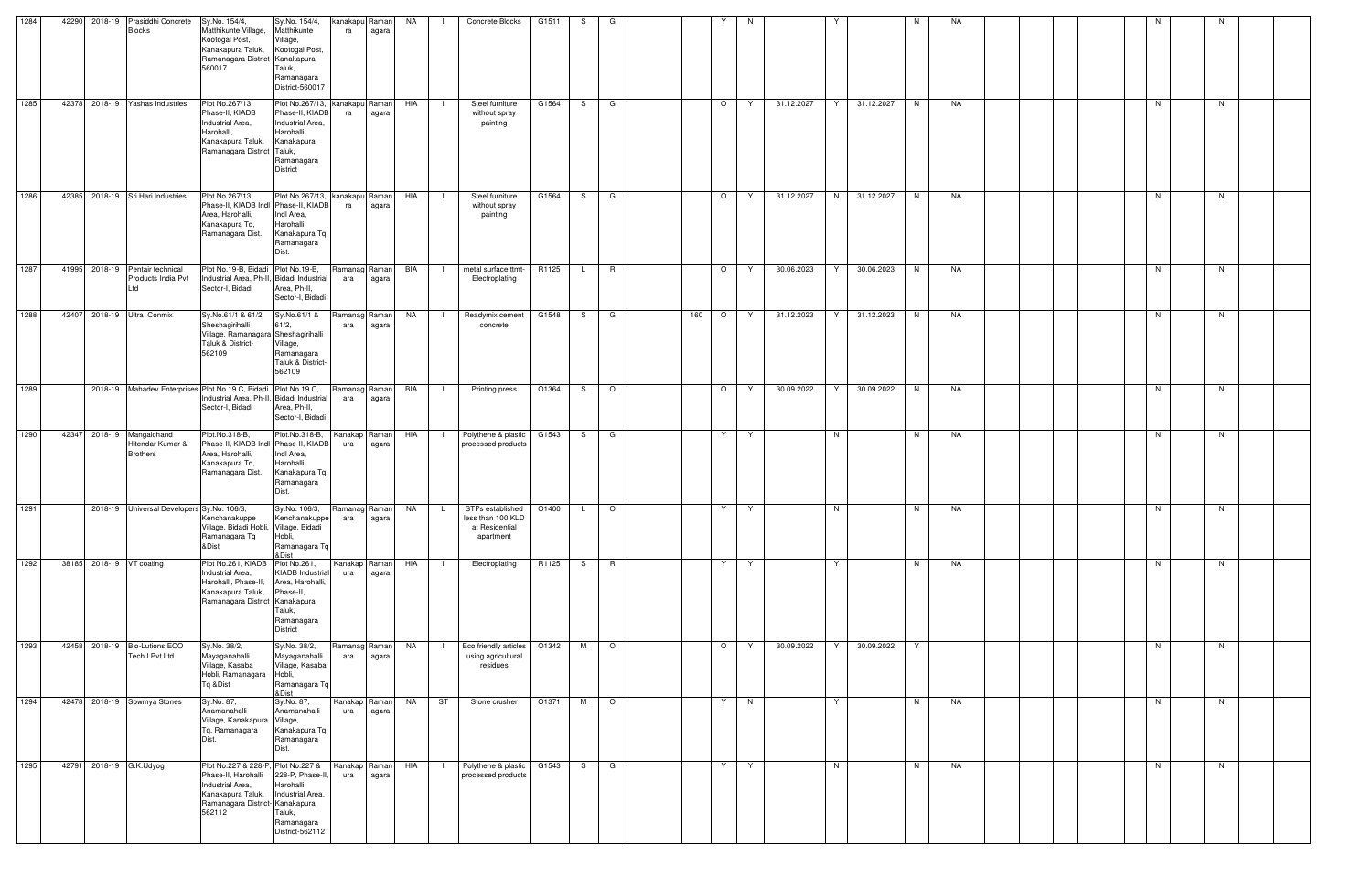| 1296 | 53250                              | 2018-19 Svamitva Landmarks Sy.No. 60/3 to |                                                                                                                                                                              | Sy.No. 60/3 to                                                                                   | Kanakap         | Raman            | <b>NA</b> | STPs established                                                            | R1181 |    | R       |         |    |            | N |            | N | NA |  |    |    |  |
|------|------------------------------------|-------------------------------------------|------------------------------------------------------------------------------------------------------------------------------------------------------------------------------|--------------------------------------------------------------------------------------------------|-----------------|------------------|-----------|-----------------------------------------------------------------------------|-------|----|---------|---------|----|------------|---|------------|---|----|--|----|----|--|
|      |                                    |                                           | 60/12, 95/1 to 95/12, 60/12, 95/1 to<br>Vaderahalli Village,<br>Harohalli Hobli,<br>Kanakapura Taluk,<br>Ramanagara District Harohalli Hobli,                                | 95/12,<br>Vaderahalli<br>Village,<br>Kanakapura<br>Taluk,<br>Ramanagara<br>District              | ura             | agara            |           | less than 100 KLD<br>at Residential<br>apartment                            |       |    |         |         |    |            |   |            |   |    |  |    |    |  |
| 1297 | 42770 2018-19 Dilip Buildcon Ltd., | Ch-51 (HMP)                               | Sy.No.308,148/1,151 Sy.No.308,148/<br>/1,151/2,348,<br>Bilagumba Village,<br>Kasaba Hobli,<br>Ramanagara Taluk & Hobli,<br>District-562159                                   | 1,151/1,151/2,3<br>48, Bilagumba<br>Village, Kasaba<br>Ramanagara<br>Taluk & District<br>562159  | Ramanag<br>ara  | Raman<br>agara   | NA        | Hot Mix Plant                                                               | O1334 | M  | $\circ$ | Y       | N  | 13.09.2023 | Y | 13.09.2023 | N | NA |  | N  | N. |  |
| 1298 | 42764 2018-19                      | Dilip Buildcon Ltd., Ch-<br>71 (HMP)      | Sy.No.94,74,74/2,98, Sy.No.94,74,74/ Channap Raman<br>164, Belakere<br>Village, Malur Hobli, Belakere<br>Channaptna Taluk,<br>Ramanagara District- Hobli,<br>571501          | 2,98,164,<br>Village, Malur<br>Channaptna<br>Taluk,<br>Ramanagara<br>District-571501             | atna            | agara            | NA        | Hot Mix Plant                                                               | O1334 | M  | $\circ$ | Y       | N  | 13.09.2023 | Y | 13.09.2023 | N | NA |  | N  | N  |  |
| 1299 | 42772 2018-19 Dilip Buildcon Ltd., | Ch-32 (HMP-3)                             | Sy.No.68/3B,70/2,1, Sy.No.68/3B,70/ Ramanag<br>5,68/2, Avaragere<br>Village, Bidadi Hobli, Avaragere<br>Ramanagara Taluk & Village, Bidadi<br>District-                      | 2,1,5,68/2,<br>Hobli,<br>Ramanagara<br>Taluk & District-                                         | ara             | Raman<br>agara   | NA        | Hot Mix Plant                                                               | O1334 | M  | $\circ$ | Y       | N  | 13.09.2023 | Y | 13.09.2023 | N | NA |  | N. | N  |  |
| 1300 | 42765 2018-19 Dilip Buildcon Ltd., | Ch-71 (RMC-1)                             | Sy.No.94,74,74/2,98, Sy.No.94,74,74/ Channap<br>164, Belakere<br>Village, Malur Hobli, Belakere<br>Channaptna Taluk, Village, Malur<br>Ramanagara District- Hobli,<br>571501 | 2,98,164,<br>Channaptna<br>Taluk,<br>Ramanagara<br>District-571501                               | atna            | Raman<br>agara   | <b>NA</b> | Readymix cement<br>concrete                                                 | G1548 | S. | G       | Y       | Y. |            | Y |            | N | NA |  | N  | N. |  |
| 1301 | 42766 2018-19 Dilip Buildcon Ltd., | Ch-65 (RMC-2)                             | Sy.No.593,606/3,<br>Bairapatna Village,<br>Maluru Hobli,<br>Channaptna Taluk,<br>Ramanagara District Channaptna                                                              | Sy.No.593,606/<br>3, Bairapatna<br>Village, Maluru<br>Hobli,<br>Taluk,<br>Ramanagara<br>District | Channap<br>atna | Raman<br>agara   | NA        | Readymix cement<br>concrete                                                 | G1548 | S. | G       | $\circ$ | Y  | 31.12.2028 | Y | 31.12.2028 | N | NA |  | N  | N. |  |
| 1302 | 42769 2018-19 Dilip Buildcon Ltd., | Ch-51 (RMC-3)                             | Sy.No.308,148/1,151 Sy.No.308,148/<br>/2,151/1,348,<br>Bilagumba Village,<br>Kasaba Hobli,<br>Ramanagara Taluk & Hobli,<br>District                                          | 1,151/2,151/1,3<br>48, Bilagumba<br>Village, Kasaba<br>Ramanagara<br>Taluk & District            | Ramanag<br>ara  | Raman<br>agara   | NA        | Readymix cement<br>- 1<br>concrete                                          | G1548 | S  | G       | $\circ$ | Y  | 31.12.2028 | Y | 31.12.2028 | N | NA |  | N  | N  |  |
| 1303 | 42774 2018-19 Dilip Buildcon Ltd., | Ch-32 (RMC-4)                             | Sy.No.68/3B,70/2,1, Sy.No.68/3B,70/ Ramanag<br>5,68/2, Avaragere<br>Village, Bidadi Hobli, Avaragere<br>Ramanagara Taluk & Village, Bidadi<br>District-562109                | 2,1,5,68/2,<br>Hobli,<br>Ramanagara<br>Taluk & District-<br>562109                               | ara             | Raman  <br>agara | <b>NA</b> | Readymix cement<br>concrete                                                 | G1548 | S. | G       | $\circ$ | Y. | 31.12.2028 | Y | 31.12.2028 | N | NA |  | N  | N  |  |
| 1304 | 42377                              | 2018-19 Hari Krishna<br>Industries        | Plot No 267/13, Ph-<br>II, Harohalli<br>Indl.Area,<br>Kanakapura Tq,<br>Ramanagara Dist.                                                                                     | Plot No 267/13,<br>Ph-II, Harohalli<br>Indl.Area,<br>Kanakapura Tq,<br>Ramanagara<br>Dist.       | kanakapu<br>ra  | Raman<br>agara   | HIA       | Zinc plating of MS                                                          | R1125 | S. | R       | Y       | Y  | 30.06.2023 | Y | 30.06.2023 | N | NA |  | N  | N  |  |
| 1305 | 53728 2018-19 Navanidhi            | Developers and<br><b>Builders Pvt Ltd</b> | Bannikuppe Village,<br>Bidadi Hobli,<br>Ramanagara District Hobli,                                                                                                           | Bannikuppe<br>Village, Bidadi<br>Ramanagara<br><b>District</b>                                   | Ramanag<br>ara  | Raman<br>agara   | NA        | STPs established<br>- L<br>less than 100 KLD<br>at Residential<br>apartment | R1181 |    | R       | Y       | Y  | 29.11.2023 | N | 29.11.2023 | N | NA |  | N  | N  |  |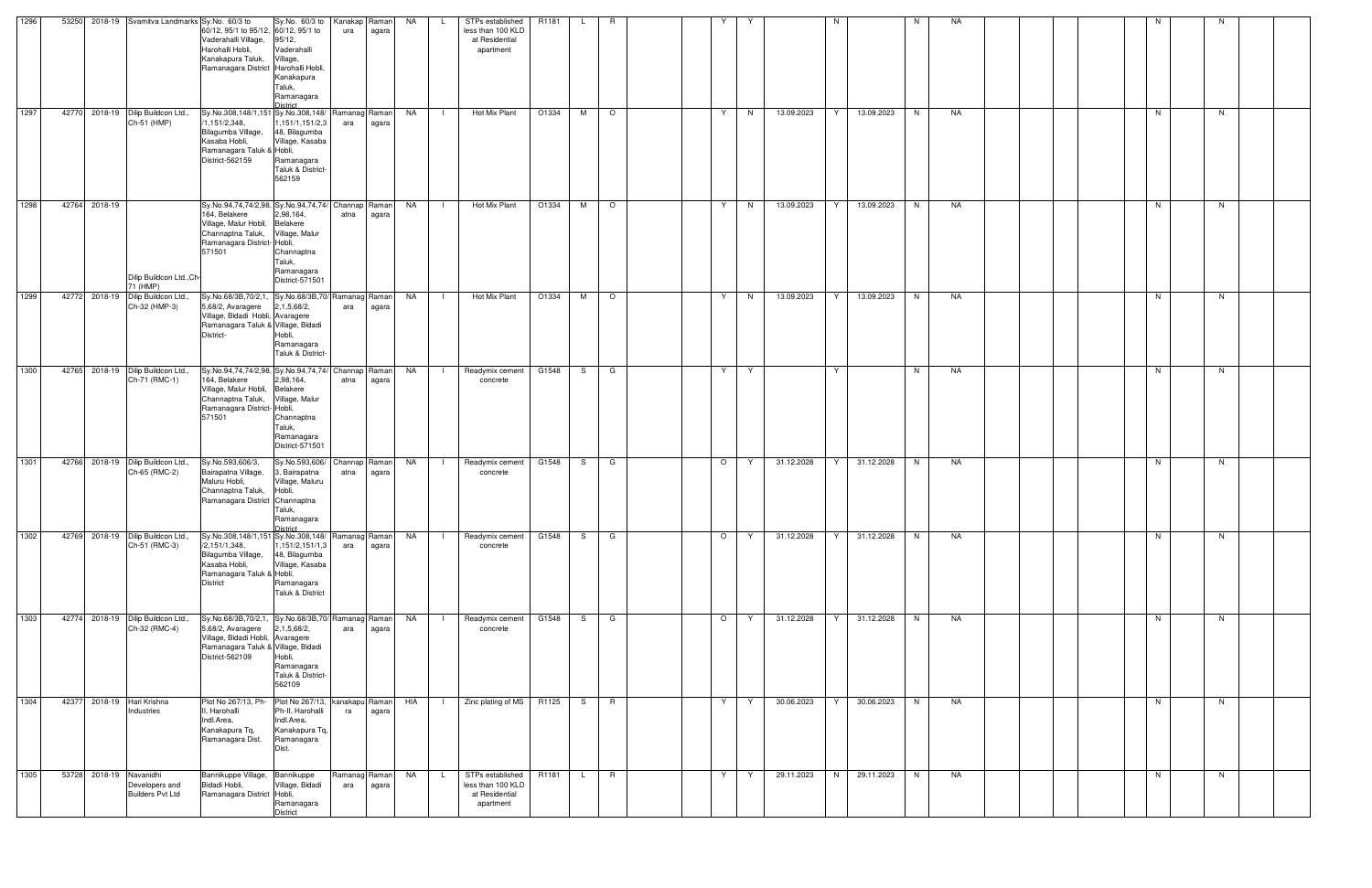| 1306 |       | 74612 2018-19 | <b>Blue Neem Medical</b><br>Devices Pvt Ltd                   | No.270 & 271,<br>Phase-II, Harohalli<br>Indl Area,<br>Kanakapura Tq.<br>Ramanagara Dist.                                                                         | No.270 & 271,<br>Phase-II,<br>Harohalli Indl<br>Area,<br>Kanakapura Tq,<br>Ramanagara<br>Dist.       | ura                      | Kanakap Raman<br>agara | HIA       |                | Doisposable Medical<br>Products                                      | G1543 | м            | G                        |            |     | $\circ$ |   | 31.12.2027 | 31.12.2027                          | N. | NA. |  |  |    |    |  |
|------|-------|---------------|---------------------------------------------------------------|------------------------------------------------------------------------------------------------------------------------------------------------------------------|------------------------------------------------------------------------------------------------------|--------------------------|------------------------|-----------|----------------|----------------------------------------------------------------------|-------|--------------|--------------------------|------------|-----|---------|---|------------|-------------------------------------|----|-----|--|--|----|----|--|
| 1307 |       |               | 53455 2018-19 Geeta Industries                                | No.134A, Harohalli<br>Indl Area,<br>Kanakapura Tq,<br>Ramanagara Dist.                                                                                           | No.134A,<br>Harohalli Indl<br>Area,<br>Kanakapura Tq,<br>Ramanagara<br>Dist.                         | ura                      | Kanakap Raman<br>agara | HIA       | - 1            | Ply-Board<br>manufacturing                                           | O1360 | S.           | $\circ$                  |            |     | Y       | Y | 10.10.2023 | 10.10.2023<br>Y                     | N  | NA  |  |  | N  | N. |  |
| 1308 |       |               | 74248 2018-19 KBN Enterprises                                 | Sy.No.6/3, Opp RG   Sy.No.6/3, Opp   Ramanag   Raman  <br>Granitr Factory,<br>Hunsanahalli Road,<br>Ramanagara Taluk<br>and District                             | <b>RG</b> Granitr<br>Factory,<br>Hunsanahalli<br>Road,<br>Ramanagara<br>Taluk and<br><b>District</b> | ara                      | agara                  | NA        |                | Fish feed, poultry<br>feed and cattle feed                           | O1324 | S.           | $\circ$                  |            |     | Y       | Y | 06.11.2023 | Y<br>06.11.2023                     | N  | NA  |  |  | N  | N  |  |
| 1309 | 63816 |               | 2018-19 Sumukha Silicon<br>Concrete                           | Sy.No.659/1<br>Harohalli Village,<br>Kanakapura Tq,<br>Ramanagara Dist.                                                                                          | Sy.No.659/1,<br>Harohalli<br>Village,<br>Kanakapura Tq,<br>Ramanagara<br>Dist.                       | ura                      | Kanakap Raman<br>agara | NA        |                | RMC plant                                                            | G1548 | S.           | G                        |            |     | C1      | Y |            | Applied for CFO Y Applied for CFO N |    | NA  |  |  | N  | N  |  |
| 1310 |       | 2018-19       | Innovative Blinds &<br>Window coverings                       | Sy.No.3/2,Kempadya Sy.No.3/2,Kemp Ramanag Raman<br>panahalli Village,<br>Bidadi<br>HobliRamanagara<br>Taluk & District                                           | adyapanahalli<br>Village, Bidadi<br>HobliRamanaga<br>ra Taluk &<br><b>District</b>                   | ara                      | agara                  | NA        | $\Box$         | Fabric, PVC, Wooden G1543<br>, Woven wood<br><b>Blinds</b>           |       | S.           | G                        |            |     | Y       | Y |            | Y                                   | N  | NA  |  |  | N  | N. |  |
| 1311 |       |               | 74941 2018-19 V.M.Corn Experts                                | Plot No. 53, Ph-<br>II, Sec-II, Bidadi Indl<br>Area, Ramanagara   Indl Area,<br>Tq & Dist                                                                        | Plot No. 53, Ph-Ramanag Raman<br>II, Sec-II, Bidadi<br>Ramanagara Tq<br>& Dist                       | ara                      | agara                  | BIA       |                | Baby Corn<br>processing and<br>packing                               | G1647 | S .          | G                        | 01.08.2018 | 187 | $\circ$ | Y | 31.12.2027 | Y<br>31.12.2027                     | N  | NA  |  |  | N  | N. |  |
| 1312 |       |               |                                                               | 42418 2018-19 Adyar Anand Bhavan Ramanagara Taluk & Ramanagara<br><b>District</b>                                                                                | Taluk & District                                                                                     | Ramanag Raman<br>ara     | agara                  | NA        | H              | Hotel & restaurent                                                   | G1593 | S.           | G                        |            |     | Y       | Y |            | N                                   | N  | NA  |  |  | N  | N  |  |
| 1313 |       |               |                                                               | 40626 2018-19 Hightemp Furnaces Plot.No.76/2, 159/2, Plot.No.76/2,<br>Heggadagere and<br>Banandur Village,<br>Ramanagara Taluk & and Banandur<br><b>District</b> | 159/2,<br>Heggadagere<br>Village,<br>Ramanagara<br>Taluk & District                                  | Ramanag Raman<br>ara     | agara                  | NA        | $\blacksquare$ | Heat treatment of<br>automobile<br>components                        | O1370 | L.           | $\circ$                  |            |     | Y       | Y | 13.11.2023 | Y<br>13.11.2023                     | N  | NA  |  |  | N. | N. |  |
| 1314 |       |               | Ltd                                                           | 75236 2018-19 MTC Recycling Pvt Plot No.63-P, Bidadi Plot No.63-P,<br>Indl Area,<br>Ramanagara Tg &<br>Dist                                                      | Bidadi Indl Area,<br>Ramanagara Tq<br>& Dist                                                         | Ramanag Raman BIA<br>ara | agara                  |           | - 12           | Dismantaling,<br>Recycling and<br>refusrbishing of E<br>waste        | R1121 | S.           | R                        |            | 400 | Y       | Y | 30.06.2023 | Y.<br>30.06.2023                    | N  | NA  |  |  | N  | N  |  |
| 1315 |       |               | 75183 2018-19 RKM Sand &<br>Aggregates                        | Sy No.5/3,<br>Manchegowdanapaly Manchegowdan<br>a Village,<br>Ramanagara Taluk Ramanagara<br>and District                                                        | Sy No.5/3,<br>apalya Village,<br>Taluk and<br><b>District</b>                                        | Ramanag Raman<br>ara     | agara                  | NA        | ST             | M-sand stone<br>aggregates                                           | O1371 | $\mathsf{L}$ | $\overline{\phantom{0}}$ |            |     | Y       | Y | 30.09.2023 | $Y \mid$<br>30.09.2023              | N  | NA  |  |  | N  | N  |  |
| 1316 |       |               | 75216 2018-19 New Diamond M<br>Sand                           | Sy No.16,<br>Vengalappanahalli<br>Village, Magadi<br>Taluk, Ramanagara Magadi Taluk,<br><b>District</b>                                                          | Sy No.16,<br>Vengalappanah<br>alli Village,<br>Ramanagara<br><b>District</b>                         |                          | Magadi Raman<br>agara  | <b>NA</b> | ST             | Stone crusher & M 01371<br>Sand                                      |       |              | S O                      |            |     | Y       | Y | 30.09.2023 | 30.09.2023<br>Y                     | N  | NA  |  |  | N  | N  |  |
| 1317 |       |               | 74403 2018-19 Sri Rajalakshmi<br>Industries                   | Plot No. 278,<br>Harohalli Indl Area,<br>Kanakapura Taluk,<br>Ramanagara Dist                                                                                    | Plot No. 278,<br>Harohalli Indl<br>Area,<br>Kanakapura<br>Taluk,<br>Ramanagara<br><b>Dist</b>        | ura                      | Kanakap Raman<br>agara | HIA       |                | Flour mills(dry<br>Process)-Wheat atta<br>& products                 | G1525 |              | M G                      |            |     | Y       | Y | 11.10.2023 | Y<br>11.10.2023                     | N  | NA  |  |  | N  | N  |  |
| 1318 |       |               | 75309 2018-19 Residential Layout<br>belong to M<br>Huchegowda | Sy No.12/1,<br>Heggadagere<br>Village, Bidadi,<br>Ramanagara Taluk & Ramanagara<br><b>District</b>                                                               | Sy No.12/1,<br>Heggadagere<br>Village, Bidadi,<br>Taluk & District                                   | Ramanag Raman<br>ara     | agara                  | NA        | $\mathsf{L}$   | STPs established<br>less than 100 KLD<br>at Residential<br>apartment | O1400 | L.           | $\circ$                  |            |     | Y       | Y | 30.09.2023 | 30.09.2023<br>N                     | N  | NA  |  |  | N  | N. |  |
| 1319 |       |               | 74953 2018-19 Nandi Printers Pvt<br>Ltd                       | Plot No. 25 P7-3,<br>Abbanakuppe<br>Village, Bidadi Indl<br>Area, Ramanagara<br>Taluk & District                                                                 | Plot No. 25 P7-<br>Abbanakuppe<br>Village, Bidadi<br>Indl Area,<br>Ramanagara<br>Taluk & District    | Ramanag Raman<br>ara     | agara                  | BIA       |                | Printing of playing<br>cards and carton<br>box                       | G1521 | M            | G                        |            |     | Y       | Y | 11.12.2023 | 11.12.2023<br>Y                     | N  | NA  |  |  | N. | N. |  |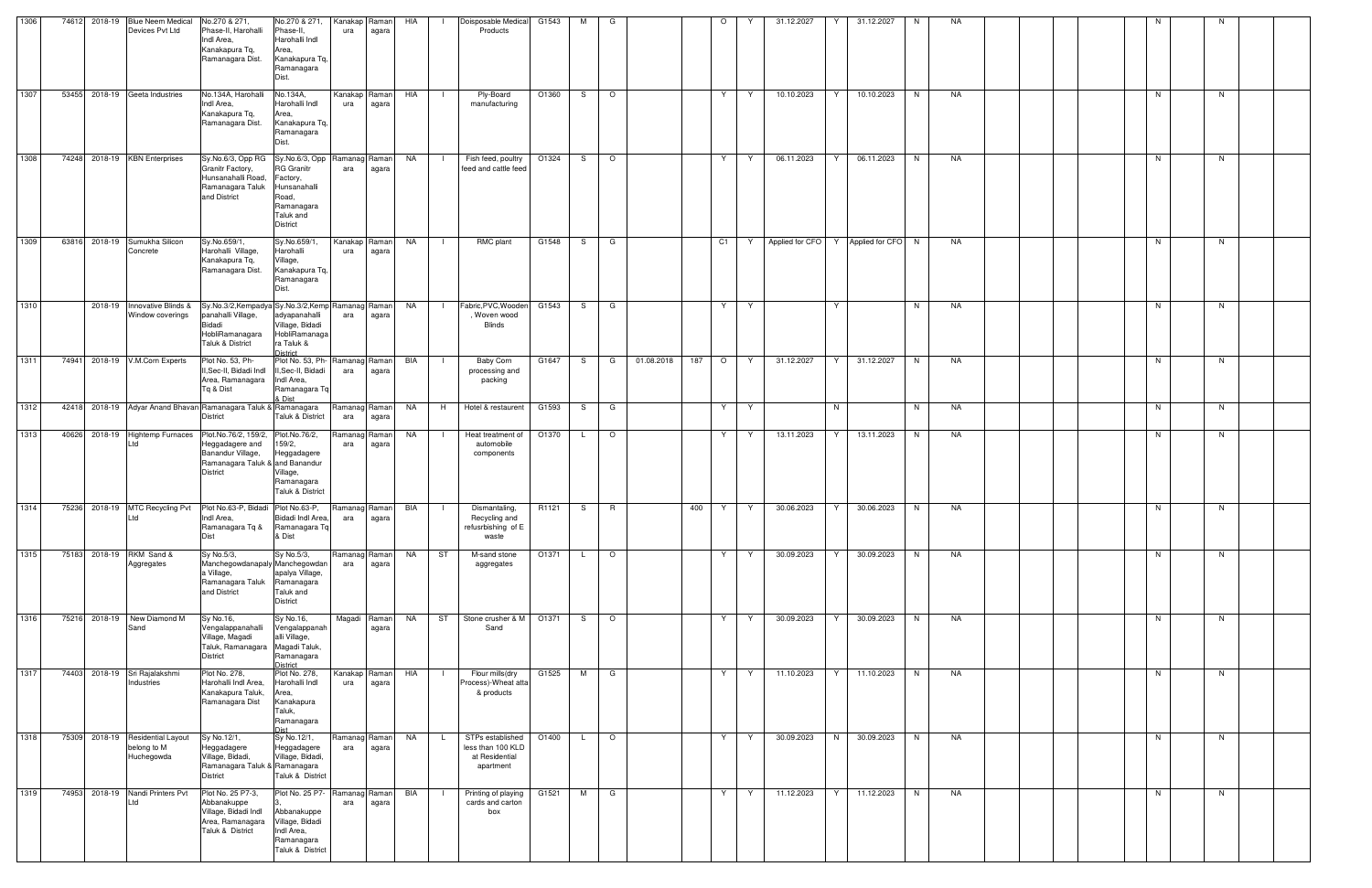| 1320 |  | 75071 2018-19 Axis Pipes Center Llp Plot No.135/25-P8,                    | <b>Bidadi Industrial</b><br>Area, Bidadi,<br>Ramanagara Taluk                                                       | Plot No.135/25- Ramanag Raman<br>P8, Bidadi<br>Industrial Area,<br>Bidadi,                                                 | ara                  | agara                  | BIA                                   | $\blacksquare$                                                          |       | S.  | G            | 149 | $\circ$ | Y  | 31.12.2027 | Y  | 31.12.2027 | N  | NA |  |  |    |    |  |
|------|--|---------------------------------------------------------------------------|---------------------------------------------------------------------------------------------------------------------|----------------------------------------------------------------------------------------------------------------------------|----------------------|------------------------|---------------------------------------|-------------------------------------------------------------------------|-------|-----|--------------|-----|---------|----|------------|----|------------|----|----|--|--|----|----|--|
|      |  |                                                                           | and District                                                                                                        | Ramanagara<br>Taluk and<br><b>District</b>                                                                                 |                      |                        |                                       | Fiber glass molding,<br><b>Fiber Glass</b><br>reinforced plastic        | G1582 |     |              |     |         |    |            |    |            |    |    |  |  |    |    |  |
| 1321 |  | 76243 2018-19 Sri Chowdeshwari M SY. NO.25,<br>sand and Stone<br>Crushers | BENNAHALLI<br>VILLAGE,<br>KAILANCHA HOBLI, KAILANCHA<br>RAMANAGARA<br><b>TALUK &amp; DISTRICT</b>                   | SY. NO.25,<br><b>BENNAHALLI</b><br>VILLAGE,<br>HOBLI,<br>RAMANAGARA<br>TALUK &<br><b>DISTRICT</b>                          | Ramanag Raman<br>ara | agara                  | NA                                    | ST<br>M-sand stone<br>aggregates                                        | O1371 | M   | $\circ$      | 950 | Y       | Y  |            | Y  |            | N  | NA |  |  | N. | N  |  |
| 1322 |  | 76242 2018-19 Dravya Minerals                                             | SY NO. 25,<br><b>BENNAHALLI,</b><br>KAILANCHA HOBLI, KAILANCHA<br>RAMANAGAR<br>TALUK & DT                           | SY NO. 25,<br>BENNAHALLI,<br>HOBLI,<br>RAMANAGAR<br>TALUK & DT                                                             | Ramanag<br>ara       | Raman<br>agara         | <b>NA</b>                             | ST<br>Stone crusher                                                     | O1371 | M   | $\circ$      |     | Y       | Y  | 30.09.2023 | Y  | 30.09.2023 | N  | NA |  |  | N  | N  |  |
| 1323 |  | 74400 2018-19 Leonsmith<br>Technologies                                   | Plot No.125 B, HIA,                                                                                                 | Plot No.125 B,<br>HIA                                                                                                      | Kanakap Raman<br>ura | agara                  | HIA                                   | Hot dip galvanizing,<br>$\Box$<br>forging and                           | R1125 | M   | $\mathsf{R}$ |     | Y.      | Y  |            | Y  |            | N  | NA |  |  | N  | N  |  |
| 1324 |  | 74830 2018-19 Mahadeshwara<br>Enterprises                                 | Sy.No.183,<br>Allimaranahalli<br>Village, Kasaba<br>Hobli, Kanakapura<br>Taluk, Ramanagara<br><b>District</b>       | Sy.No.183,<br>Allimaranahalli<br>Village, Kasaba<br>Hobli,<br>Kanakapura<br>Taluk,<br>Ramanagara<br>District               | Kanakap<br>ura       | Raman<br>agara         | NA                                    | Fish feed, poultry<br>- 1<br>feed and cattle feed                       | O1324 | S — | $\circ$      |     | Y.      | Y  |            | N  |            | N  | NA |  |  | N. | N. |  |
| 1325 |  | 75584 2018-19 Evergreen<br>Enterprises                                    | Plot No.Q-13,<br>KSSIDC indl Area,                                                                                  | Plot No.Q-13,<br>KSSIDC indl<br>Area,                                                                                      | Kanakap<br>ura       |                        | Raman KSSIDC,<br>agara Kanakap<br>ura | Plastic moulded<br>components                                           | G1543 | S — | G            |     | $O$ Y   |    | 31.12.2027 | Y  | 31.12.2027 | N  | NA |  |  | N  | N. |  |
| 1326 |  | 76478 2018-19 Sahara M Sand                                               | Sy.No. 131,<br>Bennehalli village<br>limits, Ramanagara                                                             | Sy.No. 131,<br>Bennehalli<br>village limits,<br>Ramanagara                                                                 | Ramanag<br>ara       | Raman<br>agara         | NA                                    | ST<br>Stone aggregates &<br>M Sand, P sand                              | O1371 | S — | $\circ$      |     | Y I     | Y  |            | Y  |            | N  | NA |  |  | N  | N. |  |
| 1327 |  | 76329 2018-19 Pooja Foods &<br><b>Beverages</b>                           | Plot No.116P &<br>117P, Harohalli<br>Industrial Area,<br>Kanakapura Taluk,<br>Ramanagara District                   | Plot No.116P &<br>117P, Harohalli<br>Industrial Area.<br>Kanakapura<br>Taluk,<br>Ramanagara<br><b>District</b>             | Kanakap<br>ura       | Raman<br>agara         | HIA                                   | Minerslized water<br>$\blacksquare$                                     | G1538 | S.  | G            | 237 | $O$   Y |    | Applied    | Y  | Applied    | N. | NA |  |  | N  | N. |  |
| 1328 |  | 74715 2018-19 Pragathi Industries                                         | Plot No.334, Sy<br>No.58 & 211,<br>Harohalli Industrial<br>Area, Kanakapura<br>Taluk, Ramanagara<br><b>District</b> | Plot No.334, Sy Kanakap<br>No.58 & 211,<br>Harohalli<br>Industrial Area,<br>Kanakapura<br>Taluk,<br>Ramanagara<br>Dictrict | ura                  | Raman<br>agara         | HIA                                   | Wood cutting and<br>$\blacksquare$<br>drilling                          | G1553 | S — | G            |     | $\circ$ | Y  | 31.12.2028 | Y. | 31.12.2028 | N  | NA |  |  | N  | N. |  |
| 1329 |  | 75942 2018-19 Bhaskar Book Tech Plot                                      | No.747/267/16/A,<br>Harohalli Industrial<br>Area, Ph-II,<br>Kanakapura Taluk,<br>Ramanagara District Kanakapura     | Plot<br>No.747/267/16/<br>A, Harohalli<br>Industrial<br>Area, Ph-II,<br>Taluk,<br>Ramanagara<br>District                   | ura                  | Kanakap Raman<br>agara | HIA                                   | Note book manufac                                                       | G1509 | M   | G            | 803 | $\circ$ | Y  | 31.12.2027 | Y  | 31.12.2027 | N  | NA |  |  | N  | N  |  |
| 1330 |  | 41332 2018-19 Krishna Foams Pvt                                           | Plot No.7A-1,<br>Harohalli Industrial<br>Area, Kanakapura<br>Taluk, Ramanagara<br><b>District</b>                   | Plot No.7A-1,<br>Harohalli<br>Industrial Area,<br>Kanakapura<br>Taluk,<br>Ramanagara<br>District                           | Kanakap<br>ura       | Raman<br>agara         | HIA                                   | Polyurethane foam<br>$\mathbf{I}$<br>extrusion as an<br>allied activity | G1616 | S — | G            |     | $\circ$ | Y  | 31.12.2027 | Y  | 31.12.2027 | N. | NA |  |  | N  | N  |  |
| 1331 |  | 75272 2018-19 CRS Quarry Works                                            | Sy.No.33, Kottagalu Sy.No.33,<br>Village, Kanakapura<br>Taluk, Ramanagara<br><b>District</b>                        | Kottagalu<br>Village,<br>Kanakapura<br>Taluk,<br>Ramanagara<br>District                                                    | Kanakap<br>ura       | Raman<br>agara         | NA                                    | ST<br>Stone crusher                                                     | O1371 | S.  | $\circ$      |     | Y       | Y  | 20.12.2023 | Y  | 20.12.2023 | N  | NA |  |  | N  | N  |  |
| 1332 |  | 76435 2018-19 Dilip Buildcon Ltd                                          | Sy.No.266,<br>Bilagumba Village,<br>Kasaba Hobli,<br>Ramanagara Taluk                                               | Sy.No.266,<br>Bilagumba<br>Village, Kasaba<br>Hobli,<br>Ramanagara<br><b>Taluk</b>                                         | Ramanag Raman<br>ara | agara                  | NA                                    | ST<br>Stone crusher                                                     | O1371 | S — | $\circ$      | 450 | $\circ$ | Y. | App        | Y  | App        | N  | NA |  |  | N  | N  |  |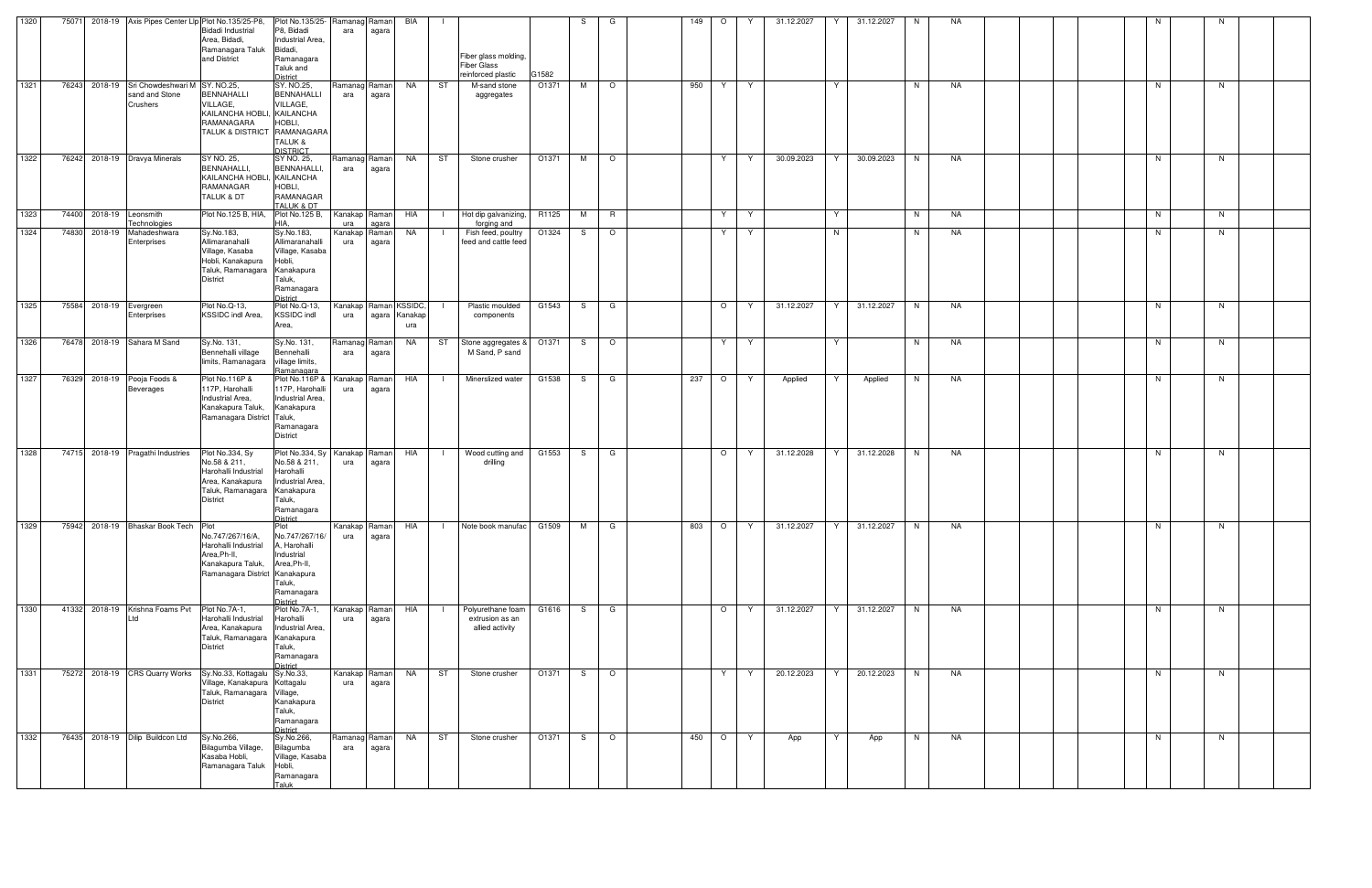| 1333 |       | 74991 2018-19 Sadbhav | Engineering                                                               | Sy.No.87, Anamanah Sy.No.87, Anam Kanakap Raman<br>alli Village, Sathnoor anahalli Village,<br>Hobli, Kanakapura<br>Tq, Ramanagara                             | Sathnoor Hobli,<br>Kanakapura Tq,<br>Ramanagara<br><b>Dist</b>                                              | ura                  | agara                  | NA                                                 | ST             | Stone crusher                                                        | O1371 | S. | $\circ$        | 360  | $\circ$        |    | 30.09.2023 | 30.09.2023      | N. | NA |  |    |    |  |
|------|-------|-----------------------|---------------------------------------------------------------------------|----------------------------------------------------------------------------------------------------------------------------------------------------------------|-------------------------------------------------------------------------------------------------------------|----------------------|------------------------|----------------------------------------------------|----------------|----------------------------------------------------------------------|-------|----|----------------|------|----------------|----|------------|-----------------|----|----|--|----|----|--|
| 1334 |       |                       | 76845 2018-19 Armes Maini Storage Plot No.295 &<br><b>Systems Pvt Ltd</b> | Sy.No.529, 708<br>&780, Harohalli Indl &780, Harohalli<br>Area, Kanakapura<br>Tg, Ramanagara                                                                   | Plot No.295 &<br>Sy.No.529, 708<br>Indl Area,<br>Kanakapura Tq,<br>Ramanagara<br>Dist                       | Kanakap Raman<br>ura | agara                  | HIA                                                | $\Box$         | Racks                                                                | R1125 | L. | R              |      | Y              | Y  |            | Y               | N  | NA |  | N  | N  |  |
| 1335 |       |                       | 2018-19 Dairy Classic Ice<br>Creams Pvt Ltd                               | Plot No.286, KIADB<br>Inl Area, Harohalli,<br>Phase-II.<br>Kanakapura Tq,<br>Ramanagara Dist                                                                   | Plot<br>No.286,KIADB<br>Inl Area,<br>Harohalli, Phase<br>II, Kanakapura<br>Ta.<br>Ramanagara<br><b>Dist</b> | ura                  | Kanakap Raman<br>agara | HIA                                                | $\Box$         | Cold storage -lce<br>creams                                          | G1514 | M  | G              | 1468 | Y              | Y  | App        | Y<br>App        | N  | NA |  | N  | N  |  |
| 1336 |       |                       | 77059 2018-19 LTG Infrastructure<br>td                                    | No.67/1, 67/3, 68/1, No.67/1, 67/3,<br>68/2 & 69,<br>Kodiyalakarenanahal Kodiyalakarena<br>li Village, Bidadi<br>Hobli, Ramanagara Bidadi Hobli,<br>Tg & Distt | 68/1, 68/2 & 69,<br>nahalli Village,<br>Ramanagara Tq<br>& Distt                                            | ara                  | Ramanag Raman<br>agara | NA                                                 | L.             | STPs established<br>more than 100 KLD<br>at Residential<br>apartment | R1181 |    | R.             | 1676 | Y.             | Y  |            | N               | N  | NA |  | N  | N. |  |
| 1337 |       |                       | 76181 2018-19 Khatibeng Pvt Ltd                                           | No.29, Vaishnodevi No.29,<br>Indl Estate-II,<br>Bheemenahalli<br>Village, Bidadi Hobli, Bheemenahalli<br>Ramanagara Tq &<br>Distt                              | Vaishnodevi<br>Indl Estate-II,<br>Village, Bidadi<br>Hobli,<br>Ramanagara Tq<br>& Distt                     | ara                  |                        | Ramanag Raman Vaishno<br>agara devi Indl<br>Estate |                | FRP Water &<br>Wastewater<br>treatment tanks                         | G1582 | S. | G              | 84   | $\circ$        | Y. | 31.12.2027 | 31.12.2027<br>Y | N  | NA |  | N. | N  |  |
| 1338 |       | 76126 2018-19         | Innodi Water                                                              | Plot No.59-B, HIA,<br>Technologies Pvt ltd Phase-I, Kanakapura HIA, Phase-I,<br>Taluk, Ramanagara Kanakapura                                                   | Plot No.59-B,<br>Taluk,<br>Ramanagara                                                                       | ura                  | Kanakap Raman<br>agara | HIA                                                | - 1            | Plimmerwatertreatm<br>ent units                                      | G1543 | S. | G              | 141  | $\circ$        | Y  | 31.12.2027 | 31.12.2027      | N  | NA |  | N  | N  |  |
| 1339 |       |                       |                                                                           | 76494 2018-19 Jade Udyam Pvt Ltd Plot No.325 U, HIA, Plot No.325 U,<br>Ph-II, Kanakapura<br>Taluk, Ramanagara Kanakapura<br>Dist                               | HIA, Ph-II,<br>Taluk,<br>Ramanagara                                                                         | ura                  | Kanakap Raman<br>agara | HIA                                                |                | Carpentary work                                                      | G1510 | S. | $\overline{G}$ | 291  | $\circ$        | Y  | 31.12.2027 | 31.12.2027<br>Y | N  | NA |  | N  | N  |  |
| 1340 | 76307 |                       |                                                                           | 2018-19 Pragathi International Plot No.325 U, HIA,<br>Ph-II, Kanakapura<br>Taluk, Ramanagara Kanakapura<br>Dist                                                | Plot No.325 U,<br>HIA, Ph-II,<br>Taluk,<br>Ramanagara                                                       | ura                  | Kanakap Raman<br>agara | HIA                                                | $\Box$         | Herbal mosquito<br>repellent                                         | O1348 | S. | $\circ$        | 185  | $\circ$        | Y  | 30.09.2023 | 30.09.2023<br>Y | N  | NA |  | N  | N. |  |
| 1341 |       |                       | 75140 2018-19 Trendy wood and<br>metal Pvt Ltd                            | Plot No.266/A, HIA,<br>Ph-II, Kanakapura<br>Taluk, Ramanagara Kanakapura<br>Dist                                                                               | Plot No.266/A,<br>HIA, Ph-II,<br>Taluk,<br>Ramanagara                                                       | Kanakap Raman<br>ura | agara                  | HIA                                                | $\Box$         | Wooden and<br>furniture and fixtures                                 | G1564 | S. | G              | 144  | Y.             | Y  | 31.12.2027 | Y<br>31.12.2027 | N  | NA |  | N  | N  |  |
| 1342 |       |                       | 76349 2018-19 Dilip Bildcon Ltd                                           | Sy.No.138 & 139,<br>Ramanahalli Village,<br>Bidadi Hobli,<br>Ramanagara Taluk & Village, Bidadi<br>District-                                                   | Sy.No.138 &<br>139,<br>Ramanahalli<br>Hobli,<br>Ramanagara<br>Taluk & District-                             | Ramanag Raman<br>ara | agara                  | <b>NA</b>                                          | ST             | Stone aggregates                                                     | O1371 | S. | $\circ$        | 450  | $\overline{O}$ | Y  | App        | Y<br>App        | N  | NA |  | N  | N  |  |
| 1343 |       |                       | 75934 2018-19 Alfa Peb Ltd                                                | Plot No.345, HIA, Ph-Plot<br>II, Kanakapura Taluk, No.345, HIA, Ph-<br>Ramanagara Dist                                                                         | II, Kanakapura<br>Taluk,<br>Ramanagara                                                                      | ura                  | Kanakap Raman<br>agara | HIA                                                |                | Powder coating on G1566<br>surface of furnitures                     |       | M  | G              | 636  | $\circ$        | Y  | 31.12.2027 | 31.12.2027<br>Y | N  | NA |  | N  | N. |  |
| 1344 |       |                       | 77720 2018-19 Sri Krishna Bio-Tech Sy.No.187/2/3/4,                       | Kirangere Village,<br>Kanakapura Taluk,<br>Ramanagara Dist                                                                                                     | Sy.No.187/2/3/4<br>Kirangere<br>Village,<br>Kanakapura<br>Taluk,<br>Ramanagara<br>∩iet                      | ura                  | Kanakap Raman<br>agara | NA                                                 | $\blacksquare$ | Floriculture and<br>Horticulture                                     | G1583 | S  | G              | 286  | Y              | Y  |            | Y               | N. | NA |  | N  | N  |  |